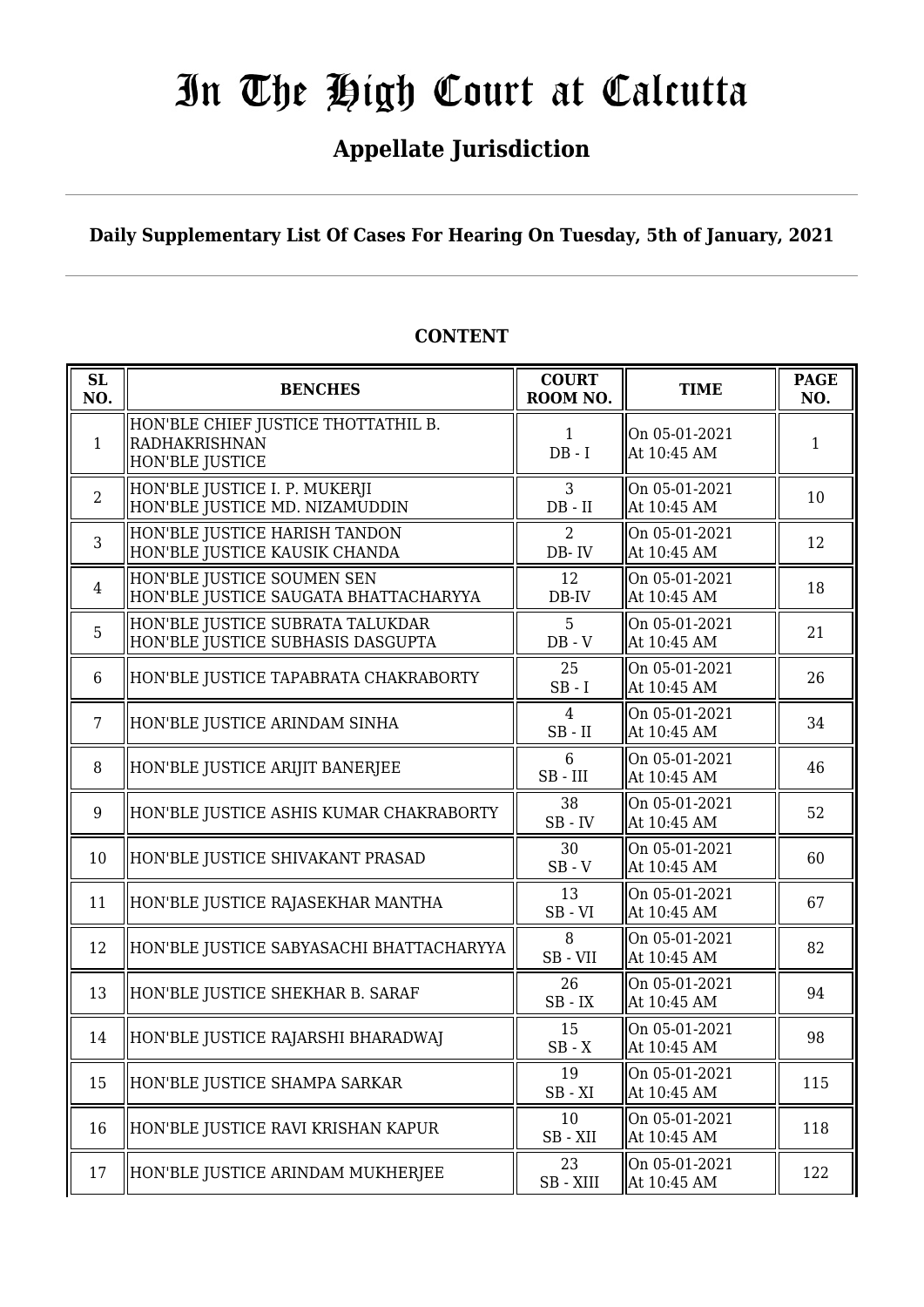| SL <sub>NO</sub> . | <b>BENCHES</b>                         | <b>COURT</b><br>ROOM NO. | <b>TIME</b>                  | <b>PAGE</b><br>NO. |
|--------------------|----------------------------------------|--------------------------|------------------------------|--------------------|
| 18                 | HON'BLE JUSTICE BISWAJIT BASU          | 18<br>$SB - XIV$         | On 05-01-2021<br>At 10:45 AM | 126                |
| 19                 | HON'BLE JUSTICE AMRITA SINHA           | 24<br>SB-XV              | On 05-01-2021<br>At 10:45 AM | 130                |
| 20                 | HON'BLE JUSTICE ABHIJIT GANGOPADHYAY   | 22<br>SB-XVI             | On 05-01-2021<br>At 10:45 AM | 134                |
| 21                 | HON'BLE JUSTICE JAY SENGUPTA           | 32<br>SB-XVII            | On 05-01-2021<br>At 10:45 AM | 137                |
| 22                 | HON'BLE JUSTICE BIBEK CHAUDHURI        | 9<br>SB - XVIII          | On 05-01-2021<br>At 10:45 AM | 141                |
| 23                 | HON'BLE JUSTICE SUVRA GHOSH            | 28<br>SB-XIX             | On 05-01-2021<br>At 10:45 AM | 146                |
| 24                 | HON'BLE JUSTICE TIRTHANKAR GHOSH       | 42<br>$SB$ - $XX$        | On 05-01-2021<br>At 10:45 AM | 150                |
| 25                 | HON'BLE JUSTICE HIRANMAY BHATTACHARYYA | 11<br>SB - XXI           | On 05-01-2021<br>At 10:45 AM | 156                |
| 26                 | HON'BLE JUSTICE ANIRUDDHA ROY          | 16<br>SB - XXII          | On 05-01-2021<br>At 10:45 AM | 166                |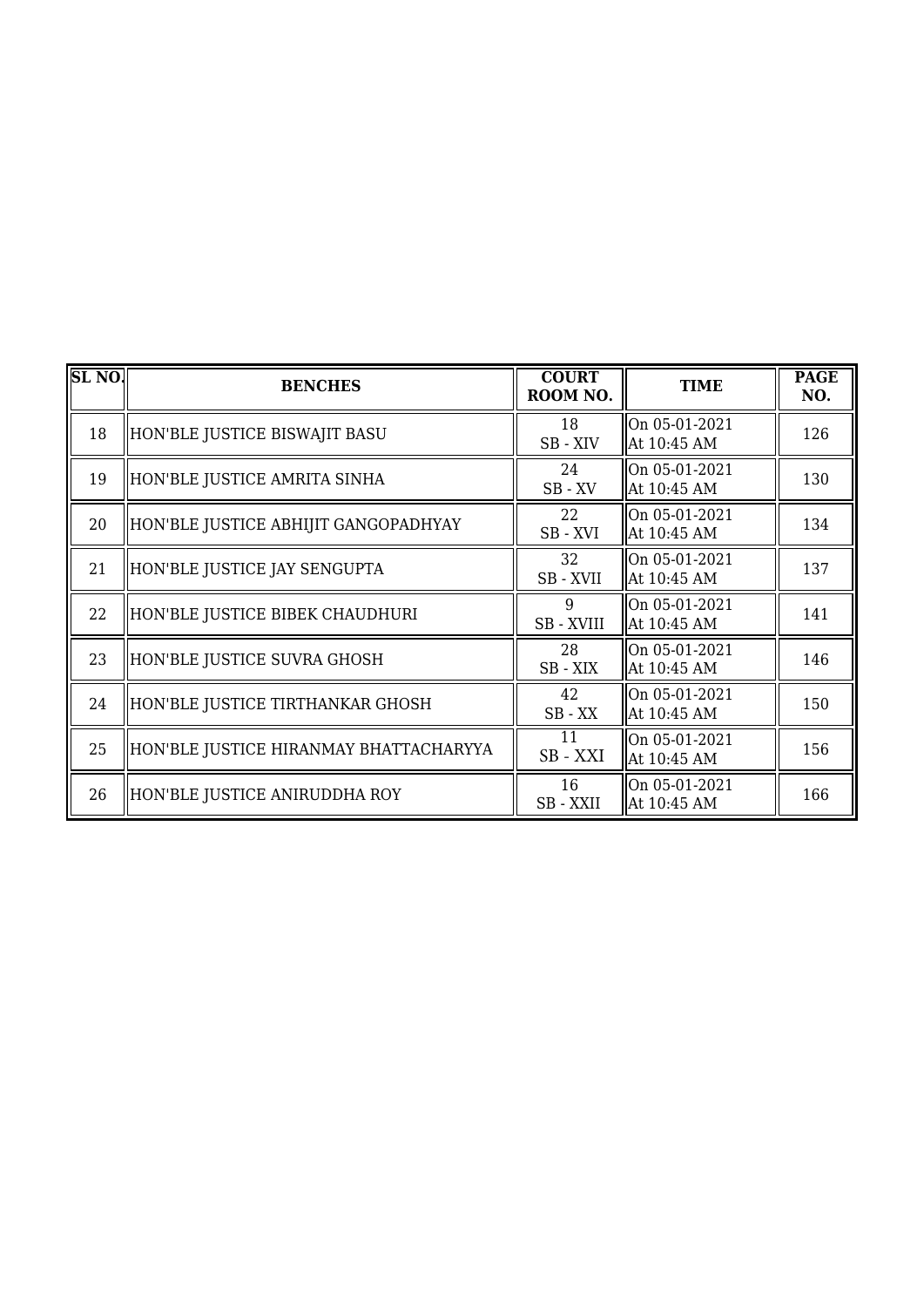

# **Appellate Side**

**DAILY CAUSELIST For Tuesday The 5th January 2021**

**COURT NO. 1**

**DIVISION BENCH (DB - I)**

**AT 10:45 AM**

#### **HON'BLE CHIEF JUSTICE THOTTATHIL B. RADHAKRISHNAN HON'BLE JUSTICE**

### **( VIA VIDEO CONFERENCE )**

#### **ON AND FROM MONDAY, THE 7TH DECEMBER, 2020 ISSUED ON 1ST DECEMBER, 2020 IS MODIFIED TO THE FOLLOWING EXTENT. APPEALS FROM ORDERS RELATING TO RESIDUARY UNDER GROUP IX INCLUDING APPLICATIONS CONNECTED THERETO; PUBLIC INTEREST LITIGATION; CRIMINAL CONTEMPT MATTERS; APPEALS UNDER SECTION 19(1)(a) OF THE CONTEMPT OF COURT'S ACT; APPLICATIONS UNDER SECTION 27 OF THE ELECTRICITY REGULATORY COMMISSION ACT, 1998; INCLUDING APPLICATIONS CONNECTED THERETO;**

### **HABEAS CORPUS;**

### **ANY OTHER MATTER, IRRESPECTIVE OF CLASSIFICATION, AS DIRECTED BY THE HON'BLE CHIEF JUSTICE.**

### **NOTE: MATTERS WILL BE TAKEN UP THROUGH PHYSICAL HEARING ONLY WHEN BOTH THE PARTIES ARE AGREED.**

### **NO MENTIONING IN COURT**

|                |                   |                                                                                     | <b>HABEAS CORPUS</b>    |
|----------------|-------------------|-------------------------------------------------------------------------------------|-------------------------|
| 1              | WPA/1049/2009     | NURJAHAN BIBI<br>VS.<br>DG, BSF & ORS                                               | <b>FIROZE HASSAN</b>    |
| $\overline{2}$ | WPA(H)/3/2020     | BASUDEB SARDAR<br>VS.<br><b>STATE OF WEST BENGAL</b><br>AND ORS.                    | KALYAN CHATTERJEE       |
| 3              | WPA/5154/2020     | RAGHUBIR JI<br>VS.<br>STATE OF WEST BENGAL &<br><b>ORS</b>                          | TRITHANKAR RAY          |
|                |                   |                                                                                     | <b>FIXED PIL MATTER</b> |
| 4              | WPA/3490/2020     | AMITABHA CHAKRABORTI<br>VS.<br>UNION OF INDIA & ORS.                                | SUMAN SANKAR CHATTERJEE |
| 5              | WPA/7259/2020     | MANOJ TIGGA<br>VS.<br>SECRETARY, GOVT. OF<br>WEST BENGAL, DEPT. OF<br><b>FOREST</b> | <b>ARIJIT GHOSH</b>     |
|                | IA NO: CAN/1/2020 |                                                                                     |                         |
|                |                   |                                                                                     |                         |

### **HABEAS CORPUS 1**

( Habeas Corpus ( Fixed ) Matter )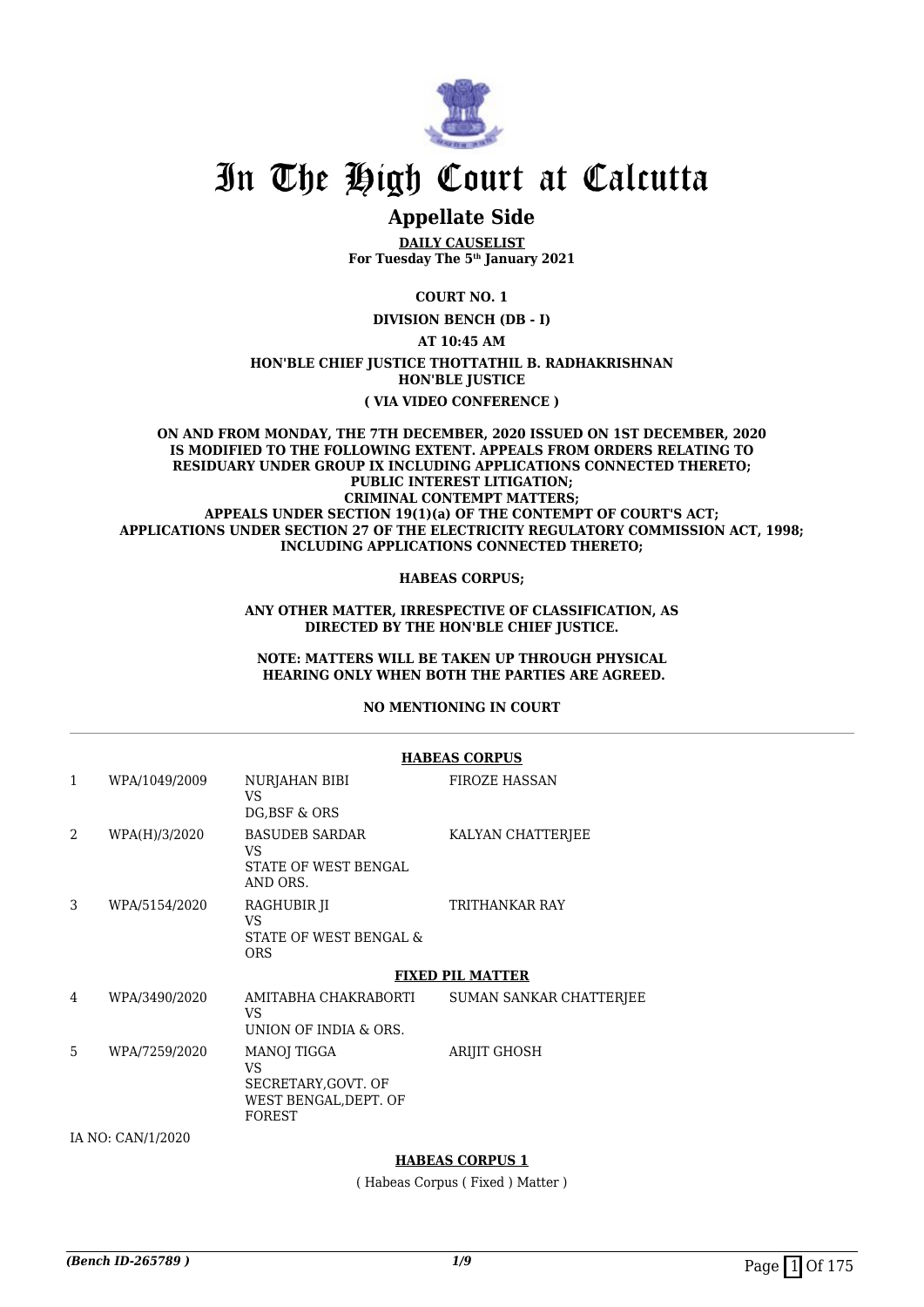| 6  | WPA/18102/2000                         | PETER JAMES GIFRAN VON<br>KALKSTEIN-BLEACH<br><b>VS</b>                   | P.J.G.VON.K.BLEACH (I.P) |
|----|----------------------------------------|---------------------------------------------------------------------------|--------------------------|
|    |                                        | THE STATE                                                                 |                          |
| 7  | WPA/12688/2002                         | KUNAL MUTSUDDI<br><b>VS</b>                                               | SOURAV BHATTACHARYA      |
|    |                                        | THE STATE OF WEST<br><b>BENGAL</b>                                        |                          |
| 8  | WPA/9222/2003                          | HRISHIKESH SAPUI<br>VS<br>STATE OF W.B.                                   | RANJIT KUMAR GHOSAL      |
| 9  | WPA/17506/2003                         | AMIRUDDIN MOLLA<br>VS                                                     | <b>GAUSUL ALAM</b>       |
|    |                                        | UNION OF INDIA                                                            |                          |
|    | IA NO: CAN/1/2004(Old No:CAN/329/2004) |                                                                           |                          |
| 10 | WPA/19085/2005                         | <b>SAMIR MONDAL</b><br>VS<br>STATE OF W.B.                                | UTTAM KR. KAMILA         |
| 11 | WPA/405/2006                           | <b>BIMALA CHAKRABORTY</b><br>ANR.<br><b>VS</b><br>THE STATE               | D.BANERJEE               |
| 12 | WPA/15630/2006                         | SK. MASIUR RAHAMAN<br><b>VS</b><br><b>STATE</b>                           | ANIRUDHA MOHANTA         |
| 13 | WPA/15422/2007                         | CHANDASHREE GOLUI<br>(NEE SAHA)<br>VS                                     | ASHOKE NATH MUKHERJEE    |
|    |                                        | <b>ABHIJIT SAHA &amp; ORS</b>                                             |                          |
| 14 | WPA/12439/2008                         | <b>SRI SWAPAN NASKAR</b><br>VS<br>STATE OF WEST BENGAL &<br>ORS           | <b>MUKTESWAR MAITY</b>   |
| 15 | WPA/21012/2008                         | <b>LALTU SIL</b><br><b>VS</b><br>STATE OF WEST BENGAL &<br><b>ORS</b>     | ASIS BHATTACHARYYA       |
| 16 | WPA/11725/2009                         | DHIRAJ BISWAS<br><b>VS</b><br>STATE OF WEST BENGAL &<br>ORS.              | HIRANMOY BHATTACHARYYA   |
| 17 | WPA/2732/2010                          | TAPAN KUMAR MAITY<br>VS.<br>STATE OF WEST BENGAL &<br><b>ORS</b>          | INTAZ ALI SHAH           |
| 18 | WPA/7321/2010                          | AMARJIT KOUR<br>VS<br>STATE OF WEST BENGAL &<br><b>ORS</b>                | <b>TANMOY KHAN</b>       |
| 19 | WPA/12794/2010                         | <b>AJIT RUIDAS</b><br>VS.<br><b>STATE AND ORS</b>                         | SUBRATA BHATTACHARJYA    |
| 20 | WPA/17558/2010                         | REAZ AHMED<br>VS<br>STATE OF WEST BENGAL &<br><b>ORS</b>                  | ANAND KESHARI            |
| 21 | WPA/1690/2011                          | JALESWARI MURMUR &<br>ANR.<br><b>VS</b><br>STATE OF WEST BENGAL &<br>ORS. | DEBASHIS BANERJEE        |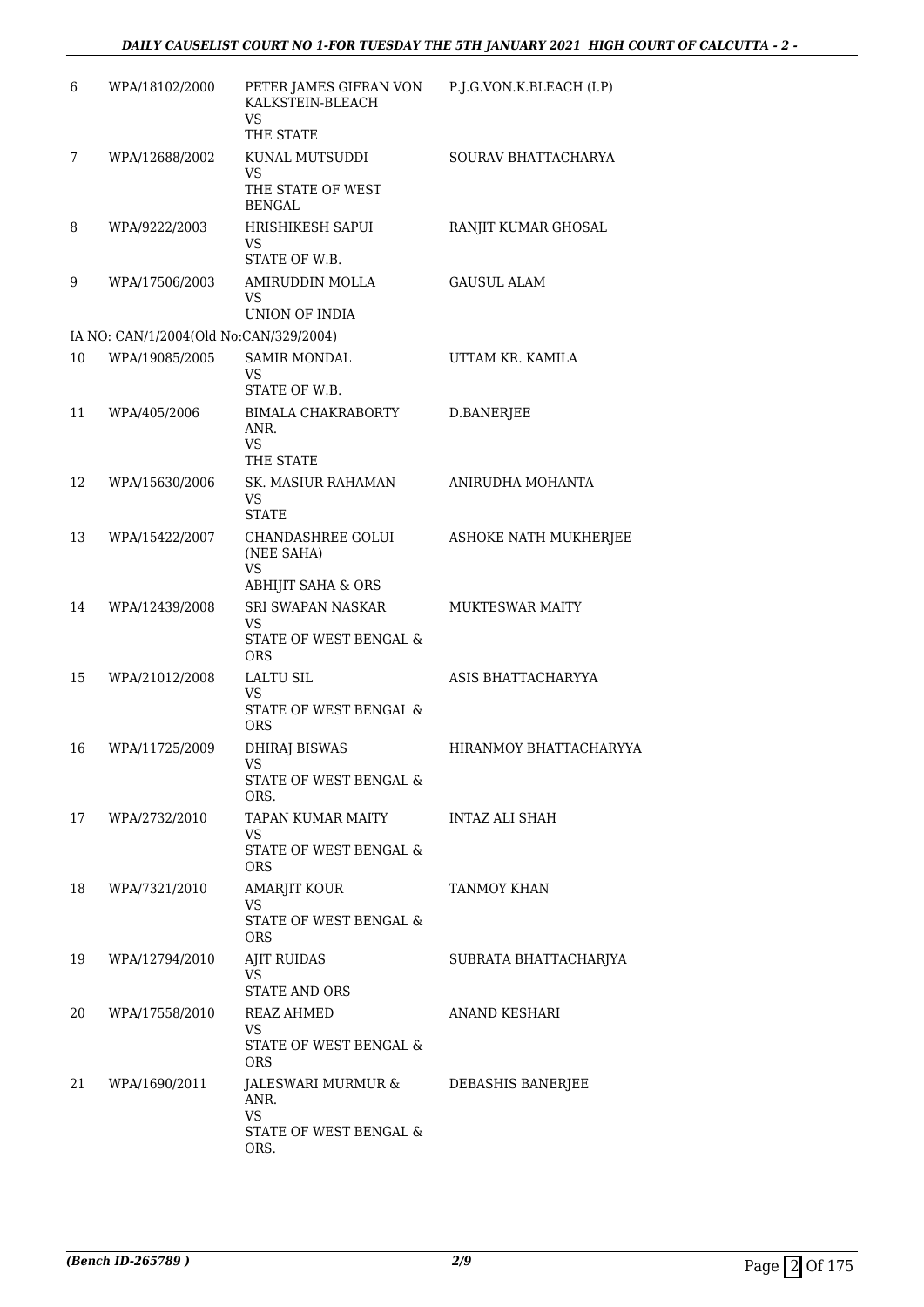| 22 | WPA/5279/2011       | <b>ASHOK KUMAR RAI</b>                                                         | JYOTI PRAKASH CHATTERJEE |
|----|---------------------|--------------------------------------------------------------------------------|--------------------------|
|    |                     | VS<br>STATE OF WEST BENGAL &<br>ORS.                                           |                          |
| 23 | WPA/8347/2011       | <b>SUKUMAR</b><br><b>CHATTOPADHYAY</b><br>VS<br>STATE OF WEST BENGAL &<br>ORS. | SUBRATA BHATTACHARJEE    |
| 24 | WPA/10291/2011      | PRASENJIT MANDAL<br><b>VS</b><br>STATE OF WEST BENGAL &<br><b>ORS</b>          | <b>GOPAL CHANDRA RAY</b> |
| 25 | WPA/12442/2011      | SMT SHILA GHOSH<br>VS<br>STATE OF WEST BENGAL &<br><b>ORS</b>                  | PRADIP BOSE              |
| 26 | WPA/13995/2011      | TULSI CHARAN<br><b>SADHUKHAN</b><br>VS<br>STATE OF WEST BENGAL &<br><b>ORS</b> | <b>MUKUL KUMAR MITRA</b> |
| 27 | WPA/14102/2011      | <b>SMT. SWAPNA BARMAN</b><br>VS<br>STATE OF WEST BENGAL &<br><b>ORS</b>        | MRITYUNJOY CHATTERJEE    |
| 28 | WPA/15572/2011      | PRAFULLA GAYEN<br>VS<br>STATE OF W B & ORS                                     | <b>RAJARSHI BASU</b>     |
|    | wt29 WPA/15574/2011 | LAKSHMI RANI<br>PATTANAYAK<br>VS<br>STATE OF W B & ORS                         | <b>RAJARSHI BASU</b>     |
| 30 | WPA/16120/2011      | <b>SUDEB DAKSHIT</b><br><b>VS</b><br>STATE OF WEST BENGAL &<br>ORS             | DEBOLEENA MITRA          |
| 31 | WPA/18221/2011      | KAMALESH RAY<br>VS<br>STATE OF WEST BENGAL &<br><b>ORS</b>                     | ARABINDA RAY             |
| 32 | WPA/18963/2011      | CHANDRA SEKHAR DAN<br>VS<br>STATE OF WEST BENGAL &<br><b>ORS</b>               | SOMNATH BANERJEE         |
| 33 | WPA/20067/2011      | <b>MANSURA BIBI</b><br>VS.<br>STATE OF W B & ORS                               | SUMITA SHAW              |
| 34 | WPA/20945/2011      | PRASENJIT MONDAL<br>VS<br>STATE OF W B & ORS                                   | GOPAL CHANDRA RAY        |
| 35 | WPA/7700/2012       | KALAWATI DEVI<br>VS.<br>STATE OF WEST BENGAL &<br>ORS.                         | KRISHAN RAY              |
| 36 | WPA/7707/2012       | ABUL HOSSAIN MONDAL<br>VS.<br>STATE OF WEST BENGAL &<br><b>ORS</b>             | <b>SOUMI KUNDU</b>       |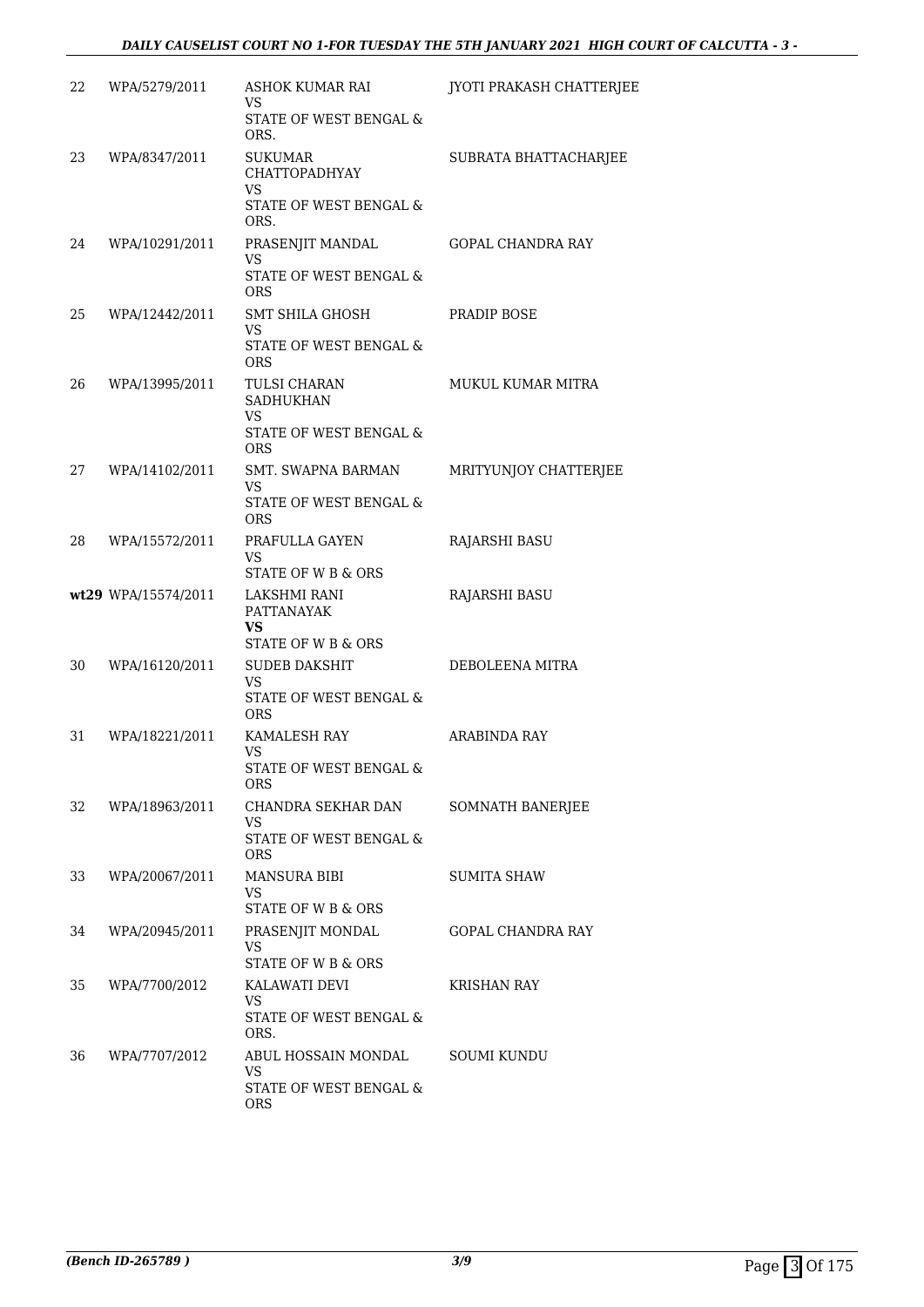## *DAILY CAUSELIST COURT NO 1-FOR TUESDAY THE 5TH JANUARY 2021 HIGH COURT OF CALCUTTA - 4 -*

| 37 | WPA/8050/2012  | SK. ABDUL JABBAR ALI<br>VS                                         | <b>AKHTAR HOSSAIN</b>      |
|----|----------------|--------------------------------------------------------------------|----------------------------|
|    |                | STATE OF WEST BENGAL &<br>ORS.                                     |                            |
| 38 | WPA/9326/2012  | LATA RANI MAITY<br>VS                                              | ANINDYA SUNDAR DAS         |
|    |                | STATE OF W B & ORS                                                 |                            |
| 39 | WPA/14052/2012 | SIBASHIS CHAKRABIRTY &<br>ANR.<br>VS.                              | JAYANTA NARAYAN CHATTERJEE |
|    |                | <b>STATE &amp; ORS</b>                                             |                            |
| 40 | WPA/17714/2012 | SHYAMALI SAHA<br>VS.<br>STATE & ORS.                               | DEBASISH KARMAKAR          |
| 41 | WPA/22477/2012 | NARAYAN SAHA @<br>NARAYAN CHANDRA SAHA<br>VS                       | SOMNATH ROYCHOWDHURY       |
|    |                | STATE OF WB & ORS                                                  |                            |
| 42 | WPA/23401/2012 | LATA MONDAL<br>VS                                                  | <b>JAYANTA BANERJEE</b>    |
|    |                | UNION OF INDIA & ORS.                                              |                            |
| 43 | WPA/24742/2012 | <b>SAYED ABU NASIR</b><br>VS<br>STATE OF W B                       |                            |
| 44 | WPA/8918/2013  | DEEPAK KUMAR                                                       | DEEPAK KUMAR PRAHLADKA(IN  |
|    |                | PRAHLADKA<br>VS.                                                   | PERSON)                    |
|    |                | <b>STATE OF WB &amp; ORS</b>                                       |                            |
| 45 | WPA/15769/2014 | <b>SUDAM PURKAIT</b><br>VS<br>STATE OF WEST BENGAL &<br><b>ORS</b> | SK JALALUDDIN              |
| 46 | WPA/34276/2014 | REJAKUL KAZI<br>VS.                                                | SHUVANIL CHAKRABORTY       |
|    |                | <b>STATE OF WEST BENGAL &amp;</b><br><b>ORS</b>                    |                            |
| 47 | WPA/3789/2015  | ANUP BERA<br>VS.                                                   | PANCHANAN HAJRA            |
|    |                | STATE OF WEST BENGAL &<br><b>ORS</b>                               |                            |
| 48 | WPA/7697/2015  | JABEDAN BIBI                                                       | MOBAKSHAR ISLAM            |
|    |                | VS<br>STATE OF WEST BENGAL &<br><b>ORS</b>                         |                            |
| 49 | WPA/30014/2015 | RAJ KUMAR CHANDRA<br>VS                                            | DEBASHIS BANERJEE          |
|    |                | UNION OF INDIA & ORS                                               |                            |
| 50 | WPA/4838/2016  | PALTU MONDAL<br>VS                                                 | DEVAJYOTI BARMAN           |
|    |                | STATE OF WEST BENGAL &<br>ORS.                                     |                            |
| 51 | WPA/6166/2016  | SK JANE ALAM                                                       | NILAY SENGUPTA             |
|    |                | VS<br>STATE OF WEST BENGAL &<br>ORS                                |                            |
| 52 | WPA/6390/2016  | PAROMITA PANDEY @ SAHA<br>VS                                       | SARBESH PAL                |
|    |                | STATE OF WEST BENGAL &<br>ORS.                                     |                            |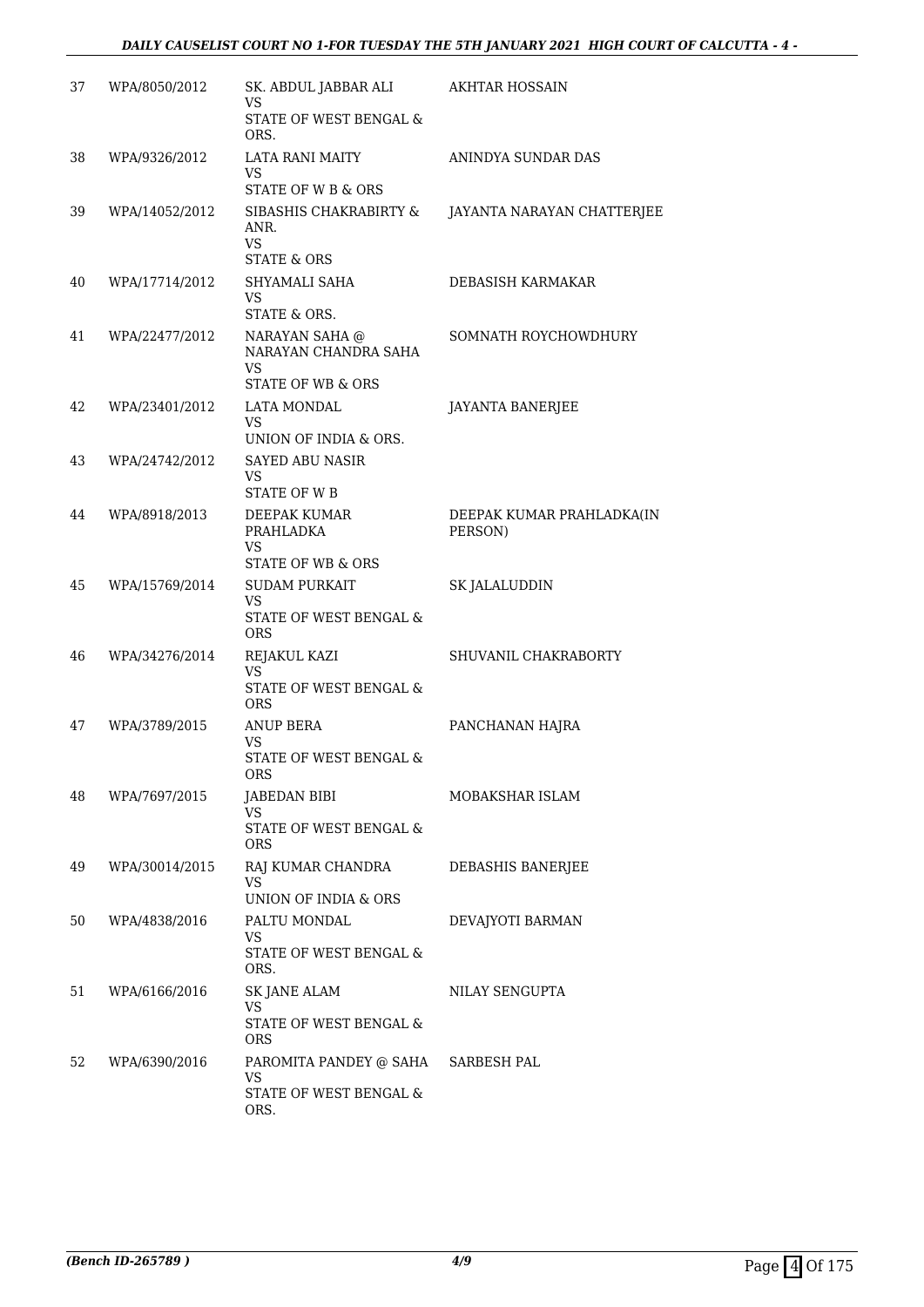| 53 | WPA/6990/2016                            | <b>MANOWARA</b><br>BEGUM@MANOYARA<br><b>BEGUM</b><br><b>VS</b><br>STATE OF WEST BENGAL &<br>ORS | SUBHAJIT CHATTERJEE      |
|----|------------------------------------------|-------------------------------------------------------------------------------------------------|--------------------------|
| 54 | WPA/23234/2016                           | MD. ALI<br>VS<br>STATE OF WEST BENGAL &<br>ORS                                                  | KOMAL SINGH              |
| 55 | WPA/10602/2017                           | GOUTAM KUMAR DAS<br>VS<br>STATE OF WEST BENGAL &<br>ORS.                                        | <b>ASIF IQBAL</b>        |
| 56 | WPA/14377/2017                           | MD. KALIM KHAN<br>VS<br>STATE OF WEST BENGAL &<br><b>ORS</b>                                    | SUBHABRATA CHOWDHURY     |
| 57 | WPA/16303/2017                           | <b>NARESH PASWAN</b><br>VS<br>STATE OF WEST BENGAL &<br>ORS                                     | TANMAY CHOWDHURY         |
| 58 | WPA/20300/2017                           | <b>DEBU PANDIT</b><br><b>VS</b><br>STATE OF WEST BENGAL &<br><b>ORS</b>                         | <b>ATIS KUMAR BISWAS</b> |
| 59 | WPA/22004/2017                           | SK. DELOWAR<br>VS<br>STATE OF WEST BENGAL&<br>ORS                                               | MD. ARDUR RAHAMAN        |
| 60 | WPA/28724/2017                           | <b>SUJIT DAS</b><br>VS<br>STATE OF WEST BENGAL &<br><b>ORS</b>                                  | <b>MANASI ROY</b>        |
|    | IA NO: CAN/1/2017(Old No:CAN/11896/2017) |                                                                                                 |                          |
| 61 | WPA/20950/2018                           | JOY KRISHNA NAG @ JOY<br>KUMAR NAG @ ROHIT<br>VS<br><b>STATE OF WEST BENGAL</b><br>&ORS         | ARNAB SAHA               |
| 62 | WPA/24282/2018                           | SABIR ALI SEKH<br>VS<br>STATE OF WEST BENGAL &<br>ORS                                           | AMANUL ISLAM             |
| 63 | WPA/6991/2019                            | ABUJAFFAR MOLLA<br>VS<br>STATE OF WEST BENGAL &<br><b>ORS</b>                                   | DEBAYAN SEN              |
| 64 | WPA/14706/2019                           | SHYAMAL CHANDRA<br>NASKAR<br>VS<br>STATE OF WEST BENGAL &<br>ORS.                               | GOPAL CHANDRA RAY        |
|    | wt65 WPA/6316/2019                       | PRASENJIT MONDAL<br>VS.<br>STATE OF WEST BENGAL &<br>ORS                                        | PRASENJIT MONDAL         |
| 66 | WPA/19659/2019                           | PRAJJAL CHAKRABORTY<br>VS.<br>STATE OF WEST BENGAL &<br>ORS                                     | DIPANJAN DUTT            |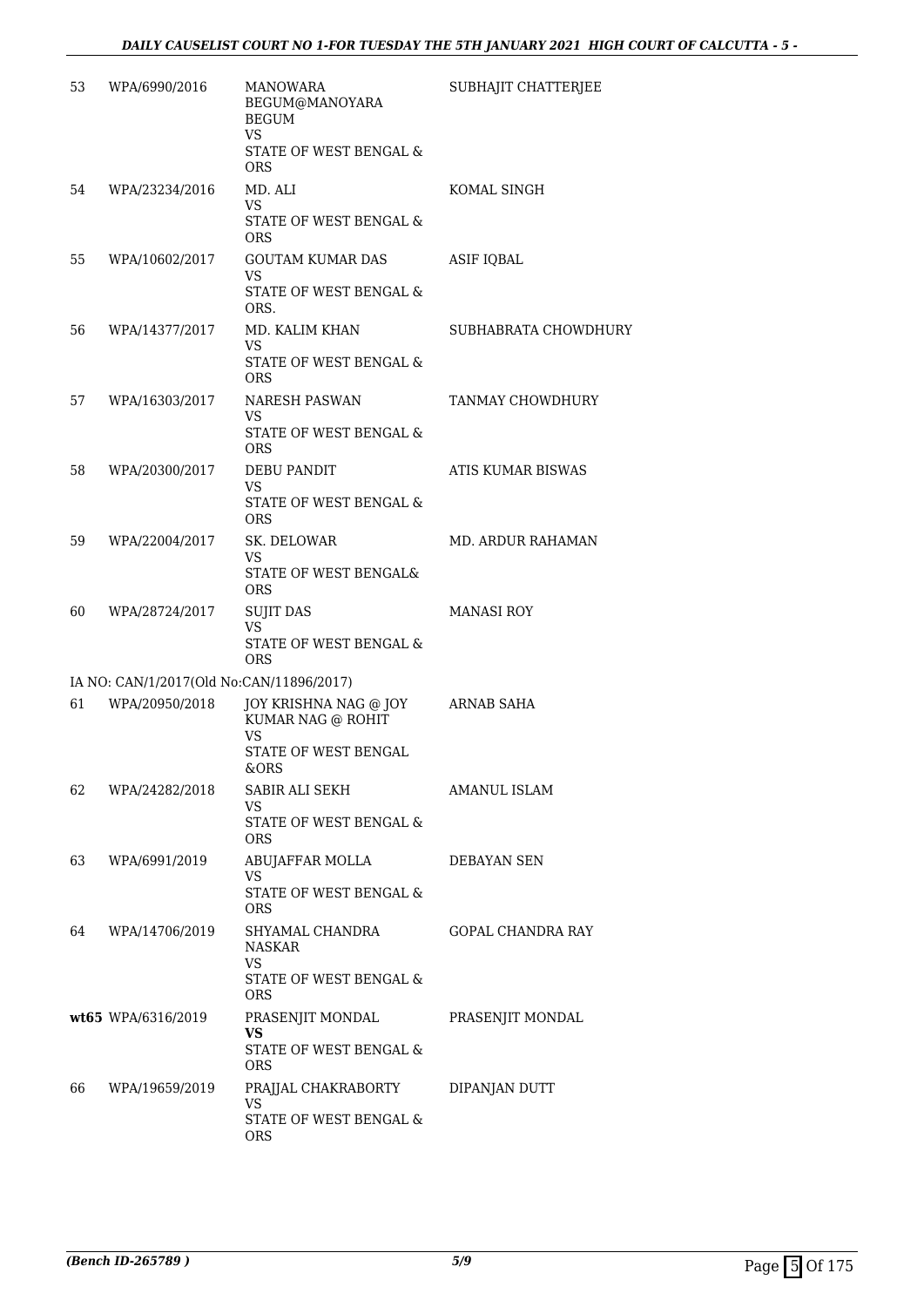| 67  | WPA/19908/2019                          | <b>SUBRATA DAS</b><br>VS<br>STATE OF WEST BENGAL &<br><b>ORS</b>                                | SHIBASIS CHATTERJEE      |
|-----|-----------------------------------------|-------------------------------------------------------------------------------------------------|--------------------------|
| 68  | WPA/20407/2019                          | BASUDEV MONDAL<br>VS<br>STATE OF WEST BENGAL &<br>ORS                                           | RAVI RANJAN KUMAR        |
| 69  | WPA/21057/2019                          | PARASH BISWAS<br>VS<br>JT SEC TO GOVT OF INDIA<br>MIN FINI DEP OF REV CEN<br><b>ECON IN BUR</b> | SOUMYAJIT MISHRA         |
|     | IA NO: CAN/1/2020(Old No:CAN/2329/2020) |                                                                                                 |                          |
| 70  | WPA/22311/2019                          | NUR MAHAMMAD & ORS<br>VS                                                                        | S.G. CHOWDHURY           |
| 71  | WPA/24032/2019                          | UNION OF INDIA & ORS<br><b>DIPAK BISWAS</b><br>VS<br>STATE OF WEST BENGAL &<br>ORS              | ABHIJIT SARKAR           |
| 72. | WPA/24247/2019                          | <b>BASONA MONDAL</b><br>VS<br>STATE OF WEST BENGAL &<br><b>ORS</b>                              | SIDDHARTHA SARKAR        |
| 73  | WPA/9902/2020                           | SK. AZIZUL ISLAM<br>VS<br>STATE OF WEST BENGAL<br>AND ORS.                                      | <b>BALARAM PANDIT</b>    |
|     |                                         |                                                                                                 | <b>PIL MATTERS</b>       |
| 74  | WPA/2901/2020                           | SACHINDRA NATH COOMER<br>VS<br>STATE OF WEST BENGAL &                                           | TANUJA BASAK             |
|     |                                         | ORS                                                                                             |                          |
| 75  | WPA/3754/2020                           | SHANKHAJIT RAY<br><b>VS</b><br>STATE OF WEST BENGAL &<br>ORS                                    | AMAL KR DATTA            |
| 76  | WPA/3935/2020                           | SK ATAUL<br>VS<br>STATE OF WEST BENGAL &<br>ORS                                                 | <b>SOUMEN CHATTERJEE</b> |
| 77  | WPA/4108/2020                           | PASCHIM BANGA VIGYAN<br>MANCHA & ANR<br>VS<br>STATE OF WEST BENGAL &<br>ORS                     | PINTU KARAR              |
| 78  | WPA/4649/2020                           | <b>BIPLAB KUMAR</b><br><b>CHOWDHURY</b><br>VS<br>UNION OF INDIA & ORS                           | SURENDRA KUMAR SHARMA    |
| 79  | WPA/5132/2020                           | PRAFULLA MONDAL & ANR<br>VS<br>STATE OF WEST BENGAL &<br>ORS                                    | CHANDRA NATH SARKAR      |
| 80  | WPA/5413/2020<br>(Single Copy)          | KABIR SHANKAR BOSE<br>VS<br><b>STATE OF WEST BENGAL &amp;</b><br>ORS.                           | BRAJESH JHA              |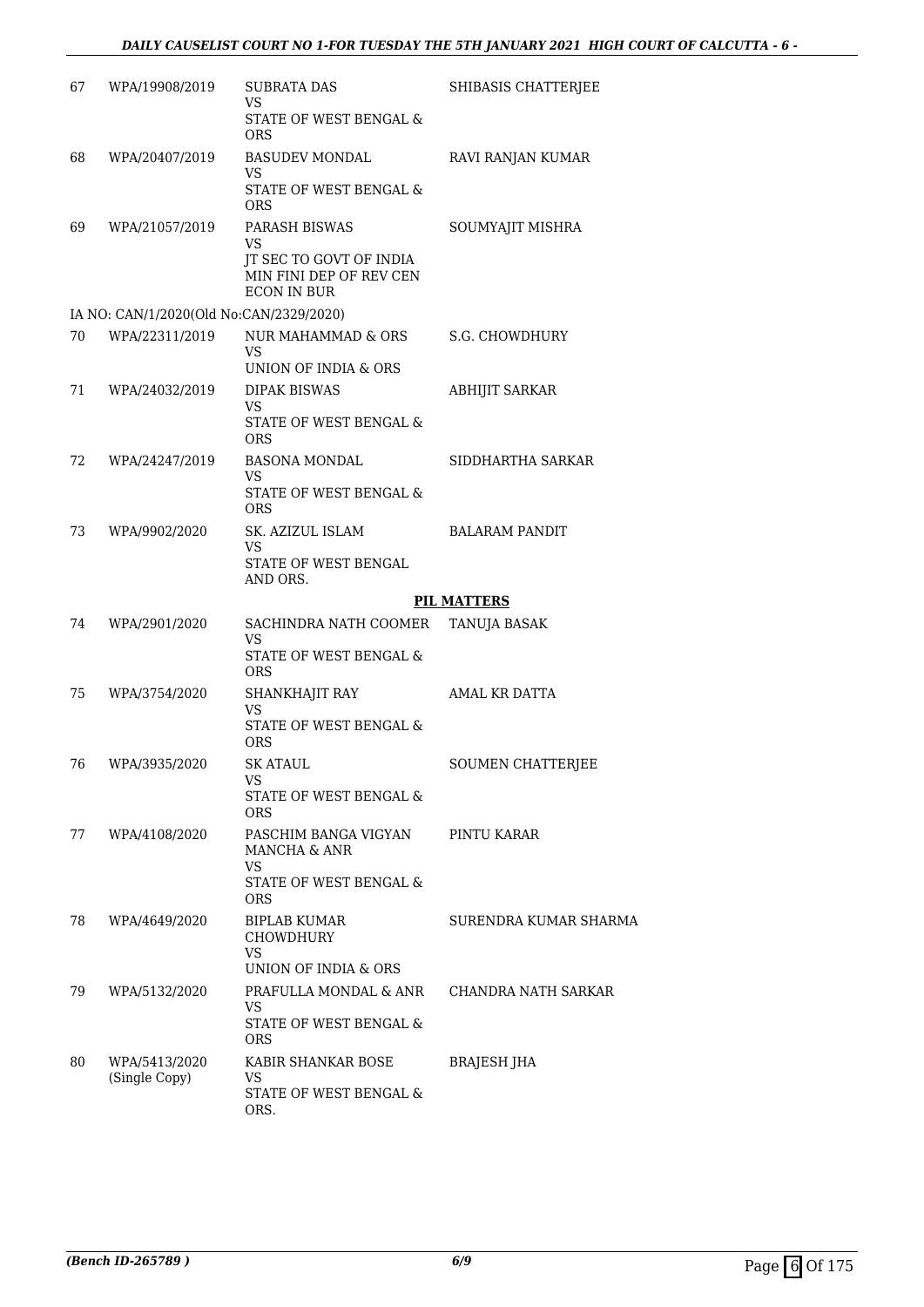| 81 | WPA/5443/2020<br>(Single Copy)                                                                      | ATAUR RAHAMAN<br>VS                                                                                           | <b>INDRAJEET DEY</b>        |
|----|-----------------------------------------------------------------------------------------------------|---------------------------------------------------------------------------------------------------------------|-----------------------------|
|    |                                                                                                     | <b>STATE OF WEST BENGAL &amp;</b><br><b>ORS</b>                                                               |                             |
|    | IA NO: CAN/1/2020(Old No:CAN/3151/2020)                                                             |                                                                                                               |                             |
| 82 | WPA/5507/2020                                                                                       | PRIYANKA TIBREWAL<br>VS                                                                                       | PRIYANKA TIBREWAL IN PERSON |
|    |                                                                                                     | STATE OF WEST BENGAL &<br><b>ORS</b>                                                                          |                             |
| 83 | WPA/5839/2020                                                                                       | ARJUN SINGH<br><b>VS</b>                                                                                      | VIKASH SINGH                |
|    |                                                                                                     | STATE OF WEST BENGAL &<br>ORS                                                                                 |                             |
|    | IA NO: CAN/1/2020(Old No:CAN/3891/2020)                                                             |                                                                                                               |                             |
| 84 | WPA/5961/2020                                                                                       | <b>BIPLAB KUMAR</b><br><b>CHOWDHURY</b><br>VS<br>STATE OF WEST BENGAL &<br>ORS.                               | PARASHAR BAIDY              |
|    | IA NO: CAN/1/2020(Old No:CAN/4121/2020)                                                             |                                                                                                               |                             |
| 85 | WPA/6293/2020<br>WITH GA 9/2020 IN LTD. & ANR<br>WPO 1253/2009 VS<br>COAL INDIA LTD. & ORS.<br>ORS. | EASTERN COAL FIELDS<br>PARTHA GHOSH Vs. STATE OF WEST BENGAL &                                                | SHIV SHANKAR BANERJEE       |
|    | IA NO: CAN/1/2020(Old No:CAN/4755/2020)                                                             |                                                                                                               |                             |
| 86 | WPA/6405/2020                                                                                       | ANAT BANDHU HAZRA<br><b>CHOUDHURY</b><br>VS<br>STATE OF WEST BENGAL &                                         | PRADYAT SAHA                |
|    |                                                                                                     | ORS                                                                                                           |                             |
|    | IA NO: CAN/1/2020(Old No:CAN/5009/2020)                                                             |                                                                                                               |                             |
| 87 | WPA/6462/2020                                                                                       | BISWANATH CHOWDHURY<br>VS<br>CHAIRMAN, NATIONAL<br><b>COUNCIL FOR TEACHERS</b><br><b>EDUCATION &amp; ORS.</b> | <b>SURYANEEL DAS</b>        |
|    |                                                                                                     | IA NO: CAN/1/2020(Old No:CAN/5103/2020), CAN/2/2020, CAN/3/2020, CAN/4/2020                                   |                             |
| 88 | WPA/6513/2020                                                                                       | BIPLAB KR. CHOWDHURY                                                                                          | PARASHAR BAIDYA             |
|    |                                                                                                     | VS<br>STATE OF WEST BENGAL &                                                                                  |                             |
|    |                                                                                                     | ORS.                                                                                                          |                             |
|    | IA NO: CAN/1/2020(Old No:CAN/5209/2020)                                                             |                                                                                                               |                             |
| 89 | WPA/6515/2020                                                                                       | BIPLAB KR. CHOWDHURY<br>VS                                                                                    | PARASHAR BAIDYA             |
|    |                                                                                                     | STATE OF WEST BENGAL &<br>ORS.                                                                                |                             |
|    | IA NO: CAN/1/2020(Old No:CAN/5215/2020)                                                             |                                                                                                               |                             |
| 90 | WPA/6518/2020                                                                                       | BIPLAB KR. CHOWDHURY<br>VS                                                                                    | PARASHAR BAIDYA             |
|    |                                                                                                     | STATE OF WEST BENGAL &<br>ORS.                                                                                |                             |
|    | IA NO: CAN/1/2020(Old No:CAN/5219/2020)                                                             |                                                                                                               |                             |
| 91 | WPA/6702/2020                                                                                       | TARUN CHAKRABORTY                                                                                             | PINGAL BHATTACHRYA          |
|    |                                                                                                     | VS<br>KOLKATA MUNICIPALITY<br><b>CORPORATION &amp; ORS</b>                                                    |                             |
|    | IA NO: CAN/1/2020(Old No:CAN/5600/2020)                                                             |                                                                                                               |                             |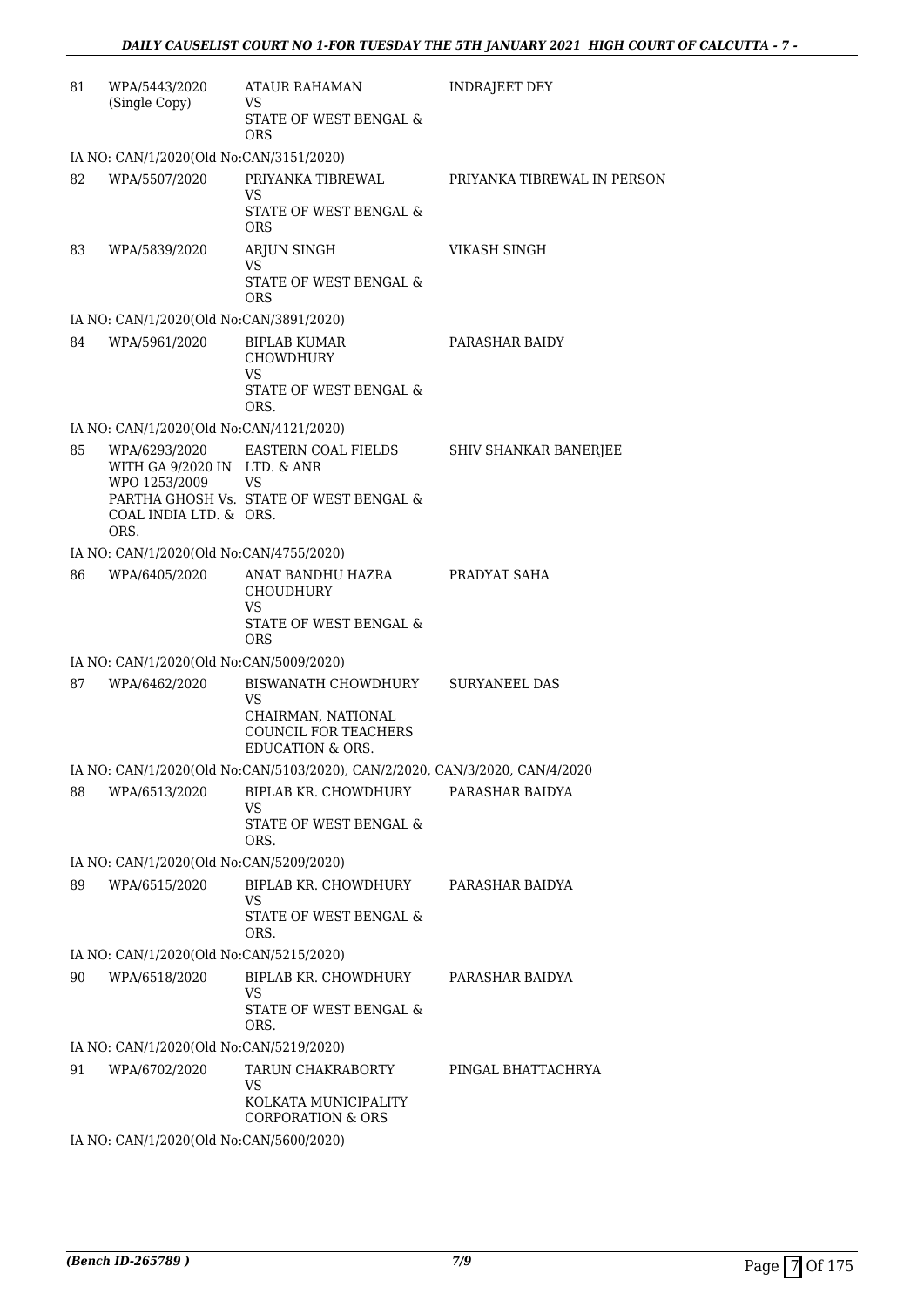| 92  | WPA/6898/2020                 | CHANDRA SEKHAR JHA<br>AND ANR<br><b>VS</b>                    | SURENDRA KUMAR SHARMA       |
|-----|-------------------------------|---------------------------------------------------------------|-----------------------------|
|     |                               | Union of India AND ORS                                        |                             |
|     | IA NO: CAN/1/2020             |                                                               |                             |
| 93  | WPA/6920/2020                 | MD ABDUL MALEQUE<br><b>MOLLA AND ORS</b><br>VS                | SOUMAJIT CHATTERJEE         |
|     |                               | State of West Bengal AND<br>ORS                               |                             |
|     | IA NO: CAN/1/2020, CAN/2/2020 |                                                               |                             |
| 94  | WPA/7333/2020                 | PRANABESH MANDAL<br>VS<br>State of West Bengal                | PRANTICK GHOSH              |
|     | IA NO: CAN/1/2020             |                                                               |                             |
| 95  | WPA/7787/2020                 | TATHAGATA DATTA<br>VS                                         | TATHAGATA DUTTA (IN PERSON) |
|     |                               | Union of India                                                |                             |
|     | IA NO: CAN/1/2020             |                                                               |                             |
| 96  | WPA/7803/2020                 | MANOJ CHAKRABORTY<br>VS<br>Union of India                     | PRATIP KUMAR CHATTERJEE     |
| 97  | WPA/7853/2020                 | UMAPADA GHOSH                                                 | <b>SOURAV MONDAL</b>        |
|     |                               | <b>VS</b>                                                     |                             |
|     |                               | State of West Bengal                                          |                             |
| 98  | WPA/7912/2020                 | <b>SOURAV DUTTA</b><br>VS<br>STATE OF WEST BENGAL<br>AND ORS. | SALONI BHATTACHARJEE        |
| 99  | WPA/7916/2020                 | <b>SOURAV DUTTA</b>                                           | SALONI BHATTACHARJEE        |
|     |                               | VS<br>STATE OF WEST BENGAL<br>AND ORS.                        |                             |
| 100 | WPA/8514/2020                 | KALAM PAILAN                                                  | DEBAJYTI DEB                |
|     |                               | VS<br>STATE OF WEST BENGAL<br>AND ORS.                        |                             |
| 101 | WPA/8608/2020                 | MOSTAQUE ALAM AND ANR                                         | ANINDYA GHOSH               |
|     |                               | VS<br>THE UNION OF INDIA AND<br><b>ORS</b>                    |                             |
|     | IA NO: CAN/1/2020             |                                                               |                             |
| 102 | WPA/8656/2020                 | TARAKESWAR GREEN<br><b>MATES</b><br><b>VS</b>                 | BIKASH SHAW                 |
|     |                               | STATE OF WEST BENGAL<br>AND ORS.                              |                             |
| 103 | WPA/8787/2020                 | JOYDEEP KARMAKAR<br>VS.                                       | SOURAV HALDAR               |
|     |                               | STATE OF WEST BENGAL<br>AND ORS.                              |                             |
| 104 | WPA/8829/2020                 | SANJAY BANERJEE<br>VS                                         | SARBANANDA SANYAL           |
|     |                               | THE UNION OF INDIA AND<br>ORS                                 |                             |
| 105 | WPA/8859/2020                 | PRASANT KUMAR ROY                                             | Bidyut Baran Biswas         |
|     |                               | VS<br>STATE OF WEST BENGAL<br>AND ORS.                        |                             |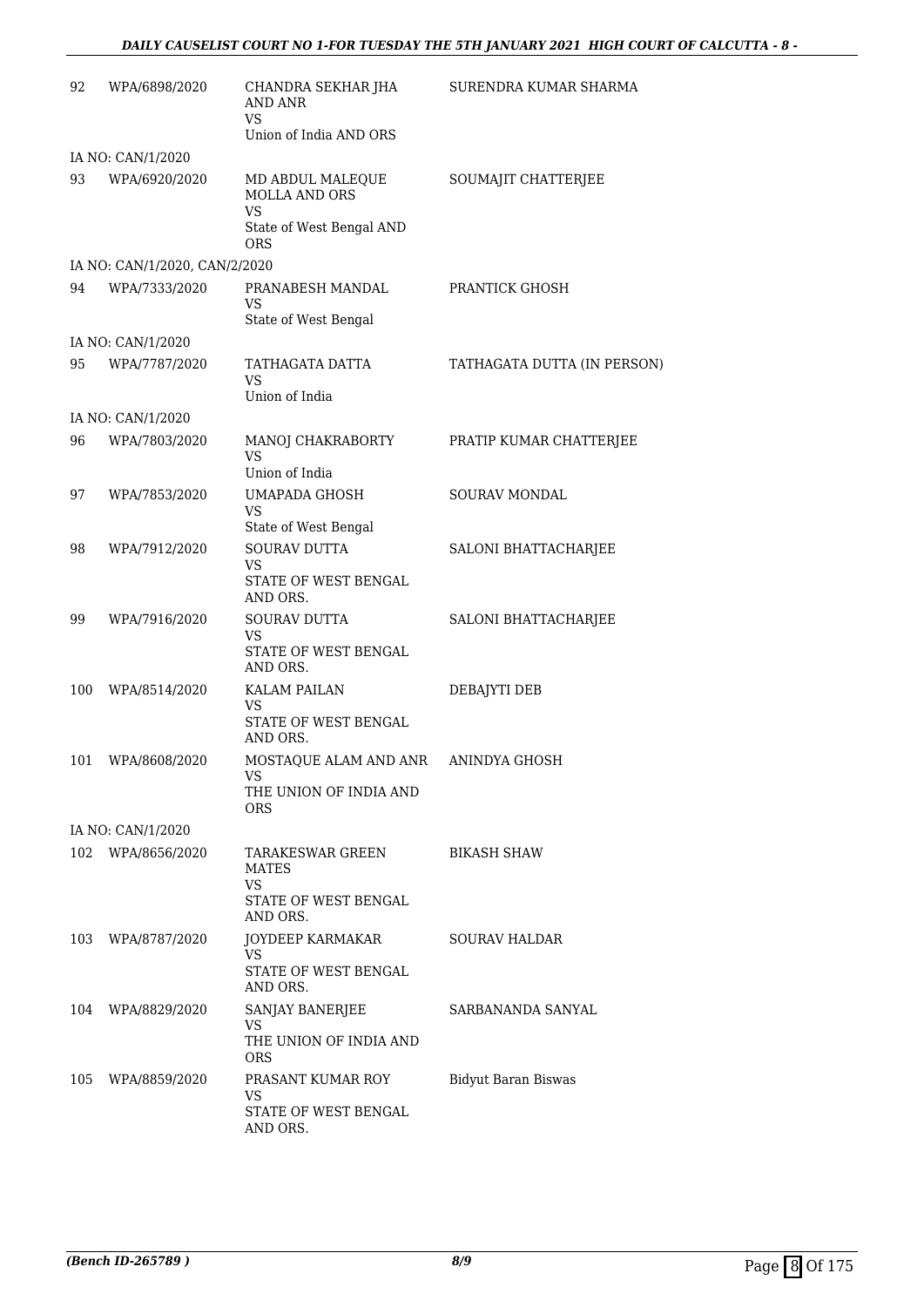| 106 | WPA/9431/2020      | SUSHIL MONDAL AND<br><b>OTHERS</b><br>VS.<br>STATE OF WEST BENGAL                                 | <b>AMIT BISWAS</b>             |
|-----|--------------------|---------------------------------------------------------------------------------------------------|--------------------------------|
| 107 | WPA/9727/2020      | AND ORS.<br>SOMDYUTI PAREKH<br><b>VS</b>                                                          | STEVEDN SOURADIP BISWAS        |
|     |                    | STATE OF WEST BENGAL<br>AND ORS.                                                                  |                                |
| 108 | WPA/9789/2020      | CHITTARANJAN HALDER<br><b>VS</b>                                                                  | SAIKATCHATTERJIIZINK@GMAIL.COM |
| 109 | WPA/10070/2020     | State of West Bengal<br>JAYDEB DAS AND ANR                                                        | RAJ KUMAR GUPTA                |
|     |                    | VS<br><b>BAR COUNCIL OF WEST</b><br><b>BENGAL AND ORS</b>                                         |                                |
|     | 110 WPA/10184/2020 | <b>SANDIP KONAR</b><br>VS<br>STATE OF WEST BENGAL                                                 | <b>ANKITA DEY</b>              |
|     |                    | AND ORS.                                                                                          |                                |
| 111 | WPA/10230/2020     | RATAN SAHA<br>VS                                                                                  | Madhurima Sarkar               |
|     |                    | <b>STATE OF WEST BENGAL</b><br>AND ORS.                                                           |                                |
| 112 | WPA/10279/2020     | KALYAN KOLEY<br>VS.<br>STATE OF WEST BENGAL<br>AND ORS.                                           | SUMITAVA CHAKRABORTY           |
|     | 113 WPA/10294/2020 | <b>BABLU SOREN AND ORS</b><br>VS.                                                                 | PRDIP PAUL                     |
|     |                    | STATE OF WEST BENGAL<br>AND ORS.                                                                  |                                |
| 114 | WPA/10433/2020     | <b>MAHAR FAROZ</b><br>VS<br>THE ASSANSOL MUNICIPAL<br>CORPORATION                                 | RAKESH PRASAD SHAW             |
| 115 | WPA/10450/2020     | JAGANNATH ROY AND<br><b>OTHERS</b><br>VS<br>STATE OF WEST BENGAL                                  | <b>HARADHAN MONDAL</b>         |
|     |                    | AND ORS.                                                                                          |                                |
| 116 | WPA/10471/2020     | DAKSHINBANGA<br>MATSYAJIBI FORUM AND<br><b>OTHERS</b><br>VS.<br>UNION OF INDIA AND ORS.           | SAYANTI SENGUPTA               |
| 117 | WPA/10532/2020     | <b>GURUDAS</b><br>CHATTOPADHYAY AND<br><b>ANOTHER</b><br><b>VS</b><br><b>STATE OF WEST BENGAL</b> | SANTANU MAJI                   |
|     |                    | AND ORS.                                                                                          |                                |
| 118 | WPA/10535/2020     | RANJIT ROY<br>VS                                                                                  | <b>SUNNY NANDY</b>             |
|     |                    | STATE OF WEST BENGAL<br>AND ORS.                                                                  |                                |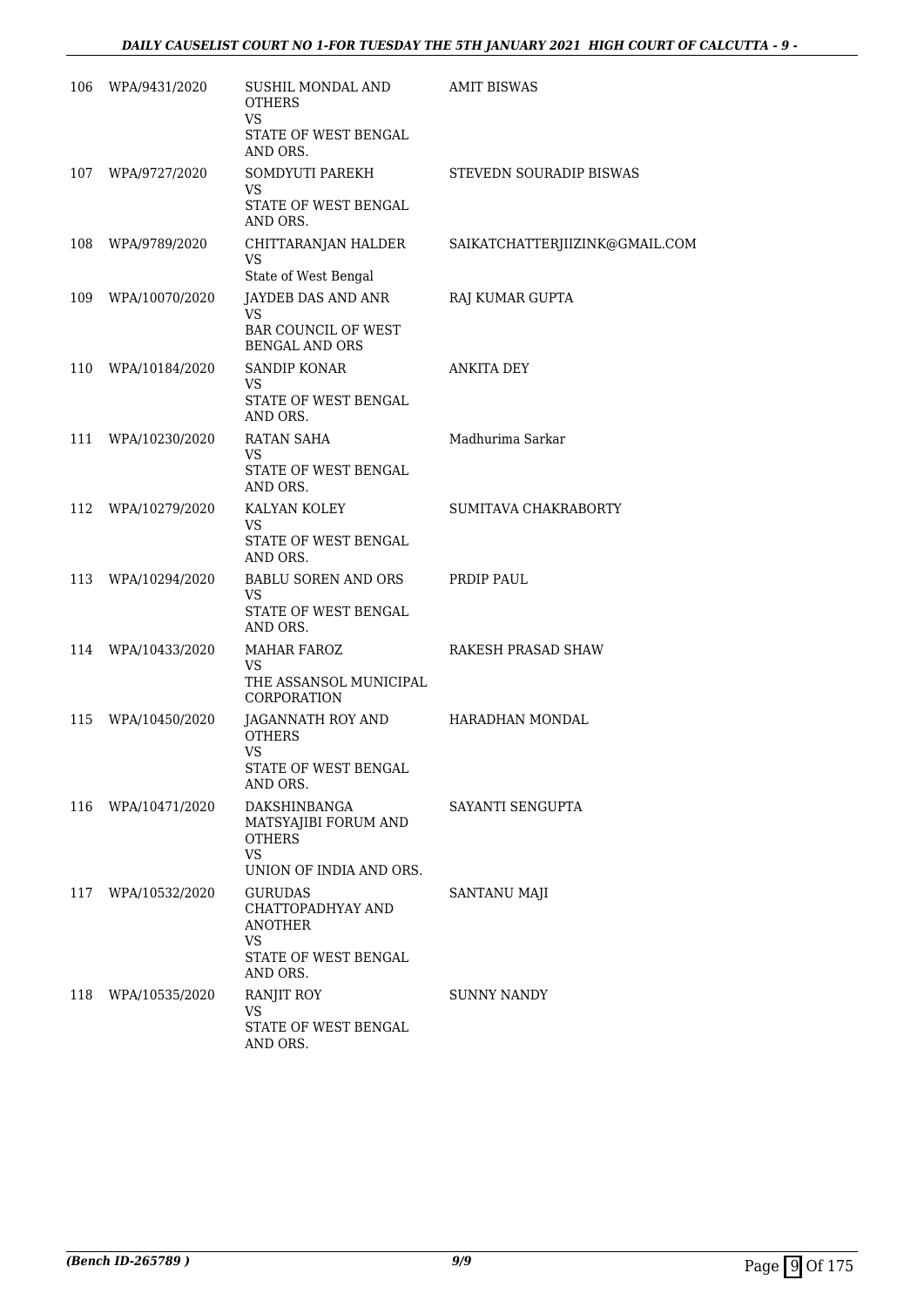

### **Appellate Side**

**DAILY CAUSELIST For Tuesday The 5th January 2021**

**COURT NO. 3**

**DIVISION BENCH (DB - II)**

**AT 10:45 AM**

**HON'BLE JUSTICE I. P. MUKERJI HON'BLE JUSTICE MD. NIZAMUDDIN**

### **(VIA VIDEO CONFERENCE)**

**ON AND FROM MONDAY, THE 7TH DECEMBER, 2020 - APPEALS RELATING TO LABOUR UNDER GROUP III AND APPLICATION CONNECTED THERETO;**

**APPEALS FROM ORDERS RELATING TO REVENUE UNDER GROUP IV & OTHER STATUTORY REVENUE APPEALS EXCEPT LAND REVENUE TO BE HEARD BY DIVISION BENCH;**

**APPEALS RELATING TO CHARTERED ACCOUNTANTS ACT, COMPANY SECRETARIES ACT AND TAX TRIBUNAL MATTERS; INCOME TAX REFERENCE UNDER SECTION 256 OF THE INCOME TAX ACT;**

**HEARING OF WRIT APPEALS IRRESPECTIVE OF CLASSIFICATION INCLUDING APPLICATIONS CONNECTED THERETO.**

**AND**

**ON AND FROM MONDAY, 14TH DECEMBER, 2020 – IN ADDITION TO THEIR OWN LIST, WILL TAKE THE ALL THE APPEALS RELATING TO MATRIMONIAL & FAMILY COURT & MATTERS RELATING TO GUARDIANSHIP INCLUDING APPLICATIONS CONNECTED THERETO; ADMISSION OF APPEALS UNDER SECTION 30 OF THE EMPLOYEES' COMPENSATION ACT, 1923;** 

**AND**

**ON AND FROM MONDAY, THE 4TH JANUARY, 2021 TO FRIDAY, 8TH JANUARY, 2021 -IN ADDITION TO THEIR OWN LIST AND DETERMINATION, WILL TAKE UP APPEALS UNDER ARBITRATION ACT, 1940 AND ARBITRATION & CONCILIATION ACT, 1996 INCLUDING APPLICATIONS CONNECTED THERETO; ADMISSION OF APPEALS UNDER ORDER XLI OF THE CODE OF CIVIL PROCEDURE INCLUDING APPLICATIONS CONNECTED THERETO; FIRST APPEALS RELATING TO EJECTMENT SUITS AND DECREES AND APPLICATIONS CONNECTED THERETO. APPEALS FROM ORDERS RELATING TO MUNICIPALITIES, CO-OPERATIVES & PANCHAYATS UNDER GROUP-V INCLUDING APPLICATIONS CONNECTED THERETO; MATTERS RELATING TO TRIBUNALS UNDER ARTICLE 323A & 323B OF THE CONSTITUTION OF INDIA (OTHER THAN TAX TRIBUNAL) INCLUDING APPLICATION CONNECTED THERETO; LAWAZIMA;**

**HEARING OF WRIT APPEALS IRRESPECTIVE OF CLASSIFICATION INCLUDING APPLICATIONS CONNECTED THERETO.** 

**FROM 15.12.2020 (TUESDAY) EXCEPT FRIDAY FROM 10:45 A.M. APPELLATE SIDE MATTERS WILL BE TAKEN UPTO 1:00 P.M. OR EXHAUSTION OF APPELLATE SIDE LIST WHICHEVER IS EARLIER.** 

**IN THE ABSENCE OF APPLICATIONS LIST WILL BE CALLED ON SERIALLY AND HEARING MATTERS WILL BE TAKEN UP.**

**NOTE : MENTIONING WILL BE ALLOWED ON EVERY MONDAY AND THURSDAY AT 10:45 A.M.**

**MATTERS SHALL BE DEALT WITH AT THE FIRST CALL. NO UNNECESSARY ADJOURNMENT SHALL BE GRANTED.** 

**NOTE: APPELLATE SIDE MATTERS SHALL BE TAKEN UP IN THE FIRST HALF ON MONDAYS AND TUESDAYS AND IN THE SECOND HALF ON WEDNESDAYS AND THURSDAYS OR ON EXHAUSTION OF ORIGINAL SIDE LIST WHICHEVER IS EARLIER. FRIDAYS LIST SHALL BE NOTIFIED EVERY WEEK.** 

**NOTE: MATTERS WILL BE TAKEN UP THROUGH PHYSICAL HEARING ONLY WHEN BOTH THE PARTIES ARE AGREED.** 

|   |                                           | <b>APPLICATION</b>                                                                   |                     |
|---|-------------------------------------------|--------------------------------------------------------------------------------------|---------------------|
| 1 | MAT/1918/2019                             | <b>SUMON ROY</b><br>VS<br>STATE OF WEST BENGAL & ORS                                 | ANINDA BHATTACHARYA |
|   | IA NO: CAN/1/2020                         |                                                                                      |                     |
| 2 | MAT/48/2020<br>(File not here)            | THE STATE OF WEST BENGAL & ORS<br>VS<br>MRS MAYA MISRA                               | NILOTPAL CHATTERJEE |
|   | IA NO: CAN/1/2020                         |                                                                                      |                     |
| 3 | FMAT/343/2020                             | NILLESH PARREKH<br>VS<br>ASSISTANT DIRECTOR ENFORCEMENT<br>DIRECTORATE KOLKATA & ORS | MEGHAJIT MUKHERJEE  |
|   | IA NO: CAN/2/2020, CAN/3/2020, CAN/4/2020 |                                                                                      |                     |

**FOR HEARING**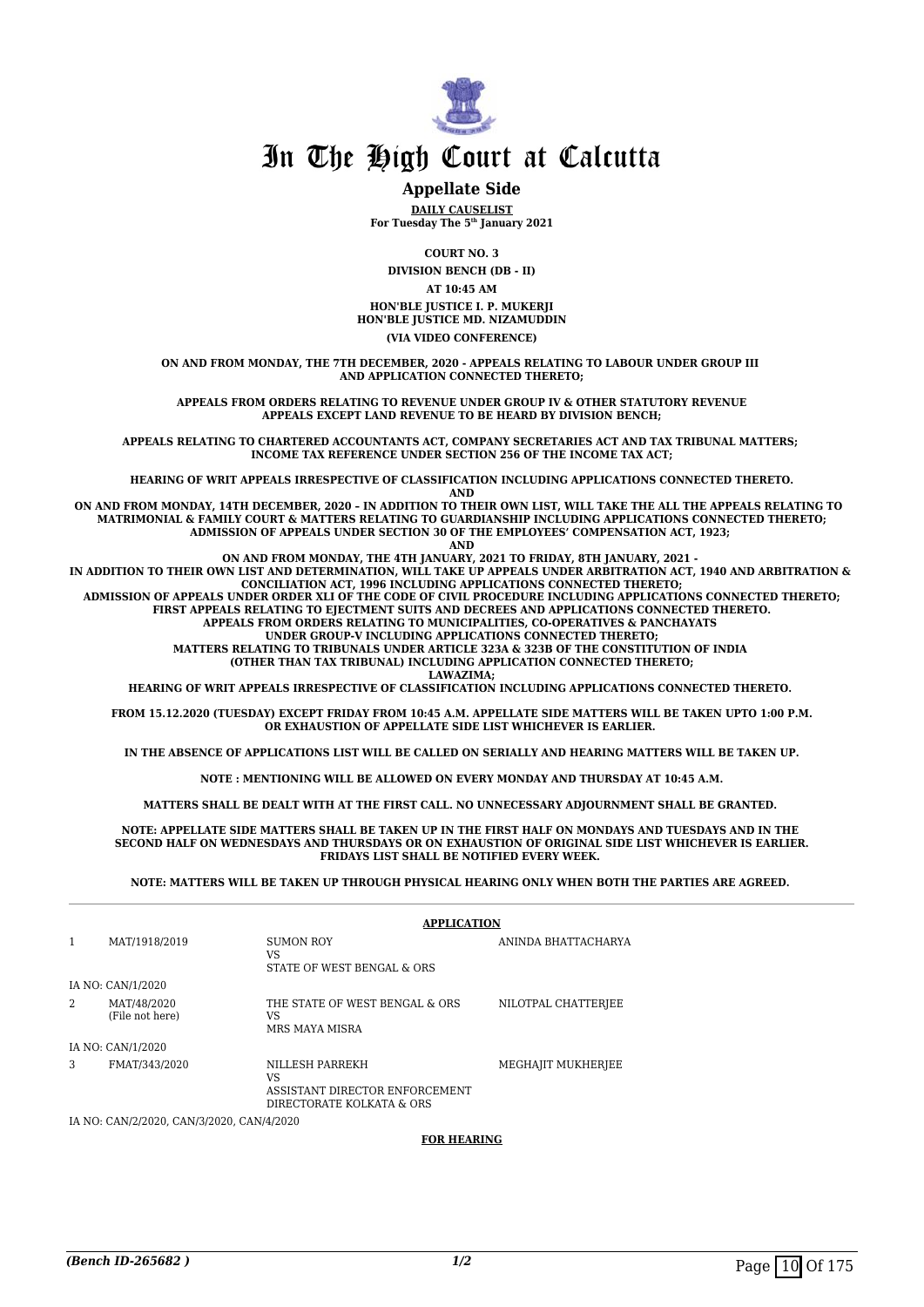### *DAILY CAUSELIST COURT NO 3-FOR TUESDAY THE 5TH JANUARY 2021 HIGH COURT OF CALCUTTA - 2 -*

| 4    | MAT/759/2020<br>(Assign Matter) (Top)   | RASHMI METALIKS LIMITED AND<br><b>ANOTHER</b><br>VS<br>UNION OF INDIA AND ORS. | SHIVANGI THARD        |
|------|-----------------------------------------|--------------------------------------------------------------------------------|-----------------------|
|      | IA NO: CAN/1/2020                       |                                                                                |                       |
| 5    | MAT/167/2016<br>(Sec. 5)                | THE STATE OF W.B. & ORS<br>VS<br>DEEPMALA SHAW                                 | SIRSANYA BANDOPADHYAY |
|      |                                         | IA NO: CAN/1/2016(Old No:CAN/1300/2016), CAN/2/2016(Old No:CAN/1301/2016)      |                       |
| 6    | MAT/663/2018                            | DR BASUDEB DASGUPTA & ORS<br>VS<br>STATE OF WEST BENGAL & ORS                  | RANAJIT CHATTERJEE    |
| wt:7 | MAT/867/2018                            | STATE OF W B & ANR<br>VS<br>DR BASUDEB DASGUPTA & ORS                          | LAL MOHAN BASU        |
| 8    | FMA/813/2011                            | <b>SUBRATA GHOSH</b><br>VS<br>STATE OF WEST BENGAL & ORS.                      | AMAR KUMAR SINHA      |
|      | IA NO: CAN/1/2011(Old No:CAN/2809/2011) |                                                                                |                       |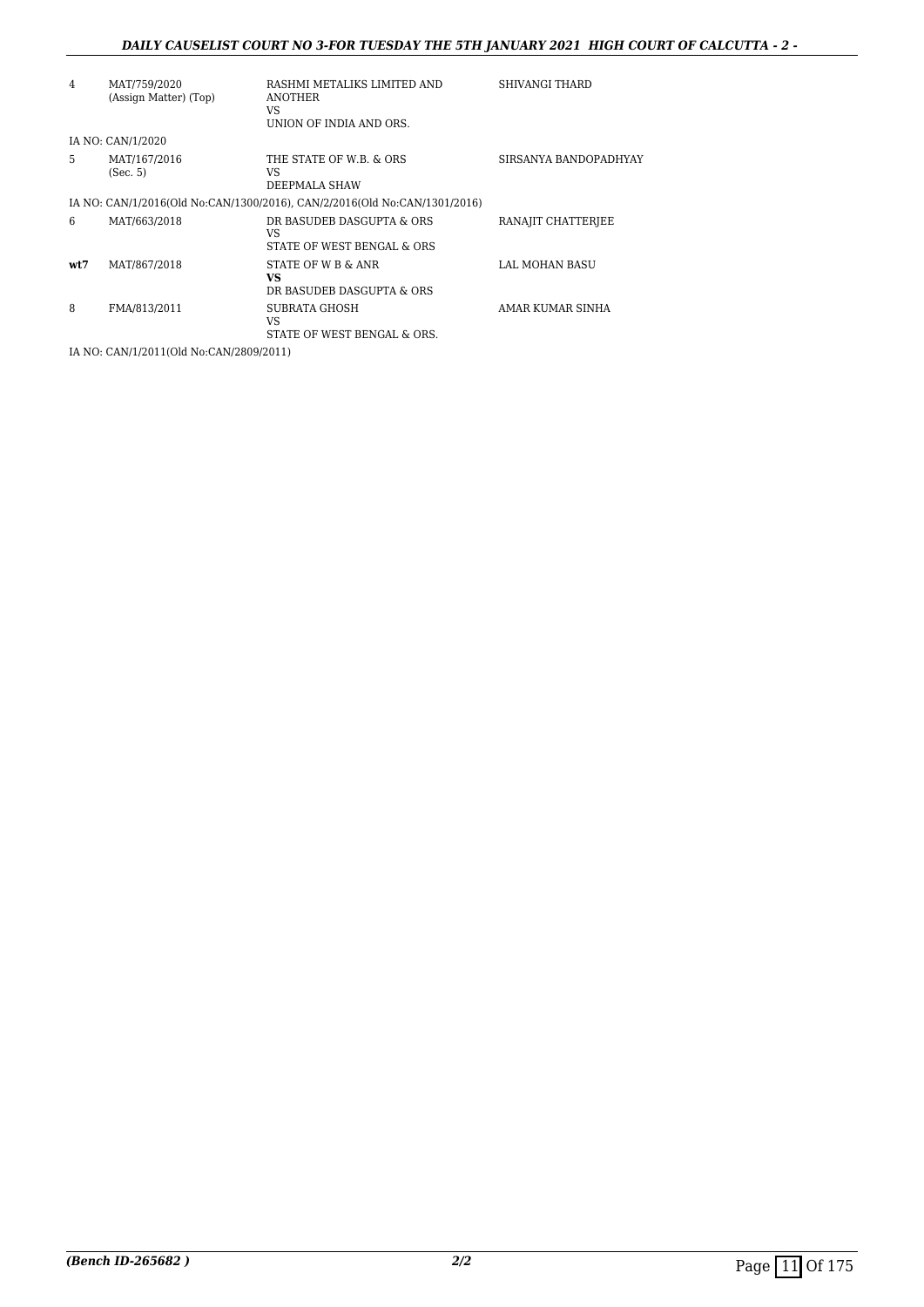

# **Appellate Side**

**DAILY CAUSELIST For Tuesday The 5th January 2021**

**COURT NO. 2**

## **DIVISION BENCH (DB- III)**

**AT 10:45 AM HON'BLE JUSTICE HARISH TANDON HON'BLE JUSTICE KAUSIK CHANDA (VIA VIDEO CONFERENCE)**

**ON AND FROM MONDAY, THE 7TH DECEMBER, 2020- ADMISSION OF APPEALS UNDER ORDER XLI OF THE CODE OF CIVIL PROCEDURE INCLUDING APPLICATIONS CONNECTED THERETO;ANY OTHER FIRST APPEALS & FIRST MISCELLANEOUS APPEALS NOT ASSIGNED TO ANY OTHER BENCH & APPLICATIONS CONNECTED THERETO; LAWAZIMA ;APPEALS RELATING TO LAND UNDER GROUP I AND APPLICATIONS CONNECTED THERETO;APPEALS RELATING TO TRANSPORT & TELECOMMUNICATION UNDER GROUP VII AND REGULATION OF INDUSTRIES & ESSENTIAL COMMODITIES & VARIOUS CENTRAL ORDERS UNDER GROUP VIII AND APPLICATIONS CONNECTED THERETO;**

**NOTE: MATTERS WILL BE TAKEN UP THROUGH PHYSICAL HEARING ONLY WHEN BOTH THE PARTIES ARE AGREED.**

### **FOR ORDERS**

1 FA/281/2016 (07.01.2021) BISWANATH PAUL VS

HARE KRISHNA HALDER

PARESH NATH PAUL & ORS

IA NO: CAN/1/2011(Old No:CAN/8150/2011), CAN/7/2015(Old No:CAN/2345/2015), CAN/8/2019(Old No:CAN/4163/2019), CAN/9/2020(Old No:CAN/396/2020)

# **ORDER XLI RULE II**

|   | SAT/203/2018               | PRATAP CHANDRA SAHA &<br><b>ORS</b><br>VS<br>THE COLLECTOR OF<br>MURSHIDABAD & ORS | DEBNATH MAHATA |
|---|----------------------------|------------------------------------------------------------------------------------|----------------|
| 3 | SA/133/2019<br>(Defective) | PARIMAL KUMAR<br><b>CHOUDHURY</b><br>VS<br>TRIPTI KUNDU & ORS                      | ANYASHA DAS    |

IA NO: CAN/1/2020(Old No:CAN/71/2020)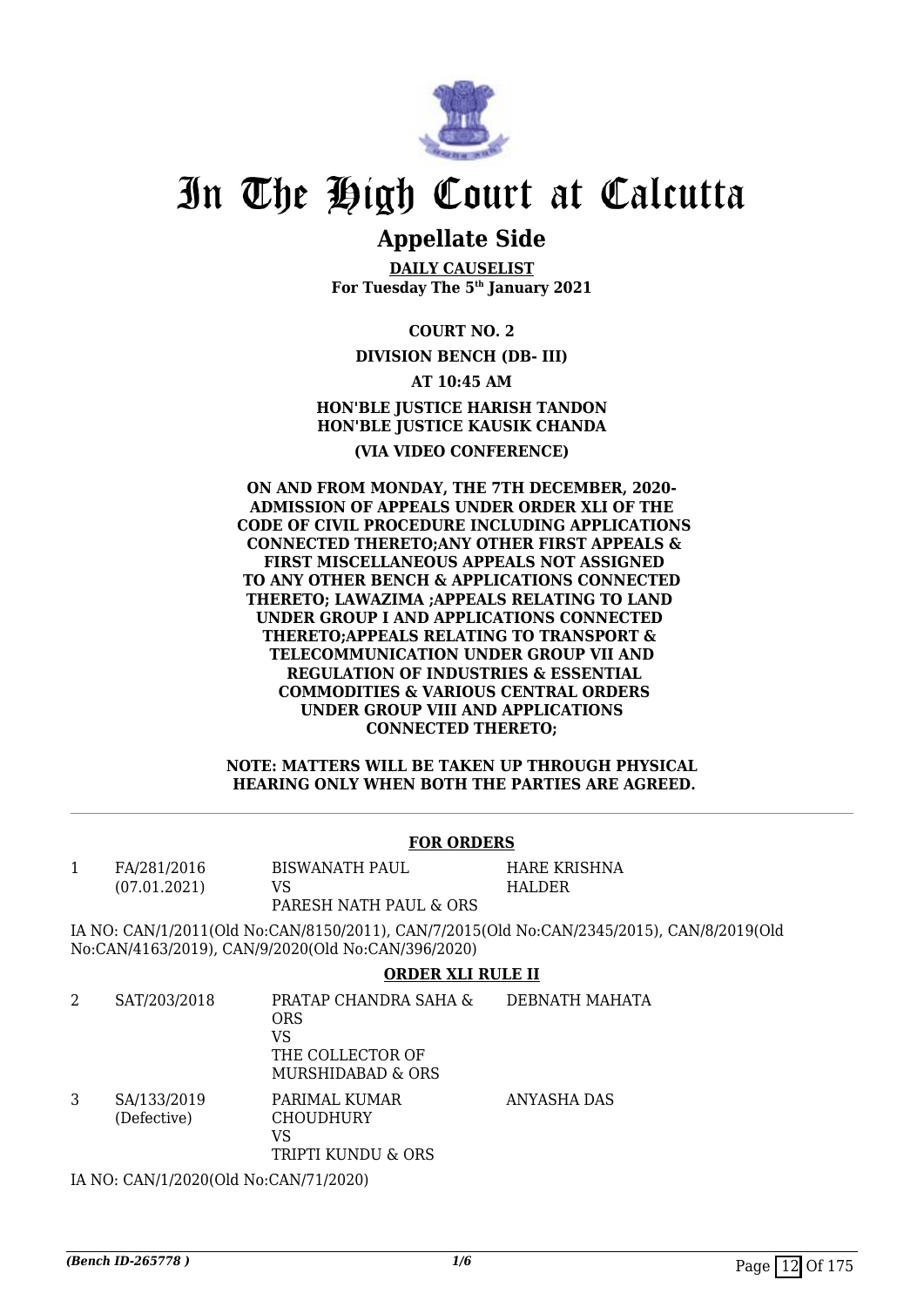| 4  | SA/172/2019                              | <b>BIMAL GHOSH &amp; ORS</b><br><b>VS</b>                                                | <b>BIDYUT BARAN</b><br><b>BISWAS</b> |
|----|------------------------------------------|------------------------------------------------------------------------------------------|--------------------------------------|
|    |                                          | AJIT GHOSH & ORS                                                                         |                                      |
|    | IA NO: CAN/1/2018(Old No:CAN/7029/2018)  |                                                                                          |                                      |
| 5  | SA/212/2019                              | SK. ABDUL HALIM & ORS.<br>VS<br>SK. HASEM ALI @ HOSSAIN<br>ALI & ORS.                    | <b>SUBRATA</b><br>BHATTACHARJYA      |
| 6  | SAT/236/2019                             | SATHIHARA BIBI & ANR.<br><b>VS</b><br><b>HASNEHANA BIBI</b>                              | ATARUL HOQUE<br><b>MOLLA</b>         |
| 7  | SAT/250/2019                             | MANIK LAL JAISWARA &<br><b>ORS</b><br><b>VS</b><br><b>SMT MANJU DEVI &amp; ANR</b>       | <b>ABHIJIT LAIK</b>                  |
|    |                                          | IA NO: CAN/2/2019(Old No:CAN/7602/2019), CAN/3/2020                                      |                                      |
| 8  | SAT/304/2019<br>at 12.00 noon            | SHAMPA ACHARYYA<br><b>VS</b><br><b>MALAY ACHARYA</b>                                     | <b>ABHA TIWARI</b>                   |
|    | IA NO: CAN/1/2019(Old No:CAN/9112/2019)  |                                                                                          |                                      |
| 9  | SAT/344/2019<br>(Defective)              | MOULANA ABDUL KASHEM<br><b>CHOWDHURY</b><br><b>VS</b><br>FIROZ ALI KHAN @ BOBI &<br>ORS. | SANATAN MONDAL                       |
|    | IA NO: CAN/1/2020(Old No:CAN/497/2020)   |                                                                                          |                                      |
| 10 | SAT/413/2019                             | SHIWJEE RAUTH<br><b>VS</b><br>JYOTSNA BHANDARI & ANR                                     | <b>NURUL ISLAM</b><br><b>MONDAL</b>  |
|    | IA NO: CAN/1/2019(Old No:CAN/11346/2019) |                                                                                          |                                      |
| 11 | FMAT/455/2019                            | <b>SHARAD SINGHI</b><br>VS<br>SHEOJEE TIWARI & ORS                                       | <b>SWETA GANDHI</b><br><b>MURGAI</b> |
|    | IA NO: CAN/1/2019(Old No:CAN/4548/2019)  |                                                                                          |                                      |
| 12 | FMAT/1139/2019                           | SHYAM SUNDAR KEDIA<br>VS<br>SANDIP KEDIA & ORS                                           | <b>MUNMUN TEWARY</b>                 |
|    | IA NO: CAN/1/2019(Old No:CAN/11154/2019) |                                                                                          |                                      |
| 13 | FMAT/1140/2019                           | NARU GOPAL GHOSH &<br>ORS.<br><b>VS</b><br>MINATI MONDAL (GHOSH)<br>& ANR.               | AMAL KR.<br>MUKHOPADHYAY             |
|    | IA NO: CAN/1/2019(Old No:CAN/10642/2019) |                                                                                          |                                      |
| 14 | SAT/30/2020<br>defective                 | RAM PADA PAUL<br><b>VS</b><br><b>BALARAM PAUL &amp; ORS</b>                              | RAJDEEP<br><b>BHATTACHRYA</b>        |
|    | IA NO. CANI1/2020(Old No.CANI027/2020)   |                                                                                          |                                      |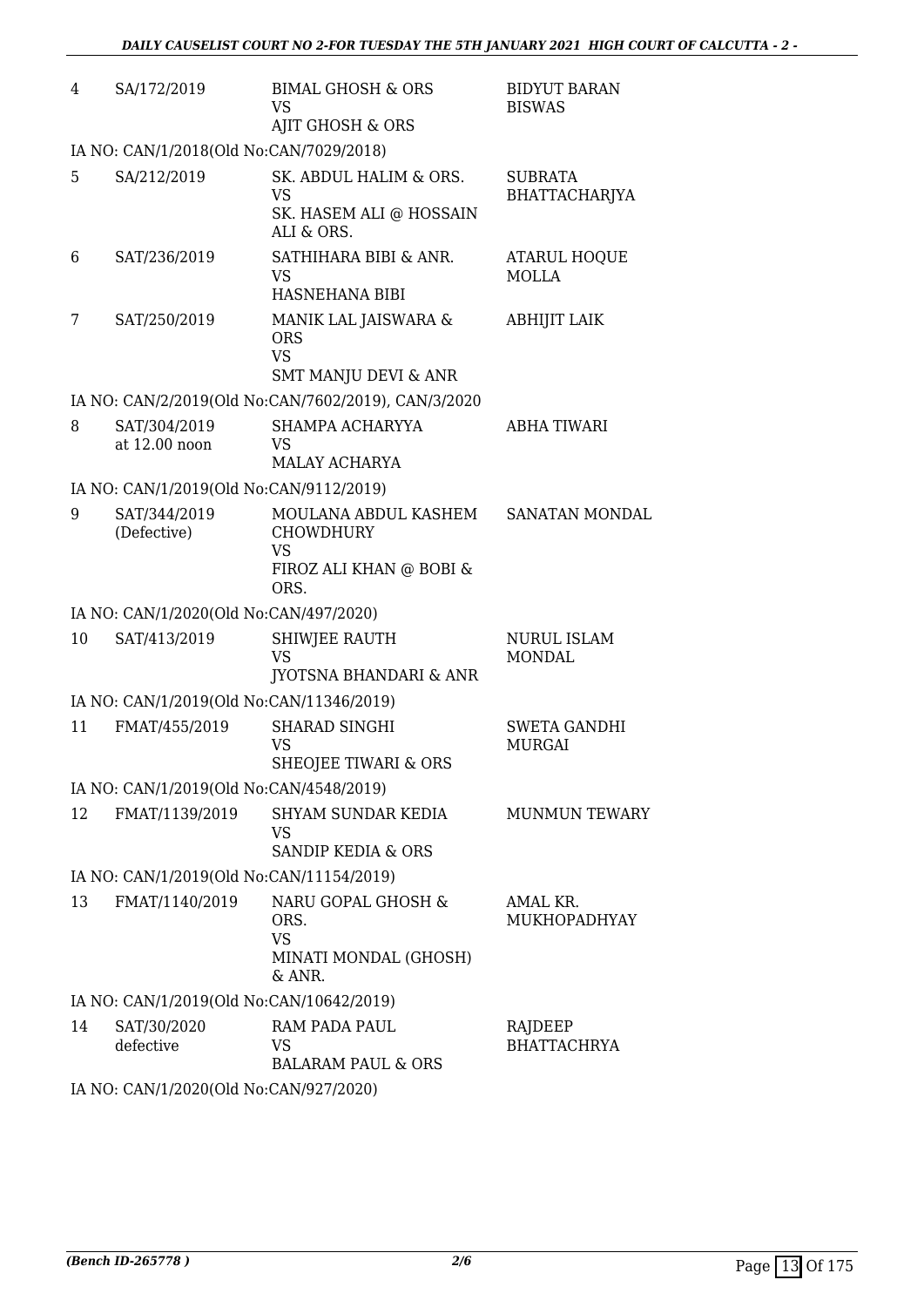| 15 | SAT/39/2020<br>(Defective)              | <b>SUNIL KUMAR DUTTA &amp;</b><br><b>ORS</b><br><b>VS</b>                                                       | <b>ANYASHA DAS</b>                      |
|----|-----------------------------------------|-----------------------------------------------------------------------------------------------------------------|-----------------------------------------|
|    |                                         | SHIBA PRASAD SEN                                                                                                |                                         |
|    | IA NO: CAN/1/2020(Old No:CAN/2728/2020) |                                                                                                                 |                                         |
| 16 | SAT/55/2020<br>(Defective)              | <b>DULAL PRAMANIK &amp; ORS</b><br>VS.                                                                          | <b>SAILENDU SEKHAR</b><br><b>BAYERD</b> |
|    |                                         | CHHABI RANI DAS & ORS                                                                                           |                                         |
| 17 | SAT/56/2020<br>Defective                | <b>CHANDRA SEKHAR GHATAK</b><br>& ORS<br><b>VS</b>                                                              | APURBA KUMAR<br><b>DATTA</b>            |
|    |                                         | <b>BASANTI BHATTACHARJEE</b>                                                                                    |                                         |
| 18 | SAT/60/2020<br>Defective                | <b>SOVA SARKAR &amp; ANR</b><br><b>VS</b>                                                                       | <b>GOPAL MONDAL</b>                     |
|    |                                         | <b>JOYDEB TARAFDAR</b>                                                                                          |                                         |
|    | IA NO: CAN/1/2020(Old No:CAN/2028/2020) |                                                                                                                 |                                         |
| 19 | SAT/62/2020                             | <b>BIDHAN NANDI</b><br><b>VS</b><br><b>GAUTOM NANDI</b>                                                         | <b>SAILENDU SEKHAR</b><br><b>BAYERD</b> |
| 20 |                                         | M/S. INDUSIND BANK LTD                                                                                          | PRAMOOD KUMAR                           |
|    | FMAT/160/2020<br>(Defective)            | <b>VS</b><br><b>ANIL KUMAR YADAV</b>                                                                            | <b>SRIVASTAVA</b>                       |
|    | IA NO: CAN/1/2020(Old No:CAN/1488/2020) |                                                                                                                 |                                         |
| 21 | FMAT/161/2020<br>(Defective)            | M/S INDUSIND BANK LTD<br><b>VS</b>                                                                              | PRAMOOD KUMAR<br><b>SRIVASTAVA</b>      |
|    |                                         | ANIL KUMAR YADAV                                                                                                |                                         |
|    | IA NO: CAN/1/2020(Old No:CAN/1487/2020) |                                                                                                                 |                                         |
| 22 | FMAT/184/2020                           | <b>HETIA ANCHALIK</b><br>HASPATALER SANGATHAN<br>SAMIT. REP BY S K NANDI<br><b>VS</b><br>THE OFFICER IN CHARGE& | ARITRA SHANKAR<br><b>ROY</b>            |
|    |                                         | <b>ORS</b>                                                                                                      |                                         |
|    | IA NO: CAN/1/2020(Old No:CAN/1792/2020) |                                                                                                                 |                                         |
| 23 | FMAT/391/2020<br>(13.01.2021)           | <b>CHINMOY GHOSH</b><br>VS<br>JAGABANDHU GHOSH                                                                  | <b>SUSMITA</b><br>CHATTERJEE            |
|    | IA NO: CAN/1/2020                       |                                                                                                                 |                                         |
| 24 | FMAT/462/2020                           | MD NAJIRUDDIN AND ORS<br><b>VS</b><br>NABIRUL HAQUE AND ORS                                                     | NILANJAN PAL                            |
|    | IA NO: CAN/1/2020                       |                                                                                                                 |                                         |
| 25 | FMAT/504/2020                           | M/S S.S. ENTERPRISES<br><b>VS</b><br>KRISHNA RANJAN                                                             | ARIF ALI                                |
|    | IA NO: CAN/1/2020                       | <b>CHAKRABORTY</b>                                                                                              |                                         |
|    |                                         |                                                                                                                 |                                         |

# **APPLICATION (GROUP - VIII)**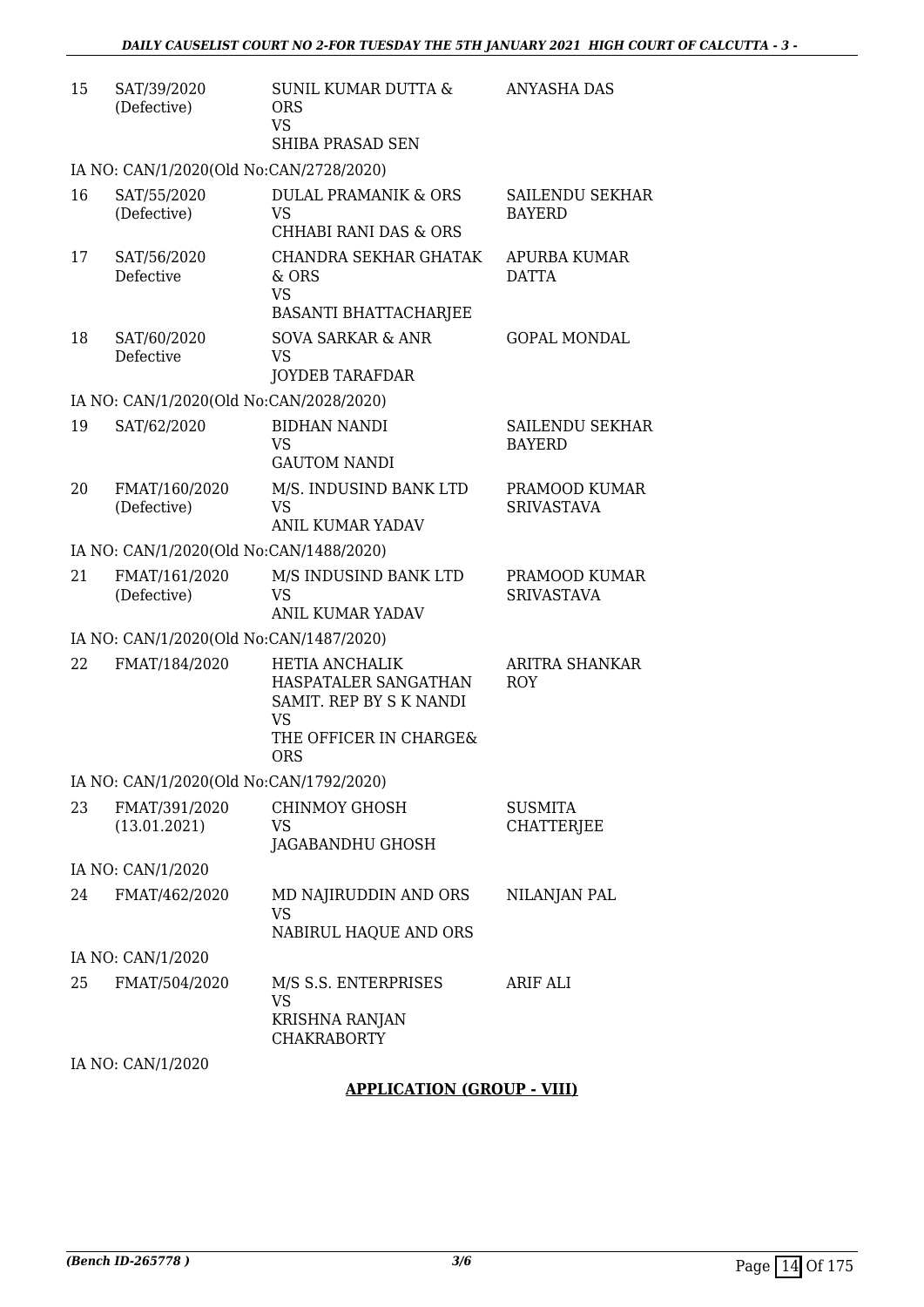| 26 | MAT/786/2020<br>(2 P.M.)                | KUNTAL SINHA<br>VS<br>STATE OF WEST BENGAL<br>AND ORS.                                                        | <b>NEIL BASU</b>                                                                          |
|----|-----------------------------------------|---------------------------------------------------------------------------------------------------------------|-------------------------------------------------------------------------------------------|
|    | IA NO: CAN/1/2020                       |                                                                                                               |                                                                                           |
|    | wt27 MAT/788/2020                       | GAUTAM SARKAR<br><b>VS</b><br>STATE OF WEST BENGAL<br>AND ORS.                                                | <b>NEIL BASU</b>                                                                          |
|    | IA NO: CAN/1/2020                       |                                                                                                               |                                                                                           |
|    | wt28 MAT/789/2020                       | KOUSHIK DAS<br><b>VS</b><br>STATE OF WEST BENGAL<br>AND ORS.                                                  | <b>NEIL BASU</b>                                                                          |
|    | IA NO: CAN/1/2020                       |                                                                                                               |                                                                                           |
|    | wt29 MAT/790/2020                       | RAJU DATTA BANIK<br><b>VS</b><br>STATE OF WEST BENGAL<br>AND ORS.                                             | <b>NEIL BASU</b>                                                                          |
|    | IA NO: CAN/1/2020                       |                                                                                                               |                                                                                           |
|    | wt30 MAT/791/2020                       | <b>AMIT MONDAL</b><br><b>VS</b><br>STATE OF WEST BENGAL<br>AND ORS.                                           | <b>NEIL BASU</b>                                                                          |
|    | IA NO: CAN/1/2020                       |                                                                                                               |                                                                                           |
|    | wt31 MAT/792/2020                       | KRISHNA GHOSH<br>VS<br>STATE OF WEST BENGAL<br>AND ORS.                                                       | NEIL BASU                                                                                 |
|    | IA NO: CAN/1/2020                       |                                                                                                               |                                                                                           |
|    |                                         | <b>APPLICATION (FA AND FMA)</b>                                                                               |                                                                                           |
| 32 | FAT/46/2014<br>NTW                      | THE EXECUTIVE OFFICER,<br>BURDWAN DEVELOPMENT<br><b>AUTHORITY</b><br><b>VS</b><br><b>ABDUL AZIZ &amp; ORS</b> | P K DUTTA                                                                                 |
|    | IA NO: CAN/3/2020                       |                                                                                                               |                                                                                           |
| 33 | FMAT/1260/2015<br>NTW                   | <b>SWAPAN KUMAR ROY</b><br><b>VS</b><br><b>SULOCHONA SINGH &amp; ANR</b>                                      | <b>SHILA SARKAR</b>                                                                       |
|    | IA NO: CAN/1/2016(Old No:CAN/7864/2016) |                                                                                                               |                                                                                           |
| 34 | FAT/266/2016<br>(Defective)             | TAPAN GHOSH & ORS<br><b>VS</b><br><b>ASHOK GHOSH &amp; ORS</b>                                                | <b>SUSMITA</b><br>CHATTERJEE                                                              |
|    |                                         | IA NO: CAN/1/2018(Old No:CAN/6560/2018), CAN/2/2018(Old No:CAN/6562/2018)                                     |                                                                                           |
| 35 | FAT/290/2016<br><b>NTW</b>              | M/S SUDIP CONSTRUCTION<br>& ANR<br><b>VS</b><br>MANOJ CHATTERJEE & ORS                                        | PRANTICK GHOSH                                                                            |
|    |                                         |                                                                                                               | IA NO: CAN/2/2016(Old No:CAN/6197/2016), CAN/3/2017(Old No:CAN/5648/2017), CAN/4/2018(Old |

No:CAN/10218/2018)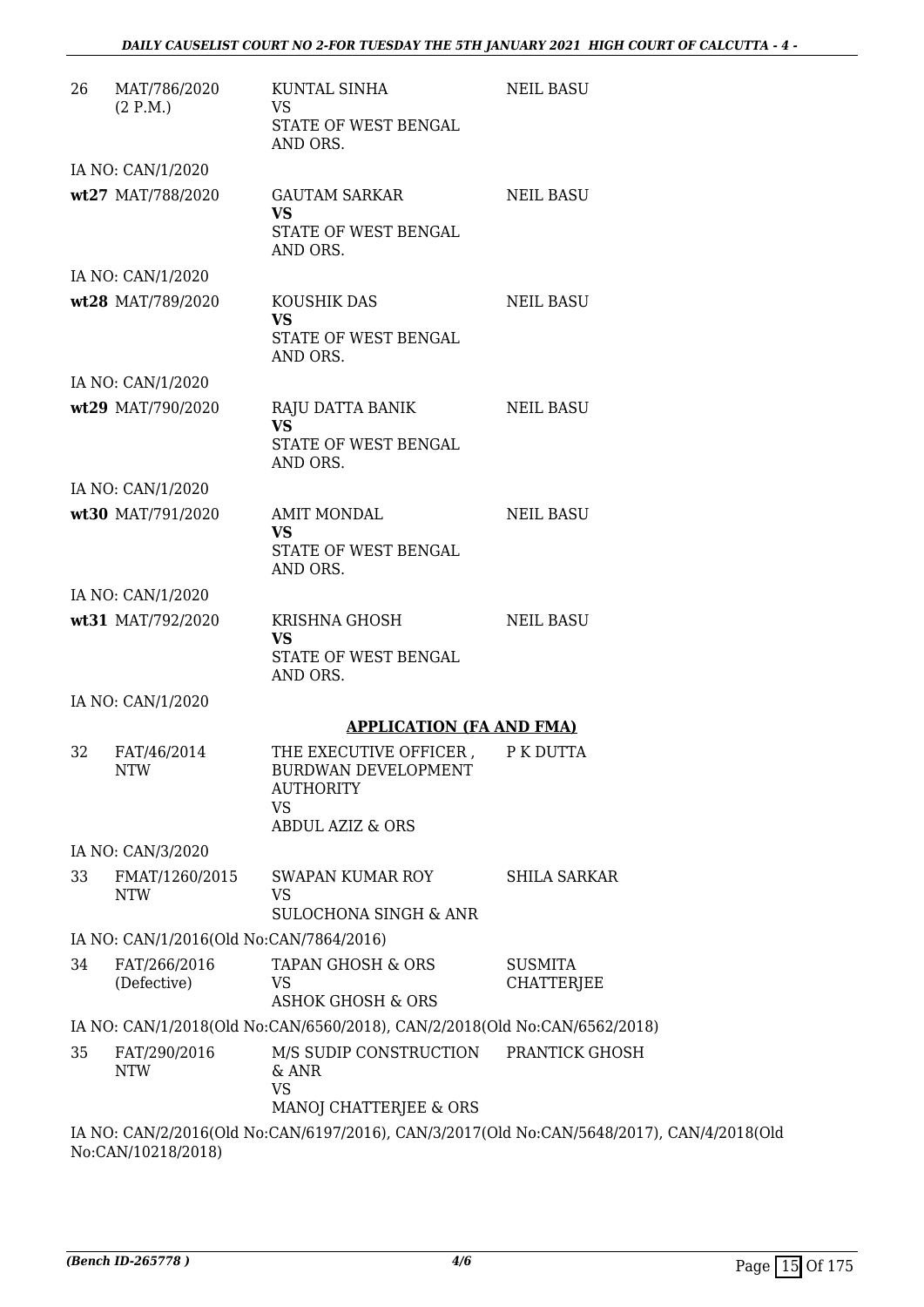| 36 | FA/64/2017                               | <b>NEJAMUDDIN &amp; ORS</b><br><b>VS</b>                                                                   | DYUTIMAN BANERJEE                    |
|----|------------------------------------------|------------------------------------------------------------------------------------------------------------|--------------------------------------|
| 37 | FMAT/275/2018                            | MD AFYAD (MINOR) & ORS<br>PETRA STARKE<br><b>VS</b><br>BIKRAM YOGA COLLEGE OF<br><b>INDIA LP &amp; ORS</b> | <b>V WADEHRA</b>                     |
|    |                                          | IA NO: CAN/1/2018(Old No:CAN/3615/2018), CAN/3/2019(Old No:CAN/7223/2019)                                  |                                      |
| 38 | FAT/308/2018                             | NIRMALENDU KARMAKAR<br>VS<br>RATHINDRA NATH<br>KARMAKAR & ANR                                              | PINTU KARAR                          |
|    | IA NO: CAN/1/2019(Old No:CAN/9471/2019)  |                                                                                                            |                                      |
| 39 | FAT/317/2018                             | <b>GAUTAM SUR</b><br><b>VS</b><br><b>BIKASH BHOWMICK &amp; ORS</b>                                         | DEBNATH MAHATA                       |
|    | IA NO: CAN/1/2019(Old No:CAN/12538/2019) |                                                                                                            |                                      |
| 40 | FAT/449/2018<br>08.01.2021               | JAGABANDHU NANDI & ORS<br><b>VS</b><br>NISITH PUILE & ANR                                                  | KINGSUK MONDAL                       |
|    | IA NO: CAN/1/2020(Old No:CAN/552/2020)   |                                                                                                            |                                      |
| 41 | FAT/523/2018<br>(Defective)              | PINTU GIRI<br>VS<br><b>SUNIL ADAK &amp; ORS</b>                                                            | <b>UTTIYA RAY</b>                    |
|    |                                          | IA NO: CAN/1/2018(Old No:CAN/7536/2018), CAN/2/2021                                                        |                                      |
| 42 | FAT/79/2019<br><b>NTW</b>                | KALABARAN SHIT & ORS<br><b>VS</b><br>NILANJAN KUNDU & ORS                                                  | <b>SOUNAK</b><br><b>BHATTACHARYA</b> |
|    | IA NO: CAN/1/2019(Old No:CAN/1942/2019)  |                                                                                                            |                                      |
| 43 | FAT/192/2019                             | PANKAJ KUMAR GHOSH<br><b>VS</b><br>MINOR SK MD JUBAIR R/P<br>BY SK YEAKUB                                  | <b>ANJAN BANERJEE</b>                |
|    |                                          | IA NO: CAN/1/2019(Old No:CAN/5534/2019), CAN/2/2019(Old No:CAN/11619/2019)                                 |                                      |
| 44 | FAT/340/2019<br><b>NTW</b>               | SMT MAMATA MAZUMDER<br>& ORS<br><b>VS</b><br>SIKHA MAJUMDAR                                                | <b>HIRONMAY GHOSH</b>                |
|    |                                          | IA NO: CAN/1/2019(Old No:CAN/7190/2019), CAN/2/2019(Old No:CAN/7191/2019)                                  |                                      |
| 45 | FAT/346/2019                             | <b>IBRAHIM &amp; ORS</b><br>VS<br><b>ABID &amp; ORS</b>                                                    | MD. M. NAZAR<br><b>CHOWDHURY</b>     |
|    |                                          | IA NO: CAN/1/2019(Old No:CAN/9707/2019), CAN/2/2019(Old No:CAN/9788/2019)                                  |                                      |
| 46 | FAT/516/2019<br>(Defective)              | THE STATE OF WEST<br><b>BENGAL</b><br><b>VS</b><br>SRADDHANANDA BASU                                       | <b>ANIRUDDHA SEN</b>                 |
|    |                                          | IA NO: CAN/1/2020(Old No:CAN/1434/2020), CAN/2/2020(Old No:CAN/1435/2020)                                  |                                      |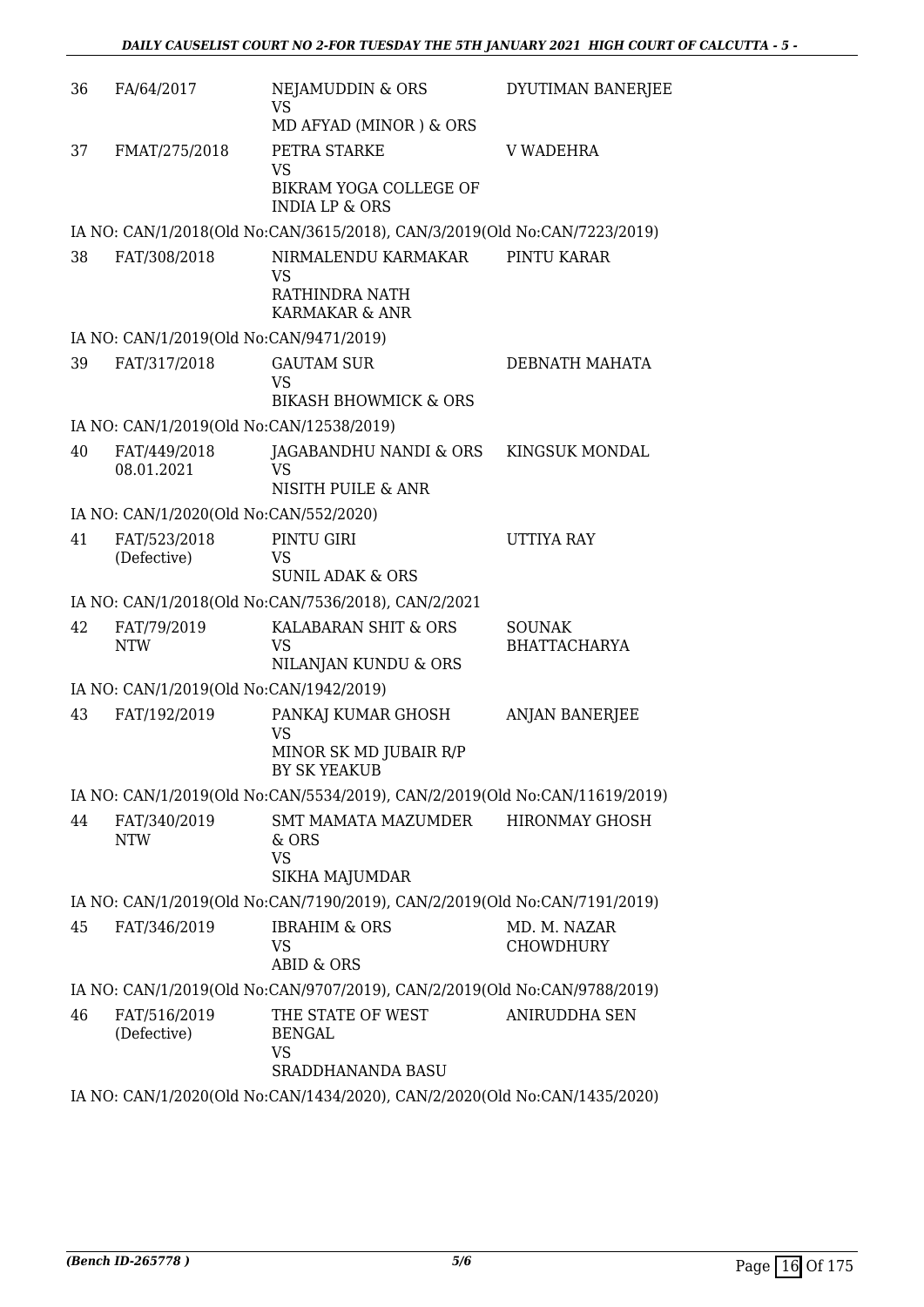| 47 | FAT/549/2019                             | PARBATI JANA<br>VS<br>ANUPAMA SAHOO & ORS.                                                                | <b>MUKTESWAR MAITY</b>                  |
|----|------------------------------------------|-----------------------------------------------------------------------------------------------------------|-----------------------------------------|
|    | IA NO: CAN/2/2019(Old No:CAN/11637/2019) |                                                                                                           |                                         |
| 48 | FMAT/113/2020                            | <b>GOPAL MUKHERJEE</b><br>VS<br>SITARAM MUKHERJEE &<br>ORS.                                               | <b>SANTIMAY</b><br><b>BHATTACHARYYA</b> |
|    | IA NO: CAN/1/2020(Old No:CAN/1091/2020)  |                                                                                                           |                                         |
| 49 | FAT/140/2020<br>(Defective)              | THE STATE OF WEST<br><b>BENGAL REP BY LAND</b><br><b>ACQUISTION COLLECTOR</b><br>VS<br>ANIRUDDHA BANERJEE | ANIRUDDHA SEN                           |
|    |                                          | IA NO: CAN/1/2020(Old No:CAN/2944/2020), CAN/2/2020(Old No:CAN/2946/2020)                                 |                                         |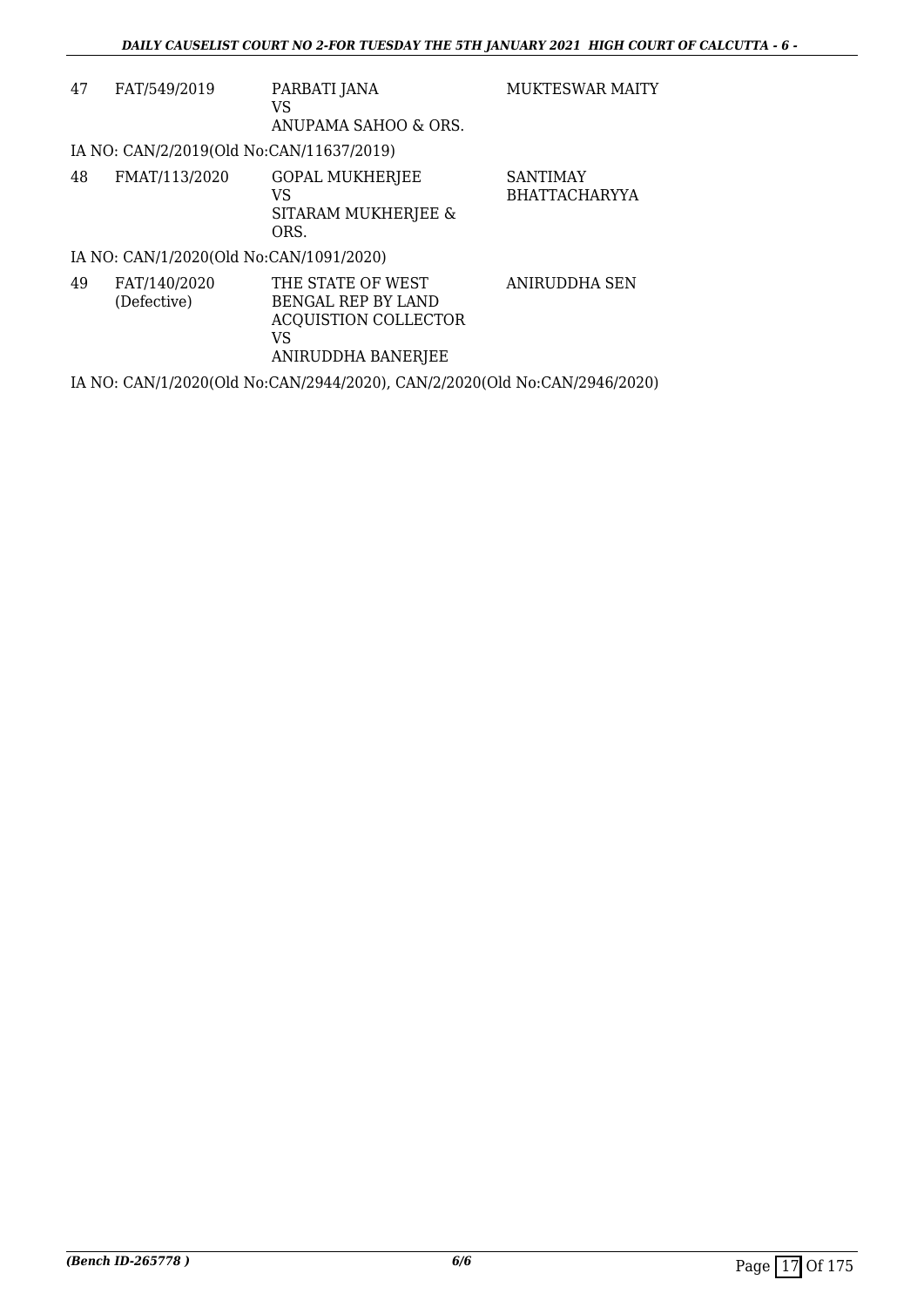

# **Appellate Side**

**DAILY CAUSELIST For Tuesday The 5th January 2021**

**COURT NO. 12**

**DIVISION BENCH (DB-IV)**

**AT 10:45 AM HON'BLE JUSTICE SOUMEN SEN HON'BLE JUSTICE SAUGATA BHATTACHARYYA ( VIA VIDEO CONFERENCE )**

**ON AND FROM MONDAY, THE 7TH DECEMBER, 2020 - APPEALS RELATING TO EDUCATION UNDER GROUP-II AND APPLICATIONS CONNECTED THERETO; HEARING OF WRIT APPEALS IRRESPECTIVE OF CLASSIFICATION INCLUDING APPLICATIONS CONNECTED THERETO; HEARING OF CIVIL APPEALS, IRRESPECTIVE OF CLASSIFICATION, FILLED TILL 2018.**

**NOTE: NO MENTIONING WILL BE ALLOWED WITHOUT PRIOR NOTICE TO THE OTHER SIDE, EXCEPT CONTEMPT MATTERS. APPLICATIONS WILL BE GIVEN THE PREFERENCE.**

**NOTE: MATTERS WILL BE TAKEN UP THROUGH PHYSICAL HEARING ONLY WHEN BOTH THE PARTIES ARE AGREED**

|              |                                          | <b>APPLICATION</b>                                                                       |                                        |
|--------------|------------------------------------------|------------------------------------------------------------------------------------------|----------------------------------------|
| $\mathbf{1}$ | MAT/142/2019                             | THE DISTRICT INSPECTOR OF<br>SCHOOLS(S.E.) NADIA<br>VS<br>MUNSUR ALI MONDAL & ORS        | SUBHRANGSHU PANDA                      |
|              |                                          |                                                                                          |                                        |
|              |                                          | IA NO: CAN/1/2019(Old No:CAN/1661/2019), CAN/2/2019(Old No:CAN/3601/2019)                |                                        |
| 2            | MAT/920/2019<br>(Pt.hd)                  | COUNCIL OF SCIENTIFIC AND<br>INDUSTRIAL RESEARCH & ORS<br>VS<br>PARTHA CHAKRABORTY & ORS | MANORANJAN KUMAR<br><b>CHATTURVEDI</b> |
|              | IA NO: CAN/1/2019(Old No:CAN/8656/2019)  |                                                                                          |                                        |
| 3            | MAT/1678/2019                            | PALLAB KUMAR BANERJEE<br><b>VS</b><br>STATE OF WEST BENGAL                               | NARAYAN CHANDRA<br><b>MONDAL</b>       |
|              | IA NO: CAN/1/2019(Old No:CAN/12248/2019) |                                                                                          |                                        |
| 4            | MAT/76/2020                              | <b>MONIKA DAS &amp; ORS</b><br><b>VS</b><br><b>STATE OF WEST BENGAL &amp;ORS</b>         | SUDIPTA DASGUPTA                       |
|              | IA NO: CAN/1/2020(Old No:CAN/2619/2020)  |                                                                                          |                                        |
| 5            | MAT/77/2020                              | MD DALIM & ANR<br><b>VS</b><br>STATE OF WEST BENGAL & ORS                                | <b>BIKRAM BANERJEE</b>                 |
| wt6          | MAT/78/2020                              | BIKASH CHANDRA MAJI & ANR<br><b>VS</b><br>STATE OF WEST BENGAL & ORS                     | <b>BIKRAM BANERJEE</b>                 |
| wt7          | MAT/80/2020                              | PAYEL DAS & ORS<br><b>VS</b><br>STATE OF WEST BENGAL & ORS                               | SUDIPTA DASGUPTA                       |
| wt8          | MAT/81/2020                              | PIYALI GHOSH & ORS<br><b>VS</b><br>STATE OF WEST BENGAL & ORS                            | <b>BIKRAM BANERJEE</b>                 |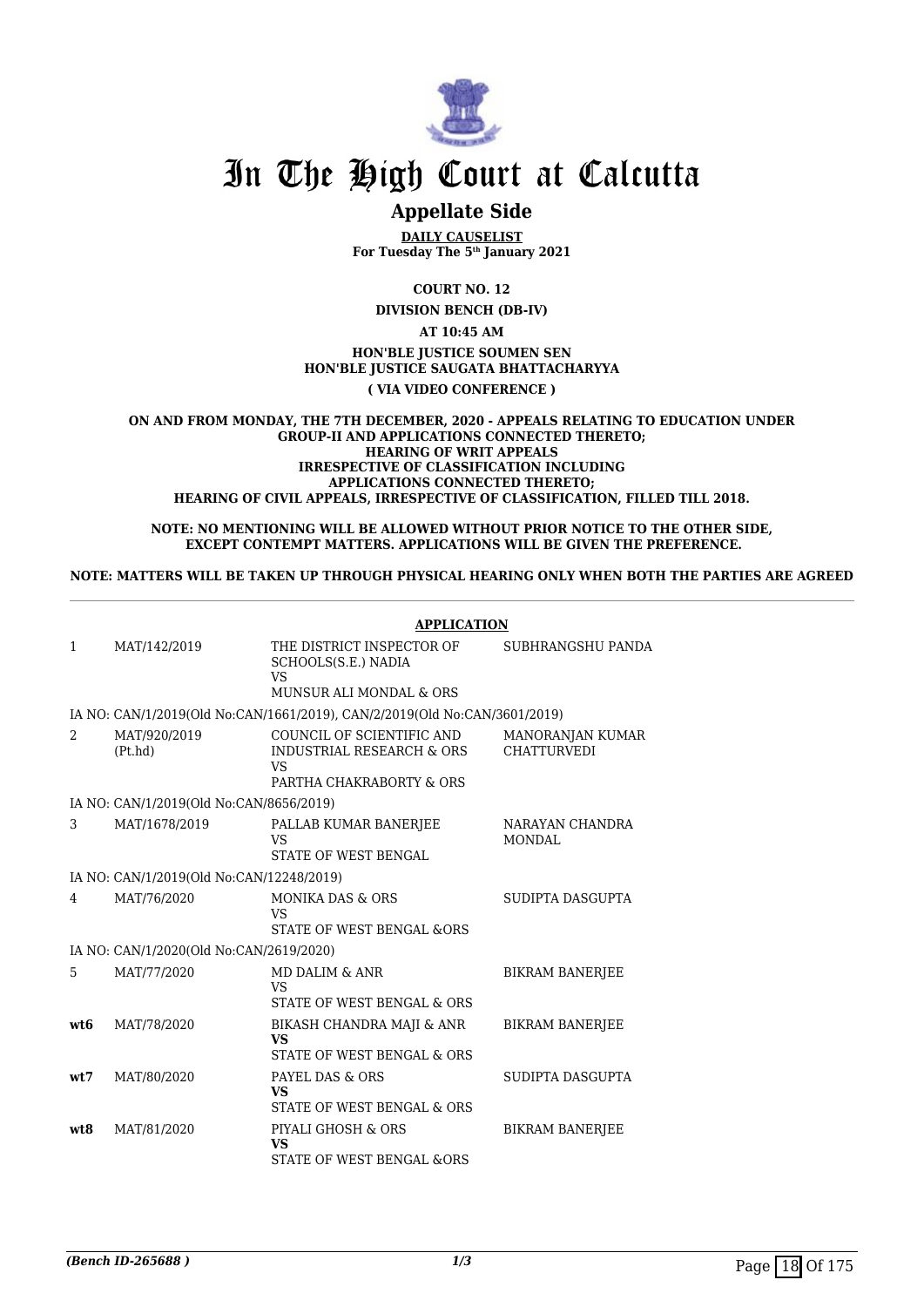| wt9 | MAT/82/2020                                   | GAUT5AM SUTRADHAR & ORS<br>VS                                            | SUDIPTA DASGUPTA       |                    |
|-----|-----------------------------------------------|--------------------------------------------------------------------------|------------------------|--------------------|
|     |                                               | STATE OF WEST BENGAL &ORS                                                |                        |                    |
|     | wt10 MAT/83/2020                              | INDRAJIT MONDAL<br>VS                                                    | SUDIPTA DASGUPTA       |                    |
|     |                                               | STATE OF WEST BENGAL & ORS                                               |                        |                    |
|     | wt11 MAT/86/2020                              | TANMOY BASAK                                                             | SUDIPTA DASGUPTA       |                    |
|     |                                               | <b>VS</b><br>STATE OF WEST BENGAL &ORS                                   |                        |                    |
|     | wt12 MAT/87/2020                              | JARIA NAZNIN & ANR                                                       | SUDIPTA DASGUPTA       |                    |
|     |                                               | <b>VS</b>                                                                |                        |                    |
|     |                                               | STATE OF WEST BENGAL & ORS                                               |                        |                    |
| 13  | MAT/322/2020                                  | DIBAKAR KUMAR<br>VS                                                      | KASHISWAR GHOSAL       |                    |
|     |                                               | STATE OF WEST BENGAL & ORS                                               |                        |                    |
|     | IA NO: CAN/1/2020(Old No:CAN/2913/2020)       |                                                                          |                        |                    |
| 14  | MAT/349/2020                                  | SUBHASISH PANJA                                                          | PAMPA DEY(DHABAL)      |                    |
|     | (Pt.hd)                                       | VS<br>STATE OF WEST BENGAL                                               |                        |                    |
|     | IA NO: CAN/1/2020                             |                                                                          |                        |                    |
|     | wt15 MAT/415/2020                             | SANATAN HANSDA                                                           | PAMPA DEY DHABAL       |                    |
|     |                                               | <b>VS</b>                                                                |                        |                    |
|     |                                               | STATE OF WEST BENGAL & ORS                                               |                        |                    |
|     | IA NO: CAN/1/2020<br>MAT/375/2020             | SMT SUMONA ROY NEE SAHA                                                  | ARPAN GUHA             |                    |
| 16  |                                               | VS                                                                       |                        |                    |
|     |                                               | STATE OF WEST BENGAL & ORS                                               |                        |                    |
|     | IA NO: CAN/1/2020(Old No:CAN/2499/2020)       |                                                                          |                        |                    |
| 17  | MAT/669/2020                                  | STATE OF WEST BENGAL AND<br>ORS.<br><b>VS</b><br>PARIMAL CHAKRABORTY AND | SUCHARITA PAUL         |                    |
|     |                                               | <b>ORS</b>                                                               |                        |                    |
| 18  | IA NO: CAN/1/2020, CAN/2/2020<br>MAT/671/2020 | MD. ALAMGIR HOSSAIN                                                      | KHAIRUL ALAM           |                    |
|     |                                               | VS<br>STATE OF WEST BENGAL AND                                           |                        |                    |
|     | IA NO: CAN/1/2020                             | ORS.                                                                     |                        |                    |
| 19  | MAT/700/2020                                  | Union of India                                                           | rajesh shah            |                    |
|     | (Pt.hd)                                       | VS                                                                       |                        |                    |
|     | IA NO: CAN/1/2020, CAN/2/2020                 | md garib nawaz and ors                                                   |                        |                    |
|     | wt20 MAT/701/2020                             | UNION OF INDIA                                                           | RAJESH GHOSH           | <b>RAJESH SHAH</b> |
|     |                                               | VS<br>EBTESHAM KHATOON AND ORS.                                          |                        |                    |
|     | IA NO: CAN/1/2020, CAN/2/2020                 |                                                                          |                        |                    |
| 21  | MAT/763/2020                                  | ALOKNATH SAMANTA                                                         | <b>MANASI ROY</b>      |                    |
|     |                                               | VS<br>UNION OF INDIA AND ORS.                                            |                        |                    |
|     |                                               |                                                                          |                        |                    |
|     | IA NO: CAN/1/2020                             | <b>FOR HEARING</b>                                                       |                        |                    |
| 22  | FMA/1088/2017                                 | CHITTARANJAN PATRA                                                       | <b>BISWARUP BISWAS</b> |                    |
|     |                                               | VS<br>STATE OF WEST BENGAL 7 ORS                                         |                        |                    |
|     | IA NO: CAN/1/2018(Old No:CAN/732/2018)        |                                                                          |                        |                    |
| 23  | MAT/417/2018                                  | THE STATE OF W B & ORS                                                   | ITI DUTTA              |                    |
|     | (CAN 5227/2018)                               | VS<br>KALYAN KISHORE PRADHAN &                                           |                        |                    |
|     |                                               | <b>ORS</b>                                                               |                        |                    |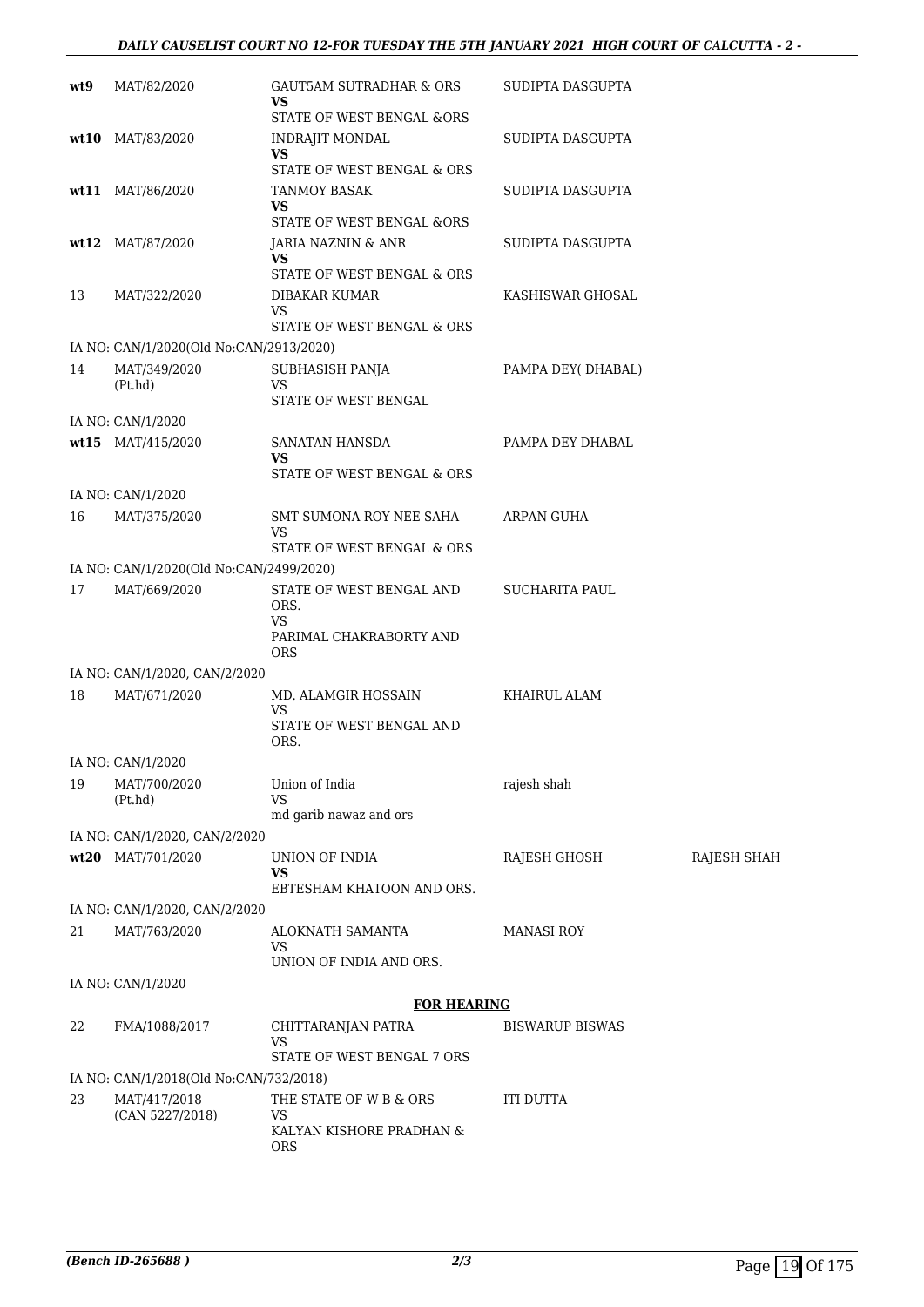|       | wt24 MAT/419/2018 | THE STATE OF W B & ORS<br><b>VS</b>                                 | ITI DUTTA       |
|-------|-------------------|---------------------------------------------------------------------|-----------------|
|       |                   | <b>MANIKA DHARA PAL &amp; ORS</b>                                   |                 |
|       |                   | <b>CONTEMPT APPLICATION</b>                                         |                 |
| 25    | CRC/1/2020        | EFCALON TIEUP PVT LTD<br>VS                                         | RAJESH UPADHYAY |
|       |                   | <b>SHARAD GUPTA</b>                                                 |                 |
| wt.26 | CRC/5/2019        | EFCALON TIE UP PVT LTD<br><b>VS</b>                                 | RAJESH UPADHYAY |
|       |                   | <b>PRADIP CHURIWAL &amp; ORS</b>                                    |                 |
| wt27  | FMA/33/2019       | EFCALCON TIE-UP PVT. LTD<br><b>VS</b><br>STAR TRACK AGENCY PVT. LTD | RAJESH UPADHYAY |
|       |                   |                                                                     |                 |
| wt28  | FMA/71/2019       | STAR TRACK AGENCY P. LTD.<br><b>VS</b><br>EFCALON TIE UP P. LTD.    | AMRITAM MANDAL  |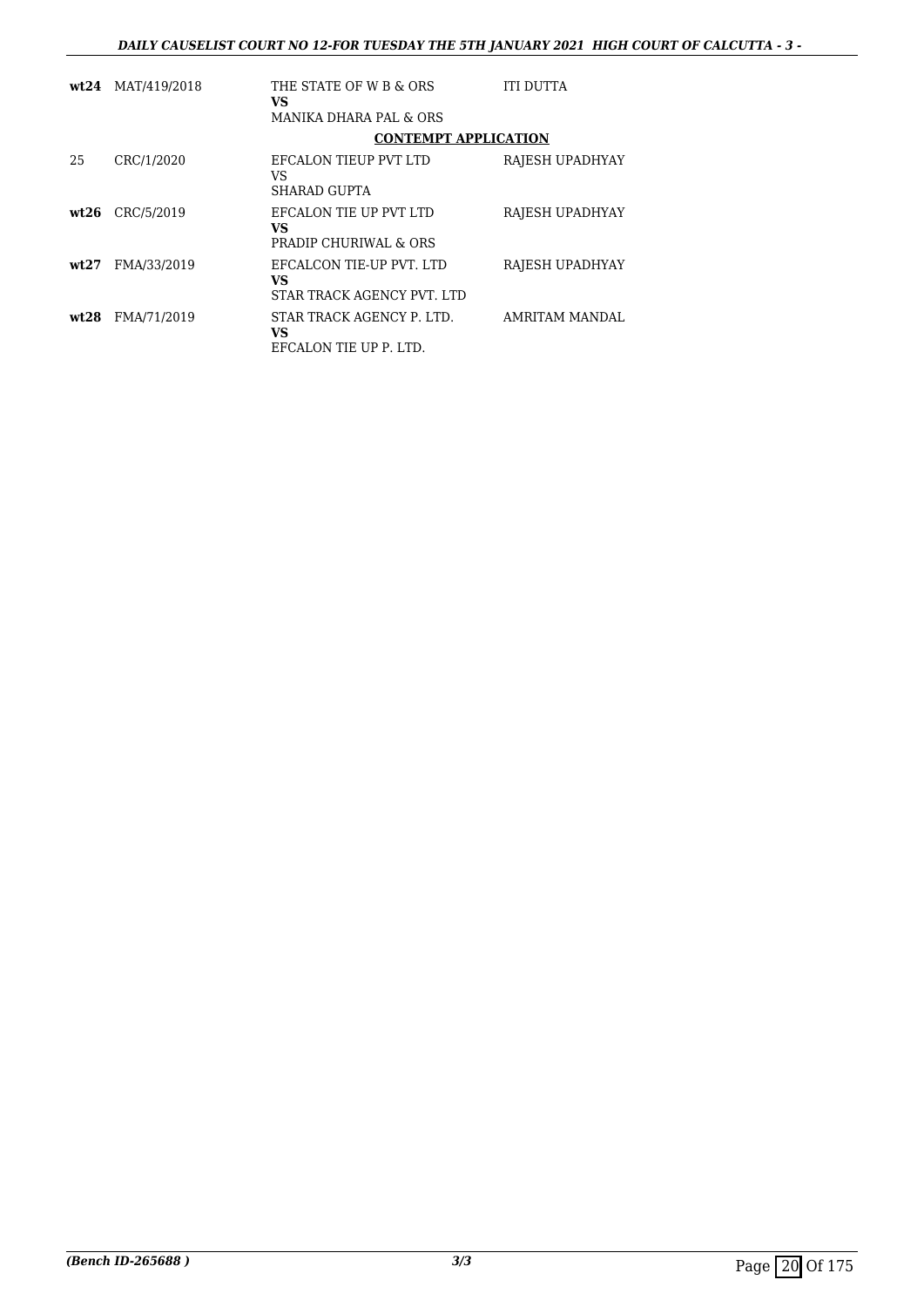

# **Appellate Side**

**DAILY CAUSELIST For Tuesday The 5th January 2021**

**COURT NO. 5**

**DIVISION BENCH (DB - V)**

**AT 10:45 AM**

**HON'BLE JUSTICE SUBRATA TALUKDAR HON'BLE JUSTICE SUBHASIS DASGUPTA**

### **(VIA VIDEO CONFERENCE)**

**ON AND FROM MONDAY, THE 7TH DECEMBER, 2020 - APPEALS RELATING TO SERVICE UNDER GROUP VI AND APPLICATIONS CONNECTED THERETO;**

**HEARING OF WRIT APPEALS IRRESPECTIVE OF CLASSIFICATION INCLUDING APPLICATIONS CONNECTED THERETO. AND**

**ON AND FROM MONDAY, THE 4TH JANUARY, 2021 TO FRIDAY, 8TH JANUARY, 2021 - IN ADDITION TO THEIR OWN LIST AND DETERMINATION, WILL TAKE UP ANTICIPATORY BAIL UNDER SECTION 438 OF THE CODE OF CRIMINAL PROCEDURE INCLUDING MODIFICATION/CANCELLATION AND RELAXATION OF THE SAME;**

**BAIL UNDER SECTION 439 OF THE CODE OF CRIMINAL PROCEDURE (PUNISHMENT ABOVE 7 YEARS) INCLUDING MODIFICATION/CANCELLATION AND RELAXATION OF THE SAME;**

**DEATH REFERENCE CASES (INCLUDING ADMISSION OF CRIMINAL APPEALS RELATING TO SUCH REFERENCE AGAINST THE SAME CONVICTION ORDER);**

#### **ADMISSION OF CRIMINAL APPEALS;**

**HEARING OF CRIMINAL APPEALS & APPLICATIONS CONNECTED THERETO INCLUDING APPLICATION FOR SUSPENSION OF SENTENCE IN PENDING APPEALS;**

**CRIMINAL APPEALS RELATING TO CRIMES AGAINST WOMEN.** 

**SPECIAL NOTE : (1) CRIMINAL MATTERS WILL BE TAKEN UP UPTO RECESS.**

 **(2) AFTER RECESS CIVIL MATTERS WILL BE TAKEN UP.** 

### **NOTE: (1) MATTERS WILL BE TAKEN UP THROUGH PHYSICAL HEARING ONLY WHEN BOTH THE PARTIES ARE AGREED.**

### **(2) FIXED MATTERS MARKED IN EACH GROUP WILL BE CALLED ON FIRST FROM THE GROUP.**

|               | <b>APPLICATION FOR BAIL</b> |                                                                                 |                                  |  |  |
|---------------|-----------------------------|---------------------------------------------------------------------------------|----------------------------------|--|--|
| 1             | CRM/10707/2020              | PRATAP MONDAL<br>VS<br>State of West Bengal                                     | JISAN IQUBAL HOSSAIN             |  |  |
| $\mathcal{D}$ | CRM/10719/2020              | <b>MRINMOY DEBNATH</b><br>VS<br>State of West Bengal                            | PARTHA SARATHI MANDAL            |  |  |
| 3             | CRM/10725/2020              | NUR NABI CHOWDHURY @ KALO<br><b>CHOWDHURY</b><br>VS<br>THE STATE OF WEST BENGAL | DHANANJAY BANERJEE               |  |  |
| 4             | CRM/8/2021                  | RAHIM MOLLA<br>VS<br>State of West Bengal                                       | <b>BENAJIR HASNA</b>             |  |  |
| 5             | CRM/9/2021                  | <b>SUTAPA HALDER</b><br>VS<br>State of West Bengal                              | GOBINDA CHANDRA<br><b>BAIDYA</b> |  |  |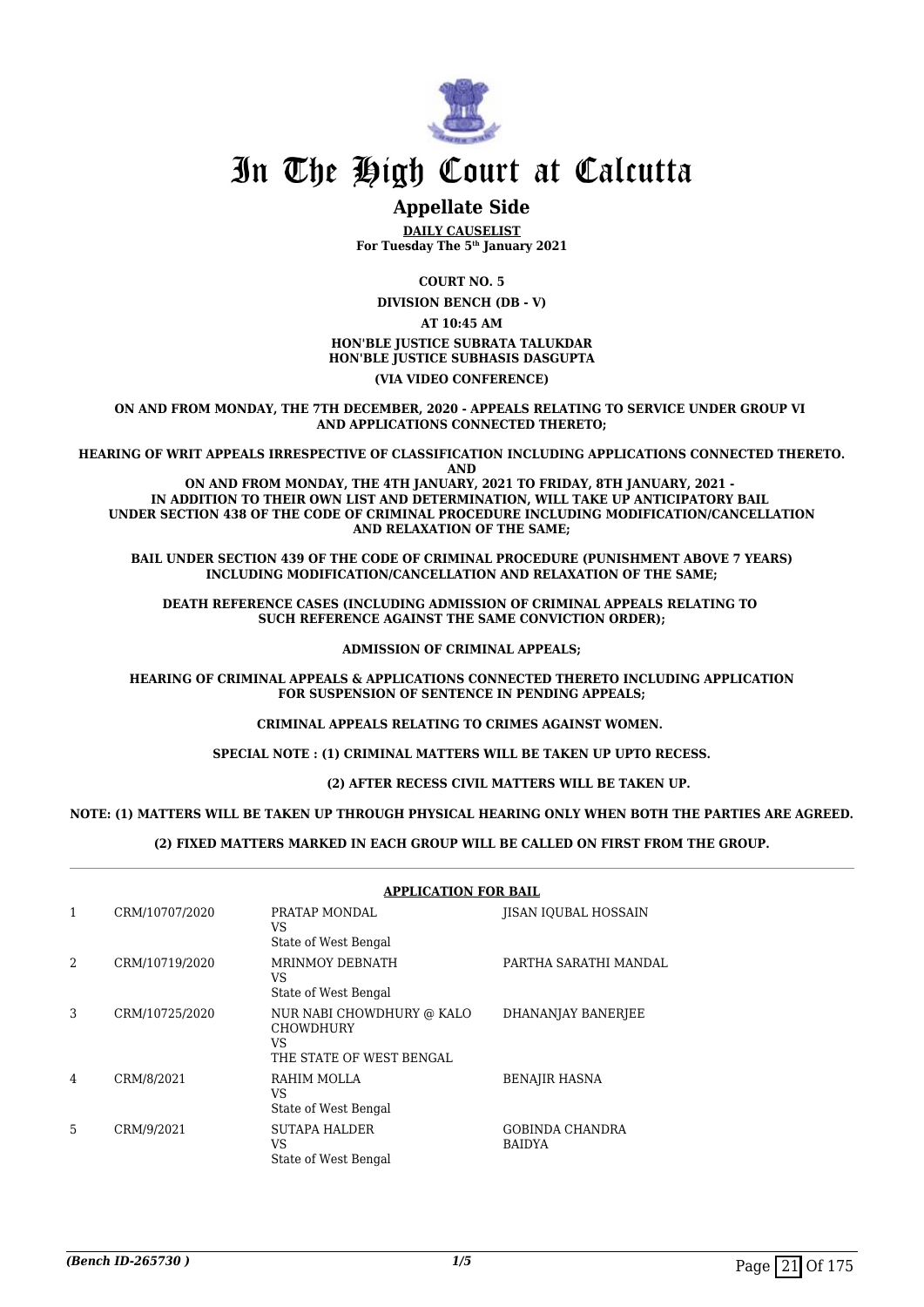## *DAILY CAUSELIST COURT NO 5-FOR TUESDAY THE 5TH JANUARY 2021 HIGH COURT OF CALCUTTA - 2 -*

| 6  | CRM/10/2021    | <b>HASAN GAZI</b><br>VS<br>State of West Bengal                                       | KAMALESH CHANDRA<br>SAHA           |
|----|----------------|---------------------------------------------------------------------------------------|------------------------------------|
| 7  | CRM/11/2021    | HASINA BEGAM<br>VS<br>State of West Bengal                                            | SREEMOYEE MUKHERJEE                |
| 8  | CRM/13/2021    | SIRAJUL GAZI @ KOCHI GAZI<br>VS<br>State of West Bengal                               | <b>ATANU GHOSH</b>                 |
| 9  | CRM/15/2021    | DIPAK CHAKRABORTY AND ANR<br>VS.<br>State of West Bengal                              | SYED MOSIHAR RAHMAN                |
| 10 | CRM/20/2021    | ABINASH BARMAN @ ABHILASH<br><b>BARMAN</b><br><b>VS</b>                               | SAYAN DE                           |
| 11 | CRM/22/2021    | State of West Bengal<br>MD. IMTIYAZ MOOLA<br>VS<br>STATE OF WEST BENGAL AND<br>ORS.   | <b>SANJIB MITRA</b>                |
| 12 | CRM/24/2021    | ICHINI SOMNATH SHYAM<br>VS<br>STATE OF WEST BENGAL AND<br>ORS.                        | PIYALI PAUL                        |
| 13 | CRM/25/2021    | <b>ICHINI SOMNATH SHYAM</b><br>VS<br>STATE OF WEST BENGAL AND<br>ORS.                 | PIYALI PAUL                        |
| 14 | CRM/27/2021    | AZAD ALI AND ANR<br>VS<br>State of West Bengal                                        | SANDIP CHAKRABORTY                 |
| 15 | CRM/30/2021    | <b>GANESH MONDAL</b><br><b>VS</b><br>State of West Bengal                             | MD GOLAM NURE IMROHI               |
| 16 | CRM/32/2021    | SUBIR SAHA @ RAHUL SAHA<br>VS<br>State of West Bengal                                 | KOUSTAV BAGCHI                     |
| 17 | CRM/36/2021    | SAMIUL SEKH @ SAMIUL SK<br>VS<br>State of West Bengal                                 | AVINABA PATRA                      |
| 18 | CRM/38/2021    | RIYAJUL SARDAR<br>VS<br>State of West Bengal                                          | ARUP KUMAR BHOWMICK                |
|    |                | <b>APPLICATION FOR ANTICIPATORY BAIL</b>                                              |                                    |
| 19 | CRM/10677/2020 | LALCHAND SK.<br>VS<br>State of West Bengal                                            | <b>SONALI DAS</b>                  |
| 20 | CRM/10678/2020 | PRADYOT KR KANDAR<br>VS<br>State of West Bengal                                       | MAZHAR HOSSAIN<br>CHOWDHURY        |
| 21 | CRM/10680/2020 | HABIBUL MONDAL<br>VS<br>State of West Bengal                                          | <b>MAZHAR HOSSAIN</b><br>CHOWDHURY |
| 22 | CRM/10681/2020 | ASADUL SK.<br><b>VS</b><br>State of West Bengal                                       | SONALI DAS                         |
| 23 | CRM/10684/2020 | SWAPAN KUMAR PAYRA @<br><b>SWAPAN PAYRA AND ORS</b><br>VS<br>THE STATE OF WEST BENGAL | SOUMYA NAG                         |
| 24 | CRM/10689/2020 | MD SHAHID KHAN@KALLU<br>VS<br>State of West Bengal                                    | SHASHANKA SHEKHAR<br>SAHA          |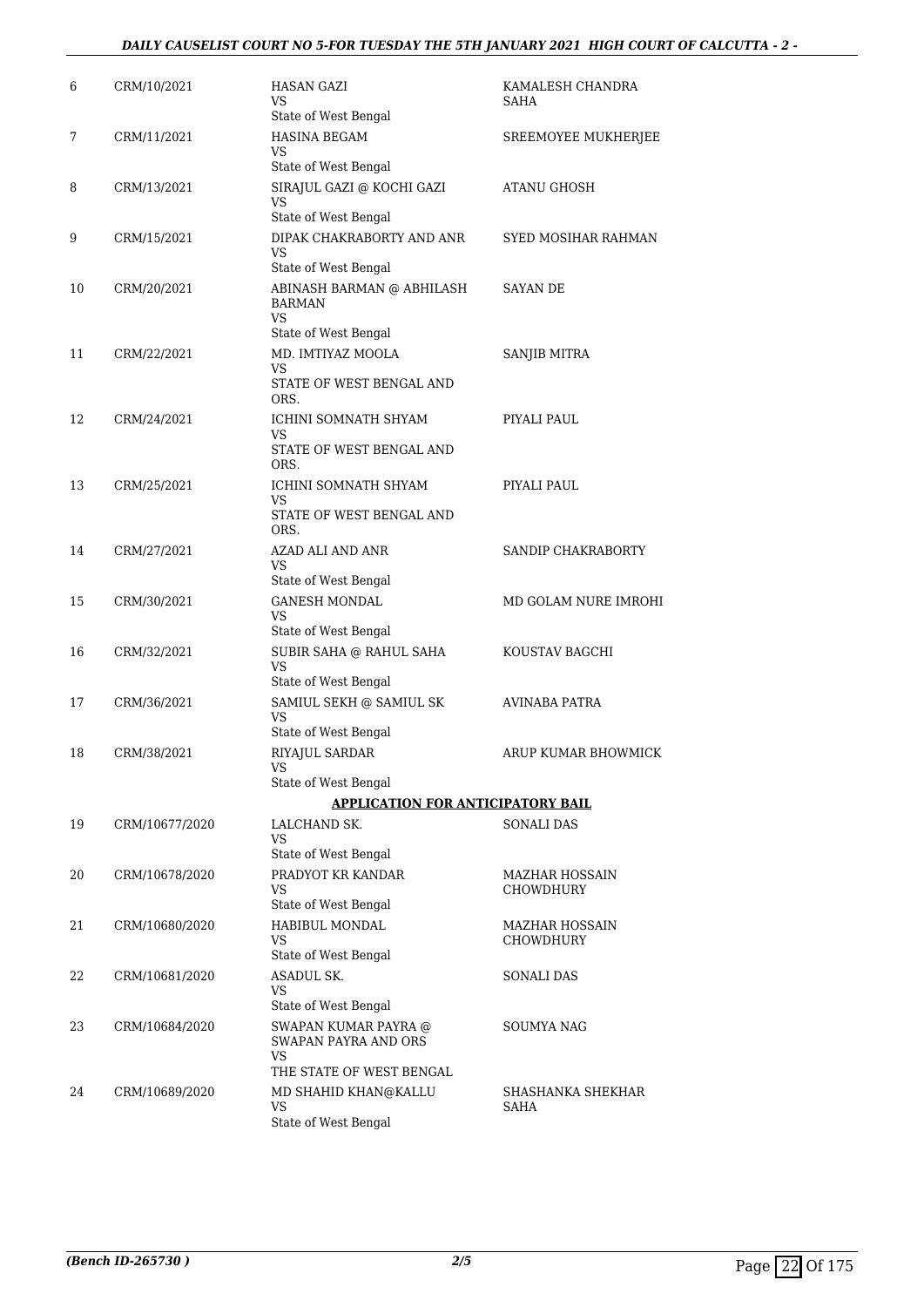## *DAILY CAUSELIST COURT NO 5-FOR TUESDAY THE 5TH JANUARY 2021 HIGH COURT OF CALCUTTA - 3 -*

| 25 | CRM/10690/2020 | NILADRI SEKHAR BISWAS<br>@NILADRI BISWAS AND ANR<br>VS<br>State of West Bengal    | PARTHA SARATHI DAS                         |
|----|----------------|-----------------------------------------------------------------------------------|--------------------------------------------|
| 26 | CRM/10694/2020 | <b>BASANTI MONDAL</b><br>VS<br>State of West Bengal                               | SANANDA<br><b>BHATTACHARYYA</b>            |
| 27 | CRM/10695/2020 | PRADIP BAJAJ<br>VS<br>State of West Bengal                                        | MRITYUNJOY CHATTERJEE                      |
| 28 | CRM/10696/2020 | <b>SM FARQUE AHAMED</b><br>VS<br>State of West Bengal                             | LAKSHMINATH<br>BHATTACHAYA                 |
| 29 | CRM/10697/2020 | MONIRA BEGUM @ MANIRA<br>MALLIK @ MONIRA BEEGUM<br>VS<br>State of West Bengal     | PAYEL SHOME                                |
| 30 | CRM/10700/2020 | PRAKASH BARMAN<br>VS<br>STATE OF WEST BENGAL AND<br>ORS.                          | <b>BUSRA KHATOON</b>                       |
| 31 | CRM/10701/2020 | <b>UTTAM PATRA</b><br>VS<br>State of West Bengal                                  | <b>GOBINDA CHANDRA</b><br>BAIDYA           |
| 32 | CRM/10703/2020 | HRIDAY BARMAN AND ANR<br>VS<br>STATE OF WEST BENGAL AND<br>ORS.                   | <b>BUSRA KHATOON</b>                       |
| 33 | CRM/10704/2020 | MAHAFUJ ALI PIYADA<br>VS<br>State of West Bengal                                  | LAKSHMINATH<br>BHATTACHARYA                |
| 34 | CRM/12/2021    | SHYAMAL DOLAI<br>VS                                                               | PRABHAS BHATTACHARYA                       |
| 35 | CRM/14/2021    | State of West Bengal<br><b>GUNADHAR SAMANTA</b><br>VS                             | Srimoyee Mukherjee                         |
| 36 | CRM/16/2021    | State of West Bengal<br>HAMIM SK @ JASIM SK AND ANR<br>VS<br>State of West Bengal | <b>MAZHAR HOSSAIN</b><br>CHOWDHURY         |
| 37 | CRM/17/2021    | MOHAN YADAV AND ORS<br>VS<br>State of West Bengal                                 | SUMAN DE                                   |
| 38 | CRM/18/2021    | YUNUCH MOLLA @ YUNUS<br>VS<br>State of West Bengal                                | GOBINDA CHANDRA<br><b>BAIDYA</b>           |
| 39 | CRM/19/2021    | RATNADEEP DUTTA<br>VS<br>State of West Bengal                                     | <b>SOUMYA BASU ROY</b><br><b>CHOWDHURY</b> |
| 40 | CRM/21/2021    | <b>MD AZAHAR</b><br>VS<br>State of West Bengal                                    | Sujoy Sarkar                               |
| 41 | CRM/23/2021    | AMRESH GHOSH AND ORS<br>VS<br>State of West Bengal                                | SOUVIK DERE                                |
| 42 | CRM/26/2021    | AMAL PAYRA AND ORS<br>VS<br>State of West Bengal                                  | PARTHA SARATHI MONDAL                      |
| 43 | CRM/28/2021    | BABOR SK @ MD BABOR ALI<br>VS<br>State of West Bengal                             | ARUP KUMAR BHOWMICK                        |
| 44 | CRM/29/2021    | <b>BHAGABATI DAS AND ORS</b><br>VS<br>State of West Bengal                        | ARUP KUMAR BHOWMICK                        |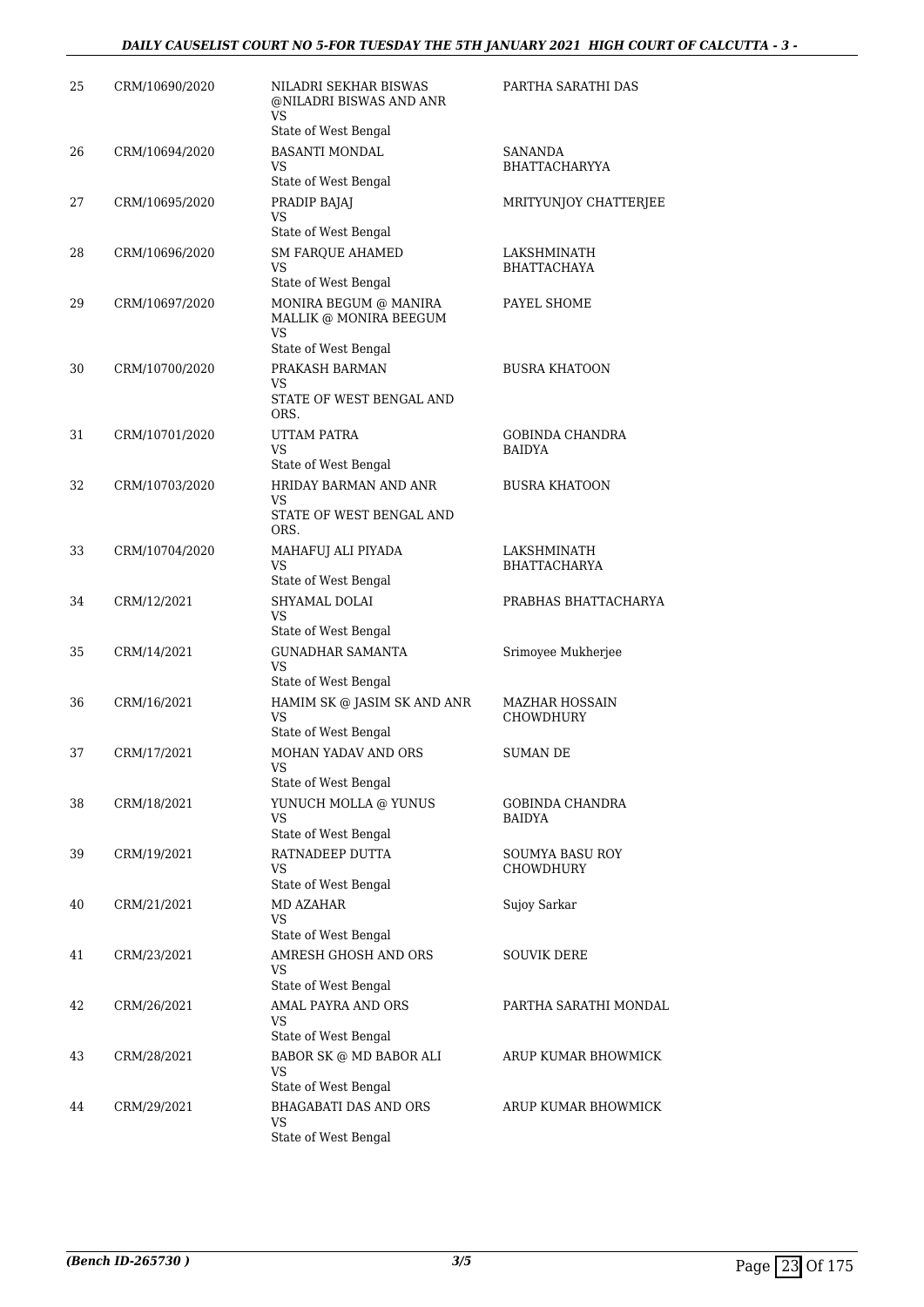| 45 | CRM/31/2021                              | RUKSANA BIBI AND ANR<br>VS<br>State of West Bengal                                               | ARUP KUMAR BHOWMIK               |
|----|------------------------------------------|--------------------------------------------------------------------------------------------------|----------------------------------|
| 46 | CRM/33/2021                              | <b>HAIDAR ALI</b><br>VS                                                                          | KINGSUK MONDAL                   |
|    |                                          | State of West Bengal                                                                             |                                  |
| 47 | CRM/34/2021                              | ANEMESH CHANDRA<br>BHOWMICK@ANIMESH CH<br><b>BHOWMICK</b><br><b>VS</b><br>State of West Bengal   | APURBA KUMAR DATTA               |
| 48 | CRM/35/2021                              | K R ASHOK KUMAR AND ORS                                                                          | PRADYOT KUMAR DAS                |
|    |                                          | VS.<br>State of West Bengal                                                                      |                                  |
| 49 | CRM/37/2021                              | AMAN UPWAN@PATHAK                                                                                | APURBA KUMAR DUTTA               |
|    |                                          | VS                                                                                               |                                  |
|    |                                          | State of West Bengal                                                                             |                                  |
|    |                                          | <b>APPLICATION (SERVICE MATTERS)</b>                                                             |                                  |
| 50 | FMA/3517/2015                            | THE CHAIRMAN, SELTCTION<br>COMMITTEE & CHIF EXECU,<br>OFFICER & AN<br>VS<br><b>GAYATRI DALAI</b> | <b>SALIL KUMAR MAITI</b>         |
|    |                                          | IA NO: CAN/2/2016(Old No:CAN/5716/2016), CAN/3/2016(Old No:CAN/5926/2016)                        |                                  |
| 51 | MAT/1339/2019                            | SAJAL KUMAR PAUL & ANR                                                                           | <b>AVIJIT SARKAR</b>             |
|    | (Defective)                              | VS<br>THE SECRETARY, MINISTRY OF<br>FOOD & AGRICULTURE & ORS                                     |                                  |
|    |                                          | IA NO: CAN/1/2019(Old No:CAN/10830/2019), CAN/2/2019(Old No:CAN/10831/2019)                      |                                  |
| 52 | FMA/1457/2019                            | LICI & ORS.                                                                                      | JAHADAR ALAM                     |
|    |                                          | VS<br>HIMACHAL CHAKRABORTY & ORS.                                                                |                                  |
|    | IA NO: CAN/1/2020(Old No:CAN/862/2020)   |                                                                                                  |                                  |
| 53 | MAT/1675/2019                            | DR. ABHRANEEL KAR<br>VS.                                                                         | <b>TARUN DAS SARMA</b>           |
|    |                                          | STATE OF WEST BENGAL & ORS                                                                       |                                  |
|    | IA NO: CAN/1/2019(Old No:CAN/11688/2019) |                                                                                                  |                                  |
| 54 | MAT/1910/2019                            | MATA SHANKAR SHUKLA<br>VS<br>UNION OF INDIA & ORS                                                | DEBASISH<br><b>CHATTOPADHYAY</b> |
|    | IA NO: CAN/1/2020(Old No:CAN/1330/2020)  |                                                                                                  |                                  |
| 55 | MAT/1929/2019                            | BIRENDRA PRASAD SINGH                                                                            | ARINDAM CHATTERJEE               |
|    | (Defective)                              | VS                                                                                               |                                  |
|    |                                          | EASTERN COALFEILDS LTD                                                                           |                                  |
|    |                                          | IA NO: CAN/1/2019(Old No:CAN/12629/2019), CAN/2/2019(Old No:CAN/12630/2019)                      |                                  |
| 56 | MAT/602/2020<br>(Defective) (Fixed)      | AJIT KUMAR SINGH<br>VS<br>Union of India AND ORS                                                 | PRATIK MAJUMDER                  |
|    | IA NO: CAN/1/2020, CAN/2/2020            |                                                                                                  |                                  |
|    |                                          | <b>APPEALS FOR HEARING</b>                                                                       |                                  |
| 57 | FMA/868/2017<br>(3 P.B.S.)               | JNAN RANAJAN DAS & ORS<br>VS<br>SBSTC & ORS                                                      | MRINAL RANJAN<br>PRAMANIK        |
|    | IA NO: CAN/3/2019(Old No:CAN/6479/2019)  |                                                                                                  |                                  |
| 58 | MAT/423/2018                             | SOUMITRA SENGUPTA                                                                                | SASTHI CHARAN DHARA              |
|    | (No P.B.)                                | VS                                                                                               |                                  |
|    |                                          | STATE OF WEST BENGAL & ORS                                                                       |                                  |
| 59 | MAT/435/2018                             | SWAPAN NAHA<br>VS<br>UNION OF INDIA & ORS                                                        | D. DHAMALI                       |
|    | IA NO: CAN/2/2019(Old No:CAN/11322/2019) |                                                                                                  |                                  |
|    |                                          |                                                                                                  |                                  |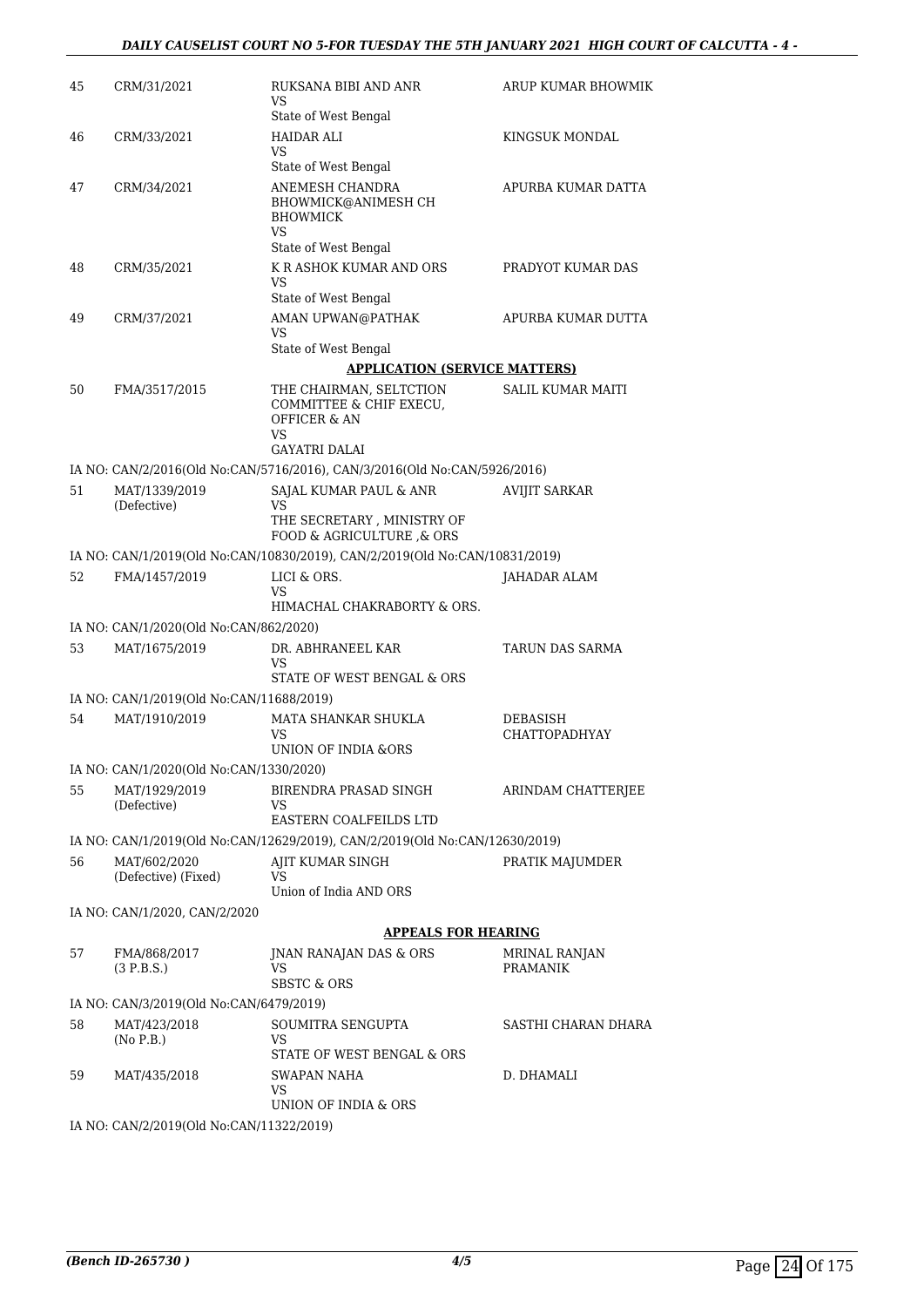| wt60 | WPA/14145/2017                                       | SWAPAN NAHA<br>VS.<br>UNION OF INDIA & ORS                           | <b>INDRANATH MITRA</b>  |
|------|------------------------------------------------------|----------------------------------------------------------------------|-------------------------|
| 61   | MAT/1578/2018<br>$(2$ PBS $)$                        | WEST BENGAL ESSENTIAL<br>COMMODITEIS SUPPLY CORP LTD<br>& ANR<br>VS  | SANJAY SAHA             |
|      |                                                      | ANIMESH BASKEY & ORS                                                 |                         |
| 62   | FMA/1689/2018<br>(4 P.B.)                            | UNITED BANK OF INDIA<br>VS.<br>GOUR GOPAL MONDAL & ORS               | SOURAV CHAKRABORTY      |
|      | IA NO: CAN/2/2020                                    |                                                                      |                         |
| 63   | FMA/679/2019<br>$(3+3)$ P.B.S.)                      | SUBRATA NATH<br>VS<br>UNION OF INDIA & ORS                           | <b>BIJOY BIKRAM DAS</b> |
|      |                                                      |                                                                      |                         |
| wt64 | FMA/680/2019                                         | UNION OF INDIA & ORS<br>VS                                           | SWAPAN KUMAR NANDI      |
|      |                                                      | SUBRATA NATH                                                         |                         |
| 65   | FMA/696/2019<br>$(6$ P.B.S.)                         | SUBHASIS BANDYOPADHYAY<br>VS<br>CENTRAL BANK OF INDIA & ORS          | RANAJIT CHATTERTJEE     |
|      | IA NO: CAN/2/2018(Old No:CAN/4548/2018)              |                                                                      |                         |
| 66   | FMA/697/2019<br>$(2$ PBS $)$                         | WEST BENGAL ESSENTIAL<br>COMMODITIES SUPPLY CORP LTD<br>& ANR<br>VS. | SANJAY SAHA             |
|      |                                                      | PRAVAKAR NASKAR & ORS                                                |                         |
| 67   | FMA/698/2019<br>$(2$ PBS $)$                         | WB ESSENTIAL COMMO SUPPLY<br>CORP LTD & ANR<br>VS.                   | SANJAY SAHA             |
|      |                                                      | FALGUNI JANA & ORS                                                   |                         |
| 68   | FMA/699/2019<br>$(2$ PBS $)$                         | WEST BENGAL ESSENTIAL<br>COMMODITIES SUPPLY CORP LTD<br>& ANR<br>VS  | SANJAY SAHA             |
| 69   | FMA/706/2019                                         | KUNTAL GHOSH & ORS<br>WEST BENGAL ESSENTIAL                          | SANJAY SAHA             |
|      | $(2$ PBS)                                            | COMMODITES SUPPLY CORP LTD<br>$&$ ANR<br>VS.<br>SIMANTA HANSDA & ORS |                         |
| 70   | FMA/707/2019<br>$(2$ PBS $)$                         | WEST BENGAL ESSENTIAL<br>COMMODITES SUPPLY CORP LTD<br>& ANR<br>VS   | <b>SANJAY SAHA</b>      |
|      |                                                      | KRISHNENDU BHOWMICK & ORS                                            |                         |
| 71   | FMA/708/2019<br>$(2$ PBS $)$                         | WB ESSENTIAL COMMO SUPPLY<br>CORP LTD & ANR<br>VS.                   | SANJAY SAHA             |
|      |                                                      | JAITRA ACHARYA & ORS                                                 |                         |
| 72   | FMA/818/2019<br>$(Pt-I+OB+2nd J.COPY + 2 VS$<br>P.B. | UNION OF INDIA & ORS<br>JAGADISH CHANDRA LASKAR                      | SWAPAN BANERJEE         |
|      | wt73 FMA/819/2019                                    | JAGADISH CHANDRA LASKAR                                              | PRATIK MAJUMDER         |
|      |                                                      | VS<br>UNION OF INDIA & ORS                                           |                         |
| 74   | MAT/577/2020                                         | JAYANTA SARKAR<br>VS                                                 | VICTOR CHATTERJEE       |
|      | IA NO: CAN/1/2020, CAN/2/2020                        | NATIONAL JUTE BOARD                                                  |                         |
| 75   | FMA/657/2020                                         | PASCHIM BANGA GRAMIN BANK                                            | SURASRI BAIDYA          |
|      | (2 P.B.S.)                                           | VS.<br>CHINMAY MAJUMDAR                                              |                         |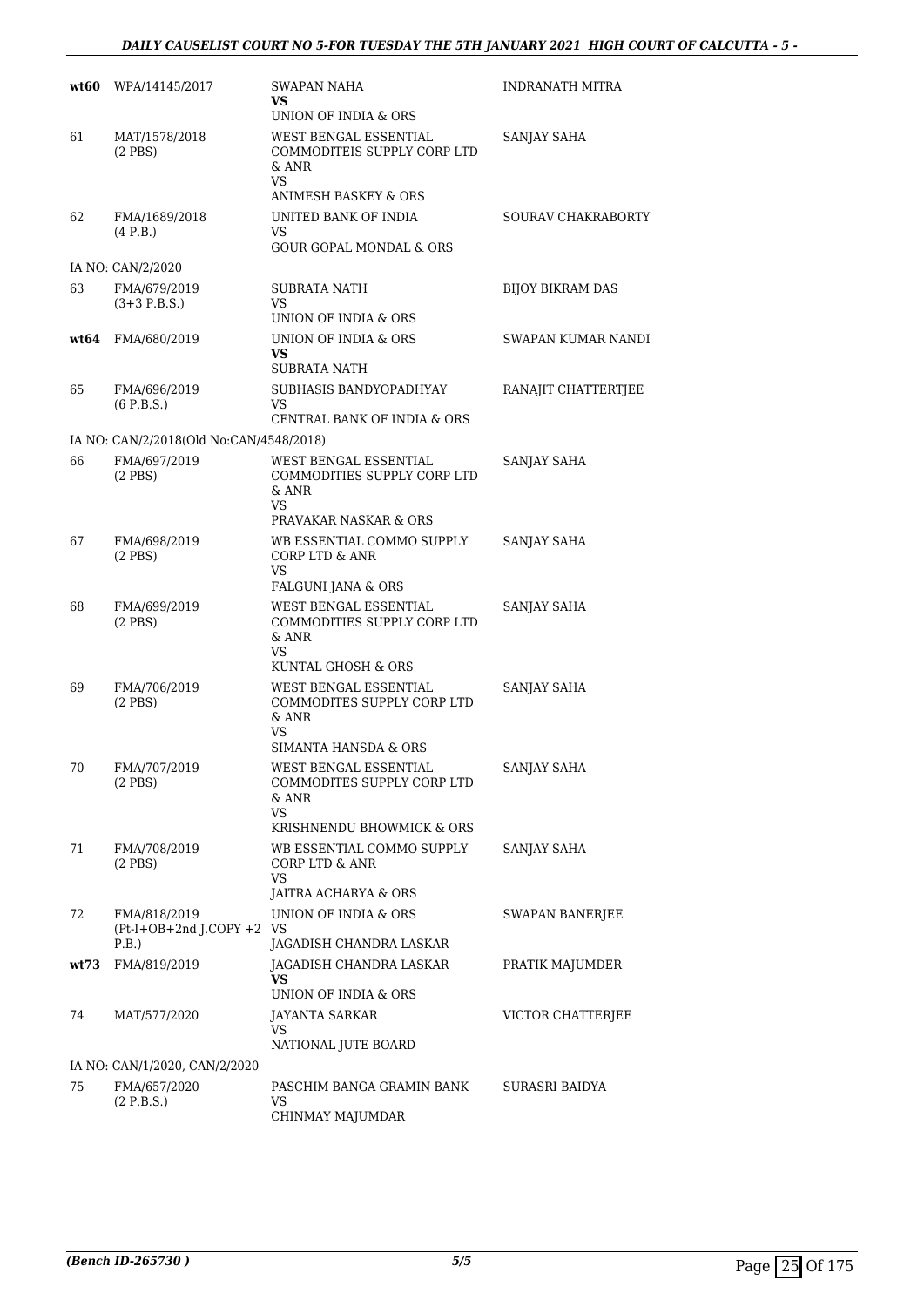

# **Appellate Side**

**DAILY CAUSELIST For Tuesday The 5th January 2021**

**COURT NO. 25**

**SINGLE BENCH (SB - I)**

**AT 10:45 AM**

### **HON'BLE JUSTICE TAPABRATA CHAKRABORTY**

### **(VIA VIDEO CONFERENCE)**

**ON AND FROM MONDAY, THE 7TH DECEMBER, 2020 - MATTERS (INCLUDING MOTIONS) UNDER ARTICLE 226 OF THE CONSTITUTION RELATING TO SECONDARY AND HIGHER SECONDARY EDUCATION UNDER GROUP II INCLUDING SERVICES AND APPLICATION CONNECTED THERETO AND EDUCATIONAL MATTERS NOT ASSIGNED TO ANY OTHER BENCH.**

**NOTE: MATTERS WILL BE TAKEN UP THROUGH PHYSICAL HEARING ONLY WHEN BOTH THE PARTIES ARE AGREED**

|   | <b>TO BE MENTIONED</b>           |                                                                                |                    |  |  |
|---|----------------------------------|--------------------------------------------------------------------------------|--------------------|--|--|
| 1 | WPA/3693/2017                    | KAMALA PRASAD RAI                                                              | SK. SAHAJAHAN ALI  |  |  |
|   |                                  | <b>VS</b><br>STATE OF WEST BENGAL & ORS.                                       |                    |  |  |
|   |                                  | IA NO: CAN/1/2020(Old No:CAN/1362/2020), CAN/2/2020(Old No:CAN/1372/2020)      |                    |  |  |
| 2 | WPA/1558/2020                    | SUNANDA MUKHERJEE (NEE<br>ADHIKARY)<br><b>VS</b><br>STATE OF WEST BENGAL & ORS | <b>SANJIB DAS</b>  |  |  |
| 3 | WPA/11357/2020                   | <b>SMT RUPALI MITRA</b><br>VS<br>STATE OF WEST BENGAL AND<br>ORS.              | RAJU BHATTACHARYA  |  |  |
|   |                                  | <b>MOTION</b>                                                                  |                    |  |  |
| 4 | WPA/17385/2017                   | <b>ASHIM BERA</b><br><b>VS</b><br>STATE OF WEST BENGAL &ORS                    | N DUTTA            |  |  |
| 5 | WPA/8588/2020                    | <b>SISIR KUMAR SENAPATI</b><br><b>VS</b><br>STATE OF WEST BENGAL AND<br>ORS.   | <b>SUBIR SABUD</b> |  |  |
| 6 | WPA/9487/2020                    | <b>SIKHA BISWAS</b><br><b>VS</b><br>STATE OF WEST BENGAL AND<br>ORS.           | TANUJA BASAK       |  |  |
| 7 | WPA/10093/2020<br>$(05-01-2021)$ | BIPLAB MONDAL AND ORS<br><b>VS</b><br>STATE OF WEST BENGAL AND<br>ORS.         | TANUJA BASAK       |  |  |
| 8 | WPA/10106/2020                   | UMESH KUMAR MAHATO<br><b>VS</b><br>STATE OF WEST BENGAL AND<br>ORS.            | <b>GOPA BISWAS</b> |  |  |
| 9 | WPA/10363/2020                   | MITA SASMAL BAG<br>VS<br>THE STATE OF WEST BENGAL<br><b>AND ORS</b>            | SOMESH KUMAR GHOSH |  |  |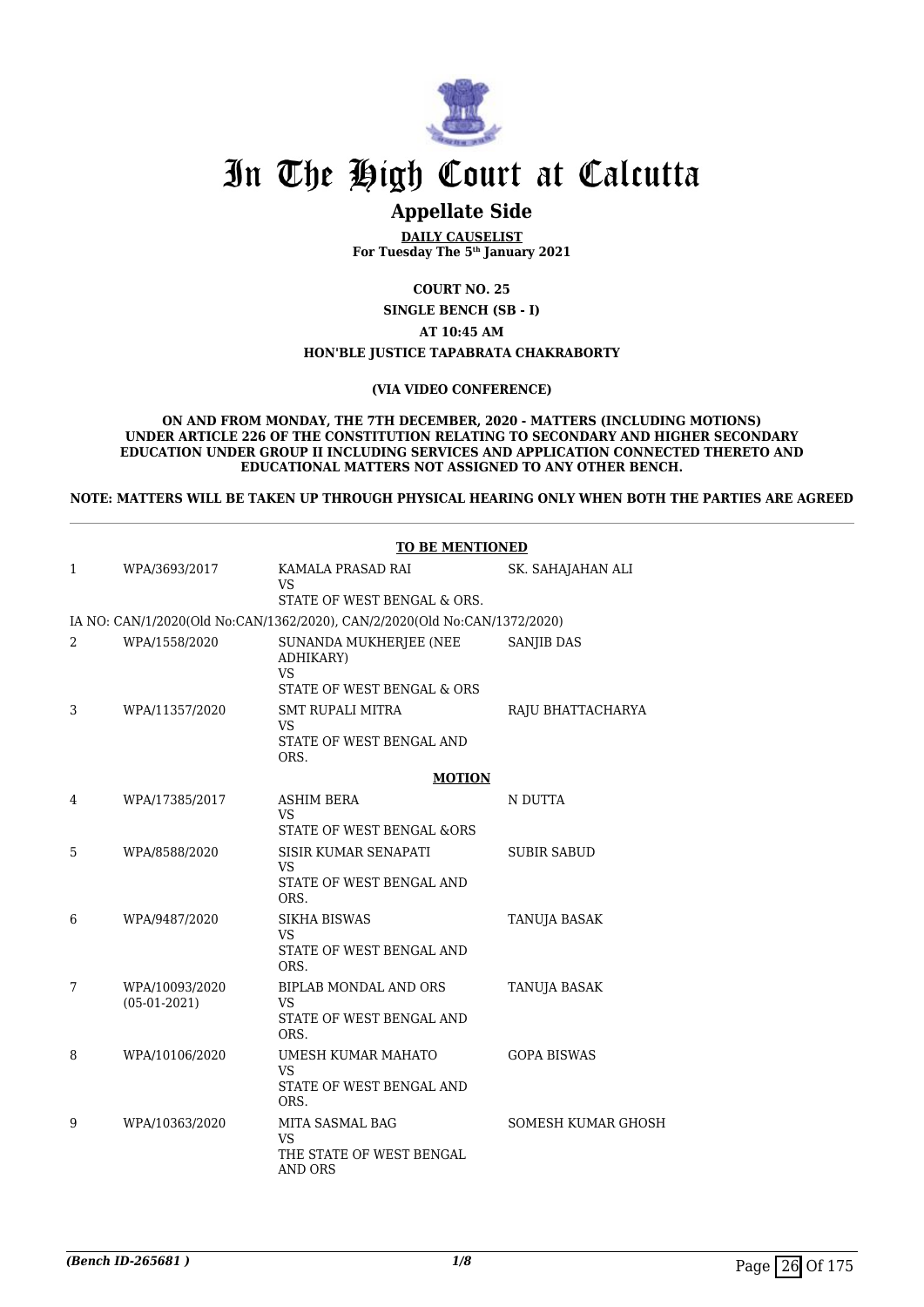## *DAILY CAUSELIST COURT NO 25-FOR TUESDAY THE 5TH JANUARY 2021 HIGH COURT OF CALCUTTA - 2 -*

| 10 | WPA/10584/2020 | SONALI DAS PARAMANICK<br>VS<br>STATE OF WEST BENGAL AND             | MD.KUTUBUDDIN                             |
|----|----------------|---------------------------------------------------------------------|-------------------------------------------|
| 11 | WPA/10720/2020 | ORS.<br>NIRMAL KUMAR DAS<br>VS.<br>STATE OF WEST BENGAL AND<br>ORS. | SUBHRANGHSU PANDA                         |
| 12 | WPA/10819/2020 | PURNENDU SHAW<br>VS<br>STATE OF WEST BENGAL AND<br>ORS.             | SOURAV MONDAL                             |
| 13 | WPA/10877/2020 | ARUN KR SINHAMAHAPATRA<br>VS.<br>STATE OF WEST BENGAL AND<br>ORS.   | ARUNAVA PATI                              |
| 14 | WPA/10888/2020 | SOHIDUL SHAIKH<br>VS<br>STATE OF WEST BENGAL AND<br>ORS.            | ARGHYA CHAKRABORTI                        |
| 15 | WPA/10892/2020 | RAJIB SHAIKH<br>VS<br>STATE OF WEST BENGAL AND<br>ORS.              | ARGHAY CHAKRABORTI                        |
| 16 | WPA/10911/2020 | SUBHASH MAHATO<br>VS<br>STATE OF WEST BENGAL AND<br>ORS.            | <b>SOUGATA MITRA</b>                      |
| 17 | WPA/10943/2020 | RANGAJABA CHOUDHURY<br>VS<br>STATE OF WEST BENGAL AND<br>ORS.       | SABITA KHUTIA BHUNYA                      |
| 18 | WPA/10995/2020 | DIPAK KUMAR JANA<br>VS.<br>STATE OF WEST BENGAL AND<br>ORS.         | <b>ANIL KUMAR</b><br><b>CHATTOPADHYAY</b> |
| 19 | WPA/11003/2020 | KAMALA ROY<br>VS.<br>STATE OF WEST BENGAL AND<br>ORS.               | ARINDAM SEN                               |
| 20 | WPA/11110/2020 | BAPPADITYA MODAK<br>VS<br>STATE OF WEST BENGAL AND<br>ORS.          | Omar Faruk Gazi                           |
| 21 | WPA/11126/2020 | SWAPAN KUMAR MALLICK<br>VS.<br>STATE OF WEST BENGAL AND<br>ORS.     | TAPAS MAITY                               |
| 22 | WPA/11225/2020 | DEBASIS BHOWMIK<br>VS.<br>STATE OF WEST BENGAL AND<br>ORS.          | K.M. HOSSAIN                              |
| 23 | WPA/11232/2020 | SANDIPAN MITRA<br>VS<br>STATE OF WEST BENGAL AND<br>ORS.            | SUNIT KUMAR ROY                           |
| 24 | WPA/11249/2020 | KANAKLATA MAHAPATRA<br>VS.<br>STATE OF WEST BENGAL AND<br>ORS.      | BIBEKANANDA TRIPATHY                      |
| 25 | WPA/11273/2020 | SAMBIT SARKAR<br>VS.<br>STATE OF WEST BENGAL AND<br>ORS.            | MAHADEB SARKAR                            |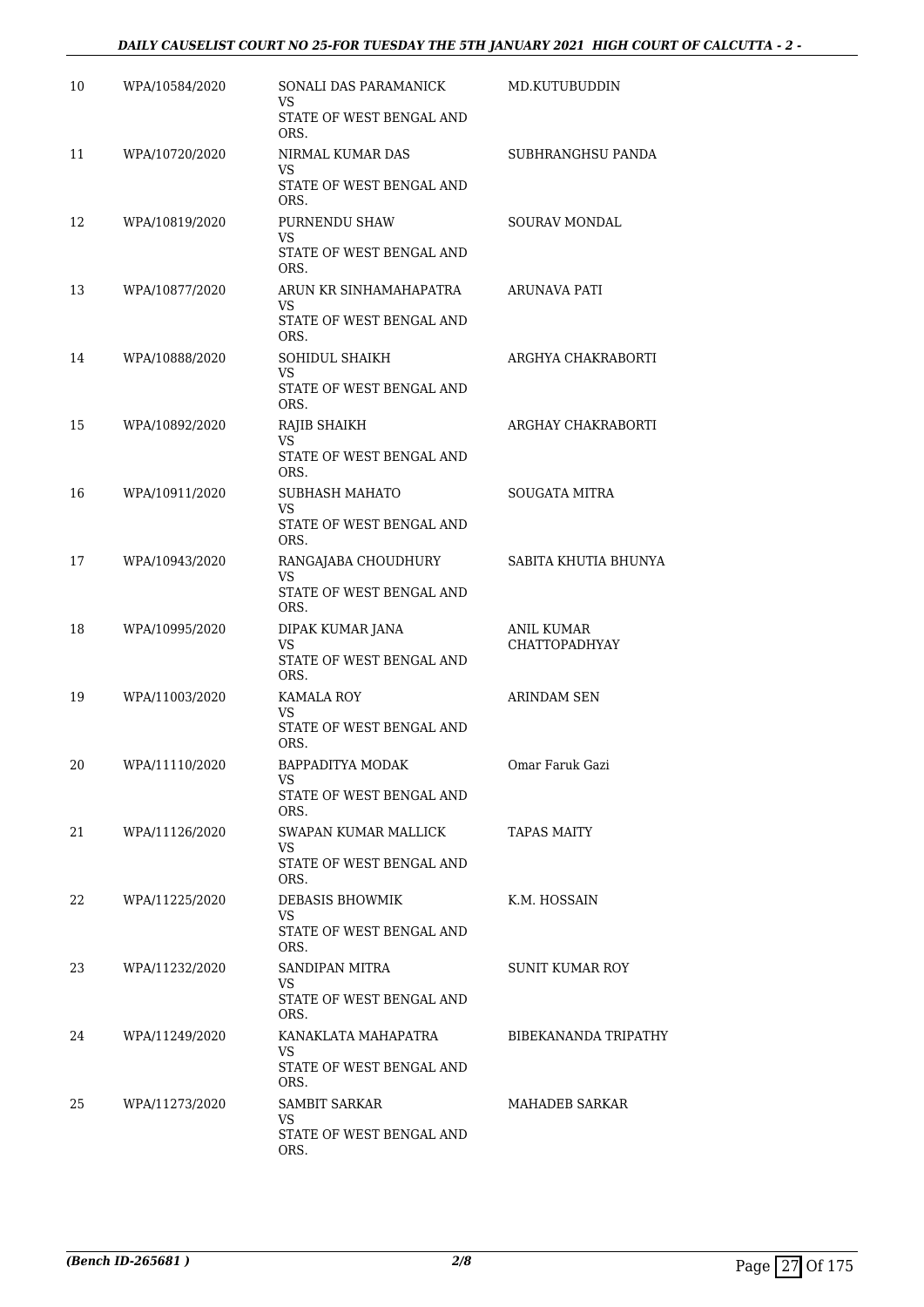## *DAILY CAUSELIST COURT NO 25-FOR TUESDAY THE 5TH JANUARY 2021 HIGH COURT OF CALCUTTA - 3 -*

| 26 | WPA/11293/2020                                            | APARAJITA KARMAKAR<br>VS            | TANUJA BASAK              |
|----|-----------------------------------------------------------|-------------------------------------|---------------------------|
|    |                                                           | STATE OF WEST BENGAL AND<br>ORS.    |                           |
| 27 | WPA/11301/2020                                            | BYTE INFOTECH AND ANOTHER<br>VS     | <b>BIPLAB RANJAN BOSE</b> |
|    |                                                           | STATE OF WEST BENGAL AND<br>ORS.    |                           |
| 28 | WPA/11306/2020                                            | PRADIP KUMAR MAHANTI<br>VS          | TANUJA BASAK              |
|    |                                                           | STATE OF WEST BENGAL AND<br>ORS.    |                           |
| 29 | WPA/11324/2020                                            | <b>AVIJIT DAS</b><br>VS             | RIMPY MUKHERJEE           |
|    |                                                           | STATE OF WEST BENGAL AND<br>ORS.    |                           |
| 30 | WPA/11366/2020                                            | SAMARESH JAMRA<br>VS                | KESHAB CHANDRA DAS        |
|    |                                                           | STATE OF WEST BENGAL AND<br>ORS.    |                           |
| 31 | WPA/11386/2020                                            | NARGIS SULTANA<br>VS                | KESHAB CHANDRA DAS        |
|    |                                                           | STATE OF WEST BENGAL AND<br>ORS.    |                           |
| 32 | WPA/11390/2020                                            | <b>BHASKAR ROY CHOUDHURY</b><br>VS. | TANUJA BASAK              |
|    |                                                           | STATE OF WEST BENGAL AND<br>ORS.    |                           |
| 33 | WPA/11428/2020                                            | ANIL KUMAR BISWAS<br>VS.            | SANKAR HALDER             |
|    |                                                           | STATE OF WEST BENGAL AND<br>ORS.    |                           |
| 34 | WPA/11669/2020                                            | MANISHA MUNIAN<br>VS                | SIMANTIKA DASGUPTA        |
|    |                                                           | STATE OF WEST BENGAL AND<br>ORS.    |                           |
| 35 | WPA/11983/2020                                            | DEBABRATA GUPTA<br>VS               | SYED MANSUR ALI           |
|    |                                                           | STATE OF WEST BENGAL AND<br>ORS.    |                           |
|    |                                                           | <b>MOTION 2</b>                     |                           |
| 36 | WPA/3871/1978                                             | CHITTARANJAN ROY<br>VS              |                           |
|    | IA NO: CAN/1/1999(Old No:CAN/6206/1999)                   | SECRETARY, W.B.B.S.E.               |                           |
| 37 | WPA/1585/2008                                             | MRINAL KANTI SARKAR                 | JAMUNA SAHA               |
|    |                                                           | VS<br>STATE OF WEST BENGAL & ORS    |                           |
| 38 | WPA/27490/2008                                            | <b>MARGINA KHATUN (BIBI)</b>        | KAZI AHMED HOSSAIN        |
|    |                                                           | VS<br>STATE OF WEST BENGAL & ORS    |                           |
| 39 | WPA/403/2009                                              | DHIRAJ NATH SARKAR<br>VS            | SANAT CHOWDHURI           |
|    |                                                           | STATE OF WEST BENGAL & ORS          |                           |
| 40 | IA NO: CAN/1/2010(Old No:CAN/2259/2010)<br>WPA/26570/2014 | BENU KR SAUDAGAR                    | SAPTASINDHU BANERJEE      |
|    |                                                           | VS<br>STATE OF WEST BENGAL & ORS    |                           |
| 41 | WPA/29766/2015                                            | SOMRAJ MONDAL                       | SIMANTIKA DASGUPTA        |
|    |                                                           | VS<br>STATE OF WEST BENGAL          |                           |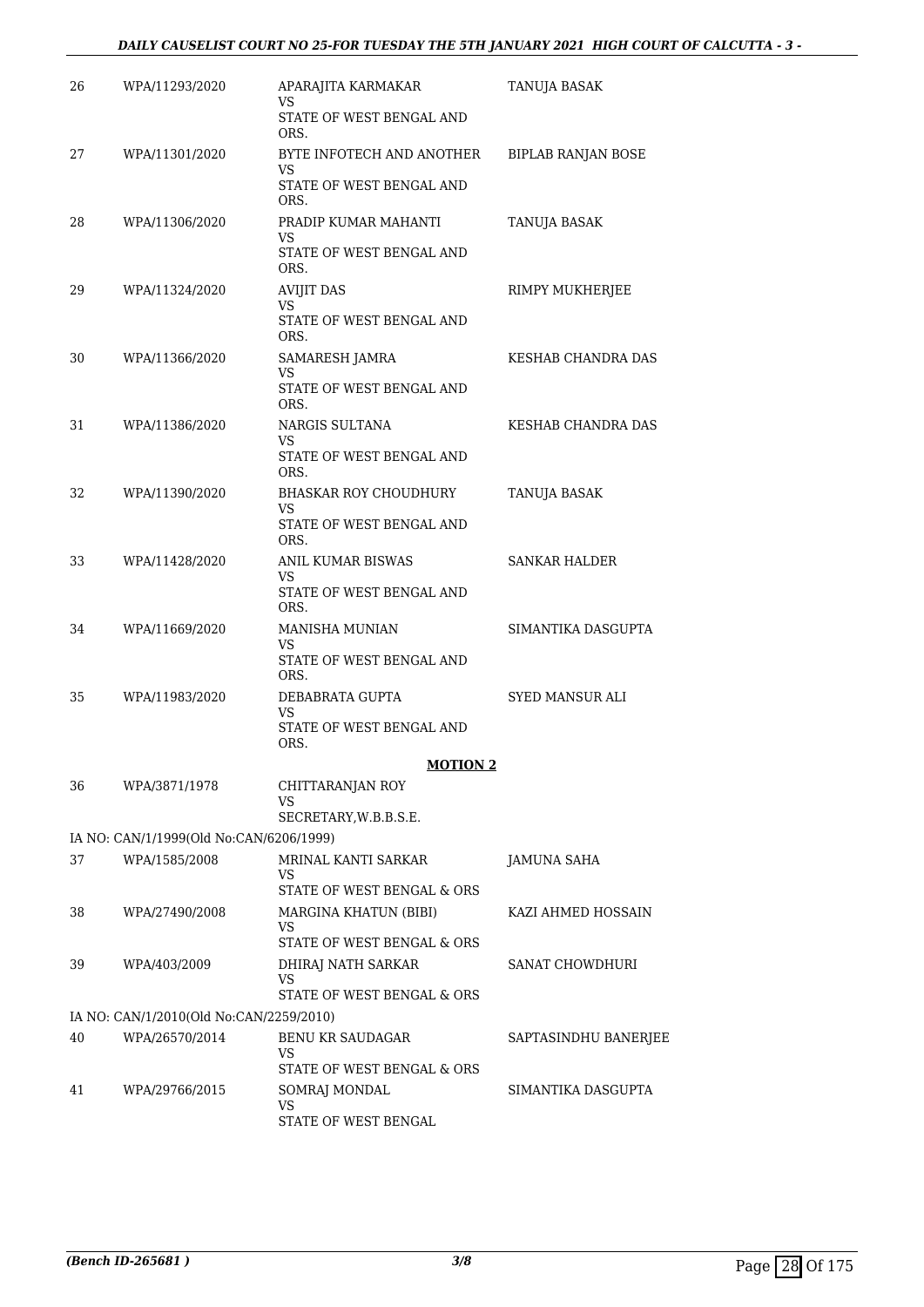## *DAILY CAUSELIST COURT NO 25-FOR TUESDAY THE 5TH JANUARY 2021 HIGH COURT OF CALCUTTA - 4 -*

| 42 | WPA/29767/2015 | RAJIB SARDAR<br>VS<br>STATE OF WEST BENGAL                      | SIMANTIKA DASGUPTA                                                                                          |
|----|----------------|-----------------------------------------------------------------|-------------------------------------------------------------------------------------------------------------|
| 43 | WPA/13581/2016 | TIYASHA NANDY<br>VS                                             | ATREYEE DE GANGULY                                                                                          |
| 44 | WPA/8381/2017  | STATE OF WEST BENGAL & ORS<br><b>MANGALI HAZRA</b><br><b>VS</b> | <b>GOUTAM BANERJEE</b>                                                                                      |
|    |                | STATE OF WEST BENGAL & ORS                                      |                                                                                                             |
| 45 | WPA/16540/2017 | ABDUL JUBBAR SHAIKH & ORS<br>VS<br>STATE OF WEST BENGAL & ORS   | TANUJA BASAK                                                                                                |
| 46 | WPA/20803/2017 | ARUP KUMAR BERA<br>VS                                           | RAMESHWAR SINHA                                                                                             |
|    |                | STATE OF WEST BENGAL & ORS                                      |                                                                                                             |
| 47 | WPA/21999/2017 | MD. SAKIR HOSSAIN<br>VS                                         | NIBEDITA BARUI                                                                                              |
|    |                | STATE OF WEST BENGAL & ORS.                                     |                                                                                                             |
| 48 | WPA/22639/2017 | JYOTSNA PATRA (MANDAL) &<br>ORS<br><b>VS</b>                    | RASOMAY MANDAL                                                                                              |
|    |                | STATE OF WEST BENGAL & ORS                                      |                                                                                                             |
| 49 | WPA/23877/2017 | <b>ABDUR RASHID</b><br>VS                                       | <b>S S MONDAL</b>                                                                                           |
|    |                | STATE OF WEST BENGAL & ORS                                      |                                                                                                             |
| 50 | WPA/31462/2017 | <b>SULATA MONDAL</b><br>VS                                      | S. JANA                                                                                                     |
| 51 | WPA/2196/2018  | STATE OF WEST BENGAL & ORS<br>KAIMARI JUNIOR HIGH SCHOOL        | D MONDAL                                                                                                    |
|    |                | & ANR<br>VS<br>STATE OF WEST BENGAL & ORS                       |                                                                                                             |
| 52 | WPA/6443/2018  | TAPATI KALAPAHAR<br>VS                                          | ANUSUYA BANERJEE                                                                                            |
| 53 | WPA/19329/2018 | STATE OF WEST BENGAL & ORS                                      |                                                                                                             |
|    |                | BASUNDHARA MAJUMDER<br>VS                                       | SHIBAJI KUMAR DAS                                                                                           |
|    |                | STATE OF WEST BENGAL & ORS                                      |                                                                                                             |
| 54 | WPA/19641/2018 | MISSION HIGH SCHOOL<br>VS<br>STATE OF WEST BENGAL & ORS         | <b>BISWAJIT DAS</b>                                                                                         |
|    |                |                                                                 | IA NO: CAN/1/2018(Old No:CAN/8663/2018), CAN/2/2018(Old No:CAN/8664/2018), CAN/3/2018(Old No:CAN/8665/2018) |
| 55 | WPA/19787/2018 | LITTAN SARKAR<br>VS                                             | <b>SOUGATA MITRA</b>                                                                                        |
|    |                | STATE OF WEST BENGAL & ORS                                      |                                                                                                             |
| 56 | WPA/19795/2018 | <b>TULSI MAHATO</b><br>VS<br>STATE OF WEST BENGAL & ORS         | <b>SOUGATA MITRA</b>                                                                                        |
| 57 | WPA/21968/2018 | NIBEDITA MODNAL                                                 | A K BISWAS                                                                                                  |
|    |                | <b>VS</b><br>STATE OF WEST BENGAL & ORS                         |                                                                                                             |
| 58 | WPA/300/2019   | SUBHAS CHANDRA BASU<br>VS                                       | SOBHAN MAJUMDER                                                                                             |
| 59 | WPA/492/2019   | STATE OF WEST BENGAL & ORS                                      | BIBEKANANDA TRIPATHY                                                                                        |
|    |                | SUJIT PATRA<br>VS<br>STATE OF WEST BENGAL & ORS.                |                                                                                                             |
| 60 | WPA/2059/2019  | PUNAM DEVI & ORS                                                | RAJ DIP RAY                                                                                                 |
|    |                | VS<br>STATE OF WEST BENGAL & ORS                                |                                                                                                             |
| 61 | WPA/2826/2019  | SHREEPARNA BANIK                                                | <b>UJJAL RAY</b>                                                                                            |
|    |                | VS<br>STATE OF WEST BENGAL & ORS                                |                                                                                                             |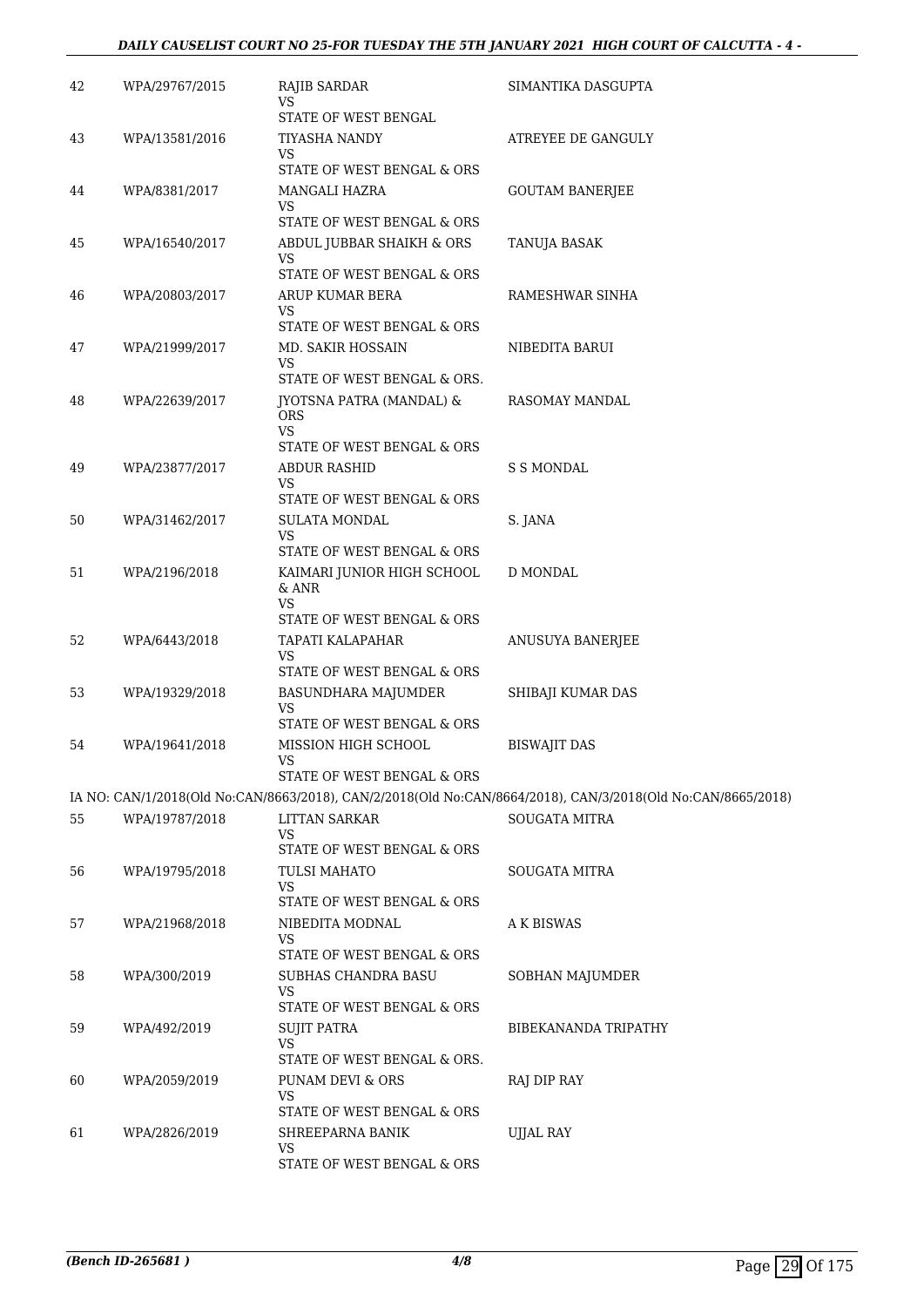## *DAILY CAUSELIST COURT NO 25-FOR TUESDAY THE 5TH JANUARY 2021 HIGH COURT OF CALCUTTA - 5 -*

| 62 | WPA/2862/2019  | GOURIS PANDA<br>VS<br>STATE OF WEST BENGAL & ORS                                                                                             | ABHISHEK BISWAS                  |
|----|----------------|----------------------------------------------------------------------------------------------------------------------------------------------|----------------------------------|
| 63 | WPA/3086/2019  | SUDIPTA GHOSH<br>VS.                                                                                                                         | SAKTI PADA JANA                  |
| 64 | WPA/9060/2019  | STATE OF WEST BENGAL & ORS<br>SUBIR DAS                                                                                                      | KRISHNA KESHAB PAUL              |
|    |                | VS.<br>STATE OF WEST BENGAL & ORS                                                                                                            |                                  |
| 65 | WPA/15633/2019 | <b>MANIK LAL PAUL</b><br>VS<br>STATE OF WEST BENGAL & ORS                                                                                    | KRISHNA PADA SANTRA              |
| 66 | WPA/17076/2019 | UMASANKAR DHAL<br>VS.                                                                                                                        | ARKA BHATTACHARYA                |
| 67 | WPA/17149/2019 | STATE OF WEST BENGAL & ORS<br>PRESIDENT, MANAGING<br>COMMITTEE OF BARHRA HIGH<br><b>SCHOOL &amp; ANR</b><br>VS<br>STATE OF WEST BENGAL & ORS | SUNIT KUMAR ROY                  |
| 68 | WPA/17160/2019 | RITA BISWAS (BAIDYA) & ORS<br><b>VS</b>                                                                                                      | TAPASH KUMAR MONDAL              |
| 69 | WPA/17195/2019 | STATE OF WEST BENGAL & ORS<br>KANDAN MANDAL<br>VS                                                                                            | TAPAS KR DEY                     |
| 70 | WPA/17203/2019 | STATE OF WEST BENGAL & ORS<br>SHARMILA GUHA NEOGI (DAS)<br>VS.<br>STATE OF WEST BENGAL & ORS                                                 | DILIP KR SADHU                   |
| 71 | WPA/17210/2019 | SHASHI SINHA @ SHASHI KIRAN<br>VS<br>STATE OF WEST BENGAL & ORS                                                                              | CHANDAN DUTTA                    |
| 72 | WPA/17235/2019 | <b>SWAPAN KR DAS</b><br><b>VS</b><br>STATE OF WEST BENGAL & ORS                                                                              | DEBASISH<br><b>CHATTOPADHYAY</b> |
| 73 | WPA/17266/2019 | ANIRBAN KHATUA<br>VS<br>STATE OF WEST BENGAL & ORS                                                                                           | <b>TANUJA BASAK</b>              |
| 74 | WPA/17311/2019 | KOUSIK PANDA<br><b>VS</b><br>STATE OF WEST BENGAL & ORS                                                                                      | SANTI PADA PAHARI                |
| 75 | WPA/17330/2019 | <b>GITA BASAK</b><br>VS.<br>STATE OF WEST BENGAL & ORS.                                                                                      | SUDIP GUHA                       |
| 76 | WPA/17372/2019 | JAHANARA BIBI<br>VS<br>STATE OF WEST BENGAL & ORS                                                                                            | ASIM KUMAR DAS                   |
| 77 | WPA/17423/2019 | DEBASIS GORAI<br>VS<br>W B CENTRAL SCHOOL SERVICE<br><b>COMMISSION &amp; ORS</b>                                                             | ASISH DUTTA                      |
| 78 | WPA/17567/2019 | BISWANATH BASAK<br>VS.<br>STATE OF WEST BENGAL & ORS                                                                                         | RAJA BISWAS                      |
| 79 | WPA/17580/2019 | <b>GOUTAM BERA</b><br><b>VS</b><br>STATE OF WEST BENGAL & ORS                                                                                | SAKTIPADA JANA                   |
| 80 | WPA/17652/2019 | <b>HUJIADUR BISWAS</b><br>VS.<br>STATE OF WEST BENGAL & ORS.                                                                                 | ATIS KR. BISWAS                  |
| 81 | WPA/17910/2019 | DEB KR SINGHAMANKI<br><b>VS</b><br>STATE OF WEST BENGAL & ORS                                                                                | AMIT PROKASH LAHIRI              |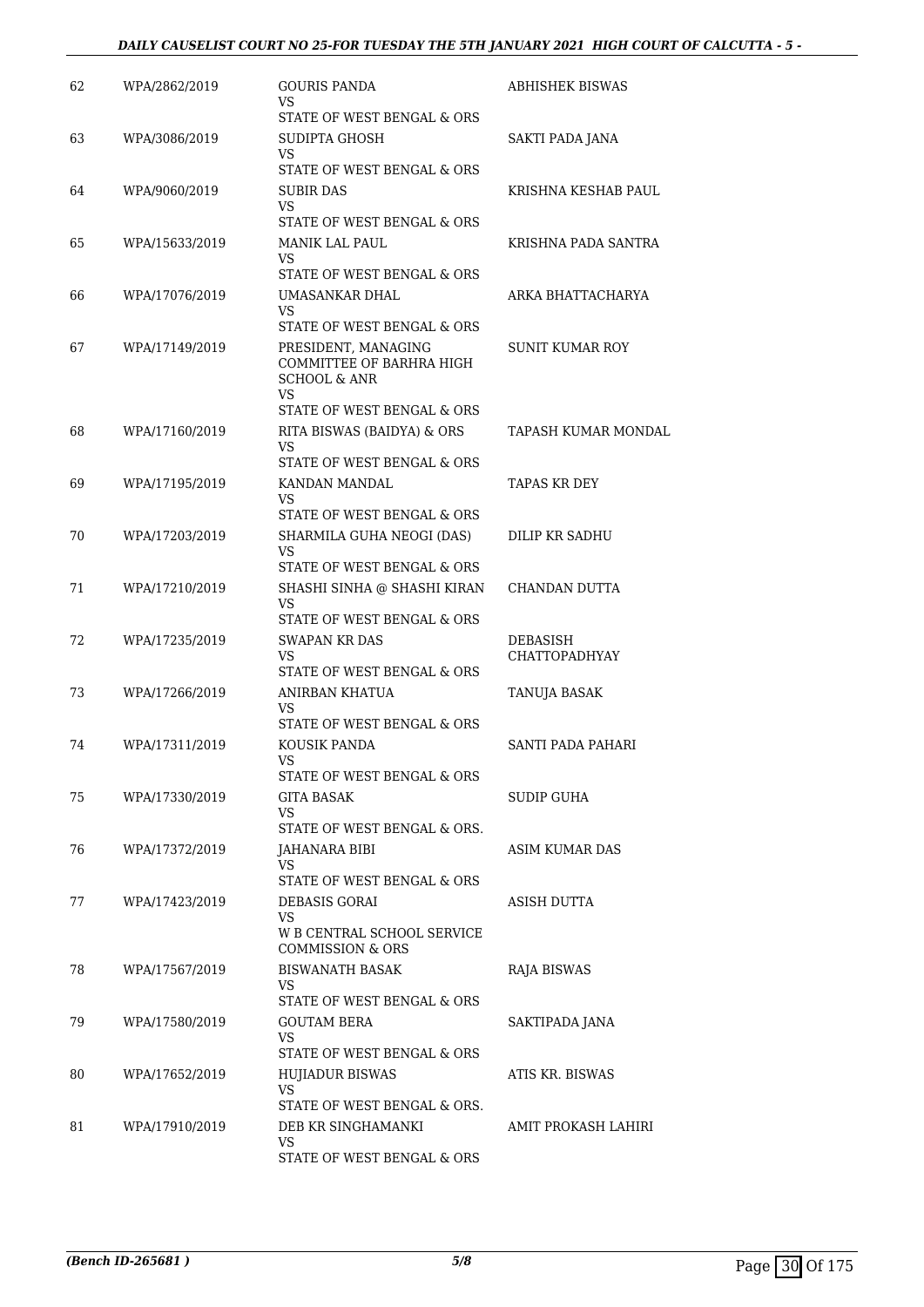## *DAILY CAUSELIST COURT NO 25-FOR TUESDAY THE 5TH JANUARY 2021 HIGH COURT OF CALCUTTA - 6 -*

| 82  | WPA/17952/2019 | SABINA KHATUN<br>VS                 | ATIS KUMAR BISWAS    |
|-----|----------------|-------------------------------------|----------------------|
|     |                | STATE OF WB & ORS                   |                      |
| 83  | WPA/17960/2019 | ASHIS KUMAR SARKAR & ORS<br>VS.     | TANUJA BASAK         |
|     |                | STATE OF WEST BENGAL & ORS          |                      |
| 84  | WPA/18374/2019 | <b>SAMAR KUMAR GHOSH</b>            | <b>JUIN DUTTA</b>    |
|     |                | VS.<br>STATE OF WEST BENGAL & ORS   | <b>CHAKRABORTY</b>   |
| 85  | WPA/18642/2019 | <b>BISWARANJAN BERA</b>             | SOMNATH KHANRA       |
|     |                | VS.                                 |                      |
|     |                | STATE OF WEST BENGAL & ORS          |                      |
| 86  | WPA/21315/2019 | SUBRATA BANSH<br>VS.                | SUBHENDU KUMAR HOTA  |
|     |                | STATE OF WEST BENGAL & ORS          |                      |
| 87  | WPA/21375/2019 | SMT SUNANDA MANDAL                  | ASHOK KUMAR          |
|     |                | VS.                                 | MAJUMDER             |
|     |                | STATE OF WEST BENGAL & ORS          |                      |
| 88  | WPA/21468/2019 | <b>SUNITI KUNDU</b><br>VS.          | <b>SUBIR SABUD</b>   |
|     |                | STATE OF WEST BENGAL & ORS          |                      |
| 89  | WPA/21665/2019 | BISWAJIT DEBNATH & ORS<br><b>VS</b> | SABNAM SULTANA       |
|     |                | STATE OF WEST BENGAL & ORS          |                      |
| 90  | WPA/21726/2019 | ANJANA SANKAR NEE PAL               | PRABHAT TAPAN        |
|     |                | VS.<br>STATE OF WEST BENGAL & ORS.  | <b>BANERJEE</b>      |
| 91  | WPA/22186/2019 | SOMAK GHOSH                         | SHAMEEK CHAKRABORTY  |
|     |                | VS.<br>UNION OF INDIA & ORS         |                      |
| 92  | WPA/22710/2019 | ASIF IKBAL MONDAL                   | DILIP KUMAR MAITI    |
|     |                | VS.                                 |                      |
|     |                | STATE OF WEST BENGAL & ORS          |                      |
| 93  | WPA/22773/2019 | TUSHAR KANTI HALDER                 | <b>BAPIN BAIDYA</b>  |
|     |                | VS<br>STATE OF WEST BENGAL & ORS    |                      |
| 94  | WPA/22808/2019 | KARUNAMOYEE BERA                    | PRIYABRATA GHOSH     |
|     |                | VS.                                 |                      |
|     |                | STATE OF WEST BENGAL & ORS          |                      |
| 95  | WPA/22838/2019 | MD. ANARUL SK.<br>VS                | MOUMITA MONDAL       |
|     |                | STATE OF WEST BENGAL & ORS          |                      |
| 96  | WPA/22907/2019 | <b>NIAMAT SHAIKH</b><br>VS.         | <b>SANKAR HALDER</b> |
|     |                | STATE OF WEST BENGAL & ORS          |                      |
| 97  | WPA/22929/2019 | ANULA MANDAL                        | <b>SANDIP GHOSH</b>  |
|     |                | VS.<br>STATE OF WEST BENGAL & ORS   |                      |
|     |                | SUMANA LAYEK                        |                      |
| 98  | WPA/23048/2019 | VS.                                 | ARUNAVA PATI         |
|     |                | STATE OF WEST BENGAL & ORS          |                      |
| 99  | WPA/23052/2019 | SUJATA JANA                         | GOUTAM ACHARYA       |
|     |                | VS.<br>STATE OF WEST BENGAL & ORS   |                      |
| 100 | WPA/23260/2019 | KALYANI ROYCHOWDHURY                | PANKAJ HALDER        |
|     |                | VS.                                 |                      |
|     |                | STATE OF WEST BENGAL & ORS          |                      |
| 101 | WPA/23278/2019 | DIPTI RANJAN UPADHYAY               | PANKAJ HALDER        |
|     |                | VS<br>STATE OF WEST BENGAL & ORS    |                      |
| 102 | WPA/23399/2019 | RANJIT KUMAR SASMAL & ORS           | BIBEKANANDA TRIPATHY |
|     |                | <b>VS</b>                           |                      |
|     |                | STATE OF WEST BENGAL & ORS          |                      |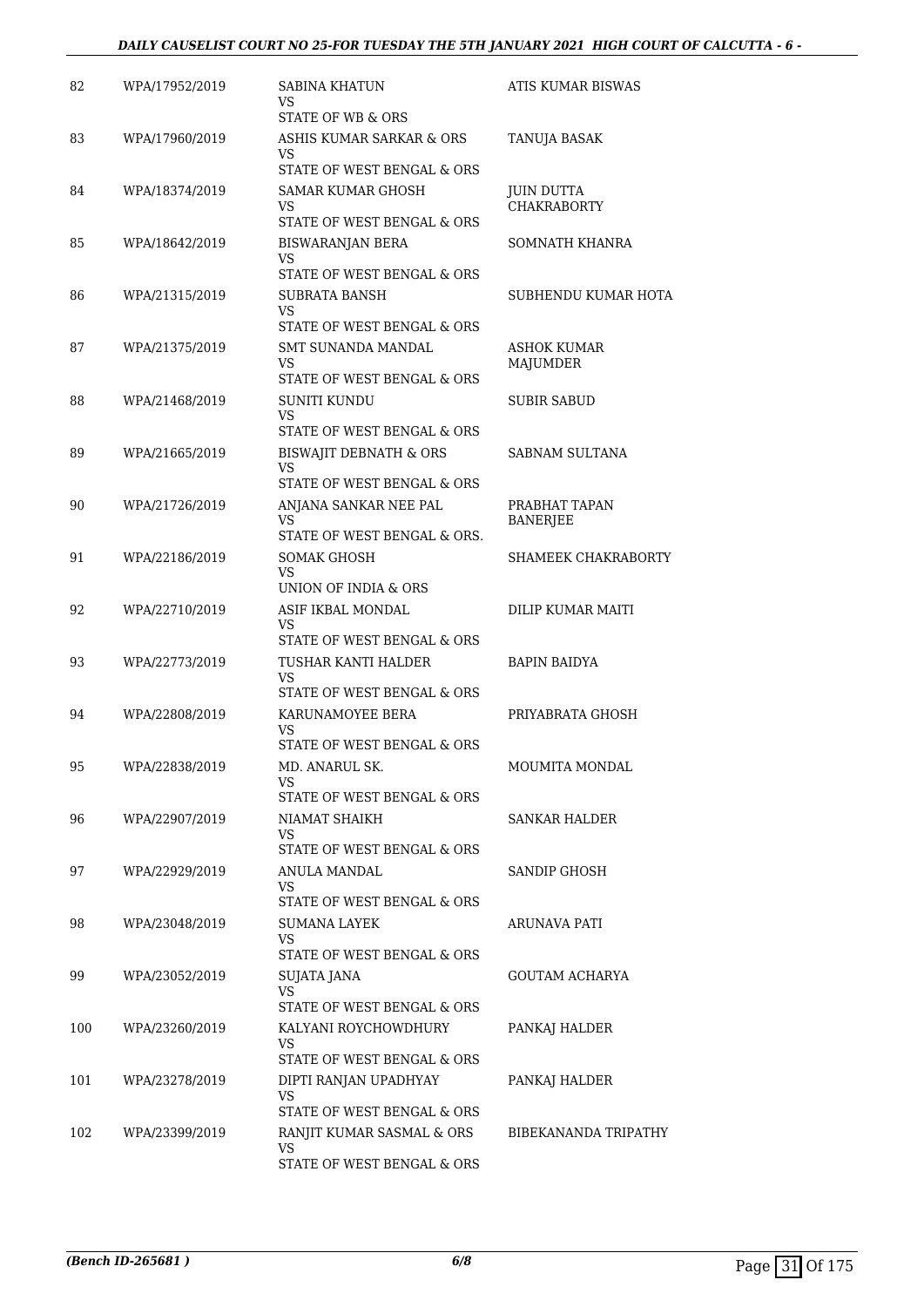## *DAILY CAUSELIST COURT NO 25-FOR TUESDAY THE 5TH JANUARY 2021 HIGH COURT OF CALCUTTA - 7 -*

| 103 | WPA/23454/2019                          | MAHASIN KAMAL & ORS<br>VS                                    | DONA GHOSH                         |
|-----|-----------------------------------------|--------------------------------------------------------------|------------------------------------|
| 104 | WPA/23485/2019                          | STATE OF WEST BENGAL &ORS<br>RAKIB HOSSAIN                   | SUBIR HARA                         |
|     |                                         | VS<br>STATE OF WEST BENGAL & ORS                             |                                    |
| 105 | WPA/24359/2019                          | SMT JHUMA SEN<br>VS                                          | DWIJADAS CHAKRABORTY               |
|     |                                         | STATE OF WEST BENGAL & ORS                                   |                                    |
| 106 | WPA/170/2020                            | KRISHANAPRASAD MAITY & ORS<br>VS                             | SATYAM MUKHERJEE                   |
|     |                                         | STATE OF WEST BENGAL & ORS                                   |                                    |
| 107 | WPA/579/2020                            | RAJU KHAN & ORS<br>VS<br>STATE OF WEST BENGAL & ORS          | <b>SALMAN SULTANA</b>              |
| 108 | WPA/5018/2020                           | AKBAR ALI SHIAKH<br>VS                                       | BALARAM DATTA                      |
|     |                                         | STATE OF WEST BENGAL & ORS                                   |                                    |
| 109 | WPA/5071/2020                           | APARNA CHATTERJEE<br>VS                                      | UTTAM KUMAR ROY                    |
|     |                                         | STATE OF WEST BENGAL & ORS                                   |                                    |
| 110 | WPA/5072/2020                           | APARNA CHATTERJEE<br>VS                                      | UTTAM KUMAR ROY                    |
|     |                                         | STATE OF WEST BENGAL & ORS                                   |                                    |
| 111 | WPA/5073/2020                           | SUPATI CHARAN PAL<br>VS<br>STATE OF WEST BENGAL & ORS        | UTTAM KUMAR ROY                    |
| 112 | WPA/5074/2020                           | SUBHA BANERJEE                                               | UTTAM KUMAR ROY                    |
|     |                                         | <b>VS</b><br>STATE OF WEST BENGAL & ORS                      |                                    |
| 113 | WPA/5120/2020                           | <b>ITI KABIRAJ</b>                                           | SUBHARANSU PANDA                   |
|     |                                         | VS<br>STATE OF WEST BENGAL & ORS                             |                                    |
| 114 | WPA/5126/2020                           | LAZMI GHOSH & ANR                                            | BIDHU BHUSHAN DATTA                |
|     |                                         | VS<br>STATE OF WEST BENGAL & ORS                             |                                    |
| 115 | WPA/5169/2020                           | NIRMALENDU MANDAL                                            | PRADIP KR. PATRA                   |
|     |                                         | VS                                                           |                                    |
| 116 | WPA/5197/2020                           | STATE OF WEST BENGAL & ORS.<br>TIYASA HALDER                 | MISTHI SAHA                        |
|     |                                         | VS                                                           |                                    |
|     |                                         | STATE OF WEST BENGAL & ORS                                   |                                    |
| 117 | WPA/5220/2020                           | UTPAL SARDAR<br>VS                                           | ARITRA GHOSH                       |
|     |                                         | STATE OF WEST BENGAL & ORS                                   |                                    |
| 118 | WPA/6146/2020                           | RUDRA NARAYAN MISRA<br>VS.<br>WBBSE&ORS                      | NIBEDITA PAL                       |
|     | IA NO: CAN/1/2020(Old No:CAN/4429/2020) |                                                              |                                    |
| 119 | WPA/8046/2020                           | ALL POST GRADUATE TEACHERS<br>WELFARE ASSOCIATION AND<br>ANR | SIDDHARTHA SANKAR<br><b>MANDAL</b> |
|     |                                         | <b>VS</b><br>THE STATE OF WEST BENGAL<br>AND ORS             |                                    |
| 120 | WPA/8113/2020                           | NILMANI BANER5JEE                                            | SOURAV PRASANNA                    |
|     |                                         | VS.<br>THE STATE OF WEST BENGAL<br>AND ORS                   | MUKHERJEE                          |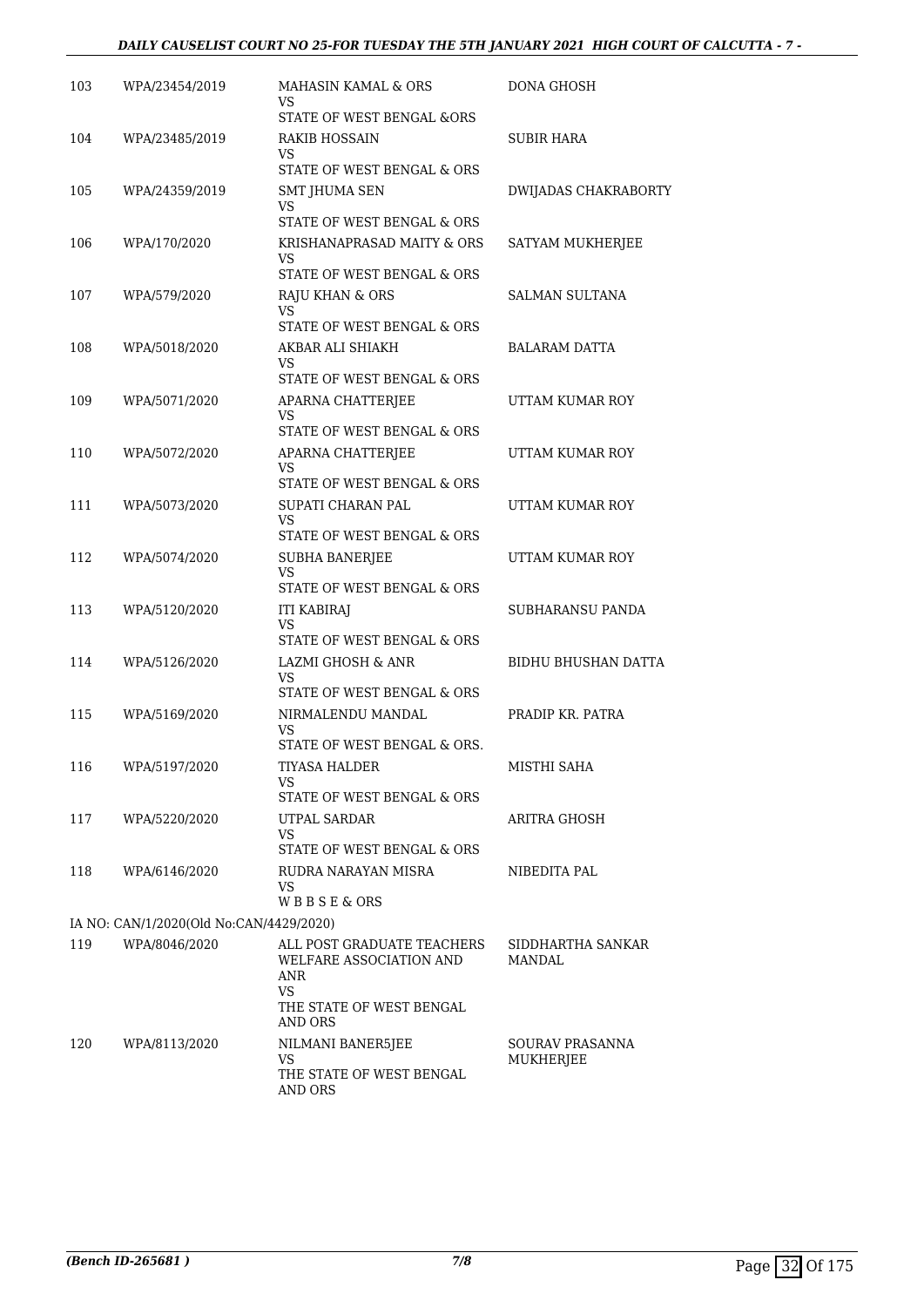| 121 | WPA/8557/2020                           | AMAR NATH MUKHERJEE AND<br><b>ORS</b><br>VS.<br>STATE OF WEST BENGAL AND<br>ORS.    | MUKTESWAR MAITY      |
|-----|-----------------------------------------|-------------------------------------------------------------------------------------|----------------------|
| 122 | WPA/8592/2020                           | RAJANI KANTA MAHATO<br><b>VS</b><br>STATE OF WEST BENGAL AND<br>ORS.                | ANWASHA HALDER       |
| 123 | WPA/8964/2020                           | MD. MAINUL HOQUE<br><b>VS</b><br>STATE OF WEST BENGAL AND<br>ORS.                   | MD YAMIN ALI         |
| 124 | WPA/9134/2020                           | KINGSHOOK GHOSH<br>VS<br>THE STATE OF WEST BENGAL<br>AND ORS                        | APURBA KUMAR GHOSH   |
| 125 | WPA/9388/2020                           | <b>ANIMESH MAITY</b><br>VS<br>STATE OF WEST BENGAL AND<br>ORS.                      | <b>BANDANA MAITY</b> |
| 126 | WPA/10284/2020                          | DEBDUTTA GHOSH<br><b>VS</b><br>THE CENTRAL BOARD OF<br><b>SECONDARY EDU AND ORS</b> | RAJDEEP HALDER       |
| 127 | WPA/10676/2020                          | ISMAIL MOLLAH<br>VS<br>STATE OF WEST BENGAL AND<br>ORS.                             | PARTHA SARATHI DAS   |
|     |                                         | <b>PART HEARD MATTERS</b>                                                           |                      |
| 128 | WPA/8530/2019                           | CHAMPA RANI PAUL<br><b>VS</b><br>STATE OF WEST BENGAL & ORS                         | KHAIRUL ALAM         |
|     |                                         | <b>CONTEMPT APPLICATION</b>                                                         |                      |
| 129 | CPAN/403/2020                           | SAKSHI GOPAL MAJI<br><b>VS</b><br>ANJANI KUMAR & ANR.                               | ARUP KRISHNA DAS     |
|     | IA NO: CAN/1/2020(Old No:CAN/5471/2020) |                                                                                     |                      |
|     | wt130 WPA/23242/2019                    | SAKSHI GOPAL NAJI<br><b>VS</b><br>UNION OF INDIA & ORS                              | ARUP KRISHNA DAS     |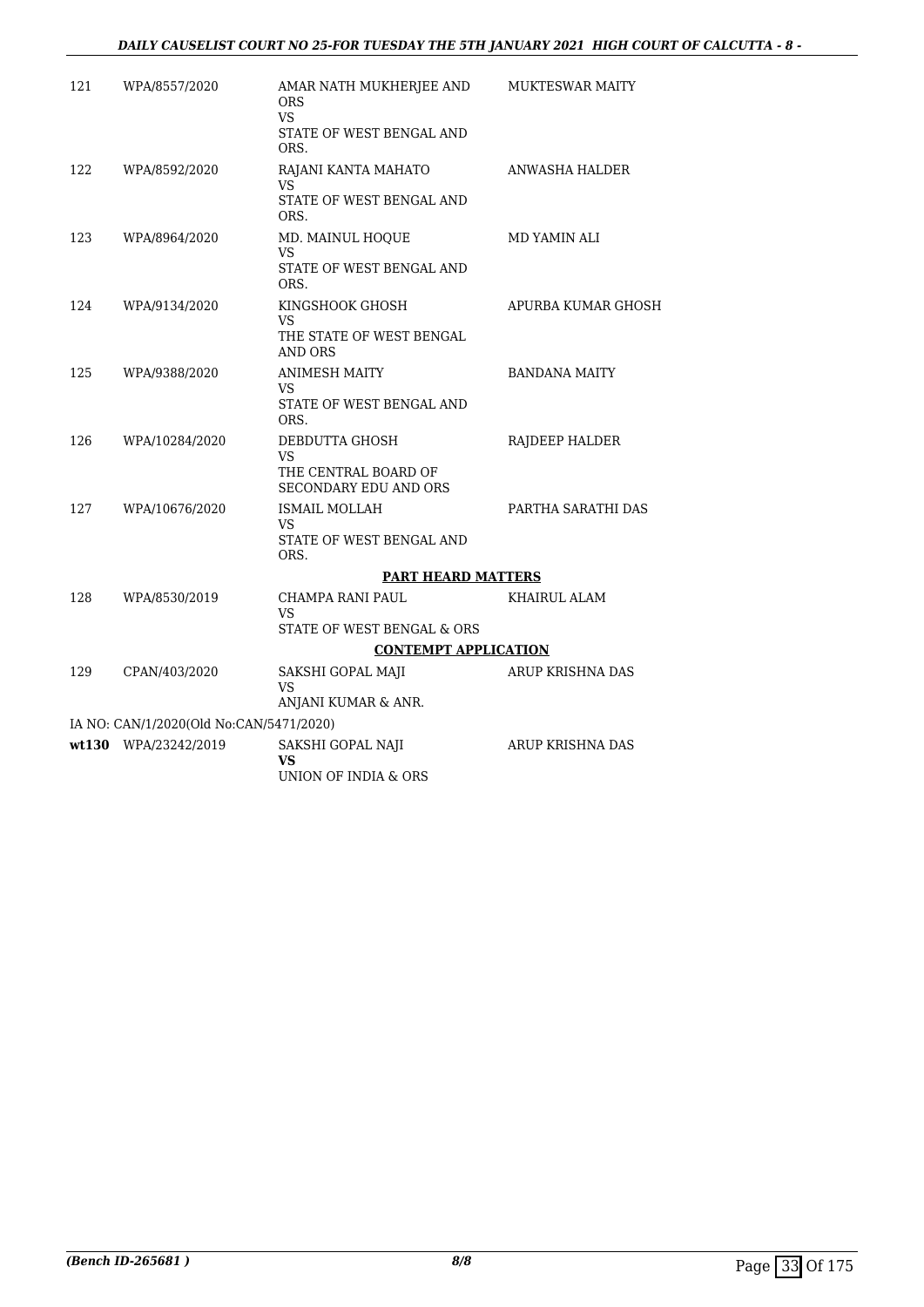

# **Appellate Side**

**DAILY CAUSELIST For Tuesday The 5th January 2021**

**COURT NO. 4**

**SINGLE BENCH (SB - II)**

**AT 10:45 AM**

### **HON'BLE JUSTICE ARINDAM SINHA**

**(VIA VIDEO CONFERENCE)**

**ON AND FROM MONDAY, THE 7TH DECEMBER, 2020 - MATTERS (INCLUDING MOTIONS) UNDER ARTICLE 226 OF THE CONSTITUTION RELATING TO MUNICIPALITIES AND PANCHAYATS UNDER GROUP V AND APPLICATIONS CONNECTED THERETO (EXCLUDING SERVICE MATTERS RELATING TO MUNICIPALITIES AND PANCHAYATS).**

**NOTE: MATTERS WILL BE TAKEN UP THROUGH PHYSICAL HEARING ONLY WHEN BOTH THE PARTIES ARE AGREED.**

#### **SPL. NOTE:**

**1. MENTIONING WILL BE ALLOWED AS PER NOTIFICATION DATED 27.12.2020. 2. PHYSICAL MENTIONING WILL NOT BE ALLOWED.**

|               |                                            | TO BE MENTIONED                                                                                    |                    |
|---------------|--------------------------------------------|----------------------------------------------------------------------------------------------------|--------------------|
| $\mathbf{1}$  | WPA/494/2016<br>(Non-Prosecution)          | <b>BIJU NAIR</b><br><b>VS</b><br>THE KOLKATA METROPOLITAN<br>DEVELOPMENT AUTHORITY &<br><b>ORS</b> | ARNAB BASU MALLICK |
|               | IA NO: CAN/1/2016(Old No:CAN/10380/2016)   |                                                                                                    |                    |
| $\mathcal{D}$ | WPA/21275/2019                             | <b>NETAI DAS</b><br><b>VS</b><br>THE BONGAON MUNICIPALITY &<br><b>ORS</b>                          | TRIPTIMOY TALUKDER |
|               | IA NO: CAN/1/2020                          |                                                                                                    |                    |
|               |                                            | <b>SPECIALLY FIXED MATTERS</b>                                                                     |                    |
| 3             | WPA/11981/2020<br>(AT 2 P.M.) (05.01.2021) | SOUMENDU ADHIKARI<br><b>VS</b><br>STATE OF WEST BENGAL AND<br>ORS.                                 | MOYUKH MUKHERJEE   |
|               |                                            | <b>FOR DISMISSAL</b>                                                                               |                    |
| 4             | WPA/22090/2017                             | NARENDRA NATH MAHATO<br><b>VS</b><br>STATE OF WEST BENGAL & ORS                                    | SIVA PROSAD GHOSE  |
| 5             | WPA/1964/2020                              | SAJAHAN MONDAL<br><b>VS</b><br>STATE OF WEST BENGAL & ORS                                          | RAJU MONDAL        |
| 6             | WPA/3551/2020                              | <b>GOURHARI BHUNIA &amp; ORS</b><br><b>VS</b><br>STATE OF WEST BENGAL & ORS                        | <b>DHIMAN RAY</b>  |
|               |                                            | <b>FOR ORDERS</b>                                                                                  |                    |
| 7             | WPA/15019/2018                             | MRS RAMALA BANERJEE<br><b>VS</b><br><b>BARASAT MUNICIPALITY &amp; ORS</b>                          | D MAJUMDER         |

### **TO BE MENTIONED**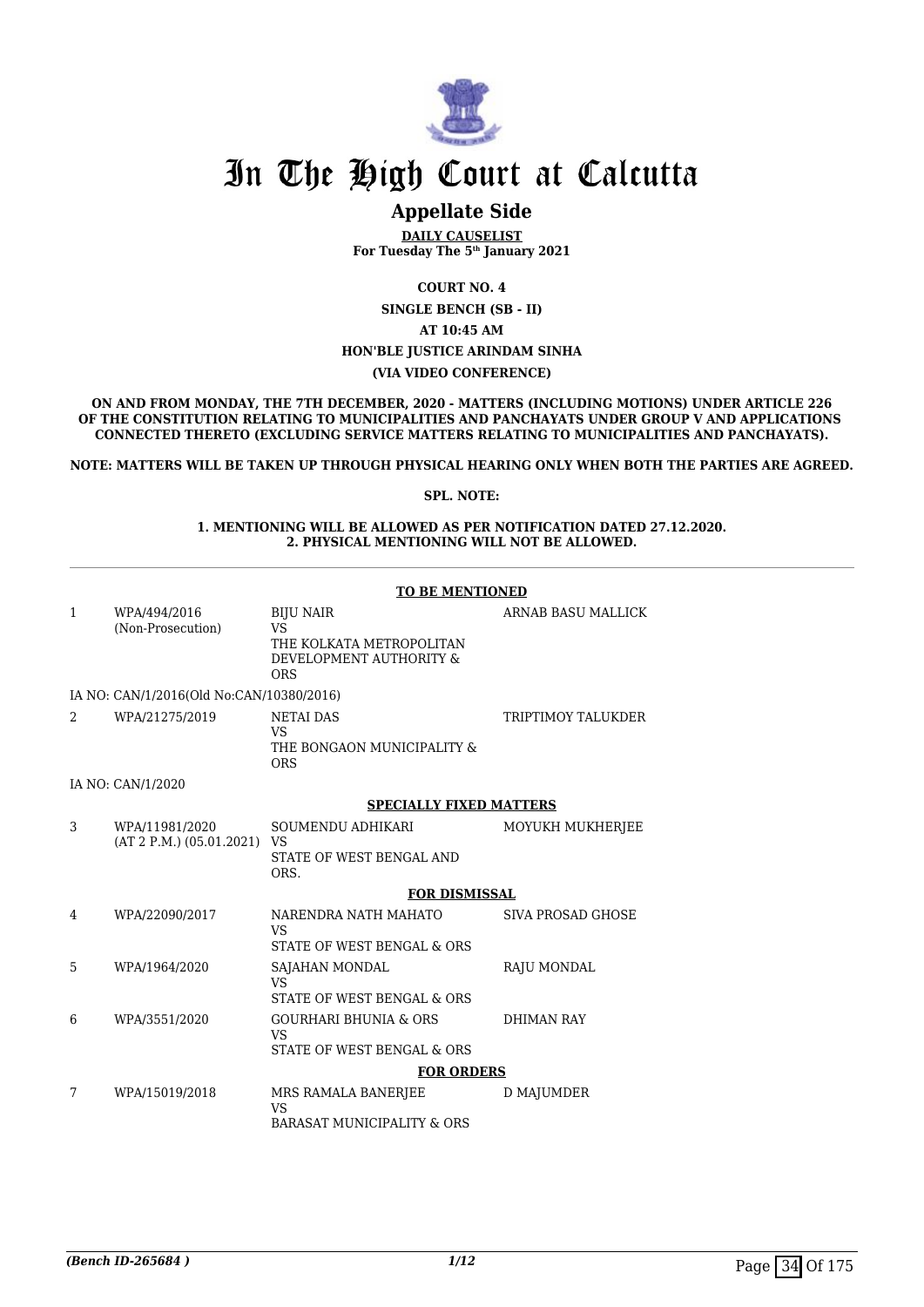| 8  | WPA/25518/2018                          | ADIP MANDAL<br>VS<br>STATE OF WEST BENGAL & ORS                                                                                    | TARUNJYOTI TEWARI       |
|----|-----------------------------------------|------------------------------------------------------------------------------------------------------------------------------------|-------------------------|
|    | IA NO: CAN/1/2020(Old No:CAN/2549/2020) |                                                                                                                                    |                         |
| 9  | WPA/13217/2019                          | SUBHENDU SEN & ORS<br>VS.<br>THE CHAIRMAN DUM DUM                                                                                  | MANOJ KUMAR SINGH       |
| 10 | WPA/14692/2019                          | MUNICIPALITY & ORS<br>J.S. CHANDHOK (DEVELOPERS)<br>PVT. LTD. & ANR<br>VS<br>THE KOLKATA MUNICIPAL<br><b>CORPORATION &amp; ORS</b> | <b>SOMALI MUKHERJEE</b> |
|    | IA NO: CAN/1/2020, CAN/2/2020           |                                                                                                                                    |                         |
| 11 | WPA/16133/2019                          | KALACHAND SENGUPTA<br>VS                                                                                                           | SUFI KAMAL              |
| 12 | WPA/20956/2019<br>$(05-01-2021)$        | STATE OF WEST BENGAL & ORS<br>MURSHIDABAD COLLEGE OF<br>ENG. AND TECHNOLOGY & H.R.<br>D. & ORS<br>VS                               | DONA GHOSH              |
| 13 | WPA/2059/2020                           | STATE OF WEST BENGAL & ORS<br><b>GOUTAM MUKHERJEE &amp; ANR</b><br>VS.                                                             | ANIMESH PAUL            |
| 14 | WPA/2235/2020                           | STATE OF WEST BENGAL & ORS<br>SAMIR BHATTACHARYA<br>VS.                                                                            | DYUTIMAN PAUL           |
| 15 | WPA/2803/2020                           | STATE OF WEST BENGAL & ORS<br>ABDUR RASHID<br>VS<br>STATE OF WEST BENGAL & ORS                                                     | SRIKANTA SATTA          |
| 16 | WPA/4796/2020                           | APARNA DHAR @ APARNA DHAR<br>NATH<br>VS.                                                                                           | KINGSUK MONDAL          |
|    | IA NO: CAN/1/2020                       | STATE OF WEST BENGAL & ORS                                                                                                         |                         |
| 17 | WPA/10801/2020                          | JEWEL GHOSH AND ORS                                                                                                                | KUNTAL BANERJEE         |
|    |                                         | <b>VS</b><br>BARANAGAR MUICIPALITY AND<br><b>ORS</b>                                                                               |                         |
| 18 | WPA/11667/2020                          | AJIT SINGH<br>VS.<br>STATE OF WEST BENGAL AND                                                                                      | DEBBRATA RAY            |
|    | wt19 WPA/11668/2020                     | ORS.<br>TAPANJYOTI DEY<br>VS.<br>STATE OF WEST BENGAL AND                                                                          | DEBABRATA DEY           |
|    | wt20 WPA/11671/2020                     | ORS.<br><b>AVIJIT DEY</b><br>VS                                                                                                    | DEBABRATA RAY           |
|    |                                         | STATE OF WEST BENGAL AND<br>ORS.                                                                                                   |                         |
|    |                                         | <b>MUNICIPALITY - MOTIONS</b>                                                                                                      |                         |
| 21 | WPA/12433/2019<br>(N.T.W.)              | DURGA DAS & ORS<br>VS.<br>STATE OF WEST BENGAL & ORS                                                                               | SANJIB KUMAR GHOSH      |
| 22 | WPA/13558/2019                          | RATAN PROSAD KONAR<br>VS                                                                                                           | TARAPADA DAS            |
| 23 | WPA/13616/2019                          | STATE OF WEST BENGAL & ORS<br>PAPIYA MUKHERJEE                                                                                     | SUSHOVON DEY            |
|    |                                         | VS<br>BAIDYABATI MUNICIPALITY &<br>ORS                                                                                             |                         |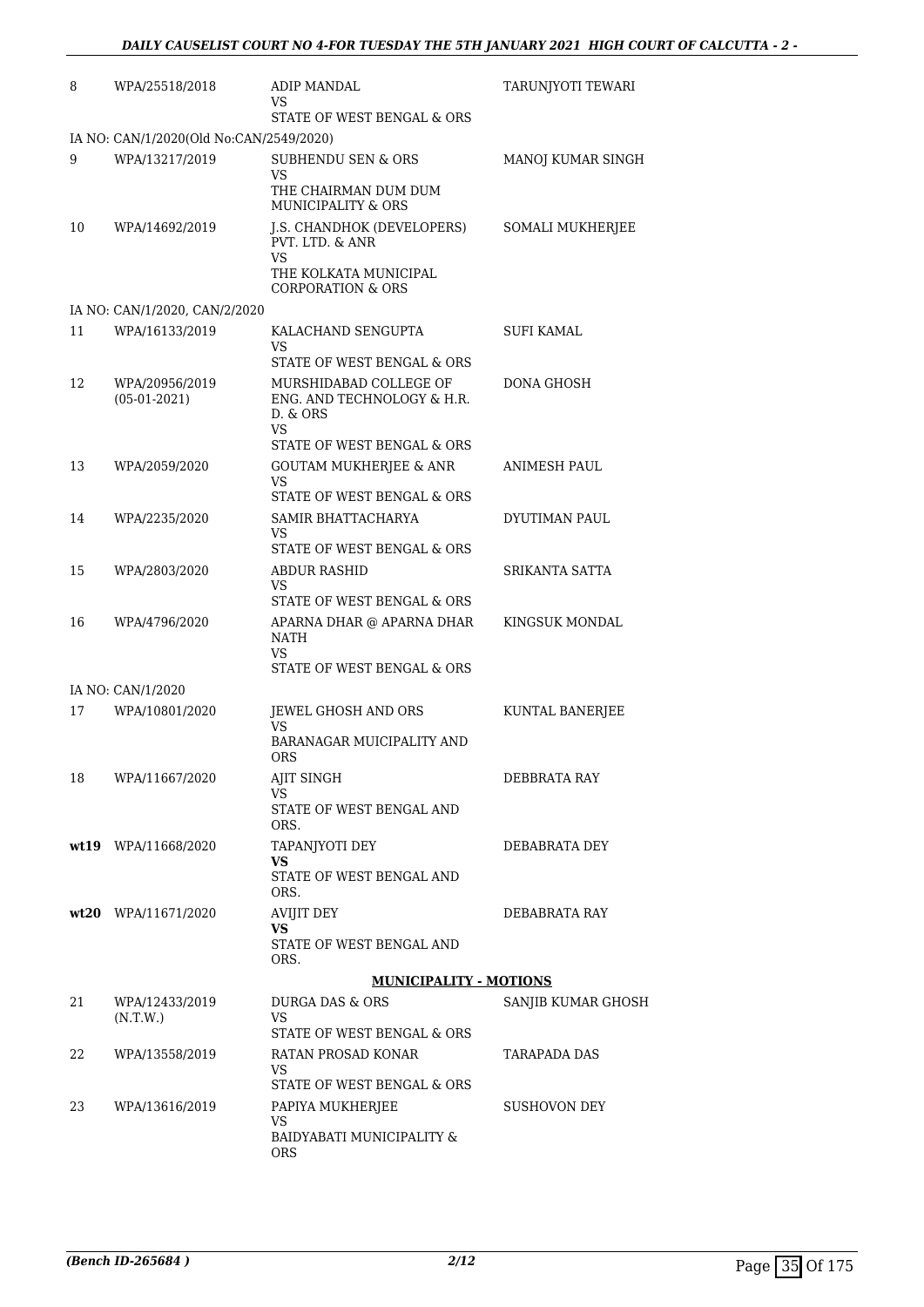| 24 | WPA/13810/2019    | MITHU HALDER & ORS<br>VS<br>THE KMC & ORS                                                             | TANMAY CHOWDHURY      |
|----|-------------------|-------------------------------------------------------------------------------------------------------|-----------------------|
| 25 | WPA/16212/2019    | SK. SADDAT HOSSAIN<br>VS<br>THE HMC & ORS                                                             | SK. FARIDULLAH        |
| 26 | WPA/17795/2019    | SK SADDAT HOSSAIN<br>VS<br>HOWRAH MUNICIPAL<br><b>CORPORATION &amp; ORS</b>                           | SK FARIDULLAH         |
| 27 | WPA/20775/2019    | ASIT KR CHAKRABORTY & ANR<br>VS.<br>STATE OF WEST BENGAL & ORS                                        | DONA GHOSH            |
| 28 | WPA/20876/2019    | ALLEN LABORATORIES LTD &<br>ANR<br><b>VS</b><br>BIDHANNAGAR MUNICIPAL<br><b>CORPORATION &amp; ORS</b> | ARUP KR CHATTERJEE    |
| 29 | WPA/21519/2019    | <b>HEMANT PARAKH</b><br>VS<br>SAINTHIA MUNICIPALITY & ORS                                             | SUBHASIS SAHA         |
| 30 | WPA/21613/2019    | SK AZEM ALI<br>VS<br>THE KOLKATA MUNICIPAL CORP<br>& ORS                                              | SONALI SENGUPTA       |
| 31 | WPA/22425/2019    | TAPAN KUMAR KUNDU<br>VS<br>KOLKATA MUNICIPAL<br><b>CORPORATION ORS</b>                                | SUBHASHIS SAHA        |
| 32 | WPA/22432/2019    | <b>RUMA KUNDU</b><br>VS<br>KOLKATA MUNICIPAL<br><b>CORPORATION &amp; ORS</b>                          | SUBHASHIS SAHA        |
| 33 | WPA/22433/2019    | SANDIP BHATTACHARJEE<br>VS<br>KOLKATA MUNICIPAL<br><b>CORPORATION &amp; ORS</b>                       | SUBHASHIS SAHA        |
| 34 | WPA/22717/2019    | MANOJ JAISWAL & ORS<br>VS<br>HOWRAH MUNICIPAL<br><b>CORPORATION &amp; ORS</b>                         | ANIL KR CHATTOPADHYAY |
| 35 | WPA/23133/2019    | <b>DIBASKAR SAHA</b><br>VS<br>STATE OF WEST BENGAL & ORS                                              | PRANTICK GHOSH        |
|    | IA NO: CAN/1/2020 |                                                                                                       |                       |
| 36 | WPA/23393/2019    | KALYANI CHAKRABORTY<br>VS<br>STATE OF WEST BENGAL & ORS                                               | NILADRI SAHA          |
| 37 | WPA/23421/2019    | M/S V.S. ADVERTISING<br>VS<br>THE CHIEF EXECUTIVE OFFICER,<br>K. M. D. AUTHORITY & ORS                | DEBABEENA MUKHERJEE   |
| 38 | WPA/23443/2019    | PALLY KALYAN SAMITY & ORS<br>VS<br>STATE OF WEST BENGAL & ORS                                         | EJAJ KHAN             |
| 39 | WPA/23576/2019    | <b>BISHNU DEY</b><br>VS<br>STATE OF WEST BENGAL & ORS                                                 | PRIYANKA CHATTERJEE   |
| 40 | WPA/23581/2019    | PARESH CHANDRA GUPTA & ANR<br>VS.<br>STATE OF WEST BENGAL & ORS                                       | ABDUL HADI            |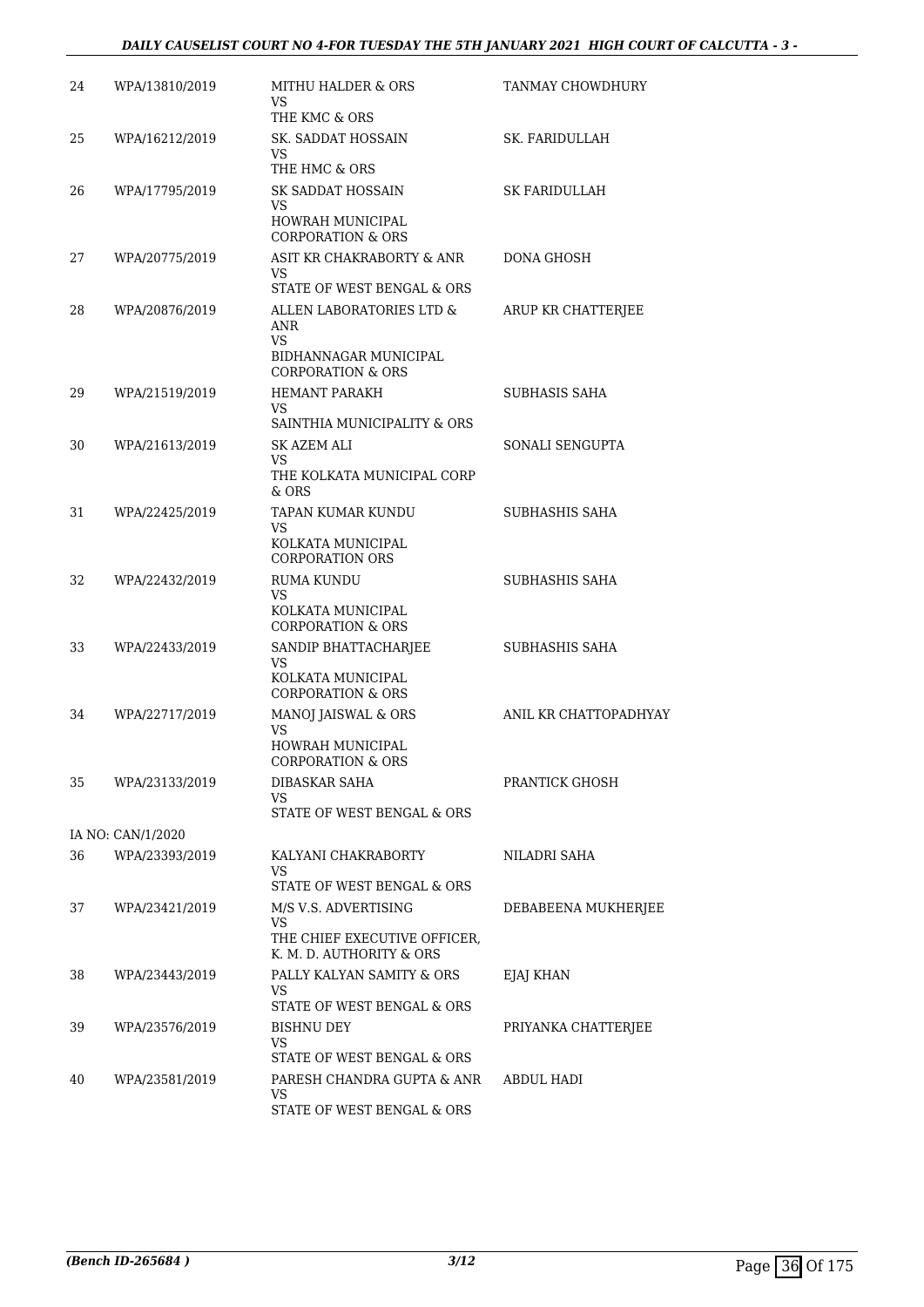| 41 | WPA/71/2020                                         | INDIA MOTOR PARTS &<br>ACCESSORIES LTD & ANR<br>VS                                                             | AJAY GAGGAR                              |
|----|-----------------------------------------------------|----------------------------------------------------------------------------------------------------------------|------------------------------------------|
|    |                                                     | THE KOLKATA MUNICIPAL<br><b>CORPORATION &amp; ORS</b>                                                          |                                          |
|    | IA NO: CAN/1/2020(Old No:CAN/3522/2020)             |                                                                                                                |                                          |
| 42 | WPA/357/2020                                        | SK. ABDUL RASID<br>VS                                                                                          | PAMPA DEY DHABAL                         |
| 43 | WPA/641/2020                                        | STATE OF WEST BENGAL & ORS<br>SUKAMAL BHATTACHARJEE<br>VS<br>KOLKATA MUNICIPAL<br><b>CORPORATION &amp; ORS</b> | DEBASHIS BANERJEE                        |
| 44 | WPA/1155/2020                                       | JETHANAND THANWARDAS<br>VS.<br>KOLKATA MUNICIPAL<br><b>CORPORATION &amp; ORS</b>                               | SUPRATIM<br>BHATTACHARJEE                |
| 45 | WPA/1216/2020                                       | <b>ARATI DAS</b><br>VS<br>STATE OF WEST BENGAL & ORS                                                           | AMIT BARAN DASH                          |
| 46 | WPA/1580/2020                                       | SANJIT BISWAS<br><b>VS</b><br>KOLKATA MUNICIPAL<br><b>CORPORATION &amp; ORS</b>                                | GIASUL ISLAM                             |
| 47 | WPA/1608/2020                                       | AFROZE RANDERIAN<br>VS.<br>THE KOLKATA MUNICIPAL<br><b>CORPORATION &amp; ORS</b>                               | <b>BHUPENDRA GUPTA</b>                   |
| 48 | WPA/1806/2020                                       | ANGUS JUTE WORKS<br>VS<br>CHAMPDANI MUNICIPALITY &<br><b>ORRS</b>                                              | KAJAL RAY                                |
| 49 | WPA/1839/2020                                       | MAYA DEVI @ MAYA DEVI<br><b>PASWAN</b><br><b>VS</b><br>STATE OF WEST BENGAL & ORS                              | SOUMYAJIT BHATTA                         |
| 50 | WPA/2064/2020                                       | <b>SUBRATA GUPTA &amp; ORS</b><br><b>VS</b><br>STATE OF WEST BENGAL & ORS                                      | <b>SULAANA BAGCHI (</b><br>BHATTACHARYA) |
|    | IA NO: CAN/1/2020(Old No:CAN/1781/2020), CAN/2/2020 |                                                                                                                |                                          |
|    |                                                     | 51 WPA/2204/2020 SRISTHI RESIDENCY & ORS<br>VS.<br>HOWRAH MUNICIPAL                                            | DEBABRATA ROY                            |
| 52 | WPA/2392/2020                                       | <b>CORPORATION &amp; ORS</b><br>RUPASRI SARKAR (DAS)<br>VS.<br>KMC & ORS.                                      | DEBAKI NANDAN MAITI                      |
| 53 | WPA/2543/2020                                       | SNR CONSTRUCTIONS PRIVATE<br><b>LIMITED &amp; ANR</b><br>VS.<br>KOLKATA MUNICIPAL                              | <b>ARNAB SARDAR</b>                      |
| 54 | WPA/2632/2020                                       | <b>CORPORATION &amp; ORS</b><br><b>AMIYO DAS</b><br>VS<br>THE HOWRAH MUNICIPAL<br><b>CORPORATION &amp; ORS</b> | ASIF SOHIL TARAFDAR                      |
| 55 | WPA/3223/2020                                       | <b>KHALEKUJJAMAN</b><br>VS<br>STATE OF WEST BENGAL & ORS                                                       | SK. JAYED HOSSAIN                        |
| 56 | WPA/3392/2020                                       | DHARAM CHAND SONKAR<br>VS.<br>KMC & ORS.                                                                       | PARTHA PRATIM<br>MUKHOPADHYAY            |
|    |                                                     |                                                                                                                |                                          |

IA NO: CAN/1/2020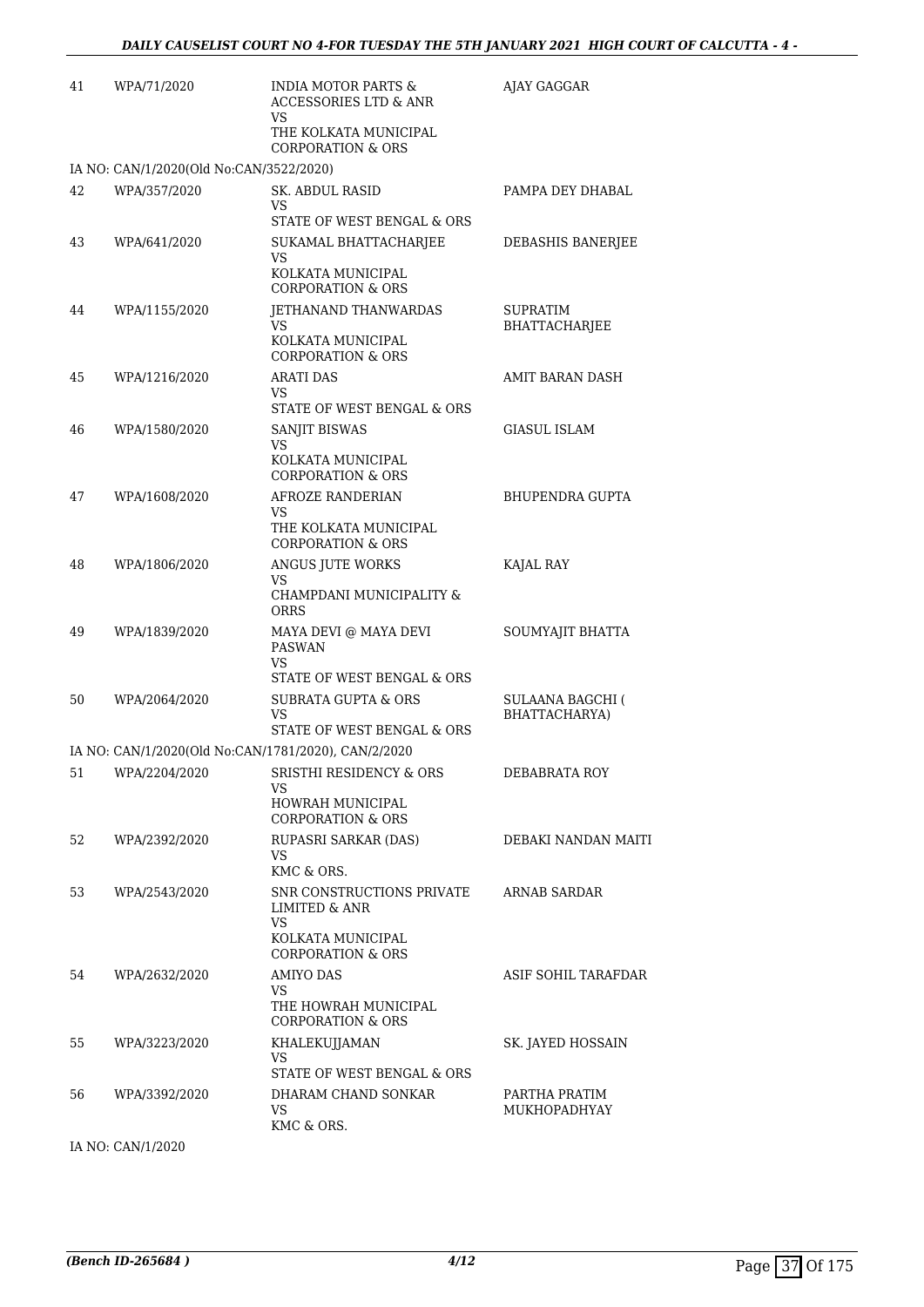| 57 | WPA/4254/2020                           | ASHRAF ALI MONDAL<br>VS.<br>STATE OF WEST BENGAL & ORS                               | INDRAJIT BHATTACHARJEE             |
|----|-----------------------------------------|--------------------------------------------------------------------------------------|------------------------------------|
|    |                                         | IA NO: CAN/1/2020(Old No:CAN/3040/2020), CAN/2/2020(Old No:CAN/3048/2020)            |                                    |
| 58 | WPA/4386/2020                           | JADAV DAS<br>VS                                                                      | ANIGDHA SAHA                       |
|    |                                         | STATE OF WEST BENGAL & ORS                                                           |                                    |
| 59 | WPA/5468/2020                           | <b>SOURAV SINGH</b><br>VS<br>STATE OF WEST BENGAL & ORS                              | VIKASH SINGH                       |
|    | IA NO: CAN/1/2020(Old No:CAN/3169/2020) |                                                                                      |                                    |
| 60 | WPA/7144/2020                           | SHYAMAL SARKAR<br>VS                                                                 | <b>SUBHAS CH SARKAR</b>            |
|    |                                         | THE COOCHBEHAR<br>MUNICIPALITY ANDORS                                                |                                    |
|    | IA NO: CAN/1/2020                       |                                                                                      |                                    |
| 61 | WPA/7146/2020                           | SHYAMAL SARKAR<br>VS<br>THE COOCHBEHAR                                               | KUMAR SHIBENDRA<br>NARAYAN         |
|    |                                         | MUNICIPALITY                                                                         |                                    |
|    | IA NO: CAN/1/2020                       |                                                                                      |                                    |
| 62 | WPA/7427/2020                           | JAGADISH PRASAD AGARWAL<br>VS.                                                       | NEIL BASU                          |
|    |                                         | STATE OF WEST BENGAL AND<br>ORS.                                                     |                                    |
|    | IA NO: CAN/1/2020                       |                                                                                      |                                    |
| 63 | WPA/8388/2020                           | MUNNA SONKAR<br>VS<br>HOWRAH MUNICIPAL CORP AND                                      | CHITTAPRIYA GHOSH                  |
|    |                                         | <b>ORS</b>                                                                           |                                    |
| 64 | WPA/8599/2020                           | <b>SUKUL SHAW AND ORS</b><br><b>VS</b>                                               | <b>SUNNY NANDI</b>                 |
|    |                                         | kolkata municipality corporation<br>and ors                                          |                                    |
|    | IA NO: CAN/1/2021                       |                                                                                      |                                    |
| 65 | WPA/8682/2020                           | ASHISH KUMAR SARKAR<br>VS                                                            | <b>ABHIJIT BORAL</b>               |
|    |                                         | BALURGHAT MUNICIPALITY AND<br><b>OTHERS</b>                                          |                                    |
| 66 | WPA/9017/2020                           | <b>SUNAND PRASAD SHAW</b><br>VS<br>STATE OF WEST BENGAL AND                          | PRATAP RANJAN<br><b>CHATTERJEE</b> |
|    |                                         | ORS.                                                                                 |                                    |
| 67 | WPA/9280/2020                           | SRIKANTA DHARA<br>VS.<br>State of West Bengal                                        | BARNAMOY BASAK                     |
| 68 | WPA/9500/2020                           | MD. MOIZUDDIN                                                                        | SYED NURUL AREFIN                  |
|    |                                         | VS.<br>THE KOLKATA MUNICIPAL<br>CORPORATION                                          |                                    |
| 69 | WPA/9835/2020                           | SABIUNNESSA HEQUE<br>VS.                                                             | SYED NURUL AREFIN                  |
|    |                                         | THE MUNICIPAL<br>COMMISSIONER, KOLKATA<br>MUNICIPAL CORPORATION AND<br><b>OTHERS</b> |                                    |
| 70 | WPA/9857/2020                           | ARUN KUMAR ROY AND ANR<br>VS.                                                        | ABIR CHAKRABORTY                   |
|    |                                         | STATE OF WEST BENGAL AND<br>ORS.                                                     |                                    |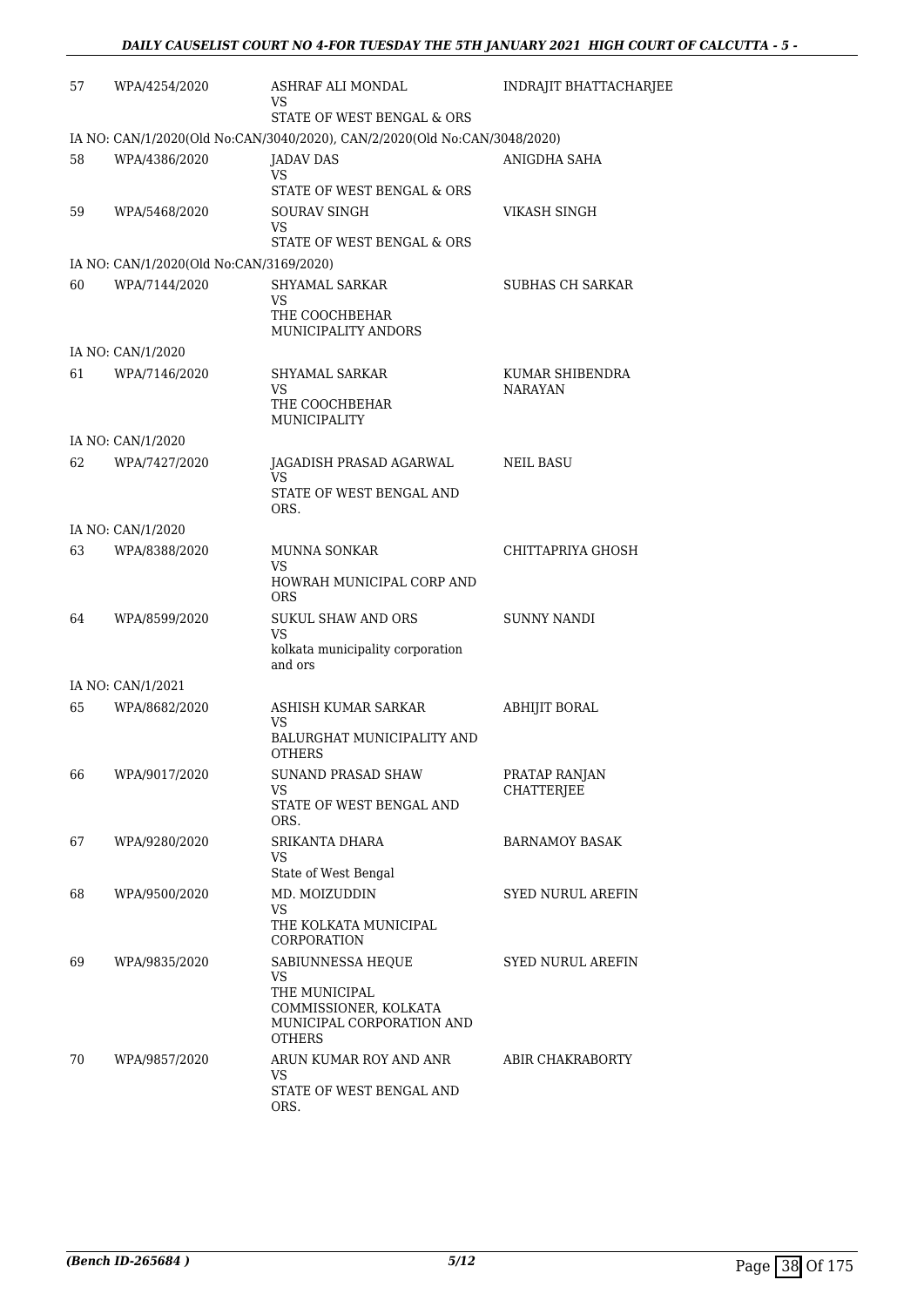| 71 | WPA/10905/2020                          | ARUN KUAMR SARDAR<br>VS.                                           | PAMPA DEY DHABAL          |
|----|-----------------------------------------|--------------------------------------------------------------------|---------------------------|
|    |                                         | STATE OF WEST BENGAL AND<br>ORS.                                   |                           |
| 72 | WPA/10984/2020                          | DEBAISH CHAKRABORTY                                                | PINGAL BHATTCHARYA        |
|    |                                         | VS<br>STATE OF WEST BENGAL AND<br>ORS.                             |                           |
| 73 | WPA/11044/2020                          | ARUP CHAUDHURY<br>VS                                               | AYANVA BHATTACHARYA       |
|    |                                         | STATE OF WEST BENGAL AND<br>ORS.                                   |                           |
|    |                                         | PANCHAYAT - MOTIONS                                                |                           |
| 74 | WPA/22476/2015                          | JAYANTA KUMAR PAIN<br>VS                                           | TARUN KANTI GHOSH         |
|    |                                         | STATE OF WEST BENGAL & ORS                                         |                           |
| 75 | WPA/23864/2017                          | JAHANARA DHALI & ORS<br>VS.                                        | DEBNARAYAN PATRA          |
|    |                                         | STATE OF WEST BENGAL & ORS                                         |                           |
|    | IA NO: CAN/1/2018(Old No:CAN/5758/2018) |                                                                    |                           |
| 76 | WPA/6500/2018                           | <b>BASUDEB MONDAL &amp; ORS</b><br>VS                              | ANJAN BHATTACHARYA        |
|    |                                         | STATE OF WEST BENGAL & ORS                                         |                           |
|    | IA NO: CAN/1/2018(Old No:CAN/9787/2018) |                                                                    |                           |
| 77 | WPA/14457/2018                          | SAMIR KUMAR CHAKRABORTY<br>VS                                      | R. CHOWDHURY              |
|    |                                         | STATE OF WEST BENGAL & ORS                                         |                           |
| 78 | WPA/17344/2018                          | <b>CHAMPAK KUNDU &amp; ORS</b><br>VS<br>STATE OF WEST BENGAL & ORS | UTTAM KUMAR DE            |
|    | IA NO: CAN/1/2019(Old No:CAN/6088/2019) |                                                                    |                           |
| 79 | WPA/23466/2018                          | SHIB SANKAR PANDA                                                  | <b>BISWAPRIYA SAMANTA</b> |
|    |                                         | VS<br>STATE OF WEST BENGAL & ORS                                   |                           |
| 80 | WPA/24803/2018                          | <b>GOLAM KIBRIYA SARKAR</b>                                        | <b>GAUS UL ALAM</b>       |
|    |                                         | VS<br>STATE OF WEST BENGAL & ORS                                   |                           |
| 81 | WPA/25488/2018                          | NEHA RISHI DAS @ NENA DAS                                          | <b>GOURAB KUMAR NATH</b>  |
|    |                                         | VS<br>STATE OF WEST BENGAL& ORS                                    |                           |
| 82 | WPA/26326/2018                          | JAMAL MONDAL @ JAMALUDDIN                                          | HIRANMAY PAIK             |
|    |                                         | MOLLA<br>VS.                                                       |                           |
|    |                                         | STATE OF WEST BENGAL & ORS.                                        |                           |
| 83 | WPA/34/2019                             | SHIB SANKAR PANDA                                                  | BISWAPRIYA SAMANTA        |
|    |                                         | VS<br>STATE OF WEST BENGAL & ORS.                                  |                           |
| 84 | WPA/830/2019                            | UTTAM SINGH                                                        | <b>SHOVAN GHOSH</b>       |
|    |                                         | VS<br>JANAI GRAM PANCHAYET & ORS                                   |                           |
| 85 | WPA/1834/2019                           | KALYANI MALICK & ORS                                               | RAFIKUL ISLAM SARDAR      |
|    |                                         | VS<br>STATE OF WEST BENGAL & ORS                                   |                           |
| 86 | WPA/1862/2019                           | <b>GOUR HARI GURAIN &amp; ORS</b>                                  | SYED SHAMSUL AREFIN       |
|    |                                         | VS.<br>STATE OF WEST BENGAL & ORS                                  |                           |
| 87 | WPA/5080/2019                           | MOFIJUL ISLAM                                                      | SARBANANDA SANYAL         |
|    |                                         | VS.                                                                |                           |
|    |                                         | STATE OF WEST BENGAL & ORS                                         |                           |
| 88 | WPA/5439/2019                           | TAPAN KUMAR KARMAKAR<br>VS                                         | P. GOSWAMI                |
|    |                                         | STATE OF WEST BENGAL & ORS                                         |                           |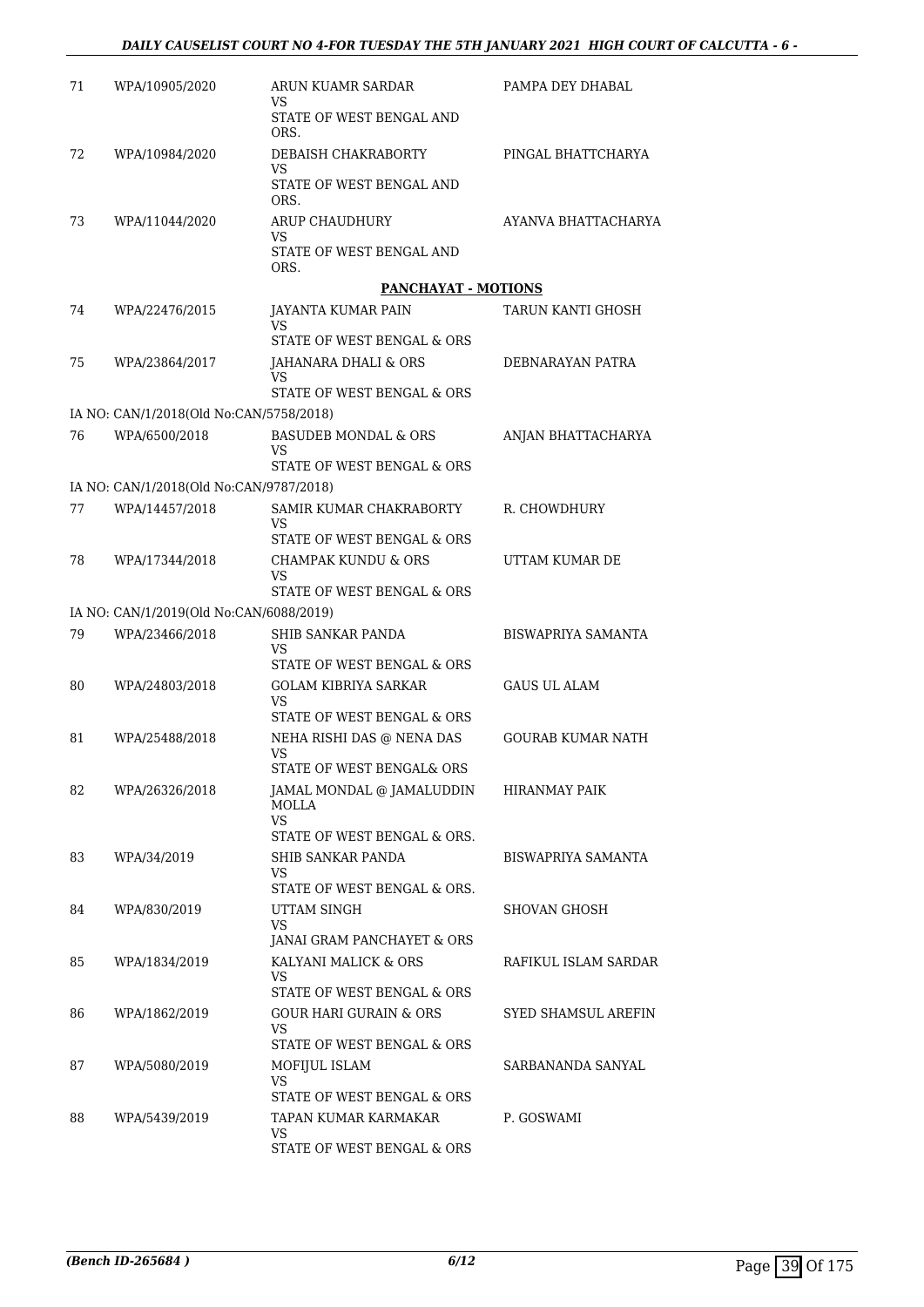#### *DAILY CAUSELIST COURT NO 4-FOR TUESDAY THE 5TH JANUARY 2021 HIGH COURT OF CALCUTTA - 7 -*

| 89  | WPA/5933/2019  | SUNIL DEBNATH & ORS<br>VS                                | MD. HABIBUR RAHMAN                            |
|-----|----------------|----------------------------------------------------------|-----------------------------------------------|
|     |                | STATE OF WEST BENGAL & ORS                               |                                               |
| 90  | WPA/7094/2019  | <b>MAHITESH SARDAR</b><br>VS                             | GAUTAM NARAYAN<br><b>BHATTACHARYA</b>         |
|     |                | STATE OF WEST BENGAL & ORS                               |                                               |
| 91  | WPA/7098/2019  | KRISHNENDU KAR<br>VS                                     | GAUTAM NARAYAN<br><b>BHATTACHARYAY</b>        |
|     |                | STATE OF WEST BENGAL & ORS                               |                                               |
| 92  | WPA/7101/2019  | <b>GANESH MONDAL</b><br>VS<br>STATE OF WEST BENGAL & ORS | <b>GAUTAM NARAYAN</b><br><b>BHATTACHARYAY</b> |
| 93  | WPA/7103/2019  | KRISHNENDU MONDAL<br>VS                                  | GAUTAM NARAYAN<br><b>BHATTACHARYAY</b>        |
|     |                | STATE OF WEST BENGAL & ORS                               |                                               |
| 94  | WPA/7108/2019  | <b>SUJAY MONDAL</b><br>VS<br>STATE OF WEST BENGAL & ORS  | G.N. BHATTACHARYAY                            |
| 95  | WPA/7109/2019  | SUBAL CHANDRA DAS                                        | G.N. BHATTACHARYAY                            |
|     |                | <b>VS</b><br>STATE OF WEST BENGAL & ORS                  |                                               |
| 96  | WPA/7126/2019  | <b>BIJAN KR MAJUMDER</b>                                 | <b>GOUTAM NARAYAN</b>                         |
|     |                | VS<br>STATE OF WEST BENGAL & ORS                         | <b>BHATTACHARYAY</b>                          |
| 97  | WPA/7452/2019  | <b>SK ABU ABBASUDDIN</b>                                 | ABDUL MANNAN MOLLAH                           |
|     |                | VS<br>STATE OF WEST BENGAL & ORS                         |                                               |
| 98  | WPA/9942/2019  | ABU TAHER MOLLA                                          | KAMAL KANTA KAR                               |
|     |                | VS<br>STATE OF WEST BENGAL & ORS                         |                                               |
| 99  | WPA/9984/2019  | DIPALI PAUL                                              | KAMAL KANTA KAR                               |
|     |                | VS<br>STATE OF WEST BENGAL & ORS                         |                                               |
| 100 | WPA/10473/2019 | GOLAM GAZI                                               | TANMOY MUKHERJEE                              |
|     |                | VS<br>STATE OF WEST BENGAL & ORS                         |                                               |
| 101 | WPA/11054/2019 | AJID MONDAL                                              | SAUNAK BHATTACHARYYA                          |
|     |                | VS<br>STATE OF WEST BENGAL & ORS                         |                                               |
| 102 | WPA/11708/2019 | SAKILA KHATUN (BEGAM)                                    | PAMPA DEY (DHABAL)                            |
|     |                | VS<br>STATE OF WEST BENGAL & ORS                         |                                               |
| 103 | WPA/12335/2019 | NARAYAN CHANDRA MAITY &                                  | MOUMITA GHOSH                                 |
|     |                | ORS<br>VS.                                               |                                               |
|     |                | STATE OF WEST BENGAL & ORS                               |                                               |
| 104 | WPA/12674/2019 | UMESH CHANDRA DAS<br>VS.<br>STATE OF WEST BENGAL & ORS   | TAPAN BHANJA                                  |
| 105 | WPA/14318/2019 | MD FARUK ZAMANM MANDAL &                                 | RASAMOY MONDAL                                |
|     |                | ANR<br>VS.                                               |                                               |
|     |                | STATE OF WEST BENGAL & ORS                               |                                               |
| 106 | WPA/15158/2019 | SUMITA PRAMANIK<br>VS.<br>STATE OF WEST BENGAL & ORS     | BHASKAR CHANDRA<br>MANNA                      |
| 107 | WPA/15159/2019 | SHYAMAPADA PANDA                                         | BHASKAR CHANDRA                               |
|     |                | VS<br>STATE OF WEST BENGAL & ORS                         | <b>MANNA</b>                                  |
| 108 | WPA/15768/2019 | HASINA BIBI & MONDAL                                     | DEBASISH CHATTERJEE                           |
|     |                | VS.<br>STATE OF WEST BENGAL & ORS                        |                                               |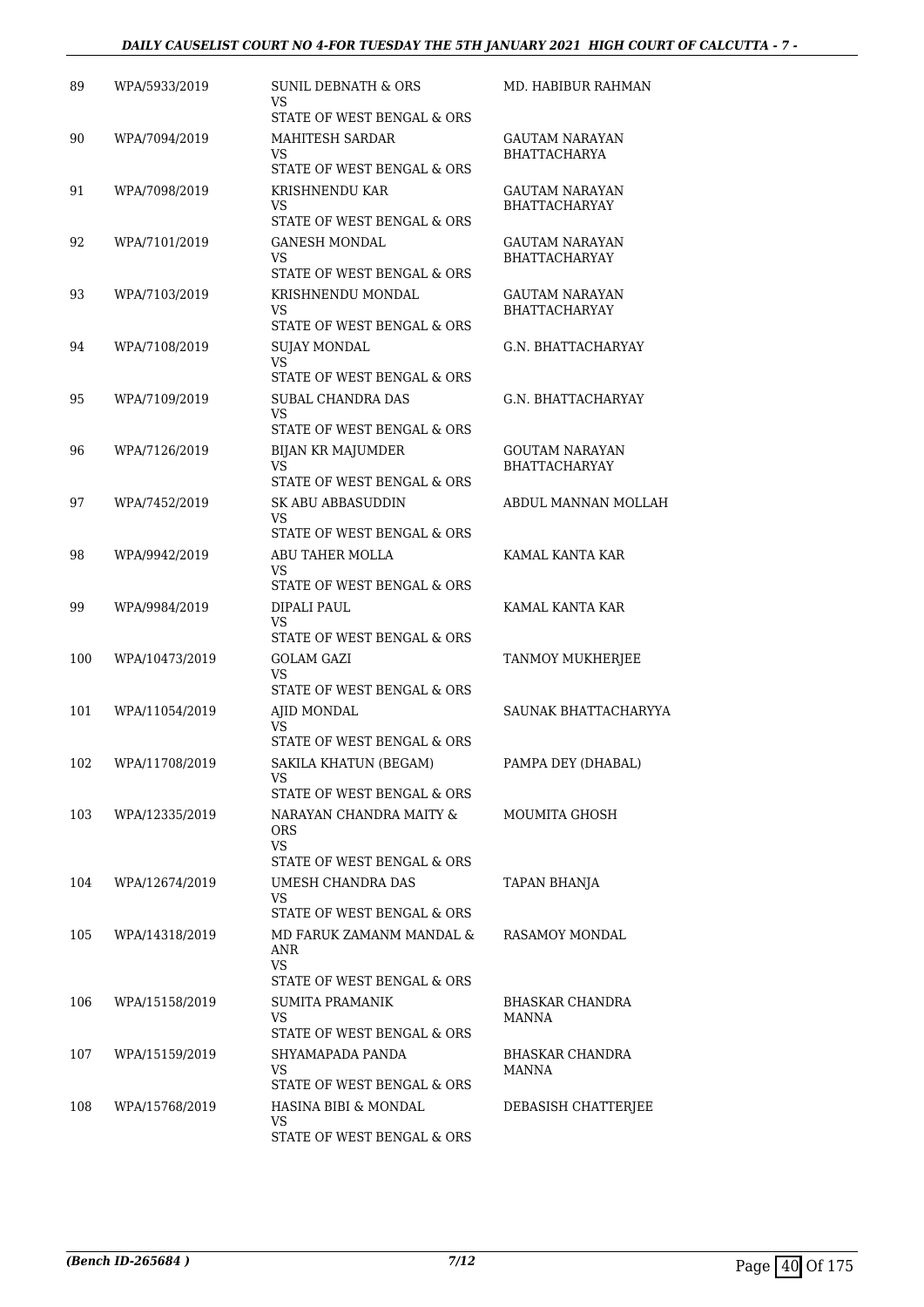| 109 | WPA/16890/2019                           | REKHA SANTRA @ REKHA SINGH<br>VS<br>STATE OF WEST BENGAL & ORS.                                          | <b>BISWAJIT GHOSH</b>             |
|-----|------------------------------------------|----------------------------------------------------------------------------------------------------------|-----------------------------------|
| 110 | WPA/17784/2019                           | NAJMATUNNESA @<br><b>NAZMATUNNESA</b><br>VS<br>STATE OF WEST BENGAL & ORS                                | JOYEE MAITI                       |
| 111 | WPA/18139/2019                           | MADAN MOHAN CHAKRABORTY<br>VS<br>STATE OF WEST BENGAL & ORS                                              | <b>SUBHAS JANA</b>                |
| 112 | WPA/18309/2019                           | SUDAN KAIBARTA<br>VS                                                                                     | PRATIP KUMAR<br><b>CHATTERJEE</b> |
| 113 | WPA/18562/2019                           | STATE OF WEST BENGAL & ORS<br>MD MONIRUL HOSSAIN<br><b>CONSTRUCTION &amp; ANR</b><br>VS                  | MOUSUMI MITRA                     |
| 114 | WPA/18847/2019                           | STATE OF WEST BENGAL & ORS<br>SHELLEY GHOSH (KABIRAJ)<br>VS                                              | <b>SUBRANGSU PANDA</b>            |
| 115 | WPA/19118/2019                           | STATE OF WEST BENGAL & ORS<br>SK. SULEMAN & ORS<br>VS                                                    | SOUMYA MAJUMDER                   |
| 116 | WPA/19339/2019                           | STATE OF WEST BENGAL & ORS<br>MUSAFAR HOSSAIN GAYEN &<br><b>ORS</b><br>VS.<br>STATE OF WEST BENGAL & ORS | PRIYANKA MONDAL                   |
| 117 | WPA/19381/2019                           | ASHIM KHANRA<br>VS<br>STATE OF WEST BENGAL & ORS                                                         | CHUMKI DAS BAIRAGYA               |
| 118 | WPA/19419/2019                           | NBCC VIBGYOR TOWERS<br>OWNERS ASSOCIATION & ANR<br>VS<br>NEW TOWN KOLKATA DEV                            | <b>MANAS DASGUPTA</b>             |
| 119 | WPA/19495/2019                           | <b>AUTHORITY &amp; ORS</b><br>UTTAM SAMANTA<br>VS<br>STATE OF WEST BENGAL & ORS                          | <b>SUKUMAR GHOSH</b>              |
| 120 | WPA/19668/2019                           | REAJUL ISLAM & ANR<br>VS<br>STATE OF WEST BENGAL & ORS                                                   | KAZI M. RAHMAN                    |
| 121 | WPA/19847/2019                           | RABINDRA NATH DAS<br>VS.<br>THE GOVT OF WEST BENGAL &<br><b>ORS</b>                                      | ARINDAM CHATTERJEE                |
| 122 | WPA/19906/2019                           | <b>BASUDEB CHEL</b><br>VS.<br>STATE OF WEST BENGAL 7 ORS                                                 | TIMIR BARAN SAHA                  |
| 123 | WPA/19947/2019                           | ABDUL SABUR @ SABUR MOLLA<br>$&$ ORS<br><b>VS</b><br>STATE OF WEST BENGAL & ORS                          | MD HASANUZZAMAN                   |
| 124 | WPA/20105/2019                           | PRITILATA SARDAR<br>VS<br>STATE OF WEST BENGAL & ORS.                                                    | ABU TAFIK HASSAN                  |
|     | IA NO: CAN/1/2019(Old No:CAN/10473/2019) |                                                                                                          |                                   |
| 125 | WPA/20107/2019                           | TAPAN KR. MONDAL & ORS.<br>VS.<br>STATE OF WEST BENGAL & ORS.                                            | KAMAKSHYA PRASAD<br>MUKHOPADHYAY  |
|     | IA NO: CAN/1/2019(Old No:CAN/10474/2019) |                                                                                                          |                                   |
| 126 | WPA/20144/2019                           | MONALISA SEN PAL<br>VS                                                                                   | SUBHADIP PARMANIK                 |
|     |                                          | STATE OF WEST BENGAL & ORS                                                                               |                                   |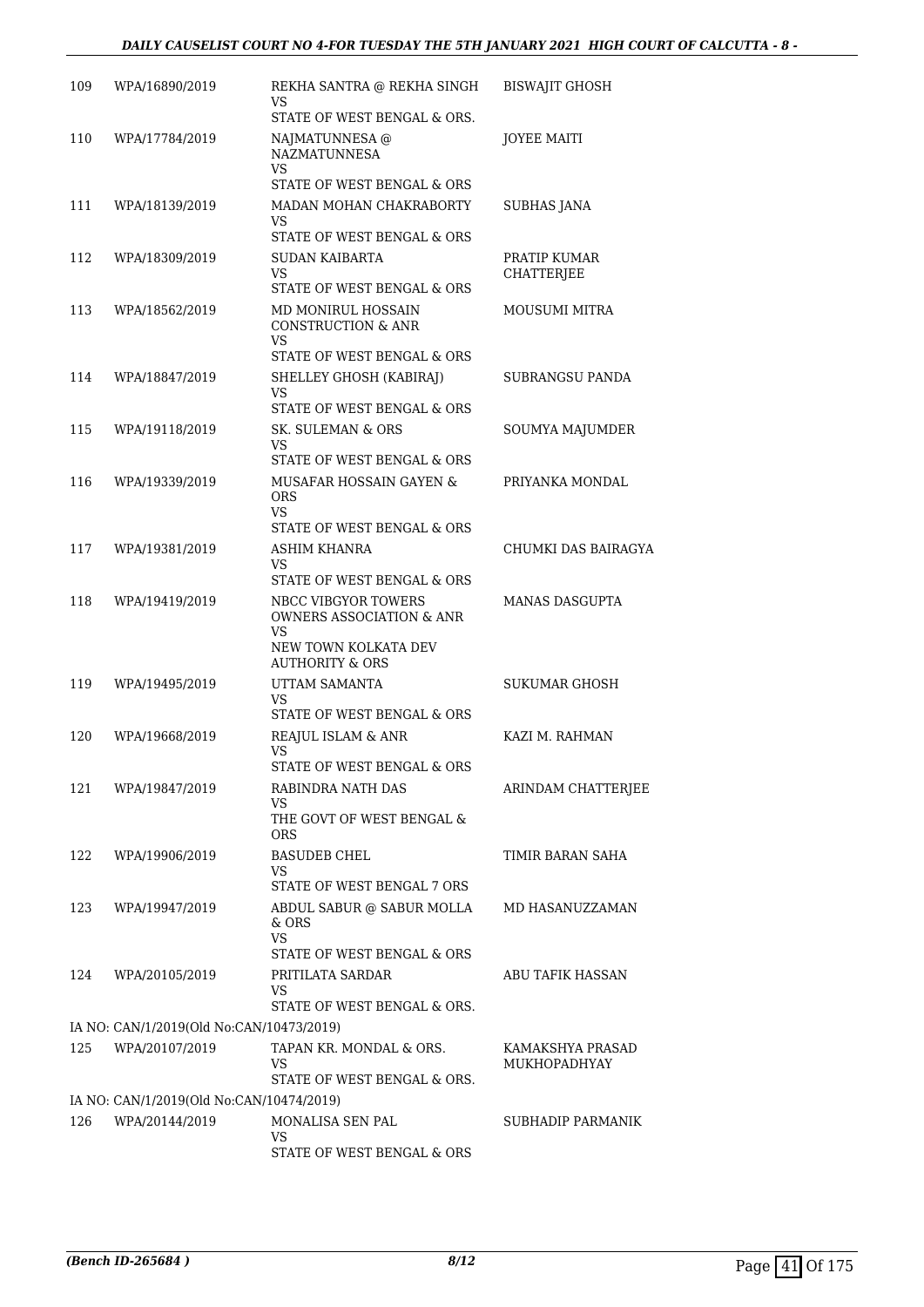| 127 | WPA/20266/2019                          | AUSTOPADA MAITY<br>VS<br>STATE OF WEST BENGAL & ORS                                                        | RANAJAY CHATTERJEE  |
|-----|-----------------------------------------|------------------------------------------------------------------------------------------------------------|---------------------|
| 128 | WPA/20772/2019                          | SUPRIYA RANJAN GHOSH<br>VS                                                                                 | PRADIP KR GHOSH     |
| 129 | WPA/20806/2019                          | STATE OF WEST BENGAL & ORS<br>ASIT KOLEY<br>VS                                                             | KAMAL KANTA KAR     |
| 130 | WPA/20818/2019                          | STATE OF WEST BENGAL & ORS<br>SK HASUNUDDIN @<br>JAMANUDDIN                                                | MD MAHMUD           |
| 131 | WPA/20949/2019                          | VS.<br>STATE OF WEST BENGAL & ORS<br>SABITA BHAKTA & ANR<br>VS                                             | YOUNSH MONDAL       |
| 132 | WPA/20996/2019                          | STATE OF WEST BENGAL & ORS<br>GOPAL BISWAS @ GOPAL                                                         | AMAL KR BANERJEE    |
|     |                                         | <b>CHANDRA BISWAS &amp; ANR</b><br><b>VS</b><br>STATE OF WEST BENGAL & ORS                                 |                     |
| 133 | WPA/21004/2019                          | <b>SULEMAN ANSARY &amp; ORS</b><br>VS<br>STATE OF WEST BENGAL & ORS                                        | MADHU SUDAN MONDAL  |
| 134 | WPA/21190/2019                          | DILIP MONDAL & ANR<br>VS.<br>STATE OF WEST BENGAL & ORS                                                    | MONIKA SINHA        |
| 135 | WPA/21531/2019                          | SK. SAHEB ALI & ANR<br>VS<br>STATE OF WEST BENGAL & ORS                                                    | <b>PUNAM BASU</b>   |
|     | IA NO: CAN/1/2020                       |                                                                                                            |                     |
| 136 | WPA/21683/2019                          | MD. ABUL BASAR KHAN<br>VS<br>STATE OF WEST BENGAL & ORS                                                    | MONIKA SINHA        |
| 137 | WPA/22025/2019                          | SANJAY BHATTACHARJEE<br>VS                                                                                 | DEBDUTTA BASU       |
| 138 | WPA/22207/2019                          | STATE OF WEST BENGAL & ORS<br>MADHAI MONDAL & MADHAB<br>CHANDRA MONDAL<br>VS<br>STATE OF WEST BENGAL & ORS | SANDIPAN MAITY      |
| 139 | WPA/22606/2019                          | RATAN KR DAS & ANR<br>VS<br>STATE OF WEST BENGAL & ORS                                                     | KAMAL KANTA KAR     |
| 140 | WPA/22739/2019                          | LAKSHMI KANTA LAHA<br>VS                                                                                   | ARJUN KUMAR SAMANTA |
| 141 | WPA/22753/2019                          | STATE OF WEST BENGAL & ORS<br>SHYAM SUNDAR KUNDU<br>VS.                                                    | AMRITA CHATTERJEE   |
| 142 | WPA/22900/2019                          | STATE OF WEST BENGAL & ORS<br>MD. MAHIUDDIN<br>VS<br>STATE OF WEST BENGAL & ORS                            | MD. HABIBUR RAHMAN  |
|     | IA NO: CAN/1/2020                       |                                                                                                            |                     |
| 143 | WPA/23371/2019                          | <b>MALA BAURI</b><br>VS                                                                                    | SOUMIK GANGULI      |
|     | IA NO: CAN/1/2020(Old No:CAN/1056/2020) | STATE OF WEST BENGAL & ORS                                                                                 |                     |
| 144 | WPA/24240/2019                          | FIROJ HUSSAIN                                                                                              | ARUP BANERJEE       |
|     |                                         | VS<br>STATE OF WEST BENGAL & ORS                                                                           |                     |
| 145 | WPA/61/2020                             | NETAI DAS @ RUIDAS<br>VS<br>STATE OF WEST BENGAL & ORS                                                     | MD. MAHMUD          |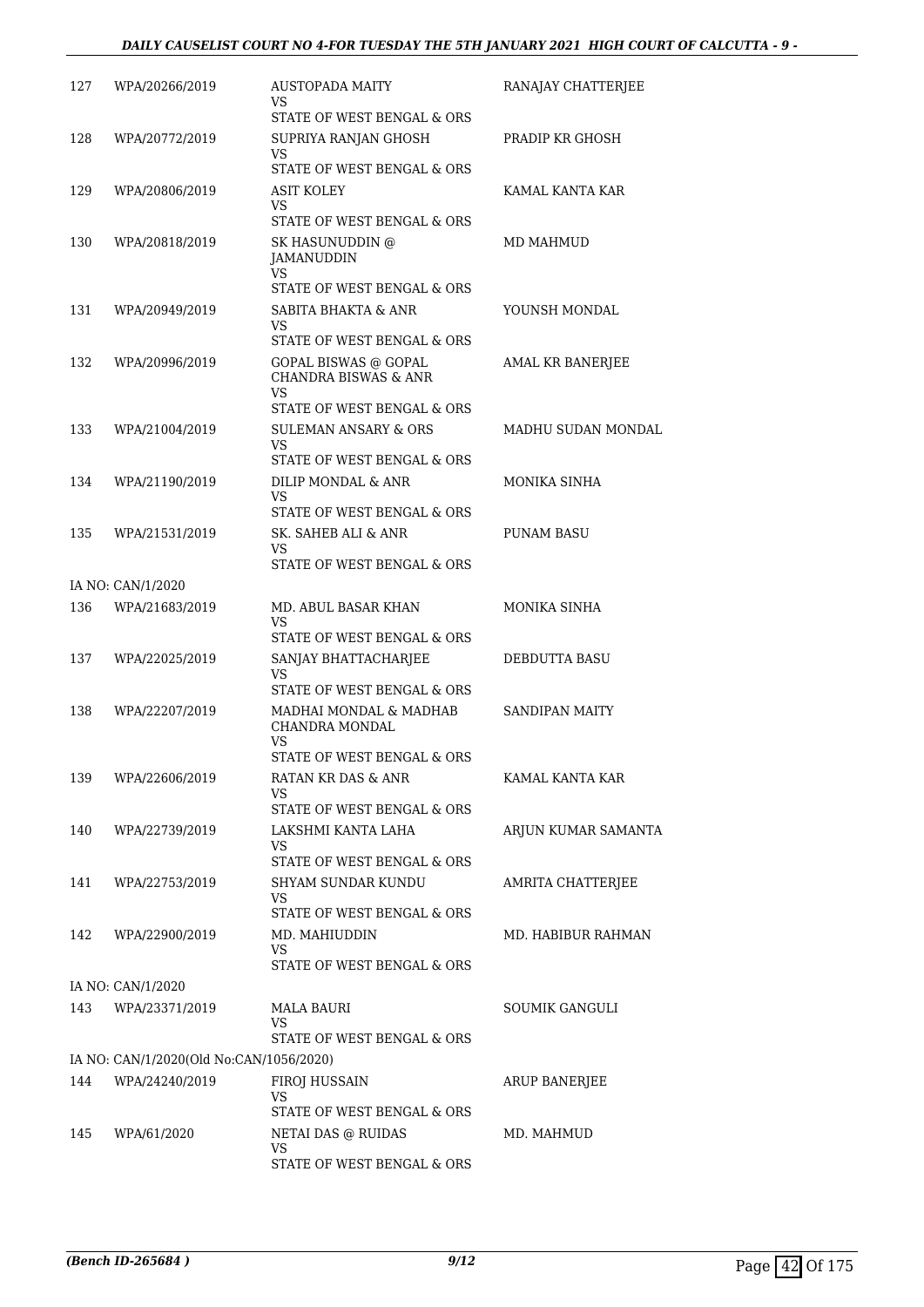#### *DAILY CAUSELIST COURT NO 4-FOR TUESDAY THE 5TH JANUARY 2021 HIGH COURT OF CALCUTTA - 10 -*

| 146 | WPA/301/2020                            | MONIRA KHATOON<br>VS.                                                         | <b>GAUTAM GURIA</b>                    |
|-----|-----------------------------------------|-------------------------------------------------------------------------------|----------------------------------------|
| 147 | WPA/338/2020                            | STATE OF WEST BENGAL & ORS<br>RANJAN MAL & ORS<br>VS.                         | SAIKAT CHATTERJEE                      |
| 148 | WPA/398/2020                            | UNION OF INDIA & ORS<br><b>AMAR MONDAL</b><br>VS.                             | SARTHAK BURMAN                         |
| 149 | WPA/574/2020                            | STATE OF WEST BENGAL & ORS<br><b>BULUYARA BIBI &amp; ORS</b><br>VS.           | ARKA BHATTACHARYA                      |
| 150 | WPA/694/2020                            | STATE OF WEST BENGAL & ORS<br><b>RUNA ROY &amp; ORS</b><br>VS.                | ARUNAVA GANGULY                        |
| 151 | WPA/911/2020                            | STATE OF WEST BENGAL & ORS<br>AHMMED ALI LASKAR & ORS<br>VS.                  | SUDARSHANGHOSH                         |
| 152 | WPA/1034/2020                           | STATE OF WEST BENGAL & ORS<br>ARABINDA JANA<br>VS                             | <b>BHASKAR CHANDRA</b><br><b>MANNA</b> |
| 153 | WPA/1932/2020                           | STATE OF WEST BENGAL & ORS<br><b>BARNALI GHARAMI (SHIT)</b><br>VS             | SWADHIN PAN                            |
| 154 | WPA/1934/2020                           | STATE OF WEST BENGAL & ORS<br>MAUSUMI DAS<br>VS<br>STATE OF WEST BENGAL & ORS | SWADHIN PAN                            |
| 155 | WPA/1935/2020                           | SATABDI MAHAJAN (MONDAL)<br>VS.<br>STATE OF WEST BENGAL & ORS                 | SWADHIN PAN                            |
| 156 | WPA/1937/2020                           | DIPALI MONDAL (SARDAR)<br>VS.<br>STATE OF WEST BENGAL & ORS                   | SWADHIN PAN                            |
| 157 | WPA/2158/2020                           | WARSI DAIRY FIRM<br>VS.<br>STATE OF WEST BENGAL & ORS                         | <b>HASAN SHAMS</b>                     |
| 158 | WPA/2282/2020                           | TAPAS KUMAR SADHUKHAN<br>VS<br>STATE OF WEST BENGAL & ORS                     | SHAMBA CHAKRABORTY                     |
| 159 | WPA/2513/2020                           | YUNUS GAZI<br>VS.<br>STATE OF WEST BENGAL & ORS                               | RABIDNRA KUMAR<br>JAISWAL              |
| 160 | WPA/2544/2020                           | PARIMAL DAS<br>VS.<br>STATE OF WEST BENGAL & ORS                              | KALLOL KR MAITY                        |
| 161 | WPA/2700/2020                           | KABIR SAHAJI<br>VS.<br>STATE OF WEST BENGAL & ORS                             | INDRAJIT GHOSH                         |
| 162 | WPA/2782/2020                           | GOPAL MUKHERJEE<br>VS.<br>STATE OF WEST BENGAL & ORS                          | SANTIMAY<br>BHATTACHARYYA              |
| 163 | WPA/6569/2020                           | MD. AFJAL HOQUE & ORS<br>VS.<br>STATE OF WEST BENGAL & ORS                    | <b>SUNNY NANDY</b>                     |
|     | IA NO: CAN/1/2020(Old No:CAN/5351/2020) |                                                                               |                                        |
| 164 | WPA/7042/2020                           | ACHINTA KUMAR SAM<br>VS.<br>State of West Bengal                              | APURBA GHOSH                           |
|     | IA NO: CAN/1/2020                       |                                                                               |                                        |
| 165 | WPA/7788/2020                           | BALARAM DHIBAR<br>VS<br>STATE OF WEST BENGAL AND<br>ORS.                      | DIPTENDU MONDAL                        |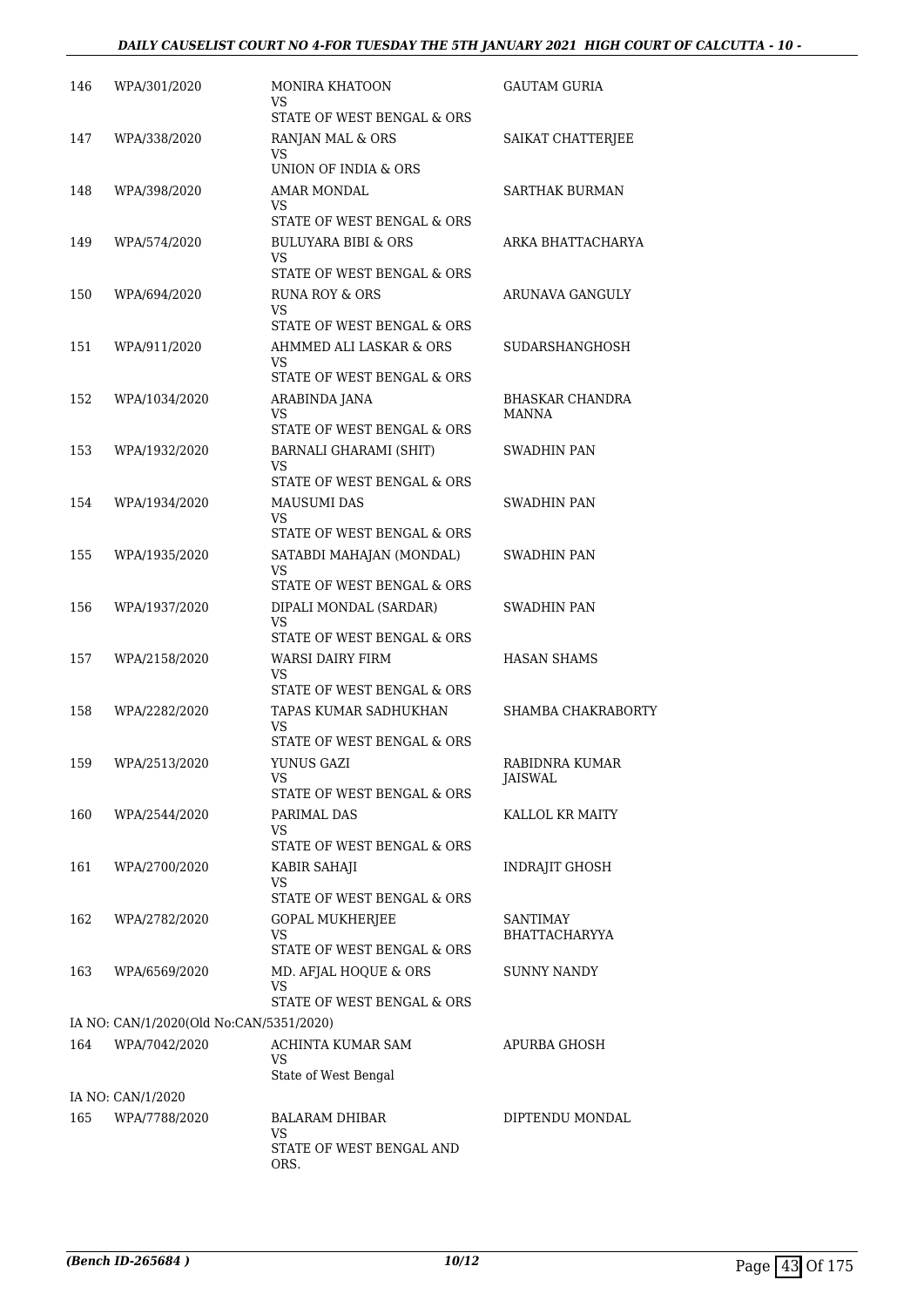| 166 | WPA/9032/2020  | SK. ASLAM ALI AMD ORS<br>VS<br>THE STATE OF WEST BENGAL                      | SIRAJUL HAQUE MONDAL              |
|-----|----------------|------------------------------------------------------------------------------|-----------------------------------|
|     |                | AND ORS                                                                      |                                   |
| 167 | WPA/10917/2020 | <b>ASHOK SAMANTA</b><br>VS                                                   | KRISHNENDU BHADRA                 |
|     |                | STATE OF WEST BENGAL AND<br>ORS.                                             |                                   |
| 168 | WPA/11106/2020 | REKHA SARKAR TIKADAR AND<br>ORS                                              | SARTHAK BARMAN                    |
|     |                | <b>VS</b><br>STATE OF WEST BENGAL AND<br>ORS.                                |                                   |
|     |                | <b>UPGRADED MATTERS</b>                                                      |                                   |
|     |                | (MUNICIPALITY MOTIONS)                                                       |                                   |
| 169 | WPA/17756/2019 | <b>BISWAJYOTI MAITY</b><br>VS                                                | AMIT BARAN DASH                   |
|     |                | STATE OF WEST BENGAL & ORS.                                                  |                                   |
| 170 | WPA/22213/2019 | ANJALI MUKHERJEE<br>VS.                                                      | <b>BISWABRATA BASU</b><br>MALLICK |
|     |                | KAMARHATI MUNICIPALITY &<br><b>ORS</b>                                       |                                   |
| 171 | WPA/8092/2020  | DYNAMIC INFRACON PVT LTD<br><b>AND ANR</b><br>VS.                            | DIPAK DEY                         |
|     |                | HOWRAH MUNICIPAL<br><b>CORPORATION AND ANR</b>                               |                                   |
|     |                | <b>UPGRADED MATTERS 1</b>                                                    |                                   |
|     |                | (PANCHAYAT MATTERS)                                                          |                                   |
| 172 | WPA/3129/2020  | DIPALI GHOSH<br>VS                                                           | <b>ANIMESH PAUL</b>               |
|     |                | HOWRAH ZILLA PARISHAD & ORS                                                  |                                   |
| 173 | WPA/8034/2020  | SAMIR KUMAR SAMANTA<br>VS                                                    | PAYEL SHOME                       |
|     |                | STATE OF WEST BENGAL AND<br>ORS.                                             |                                   |
| 174 | WPA/8133/2020  | YASHODA KUMARI MONDAL<br>VS<br>State of West Bengal                          | TANUJA BASAK                      |
| 175 | WPA/8855/2020  | MESER ALI                                                                    | TANUJA BASAK                      |
|     |                | VS<br>STATE OF WEST BENGAL AND                                               |                                   |
|     |                | ORS.                                                                         |                                   |
| 176 | WPA/10129/2020 | SAYED NEAJUDDIN<br>VS                                                        | MIR ANOWAR                        |
|     |                | THE STATE OF WEST BENGAL<br>AND ORS                                          |                                   |
| 177 | WPA/10156/2020 | RESS UDYOG PRIVATE LIMITED<br>VS                                             | SUMITAVA CHAKRABORTY              |
|     |                | STATE OF WEST BENGAL AND<br>ORS.                                             |                                   |
| 178 | WPA/10160/2020 | DIPA GHUGU<br>VS<br>STATE OF WEST BENGAL AND<br>ORS.                         | MRITYUNJOY CHATTERJEE             |
| 179 | WPA/10418/2020 | MOSARRAF HOSSAIN                                                             | MD. AHSANUZZAMAN                  |
|     |                | VS<br>STATE OF WEST BENGAL AND<br>ORS.                                       |                                   |
| 180 | WPA/10677/2020 | LAKSHMI KANTA MAHATO AND<br>OTHERS<br>VS<br>STATE OF WEST BENGAL AND<br>ORS. | SULAGNA<br>BHATTACHARJEE BAGCHI   |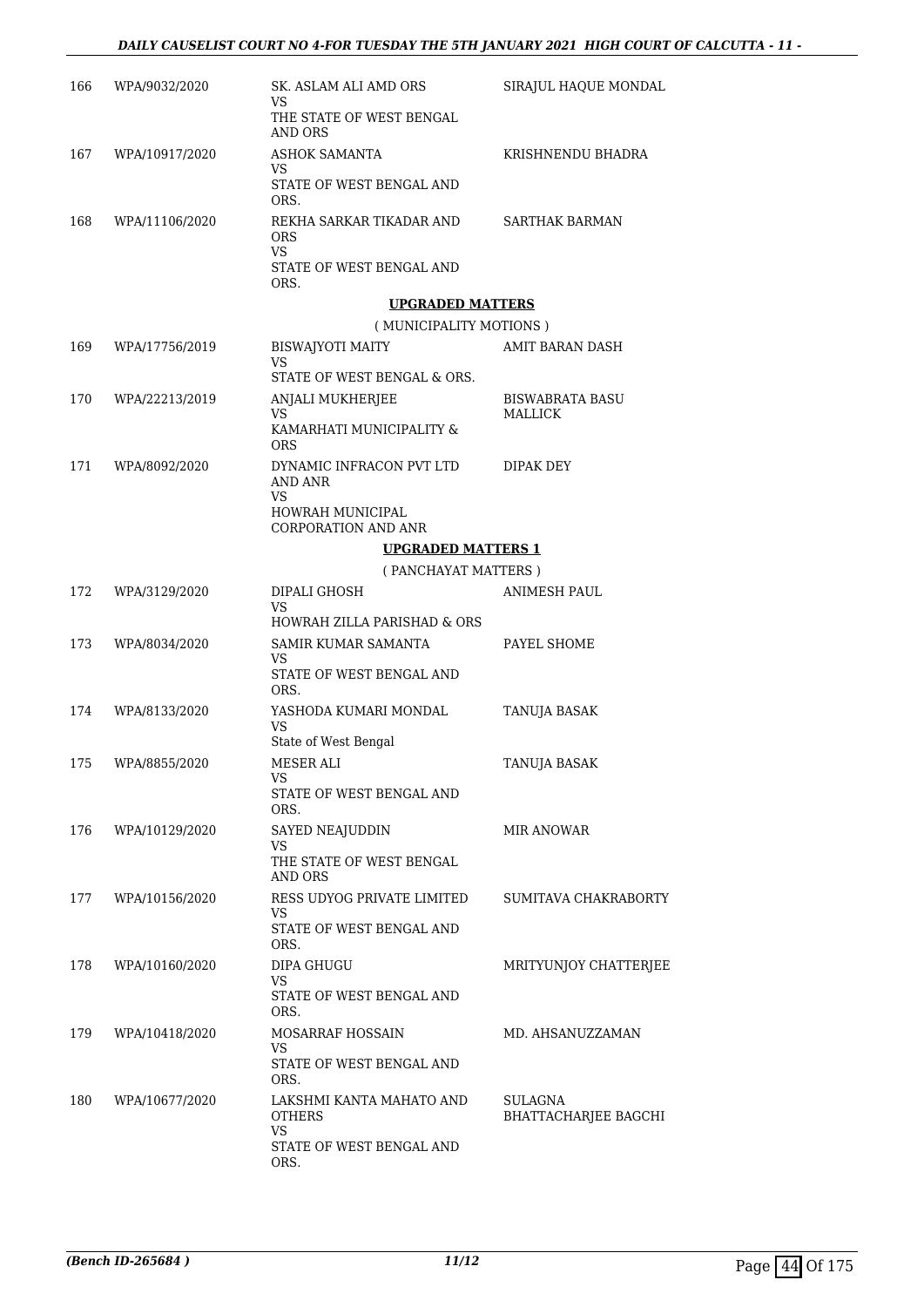181 WPA/10707/2020 BULAND JAVED

VS STATE OF WEST BENGAL AND ORS.

CHANDRAKANT KUSHWAHA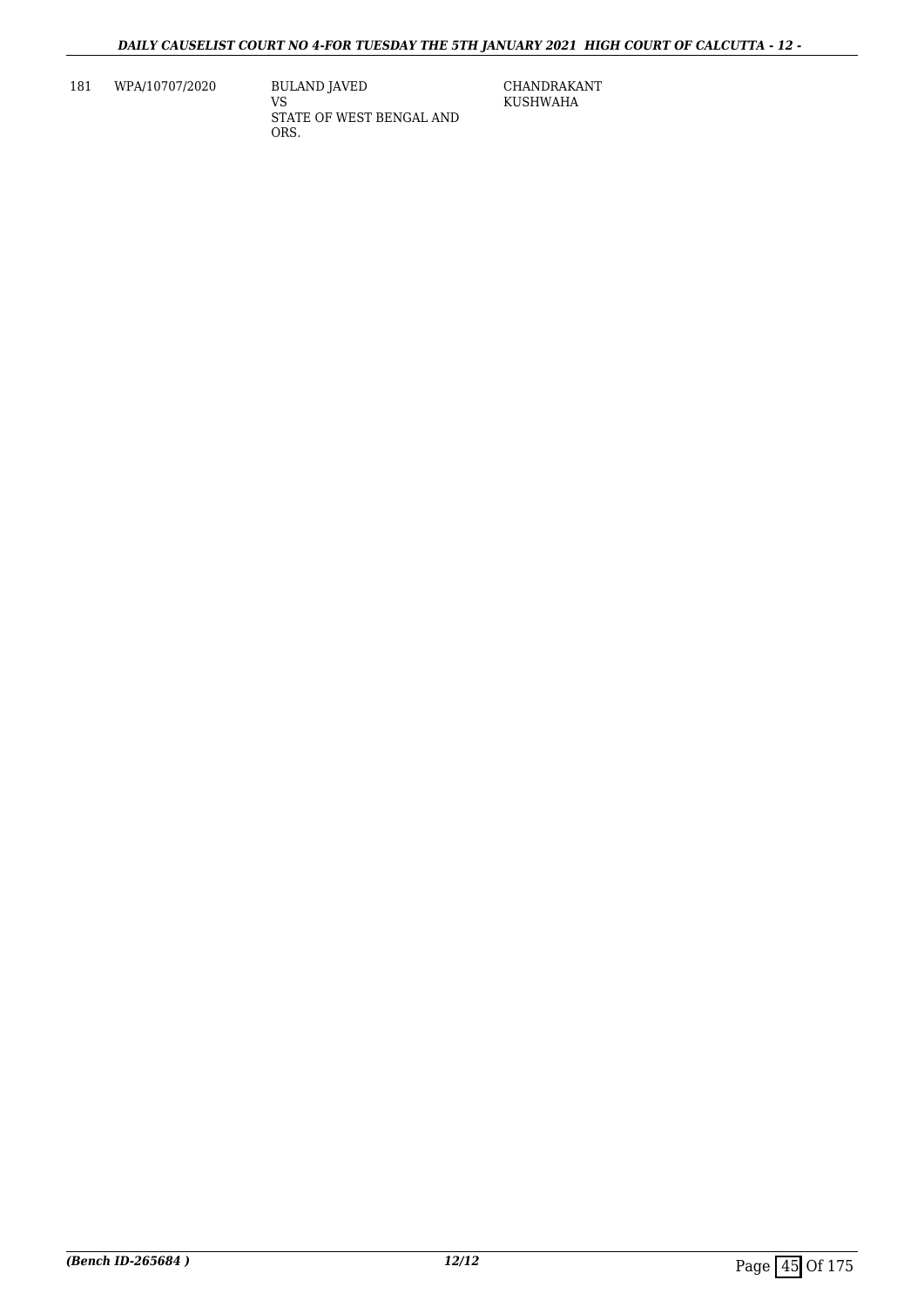

## **Appellate Side**

**DAILY CAUSELIST For Tuesday The 5th January 2021**

#### **COURT NO. 6**

#### **SINGLE BENCH (SB) AT 10:45 AM**

### **HON'BLE JUSTICE ARIJIT BANERJEE**

#### **( VIA VIDEO CONFERENCE )**

#### **ON AND FROM TUESDAY, 05TH JANUARY, 2021 TO FRIDAY, 08TH JANUARY, 2021 - WILL SIT SINGLY AND TAKE SOME CONTEMPT, ASSIGNED, REVIEW, MODIFICATION / CLARIFICATION MATTERS.**

#### **NOTE: MATTERS WILL BE TAKEN UP THROUGH PHYSICAL HEARING ONLY WHEN BOTH THE PARTIES ARE AGREED.**

#### **CONTEMPT APPLICATION**

| 1   | CRC/7/2017     | RITA DEY CHAUDHURY NEE<br><b>NANDY</b><br>VS.<br>KALYAN DE CHAUDHURY | <b>SHUVRO PROKASH</b><br>LAHIRI     |
|-----|----------------|----------------------------------------------------------------------|-------------------------------------|
| wt2 | RVW/85/2016    | RITA DEY CHOWDHURY<br>VS.<br>DR. KALYAN DEY<br><b>CHOWDHURY</b>      | <b>SHUVRO PROKASH</b><br>LAHIRI     |
| 3   | CPAN/1458/2019 | BISWAJIT SHARMA & ORS.<br>VS<br>MRINAL KANTI SINHA ROY               | <b>SIMANTIKA</b><br><b>DASGUPTA</b> |
| wt4 | WPA/24107/2009 | BISWAJIT SHARMA & ORS.<br><b>VS</b><br>STATE OF WEST BENGAL          | <b>SIMANTIKA</b><br>DASGUPTA        |
| 5   | WPCRC/170/2017 | <b>GOUTAM BISWAS &amp; ORS</b><br><b>VS</b><br>MRS MITALI DUTTA      | <b>SIMANTIKA</b><br><b>DASGUPTA</b> |
| wt6 | WPA/24102/2009 | <b>ASIM MONDAL</b><br>VS.<br>STATE OF WEST BENGAL                    | <b>ABHISHEK GUPTA</b>               |
| 7   | CPAN/1268/2017 | SURESH KR. RAI<br>VS.<br>PRAN GOBINDA SARKAR &<br>ANR.               | ARITRA SHANKAR<br><b>RAY</b>        |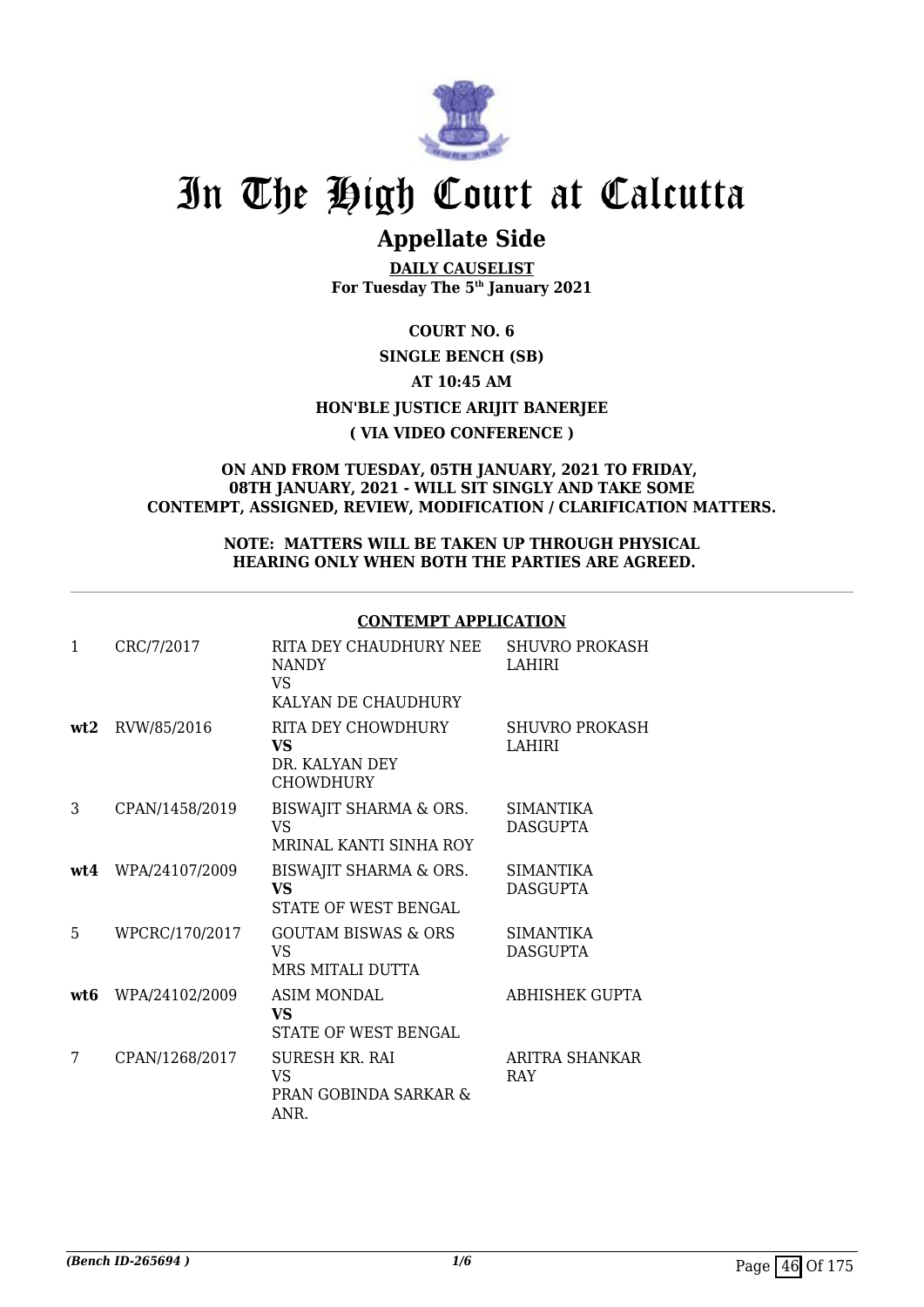| wt8 | WPA/24637/2016                           | <b>SURESH KR RAI</b><br><b>VS</b><br>STATE OF WEST BENGAL &<br><b>ORS</b>                         | ARITRA SHANKAR<br><b>RAY</b>           |
|-----|------------------------------------------|---------------------------------------------------------------------------------------------------|----------------------------------------|
| 9   | WPCRC/52/2018                            | MD. ALI KHAN<br><b>VS</b><br>KUMAL AGARWAL & ORS                                                  | <b>SATTWIK</b><br><b>BHATTACHARYYA</b> |
|     | wt10 WPA/28339/2013                      | ALI HOSSAIN KHAN & ORS.<br>VS<br>STATE OF WEST BENGAL &<br>ORS.                                   | <b>SATTWICK</b><br><b>BHATTACHARYA</b> |
| 11  | WPCRC/68/2018                            | JAHAR ROY<br><b>VS</b><br>NARAYAN CHANDRA<br><b>SARKAR</b>                                        | ARDHENDU SEKHAR<br><b>BISWAS</b>       |
|     | wt12 WPA/27417/2015                      | JAHAR ROY<br><b>VS</b><br>STATE OF WEST BENGAL &<br><b>ORS</b>                                    | <b>SANJOY KARAR</b>                    |
|     | IA NO: CAN/1/2019(Old No:CAN/6193/2019)  |                                                                                                   |                                        |
| 13  | WPCRC/97/2019                            | <b>BIKASH CHANDRA PANDEY</b><br><b>VS</b><br><b>SAMARENDRA ROY</b>                                | PARVEZ HOSSAIN                         |
|     | wt14 WPA/35/2017                         | BIKASH CHANDRA PANDEY<br><b>VS</b><br>STATE OF WEST BENGAL &<br><b>ORS</b>                        | PARVEZ HOSSAIN                         |
|     | IA NO: CAN/1/2018(Old No:CAN/10196/2018) |                                                                                                   |                                        |
| 15  | WPCRC/116/2019                           | <b>SURAJ PALERIA &amp; ORS</b><br><b>VS</b><br>A K JHA & ANR                                      | VICTOR CHATTERJEE                      |
|     | wt16 WPA/11044/2012                      | ARUN KUMAR SINGH &<br>ORS.<br><b>VS</b><br>UNION OF INDIA & ORS.                                  | PRADIP KUMAR<br><b>GHOSH</b>           |
| 17  | WPCRC/141/2019                           | DR NAZRUL ISLAM, IPS<br><b>RETD</b><br><b>VS</b><br>MALAY KE DE & ORS                             | DR NAZRUL ISLAM IN<br><b>PERSON</b>    |
|     | wt18 WPA/27355/2012                      | DR. NAZRUL ISLAM<br><b>VS</b><br>STATE OF WEST BENGAL &<br><b>ORS</b>                             | <b>BISWAJIT SAMANTA</b>                |
| 19  | WPCRC/308/2019                           | MD. ABDUR RAHMAN<br><b>VS</b><br>JAYDEEP MAJEE, THE<br>DIRECTOR OF PENSION,<br>PF& GI, GOVT.OF. W | I. SHAIKH                              |
|     | wt20 WPA/14621/2017                      | MD. ZAMIRUDDIN<br><b>VS</b><br>STATE OF WEST BENGAL &<br><b>ORS</b>                               | TAPAS KUMAR DEY                        |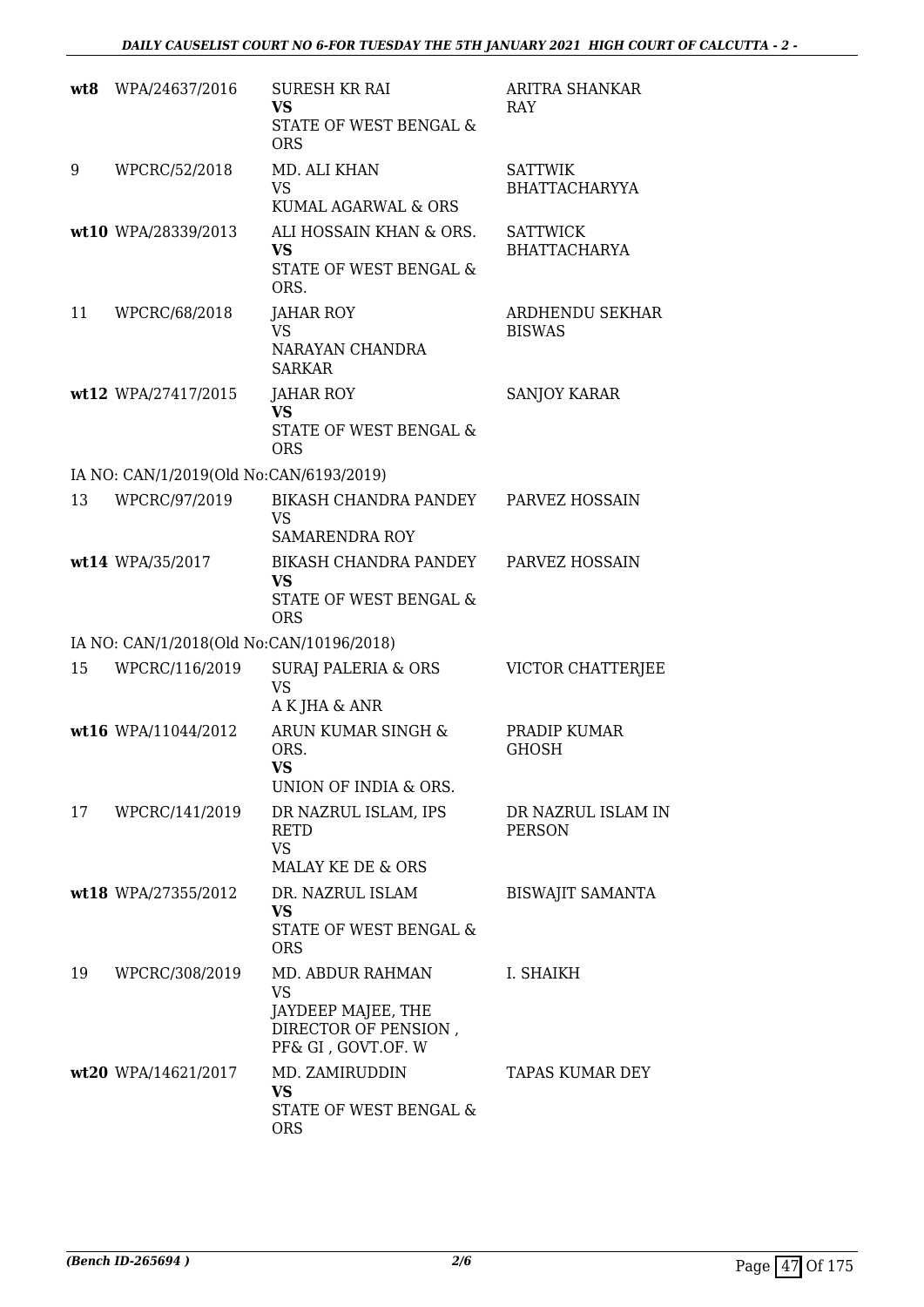| 21 | CPAN/922/2019                           | <b>SUVASH CHANDRA</b><br>MAHATA<br><b>VS</b><br>R DURGA SHYAM                                             | SWAPAN KUMAR PAL                       |
|----|-----------------------------------------|-----------------------------------------------------------------------------------------------------------|----------------------------------------|
|    | wt22 WPA/22621/2018                     | <b>SUVASH CHANDRA</b><br>MAHATA<br><b>VS</b><br>UNION OF INDIA & ORS                                      | KABERI GHOSH (DEY)                     |
| 23 | CPAN/1244/2019                          | <b>TAPATI BASAK</b><br><b>VS</b><br>SOUMITRA SARKAR & ANR                                                 | <b>ACHINTYA KUMAR</b><br><b>BISWAS</b> |
|    | wt24 WPA/21668/2017                     | <b>TAPATI BASAK</b><br><b>VS</b><br>W. B. CENTRAL SCHOOL<br><b>SERVICE COMMISSION &amp;</b><br><b>ORS</b> | PRADIP KUMAR<br><b>NEOGI</b>           |
| 25 | CPAN/2010/2015                          | <b>SANDIP KARMAKAR</b><br><b>VS</b><br>PURABI BISWAS DEY                                                  | A. MITRA                               |
|    | wt26 WPA/34405/2014                     | SANDIP KARMAKAR<br><b>VS</b><br>STATE OF WEST BENGAL &<br><b>ORS</b>                                      | AMAR MITRA                             |
| 27 | CPAN/225/2017                           | SWAPAN KR. SAHU<br><b>VS</b><br>SUJIT KR. MAITY                                                           | <b>SUJIT KR. RATH</b>                  |
|    | wt28 WPA/9788/2016                      | <b>SWAPAN KUMAR SAHU</b><br><b>VS</b><br>STATE OF WEST BENGAL &<br><b>ORS</b>                             | SUJIT KUMAR RATH                       |
| 29 | WPCRC/34/2018                           | <b>SOUMITRA DAS</b><br><b>VS</b><br><b>TAPAS BISWAS</b>                                                   | SUBIR HAZRA                            |
|    | wt30 WPA/10258/2017                     | <b>SOUMITRA DAS</b><br>VS<br>STATE OF WEST BENGAL &<br><b>ORS</b>                                         | <b>SUBIR HAZRA</b>                     |
|    | IA NO: CAN/1/2018(Old No:CAN/8584/2018) |                                                                                                           |                                        |
| 31 | WPCRC/36/2018                           | ANUPAMA KHATUA<br>VS<br>RAJU MAZUMDER,<br>TREASURY OFFICER,<br><b>HALDIA</b>                              | A PRADHAN                              |
|    | wt32 WPA/15952/2017                     | ANUPAMA KHATUA<br><b>VS</b><br>STATE OF WEST BENGAL &<br><b>ORS</b>                                       | A PRADHAN                              |
| 33 | WPCRC/42/2018                           | REBA BHOWMICK<br>VS<br><b>TAPAS BISWAS</b>                                                                | KAKALI SAMAJPATY                       |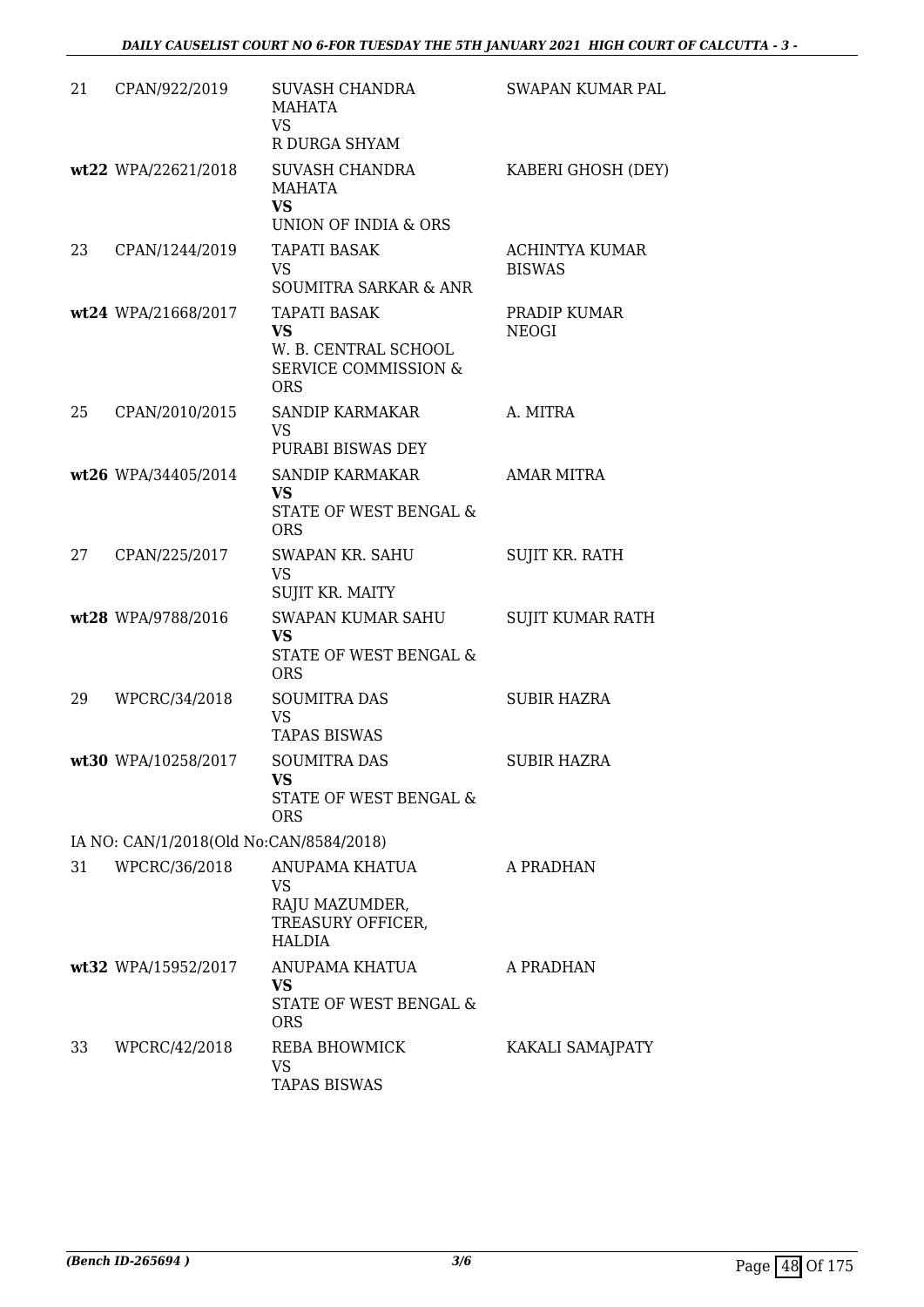|    | wt34 WPA/33150/2013                     | <b>REBA BHOWMIK</b><br>VS<br>STATE OF WEST BENGAL &                  | KAKALI SAMAJPATI                    |
|----|-----------------------------------------|----------------------------------------------------------------------|-------------------------------------|
|    |                                         | ORS.                                                                 |                                     |
|    | IA NO: CAN/1/2018(Old No:CAN/8587/2018) |                                                                      |                                     |
| 35 | WPCRC/46/2018                           | BHARAT CHANDRA BERA<br><b>VS</b><br><b>RIKTA DE</b>                  | T. CHOWDHURY                        |
|    | wt36 WPA/34436/2014                     | BHARAT CHANDRA BERA<br><b>VS</b>                                     | ANIRBAN SAHA                        |
|    |                                         | STATE OF WEST BENGAL &<br><b>ORS</b>                                 |                                     |
|    | IA NO: CAN/1/2018(Old No:CAN/8938/2018) |                                                                      |                                     |
| 37 | CPAN/621/2018                           | SARASWATI JANA<br>VS                                                 | ANUP DASGUPTA                       |
|    |                                         | <b>ANJAN SAHA</b>                                                    |                                     |
|    | wt38 WPA/10296/2017                     | SSARASWATI JANA<br><b>VS</b><br>STATE OF WEST BENGAL &<br><b>ORS</b> | ANUP DASGUPTA                       |
| 39 | WPCRC/95/2019                           | <b>TAPAN KUMAR GHOSH</b>                                             | <b>S GHOSH</b>                      |
|    |                                         | <b>VS</b>                                                            |                                     |
|    |                                         | MOHAN KUMAR SHARMA                                                   |                                     |
|    | wt40 WPA/13941/2017                     | TAPAN KUMAR GHOSH<br><b>VS</b><br>STATE OF WEST BENGAL               | <b>S GHOSH</b>                      |
|    |                                         | &ORS                                                                 |                                     |
|    | IA NO: CAN/1/2019(Old No:CAN/6656/2019) |                                                                      |                                     |
| 41 | WPCRC/98/2019                           | KABIRUL ISLAM & ANR<br><b>VS</b><br>MOHAN KUMAR SHARMA               | SIMA GHOSH                          |
|    | wt42 WPA/15426/2017                     | KABIRUL ISLAM & ANR<br><b>VS</b>                                     | <b>SIMA GHOSH</b>                   |
|    |                                         | STATE OF WEST BENGAL &<br>ORS.                                       |                                     |
|    | IA NO: CAN/1/2019(Old No:CAN/1648/2019) |                                                                      |                                     |
| 43 | WPCRC/244/2019                          | PRAMILA MAITY<br>VS.<br>TAPAS ROYCHOWDHURY                           | <b>GOUTAM KUMAR</b><br><b>MAITY</b> |
|    | wt44 WPA/7697/2017                      | PRAMILA MAITY                                                        | <b>GOUTAM KUMAR</b>                 |
|    |                                         | <b>VS</b><br><b>STATE OF WEST BENGAL &amp;</b><br><b>ORS</b>         | <b>MAITY</b>                        |
| 45 | WPCRC/304/2019                          | KAMALA SINGHA<br><b>VS</b><br>NABARUM GOSWAMI                        | <b>GOUTAM KUMAR</b><br><b>MAITY</b> |
|    | wt46 WPA/26162/2016                     | KAMALA SINGHA                                                        | G.K. MAITY                          |
|    |                                         | VS<br>STATE OF WEST BENGAL &<br><b>ORS</b>                           |                                     |
| 47 | WPCRC/307/2019                          | PUSPA MONDAL & ANR<br><b>VS</b><br>TAPAS RAY CHOWDHURY               | <b>RIMPY MUKHERJEE</b>              |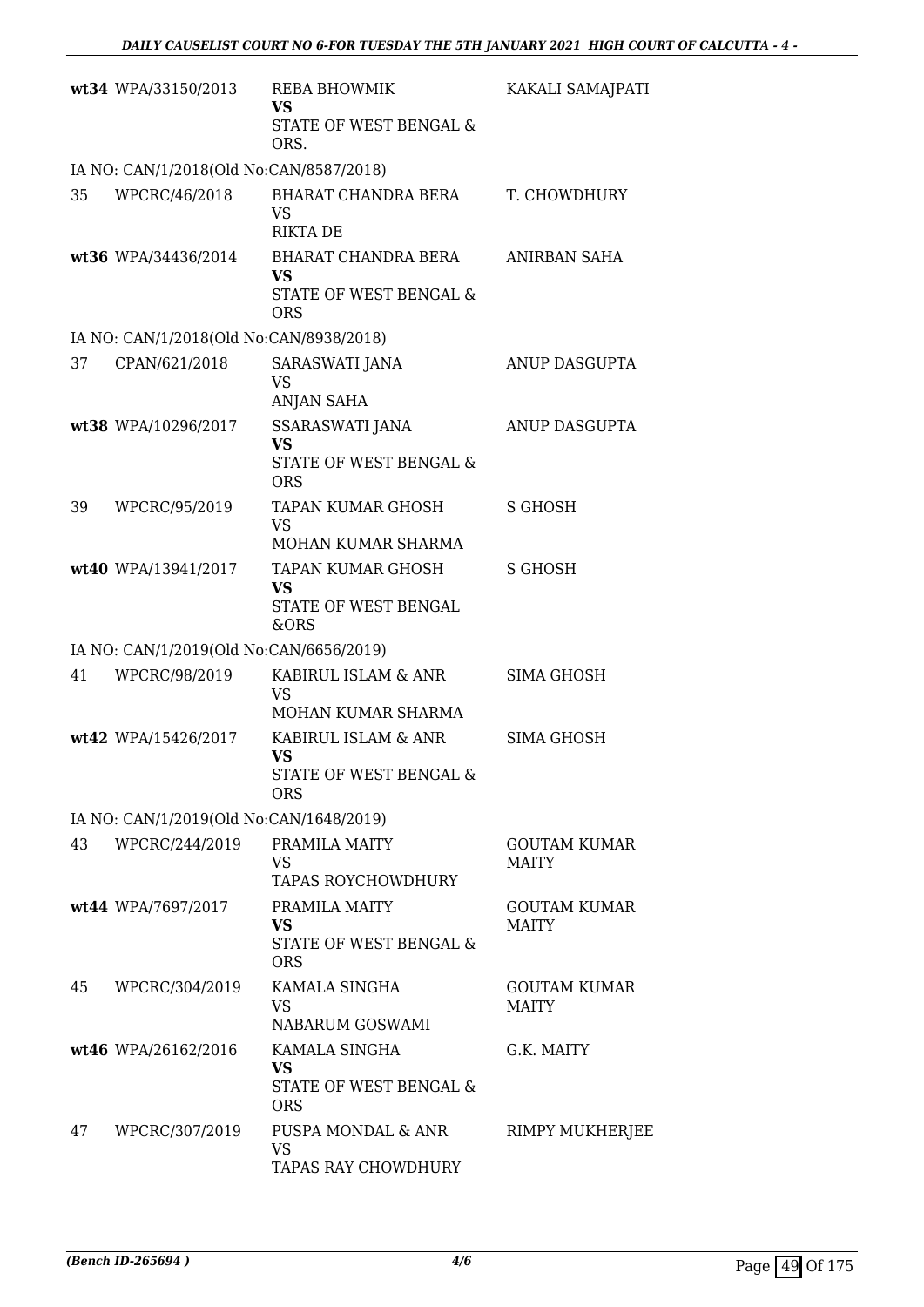|    | wt48 WPA/12935/2017                      | PUSPA MONDAL & ANR<br><b>VS</b><br>STATE OF WEST BENGAL &<br><b>ORS</b>       | TAMAL TARU PANDA                    |
|----|------------------------------------------|-------------------------------------------------------------------------------|-------------------------------------|
|    | IA NO: CAN/1/2017(Old No:CAN/11335/2017) |                                                                               |                                     |
| 49 | CPAN/1367/2019                           | <b>GITA MAITY</b><br><b>VS</b><br>PARVEZ AHMED SIDDIQUI                       | CHANDI CHARAN ROY                   |
|    | wt50 WPA/8863/2017                       | <b>GITA MAITY</b><br><b>VS</b><br>STATE OF WEST BENGAL &<br><b>ORS</b>        | TAMAL TARU PANDA                    |
| 51 | WPCRC/9/2020                             | <b>RUPALI SARDAR</b><br><b>VS</b><br>SUBHRA BHATTACHARYA                      | <b>ABHIJIT BASU</b>                 |
|    | wt52 WPA/26387/2016                      | RUPALI SARDAR<br><b>VS</b><br>STATE OF WEST BENGAL &                          | <b>ABHIJIT BASU</b>                 |
| 53 | WPCRC/14/2020                            | <b>ORS</b><br>SUMITRO ADHIKARY<br><b>VS</b><br>BROJENDRA NATH MANDAL<br>& ORS | PRATIK MAJUMDER                     |
|    | wt54 WPA/14057/2015                      | <b>SUMITRO ADHIKARY</b><br><b>VS</b><br>STATE OF WEST BENGAL &<br><b>ORS</b>  | <b>ASHIM KUMAR</b><br><b>HALDAR</b> |
|    |                                          | <b>ASSIGNED MATTERS</b>                                                       |                                     |
| 55 | CRR/1592/2020                            | POOJA BHATTACHARYA<br><b>VS</b><br>STATE OF WEST BENGAL<br><b>AND ANR</b>     |                                     |
|    | wt56 CRR/1593/2020                       | POOJA BHATTACHARYA<br>VS —<br>STATE OF WEST BENGAL<br>AND ANR                 |                                     |
|    | wt57 CRR/1594/2020                       | POOJA BHATTACHARYA<br>VS<br>STATE OF WEST BENGAL<br>AND ANR                   |                                     |
|    | IA NO: CRAN/1/2020                       |                                                                               |                                     |
|    | wt58 CRR/1595/2020                       | POOJA BHATTACHARYA<br><b>VS</b><br>STATE OF WEST BENGAL<br>AND ANR            |                                     |
|    | wt59 CRR/1819/2020                       | POOJA BHATTACHARYA<br><b>VS</b><br>STATE OF WEST BENGAL                       | POOJA<br><b>BHATTACHARYYA</b>       |
|    | wt60 CRR/1820/2020                       | POOJA BHATTACHARYA<br>VS<br>STATE OF WEST BENGAL                              | POOJA<br><b>BHATTACHARYA</b>        |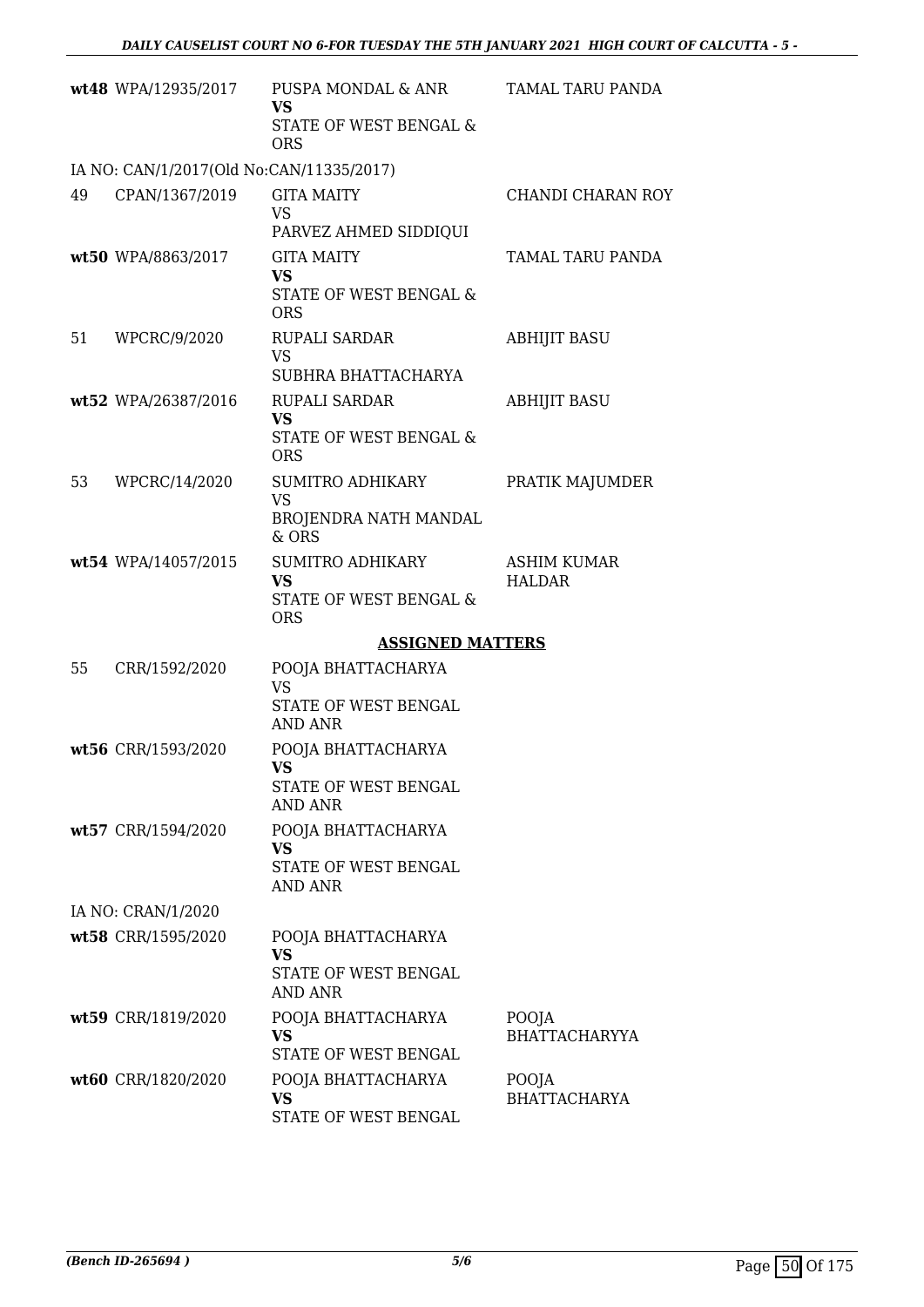| wt61 CRR/1821/2020 | POOJA BHATTACHARYA<br>VS<br>STATE OF WEST BENGAL          | POOJA<br><b>BHATTACHARYA</b> |
|--------------------|-----------------------------------------------------------|------------------------------|
| wt62 CRR/3418/2018 | POOJA BHATTACHARYA<br>VS<br>STATE OF WEST BENGAL &<br>ANR | IN PERSON                    |

IA NO: CRAN/1/2019(Old No:CRAN/32/2019), CRAN/3/2020(Old No:CRAN/1087/2020)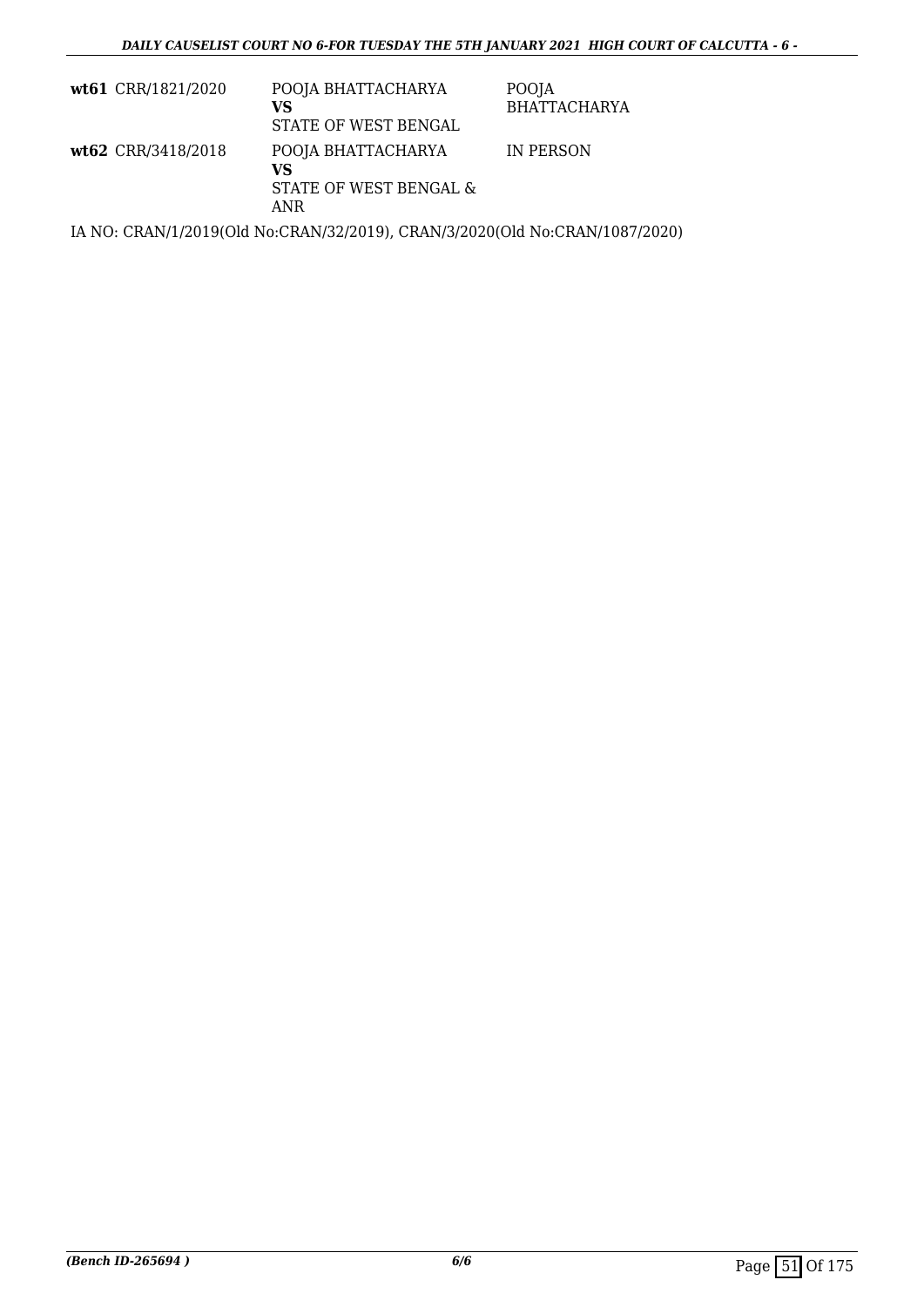

## **Appellate Side**

**DAILY CAUSELIST For Tuesday The 5th January 2021**

**COURT NO. 38**

**SINGLE BENCH (SB - IV)**

**AT 10:45 AM**

#### **HON'BLE JUSTICE ASHIS KUMAR CHAKRABORTY**

**(VIA VIDEO CONFERENCE)**

**ON AND FROM MONDAY THE 7TH DECEMBER, 2020 ISSUED ON 1ST DECEMBER, 2020 IS MODIFIED TO THE FOLLOWING EXTENT - MATTERS (INCLUDING MOTIONS UNDER ARTICLE 226 OF THE CONSTITUTION OF INDIA RELATING TO LAND UNDER GROUP I INCLUDING APPLICATIONS CONNECTED THERETO.**

**NOTE: MATTERS WILL BE TAKEN UP THROUGH PHYSICAL HEARING ONLY WHEN BOTH THE PAR.TIES ARE AGREED**

#### **MENTIONING WILL BE PERMITTED ONLY ON THE VIRTUAL MODE INDICATING GROUP(S) OR SECTION(S) ALONG WITH GROUND OF URGENCY.**

|    |                             | <b>ADJOURNED MOTIONS</b>                                            |                 |  |
|----|-----------------------------|---------------------------------------------------------------------|-----------------|--|
| 1  | WPA/29858/2016<br>(Chamber) | ANUP KUMAR MANDAL & ANR<br><b>VS</b>                                | TANUSRI SANTRA  |  |
|    |                             | STATE OF WEST BENGAL & ORS                                          |                 |  |
|    |                             | <b>MOTION</b>                                                       |                 |  |
| 2  | WPA/21643/2019              | <b>SAMIR DEY &amp; ANR</b><br>VS                                    | PANCHANAN HAJRA |  |
|    |                             | STATE OF WEST BENGAL & ORS                                          |                 |  |
| 3  | WPA/21645/2019              | RABISANKAR ADAK & ORS<br>VS                                         | PANCHANAN HAJRA |  |
|    |                             | STATE OF WEST BENGAL & ORS                                          |                 |  |
| 4  | WPA/21647/2019              | <b>SWAPAN SAHA &amp; ORS</b><br><b>VS</b>                           | PANCHANAN HAJRA |  |
|    |                             | STATE OF WEST BENGAL & ORS                                          |                 |  |
| 5  | WPA/21649/2019              | ABANTI KUMAR GHOSH & ORS<br><b>VS</b><br>STATE OF WEST BENGAL & ORS | PANCHANAN HAJRA |  |
| 6  | WPA/21651/2019              | SAMBHU NATH KOLE & ORS                                              | PANCHANAN HAJRA |  |
|    |                             | VS<br>STATE OF WEST BENGAL & ORS                                    |                 |  |
| 7  | WPA/21654/2019              | UMARANI GHOSH & ORS                                                 | PANCHANAN HAJRA |  |
|    |                             | VS<br>STATE OF WEST BENGAL & ORS                                    |                 |  |
| 8  | WPA/21657/2019              | SACHINDRANATH GHOSH<br>VS                                           | PANCHANAN HAJRA |  |
|    |                             | STATE OF WEST BENGAL & ORS                                          |                 |  |
| 9  | WPA/21659/2019              | ASHOK KUMAR PAL & ANR<br><b>VS</b>                                  | PANCHANAN HAJRA |  |
|    |                             | STATE OF WEST BENGAL & ORS                                          |                 |  |
| 10 | WPA/21662/2019              | KALIPADA DEBNATH<br><b>VS</b>                                       | PANCHANAN HAJRA |  |
|    |                             | STATE OF WEST BENGAL & ORS                                          |                 |  |
| 11 | WPA/21664/2019              | SHIBUPADA DEY<br>VS                                                 | PANCHANAN HAJRA |  |
|    |                             | STATE OF WEST BENGAL & ORS                                          |                 |  |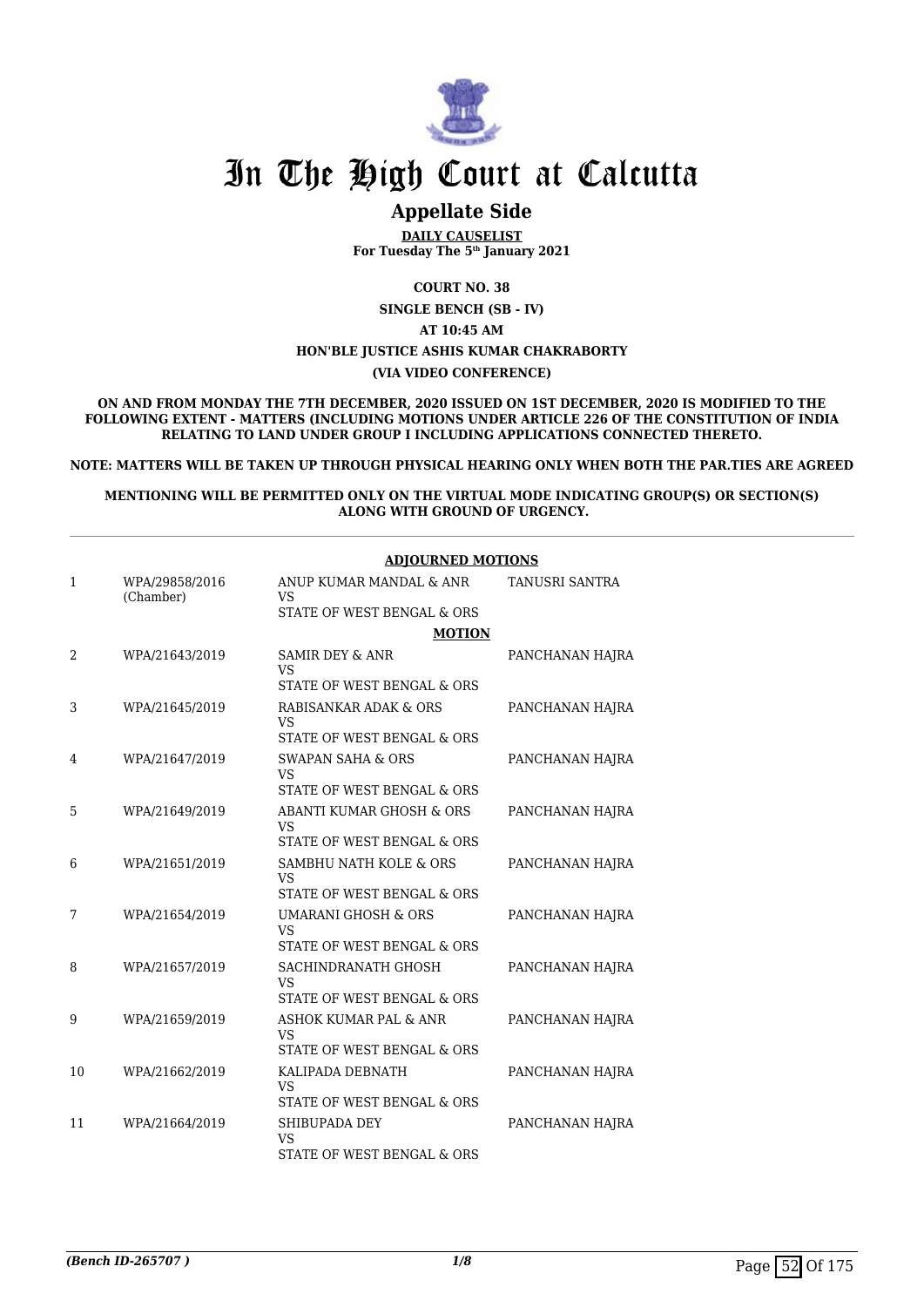| 12 | WPA/21667/2019 | MONOROMA KONAR & ANR                                                | PANCHANAN HAJRA       |
|----|----------------|---------------------------------------------------------------------|-----------------------|
|    |                | VS<br>STATE OF WEST BENGAL & ORS                                    |                       |
| 13 | WPA/21670/2019 | AJOY KUMAR CHAKRABORTY &<br><b>ORS</b><br><b>VS</b>                 | PANCHANAN HAJRA       |
|    |                | STATE OF WEST BENGAL & ORS                                          |                       |
| 14 | WPA/21673/2019 | <b>UMA PRATIHAR &amp; ORS</b><br>VS                                 | PANCHANAN HAJRA       |
|    |                | STATE OF WEST BENGAL & ORS                                          |                       |
| 15 | WPA/21675/2019 | <b>GOPAL DEY &amp; ORS</b><br>VS<br>STATE OF WEST BENGAL & ORS      | PANCHANAN HAJRA       |
| 16 | WPA/21677/2019 | <b>SWAPAN SAHA &amp; ORS</b><br>VS<br>STATE OF WEST BENGAL & ORS    | PANCHANAN HAJRA       |
| 17 | WPA/21679/2019 | KASHINATH MANNA & ORS                                               | PANCHANAN HAJRA       |
|    |                | VS                                                                  |                       |
| 18 | WPA/21682/2019 | STATE OF WEST BENGAL & ORS<br>DHANANJOY GARAI & ORS                 | PANCHANAN HAJRA       |
|    |                | VS                                                                  |                       |
|    |                | STATE OF WEST BENGAL & ORS                                          |                       |
| 19 | WPA/21684/2019 | RANAJIT GHOSH & ANR<br>VS                                           | PANCHANAN HAJRA       |
|    |                | STATE OF WEST BENGAL & ORS                                          |                       |
| 20 | WPA/21686/2019 | HIRAPROBHA GHOSH<br>VS                                              | PANCHANAN HAJRA       |
|    |                | STATE OF WEST BENGAL & ORS                                          |                       |
| 21 | WPA/21687/2019 | <b>GOLSER MALLICK &amp; ORS</b><br>VS<br>STATE OF WEST BENGAL & ORS | PANCHANAN HAJRA       |
| 22 | WPA/21690/2019 | SEKHAR KUMAR GHOSH & ORS                                            | PANCHANAN HAJRA       |
|    |                | VS<br>STATE OF WEST BENGAL & ORS                                    |                       |
| 23 | WPA/21693/2019 | KANCHANBALA GHOSH                                                   | PANCHANAN HAJRA       |
|    |                | VS<br>STATE OF WEST BENGAL & ORS                                    |                       |
| 24 | WPA/21694/2019 | SHYAMSUNDAR MONDAL & ORS                                            | PANCHANAN HAJRA       |
|    |                | VS                                                                  |                       |
|    |                | STATE OF WEST BENGAL & ORS                                          |                       |
| 25 | WPA/21696/2019 | HAREKRISHNA SINHA<br>VS                                             | PANCHANAN HAJRA       |
|    |                | STATE OF WEST BENGAL & ORS                                          |                       |
| 26 | WPA/21697/2019 | KANCHANBALA GHOSH<br>VS                                             | PANCHANAN HAJRA       |
|    |                | STATE OF WEST BENGAL & ORS                                          |                       |
| 27 | WPA/23908/2019 | <b>SUBHASH BISWAS &amp; ANR</b><br>VS<br>STATE OF WEST BENGAL & ORS | SATYAM MUKHERJEE      |
| 28 | WPA/23968/2019 | SAMIUL HOOUE & ORS                                                  | DONA GHOSH            |
|    |                | VS                                                                  |                       |
|    |                | UNION OF INDIA & ORS                                                |                       |
| 29 | WPA/24035/2019 | ANADI JANA & ORS<br>VS.<br>STATE OF WEST BENGAL & ORS               | KARTICK CHANDRA KAPAS |
| 30 | WPA/24353/2019 | TARUN TAPAN NANDAN                                                  | DYUTIMAN BANERJEE     |
|    |                | VS                                                                  |                       |
|    |                | STATE OF WEST BENGAL & ORS                                          |                       |
| 31 | WPA/24354/2019 | ANANDA MONDAL & ANR<br>VS.                                          | PARTHA PRATIM ROY     |
|    |                | STATE OF WEST BENGAL & ORS                                          |                       |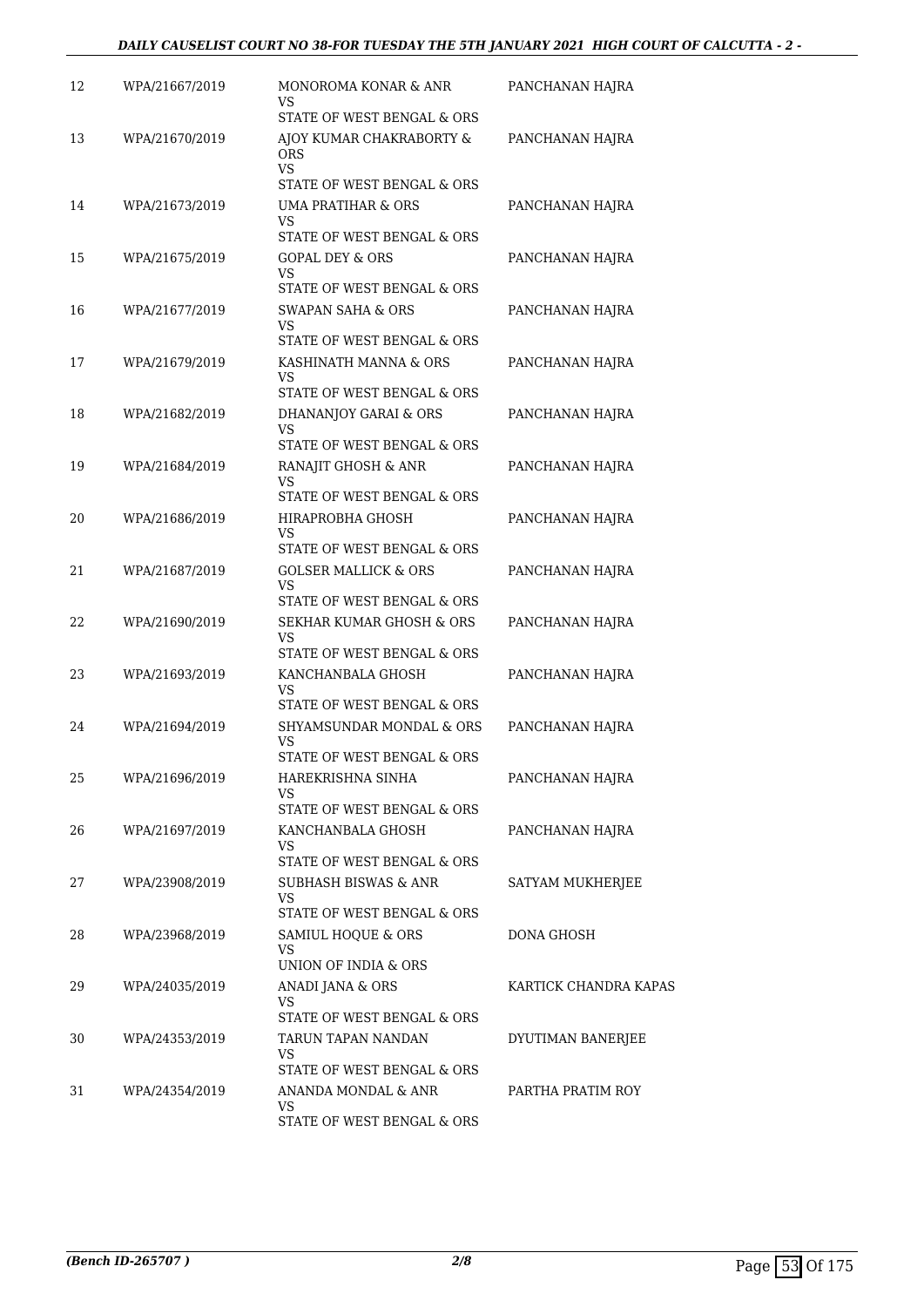| 32 | WPA/68/2020   | SUBIRENDRA NATH SINGHA ROY<br>& ANR<br>VS<br>THE DIST MAGISTRATE , NADIA         | KUHU ROY                         |
|----|---------------|----------------------------------------------------------------------------------|----------------------------------|
| 33 | WPA/312/2020  | & ORS<br><b>SUTAPA GUCHHAIT &amp; ANR</b><br>VS                                  | PANCHANAN HAJRA                  |
| 34 | WPA/1446/2020 | STATE OF WEST BENGAL & ORS<br>ALEA BIBI<br>VS<br>STATE OF WEST BENGAL & ORS      | PANNALAL<br><b>BANDYOPADHYAY</b> |
| 35 | WPA/2413/2020 | PURNA CH. BISWAS & ORS<br>VS<br>UNION OF INDIA & ORS                             | ARINDAM DAS                      |
| 36 | WPA/2489/2020 | JAGANNATH DAS & ORS<br>VS<br>UNION OF INDIA & ORS                                | DONA GHOSH                       |
| 37 | WPA/2499/2020 | NEPAL JOARDAR<br>VS                                                              | SARBANANDA SANYAL                |
| 38 | WPA/2534/2020 | STATE OF WEST BENGAL & ORS<br>DIBYENDU DEY ALIAS DIBYENDU<br>SARKAR<br>VS        | SABYASACHI HAZRA                 |
| 39 | WPA/2568/2020 | STATE OF WEST BENGAL & ORS<br>ADHIR PRAMANIK<br>VS<br>STATE OF WEST BENGAL & ORS | DILIP KR SHYAMAL                 |
| 40 | WPA/2605/2020 | <b>SIKHA ROY &amp; ANR</b><br>VS<br>STATE OF WEST BENGAL & ORS                   | PRADIP KR MAJUMDAR               |
| 41 | WPA/2607/2020 | JAGABANDHU BISWAS<br>VS<br>UNION OF INDIA & ORS                                  | <b>ABHIJIT SARKAR</b>            |
| 42 | WPA/3057/2020 | MAHADEB JANA & ORS<br>VS<br>STATE OF WEST BENGAL & ORS                           | APURBA CHAKRABARTTY              |
| 43 | WPA/3126/2020 | PARBATI NATH DEY & ORS<br>VS<br>STATE OF WEST BENGAL & ORS                       | MAHAMMAD MAHMUD                  |
| 44 | WPA/3131/2020 | SUKHA RANJAN DAS & ORS<br>STATE OF WEST BENGAL & ORS                             | PARIKSHIT GOSWAMI                |
| 45 | WPA/3446/2020 | JHARNA DAS & ORS<br>VS<br>STATE OF WEST BENGAL & ORS                             | KIRAN KUMAR MAHATO               |
| 46 | WPA/3640/2020 | PURNA CH. MANNA<br>VS<br>STATE OF WEST BENGAL & ORS.                             | PARTHA PRATIM ROY                |
| 47 | WPA/3643/2020 | NIRMAL DOLUI<br>VS<br>STATE OF WEST BENGAL & ORS.                                | SATYAM MUKHERJEE                 |
| 48 | WPA/3964/2020 | <b>SWAPAN BARIK &amp; ORS</b><br>VS<br>STATE OF WEST BENGAL & ORS                | TANUSRI SANTRA                   |
| 49 | WPA/4118/2020 | DINESH CHANDRA PAL<br>VS<br>STATE OF WEST BENGAL & ORS                           | DYUTIMAN BANERJEE                |
| 50 | WPA/4542/2020 | CHANDAN MUKHERJEE<br>VS<br>STATE OF WEST BENGAL & ORS                            | S.G. CHOWDHURY                   |
| 51 | WPA/5051/2020 | KANU PAUL CHOWDHURY<br>VS<br>UNION OF INDIA & ORS                                | MAYUKH MAITRA                    |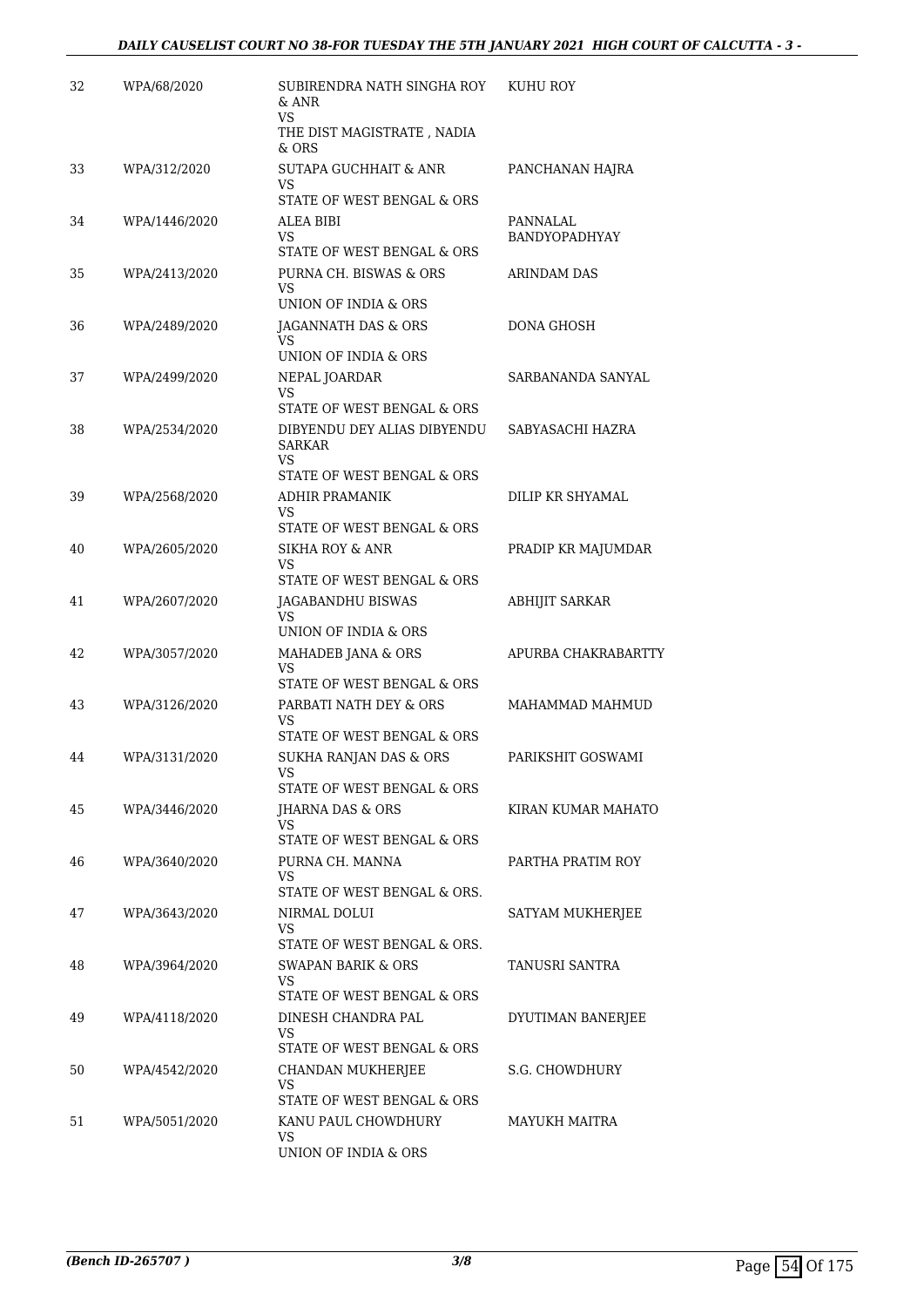#### *DAILY CAUSELIST COURT NO 38-FOR TUESDAY THE 5TH JANUARY 2021 HIGH COURT OF CALCUTTA - 4 -*

| 52 | WPA/5052/2020     | JHUNU PAUL CHOWDHURY &<br><b>ORS</b><br>VS.                                             | <b>MAYUKH MAITRA</b>   |
|----|-------------------|-----------------------------------------------------------------------------------------|------------------------|
|    |                   | UNION OF INDIA & ORS                                                                    |                        |
| 53 | WPA/5198/2020     | NIJAM ALI MONDAL<br>VS<br>STATE OF WEST BENGAL & ORS                                    | ABDUR RAHAMAN          |
| 54 |                   | HIMANGSHU SEKHAR TAH                                                                    |                        |
|    | WPA/5258/2020     | VS                                                                                      | <b>GOURAV BANERJI</b>  |
|    |                   | STATE OF WEST BENGAL & ORS                                                              |                        |
| 55 | WPA/5542/2020     | RAMANUJ SINGH<br>VS<br>STATE OF WEST BENGAL& ORS                                        | AMRITO GOURAV KAR      |
| 56 | WPA/7277/2020     | HARIPADA MONDAL AND<br><b>OTHERS</b><br>VS.<br>STATE OF WEST BENGAL AND<br>ORS.         | <b>MUKTESWAR MAITY</b> |
|    | IA NO: CAN/1/2020 |                                                                                         |                        |
| 57 | WPA/7471/2020     | <b>SMT SATWANTI DEVI</b><br>VS.                                                         | <b>ANJALI NAG</b>      |
|    |                   | THE CHAIRMAN, SUB DIV<br>MAGISTRATE, SR CITIZEN<br>WELFARE AND MAIN TRIBUNAL<br>AND ANR |                        |
|    | IA NO: CAN/1/2020 |                                                                                         |                        |
| 58 | WPA/7505/2020     | SUDHIR KUMAR UDGIRKKAR<br>VS.<br>State of West Bengal                                   | ANAND JHA              |
|    | IA NO: CAN/1/2020 |                                                                                         |                        |
| 59 | WPA/7924/2020     | PRADIP MAITY                                                                            | SANTI PADA PAHARI      |
|    |                   | VS<br>STATE OF WEST BENGAL AND<br>ORS.                                                  |                        |
| 60 | WPA/8254/2020     | BHOLANATH HALDEWR AND ORS                                                               | LAKSHMINATH            |
|    |                   | VS<br>STATE OF WEST BENGAL AND<br>ORS.                                                  | <b>BHATTACHARYYA</b>   |
| 61 | WPA/8473/2020     | MD ANAMUL SHEK                                                                          | <b>MANIKA SARKAR</b>   |
|    |                   | VS<br>STATE OF WEST BENGAL AND<br>ORS.                                                  |                        |
| 62 | WPA/8613/2020     | JITENDRANATH MAHANTY AND                                                                | FALGUNI                |
|    |                   | ORS.<br>VS.                                                                             | <b>BANDYOPADHYAY</b>   |
|    |                   | STATE OF WEST BENGAL AND<br>ORS.                                                        |                        |
| 63 | WPA/8617/2020     | PREMI ARORA                                                                             | SOMNATH ROY            |
|    |                   | VS<br>STATE OF WEST BENGAL AND<br>ORS.                                                  | <b>CHOWDHURY</b>       |
| 64 | WPA/8629/2020     | ORTHO PHARMA PVT LTD AND<br>ANR<br>VS                                                   | SREETAMA BISWAS        |
|    |                   | WEST BENGAL SMALL<br>INDUSTRIES DEV. CORP LTD AND<br>ORS.                               |                        |
| 65 | WPA/8719/2020     | MEGHNAD RANA @ MEGNAD<br>RANA<br>VS<br>STATE OF WEST BENGAL AND                         | SHAMIK CHATTERJEE      |
|    |                   | ORS.                                                                                    |                        |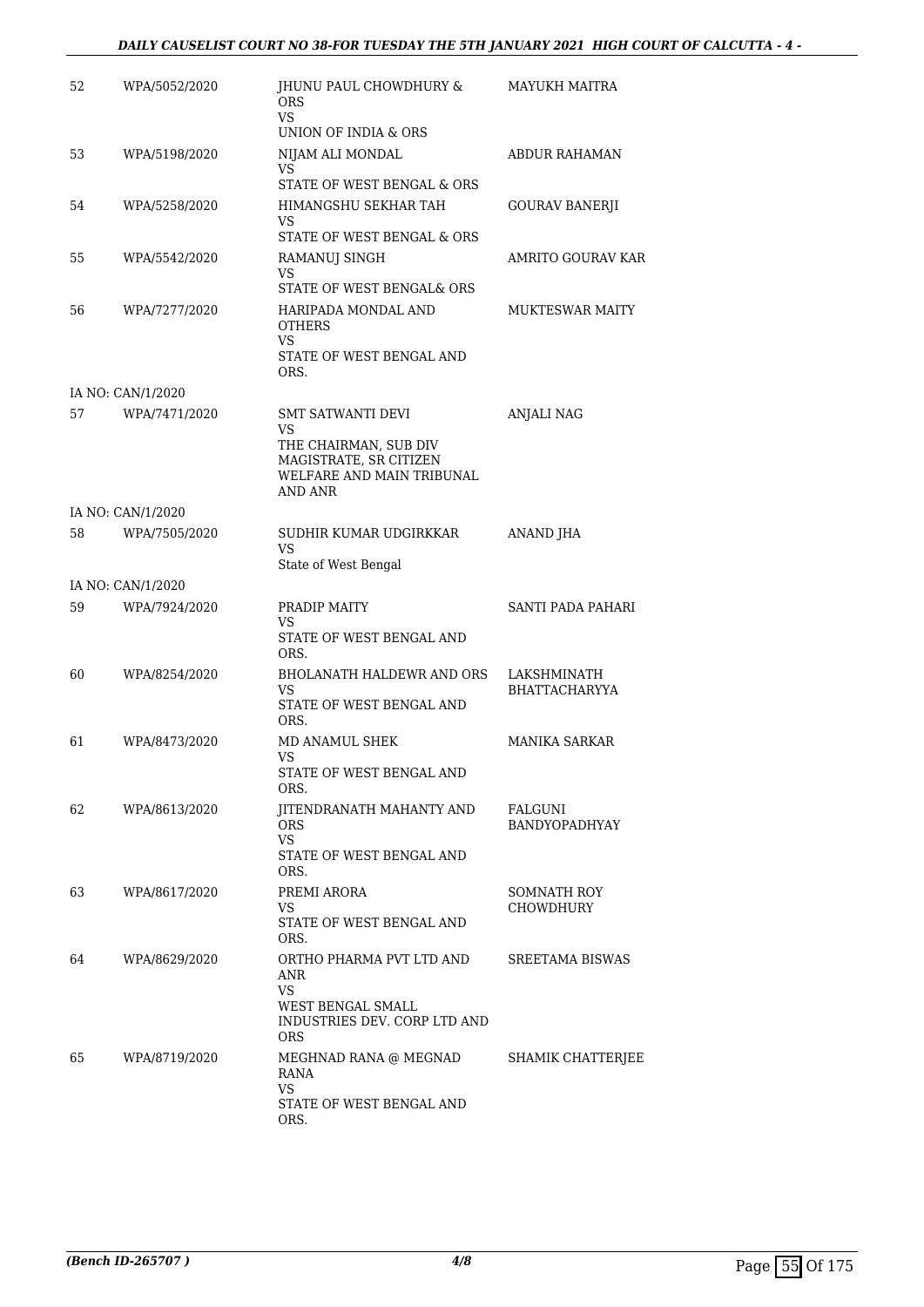#### *DAILY CAUSELIST COURT NO 38-FOR TUESDAY THE 5TH JANUARY 2021 HIGH COURT OF CALCUTTA - 5 -*

| 66 | WPA/8750/2020 | MANGAL CHANDRA DAS                                                                      | SUSMITA CHOWDHURY               |
|----|---------------|-----------------------------------------------------------------------------------------|---------------------------------|
|    |               | VS<br>STATE OF WEST BENGAL AND<br>ORS.                                                  |                                 |
| 67 | WPA/8837/2020 | PALCON ABASAN PRIVATE<br>LIMITED<br>VS                                                  | SOMNATH ROY<br><b>CHOWDHURY</b> |
|    |               | THE STATE OF WEST BENGAL<br><b>AND ORS</b>                                              |                                 |
| 68 | WPA/8905/2020 | SUPENDRA NATH BASAK AND<br><b>ORS</b><br>VS.                                            | SARBANANDA SANYAL               |
|    |               | STATE OF WEST BENGAL AND<br><b>ORS</b>                                                  |                                 |
| 69 | WPA/8906/2020 | SUSHIL CHANDRA BISWAS AND<br><b>ORS</b><br>VS<br>STATE OF WEST BENGAL AND<br><b>ORS</b> | SARBANANDA SANYAL               |
| 70 | WPA/8932/2020 | SIKIMUDDIN SK AND ANOTHER<br>VS                                                         | <b>SUFI KAMAL</b>               |
|    |               | STATE OF WEST BENGAL AND<br>ORS.                                                        |                                 |
| 71 | WPA/9202/2020 | JHARNA DAS<br>VS                                                                        | <b>MONIKA SARKAR</b>            |
|    |               | State of West Bengal                                                                    |                                 |
| 72 | WPA/9478/2020 | MANJU RANI MONDAL<br>VS                                                                 | <b>MANIKA SARKAR</b>            |
|    |               | STATE OF WEST BENGAL AND<br>ORS.                                                        |                                 |
| 73 | WPA/9520/2020 | PRAMITA GAYEN                                                                           | DILIP KUMAR SHYAMAL             |
|    |               | VS<br>STATE OF WEST BENGAL AND<br>ORS.                                                  |                                 |
| 74 | WPA/9521/2020 | GANESH CHAKRABORTY<br>VS                                                                | DILIP KUMAR SHYAMAL             |
|    |               | STATE OF WEST BENGAL AND<br>ORS.                                                        |                                 |
| 75 | WPA/9523/2020 | MAA SHITALA BISHALAXMI<br>SANGHA REPD BY SUKHEN<br><b>MITRA</b><br><b>VS</b>            | DILIP KUMAR SHYAMAL             |
|    |               | STATE OF WEST BENGAL AND<br>ORS.                                                        |                                 |
| 76 | WPA/9524/2020 | SWAPAN KUMAR PAG                                                                        | DILIP KUMAR SHYAMAL             |
|    |               | VS<br>STATE OF WEST BENGAL AND<br>ORS.                                                  |                                 |
| 77 | WPA/9525/2020 | DEBABRATA GURIA<br>VS                                                                   | DILIP KUMAR SHYAMAL             |
|    |               | STATE OF WEST BENGAL AND<br>ORS.                                                        |                                 |
| 78 | WPA/9528/2020 | UTTAM ROUTH<br>VS                                                                       | DILIP KUMAR SHYAMAL             |
|    |               | STATE OF WEST BENGAL AND<br>ORS.                                                        |                                 |
| 79 | WPA/9529/2020 | NAMKHANA GRAMBARI<br>REPRESENTED BY AJOY KHATUA<br>VS                                   | DILIP KUMAR SHYAMAL             |
|    |               | STATE OF WEST BENGAL AND<br>ORS.                                                        |                                 |
| 80 | WPA/9550/2020 | <b>SUSANTA MAITY</b>                                                                    | SIDDHARTHA ROY                  |
|    |               | VS<br>UNION OF INDIA AND ORS.                                                           |                                 |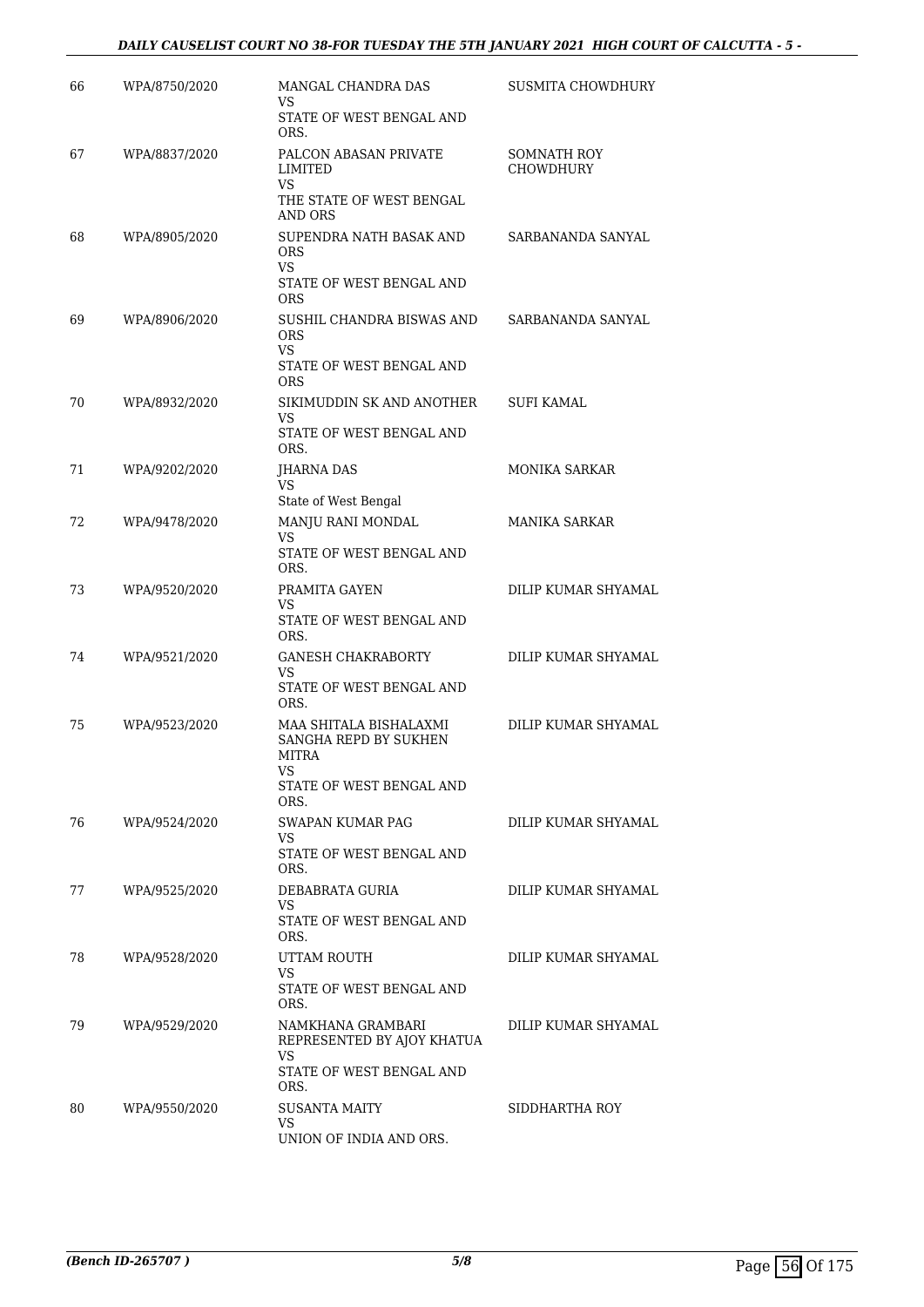| 81 | WPA/9560/2020     | FABWORTH PROMOTERS PVT<br>LTD AND ANR<br><b>VS</b>                            | ALAKNANDA DAS          |
|----|-------------------|-------------------------------------------------------------------------------|------------------------|
|    |                   | KOLKATA METROPOLITAN DEV.<br><b>AUTHORITY AND ORS</b>                         |                        |
| 82 | WPA/9681/2020     | PRABHA SINGH AND OTHERS                                                       | <b>SUMAN BANERJEE</b>  |
|    |                   | VS<br>STATE OF WEST BENGAL AND<br>ORS.                                        |                        |
| 83 | WPA/9722/2020     | DINESH KUMAR AGARWALA<br>VS                                                   | JAMIRUDDIN KHAN        |
| 84 | WPA/9843/2020     | State of West Bengal<br>SHYAMA PRASAD DEY PAUL AND                            | ARKADIPTA SENGUPTA     |
|    | (Chamber)         | ANR<br><b>VS</b>                                                              |                        |
|    |                   | STATE OF WEST BENGAL AND<br>ORS.                                              |                        |
|    | IA NO: CAN/1/2020 |                                                                               |                        |
| 85 | WPA/9880/2020     | RAMA PRASAD SARKAR<br>VS                                                      |                        |
|    |                   | STATE OF WEST BENGAL AND<br>ORS.                                              |                        |
| 86 | WPA/9938/2020     | RAFIKUL LASKAR<br>VS                                                          | MANABENDRA THAKUR      |
|    |                   | THE STATE OF WEST BENGAL<br>AND ANR                                           |                        |
| 87 | WPA/9972/2020     | BIDYUT KUMAR BISWAS<br>VS                                                     | <b>GIASUDDIN MOLLA</b> |
|    |                   | UNION OF INDIA AND ORS.                                                       |                        |
| 88 | WPA/10141/2020    | AKASHTORI CO-OPERATIVE<br>HOUSING SOCIETY LIMITED AND<br><b>ANOTHER</b><br>VS | SANJAY SAHA            |
|    |                   | STATE OF WEST BENGAL AND<br>ORS.                                              |                        |
| 89 | WPA/10142/2020    | AINUDDIN SEK<br>VS                                                            | ARITRA SANKAR RAY      |
|    |                   | STATE OF WEST BENGAL AND<br>ORS.                                              |                        |
| 90 | WPA/10143/2020    | KALPANA PAL<br>VS                                                             | ARITRA SHANKAR RAY     |
|    |                   | State of West Bengal                                                          |                        |
| 91 | WPA/10151/2020    | TAIMINA BIBI<br>VS                                                            | ARITRA SHANKAR RAY     |
|    |                   | STATE OF WEST BENGAL AND<br>ORS.                                              |                        |
| 92 | WPA/10416/2020    | DEBASHIS CHAKRABORTY                                                          | TANUSRI SANTRA         |
|    |                   | VS<br>UNION OF INDIA AND OTHERS                                               |                        |
| 93 | WPA/10568/2020    | SANTANU MONDAL<br>VS                                                          | NITAI CHANDRA SAHA     |
|    |                   | THE ADDITIONAL LAND<br><b>ACQUISITION OFFICER</b>                             |                        |
| 94 | WPA/10579/2020    | MD.MAJEDAR RAHAMAN                                                            | BISWAJIT SAMANTA       |
|    |                   | VS.<br>STATE OF WEST BENGAL AND<br>ORS.                                       |                        |
| 95 | WPA/10762/2020    | RAJENDRA KUMAR BIDASARIA                                                      | SURANJAN SAHA          |
|    |                   | VS<br>STATE OF WEST BENGAL AND<br>ORS.                                        |                        |
| 96 | WPA/10808/2020    | TAPAN KUMAR MANNA                                                             | GOURAB GHOSH           |
|    |                   | VS<br>STATE OF WEST BENGAL AND<br>ORS.                                        |                        |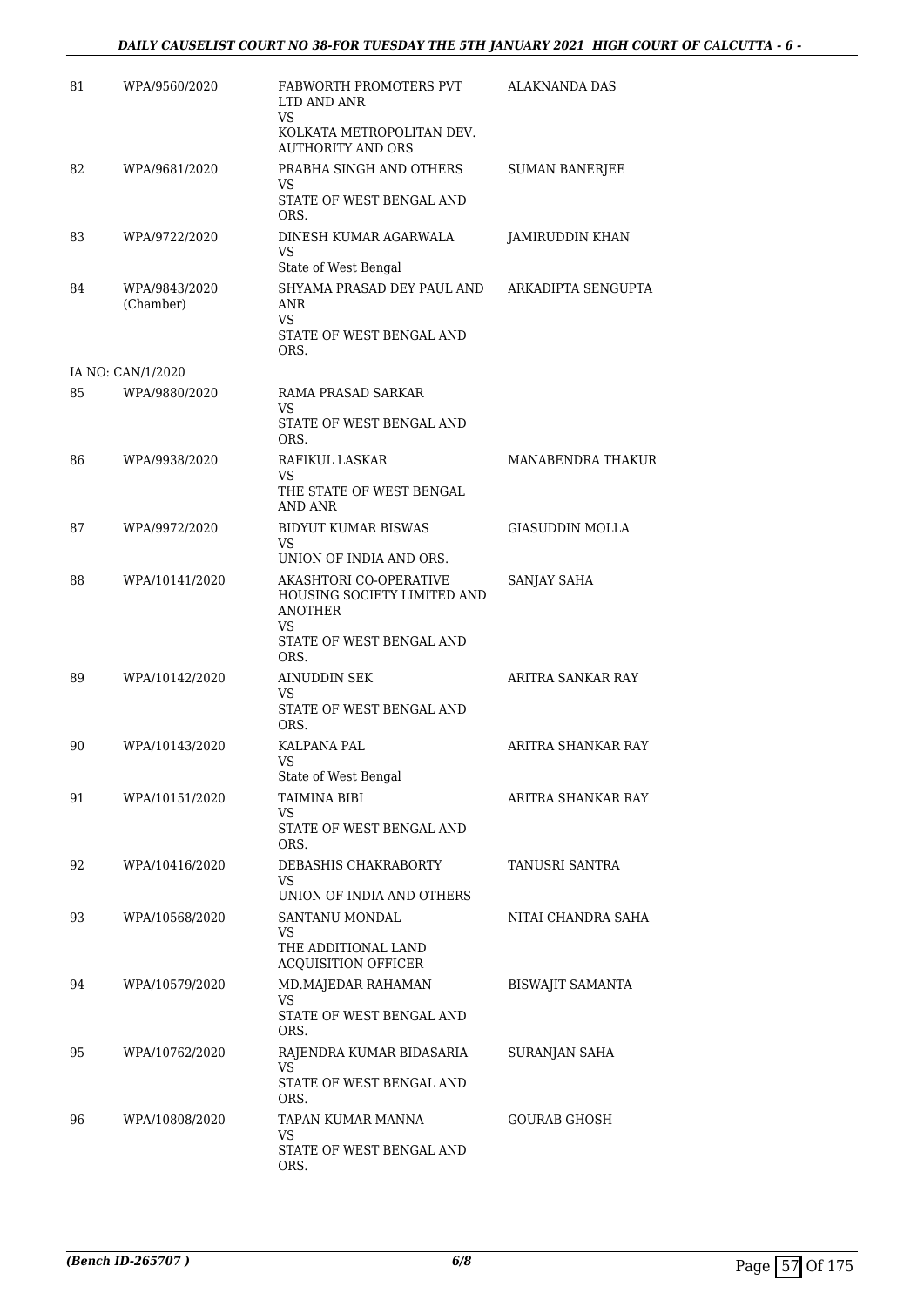#### *DAILY CAUSELIST COURT NO 38-FOR TUESDAY THE 5TH JANUARY 2021 HIGH COURT OF CALCUTTA - 7 -*

| 97  | WPA/10869/2020 | <b>SHANKAR PRAMANICK</b><br>VS                                                                       | SARBANANDA SANYAL                |
|-----|----------------|------------------------------------------------------------------------------------------------------|----------------------------------|
|     |                | STATE OF WEST BENGAL AND<br>ORS.                                                                     |                                  |
| 98  | WPA/10874/2020 | PRADIP MONDAL<br>VS                                                                                  | SARBANANDA SANYAL                |
|     |                | STATE OF WEST BENGAL AND<br>ORS.                                                                     |                                  |
| 99  | WPA/10936/2020 | CHANDRANI BISWAS<br>VS.                                                                              | DEBASISH<br><b>CHATTOPADHYAY</b> |
|     |                | STATE OF WEST BENGAL AND<br>ANR.                                                                     |                                  |
| 100 | WPA/11005/2020 | <b>AMIT GHOSH</b><br>VS.                                                                             | SOMESH KUMAR GHOSH               |
|     |                | UNION OF INDIA AND ORS.                                                                              |                                  |
| 101 | WPA/11148/2020 | JAYANTA PROSAD ROY<br>VS                                                                             | <b>SAMRAT DEY PAUL</b>           |
|     |                | STATE OF WEST BENGAL AND<br>ORS.                                                                     |                                  |
| 102 | WPA/11169/2020 | HOTEL AL SANA PVT LTD AND<br><b>ORS</b><br>VS.                                                       | <b>SAMIK SARKAR</b>              |
|     |                | STATE OF WEST BENGAL AND<br>ORS.                                                                     |                                  |
| 103 | WPA/11224/2020 | <b>GOPAL MUKHERJEE</b>                                                                               | K.M. HOSSAIN                     |
|     |                | <b>VS</b><br>UNION OF INDIA AND ORS.                                                                 |                                  |
| 104 | WPA/11229/2020 | <b>BIMAL PAL AND ANR</b><br>VS                                                                       | <b>ABHIJIT SARKAR</b>            |
|     |                | THE STATE OF WEST BENGAL<br>AND ORS                                                                  |                                  |
| 105 | WPA/11329/2020 | JAITA DAS (NEE ROY)<br>VS                                                                            | PRANATI DAS                      |
|     |                | WEST BENGAL HOUSING<br><b>INFRASTRUCTURE</b><br>DEVELOPMENT CORPORATION<br><b>LIMITED AND OTHERS</b> |                                  |
| 106 | WPA/11444/2020 | BISHAN M. AGARWAL                                                                                    | SAYAK RANJAN GANGULY             |
|     |                | VS<br>UNION OF INDIA AND ORS.                                                                        |                                  |
| 107 | WPA/11447/2020 | <b>B.M.DEALERS LLP</b>                                                                               | SAYAK RANJAN GANGULY             |
|     |                | <b>VS</b><br>UNION OF INDIA AND ORS.                                                                 |                                  |
| 108 | WPA/11453/2020 | B.K. MARCHANTILE LLP                                                                                 | SAYAK RANJAN GANGULY             |
|     |                | VS<br>UNION OF INDIA AND ORS.                                                                        |                                  |
| 109 | WPA/11477/2020 | KISHAN M. AGARWAL                                                                                    | SAYAN RANJAN GANGULY             |
|     |                | VS<br>UNION OF INDIA AND ORS.                                                                        |                                  |
| 110 | WPA/11480/2020 | K.K. COMMODITIES LLP<br>(FORMERLY KNOWN AS K.K.<br>COMMODITIES PVT. LTD)<br><b>VS</b>                | SAYAK RANJAM GANGULY             |
| 111 | WPA/11483/2020 | UNION OF INDIA AND ORS.<br><b>B.M.A MERCHANDISE LLP</b>                                              |                                  |
|     |                | VS                                                                                                   | SAYAK RANJAN GANGULY             |
| 112 | WPA/11487/2020 | UNION OF INDIA AND ORS.<br>B.K. MERCHANTILE LLP                                                      | SAYAK RANJAN GANGULY             |
|     |                | VS<br>STATE OF WEST BENGAL AND                                                                       |                                  |
|     |                | ORS.                                                                                                 |                                  |
| 113 | WPA/11490/2020 | MANNALAL SUREKA TRUST<br>VS                                                                          | SAYAK RANJAN GANGULY             |
|     |                | UNION OF INDIA AND ORS.                                                                              |                                  |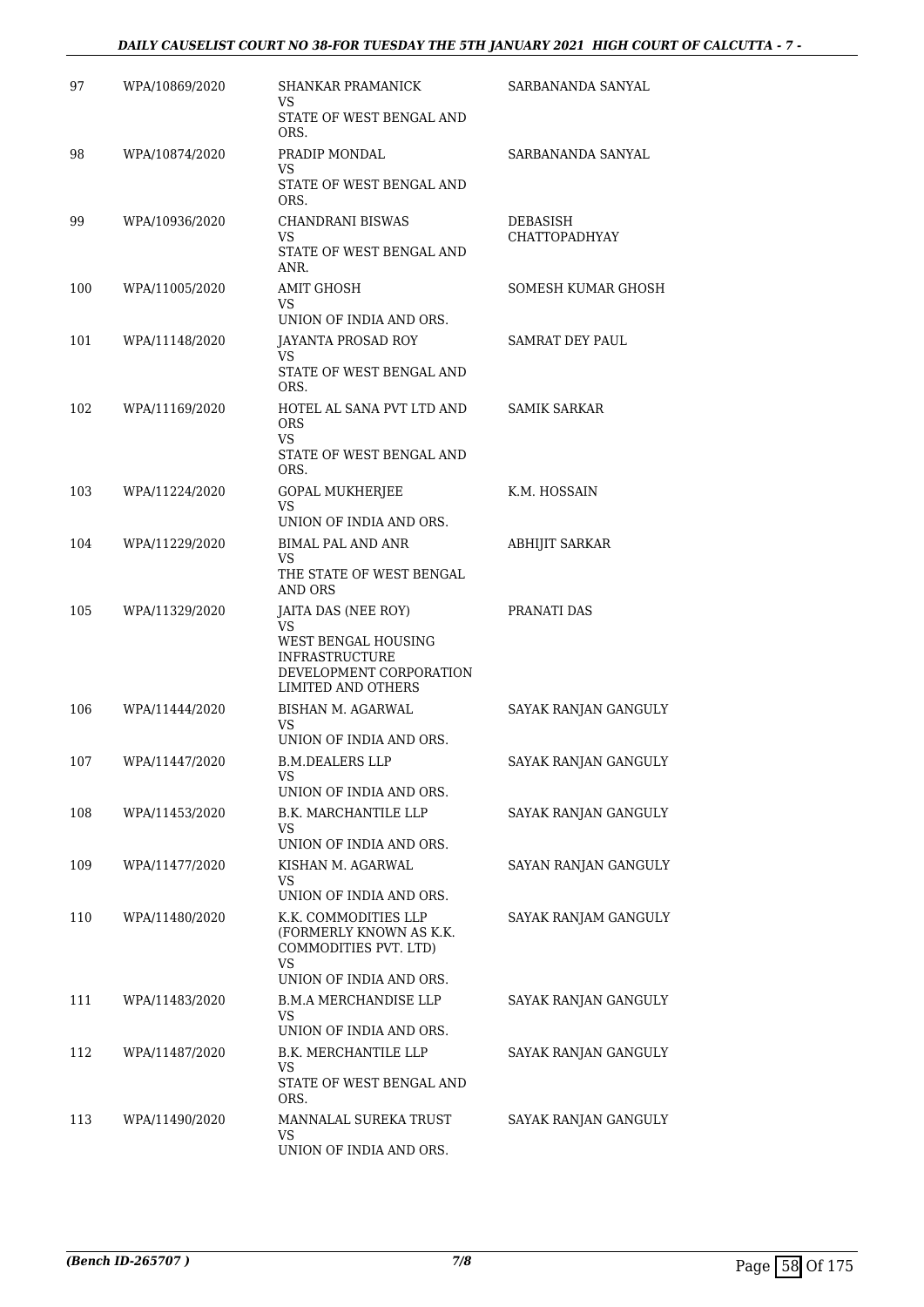#### *DAILY CAUSELIST COURT NO 38-FOR TUESDAY THE 5TH JANUARY 2021 HIGH COURT OF CALCUTTA - 8 -*

| 114 | WPA/11493/2020       | <b>BISHAN M. AGARWAL</b><br>VS.                                                         | SAYAK RANJAN GANGULY               |
|-----|----------------------|-----------------------------------------------------------------------------------------|------------------------------------|
| 115 | WPA/11541/2020       | UNION OF INDIA AND ORS.<br>RAHUL AMIN MALLICK<br>VS<br>STATE OF WEST BENGAL AND<br>ORS. | LAKSHMINATH<br><b>BHATTACHARYA</b> |
| 116 | WPA/11611/2020       | <b>SWAGATA BOSE</b><br><b>VS</b><br>STATE OF WEST BENGAL AND<br>ORS.                    | PRASANTA KUMAR<br>PAKRASHI         |
| 117 | WPA/11662/2020       | SANJIB KUNDU<br>VS<br>STATE OF WEST BENGAL AND<br>ORS.                                  | SIDHANT CHOWDHURY                  |
| 118 | WPA/11775/2020       | <b>BHAKTIPADA GHOSH</b><br>VS<br>STATE OF WEST BENGAL AND<br>ORS.                       | SASTHI CHARAN DHARA                |
| 119 | WPA/11886/2020       | SUPRIYO GANGULY<br>VS<br>STATE OF WEST BENGAL AND<br>ORS.                               | JAYASRI BHATTACHARYA               |
| 120 | WPA/11900/2020       | PRABIR GHOSHAL<br>VS<br>STATE OF WEST BENGAL AND<br>ORS.                                | JAYASRI BHATTACHARYA               |
| 121 | WPA/11943/2020       | VIDYANANDA CHAKRABORTY<br>VS<br>STATE OF WEST BENGAL AND<br>ORS.                        | <b>BISWAJIT CHOWDHURY</b>          |
|     |                      | <b>CONTEMPT APPLICATION</b>                                                             |                                    |
| 122 | CPAN/238/2019        | SANTOSH KUMAR BHUINYA<br>VS<br>PARTHA GHOSH & ORS                                       | SUBHOJIT SAHA                      |
|     | IA NO: CAN/1/2020    |                                                                                         |                                    |
|     | wt123 WPA/23441/2015 | SANTOSH KUMAR BHUINYA<br><b>VS</b><br>STATE OF WEST BENGAL & ORS                        | <b>GAUTAM GURIA</b>                |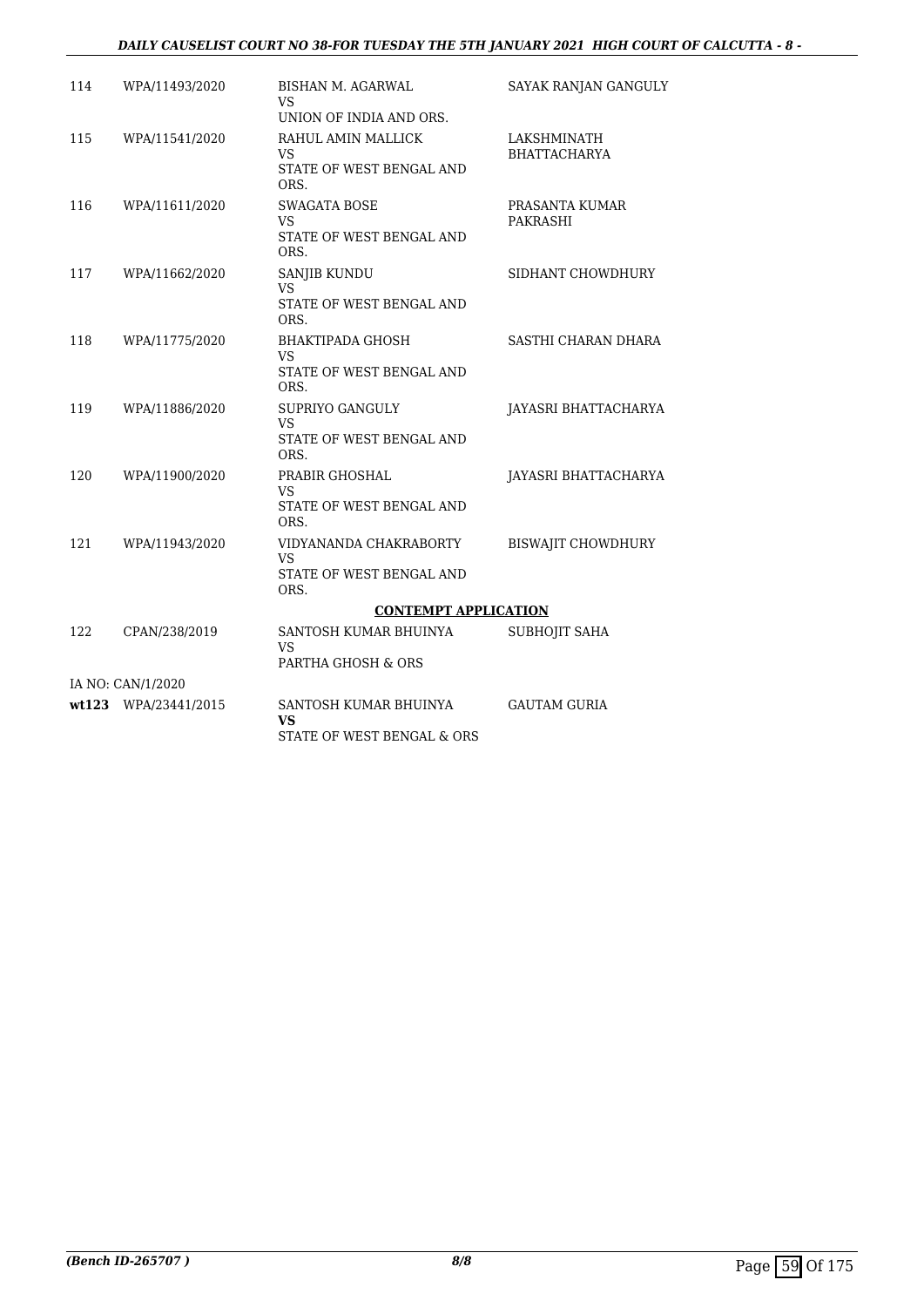

## **Appellate Side**

**DAILY CAUSELIST For Tuesday The 5th January 2021**

**COURT NO. 30 SINGLE BENCH (SB - V) AT 10:45 AM HON'BLE JUSTICE SHIVAKANT PRASAD**

#### **(VIA VIDEO CONFERENCE)**

**ON AND FROM MONDAY, THE 7TH DECEMBER, 2020 - ADMISSION AND HEARING OF CRIMINAL APPEALS INCLUDING BAIL (PUNISHMENT UPTO 7 YEARS);**

**ADMISSION OF CRIMINAL MOTIONS AND HEARING OF CRIMINAL REVISIONS ARISING OUT OF D.V.ACT; HEARING OF CRIMINAL APPEALS;**

**HEARING OF CRIMINAL APPEALS RELATING TO 'CRIMES AGAINST WOMEN';**

**MATTERS RELATING TO CONTEMPT (CIVIL) OF SUB-ORDINATE COURTS TO BE HEARD BY A JUDGE SITTING SINGLY.**

**NOTE: MATTERS WILL BE TAKEN UP THROUGH PHYSICAL HEARING ONLY WHEN BOTH THE PARTIES ARE AGREED.**

|                |                                           | <b>FOR JUDGMENT</b>                                                                            |                                                                                                                   |
|----------------|-------------------------------------------|------------------------------------------------------------------------------------------------|-------------------------------------------------------------------------------------------------------------------|
| 1              | CRR/3767/2019                             | PRAJJAL KUMAR BHATTACHARYA<br>$&$ ANR<br><b>VS</b><br>STATE OF WEST BENGAL & ANR               | <b>ANJAN DATTA</b>                                                                                                |
|                |                                           | <b>TO BE MENTIONED</b>                                                                         |                                                                                                                   |
| 2              | CRMSPL/14/2019                            | ENFORCEMENT OFFICER, E.D.,<br>F.E.R.A., GOVT OF INDIA<br>VS<br><b>LAXMI NARAYAN ROY</b>        | RANJAN K ROY                                                                                                      |
|                | IA NO: CRAN/1/2019(Old No:CRAN/846/2019)  |                                                                                                |                                                                                                                   |
|                |                                           | <b>APPLICATION FOR BAIL</b>                                                                    |                                                                                                                   |
| 3              | CRM/11050/2020                            | SAIYAD MAJED ALI AND ORS<br><b>VS</b><br>State of West Bengal                                  | MRITYUNJOY CHATTERJEE                                                                                             |
| $\overline{4}$ | CRM/11161/2020                            | NARUGOPAL DEBNATH<br>VS                                                                        | MRITYUNIOY CHATTERIEE                                                                                             |
|                |                                           | State of West Bengal                                                                           |                                                                                                                   |
| 5              | CRM/11275/2020                            | JAHANGIR MOLLA @ SK JAHANGIR ATAUR RAHMAN<br><b>VS</b><br>State of West Bengal and Anr         |                                                                                                                   |
|                |                                           | <b>BAIL IN CONNECTION WITH APPEAL</b>                                                          |                                                                                                                   |
| 6              | CRA/348/2016                              | SUBHANKAR BASU @ SUVANKAR<br><b>BOSE @ SUBHANKAR BOSE</b><br><b>VS</b><br>STATE OF WEST BENGAL | <b>S D ADHIKARY</b>                                                                                               |
|                | IA NO: CRAN/2/2017(Old No:CRAN/5274/2017) |                                                                                                |                                                                                                                   |
| 7              | CRA/546/2017                              | <b>SOUMIK ROY</b><br><b>VS</b><br>STATE OF WEST BENGAL                                         | <b>K GANGULY</b>                                                                                                  |
|                |                                           |                                                                                                | IA NO: CRAN/1/2017(Old No:CRAN/4177/2017), CRAN/2/2017(Old No:CRAN/5281/2017), CRAN/3/2020(Old No:CRAN/3750/2020) |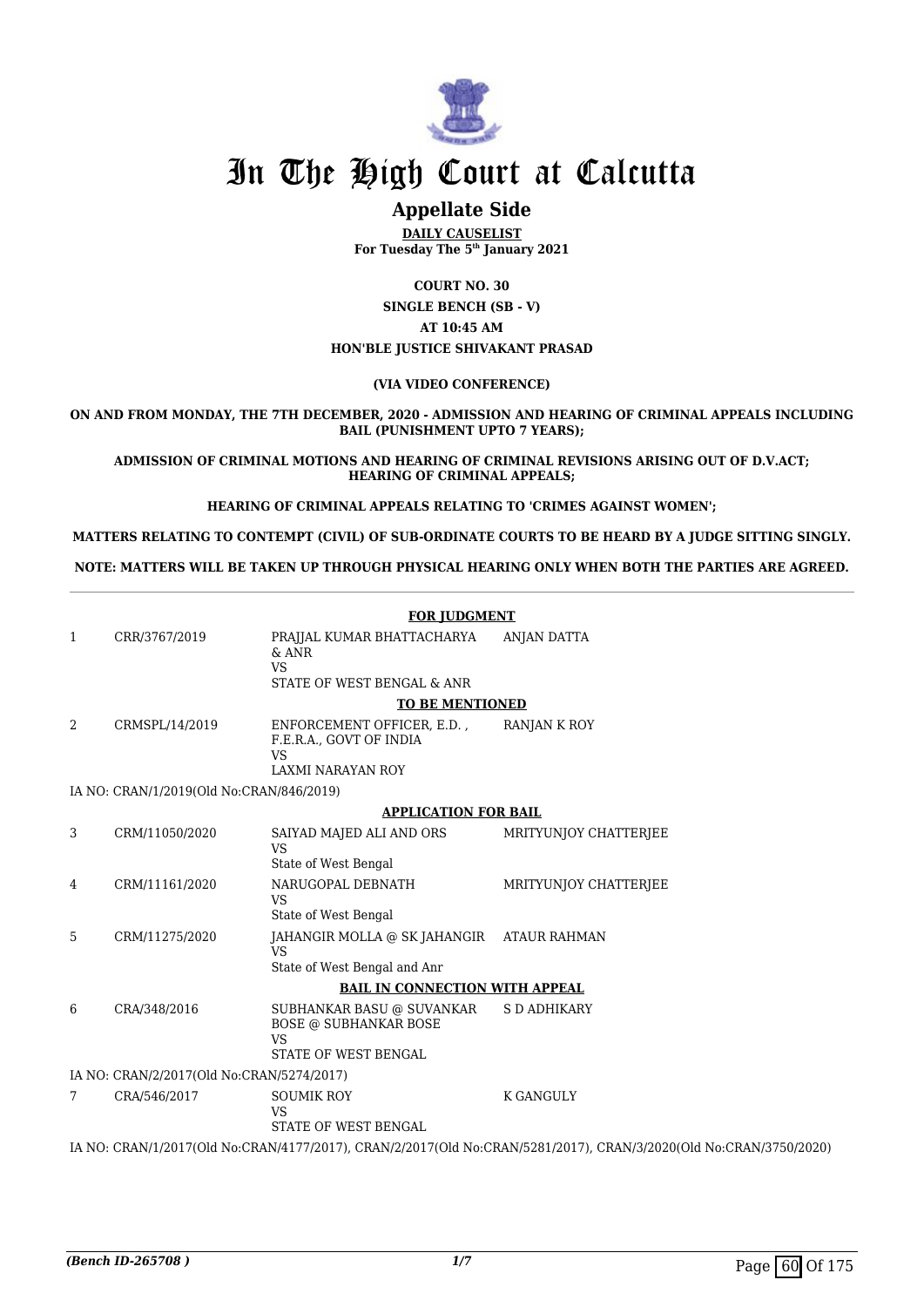| 8  | CRA/556/2017                              | MD JAMAL @ JAMALUDDIN KHAN<br>$&$ ANR<br>VS<br>STATE OF WEST BENGAL                     | S NAG                                                                                                                                                                                                                             |
|----|-------------------------------------------|-----------------------------------------------------------------------------------------|-----------------------------------------------------------------------------------------------------------------------------------------------------------------------------------------------------------------------------------|
|    | CRAN/9/2020                               |                                                                                         | IA NO: CRAN/3/2018(Old No:CRAN/2106/2018), CRAN/4/2019(Old No:CRAN/1145/2019), CRAN/5/2020(Old No:CRAN/3530/2020),<br>CRAN/6/2020(Old No:CRAN/3532/2020), CRAN/7/2020(Old No:CRAN/4568/2020), CRAN/8/2020(Old No:CRAN/4569/2020), |
| 9  | CRA/540/2019                              | DEBABRATA SAHA @ DEBOBRATA<br>SAHA<br>VS.<br>STATE OF WEST BENGAL                       | AVISHEK BHANDARI                                                                                                                                                                                                                  |
|    | IA NO: CRAN/2/2019(Old No:CRAN/4479/2019) |                                                                                         |                                                                                                                                                                                                                                   |
|    |                                           | <b>MOTION</b>                                                                           |                                                                                                                                                                                                                                   |
| 10 | CRR/1041/2018                             | <b>BISWAJIT SARDER</b><br>VS<br><b>LATA SARDAR</b>                                      | RITUPARNA DE GHOSH                                                                                                                                                                                                                |
|    | IA NO: CRAN/1/2018(Old No:CRAN/1276/2018) |                                                                                         |                                                                                                                                                                                                                                   |
| 11 | CRR/594/2019                              | SUBIR PAUL & ORS<br>VS<br>STATE OF WEST BENGAL & ANR                                    | TIRTHANKAR DHALI                                                                                                                                                                                                                  |
| 12 | CRR/1450/2019                             | <b>BISHNU SAHA</b><br>VS                                                                | PRANTICK GHOSH                                                                                                                                                                                                                    |
|    |                                           | STATE OF WEST BENGAL & ANR                                                              |                                                                                                                                                                                                                                   |
|    | IA NO: CRAN/1/2019(Old No:CRAN/3552/2019) |                                                                                         |                                                                                                                                                                                                                                   |
| 13 | CRR/2911/2019                             | CHAITANYA SINGHANIA & ANR.<br>VS<br>KHUSBOO SINGHANIA                                   | <b>BINAY KR. JAIN</b>                                                                                                                                                                                                             |
| 14 | CRR/3096/2019                             | SUSANTA PAL<br>VS<br>STATE OF WEST BENGAL & ANR                                         | SUDAKSHINA DEY                                                                                                                                                                                                                    |
|    | IA NO: CRAN/1/2019(Old No:CRAN/4720/2019) |                                                                                         |                                                                                                                                                                                                                                   |
| 15 | CRR/3551/2019                             | <b>GOUTAM SEMBI &amp; ORS</b><br>VS                                                     | <b>SOMEN BANERJEE</b>                                                                                                                                                                                                             |
| 16 | CRR/3641/2019                             | SOMA SEMBI (CHAKRABORTY)<br><b>RENU TEWARI</b><br>VS<br>ANADA KUMAR TIWARI & ORS        | DEV KUMAR SHARMA                                                                                                                                                                                                                  |
| 17 | CRR/3864/2019                             | DR. SAHIL SANGHI<br>VS<br>STATE OF WEST BENGAL& ANR                                     | <b>ANITA KUNDU</b>                                                                                                                                                                                                                |
| 18 | CRR/21/2020                               | DIPIKA GHOSH<br>VS<br>BHIM CHANDRA GHOSH & ORS                                          | MD. SABIR AHMED                                                                                                                                                                                                                   |
| 19 | CRR/46/2020                               | <b>SWARUP GUHA ROY</b><br>VS                                                            | ANAMITRA BANERJEE                                                                                                                                                                                                                 |
| 20 | CRR/184/2020                              | STATE OF WEST BENGAL & ANR<br>DEB SANKAR BHATTACHARYA @<br>DEBSANKAR BHATTACHARYA<br>VS | ALI AHSAN ALAMGIR                                                                                                                                                                                                                 |
| 21 | CRR/227/2020                              | STATE OF WEST BENGAL& ANR<br>SANDIP BAG<br>VS<br>SUSMITA BAG ( PANJA)                   | SANTANU MAJI                                                                                                                                                                                                                      |
| 22 | CRR/470/2020                              | JOYJIT CHOWDHURY<br>VS<br>STATE OF WEST BENGAL & ANR                                    | KRISHNA YADAV                                                                                                                                                                                                                     |
| 23 | CRR/558/2020                              | TARUN KUMAR MUKHERJEE<br>VS<br>SHUVECHHA MUKHERJEE                                      | MD ZOHAIB RAUF                                                                                                                                                                                                                    |
| 24 | CRR/600/2020                              | <b>SUPRAVAT ROY</b><br>VS.<br>STATE OF WEST BENGAL & ANR                                | SUBRATA BHATTACHARJYA                                                                                                                                                                                                             |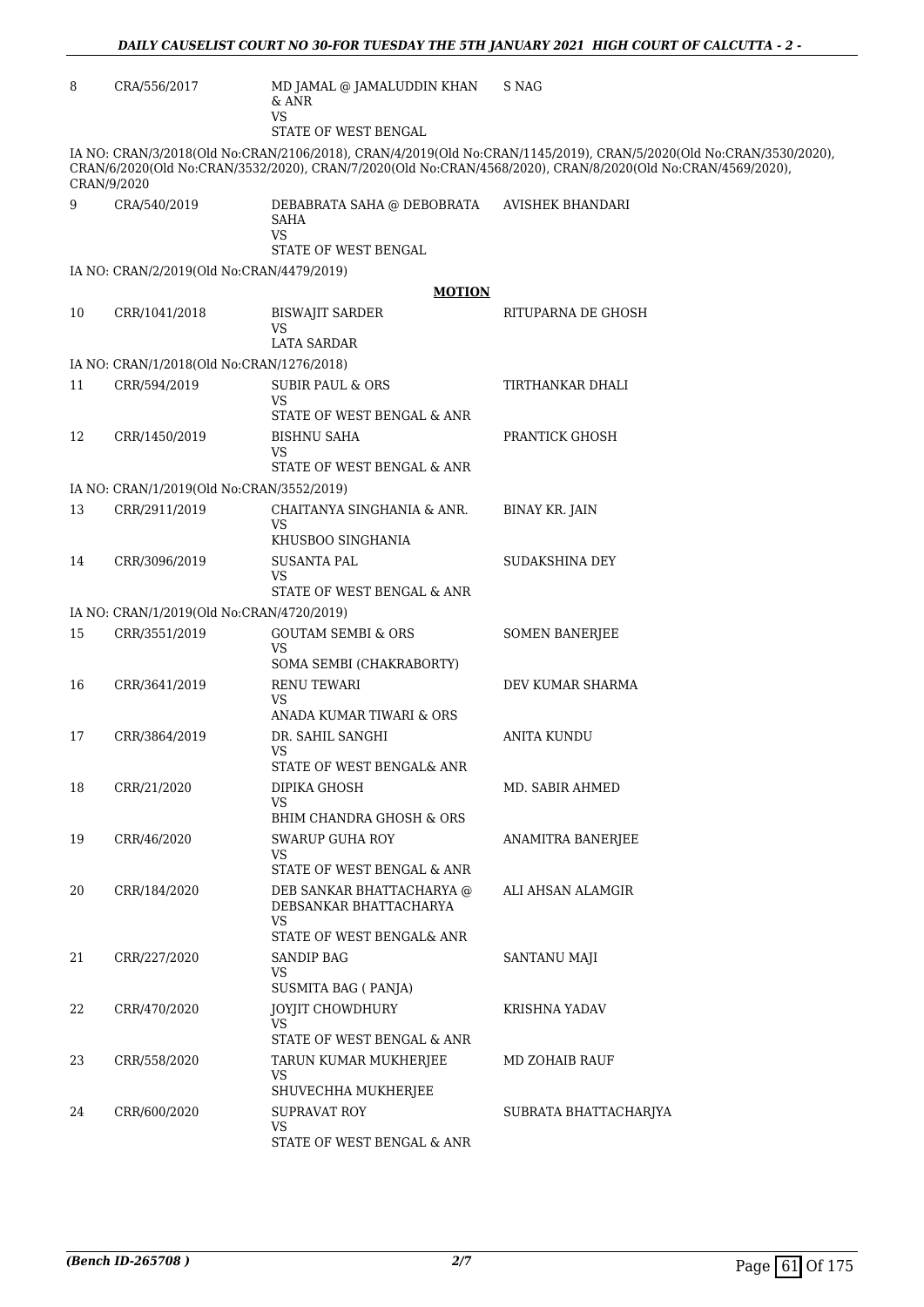#### *DAILY CAUSELIST COURT NO 30-FOR TUESDAY THE 5TH JANUARY 2021 HIGH COURT OF CALCUTTA - 3 -*

| 25   | CRR/667/2020                              | PRIYANKA MALIK<br>VS.<br>STATE OF WEST BENGAL & ANR                                                       | <b>ASHOK KR CHOWDHURY</b>          |
|------|-------------------------------------------|-----------------------------------------------------------------------------------------------------------|------------------------------------|
| 26   | CRR/853/2020                              | SHREYA BERA<br>VS<br><b>VEDANT BHAGAT</b>                                                                 | DWIDHITI BHADURI                   |
| 27   | CRR/861/2020                              | <b>SOMA CHOWDHURY</b><br>VS<br>RABI SHANKAR CHOWDHURY<br>&ORS                                             | CHAITALI<br>MUKHOPADHYAY           |
| 28   | CRR/983/2020                              | ABDUL FARUK@ABUL FARUK<br>VS                                                                              | <b>SUJOY SARKAR</b>                |
| 29   | CRR/986/2020                              | CHANDRANI FARUK & ANR<br>PAPIYA SAHA @ PAPIA SAHA<br>VS<br>ABHIJIT SAHA & ORS.                            | SNEHANSU MAJUMDER                  |
| 30   | CRR/992/2020                              | LAKSHMI ROY & ANR<br>VS.<br>STATE OF WEST BENGAL & ANR                                                    | SANANDA<br><b>BHATTACHARYYA</b>    |
| 31   | CRR/1016/2020                             | SOURAV MONDAL<br>VS.<br>STATE OF WEST BENGAL & ANR                                                        | <b>ABHISHEK DE</b>                 |
| 32   | CRR/1070/2020                             | ARPITA GUIN<br>VS.<br>STATE OF WEST BENGAL & ORS.                                                         | ALI AHSAN ALAMGIR                  |
|      | IA NO: CRAN/1/2020(Old No:CRAN/3151/2020) |                                                                                                           |                                    |
| wt33 | CRR/1069/2020                             | <b>ARPITA GUIN</b><br>VS.<br>STATE OF WEST BENGAL & ORS.                                                  | ALI AHSAN ALAMGIR                  |
|      |                                           | IA NO: CRAN/1/2020(Old No:CRAN/3150/2020), CRAN/2/2020                                                    |                                    |
|      | wt34 CRR/1071/2020                        | ARPITA GUIN & ANR<br>VS<br>STATE OF WEST BENGAL & ANR                                                     | ALI AHSAN ALAMGIR                  |
|      |                                           | IA NO: CRAN/1/2020(Old No:CRAN/3152/2020), CRAN/2/2020                                                    |                                    |
| 35   | CRR/1449/2020                             | SAHANAWAZ TARAFDER<br>VS                                                                                  | <b>SUNNY NONDY</b>                 |
| 36   | CRR/1774/2020                             | State of West Bengal<br>BACCHU MONDAL @ BACHHU<br><b>MONDAL</b><br>VS<br>STATE OF WEST BENGAL AND<br>ORS. | ALI HASAN ALAMGIR                  |
| 37   | CRR/1776/2020                             | <b>ANINDYA DEB</b><br>VS                                                                                  | SUBHAMOY KARMAKAR                  |
| 38   | CRR/1807/2020                             | DEBJANI DEB<br>SUJASUDDIN MOLLA<br>VS<br>State of West Bengal AND ANR                                     | ANIL KUMAR<br><b>CHATTOPADHYAY</b> |
| 39   | CRR/1843/2020                             | <b>IMAMAUL HUSSAIN AND ORS</b><br>VS.<br>State of West Bengal AND ANR                                     | MD ZEESHANUDDIN                    |
| 40   | CRR/1846/2020                             | HASNUR GAZI ALIAS MEJUR<br>VS<br>STATE OF WEST BENGAL AND<br>ORS.                                         | MD YOUNUSH MONDAL                  |
| 41   | CRR/1854/2020                             | SAKTIPADA SANNIGRAHI AND<br>ANR<br><b>VS</b>                                                              | DEBISREE ADHIKARY                  |
| 42   | CRR/1855/2020                             | State of West Bengal<br>KALYAN PANDA AND ANR<br>VS<br>State of West Bengal                                | DEBISREE ADHIKARY                  |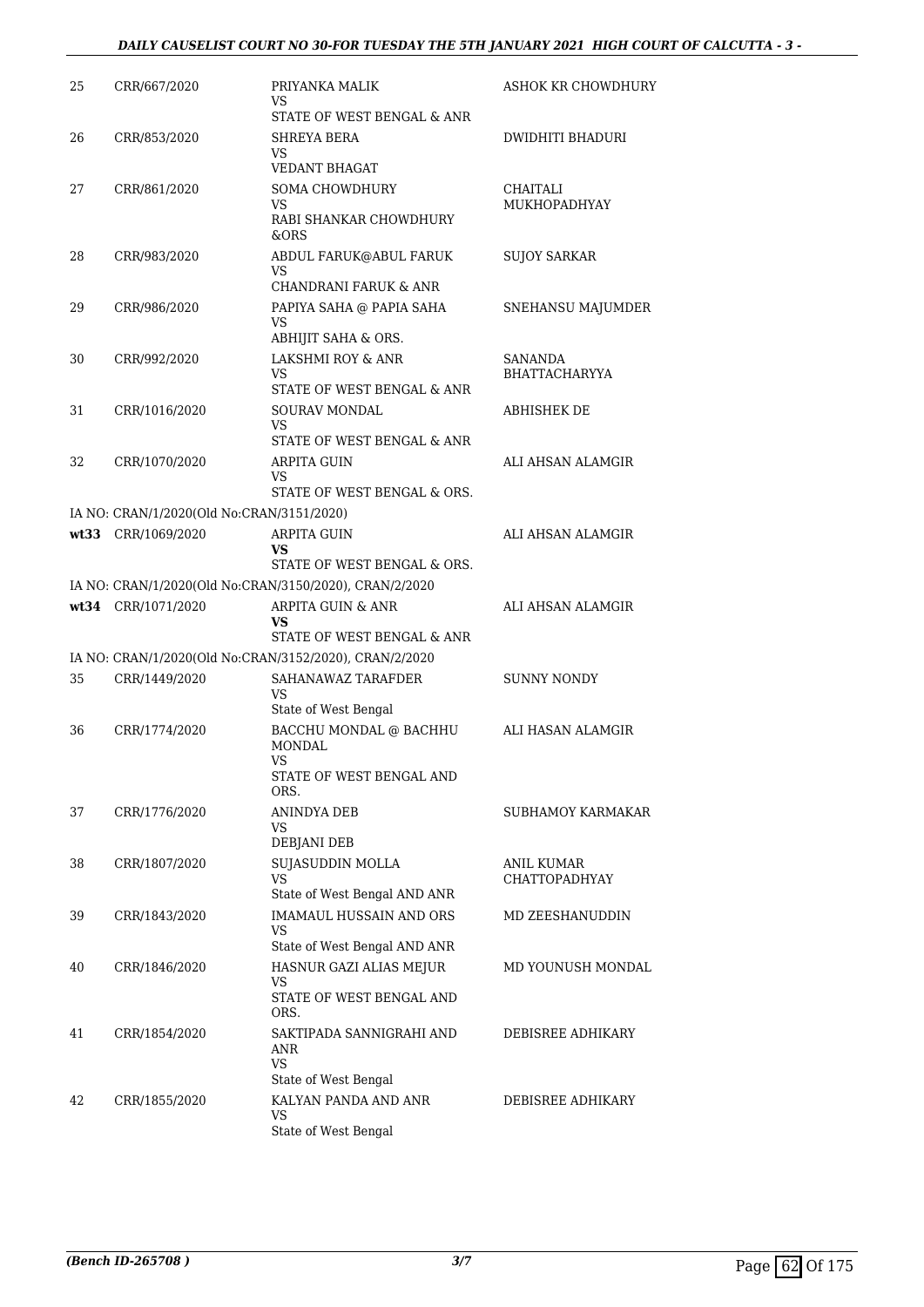#### *DAILY CAUSELIST COURT NO 30-FOR TUESDAY THE 5TH JANUARY 2021 HIGH COURT OF CALCUTTA - 4 -*

| 43 | CRR/1860/2020                             | TUKU SK @ KHAIRUL SEKH<br>VS                                                 | PRITHVIRAJ SINHA ROY    |
|----|-------------------------------------------|------------------------------------------------------------------------------|-------------------------|
| 44 | CRR/1868/2020                             | State of West Bengal AND ANR<br>ARNIK CHAKI<br>VS                            | ANIRBAN BANERJEE        |
| 45 | CRR/1876/2020                             | <b>ANUMITA LAHIRI</b><br><b>BISWANATH GHOSH</b>                              | SUDHESHNA DAS           |
|    |                                           | VS                                                                           |                         |
|    |                                           | SRMB SRIJAN PVT LTD AND ANR                                                  |                         |
| 46 | CRR/1899/2020                             | <b>SUBRATA MAJI</b><br>VS<br>State of West Bengal AND ANR                    | SUMALYA CHAKRABORTY     |
| 47 | CRR/1905/2020                             | <b>ADWAITA SARKAR</b>                                                        | Jeenia Rudra            |
|    |                                           | VS                                                                           |                         |
|    |                                           | State of West Bengal and Anr                                                 |                         |
| 48 | CRR/1917/2020                             | TINKU BHOWMIK<br>VS                                                          | DIPAYAN DAN             |
|    |                                           | SOMNATH BHOWMIK                                                              |                         |
| 49 | CRR/1922/2020                             | PARTHA SARATHI BANERJEE<br>VS                                                | Rupraj Banerjee         |
|    |                                           | <b>KASTURI BASU</b>                                                          |                         |
| 50 | CRR/1924/2020                             | <b>BIMAN DAS AND ORS</b><br>VS.                                              | SUNIL KUMAR SARKAR      |
|    |                                           | STATE OF WEST BENGAL AND<br>ORS.                                             |                         |
| 51 | CRR/1937/2020                             | PRADEEP KUMAR GUPTA<br>VS                                                    | <b>SUBHODIP BISWAS</b>  |
|    |                                           | STATE (THE CENTRAL BUREAU OF<br><b>INVESTIGATION, ANTI</b>                   |                         |
|    |                                           | CORRUPTION BRANCH, KOLKATA                                                   |                         |
|    |                                           | <b>CONTESTED APPLICATION</b>                                                 |                         |
| 52 | CRR/3045/2018                             | MD FAIYAZ<br>VS                                                              | <b>F RAHMAN</b>         |
|    |                                           | KASIDA BEGUM & ANR                                                           |                         |
|    |                                           | <b>ADMISSION OF CRIMINAL APPEAL</b>                                          |                         |
| 53 | CRA/328/2019                              | <b>GURUPADA GHOSH</b><br>VS<br>STATE OF WEST BENGAL & ORS                    | AVANTIKA SANYAL         |
| 54 | CRA/370/2019                              | <b>SURESH THAKUR</b>                                                         | <b>UDDIPAN BANERJEE</b> |
|    |                                           | VS<br>STATE OF WEST BENGAL                                                   |                         |
|    |                                           | IA NO: CRAN/1/2019(Old No:CRAN/2874/2019), CRAN/2/2020(Old No:CRAN/581/2020) |                         |
| 55 | CRA/600/2019                              | GAFUR SK. @ GOFUR SK.                                                        | PROSENJIT MUKHERJEE     |
|    |                                           | VS<br>STATE OF WEST BENGAL & ANR.                                            |                         |
|    | IA NO: CRAN/1/2019(Old No:CRAN/4043/2019) |                                                                              |                         |
| 56 | CRA/626/2019                              | SHYAMAL PRADHAN                                                              |                         |
|    |                                           | VS<br>STATE OF WEST BENGAL & ORS                                             | SRINJOY SENGUPTA        |
| 57 | CRA/642/2019                              | ROKEYA BIBI(KHAN)                                                            | AMRITA CHEL             |
|    |                                           | VS<br>SK. NASIR ALI & ANR                                                    |                         |
| 58 | CRA/653/2019                              | <b>TAPAS DAS</b>                                                             | SUBIR DEBNATH           |
|    |                                           | VS.                                                                          |                         |
|    |                                           | STATE OF WEST BENGAL                                                         |                         |
|    | IA NO: CRAN/1/2019(Old No:CRAN/4254/2019) |                                                                              |                         |
| 59 | CRA/675/2019                              | MD WASIM<br>VS                                                               | AVISHEK BHANDARI        |
|    |                                           | STATE OF WEST BENGAL                                                         |                         |
|    | IA NO: CRAN/1/2019(Old No:CRAN/4450/2019) |                                                                              |                         |
| 60 | CRA/677/2019                              | M/S MURALIDHAR RAJKUMAR                                                      | AMAJIT DE               |
|    |                                           | VS<br>STATE OF WEST BENGAL & ANR                                             |                         |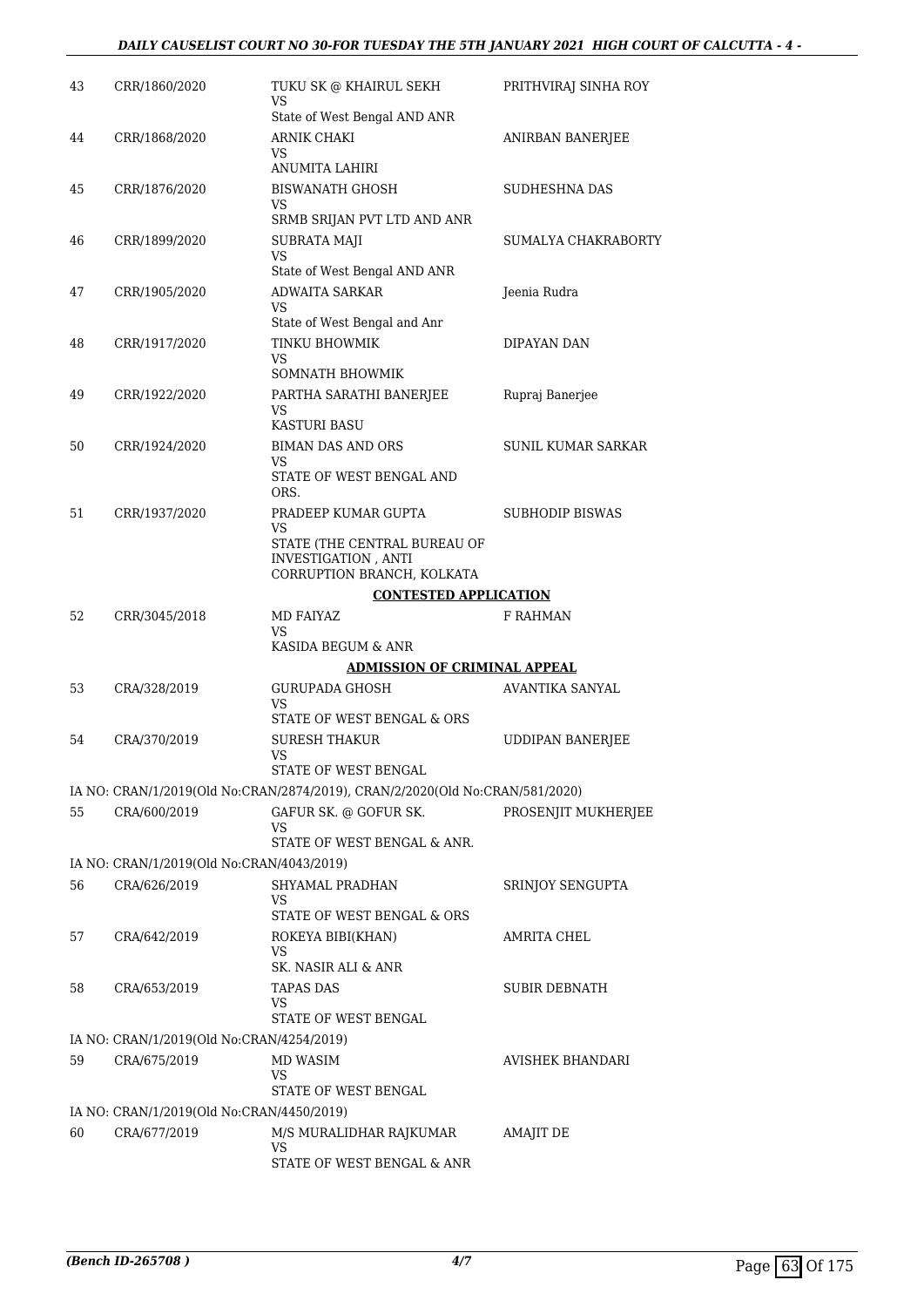| 61 | CRA/679/2019                              | ALLOIS LAKRA @ ALOIS LASKAR<br>VS                                             | JYOTIRMOY ADHIKARI    |
|----|-------------------------------------------|-------------------------------------------------------------------------------|-----------------------|
| 62 | CRA/684/2019                              | STATE OF WEST BENGAL<br>SRIKANTA SAMANTA & ORS                                | <b>BHASKAR HUTAIT</b> |
|    |                                           | VS<br>STATE OF WEST BENGAL                                                    |                       |
| 63 | CRA/700/2019                              | SABITA SHAW                                                                   | DEBASIS SUR           |
|    |                                           | VS<br>STATE OF WEST BENGAL & ANR                                              |                       |
|    | IA NO: CRAN/1/2019(Old No:CRAN/4692/2019) |                                                                               |                       |
| 64 | CRA/735/2019                              | <b>SUJIT MONDAL</b><br>VS                                                     | <b>MANIKA SARKAR</b>  |
|    |                                           | STATE OF WEST BENGAL                                                          |                       |
|    | IA NO: CRAN/1/2019(Old No:CRAN/4901/2019) |                                                                               |                       |
| 65 | CRA/8/2020                                | <b>ISMAIL SK</b><br>VS                                                        | TAPODIP GUPTA         |
|    |                                           | STATE OF WEST BENGAL                                                          |                       |
|    | IA NO: CRAN/1/2020(Old No:CRAN/27/2020)   |                                                                               |                       |
| 66 | CRA/21/2020                               | JAHANGIR HOSSAIN@JAHANGIR<br>SEIKH<br>VS                                      | S S SAHA              |
|    |                                           | STATE OF WEST BENGAL                                                          |                       |
|    | IA NO: CRAN/1/2020(Old No:CRAN/156/2020)  |                                                                               |                       |
| 67 | CRA/33/2020                               | SUMAN BAURI                                                                   | RAJENDRA BANERJEE     |
|    |                                           | VS<br>STATE OF WEST BENGAL & ANR                                              |                       |
|    | IA NO: CRAN/1/2020(Old No:CRAN/280/2020)  |                                                                               |                       |
| 68 | CRA/42/2020                               | PURNA SAHA<br>VS                                                              | SRIMOYEE MUKHERJEE    |
|    |                                           | STATE OF WEST BENGAL                                                          |                       |
|    | IA NO: CRAN/1/2020(Old No:CRAN/312/2020)  |                                                                               |                       |
| 69 | CRA/74/2020                               | RATAN KR. ROY @ RATAN ROY<br>VS<br>STATE OF WEST BENGAL                       | PRIYANKAR GANGULY     |
| 70 | CRA/100/2020                              | SALIL SINGHA@TUTUN                                                            | KAUSIK BISWAS         |
|    |                                           | VS<br>STATE OF WEST BENGAL & ANR                                              |                       |
|    | IA NO: CRAN/1/2020(Old No:CRAN/860/2020)  |                                                                               |                       |
|    | 71 CRA/105/2020                           | RAJU BHATTACHARYA<br>VS                                                       | DEBAPRIYA ROY         |
|    |                                           | STATE OF WEST BENGAL                                                          |                       |
|    | IA NO: CRAN/1/2020(Old No:CRAN/913/2020)  |                                                                               |                       |
| 72 | CRA/154/2020                              | GAYANTHA PANDEY @ GAYANATH PROSENJIT MUKHERJEE<br>PANDEY<br>VS                |                       |
|    |                                           | STATE OF WEST BENGAL & ANR                                                    |                       |
| 73 | CRA/190/2020                              | DAYA SINDHU GURIA<br>VS<br>STATE OF WEST BENGAL                               | PRABIR MAJI           |
|    |                                           | IA NO: CRAN/1/2020(Old No:CRAN/4231/2020), CRAN/2/2020(Old No:CRAN/4233/2020) |                       |
| 74 | CRA/207/2020                              | <b>REKHA SHAW</b>                                                             | DIPANKAR SAHA         |
|    |                                           | VS<br>STATE OF WEST BENGAL AND<br>ORS.                                        |                       |
|    | IA NO: CRAN/1/2020                        |                                                                               |                       |
| 75 | CRA/263/2020                              | JIT MALLICK@ALAMGIR<br>VS                                                     | RUPSA SREEMANI        |
|    |                                           | State of West Bengal AND ANR                                                  |                       |
|    | IA NO: CRAN/1/2020                        |                                                                               |                       |

**LEAVE TO APPEAL**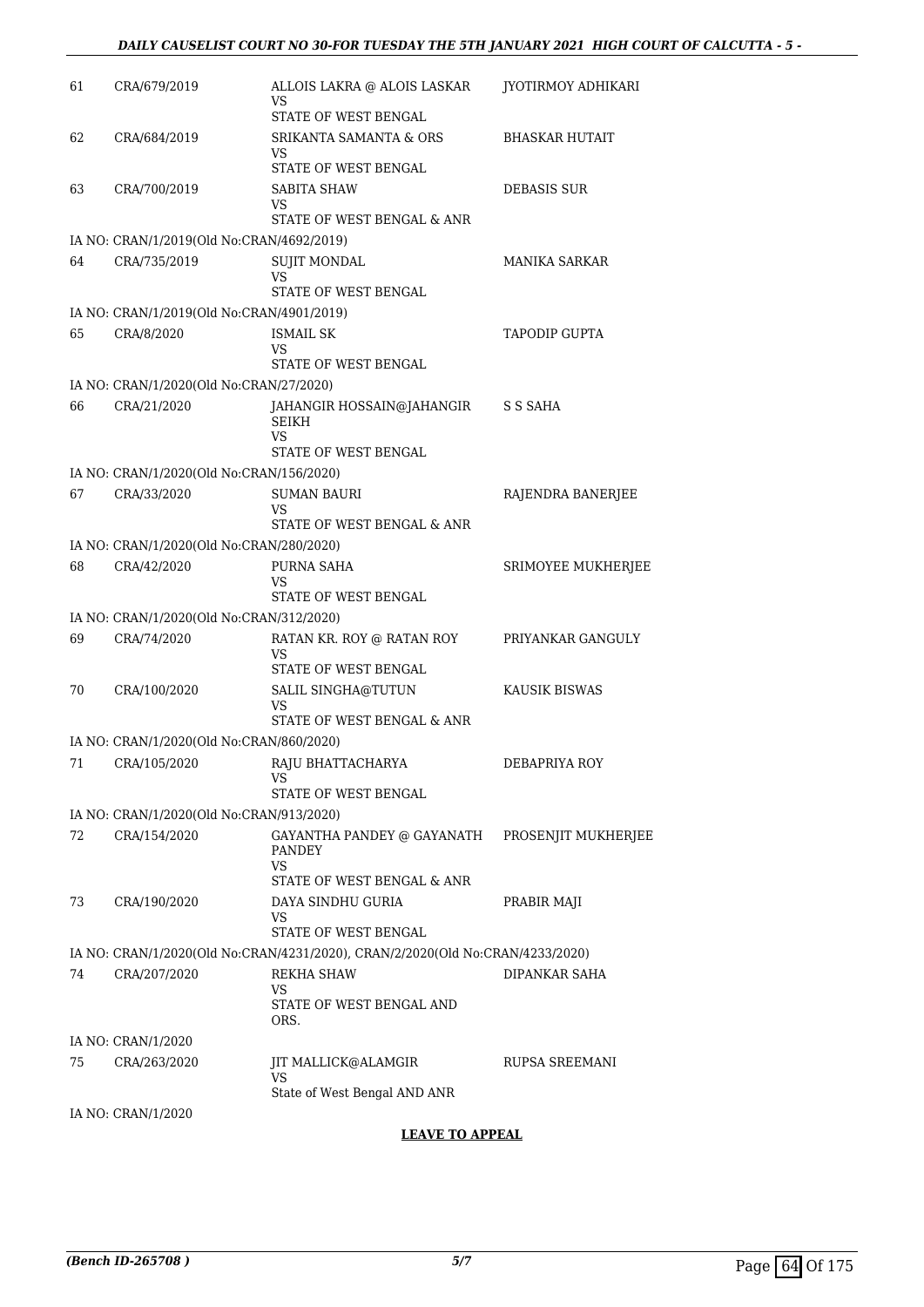| 76   | CRMSPL/145/2017                                          | SANKARI BASU<br>VS                                                                     | <b>SREETAMA ROY</b>             |
|------|----------------------------------------------------------|----------------------------------------------------------------------------------------|---------------------------------|
| 77   | CRMSPL/35/2019                                           | STATE OF WEST BENGAL & ANR.<br><b>GOLAM MAINUDDIN</b>                                  | PROSENJIT MUKHERJEE             |
|      |                                                          | VS<br>STATE OF WEST BENGAL & ANR                                                       |                                 |
|      | IA NO: CRAN/1/2020(Old No:CRAN/536/2020)                 |                                                                                        |                                 |
| 78   | CRMSPL/59/2019                                           | HEALTH POINT (A UNIT OF<br>HEALTH CARE RESEARCH<br>CENTRE)<br>VS<br>SOMNATH SEN & ANR  | SUDAKSHINA DEY                  |
|      | IA NO: CRAN/1/2019(Old No:CRAN/4574/2019)                |                                                                                        |                                 |
| 79   | CRMSPL/60/2019                                           | BUREAU OF INDIAN STANDARDS                                                             | JAGANNATH GANGULY               |
|      |                                                          | VS<br>M/S. DEY MINERALS PVT LTD &<br><b>ORS</b>                                        |                                 |
| 80   | CRMSPL/61/2019                                           | NEELA RANI @ NILA KHATA, REP<br>BY DULAL BHUINYA<br>VS                                 | ARUSHI RATHORE                  |
|      |                                                          | SHILA BARDHAN                                                                          |                                 |
| 81   | CRMSPL/62/2019                                           | <b>AJAY KUMAR</b><br>VS                                                                | <b>ABHRA MUKHERJEE</b>          |
|      |                                                          | PASUPATI DAS & ORS                                                                     |                                 |
| 82   | CRMSPL/63/2019                                           | MRIDUL CHANDA<br>VS<br>STATE OF WEST BENGAL & ORS                                      | SUBRATA BHATTACHARJYA           |
|      | IA NO: CRAN/1/2020                                       |                                                                                        |                                 |
| 83   | CRMSPL/2/2020                                            | DILIP BOSE<br>VS                                                                       | NARAYAN CHNADRA<br><b>GHOSH</b> |
|      |                                                          | STATE OF WEST BENGAL& ANR                                                              |                                 |
| 84   | IA NO: CRAN/1/2020(Old No:CRAN/51/2020)<br>CRMSPL/3/2020 | <b>M/S TODI INVESTORS</b>                                                              | SUBHAMOY PATRA                  |
|      |                                                          | VS<br><b>BIDISHA DEY</b>                                                               |                                 |
| 85   | CRMSPL/4/2020                                            | <b>UCO BANK</b><br>VS<br>STATE OF WEST BENGAL & ORS                                    | P.C. GHOSE                      |
| 86   | CRMSPL/8/2020                                            | MAGMA FINCORP LIMITED                                                                  | ASHOK KUMAR SINGH               |
|      |                                                          | VS<br>AMIT KUMAR MISHRA @ AMIT<br>MISHRA                                               |                                 |
| 87   | CRMSPL/9/2020                                            | M/S. MURALIDHAR RAJKUMAR<br>VS                                                         | <b>AMAJIT DE</b>                |
|      |                                                          | STATE OF WEST BENGAL & ORS.                                                            |                                 |
|      | IA NO: CRAN/1/2020(Old No:CRAN/604/2020)                 |                                                                                        |                                 |
| 88   | CRMSPL/11/2020                                           | M/S HINDUSTHAN NATIONAL<br><b>GLASS @ INDUSTRIES LTD</b><br>VS<br><b>BIMAL SAMANTA</b> | SUDESHNA BAGCHI                 |
|      | IA NO: CRAN/1/2020(Old No:CRAN/1271/2020)                |                                                                                        |                                 |
| 89   | CRMSPL/12/2020                                           | DIPAK SAHA                                                                             | SREEPARNA DAS                   |
|      |                                                          | VS<br>STATE OF WEST BENGAL & ORS                                                       |                                 |
|      |                                                          | <b>CONTEMPT APPLICATION</b>                                                            |                                 |
| 90   | CPAN/174/2020                                            | CHANDAN NATH SEN                                                                       | UJJAL RAY                       |
|      |                                                          | VS<br>AMBIKA CHARAN SEN                                                                |                                 |
| wt91 | SAT/313/2015                                             | AMBIKA CHARAN SEN                                                                      | SUHRID SUR                      |
|      |                                                          | VS                                                                                     |                                 |
|      |                                                          | GOBINDA CHANDRA SEN & ORS                                                              |                                 |
|      | IA NO: CAN/3/2016(Old No:CAN/9270/2016)                  |                                                                                        |                                 |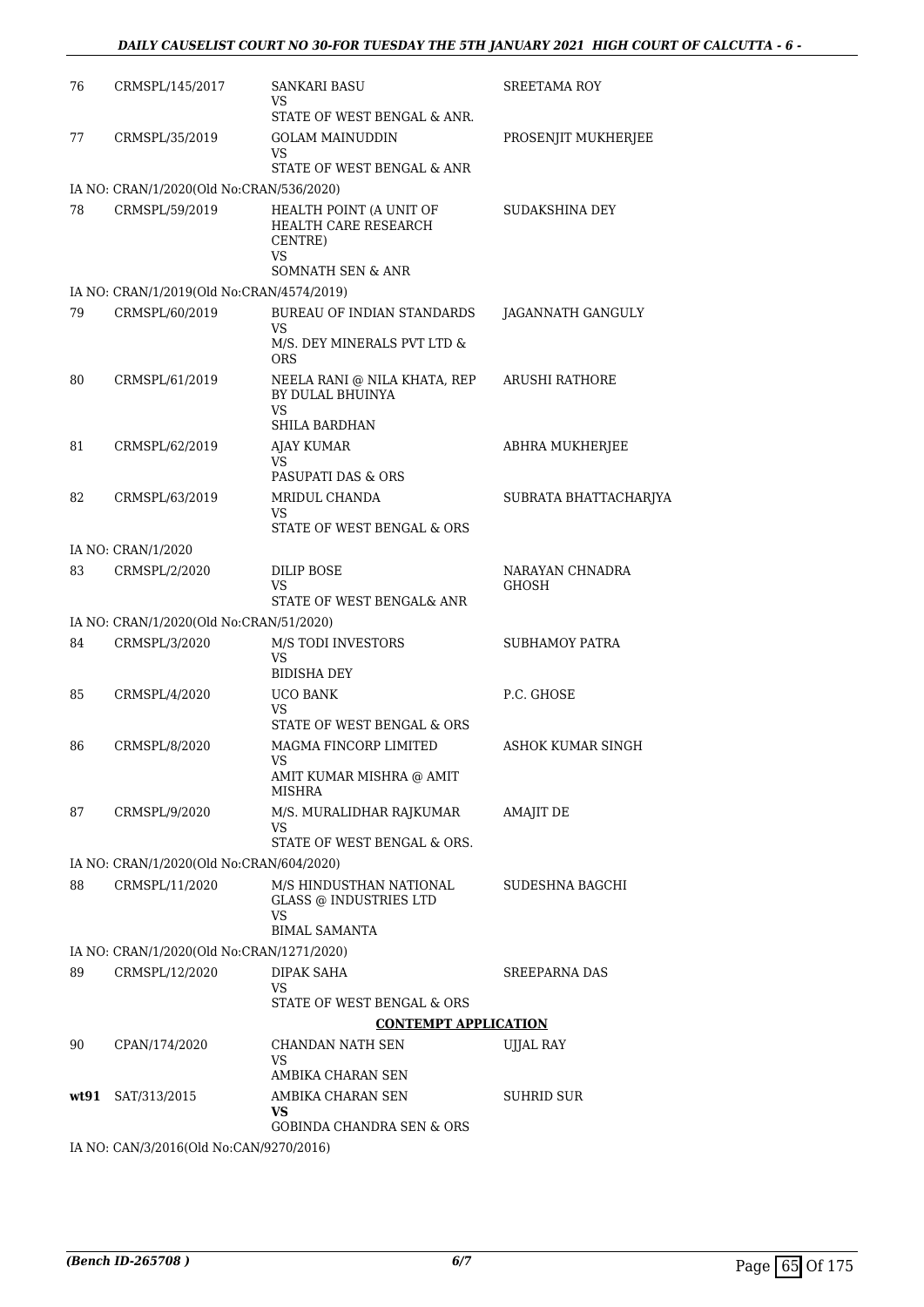| 92 | CPAN/408/2020                            | KANAILAL CHAKRABORTY & ANR<br>VS<br>MAINAK BANERJEE & ORS | ARIF ALI         |
|----|------------------------------------------|-----------------------------------------------------------|------------------|
|    | IA NO: CAN/1/2020(Old No:CAN/5524/2020)  |                                                           |                  |
|    |                                          | <b>PART HEARD MATTERS</b>                                 |                  |
| 93 | CRA/12/2015                              | SUJIT KUMAR PANDEY<br>VS<br><b>CBI</b>                    | D. DUTT          |
|    | wt94 CRA/14/2015                         | <b>SUNIL KUMAR SHAW</b><br>VS<br>CBI                      | A. BHATTACHARYA  |
|    | IA NO: CRAN/1/2015(Old No:CRAN/384/2015) |                                                           |                  |
| 95 | CRR/1040/2018                            | SHIRDI INDUSTRIES LTD<br>VS<br>STATE OF WEST BENGAL & ANR | N SENGUPTA       |
|    |                                          | <b>APPEAL HEARING</b>                                     |                  |
| 96 | CRA/443/2019                             | CHINTU AGARWAL<br>VS<br>STATE OF WEST BENGAL              | DEV KUMAR SHARMA |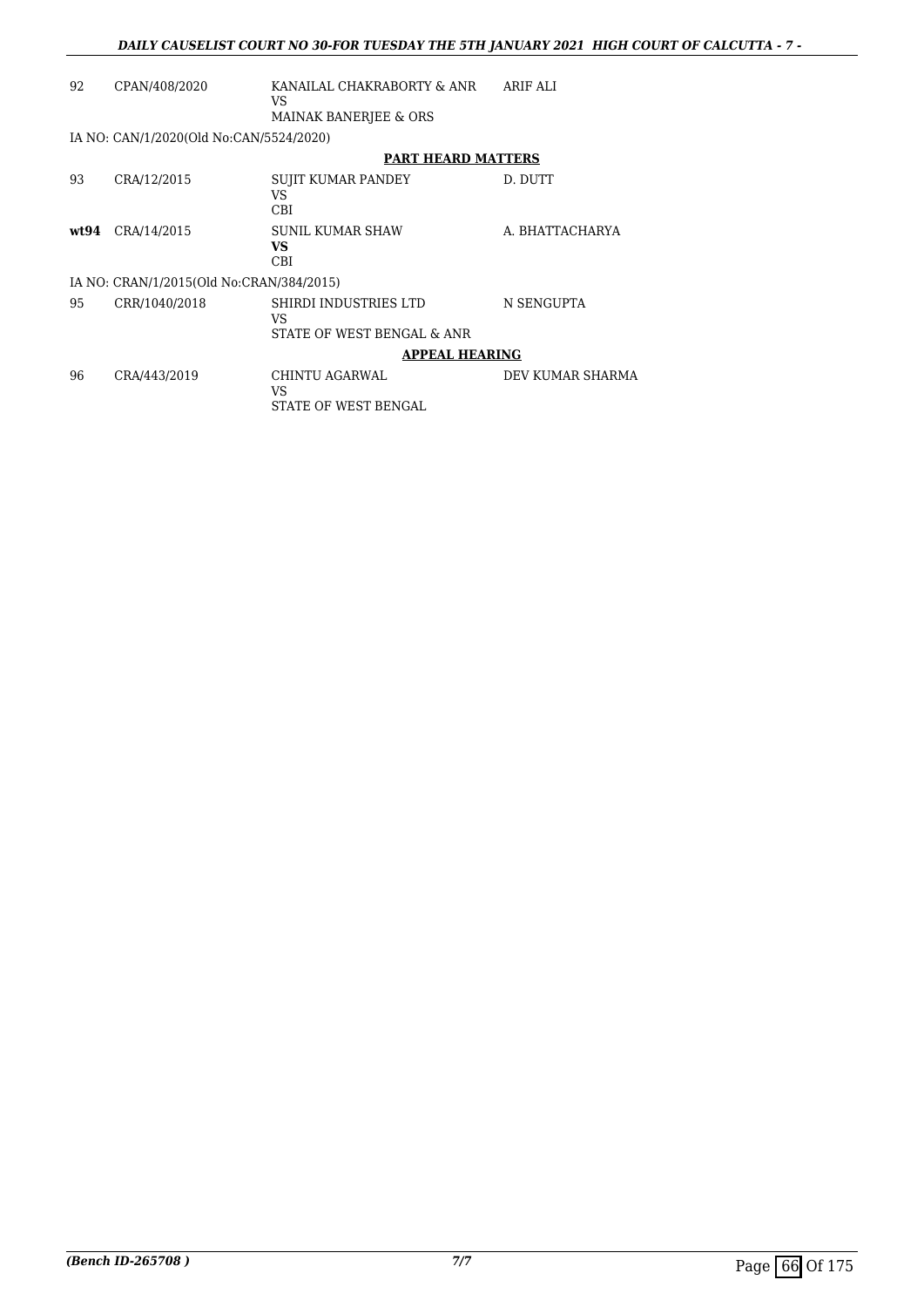

## **Appellate Side**

**DAILY CAUSELIST For Tuesday The 5th January 2021**

#### **COURT NO. 13**

**SINGLE BENCH (SB - VI)**

**AT 10:45 AM**

**HON'BLE JUSTICE RAJASEKHAR MANTHA**

**(VIA VIDEO CONFERENCE)**

**ON AND FROM MONDAY, THE 7TH DECEMBER, 2020 -MATTERS (INCLUDING MOTIONS) UNDER ARTICLE 226 OF THE CONSTITUTION RELATING TO MADRASAH EDUCATION UNDER GROUP II AND APPLICATIONS CONNECTED THERETO ;**

**MATTERS (INCLUDING MOTIONS) UNDER ARTICLE 226 OF THE CONSTITUTION RELATING TO APPOINTMENT AND SERVICE CONDITION OF PARA TEACHER UNDER GROUP-II AND APPLICATIONS CONNECTED THERETO;**

**MATTERS (INCLUDING MOTIONS) UNDER ARTICLE 226 OF THE CONSTITUTION OF INDIA RELATING TO CO-OPERATIVE SOCIETIES UNDER GROUP-V INCLUDING SERVICE MATTERS AND APPLICATIONS CONNECTED THERETO;**

**APPEALS RELATING TO ALL CLAIM CASES INCLUDING APPLICATIONS CONNECTED THERETO (EXCLUDING ADMISSION OF APPEALS UNDER SECTION 30 OF THE EMPLOYEES' COMPENSATION ACT, 1923);**

**NOTE :**

**1. MENTIONING WILL BE ALLOWED UPON BEING LISTED AS "TO BE MENTIONED", ONLY IN THE VIRTUAL MODE AS PER NOTIFICATION NO. 4286-RG DATED 27.11.2020. FOLLOWING THE PRESCRIBED PROCEDURE.**

**2. NO MENTIONING FOR HEARING SHALL BE ENTERTAINED UNTIL FURTHER ORDERS. 3. ALL THE LISTED MATTERS WILL BE TAKEN UP SERIALLY.**

**4. MONDAY, WEDNESDAY & FRIDAY GR-II MOTION (MADRASAH, PARA-TEACHER) WILL BE TAKEN UP FIRST. THEREAFTER, GR-V MOTION (CO-OP. SOC.) WILL BE TAKEN UP UP.TO 3 P.M. 5. TUESDAY & THURSDAY GR-V MOTION (CO-OP. SOC.) WILL BE TAKEN UP FIRST. THEREAFTER, GR-II MOTION (MADRASAH, PARA- TEACHER) WILL BE TAKEN UP UPTO 3 P.M. 6. EVERY FRIDAY, AFTER COMPLETION THE O.S. MATTERS, AGAIN, A.S. MATTERS SHALL BE TAKEN UP SERIALLY, IF TIME PERMITS.**

**7. MOTOR ACCIDENT CLAIM CASES (APPLICATION) SHALL ORDINARILY BE TAKEN UP FROM 3 P.M. , HOWEVER, IF THE MOTIONS LIST IS EXHAUSTED MACC MATTERS SHALL BE TAKEN UP IMMEDIATELY THEREAFTER**

#### **TO BE MENTIONED**

|     | WPCR/4/2018<br>(upon mentioning) | ALHAJ INTAJ ALI SHAH<br>VS<br>STATE OF WEST BENGAL &<br>ORS | ANIRBAN GHOSH |
|-----|----------------------------------|-------------------------------------------------------------|---------------|
| wt2 | WPA/10631/2018                   | ALHAJ INTAJ ALI SHAH<br>VS<br>STATE OF WEST BENGAL &<br>ORS | ANIRBAN GHOSH |

IA NO: CAN/1/2019(Old No:CAN/11647/2019), CAN/2/2019(Old No:CAN/11668/2019), CAN/3/2020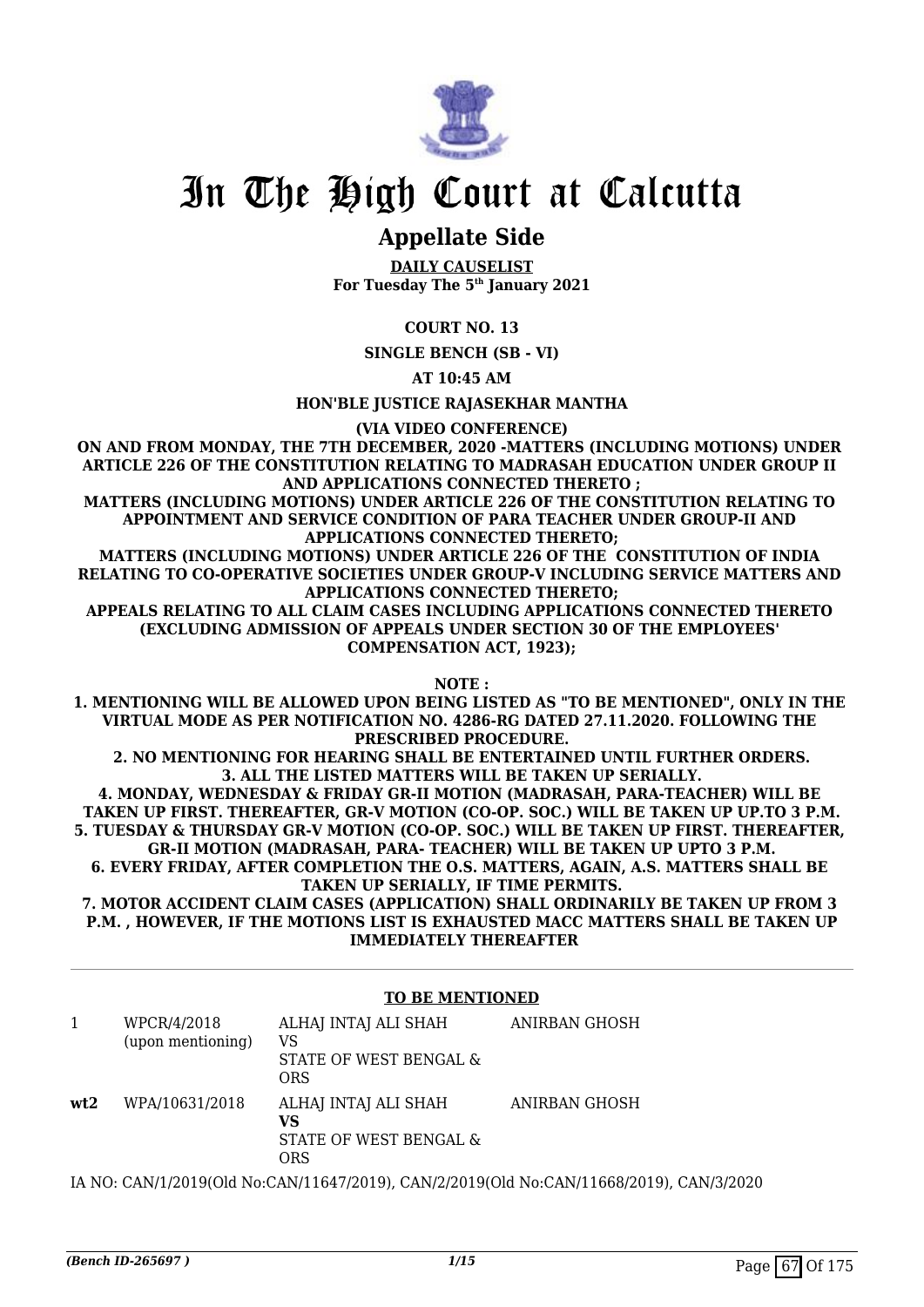| 3   | RVW/88/2020<br>(not supplied) (upon<br>mentioning) | AMALENDU BIKASH PANDA<br><b>VS</b><br>STATE OF WEST BENGAL | DEBASHIS SARKAR       |
|-----|----------------------------------------------------|------------------------------------------------------------|-----------------------|
|     |                                                    | AND ORS.                                                   |                       |
|     |                                                    | IA NO: CAN/1/2020, CAN/2/2020, CAN/3/2020, CAN/4/2020      |                       |
| wt4 | WPA/2818/2020                                      | AMALENDU BIKASH PANDA S.P. PAHARI<br><b>VS</b>             |                       |
|     |                                                    | STATE OF WEST BENGAL &<br><b>ORS</b>                       |                       |
|     |                                                    | <b>SPECIALLY FIXED MATTERS</b>                             |                       |
| 5   | WPA/14592/2014<br>$(18/01/2021$ at 3.00            | SMT SAROJ AGARWAL<br>VS                                    | A SEN                 |
|     | p.m.                                               | UNION OF INDIA & ORS                                       |                       |
|     |                                                    | <b>GR-II (MOTION)</b>                                      |                       |
| 6   | WPA/4298/2020                                      | KASHEM ALI KHAN<br><b>VS</b>                               | ASIT KR DE            |
|     |                                                    | STATE OF WEST BENGAL &<br><b>ORS</b>                       |                       |
| 7   | WPA/4303/2020                                      | SK. JAMAL UDDIN AHMED<br><b>VS</b>                         | <b>ASIT KR DE</b>     |
|     |                                                    | STATE OF WEST BENGAL &<br><b>ORS</b>                       |                       |
| 8   | WPA/4774/2020<br>(06/01/2021)                      | MOSAMMAT AMINA BIBI<br><b>VS</b>                           | SK. HOSSAIN ALI       |
|     |                                                    | STATE OF WEST BENGAL &<br><b>ORS</b>                       |                       |
| 9   | WPA/4775/2020<br>(06/01/2021)                      | KHODABAKS MOLLA<br><b>VS</b>                               | SK. HOSSAIN ALI       |
|     |                                                    | STATE OF WEST BENGAL &<br><b>ORS</b>                       |                       |
| 10  | WPA/4776/2020<br>(06/01/2021)                      | MD. MOBARAK ALI SK.<br>VS                                  | SK. HOSSAIN ALI       |
|     |                                                    | STATE OF WEST BENGAL &<br><b>ORS</b>                       |                       |
| 11  | WPA/5093/2020                                      | <b>SULTAN MAHMUD</b><br><b>VS</b>                          | RASOMAY MANDAL        |
|     |                                                    | STATE OF WEST BENGAL &<br><b>ORS</b>                       |                       |
| 12  | WPA/5107/2020                                      | <b>SWAGUPTA KHATUN &amp; ORS</b><br>VS                     | ANINDYA BOSE          |
|     |                                                    | STATE OF WEST BENGAL &<br><b>ORS</b>                       |                       |
| 13  | WPA/7875/2020                                      | <b>BASHUDAM GHOSH</b><br>VS                                | SUBRATA KARMAKAR      |
|     |                                                    | State of West Bengal                                       |                       |
| 14  | WPA/8728/2020                                      | MD AZAD HOSSAIN AND<br><b>ANOTHER</b>                      | <b>SAMIRUL SARKAR</b> |
|     |                                                    | <b>VS</b><br>STATE OF WEST BENGAL<br>AND ORS.              |                       |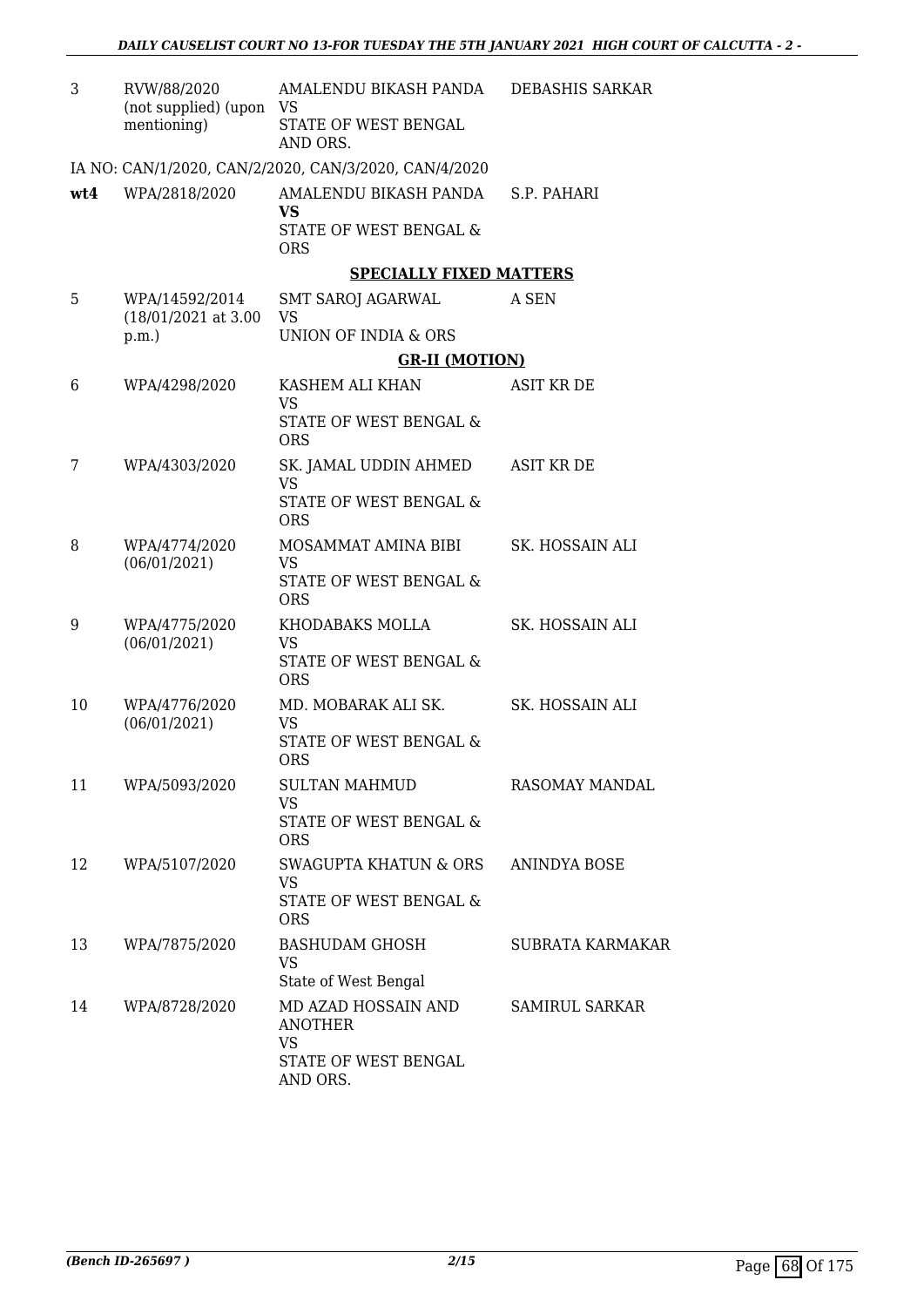| 15 | WPA/9018/2020                 | MD. HAFIZUR RAHAMAN<br>MOLLAH<br><b>VS</b><br>STATE OF WEST BENGAL<br>AND ORS.                                                                  | S.M. ISMAIL                         |
|----|-------------------------------|-------------------------------------------------------------------------------------------------------------------------------------------------|-------------------------------------|
| 16 | WPA/9034/2020                 | <b>AINUL HAQUE</b><br>VS<br>STATE OF WEST BENGAL<br>AND ORS.                                                                                    | <b>TARASANKAR</b><br><b>SAMANTA</b> |
| 17 | WPA/10094/2020                | SK REWANUL HAQUE<br>VS<br>STATE OF WEST BENGAL<br>AND ORS.                                                                                      | TANUJA BASAK                        |
|    |                               | <b>CO-OPERATIVE SOCIETY - MOTIONS</b>                                                                                                           |                                     |
| 18 | WPA/2689/2020                 | KAMAL CHAKRABORTY &<br>ANR<br><b>VS</b><br>STATE OF WEST BENGAL &                                                                               | <b>MADAN MOHAN RAY</b>              |
| 19 | WPA/3673/2020<br>(06/01/2021) | <b>ORS</b><br>NIRMAL KR. SARAF<br>VS<br>STATE OF WEST BENGAL &<br>ORS.                                                                          | <b>AMRITA PANDEY</b>                |
| 20 | WPA/3702/2020                 | W.B. STATE COOPERATIVE<br>MARKETING FEDRATION<br>LIMITED<br>VS<br><b>REGISTRAR OF</b><br>COOPERATIVE SOCIETIES,<br><b>WEST BENGAL &amp; ORS</b> | MALAY KUMAR ROY                     |
| 21 | WPA/8210/2020                 | ANANDPUR SAMABAYA<br>KRISHI UNNAYAN SAMITY<br><b>LIMITEDAND OTHERS</b><br>VS<br>STATE OF WEST BENGAL<br>AND ORS.                                | <b>SANKAR HALDER</b>                |
| 22 | WPA/10355/2020                | SUROJIT MONDAL<br><b>VS</b><br>STATE OF WEST BENGAL<br>AND ORS.                                                                                 | <b>SWETA SAHA</b>                   |
| 23 | WPA/11921/2020                | KUSHODHOJO METE @<br><b>KUSHAY METE</b><br><b>VS</b><br>STATE OF WEST BENGAL<br>AND ORS.                                                        | KUNTAL BANERJEE                     |
| 24 | WPA/11970/2020                | <b>SK LALON</b><br>VS<br>State of West Bengal                                                                                                   | PROSENJIT<br>MUKHERJEE              |
|    |                               | <b>CONTEMPT APPLICATION</b>                                                                                                                     |                                     |
| 25 | WPA/18563/2019                | <b>SAHEB MURMU</b><br>VS<br>STATE OF WEST BENGAL &<br><b>ORS</b>                                                                                | SAMIR KUMAR<br><b>ADHIKARI</b>      |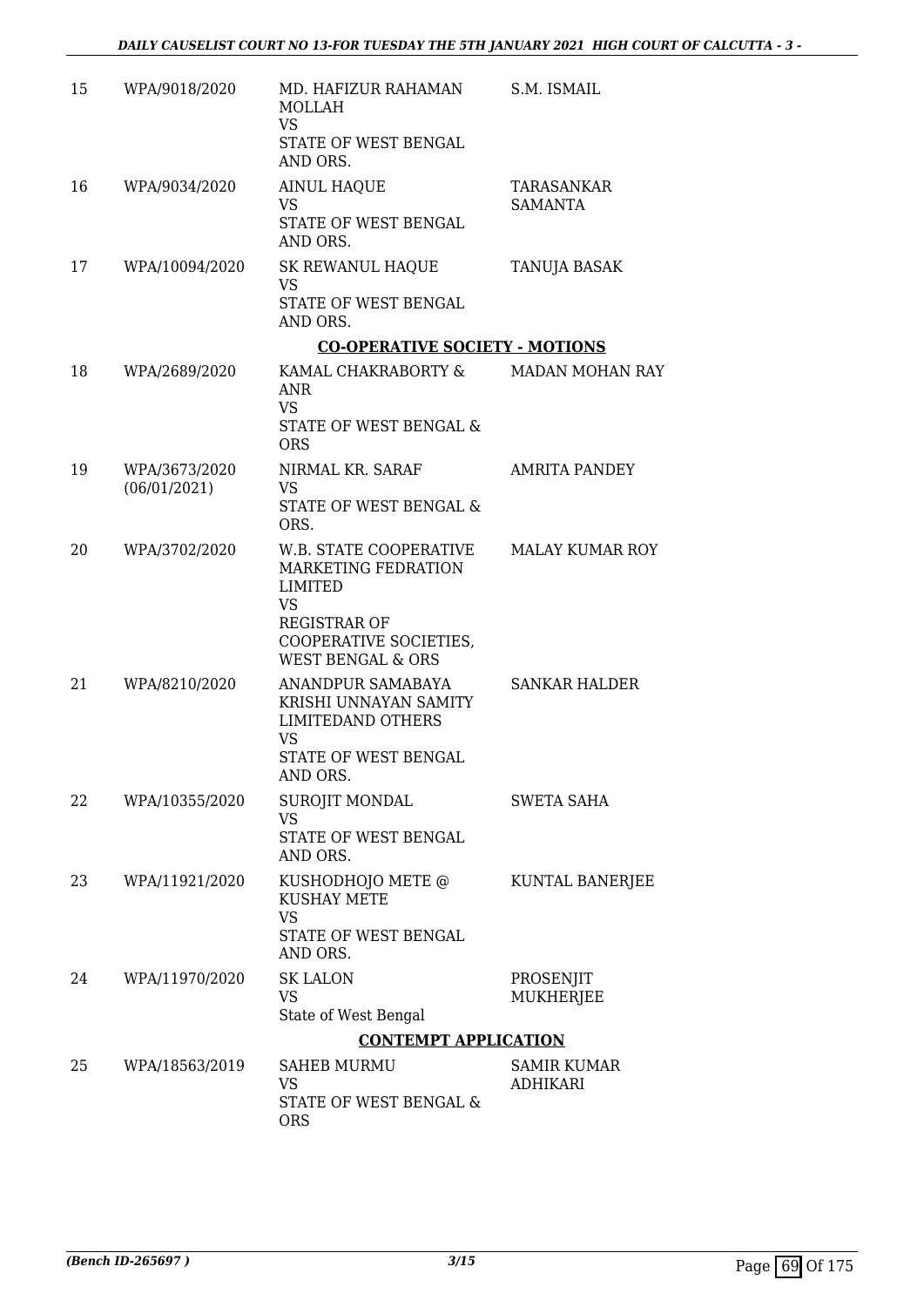| wt26 | CPAN/494/2020                           | <b>SAHEB MURMU</b><br>VS<br>AYESHA RANI                                                         | <b>SAMIR KUMAR</b><br><b>ADHIKARI</b> |
|------|-----------------------------------------|-------------------------------------------------------------------------------------------------|---------------------------------------|
|      |                                         | <b>APPLICATION</b>                                                                              |                                       |
| 27   | WPA/3018/2018                           | <b>BIDHAN CHAUDHURY</b><br><b>VS</b><br><b>GIC HOUSING FINANCE</b><br><b>LIMITED &amp; ORS</b>  | <b>BIDYUT K BANERJEE</b>              |
|      |                                         | IA NO: CAN/1/2019(Old No:CAN/8909/2019), CAN/2/2020(Old No:CAN/1277/2020)                       |                                       |
| 28   | WPA/13079/2019                          | ROSHNI CHATTERJEE<br><b>SARKAR</b><br>VS<br>STATE OF WEST BENGAL &<br><b>ORS</b>                | MADHURIMA SARKAR                      |
|      | IA NO: CAN/1/2020(Old No:CAN/2166/2020) |                                                                                                 |                                       |
| 29   | WPA/6799/2020                           | CHANDRA SEKHAR PANDIT<br><b>VS</b><br>STATE OF WEST BENGAL &<br><b>ORS</b>                      | <b>SANDIP KUMAR</b><br><b>MONDAL</b>  |
|      | IA NO: CAN/1/2020(Old No:CAN/5759/2020) |                                                                                                 |                                       |
|      |                                         | <b>APPLICATION (MACC)</b>                                                                       |                                       |
| 30   | FMA/451/2013<br>$(1$ Pb & $2$ LCR)      | KHAIRUNNESA BIBI & ORS<br>VS<br>ORIENTAL INSURANCE CO.<br>LTD. & ANR                            | <b>KRISHANU BANIK</b>                 |
|      | IA NO: CAN/1/2013(Old No:CAN/8493/2013) |                                                                                                 |                                       |
| 31   | FMA/1294/2013                           | THE ORIENTAL INSURANCE<br>CO. LTD<br><b>VS</b><br><b>SHYAMALI DEBNATH &amp; ORS</b>             | PARIMAL KUMAR<br>PAHARI               |
|      | IA NO: CAN/3/2017(Old No:CAN/6467/2017) |                                                                                                 |                                       |
| wt32 | COT/39/2013                             | <b>SHYAMALI DEBNATH &amp;</b><br>ORS.<br>VS<br>ORIENTAL INSURANCE CO.<br>LTD. & ANR.            | SIMA GHOSH                            |
| 33   | FMA/3288/2013                           | THE ORIENTAL INSURANCE KAMAL KRISHNA DAS<br>CO. LTD.<br><b>VS</b><br>RAMDULAL PRADHAN &<br>ANR. |                                       |
|      | IA NO: CAN/2/2017(Old No:CAN/169/2017)  |                                                                                                 |                                       |
| 34   | COT/72/2014                             | PUSPA PATRA<br><b>VS</b><br>NATIONAL INSURANCE<br><b>COMPANY LTD &amp; ANR</b>                  | <b>KRISHANU BANIK</b>                 |
|      | wt35 FMA/2436/2014                      | NATIONAL INSURANCE CO.<br><b>LTD</b><br><b>VS</b><br>PUSPA PATRA & ANR                          | PARIMAL KUMAR<br>PAHARI               |
|      |                                         | IA NO: CAN/1/2014(Old No:CAN/8067/2014), CAN/2/2016(Old No:CAN/1875/2016)                       |                                       |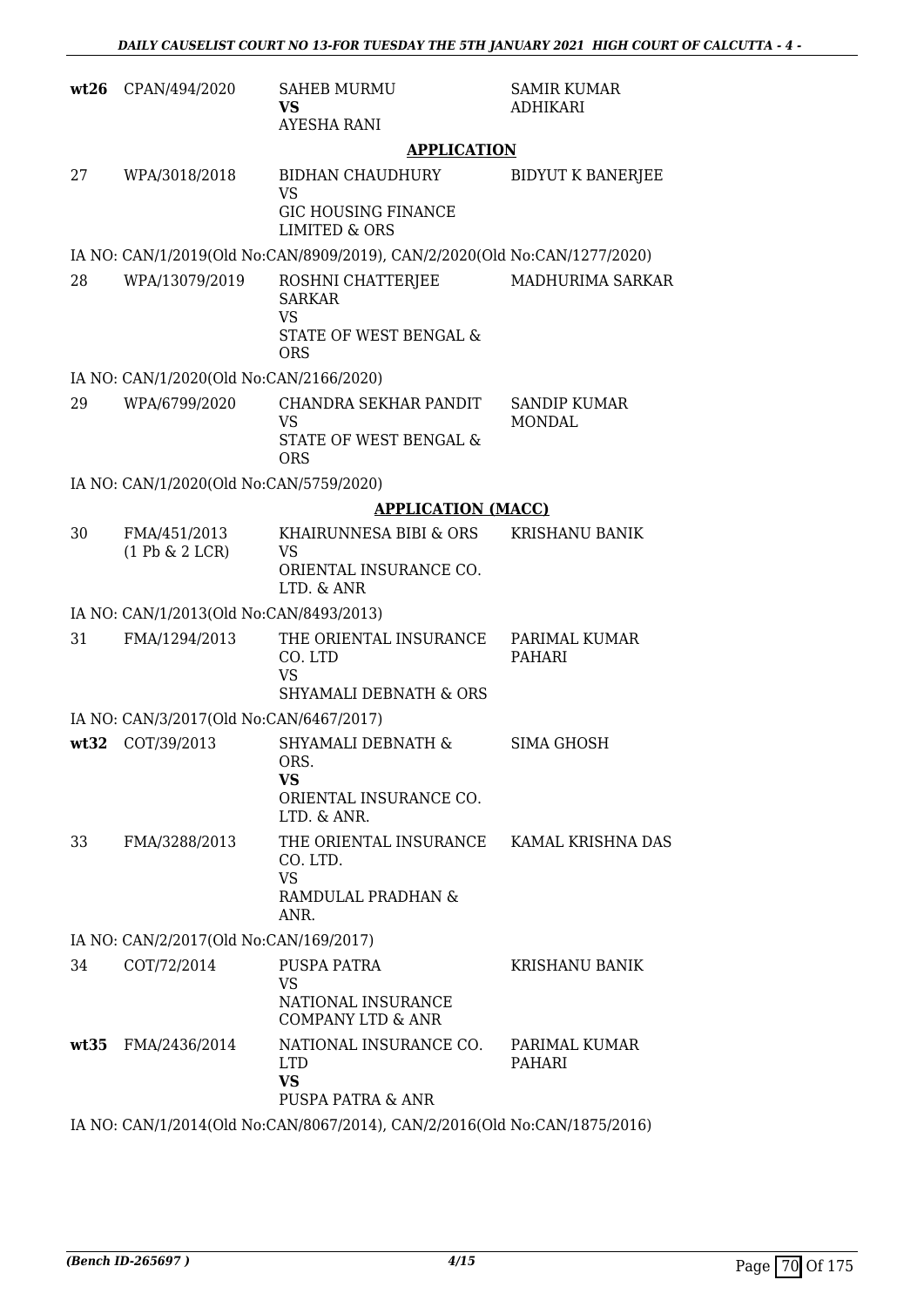| 36 | FMA/1435/2015                            | SUTAPA HORE @ HARE &<br><b>ANR</b><br><b>VS</b><br>THE ORIENTAL INSURANCE<br>CO. LTD & ANR           | <b>JAYANTA BANERJEE</b>                                                                   |
|----|------------------------------------------|------------------------------------------------------------------------------------------------------|-------------------------------------------------------------------------------------------|
|    | IA NO: CAN/1/2019(Old No:CAN/7908/2019)  |                                                                                                      |                                                                                           |
| 37 | FMAT/721/2016                            | SWAPAN KUMAR BERA<br><b>VS</b><br>LAKSHMAN BHOWMIK &                                                 | DYUTIMAN BANERJEE                                                                         |
|    | IA NO: CAN/1/2018(Old No:CAN/3454/2018)  | ANR                                                                                                  |                                                                                           |
| 38 | FMAT/791/2016                            | SAHANARA SEIKH & ORS<br>VS<br>NEW INDIA ASSURANCE &<br>ANR                                           | ALI IMAM SHAH                                                                             |
|    | IA NO: CAN/1/2017(Old No:CAN/3841/2017)  |                                                                                                      |                                                                                           |
|    | wt39 FMA/898/2013                        | THE NEW INDIA<br>ASSURANCE CO. LTD<br><b>VS</b>                                                      | PARIMAL KUMAR<br>PAHARI                                                                   |
|    |                                          | SAHANARA SEIKH & ORS                                                                                 |                                                                                           |
| 40 | FMA/2293/2016                            | NATIONAL INSURANCE CO.<br>LTD.<br><b>VS</b>                                                          | SAIBALENDU<br><b>BHOWMIK</b>                                                              |
|    |                                          | RASHMI KUMARI & ORS                                                                                  |                                                                                           |
|    |                                          | IA NO: CAN/1/2015(Old No:CAN/10780/2015), CAN/3/2017(Old No:CAN/7114/2017)                           |                                                                                           |
| 41 | FMA/2702/2016                            | <b>BIVA PAUL &amp; ORS</b><br><b>VS</b><br>THE TATA AIG GENERAL<br><b>INSURANCE CO LTD &amp; ANR</b> | <b>SAIDUR RAHAMAN</b>                                                                     |
|    | IA NO: CAN/1/2018(Old No:CAN/4421/2018)  |                                                                                                      |                                                                                           |
| 42 | FMA/3668/2016                            | RINKU SAHA & ORS<br>VS<br>NATIONAL INSURANCE CO<br>LTD & ORS                                         | <b>SAIDUR RAHAMAN</b>                                                                     |
|    | IA NO: CAN/1/2017(Old No:CAN/10930/2017) |                                                                                                      |                                                                                           |
| 43 | FMAT/230/2017                            | BAJAJ ALLIANZ GENERAL<br><b>INSURANCE CO.LTD</b><br>VS<br>TALAMAI TUDU & ANR                         | RAJESH SINGH                                                                              |
|    |                                          | IA NO: CAN/1/2017(Old No:CAN/3161/2017), CAN/2/2017(Old No:CAN/3246/2017)                            |                                                                                           |
| 44 | FMAT/444/2017                            | BAJAJ ALLIANZ GEN.<br>INSURANCE CO. LTD.<br><b>VS</b><br>MUHADHARI HALDAR &<br><b>ORS</b>            | RAJESH SINGH                                                                              |
|    | No:CAN/7792/2019)                        |                                                                                                      | IA NO: CAN/1/2017(Old No:CAN/4881/2017), CAN/3/2019(Old No:CAN/7020/2019), CAN/4/2019(Old |
| 45 | FMAT/1191/2017                           | ABUL KASHEM SK. & ANR.<br><b>VS</b><br>NATIONAL IN. CO. LTD. &<br>ANR.                               | <b>SAIDUR RAHAMAN</b>                                                                     |
|    | IA NO: CAN/1/2018(Old No:CAN/928/2018)   |                                                                                                      |                                                                                           |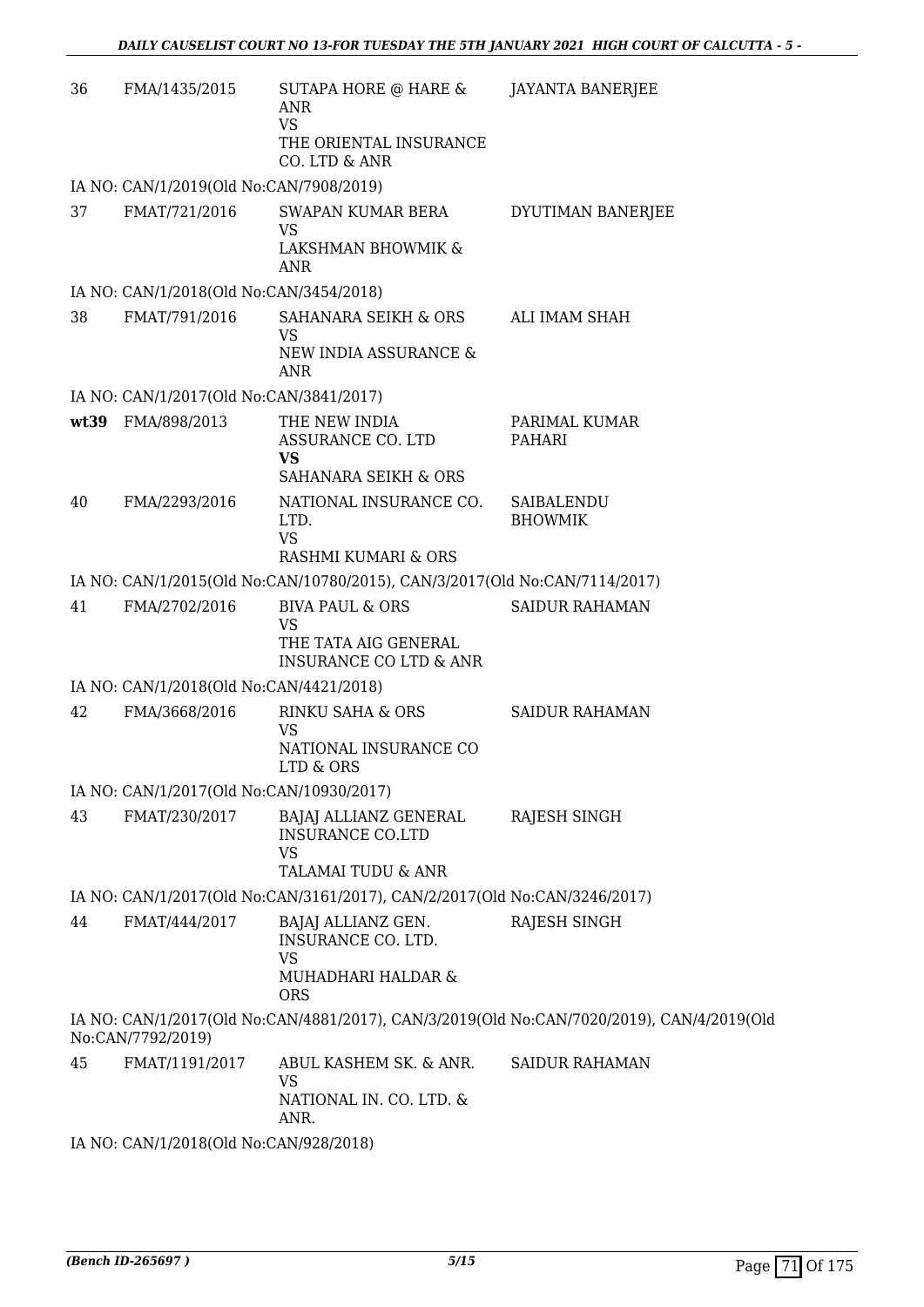| 46 | FMAT/522/2018                            | RABEYA BIBI<br>VS                                                                   | L M GHOSH                     |
|----|------------------------------------------|-------------------------------------------------------------------------------------|-------------------------------|
|    |                                          | <b>BINA DAS &amp; ORS</b>                                                           |                               |
|    | IA NO: CAN/1/2019(Old No:CAN/8225/2019)  |                                                                                     |                               |
| 47 | FMAT/1220/2018                           | <b>BANGA BARMAN</b><br>VS                                                           | SHILADITYA BARMA              |
|    |                                          | <b>MAHABIR BARMAN &amp; ANR</b>                                                     |                               |
|    |                                          | IA NO: CAN/1/2019(Old No:CAN/441/2019), CAN/2/2019(Old No:CAN/442/2019)             |                               |
| 48 | FMAT/1221/2018                           | <b>SAMSUR NEHAR &amp; ORS</b><br>VS<br>SIRAJ ALI & ANR                              | SHILADITYA BARMA              |
|    |                                          | IA NO: CAN/1/2019(Old No:CAN/443/2019), CAN/2/2019(Old No:CAN/444/2019)             |                               |
| 49 | FMAT/1222/2018                           | TAPI SAHA (BISWAS) & ORS<br>VS<br>ANIMESH MISHRA & ANR                              | SHILADITYA BARMA              |
|    |                                          | IA NO: CAN/1/2018(Old No:CAN/10247/2018), CAN/2/2018(Old No:CAN/10248/2018)         |                               |
| 50 | FMAT/1050/2019                           | THE NATIONAL INSURANCE DEB NARAYAN RAY<br><b>COMPANY LTD</b><br><b>VS</b>           |                               |
|    |                                          | DIPALI PADYALI & ORS                                                                |                               |
|    | IA NO: CAN/1/2019(Old No:CAN/10654/2019) |                                                                                     |                               |
| 51 | FMAT/1268/2019                           | <b>SURENDAR KAUR SINGH</b><br><b>VS</b><br>UNITED IND. IN. CO. LTD. &<br>ANR.       | <b>SUBHANKAR</b><br>MANDAL    |
|    | IA NO: CAN/1/2020(Old No:CAN/875/2020)   |                                                                                     |                               |
| 52 | FMAT/1355/2019                           | THE UNITED INDIA<br><b>INSURANCE CO. LTD</b><br><b>VS</b><br>KAMNNA HALDER & ORS    | <b>SANJAY PAUL</b>            |
|    | IA NO: CAN/1/2020(Old No:CAN/364/2020)   |                                                                                     |                               |
| 53 | FMAT/1359/2019                           | MAMONI SINGHA (ROY) &<br>ORS.<br><b>VS</b><br>BAJAJ ALLIANZ G.I. CO. LTD.<br>& ANR. | <b>SUDIP</b><br>BANDYOPADHYAY |
|    | IA NO: CAN/1/2020(Old No:CAN/2279/2020)  |                                                                                     |                               |
| 54 | FMAT/57/2020                             | LUTFA BIBI & ORS.<br><b>VS</b><br>NATIONAL IN. CO. LTD. &<br>ANR.                   | NILADR SAHA                   |
|    |                                          | IA NO: CAN/1/2020(Old No:CAN/1317/2020), CAN/2/2020(Old No:CAN/1336/2020)           |                               |
| 55 | FMAT/90/2020                             | KANIKA MONDAL & ORS<br>VS<br>ORIENTAL INSURANCE CO.<br>LTD & ANR                    | NILADRI SAHA                  |
|    |                                          | IA NO: CAN/1/2020(Old No:CAN/1337/2020), CAN/2/2020(Old No:CAN/1343/2020)           |                               |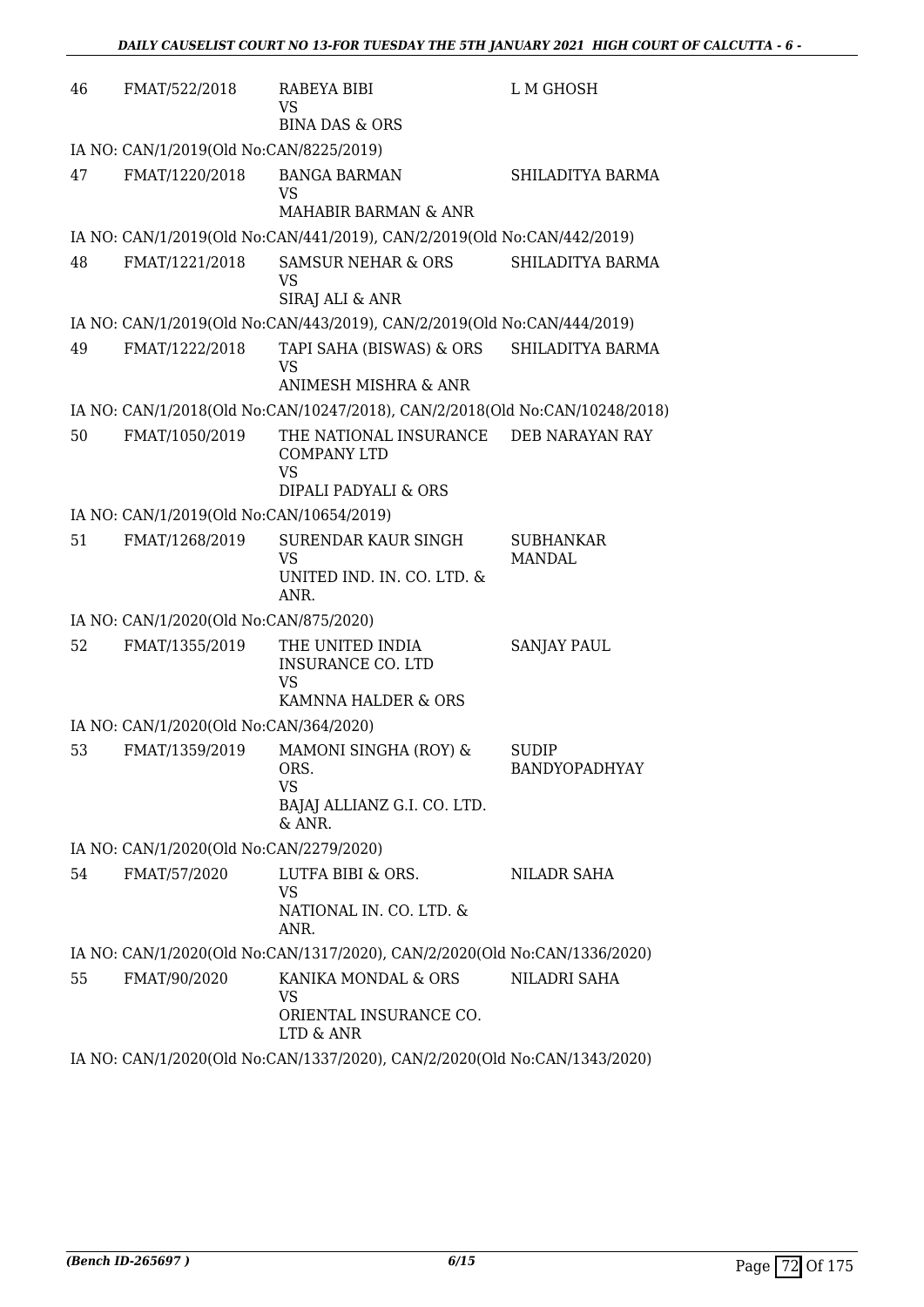| 56 | FMAT/205/2020                           | THE NEW INDIA<br>ASSURANCE CO. LTD.<br><b>VS</b><br>PARINITA CHOWDHURY &<br><b>ORS</b>   | RAJDEEP<br>BHATTACHARYA      |
|----|-----------------------------------------|------------------------------------------------------------------------------------------|------------------------------|
|    |                                         | IA NO: CAN/2/2020(Old No:CAN/2073/2020), CAN/3/2020(Old No:CAN/2074/2020)                |                              |
| 57 | FMAT/302/2020                           | BAJAJ ALLIANZ GENERAL<br><b>INSURANCE COMPANY LTD.</b><br><b>VS</b>                      | RAJESH SINGH                 |
|    |                                         | SWARAJ AGARWAL & ANR                                                                     |                              |
|    |                                         | IA NO: CAN/1/2020(Old No:CAN/2768/2020), CAN/2/2020(Old No:CAN/2769/2020)                |                              |
| 58 | FMA/983/2011                            | <b>ACCIDENT CLAIM CASES</b><br>AGNI ORAO @ LAKRA<br><b>VS</b>                            | KAZI M RAHAMAN               |
|    |                                         | UNION OF INDIA & ORS.                                                                    |                              |
| 59 | FMAT/1575/2011                          | PURNIMA ROY & ORS<br><b>VS</b><br>NATIONAL INSURANCE CO.                                 | JAYANTA KR.<br><b>MANDAL</b> |
|    |                                         | LTD. & ORS                                                                               |                              |
|    | IA NO: CAN/1/2012(Old No:CAN/6195/2012) |                                                                                          |                              |
| 60 | FMA/747/2012<br>(1 LCR)                 | AJEMA BEWA & ORS.<br><b>VS</b><br>NATIONAL INSURANCE CO.                                 | <b>SAIDUR RAHMAN</b>         |
|    |                                         | LTD.                                                                                     |                              |
|    |                                         | IA NO: CAN/1/2017(Old No:CAN/5302/2017), CAN/2/2017(Old No:CAN/5303/2017)                |                              |
| 61 | FMA/69/2013                             | SAKHALAL SAHA & ANR.<br><b>VS</b><br>BR, MGR., NEW INDIA<br>ASSURANCE CO. LTD. &<br>ANR. | <b>SAIDUR RAHAMAN</b>        |
|    | IA NO: CAN/1/2017(Old No:CAN/5774/2017) |                                                                                          |                              |
| 62 | FMA/709/2013                            | <b>JAULASHI BIBI &amp; ORS</b><br>VS<br>KANANBALA GHOSH & ANR.                           | AMARENDRA NATH<br>HAZRA      |
|    |                                         | IA NO: CAN/1/2017(Old No:CAN/8233/2017), CAN/2/2017(Old No:CAN/8234/2017)                |                              |
| 63 | FMA/1170/2013                           | MANORANJAN SARKAR &<br>ANR.<br><b>VS</b><br>RELIANCE G.I CO. LTD. &<br>ANR.              | <b>SAIDUR RAHAMAN</b>        |
|    | IA NO: CAN/1/2017(Old No:CAN/3171/2017) |                                                                                          |                              |
| 64 | FMA/1336/2013                           | SATISH CHANDRA JOGI<br><b>VS</b>                                                         | <b>SAIDUR RAHAMAN</b>        |
|    |                                         | UNITED INDIA INSURENCE<br>& ANR                                                          |                              |
|    | IA NO: CAN/1/2018(Old No:CAN/3695/2018) |                                                                                          |                              |
| 65 | FMA/1451/2013                           | THE ORIENTAL INSURANCE<br>CO. LTD.<br><b>VS</b><br>AMIYA JANA & ORS.                     | RAJESH SINGH                 |
|    |                                         | IA NO: CAN/1/2013(Old No:CAN/3774/2013), CAN/2/2017(Old No:CAN/4097/2017)                |                              |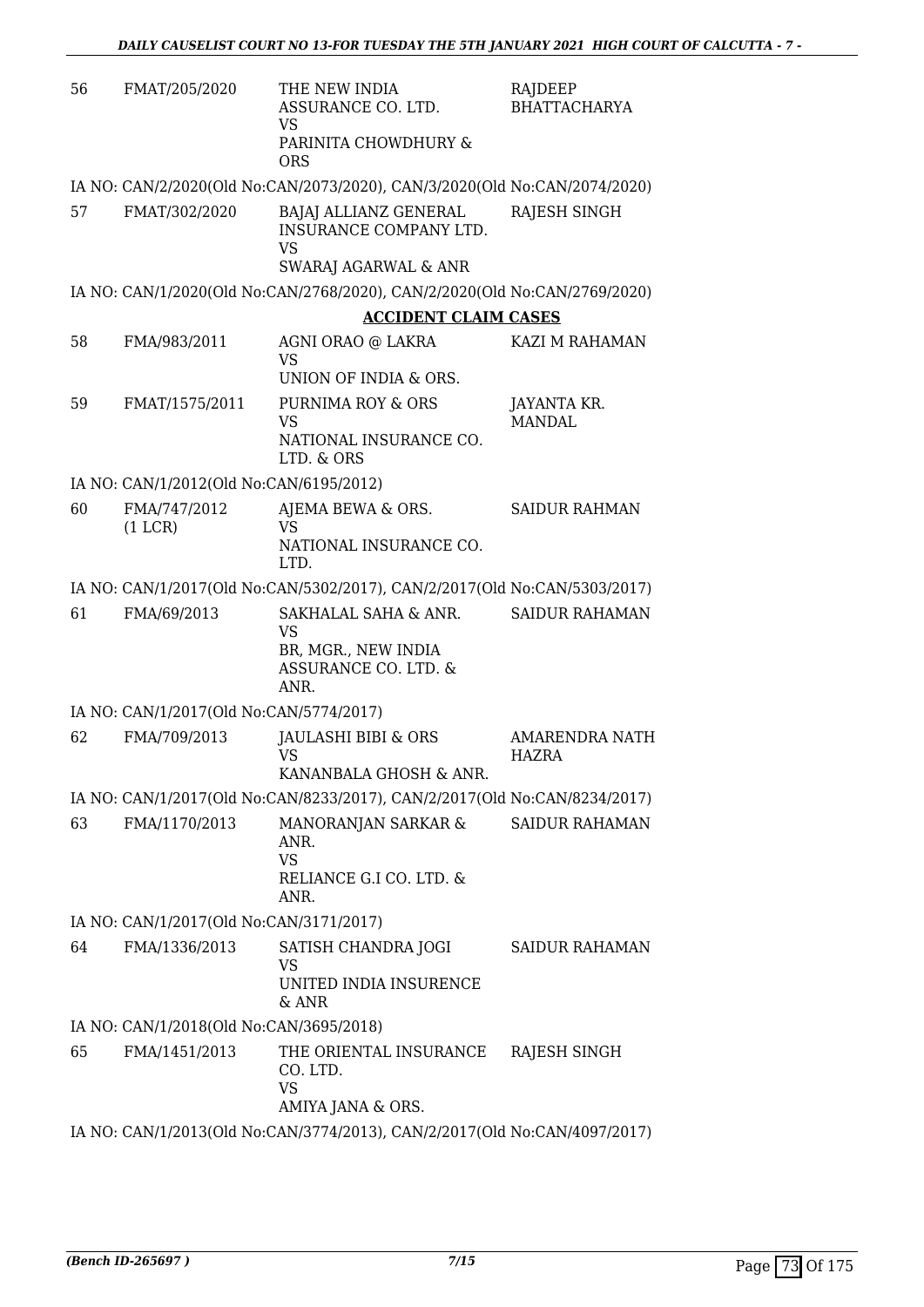| 66 | FMA/2020/2013                           | ASHA GOPE & ANR.<br>VS                                                                        | AMIT RANJAN ROY       |
|----|-----------------------------------------|-----------------------------------------------------------------------------------------------|-----------------------|
|    |                                         | THE UNITED INDIA<br><b>INSURANCE COMPANY</b><br>LIMITED & ANR.                                |                       |
|    | IA NO: CAN/1/2016(Old No:CAN/6439/2016) |                                                                                               |                       |
| 67 | FMA/2123/2013                           | PUSHPA DAS & ANR.<br><b>VS</b><br>NATIONAL INSURANCE CO.<br>LTD. & ANR.                       | KRISHANU BANIK        |
|    | IA NO: CAN/1/2016(Old No:CAN/2632/2016) |                                                                                               |                       |
| 68 | FMAT/314/2014                           | THE NATIONAL INSURANCE                                                                        | <b>SANJAY PAUL</b>    |
|    |                                         | COMPANY LTD.<br><b>VS</b><br>SANTANA MONDAL<br>(WIDOW) & ORS                                  |                       |
|    |                                         | IA NO: CAN/1/2014(Old No:CAN/3554/2014), CAN/2/2014(Old No:CAN/3555/2014)                     |                       |
| 69 | FMAT/371/2014                           | SONALI DEY & ORS.<br>VS<br>NATIONAL INSURANCE CO.                                             | JAYANTA KR.<br>MANDAL |
|    |                                         | LTD. & ANR.                                                                                   |                       |
|    | IA NO: CAN/1/2017(Old No:CAN/7536/2017) |                                                                                               |                       |
| 70 | FMAT/669/2014                           | HANUMAN KUMAR SINGH<br>& ANR<br>VS<br>RELIANCE GENERAL<br><b>INSURANCE CO LTD &amp; ANR</b>   | <b>SAIDUR RAHAMAN</b> |
|    | IA NO: CAN/1/2017(Old No:CAN/6962/2017) |                                                                                               |                       |
| 71 | FMA/751/2014                            | HASINA BIBI & ORS<br>VS<br>NEW INDIA ASSURANCE<br>CO. LTD. & ANR                              | KRISHANU BANIK        |
|    | IA NO: CAN/2/2016(Old No:CAN/7432/2016) |                                                                                               |                       |
| 72 | FMA/2055/2014                           | PRAKASH MAITY @<br>PRAKASH CH. MAITY<br>VS                                                    | <b>SOUMAK BERA</b>    |
|    |                                         | PRATAP MAITY & ANR                                                                            |                       |
|    |                                         | IA NO: CAN/2/2015(Old No:CAN/5288/2015), CAN/3/2017(Old No:CAN/7548/2017)                     |                       |
| 73 | FMA/2430/2014                           | ATIKUR RAHAMAN & ANR<br>VS<br>THE DIVISIONAL MANAGER,<br>RELIANCE GEN. INS. CO.<br>LTD. & ORS | <b>SAIDUR RAHAMAN</b> |
|    | IA NO: CAN/2/2017(Old No:CAN/5277/2017) |                                                                                               |                       |
| 74 | FMA/2439/2014                           | UNITED INDIA INS. CO.<br>LTD.                                                                 | PARIMAL KR. PAHARI    |
|    |                                         | <b>VS</b><br>SANDHYA CHANDA & ORS.                                                            |                       |
|    |                                         | IA NO: CAN/1/2014/Old No:CAN/8135/2014) CAN/2/2017/Old No:CAN/5713/2017)                      |                       |

IA NO: CAN/1/2014(Old No:CAN/8135/2014), CAN/2/2017(Old No:CAN/5713/2017)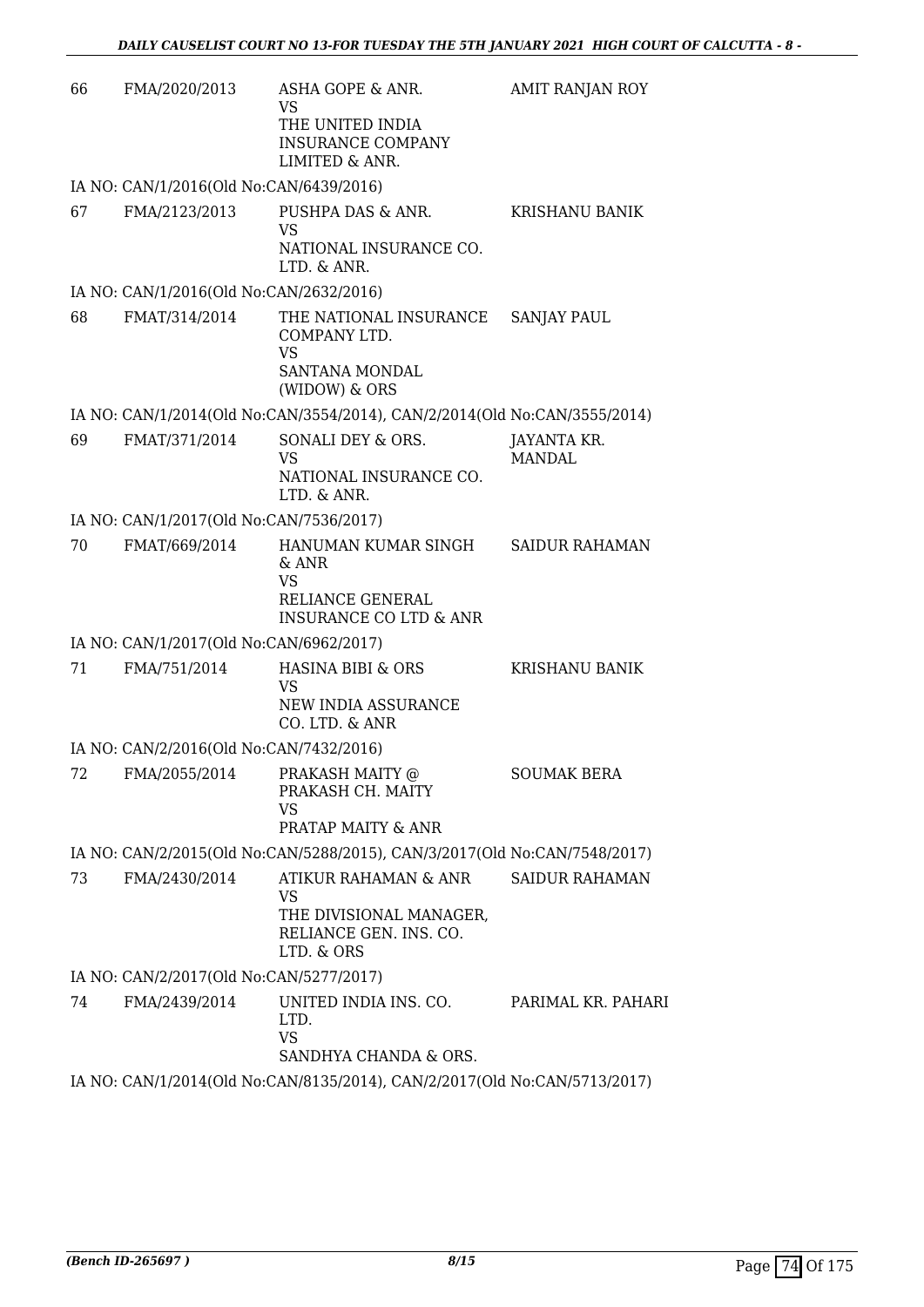| 75 | FMAT/118/2015                           | SUNIL KR. BANERJEE<br>VS                                                                                                                                        | SAIDUR RAHAMAN        |
|----|-----------------------------------------|-----------------------------------------------------------------------------------------------------------------------------------------------------------------|-----------------------|
|    |                                         | ORIENTAL INSURANCE CO.<br>LTD. & ANR.                                                                                                                           |                       |
|    | IA NO: CAN/1/2017(Old No:CAN/5947/2017) |                                                                                                                                                                 |                       |
| 76 | FMAT/568/2015                           | SAMSUL HAQUE & ORS.<br><b>VS</b><br>NEW INDIA ASSURANCE                                                                                                         | <b>SAIDUR RAHAMAN</b> |
|    |                                         | CO. LTD. & ANR.                                                                                                                                                 |                       |
|    | IA NO: CAN/1/2017(Old No:CAN/901/2017)  |                                                                                                                                                                 |                       |
| 77 | FMAT/1065/2015                          | SITESH GHOSH<br>VS<br>THE NEW INDIA<br>ASSURANCE CO.<br>LTD, MALDA BRANCH & ANR                                                                                 | <b>SAIDUR RAHAMAN</b> |
| 78 | FMA/1405/2015                           | MADHABI MONDAL<br><b>VS</b>                                                                                                                                     | <b>KRISHANU BANIK</b> |
|    |                                         | UNITED INDIA INSURANCE<br><b>COMPANY &amp; ORS</b>                                                                                                              |                       |
|    |                                         | IA NO: CAN/1/2015(Old No:CAN/2494/2015), CAN/2/2017(Old No:CAN/7959/2017)                                                                                       |                       |
| 79 | FMAT/351/2016                           | SANJIDA KHATUN MINOR<br>REPRESENTED BY MIRZA<br><b>GOLAM ASPIA</b><br><b>VS</b><br>THE NATIONAL<br><b>INSUARANCE COMPANY</b><br>LTD. TARAKESWAR BRANCH<br>& ANR | MD. Z. HOSSAIN        |
|    |                                         | IA NO: CAN/2/2017(Old No:CAN/1284/2017), CAN/3/2017(Old No:CAN/8704/2017)                                                                                       |                       |
| 80 | FMAT/483/2016                           | PRAN KRISHNA<br><b>BANDYOPADHYAY</b><br>VS<br>THE NEW INDIA<br>ASSURANCE CO. LTD.& ANR                                                                          | <b>ASHIQUE MONDAL</b> |
|    | IA NO: CAN/1/2016(Old No:CAN/5084/2016) |                                                                                                                                                                 |                       |
| 81 | FMAT/1278/2016                          | SHRIRAM G.I CO. LTD.<br>VS<br><b>NURALAM HALDAR</b> @<br><b>NOOR ALAM HALDAR &amp;</b><br>ANR.                                                                  | RAJESH SINGH          |
|    | IA NO: CAN/1/2017(Old No:CAN/843/2017)  |                                                                                                                                                                 |                       |
| 82 | FMA/2881/2016                           | NURBANU BIBI<br>VS<br>UNION OF INDIA & ORS.                                                                                                                     | KAZI M RAHMAN         |
|    |                                         | IA NO: CAN/2/2011(Old No:CAN/11384/2011), CAN/3/2020(Old No:CAN/2002/2020)                                                                                      |                       |
| 83 | FMA/3017/2016                           | <b>UDAYAN BOURI</b><br>VS<br>THE NEW INDIA<br>ASSURANCE COMPANY                                                                                                 | AMIT RANJAN ROY       |
|    |                                         | LIMITED & ANR                                                                                                                                                   |                       |

IA NO: CAN/3/2017(Old No:CAN/4991/2017)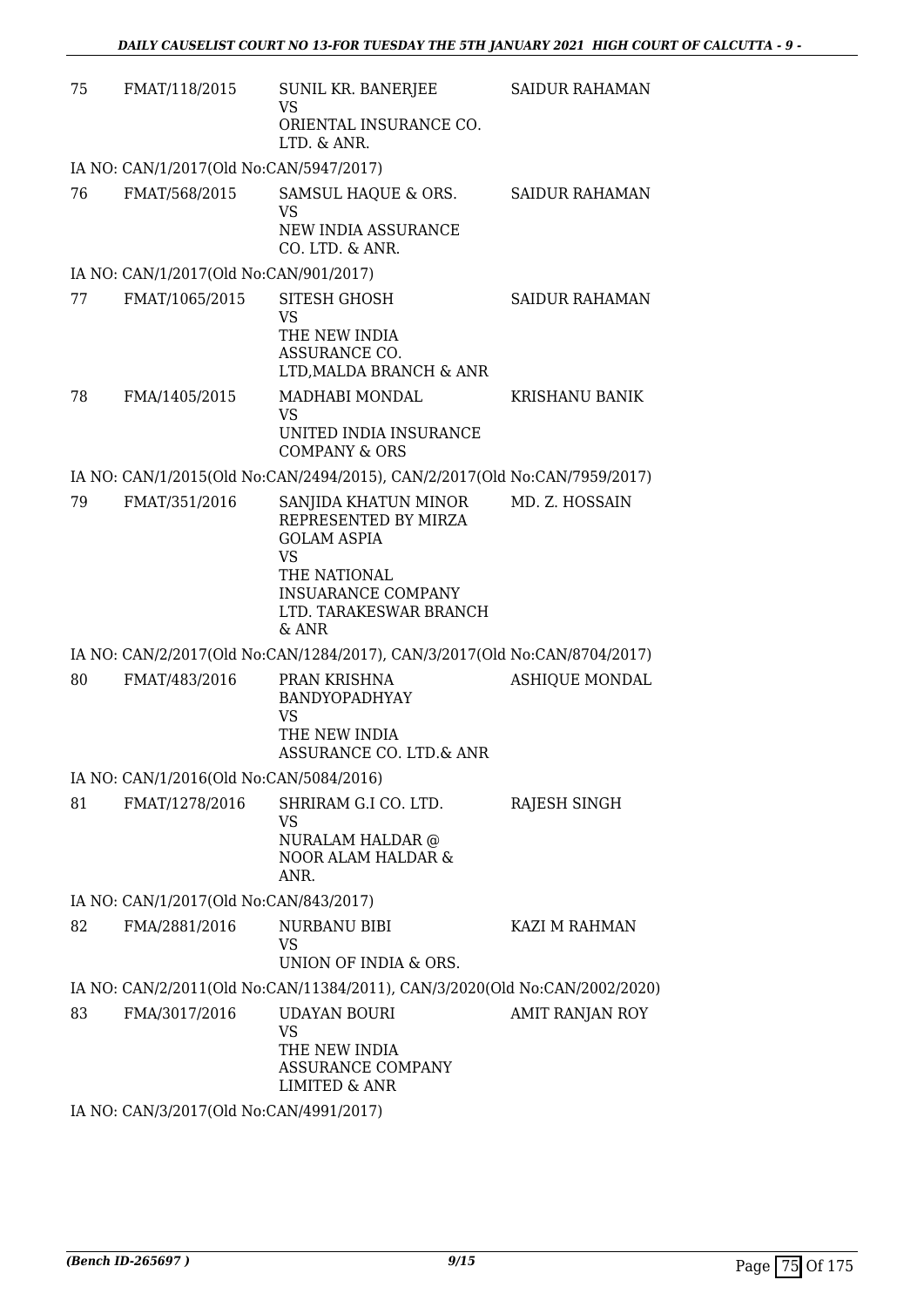| 84 | FMA/3381/2016                            | NATIONAL INSURANCE CO.<br>LTD.                                                                   | RAJESH SINGH                                                                              |
|----|------------------------------------------|--------------------------------------------------------------------------------------------------|-------------------------------------------------------------------------------------------|
|    |                                          | <b>VS</b><br>SUCHITRA PARICHHA &<br>ORS.                                                         |                                                                                           |
|    | No:CAN/12385/2019)                       |                                                                                                  | IA NO: CAN/3/2015(Old No:CAN/5823/2015), CAN/5/2017(Old No:CAN/6523/2017), CAN/6/2019(Old |
| 85 | FMA/3616/2016                            | SK. TUPAI<br>VS                                                                                  | A,R. ROY                                                                                  |
|    |                                          | NATIONAL INSURANCE<br><b>COMPANY LTD</b>                                                         |                                                                                           |
|    | IA NO: CAN/1/2017(Old No:CAN/5564/2017)  |                                                                                                  |                                                                                           |
| 86 | FMA/73/2017                              | ICICI LOMBARD GENERAL<br>INSURANCE CO. LTD<br>VS<br><b>SMT LAKSHMI GHOSH &amp;</b><br><b>ORS</b> | PARIMAL KUMAR<br><b>PAHARI</b>                                                            |
|    | IA NO: CAN/1/2016(Old No:CAN/6898/2016)  |                                                                                                  |                                                                                           |
| 87 | FMAT/154/2017                            | SMT. SHEPHALI JANA &<br><b>ORS</b>                                                               | AMIT RANJAN ROY                                                                           |
|    |                                          | <b>VS</b><br>THE NATIONAL INSURANCE<br><b>COMPANY LIMITED &amp; ORS</b>                          |                                                                                           |
|    | IA NO: CAN/1/2017(Old No:CAN/2294/2017)  |                                                                                                  |                                                                                           |
| 88 | FMAT/188/2017                            | JHUMA GORAI & ORS<br><b>VS</b>                                                                   | <b>KRISHANU BANIK</b>                                                                     |
|    |                                          | BAJAJ ALLIANZ GENERAL<br><b>INSURANCE COMPANY LTD</b><br>$&$ ANR                                 |                                                                                           |
|    | IA NO: CAN/1/2017(Old No:CAN/10791/2017) |                                                                                                  |                                                                                           |
| 89 | FMAT/203/2017                            | RELIANCE GENERAL<br><b>INSURANCE CO LTD</b><br><b>VS</b>                                         | KAMAL KRISHNA DAS                                                                         |
|    |                                          | SAHIDUL @ BABU ALI<br>PIYADA & ORS                                                               |                                                                                           |
|    |                                          | IA NO: CAN/1/2017(Old No:CAN/4623/2017), CAN/2/2017(Old No:CAN/4627/2017)                        |                                                                                           |
| 90 | FMAT/351/2017                            | ICICI LOMBARD GEN.<br>INSURANCE CO. LTD.<br>VS                                                   | PARIMAL KUMAR<br>PAHARI                                                                   |
|    |                                          | <b>ADARI MAJHI &amp; ORS</b>                                                                     |                                                                                           |
|    | IA NO: CAN/1/2017(Old No:CAN/6429/2017)  |                                                                                                  |                                                                                           |
| 91 | FMAT/353/2017                            | ICICI LOMBARD GEN.<br>INSURANCE CO. LTD.<br>VS<br><b>GULBAN BIBI &amp; ORS</b>                   | PARIMAL KUMAR<br>PAHARI                                                                   |
|    | IA NO: CAN/1/2017(Old No:CAN/6430/2017)  |                                                                                                  |                                                                                           |
| 92 | FMA/455/2017                             | NATIONAL INSURANCE<br><b>COMPANY LTD</b><br>VS<br>NITA RANI OJHA & ORS                           | <b>SUCHARITA PAUL</b>                                                                     |
|    | IA NO: CAN/2/2017(Old No:CAN/3972/2017)  |                                                                                                  |                                                                                           |
|    |                                          |                                                                                                  |                                                                                           |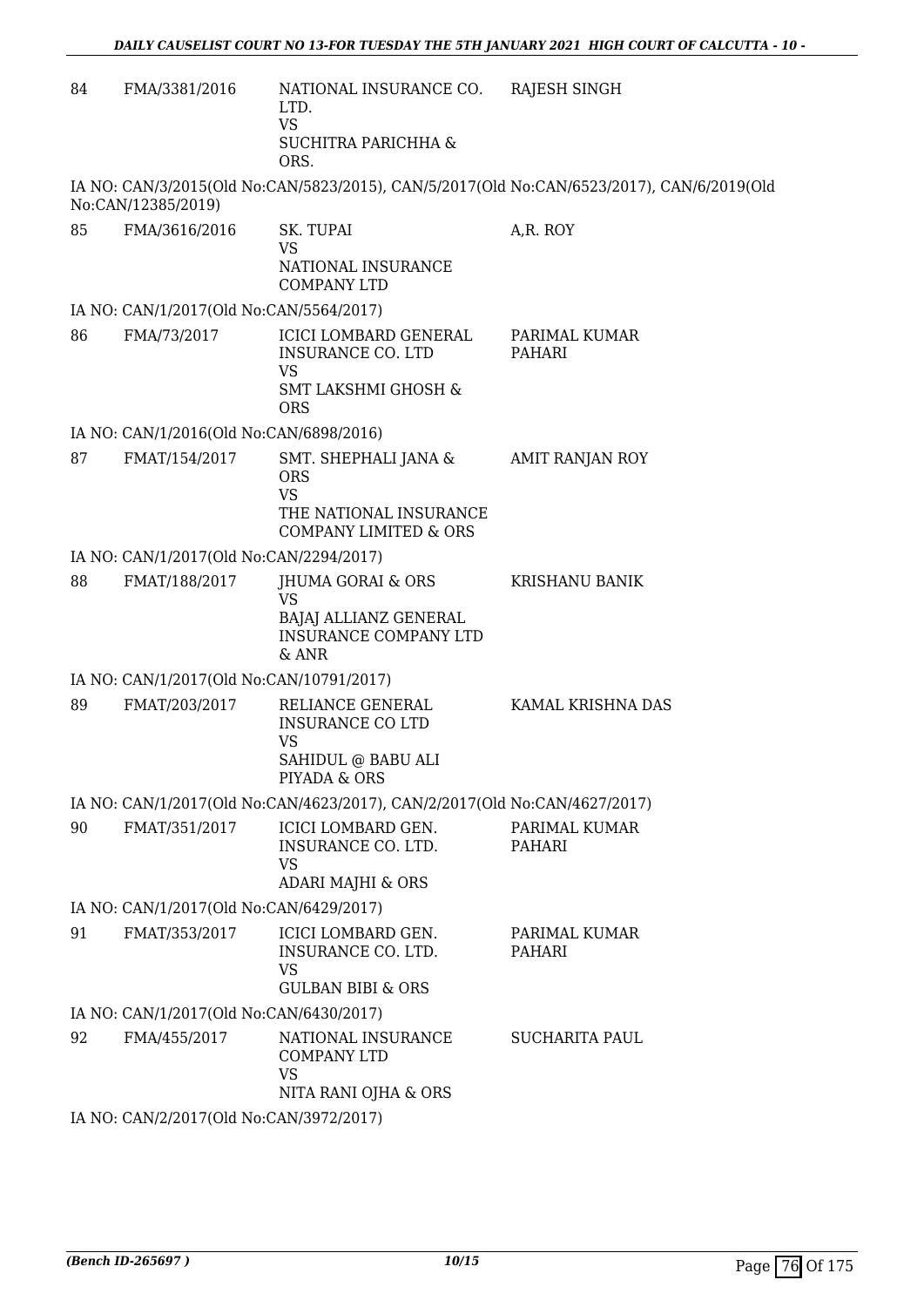| 93  | FMA/459/2017                             | THE NEW INDIA<br>ASSURANCE COMPANY LTD<br>VS<br>SAGAR BAGCHI (MINOR) &<br><b>ORS</b>                      | RAJESH SINGH            |
|-----|------------------------------------------|-----------------------------------------------------------------------------------------------------------|-------------------------|
|     | IA NO: CAN/2/2017(Old No:CAN/6504/2017)  |                                                                                                           |                         |
| 94  | FMAT/549/2017                            | <b>SHEFALI ROY &amp; ORS</b><br>VS<br>NEW INDIA ASSURANCE<br><b>COMPANY &amp; ANR</b>                     | <b>KRISHANU BANIK</b>   |
|     | IA NO: CAN/1/2017(Old No:CAN/9364/2017)  |                                                                                                           |                         |
| 95  | FMAT/628/2017                            | NICLTD<br>VS<br>TARIF CHOWDHURY & ANR                                                                     | P K PAHARAI             |
|     |                                          | IA NO: CAN/1/2017(Old No:CAN/6431/2017), CAN/2/2019(Old No:CAN/1142/2019)                                 |                         |
| 96  | FMAT/643/2017                            | THE N I C LTD<br><b>VS</b><br>NIVA HAZRA & ORS                                                            | <b>D N RAY</b>          |
|     |                                          | IA NO: CAN/1/2017(Old No:CAN/6358/2017), CAN/2/2017(Old No:CAN/6359/2017)                                 |                         |
| 97  | FMAT/660/2017                            | <b>BAJAJ ALLIANZ GENERAL</b><br><b>INSURANCE COMPANY LTD.</b><br><b>VS</b><br><b>SAROGI DAS &amp; ORS</b> | R. SINGH                |
|     |                                          | IA NO: CAN/1/2017(Old No:CAN/8604/2017), CAN/2/2017(Old No:CAN/8612/2017)                                 |                         |
| 98  | FMAT/801/2017                            | <b>UMA KHATUN &amp; ORS</b>                                                                               | AMIT RANJAN ROY         |
|     |                                          | VS<br>THE NATIONAL INSURANCE<br>CO LTD & ANR                                                              |                         |
|     | IA NO: CAN/1/2017(Old No:CAN/10707/2017) |                                                                                                           |                         |
| 99  | FMAT/863/2017                            | THE UNITED INDIA<br><b>INSURANCE CO. LTD.</b><br>VS<br><b>SMT SABITRI BALA ROY &amp;</b><br><b>ORS</b>    | SANJOY PAUL             |
|     |                                          | IA NO: CAN/1/2017(Old No:CAN/7793/2017), CAN/2/2020(Old No:CAN/634/2020)                                  |                         |
| 100 | FMAT/1100/2017                           | POLY ROY<br>VS<br>NICL & ORS                                                                              | AMIT RANJAN ROY         |
|     | IA NO: CAN/1/2017(Old No:CAN/10472/2017) |                                                                                                           |                         |
| 101 | FMAT/1150/2017                           | ICICI LOMBARD GENERAL<br>INSURNACE CO. LTD.<br><b>VS</b><br>SMT. ANIMA DUTTA & ORS                        | PARIMAL KUMAR<br>PAHARI |
|     | IA NO: CAN/1/2017(Old No:CAN/10259/2017) |                                                                                                           |                         |
| 102 | FMAT/1159/2017                           | THE SECRETARY &<br>CURATOR, VICTORIA<br>MEMORIAL HALL & ANR<br>VS<br>ASHA DEVI.                           | PRADYOT KUMAR<br>DAS.   |
|     |                                          |                                                                                                           |                         |

IA NO: CAN/2/2020(Old No:CAN/2369/2020)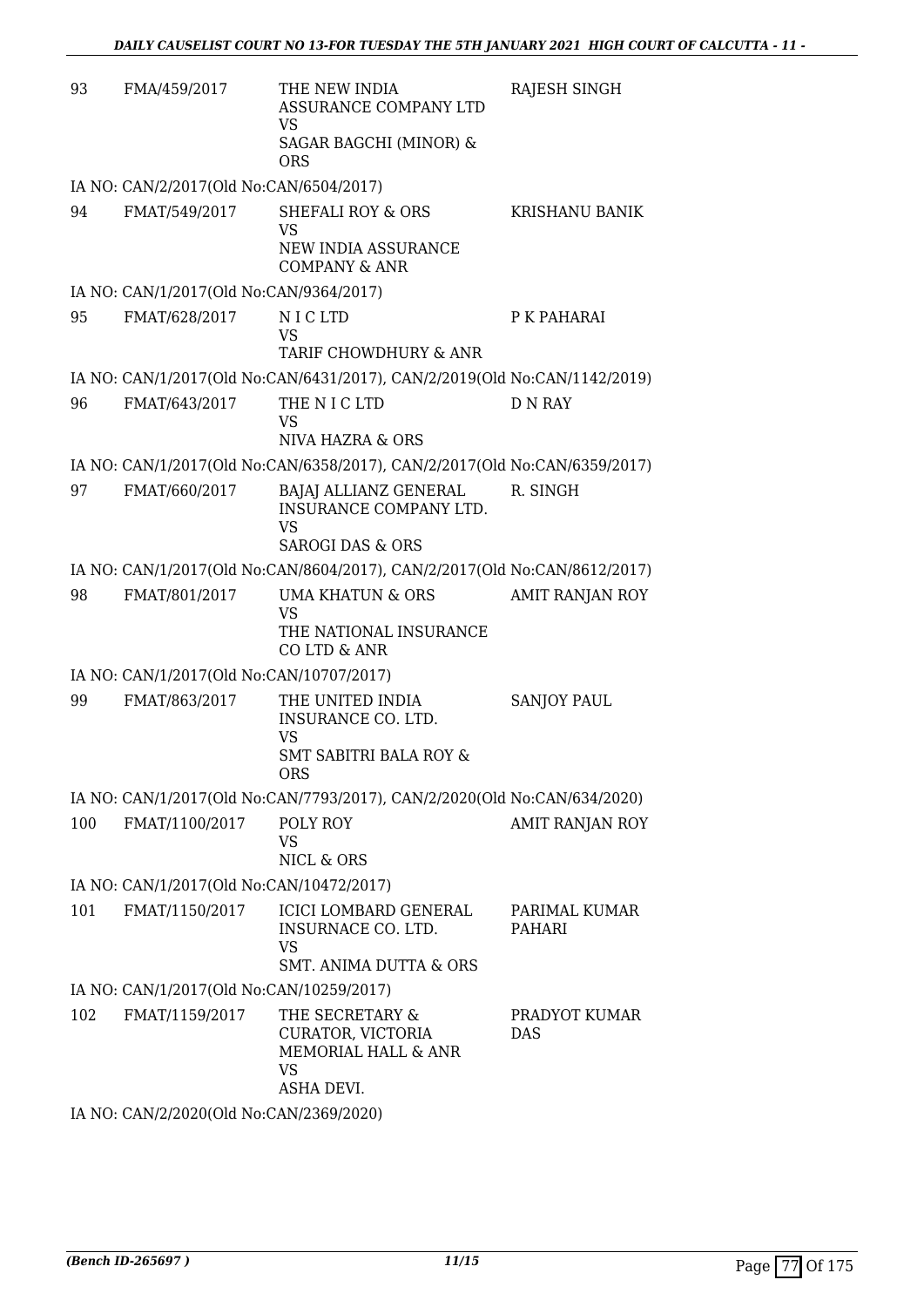| 103 | FMAT/1169/2017                           | HDFC ERGO GENERAL<br><b>INSURANCE COMPANY</b><br>LIMITED<br><b>VS</b><br>UDAY KUMAR BHAGAT &<br><b>ANR</b> | RAJESH SINGH                    |
|-----|------------------------------------------|------------------------------------------------------------------------------------------------------------|---------------------------------|
|     |                                          | IA NO: CAN/1/2017(Old No:CAN/10571/2017), CAN/2/2017(Old No:CAN/10581/2017)                                |                                 |
| 104 | FMAT/1175/2017                           | NATIONAL INSURANCE CO.<br>LTD.<br><b>VS</b><br>ARCHANA MANDAL & ORS.                                       | <b>SAMIM AHAMMED</b>            |
|     |                                          | IA NO: CAN/1/2017(Old No:CAN/11515/2017), CAN/2/2017(Old No:CAN/11518/2017)                                |                                 |
| 105 | FMAT/1176/2017                           | NATIONAL IN. CO. LTD.<br>VS<br>SELIM MALLICK & ANR.                                                        | <b>SAMIM AHAMMED</b>            |
|     |                                          | IA NO: CAN/1/2017(Old No:CAN/11513/2017), CAN/2/2017(Old No:CAN/11514/2017)                                |                                 |
| 106 | FMAT/1216/2017                           | THE UNITED INDIA<br><b>INSURANCE CO LTD</b><br><b>VS</b>                                                   | <b>SANJOY PAUL</b>              |
|     |                                          | RAMBILASH SHAW & ANR                                                                                       |                                 |
|     | IA NO: CAN/1/2017(Old No:CAN/10760/2017) |                                                                                                            |                                 |
| 107 | FMAT/1298/2017                           | NATIONAL INSURANCE CO.<br><b>LTD</b><br><b>VS</b><br>DIL KUMARI LIMBU & ANR                                | S. AHAMMED                      |
|     |                                          | IA NO: CAN/1/2017(Old No:CAN/11763/2017), CAN/2/2017(Old No:CAN/11772/2017)                                |                                 |
| 108 | FMAT/1322/2017                           | MITHURANI PANDA & ORS<br>VS<br>UNION OF INDIA & ORS                                                        | <b>SK ABU ABBAS UDDIN</b>       |
|     | IA NO: CAN/1/2018(Old No:CAN/7662/2018)  |                                                                                                            |                                 |
| 109 | FMAT/54/2018                             | SARASWATI MAITY & ORS<br>VS<br>THE ORIENTAL INS CO LTD<br>& ANR                                            | AMIT RANJAN ROY                 |
|     | IA NO: CAN/1/2018(Old No:CAN/2108/2018)  |                                                                                                            |                                 |
| 110 | FMA/962/2018                             | ANOWARA BEGAM & ORS<br>VS<br>UNITED INDIA INSURANCE                                                        | <b>SAIDUR RAHAMAN</b>           |
|     |                                          | <b>COMPANY LTD &amp; ANR</b>                                                                               |                                 |
|     | IA NO: CAN/1/2018(Old No:CAN/4422/2018)  |                                                                                                            |                                 |
| 111 | FMAT/1288/2018                           | <b>SUSHIL RANA &amp; ANR</b><br>VS<br><b>UNION OF INDIA</b>                                                | <b>SHAHINA HAQUE</b>            |
| 112 | FMAT/683/2019                            | LAKSHMIRANI BERA & ORS<br>VS<br><b>UNION OF INDIA</b>                                                      | RAJENDRA KUMAR<br><b>MITTAL</b> |
| 113 | FMAT/1158/2019                           | ANIMA SARKAR (DOLAI)<br>VS<br>UNION OF INDIA                                                               | RAJENDRA KUMAR<br><b>MITTAL</b> |
|     |                                          |                                                                                                            |                                 |

### **HEARING ASSIGNED**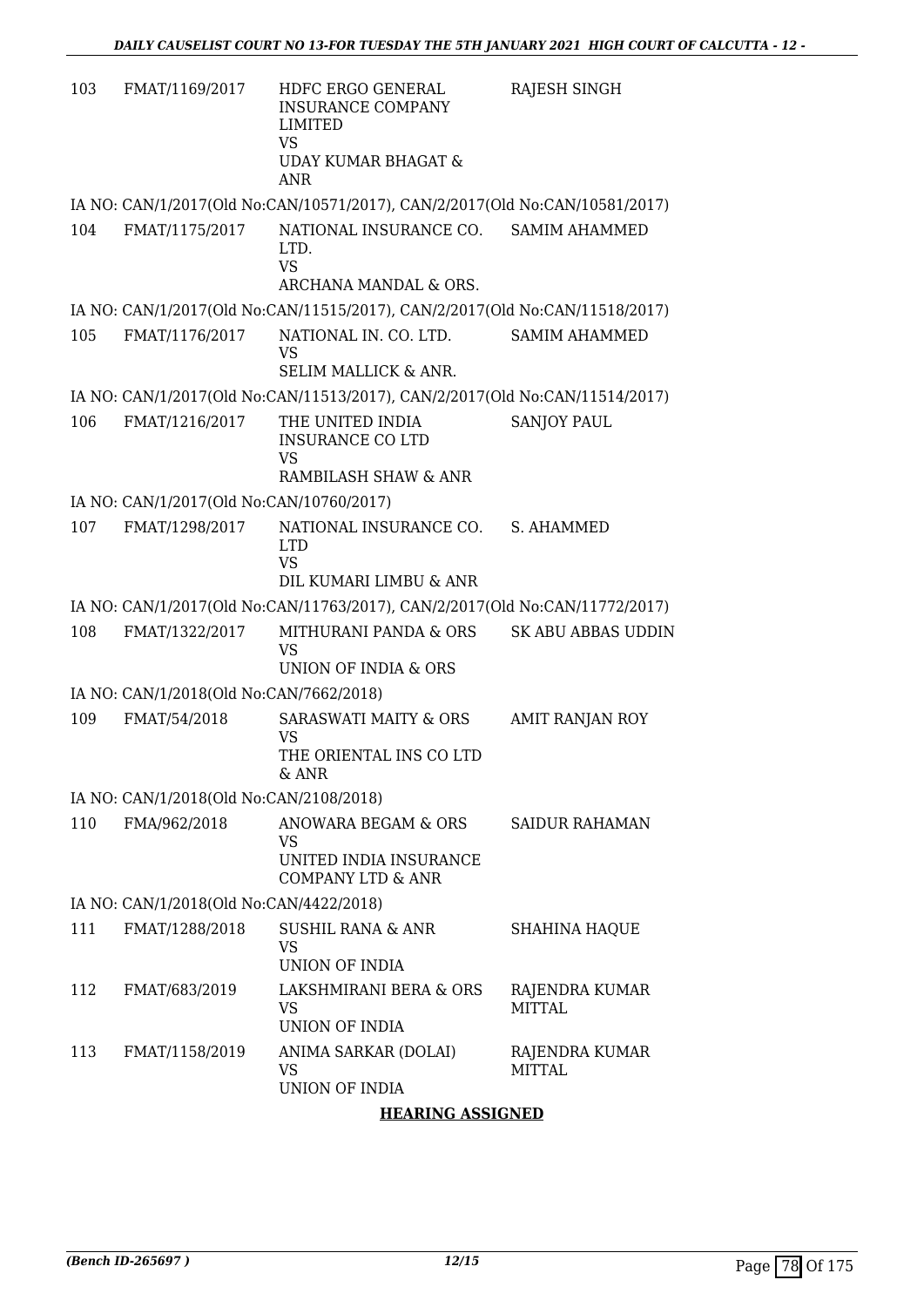| 114 | WPA/13095/2018<br>(GR. III)             | C.D. EQUIFINANCE PRIVATE AJAY GAGGAR<br>LIMITED<br><b>VS</b><br>STATE OF WEST BENGAL &    |                                                                                            |
|-----|-----------------------------------------|-------------------------------------------------------------------------------------------|--------------------------------------------------------------------------------------------|
|     |                                         | <b>ORS</b>                                                                                |                                                                                            |
|     |                                         | IA NO: CAN/1/2018(Old No:CAN/5793/2018), CAN/3/2020(Old No:CAN/708/2020)                  |                                                                                            |
| 115 | WPA/4427/2019                           | <b>BALLY JUTE COMPANY</b><br>LIMITED<br><b>VS</b><br>STATE OF WEST BENGAL &<br><b>ORS</b> | <b>ANANTA KUMAR</b><br><b>SHAW</b>                                                         |
|     | wt116 WPA/19173/2018                    | BALLY JUTE COMPANY<br><b>LIMITED</b><br><b>VS</b>                                         | A. K. SHAW                                                                                 |
|     |                                         | STATE OF WEST BENGAL &<br><b>ORS</b>                                                      |                                                                                            |
|     |                                         | <b>HEARING</b>                                                                            |                                                                                            |
| 117 | FMA/137/2011                            | MAYA DAS & ANR.<br><b>VS</b>                                                              | SAIDUR RAHAMAN                                                                             |
|     |                                         | NEW INDIA ASSURANCE<br>CO. LTD. & ANR.                                                    |                                                                                            |
|     | IA NO: CAN/1/2011(Old No:CAN/5526/2011) |                                                                                           |                                                                                            |
| 118 | FMA/201/2011                            | SMT.MANJU PAL<br><b>VS</b><br>NEW INDIA ASSURANCE                                         | JAYANTA KR.<br><b>MANDAL</b>                                                               |
| 119 | COT/88/2013                             | CO.LTD. & ORS<br>PRADYUMNA KR. SAHU &<br>ANR                                              | JAYANTA KR.<br><b>MANDAL</b>                                                               |
|     |                                         | <b>VS</b><br>THE NEW INDIA<br>ASSURANCE CO. LTD. &<br>ANR                                 |                                                                                            |
|     | wt120 FMA/1130/2013                     | THE NEW INDIA<br><b>ASSURANCE CO. LTD</b><br>VS                                           | KAMAL KRISHNA DAS                                                                          |
|     |                                         | PRADYUMNA KUMAR SAHU<br>& ORS                                                             |                                                                                            |
|     | No:CAN/704/2019)                        |                                                                                           | IA NO: CAN/1/2012(Old No:CAN/8443/2012), CAN/2/2013(Old No:CAN/11138/2013), CAN/3/2019(Old |
| 121 | FMA/2290/2013                           | SOMA MISTRI & ORS.<br><b>VS</b><br>THE ORIENTAL INSURANCE<br>CO. LTD. & ANR.              | <b>SAIDUR RAHAMAN</b>                                                                      |
|     | IA NO: CAN/1/2015(Old No:CAN/35/2015)   |                                                                                           |                                                                                            |
| 122 | FMA/625/2014                            | MAMPI GHOSH & ORS<br>VS<br>THE NATIONAL INSURANCE<br>CO. LTD. & ORS                       | SIMA GHOSH                                                                                 |
| 123 | FMAT/1423/2014                          | <b>SARASWATI DEVI &amp; ORS</b><br>VS<br>NATIONAL INSURANCE CO.                           | <b>SK. ABU ABBAS</b><br><b>UDDIN</b>                                                       |
|     | IA NO: CAN/1/2018(Old No:CAN/1666/2018) | LTD & ORS                                                                                 |                                                                                            |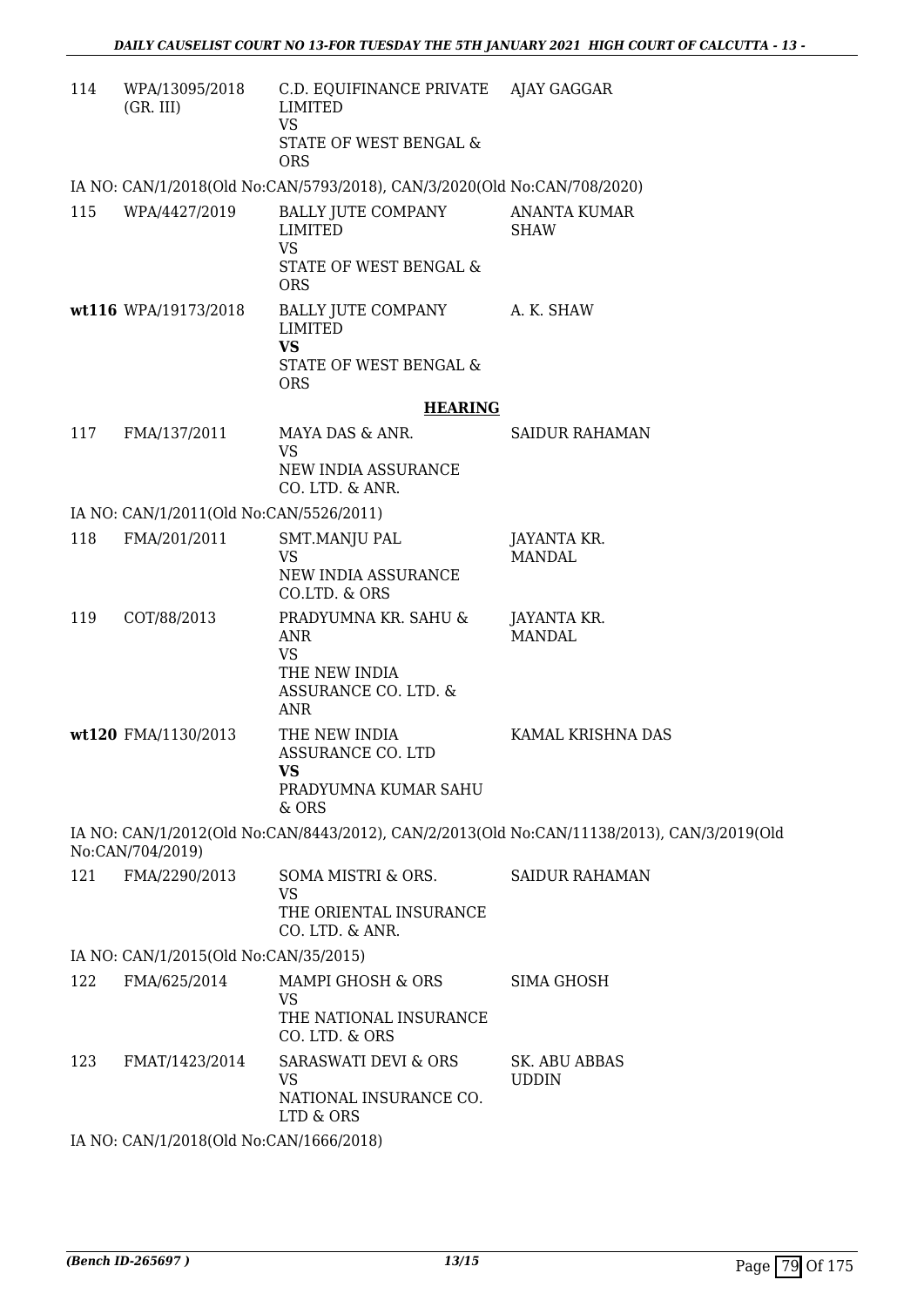| 124 | FMA/1796/2014                           | SIKHA LAHA<br>VS.<br>ANUPAM MONDAL                                                                   | S BHATTACHARJYA                         |
|-----|-----------------------------------------|------------------------------------------------------------------------------------------------------|-----------------------------------------|
| 125 | FMA/28/2015                             | NEW IND. ASSURANCE CO.<br>LTD.<br><b>VS</b><br><b>MOUMITA PAUL &amp; ORS</b>                         | <b>SOUMENDRA NATH</b><br><b>GANGULY</b> |
|     | IA NO: CAN/1/2019(Old No:CAN/1692/2019) |                                                                                                      |                                         |
| 126 | FMA/191/2015                            | ICICI LOMBARD GENERALL<br>INSURANCE CO. LTD<br>VS<br>SK. MUKTAR ALI @ SK.<br><b>MUKTAR &amp; ANR</b> | PARIMAL KUMAR<br>PAHARI                 |
|     |                                         | IA NO: CAN/1/2014(Old No:CAN/10926/2014), CAN/2/2017(Old No:CAN/5714/2017)                           |                                         |
| 127 | FMAT/255/2015                           | VIJAY KR. SAHU<br><b>VS</b><br>NEW INDIA ASSURANCE<br>CO. LTD. & ANR.                                | SK. ABU ABBASUDDIN                      |
| 128 | FMA/2166/2015                           | AYESA BIBI & ORS<br>VS<br>THE BAJAJ ALLIANZ<br>GENERAL INSURANCE CO.<br>LTD & ANR                    | <b>SUBHAS CHANDRA</b><br>HAJRA          |
|     | IA NO: CAN/1/2016(Old No:CAN/1815/2016) |                                                                                                      |                                         |
| 129 | FMA/3357/2015                           | SANTOSH SAHA & ANR<br><b>VS</b><br>MANAGING DIRECTOR,<br>CALCUTTA STATE TRANS.<br>CORP.              | JAYANTA KUMAR<br><b>MANDAL</b>          |
| 130 | FMA/2212/2016                           | RENUKA PAIK & ORS.<br>VS<br>BAJAJ ALLIANZ G.I CO. LTD.<br>$&$ ORS.                                   | JAYANTA KR.<br><b>MANDAL</b>            |
|     | IA NO: CAN/1/2019(Old No:CAN/7006/2019) |                                                                                                      |                                         |
| 131 | FMA/484/2017                            | BNAJAJ ALLIANZ GENERAL<br><b>INSURENCE COMPANY</b><br>LIMITED<br><b>VS</b><br>ETIRANI ROY & ORS      | RAJESH SINGH                            |
| 132 | FMA/485/2017                            | BAJAJ ALLIANZ GENERAL<br><b>INSURANCE CO LTD</b><br><b>VS</b><br><b>BRINDABATI MAITI &amp; ORS</b>   | RAJESH SINGH                            |
| 133 | FMAT/137/2018                           | DULALI BHAKTA & ANR<br><b>VS</b><br>THE NEW INDIA<br>ASSURANCE CO LTD & ANR                          | <b>S RAHAMAN</b>                        |
|     | IA NO: CAN/1/2018(Old No:CAN/8930/2018) |                                                                                                      |                                         |
| 134 | FMAT/1109/2018                          | THE DM MALDA<br>VS<br>JHARNA PRAMANIK                                                                | <b>SANJAY PAUL</b>                      |
|     |                                         | IA NO: CAN/1/2019(Old No:CAN/1425/2019), CAN/2/2019(Old No:CAN/1430/2019)                            |                                         |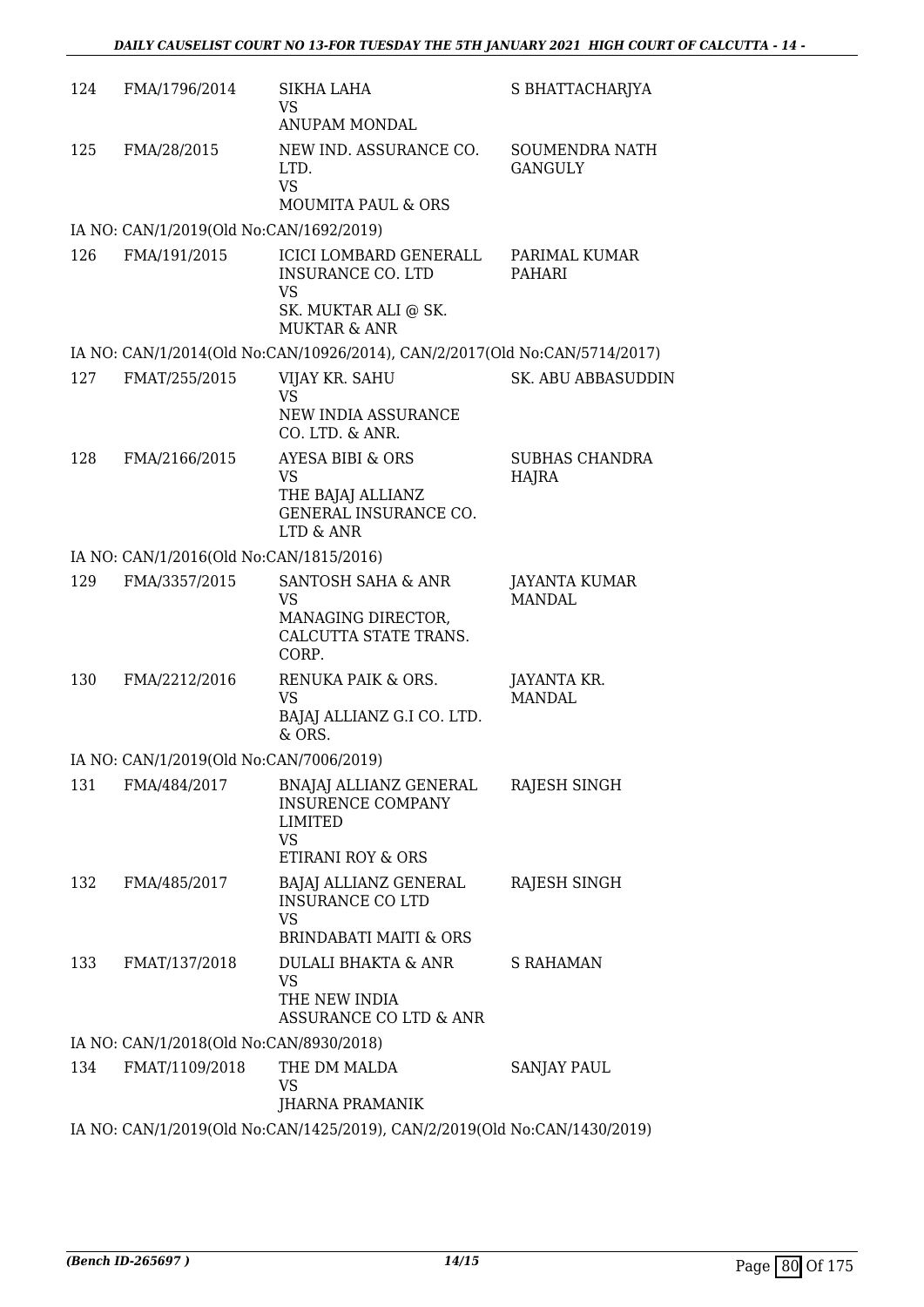|     | wt135 COT/83/2019 | JHARNA PRAMANIK<br><b>VS</b>                                                               | <b>SAIDUR RAHAMAN</b>                 |
|-----|-------------------|--------------------------------------------------------------------------------------------|---------------------------------------|
|     |                   | THE DISTRICT MAGISTRATE<br>,MALDA                                                          |                                       |
| 136 | FMAT/132/2019     | PRAFULLA CHOWDHURY &<br>ANR<br><b>VS</b><br>NATIONAL INSURANCE CO                          | <b>SAIDUR RAHAMAN</b>                 |
|     |                   | LTD & ANR                                                                                  |                                       |
| 137 | FMAT/259/2019     | KRISHNA SARKAR ROY &<br><b>ANR</b><br><b>VS</b><br>THE NATIONAL INSURANCE<br>CO. LTD & ANR | <b>SAIDUR RAHAMAN</b>                 |
| 138 | FMAT/263/2019     | <b>FAIJUN BIBI &amp; ORS</b>                                                               | <b>SAIDUR RAHAMAN</b>                 |
|     |                   | <b>VS</b><br>THE ORIENTAL INSURANCE<br><b>COMPANY LIMITED &amp; ANR</b>                    |                                       |
| 139 | FMAT/276/2019     | <b>SANTANA HAZRA &amp; ORS</b><br><b>VS</b><br>THE NATIONAL INSURANCE<br>CO LTD & ANR      | <b>SAIDUR RAHAMAN</b>                 |
| 140 | FMA/277/2019      | THE NATIONAL INSURANCE<br>CO LTD<br><b>VS</b><br>TANUJA BIBI & ORS                         | <b>SANJOY PAUL</b>                    |
|     |                   | IA NO: CAN/1/2018(Old No:CAN/794/2018), CAN/2/2018(Old No:CAN/4920/2018)                   |                                       |
|     | wt141 COT/36/2018 | TANUJA BIBI & ORS<br><b>VS</b><br>NATIONAL INSURANCE CO.<br>LTD & ANR                      | <b>JAYANTA KUMAR</b><br><b>MANDAL</b> |
| 142 | FMAT/300/2019     | RAJESHWARI TIRKEY XAKA<br>$&$ ORS<br><b>VS</b><br>THE NATIONAL INSURANCE<br>CO. LTD & ANR  | <b>SAIDUR RAHAMAN</b>                 |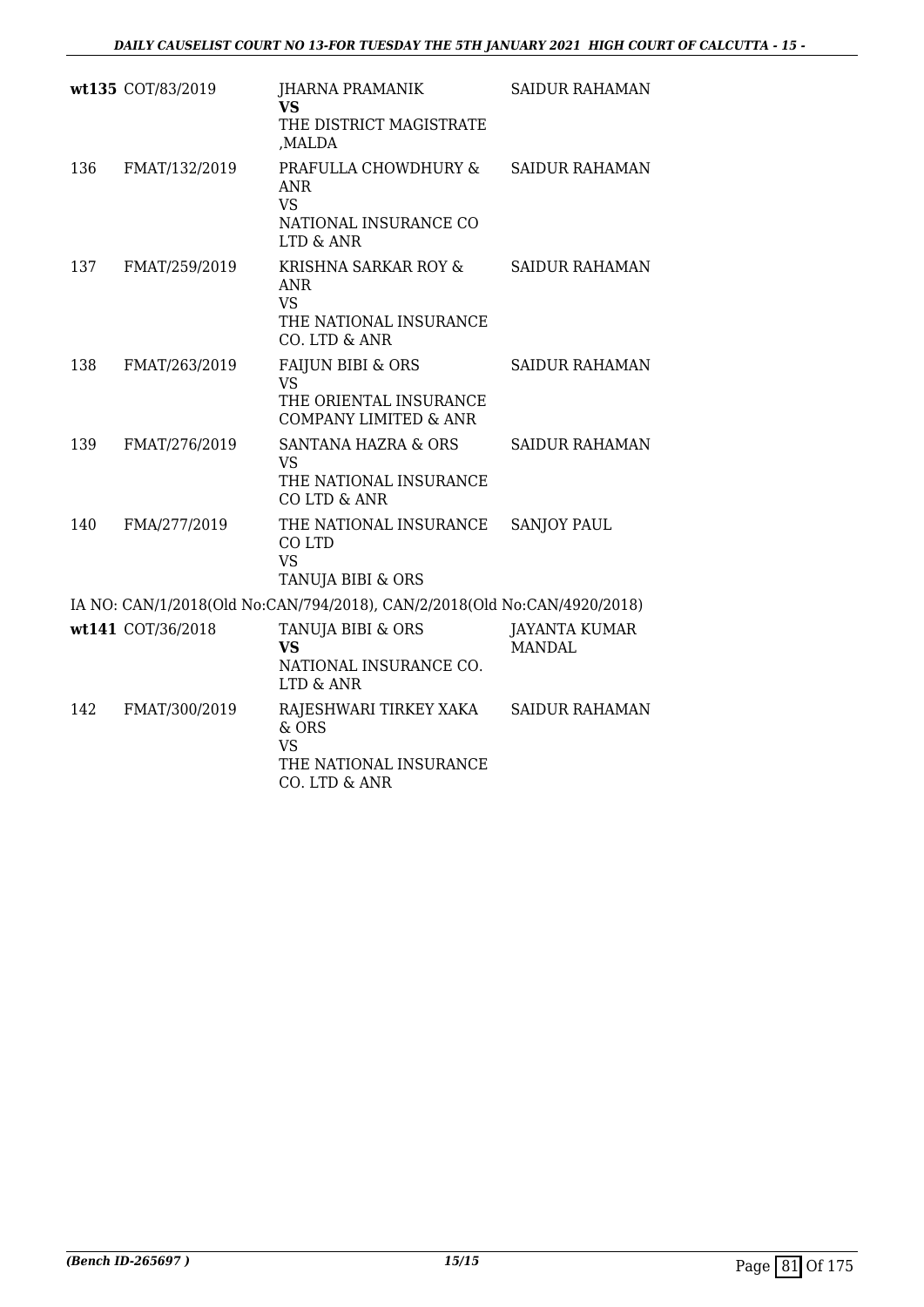

# In The High Court at Calcutta

## **Appellate Side**

**DAILY CAUSELIST For Tuesday The 5th January 2021**

**COURT NO. 8**

**SINGLE BENCH (SB - VII)**

**AT 10:45 AM**

#### **HON'BLE JUSTICE SABYASACHI BHATTACHARYYA**

**(VIA VIDEO CONFERENCE)**

**ON AND FROM MONDAY, THE 7TH DECEMBER, 2020 – MATTERS (INCLUDING MOTIONS ) UNDER ARTICLE 226 OF THE CONSTITUTION RELATING TO RESIDUARY UNDER GROUP IX [EXCLUDING ELECTRICITY MATTERS AND MATTERS UNDER PUBLIC PREMISES (UNAUTHORISED OCCUPANTS) ACT, 1971] INCLUDING APPLICATIONS CONNECTED THERETO.**

**NOTE : ORIGINAL SIDE MATTERS WILL BE TAKEN UP FROM 10:45 A.M. TO 1:00 P.M. EVERYDAY. NOTE : APPELLATE SIDE MATTERS WILL BE TAKEN UP FROM 2:00 P.M. TO 4:00 P.M. OR IMMEDIATELY AFTER COMPLETION OF ORIGINAL SIDE MATTERS, WHICHEVER IS EARLIER. NOTE : MENTIONING SHALL BE ENTERTAINED ONLY ON THE FIRST WORKING DAY OF THE WEEK AT THE FIRST SITTING OF THE COURT.**

|                |                                               | <b>FOR JUDGMENT</b>                                                                      |                                          |
|----------------|-----------------------------------------------|------------------------------------------------------------------------------------------|------------------------------------------|
| 1              | WPA/10800/2020                                | UNITED ORDER AND SUPPLY<br>CO-OPERATIVE SOCIETY LTD.<br>VS                               | <b>SURYA MAITY</b>                       |
|                |                                               | THE STATE OF WEST BENGAL<br><b>AND ORS</b>                                               |                                          |
|                |                                               | <b>FOR ORDERS</b>                                                                        |                                          |
| $\mathcal{D}$  | WPA/8073/2020                                 | M/S. BHATTACHARJEE<br><b>CONSTRUCTION AND ANR</b><br><b>VS</b><br>Union of India AND ORS | <b>RISHOV DAS</b>                        |
|                |                                               | <b>E-MENTIONING</b>                                                                      |                                          |
| 3              | WPA/34464/2013                                | SARADA PRASAD RAY                                                                        | PRASANTA NASKAR                          |
|                |                                               | VS<br>AUTHORISED OFFICER, I C I C I<br><b>BANK LTD</b>                                   |                                          |
|                |                                               | IA NO: CAN/1/2014(Old No:CAN/1718/2014), CAN/2/2020                                      |                                          |
| $\overline{4}$ | WPA/24176/2016                                | ANAMITRA BHATTACHARYA<br>VS<br>STATE OF WEST BENGAL & ORS                                | <b>AVEEK BOSE</b>                        |
| 5              | WPA/2161/2018                                 | APURBA KUMAR SAHA<br><b>VS</b><br>STATE OF WEST BENGAL & ORS                             | <b>MADHUMITA RAY</b><br><b>CHOWDHURY</b> |
| 6              | WPA/9773/2018                                 | JAKIR MONDAL<br>VS<br>STATE OF WEST BENGAL & ORS                                         | <b>ATIS KUMAR BISWAS</b>                 |
| 7              | RVW/284/2019                                  | <b>GOPAL BOSE</b><br>VS<br>PEOPLES MEDI TREAT PVT LTD                                    | SRIKANTA DUTTA                           |
|                | $H$ MO $A$ MUS 19949(01) MU $A$ MUS 15919949) |                                                                                          |                                          |

IA NO: CAN/1/2019(Old No:CAN/12458/2019)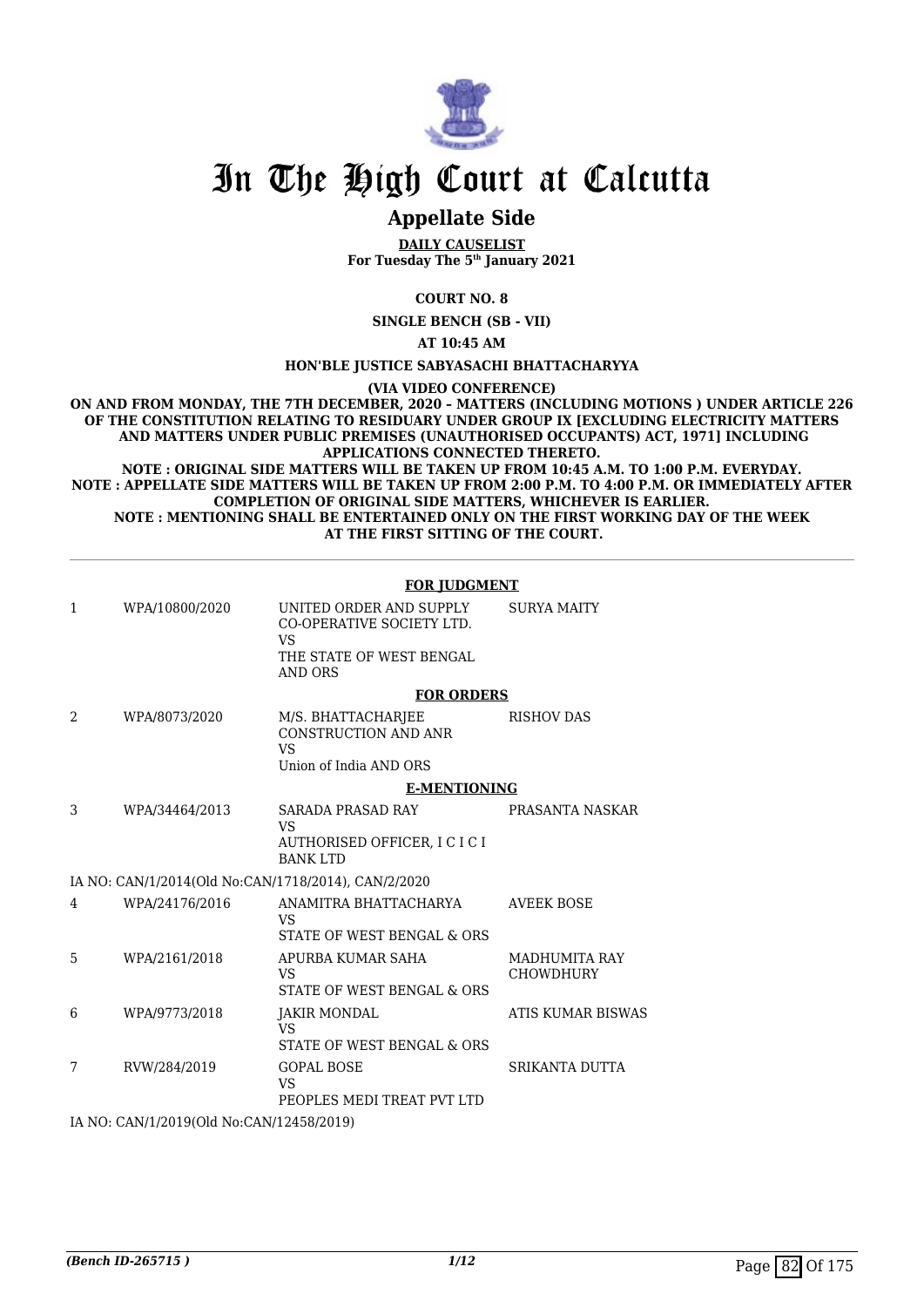| 8    | WPA/18440/2019                          | ARCHON POWERINFRA INDIA<br><b>PVT LTD</b><br><b>VS</b>                                  | <b>JEENIA RUDRA</b>                                                                                          |
|------|-----------------------------------------|-----------------------------------------------------------------------------------------|--------------------------------------------------------------------------------------------------------------|
|      |                                         | THE INDIAN OIL CORPORATION<br>& ORS                                                     |                                                                                                              |
|      |                                         |                                                                                         | IA NO: CAN/1/2019(Old No:CAN/11340/2019), CAN/3/2020(Old No:CAN/3997/2020), CAN/4/2020(Old No:CAN/3998/2020) |
| 9    | WPA/18942/2019                          | <b>MINATI MAITY</b><br><b>VS</b>                                                        | <b>SK SAHJAHAN</b>                                                                                           |
|      |                                         | STATE OF WEST BENGAL & ORS                                                              |                                                                                                              |
| 10   | WPA/20013/2019                          | IDL EXPLOSIVES LTD.<br>VS<br>UNION OF INDIA & ORS.                                      | <b>IFTEKAR MUNSHI</b>                                                                                        |
|      | IA NO: CAN/1/2020(Old No:CAN/3885/2020) |                                                                                         |                                                                                                              |
| 11   | WPA/22300/2019                          | <b>MESA MARULA INFRA</b><br>PROJECTS PVT LTD & ORS<br><b>VS</b><br>UNION OF INDIA & ORS | ANIRBAN PRAMANIK                                                                                             |
| 12   | CPAN/442/2020                           | dr. bikram panda<br>VS                                                                  | gargi goswami                                                                                                |
|      |                                         | NARAYAN SWAROOP NIGAM                                                                   |                                                                                                              |
|      | IA NO: CAN/1/2020                       |                                                                                         |                                                                                                              |
| 13   | WPA/1447/2020                           | CHAMPA NANDI REP. BY HER<br>CONS. ATTO. SHANKAR ROY<br><b>CHOWDHURY</b><br><b>VS</b>    | <b>TAPAS DUTTA</b>                                                                                           |
|      |                                         | STATE OF WEST BENGAL & ORS                                                              |                                                                                                              |
| 14   | WPA/1506/2020                           | <b>SUKANTA DAS</b><br>VS<br>STATE OF WEST BENGAL & ORS                                  | <b>ASHOK HALDER</b>                                                                                          |
| 15   | WPA/2181/2020                           | KAUSALYA MONDAL @<br>KAUSALLY MONDAL<br><b>VS</b>                                       | ARUNIMA DAS SHARMA                                                                                           |
|      |                                         | STATE OF WEST BENGAL & ORS                                                              |                                                                                                              |
| 16   | WPA/2638/2020                           | <b>MANIK DUTTA</b><br>VS<br>STATE OF WEST BENGAL & ORS                                  | PRADYOT MALAKAR                                                                                              |
| 17   | WPA/2931/2020                           | CONTAI CO-OPERATIVE BANK<br>LTD & ANR<br>VS<br><b>NATIONAL HIGHWAYS</b>                 | RITWIK PATTANAYAK                                                                                            |
|      |                                         | <b>AUTHORITY OF INDIA &amp; ORS</b>                                                     |                                                                                                              |
| 18   | WPA/3291/2020                           | <b>GOBRA ORAW</b><br>VS<br>STATE OF WEST BENGAL & ORS                                   | <b>AVISHEK PRASAD</b>                                                                                        |
| 19   | WPA/3318/2020                           | BIJOY SHAW & ANR.                                                                       | SIRSENDU SINHA ROY                                                                                           |
|      |                                         | <b>VS</b><br>STATE OF WEST BENGAL &<br>ORS.                                             |                                                                                                              |
| 20   | WPA/3468/2020                           | <b>SOUMYA GOLDER</b><br>VS                                                              | <b>GOUR BARAN SAU</b>                                                                                        |
|      |                                         | UNION OF INDIA & ANR.                                                                   |                                                                                                              |
| wt21 | WPA/3469/2020                           | MRINAL KANTI GOLDER<br><b>VS</b><br>UNION OF INDIA & ORS.                               | <b>GOUR BARAN SAU</b>                                                                                        |
| wt22 | WPA/3470/2020                           | <b>MANISH GOLDER</b><br><b>VS</b>                                                       | <b>GOURBARAN SAU</b>                                                                                         |
|      |                                         | UNION OF INDIA & ANR.                                                                   |                                                                                                              |
| 23   | WPA/3525/2020                           | AMIT DINDA<br><b>VS</b><br>STATE OF WEST BENGAL &<br>ORS.                               | ARUN BANDYOPADHYAY                                                                                           |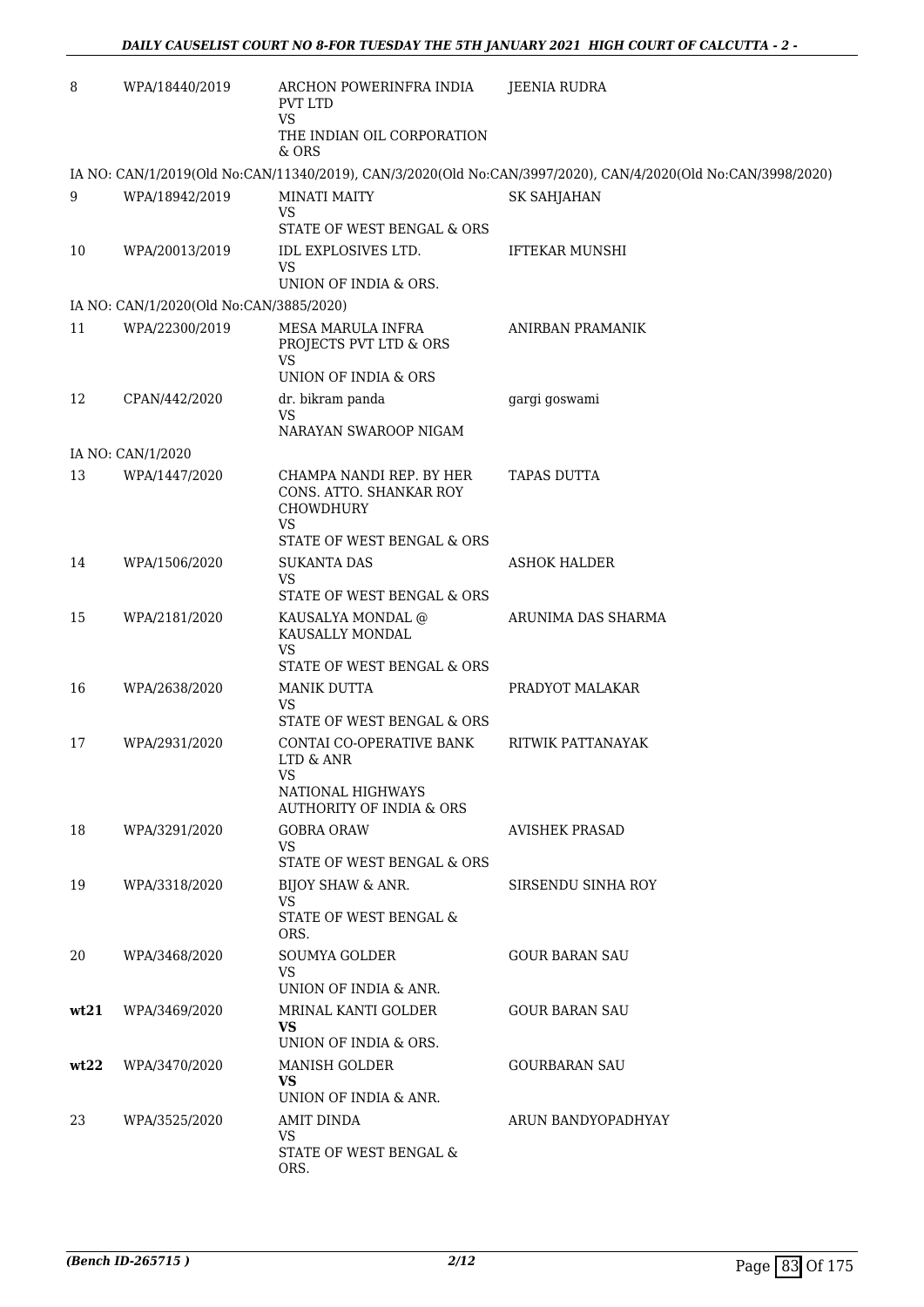#### *DAILY CAUSELIST COURT NO 8-FOR TUESDAY THE 5TH JANUARY 2021 HIGH COURT OF CALCUTTA - 3 -*

| 24 | WPA/3533/2020                           | RAJIV KUMAR MOHTA<br><b>VS</b>                                                                  | <b>GOUR BARAN SAU</b>                                                                                                                                                                                                |
|----|-----------------------------------------|-------------------------------------------------------------------------------------------------|----------------------------------------------------------------------------------------------------------------------------------------------------------------------------------------------------------------------|
|    |                                         | UNION OF INDIA & ANR                                                                            |                                                                                                                                                                                                                      |
| 25 | WPA/3705/2020                           | ANUP KR BAG<br>VS                                                                               | SK SAHJAHAN ALI                                                                                                                                                                                                      |
|    |                                         | STATE OF WEST BENGAL & ORS                                                                      |                                                                                                                                                                                                                      |
| 26 | WPA/3810/2020                           | RANJANA DAS (SAHA)<br><b>VS</b><br>STATE OF WEST BENGAL & ORS                                   | <b>AVIJIT GHOSHAL</b>                                                                                                                                                                                                |
| 27 | WPA/3907/2020                           | CHANDICHARAN ROY<br>VS                                                                          | <b>SUKHEN BAR</b>                                                                                                                                                                                                    |
|    |                                         | STATE OF WEST BENGAL & ORS                                                                      |                                                                                                                                                                                                                      |
| 28 | WPA/4070/2020                           | NARAYAN KR. SAHA<br><b>VS</b><br>STATE OF WEST BENGAL &                                         | <b>AVISHEK PRASAD</b>                                                                                                                                                                                                |
|    |                                         | ORS.                                                                                            |                                                                                                                                                                                                                      |
|    | IA NO: CAN/1/2020                       |                                                                                                 |                                                                                                                                                                                                                      |
| 29 | WPA/4743/2020                           | VISHAL SHAH<br>VS                                                                               | <b>MALABIKA ROY DEY</b>                                                                                                                                                                                              |
|    |                                         | UNION OF INDIA & ORS                                                                            |                                                                                                                                                                                                                      |
|    | IA NO: CAN/1/2020(Old No:CAN/3623/2020) |                                                                                                 |                                                                                                                                                                                                                      |
| 30 | WPA/4843/2020                           | <b>BONOMALI PRAMANIK</b><br><b>VS</b>                                                           | SRIKANTA DUTTA                                                                                                                                                                                                       |
|    |                                         | W.B. MEDICAL COUNCIL<br>(WBMC) & ORS                                                            |                                                                                                                                                                                                                      |
| 31 | WPA/5067/2020                           | RATNA CHAKRABORTY & ORS<br>VS                                                                   | ANWESHA HALDER                                                                                                                                                                                                       |
|    |                                         | STATE OF WEST BENGAL & ORS                                                                      |                                                                                                                                                                                                                      |
| 32 | WPA/5495/2020                           | SHEORAPHULI KANCHA<br>SABZEE BABSAYEE SAMITY &<br>ANR<br><b>VS</b><br>STATE OF WEST BENGAL &ORS | <b>SUMAN SANKAR</b><br><b>CHATTERJEE</b>                                                                                                                                                                             |
|    |                                         |                                                                                                 | IA NO: CAN/1/2020(Old No:CAN/3882/2020), CAN/2/2020(Old No:CAN/3883/2020), CAN/3/2020(Old No:CAN/3892/2020),<br>CAN/4/2020(Old No:CAN/3893/2020), CAN/5/2020(Old No:CAN/4489/2020), CAN/6/2020(Old No:CAN/4490/2020) |
| 33 | WPA/5662/2020                           | UNA VEDA NATHANIEL                                                                              | S. G. CHOWDHURY                                                                                                                                                                                                      |
|    |                                         | <b>VS</b><br>STATE OF WEST BENGAL                                                               |                                                                                                                                                                                                                      |
|    | IA NO: CAN/1/2020(Old No:CAN/3532/2020) |                                                                                                 |                                                                                                                                                                                                                      |
| 34 | WPA/5935/2020                           | DR. SK. SAFIKUL HASAN & ORS.<br>VS<br>STATE OF WEST BENGAL &<br>ORS.                            | RAJARSHI HALDER                                                                                                                                                                                                      |
|    |                                         | IA NO: CAN/1/2020(Old No:CAN/4078/2020), CAN/2/2020                                             |                                                                                                                                                                                                                      |
| 35 | WPA/6207/2020                           | SWAPAN MONDAL                                                                                   | D.K. BISWAS                                                                                                                                                                                                          |
|    |                                         | VS<br>STATE OF WEST BENGAL & ORS                                                                |                                                                                                                                                                                                                      |
|    | IA NO: CAN/1/2020(Old No:CAN/4552/2020) |                                                                                                 |                                                                                                                                                                                                                      |
| 36 | WPA/6334/2020                           | M/S SRISHAILA<br>CONSTRUCTIONS PVT LTD<br><b>VS</b><br>UNION OF INDIA & ORS                     | <b>ANJILI NAG</b>                                                                                                                                                                                                    |
|    | IA NO: CAN/1/2020(Old No:CAN/4877/2020) |                                                                                                 |                                                                                                                                                                                                                      |
|    |                                         |                                                                                                 |                                                                                                                                                                                                                      |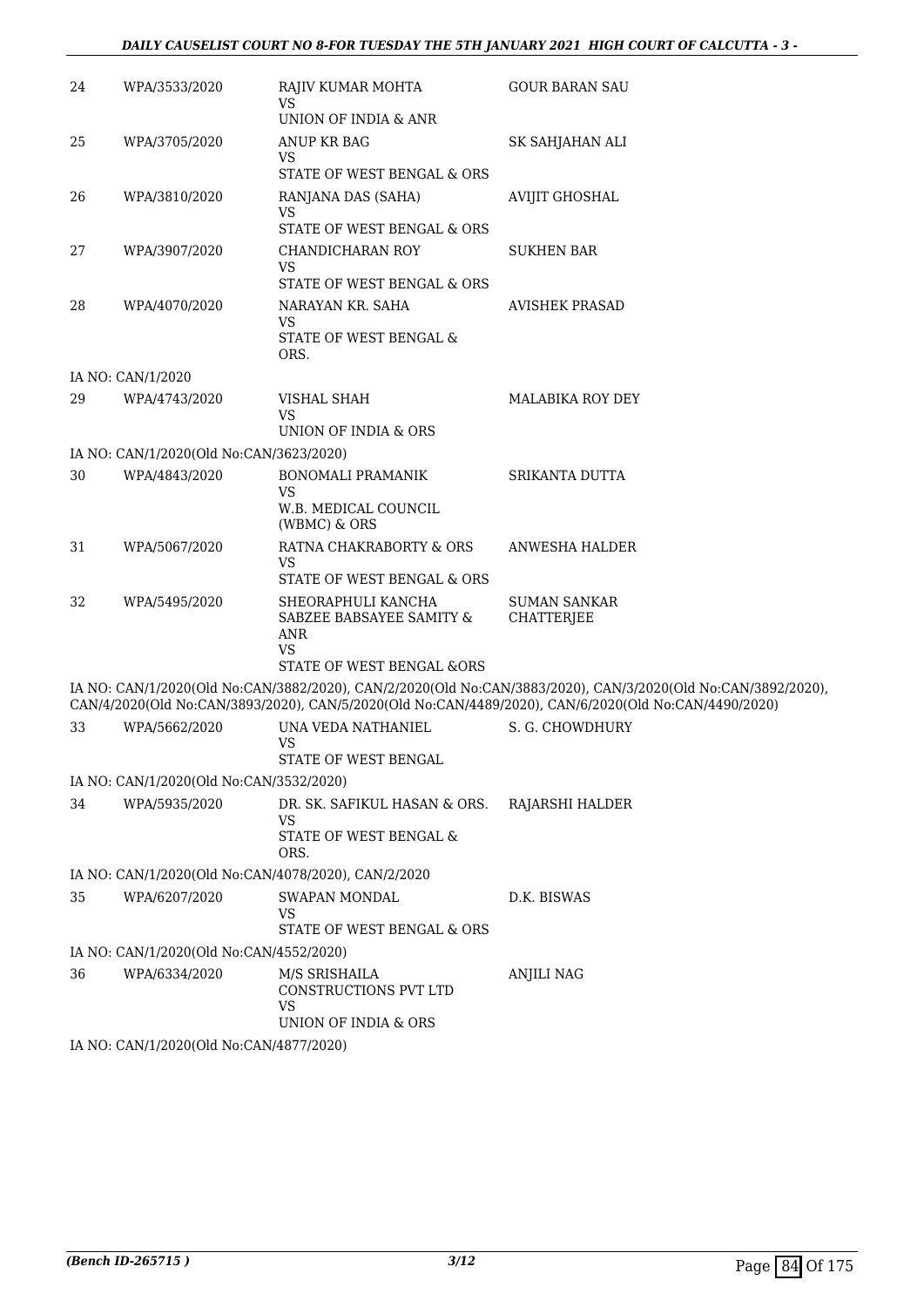| 37 | WPA/7287/2020                 | NATIONAL PROJECTS<br>CONSTRUCRTION<br>CORPORATION LIMITED<br>VS<br>MICRO AND SMALL<br><b>ENTERPRISES FACILITATION</b><br>COUNCIL (SAMADHAAN)<br>MSEFC | RESHMI MUKHERJEE                    |
|----|-------------------------------|-------------------------------------------------------------------------------------------------------------------------------------------------------|-------------------------------------|
|    | IA NO: CAN/1/2020, CAN/2/2020 |                                                                                                                                                       |                                     |
| 38 | WPA/7327/2020                 | MURARI MUKHERJE<br>VS<br>State of West Bengal                                                                                                         | <b>NARENDRA PRASAD</b><br>GUPTA     |
|    | IA NO: CAN/1/2020             |                                                                                                                                                       |                                     |
| 39 | WPA/7359/2020                 | SHOVARANI GHOSH<br>VS<br>THE STATE OF WEST BENGAL                                                                                                     | <b>AMRITA DE</b>                    |
|    | IA NO: CAN/1/2020             |                                                                                                                                                       |                                     |
| 40 | WPA/7578/2020                 | ASSOCIATION OF DIPLOMAT OF<br>NATIONAL BOARD OF DOCTORS<br>VS<br><b>GOVT OF WEST BENGAL</b>                                                           | SAKET CHAUDHARY                     |
|    | IA NO: CAN/1/2020             |                                                                                                                                                       |                                     |
| 41 | WPA/7639/2020                 | SAMIUL SK.<br>VS<br>State of West Bengal                                                                                                              | RAMDULAL MANNA                      |
|    | IA NO: CAN/1/2020             |                                                                                                                                                       |                                     |
| 42 | WPA/8099/2020                 | SUBHASIS MAHATO<br>VS<br>Union of India                                                                                                               | MALABIKA SAHA                       |
| 43 | WPA/8130/2020                 | RICKY CHANDRA<br>VS<br>State of West Bengal                                                                                                           | RAJASREE BHOWMICK                   |
| 44 | WPA/8143/2020                 | SUBHAS CHANDRA GULATI<br>VS<br>Union of India                                                                                                         | RAJASHREE BHOWMICK                  |
| 45 | WPA/8200/2020                 | ARJUN CHANDA<br><b>VS</b><br>STATE OF WEST BENGAL AND                                                                                                 | SUBHADEEP GHOSH                     |
| 46 | WPA/8403/2020                 | ORS.<br>RAHUL B. HEMANI<br><b>VS</b><br>UNION OF INDIA AND ANR                                                                                        | TAPAN KUMAR MITRA                   |
| 47 | WPA/8522/2020                 | AJIT KUMAR AGARWAL<br>VS<br>STATE OF WEST BENGAL AND                                                                                                  | SOUMYAJIT NANDY                     |
| 48 | WPA/8546/2020                 | ORS.<br>NIRMAL BAHALIA AND ORS.<br>VS<br>STATE OF WEST BENGAL AND<br>ORS.                                                                             | PINAKI RANJAN<br><b>CHAKRABORTY</b> |
|    | IA NO: CAN/1/2020             |                                                                                                                                                       |                                     |
| 49 | WPA/8563/2020                 | M/S VICTORY CASTING LTD<br>AND ANR<br>VS                                                                                                              | S K BAJORIA                         |
| 50 | WPA/8571/2020                 | CANARA BANK AND ANR<br>ALOKE KR DUTTA<br>VS<br>STATE OF WEST BENGAL AND<br>ORS.                                                                       | SAMRAT DEY PAUL                     |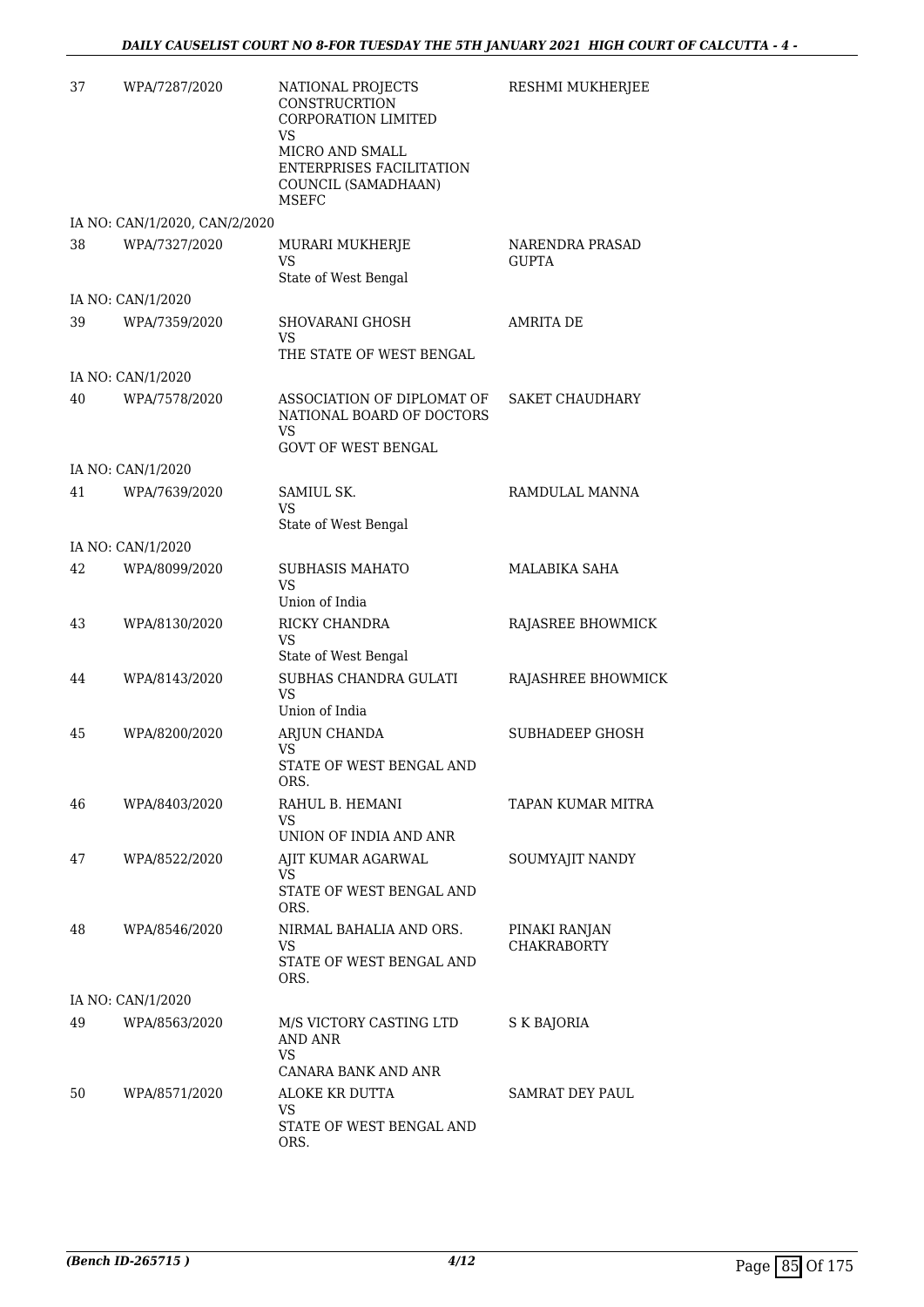| 51 | WPA/8631/2020 | BARA ANDULIA HIGH SCHOOL<br>(HIGHER SECONDARY)<br><b>VS</b>                                                           | SARBANANDA SANYAL                     |
|----|---------------|-----------------------------------------------------------------------------------------------------------------------|---------------------------------------|
|    |               | STATE OF WEST BENGAL AND<br>ORS.                                                                                      |                                       |
| 52 | WPA/8654/2020 | <b>ARYAN</b><br>SURELIA@BONI@ARIHANT<br><b>SURELIA</b><br><b>VS</b><br>State of West Bengal                           | <b>SARBAN</b><br><b>BHATTACHARJEE</b> |
| 53 | WPA/8680/2020 | KOUSHIK BANERJEE<br>VS<br>RANAGHAT MUNICIPALITY AND<br>ORS                                                            | ANAND JHA                             |
| 54 | WPA/8741/2020 | APARNA DAS ALIAS MAITY<br>VS<br>Union of India                                                                        | <b>APURBA GHOSH</b>                   |
| 55 | WPA/8788/2020 | ARYABHATTA INSTITUTE OF<br><b>ENGINEERING AND</b><br>MANAGEMENT DURGAPUR<br>AND ANR<br>VS                             | <b>ASHOK HALDER</b>                   |
| 56 | WPA/8841/2020 | UNION OF INDIA AND ORS<br>COSMOS SUPPLY SYNDICATE<br>AND ORS<br>VS<br>THE CHIEF ELECTION<br><b>COMMISSION AND ORS</b> | RABIUDDIN AHMED                       |
| 57 | WPA/8842/2020 | SANJAY ENTERPRISE AND ANR<br><b>VS</b><br>CHIEF ELECTION COMMISSION<br>AND ORS                                        | RABIUDDIN AHMED                       |
| 58 | WPA/8903/2020 | K K INFRAPROMOTERS<br>PRIVATE LIMITED<br>VS<br>STATE OF WEST BENGAL AND<br><b>ANOTHER</b>                             | ABANTIKA GARAI                        |
| 59 | WPA/8958/2020 | <b>DURAGAPUR FERRO SCRAP</b><br>NIGAM LTD PERMANENT<br><b>EMPLOYEES UNION ANR ORS</b><br>VS<br>Union of India AND ORS | <b>ANKITA POUL</b>                    |
| 60 | WPA/8974/2020 | ONLY SOLUTION<br>VS<br>Union of India                                                                                 | SUBHASISH PACHHAL                     |
| 61 | WPA/9185/2020 | KAKALI DAS KAPAS<br>VS<br>State of West Bengal                                                                        | BIBEK DEY                             |
| 62 | WPA/9222/2020 | P.B. UDYOG REPRESENTED BY<br>ITS SOLE PROPRIETOR SRI<br><b>BIVAS DE</b><br>VS<br>THE STATE BANK OF INDIA              | PRANTICK GHOSH                        |
| 63 | WPA/9261/2020 | AJMERA STEELS PVT. LTD.<br>VS<br>STEEL AUTHORITY OF INDIA<br>LIMITED                                                  | TAPAN KUMAR MITRA                     |
| 64 | WPA/9307/2020 | SARAF TREXIM LTD. AND ANR<br>VS<br>STATE OF WEST BENGAL AND<br>ORS.                                                   | SANTANU CHATTERJEE                    |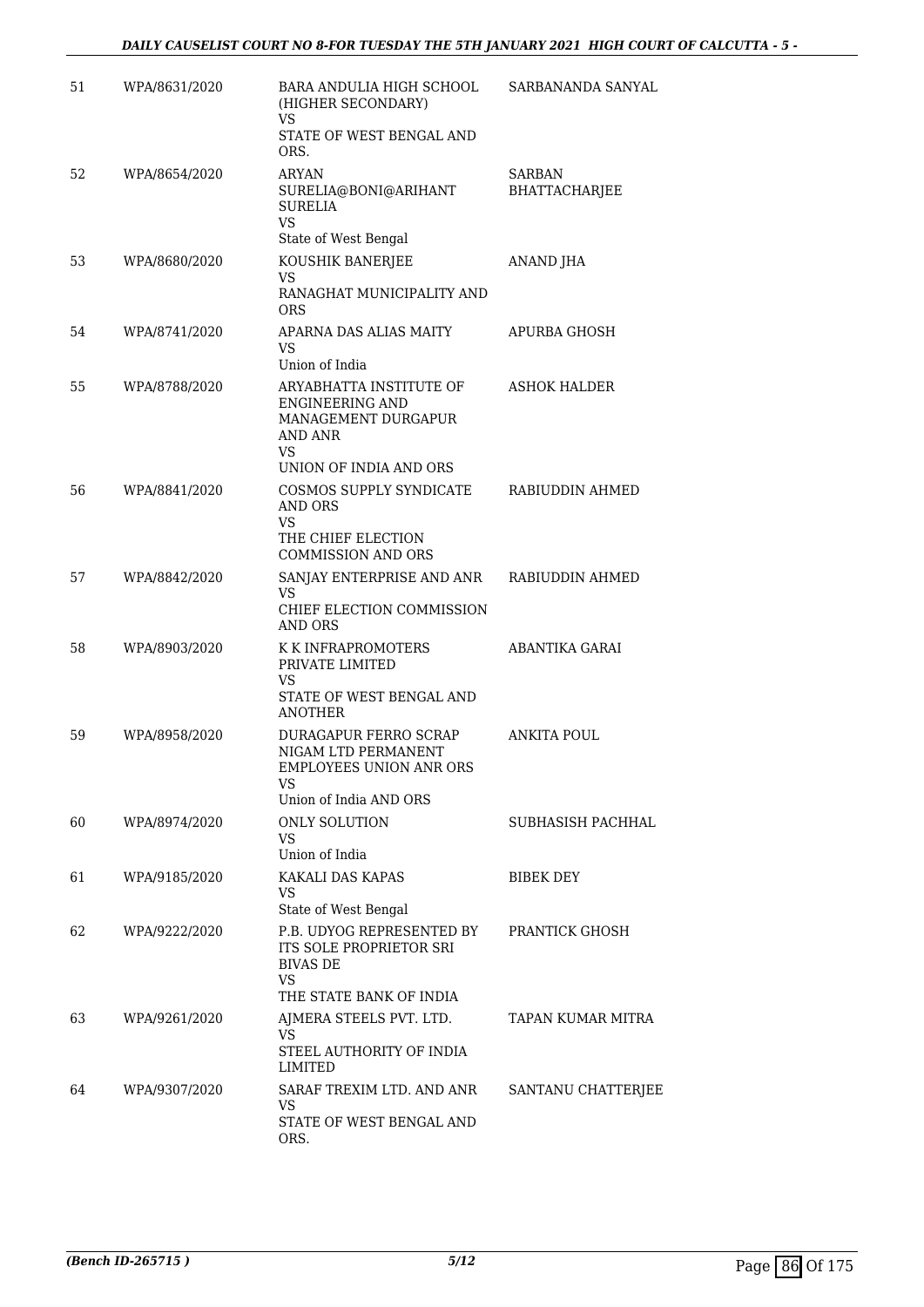| 65 | WPA/9381/2020  | UNITED STUDENTS AND<br>RESEARCH SCHOLARS<br><b>ASSOCIATION AND ANR</b><br><b>VS</b>                                    | INDRANUJ DUTTA        |
|----|----------------|------------------------------------------------------------------------------------------------------------------------|-----------------------|
|    |                | STATE OF WEST BENGAL AND<br>ORS.                                                                                       |                       |
| 66 | WPA/9426/2020  | M/S SHUBHVAIBHAV NIRMAN<br>PRIVATELIMITED<br><b>VS</b>                                                                 | PARTHA CHAKRABORTY    |
|    |                | STATE OF WEST BENGAL AND<br>ORS.                                                                                       |                       |
| 67 | WPA/9437/2020  | MALLCOM INDIA LIMITED AND<br>ANR<br><b>VS</b>                                                                          | <b>AYUSH JAIN</b>     |
|    |                | UNION OF INDIA AND ORS.                                                                                                |                       |
| 68 | WPA/9445/2020  | BRITANNIA INDUSTRIES LTD<br>VS<br>Union of India AND ORS                                                               | PARITOSH SINHA        |
| 69 | WPA/9561/2020  | ABHISEK NIRMAN PVT LTD<br>AND ANR<br>VS<br>UNION OF INDIA AND ORS.                                                     | <b>MOUSUMI BHOWAL</b> |
| 70 | WPA/9578/2020  | FARAKKA BARRAGE PROJECT<br>CONTRACTORS BOATMENS<br><b>UNION (CITU) ANR ANR</b><br><b>VS</b><br>UNION OF INDIA AND ORS. | <b>BENAJIR HASNA</b>  |
| 71 | WPA/9669/2020  | EBADUR RAHAMAN MALLICK                                                                                                 | SUBHASISH PACHHAL     |
|    |                | VS<br>STATE OF WEST BENGAL AND<br>ORS.                                                                                 |                       |
| 72 | WPA/9767/2020  | RATAN KUMAR BARMAN                                                                                                     | PARTHA CHAKRABORTY    |
|    |                | VS<br>STATE OF WEST BENGAL AND<br>ORS.                                                                                 |                       |
| 73 | WPA/9842/2020  | <b>BUDDHADEV BISWAS</b><br>VS<br>RESERVE BANK OF INDIA AND<br><b>OTHER</b>                                             | PARTHA CHAKRABORTY    |
| 74 | WPA/10310/2020 | SAMARTH MEHTA AND ANR<br>VS<br>THE STATE OF WEST BENGAL                                                                | <b>ANURAG BAGARIA</b> |
|    |                | AND ORS                                                                                                                |                       |
| 75 | WPA/10338/2020 | <b>GOURSHANKAR MAITY</b><br>VS.                                                                                        | <b>SOUMIK GANGULI</b> |
|    |                | STATE OF WEST BENGAL AND<br>ORS.                                                                                       |                       |
| 76 | WPA/10442/2020 | PROMOD RANJAN ROY AND<br><b>ANOTHER</b><br><b>VS</b><br>RESERVE BANK OF INDIA AND<br><b>OTHERS</b>                     | GARGI GOSWAMI         |
| 77 | WPA/10486/2020 | AVIRIT DEY AND ORS<br><b>VS</b>                                                                                        | MANORANJAN MAHATA     |
|    |                | STATE OF WEST BENGAL AND<br>ORS.                                                                                       |                       |
| 78 | WPA/10493/2020 | <b>MALLIKA DAS</b><br><b>VS</b>                                                                                        | ARPAN GUHA            |
|    |                | STATE OF WEST BENGAL AND<br>ORS.                                                                                       |                       |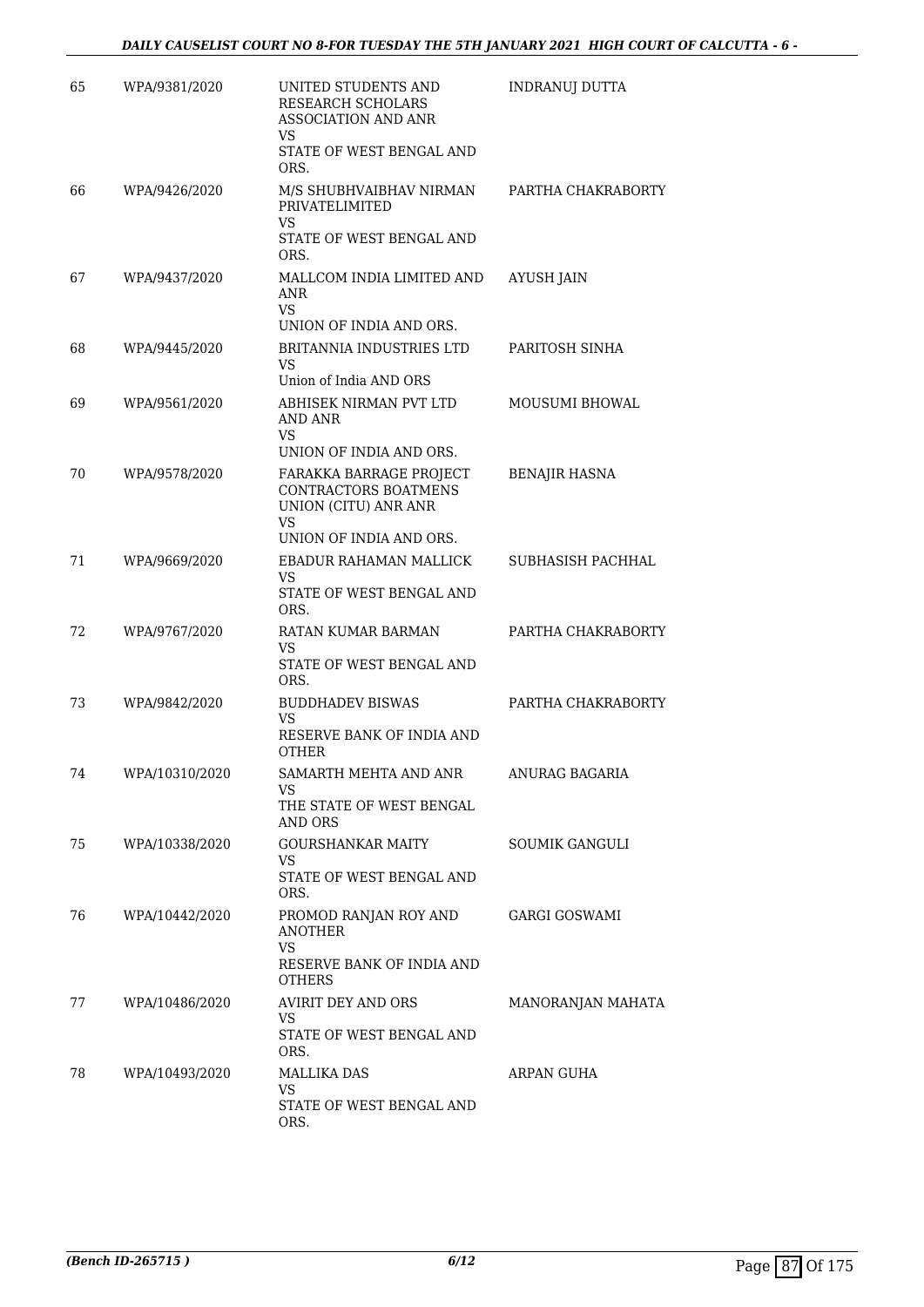### *DAILY CAUSELIST COURT NO 8-FOR TUESDAY THE 5TH JANUARY 2021 HIGH COURT OF CALCUTTA - 7 -*

| 79 | WPA/10516/2020 | <b>SWARUPAM KANTI DAS</b><br>VS                  | SARBANANDA SANYAL                      |
|----|----------------|--------------------------------------------------|----------------------------------------|
|    |                | STATE OF WEST BENGAL AND<br>ORS.                 |                                        |
| 80 | WPA/10521/2020 | ABDA KHATOON AND ORS<br>VS                       | SARBANANDA SANYAL                      |
|    |                | STATE OF WEST BENGAL AND<br>ORS.                 |                                        |
| 81 | WPA/10545/2020 | <b>RENUKA SARKAR</b><br>VS                       | SHAMIK CHATTERJEE                      |
|    |                | STATE OF WEST BENGAL AND<br>ORS.                 |                                        |
| 82 | WPA/10585/2020 | <b>SUSANTA KUNDU</b><br><b>VS</b>                | KAJAL RAY                              |
|    |                | STATE OF WEST BENGAL AND<br>ORS.                 |                                        |
| 83 | WPA/10594/2020 | ADITYA BIRLA FINANCE LTD<br>VS                   | ASHOK KUMAR SINGH                      |
|    |                | STATE OF WEST BENGAL AND<br>ORS.                 |                                        |
| 84 | WPA/10596/2020 | ADITYA BIRLA FINANCE LTD<br>VS                   | ASHOK KUMAR SINGH                      |
|    |                | STATE OF WEST BENGAL AND<br>ORS.                 |                                        |
| 85 | WPA/10598/2020 | ADITYA BIRLA FINANCE LTD<br>VS                   | ASHOK KUMAR SINGH                      |
|    |                | STATE OF WEST BENGAL AND<br>ORS.                 |                                        |
| 86 | WPA/10636/2020 | SHIB SANKAR GHOSH<br>VS                          | PRONAY BASAK                           |
|    |                | STATE OF WEST BENGAL AND<br>ORS.                 |                                        |
| 87 | WPA/10638/2020 | <b>BHOLANATH MONDAL</b><br>VS                    | RAJDEEP<br><b>BHATTACHARYA</b>         |
|    |                | STATE OF WEST BENGAL AND<br>ORS.                 |                                        |
| 88 | WPA/10773/2020 | <b>SANTOSH GHOSH</b><br>VS                       | PRIYAKSHI BANERJEE                     |
|    |                | STATE OF WEST BENGAL AND<br>ORS.                 |                                        |
| 89 | WPA/10797/2020 | RATNA MONDAL<br><b>VS</b>                        | <b>INDRANIL HALDER</b>                 |
|    |                | STATE OF WEST BENGAL AND<br>ORS.                 |                                        |
| 90 | WPA/10810/2020 | ABDUL RAJAK AND ANR<br><b>VS</b>                 | <b>GOLAM KARIM</b><br><b>CHOWDHURY</b> |
|    |                | STATE OF WEST BENGAL AND<br>ORS.                 |                                        |
| 91 | WPA/10870/2020 | NILOY SAHA<br>VS                                 | TRIPTIMOY TALUKDER                     |
|    |                | UNION OF INDIA AND ORS.                          |                                        |
| 92 | WPA/10973/2020 | SUJOY KUMAR GHOSH AND<br><b>ORS</b><br><b>VS</b> | TANUKA BASU                            |
|    |                | STATE OF WEST BENGAL AND<br>ORS.                 |                                        |
| 93 | WPA/11018/2020 | ABDUL HALIM                                      | ANINDA BHATTACHARYA                    |
|    |                | <b>VS</b><br>STATE OF WEST BENGAL AND<br>ORS.    |                                        |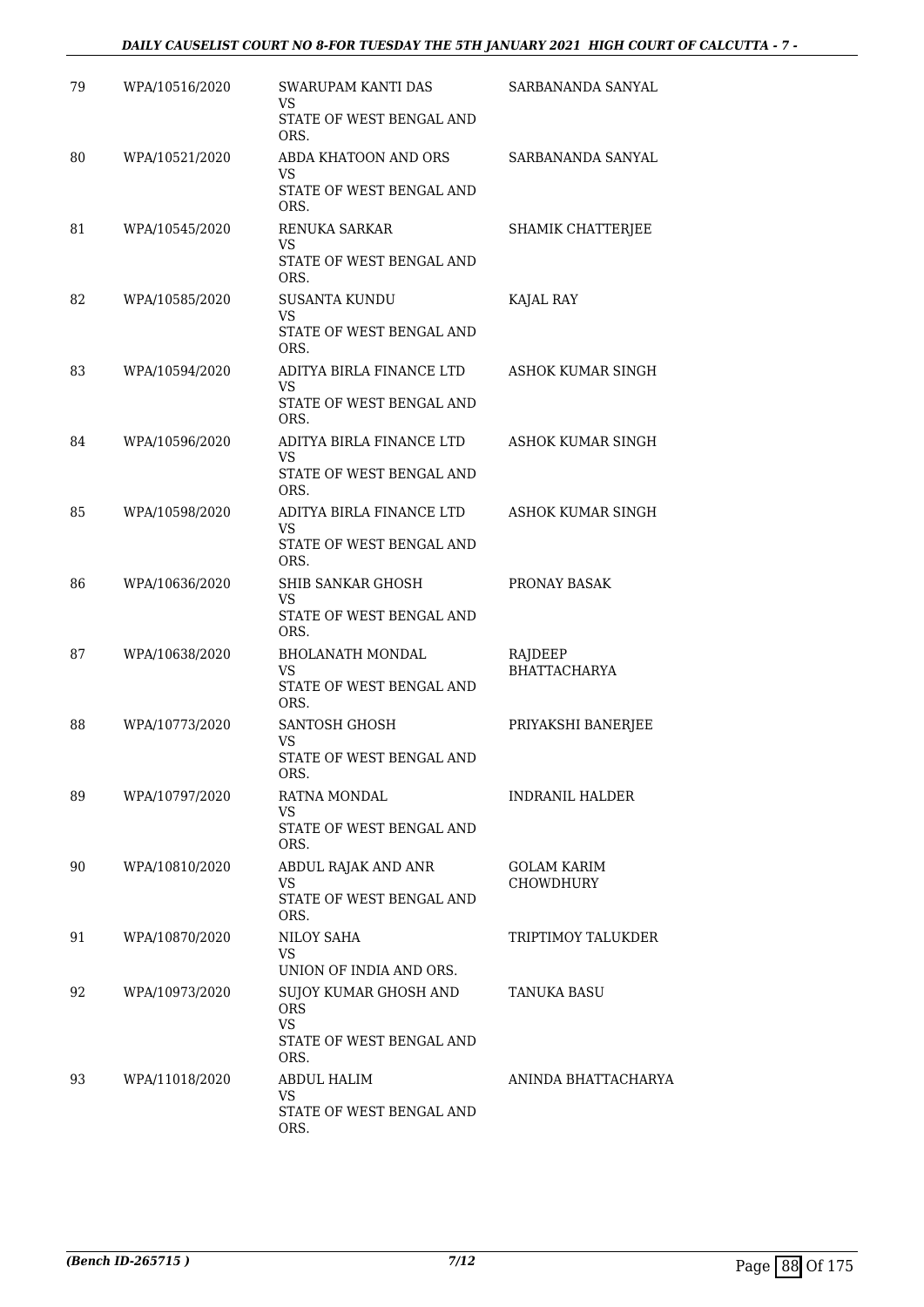| 94  | WPA/11647/2020                           | NABA KUMAR MANNA<br>VS<br>STATE OF WEST BENGAL AND<br>ORS.                                              | <b>SUDIP GHOPSH</b><br><b>CHOWDHURY</b> |
|-----|------------------------------------------|---------------------------------------------------------------------------------------------------------|-----------------------------------------|
| 95  | WPA/11678/2020                           | SHRISTI SPML JV<br>VS<br>KOLKATA MUNICIAL CORP AND<br><b>ORS</b>                                        | KAUSHIK CHOWDHURY                       |
| 96  | WPA/11860/2020                           | <b>SK ALAUDDIN</b><br>VS<br>STATE OF WEST BENGAL AND<br>ORS.                                            | SOUMAJIT DAS<br><b>MAHAPATRA</b>        |
|     |                                          | <b>EXTENSION OF INTERIM ORDER</b>                                                                       |                                         |
| 97  | WPA/3194/2018                            | REGAL UDYOG PVT. LTD. & ANR<br>VS<br>STATE OF WEST BENGAL & ORS                                         | <b>M.S TIWARI</b>                       |
|     | IA NO: CAN/2/2019(Old No:CAN/10228/2019) |                                                                                                         |                                         |
|     |                                          | <b>TO BE MENTIONED</b>                                                                                  |                                         |
| 98  | WPA/9709/2020                            | JHUMUR GHOSH<br>VS                                                                                      | SUBHADEEP GHOSH                         |
|     |                                          | STATE OF WEST BENGAL AND<br>ORS.                                                                        |                                         |
| 99  | WPA/9965/2020                            | SUCHANDRA SEAL RAKSHIT<br><b>VS</b>                                                                     | SANGEETA ROY                            |
|     |                                          | STATE OF WEST BENGAL AND<br>ORS.                                                                        |                                         |
|     |                                          | <b>URGENT MOTION</b>                                                                                    |                                         |
| 100 | WPA/865/2020                             | <b>SUBIR CHATTERJEE</b><br><b>VS</b><br>STATE OF WEST BENGAL & ORS                                      | SOMNATH NAG                             |
|     | IA NO: CAN/1/2020                        |                                                                                                         |                                         |
| 101 | WPA/5256/2020                            | MOHAMMAD ISHA                                                                                           | MANOJ KUMAR ROY                         |
|     |                                          | VS<br>STATE OF WEST BENGAL & ORS                                                                        |                                         |
| 102 | WPA/8035/2020                            | ANIRUDDHA MAITI<br>VS                                                                                   | <b>DEBASISH DAS</b>                     |
| 103 | WPA/8184/2020                            | State of West Bengal<br><b>SUKRIT PODDAR</b>                                                            | <b>SOUMEN DAS</b>                       |
|     |                                          | VS<br>WEST BENGAL POLLUTION<br>CONTROL BOARD AND OTHERS                                                 |                                         |
| 104 | WPA/8580/2020                            | AMRITA SINGH                                                                                            | NABANKUR PAUL                           |
|     |                                          | VS.<br>STATE OF WEST BENGAL AND<br>ORS.                                                                 |                                         |
| 105 | WPA/8737/2020<br>$(TOP - 1)$             | ANANDA SHANKAR GHOSE<br>VS                                                                              | DEBJANI GHOSH                           |
|     |                                          | STATE OF WEST BENGAL AND<br>ORS.                                                                        |                                         |
|     | IA NO: CAN/1/2020                        |                                                                                                         |                                         |
| 106 | WPA/8779/2020                            | UNITED BANK OF INDIA<br>EMPLOYEES ASS., W.B. AND<br>ANR<br><b>VS</b><br>PUNJUB NATIONAL BANK AND<br>ORS | ALOTRIYA MUKHERJEE                      |
| 107 | WPA/9677/2020                            | SHEO CHARAN AGARWAL<br><b>VS</b><br>Union of India                                                      | PRABHAT KUMAR SINGH                     |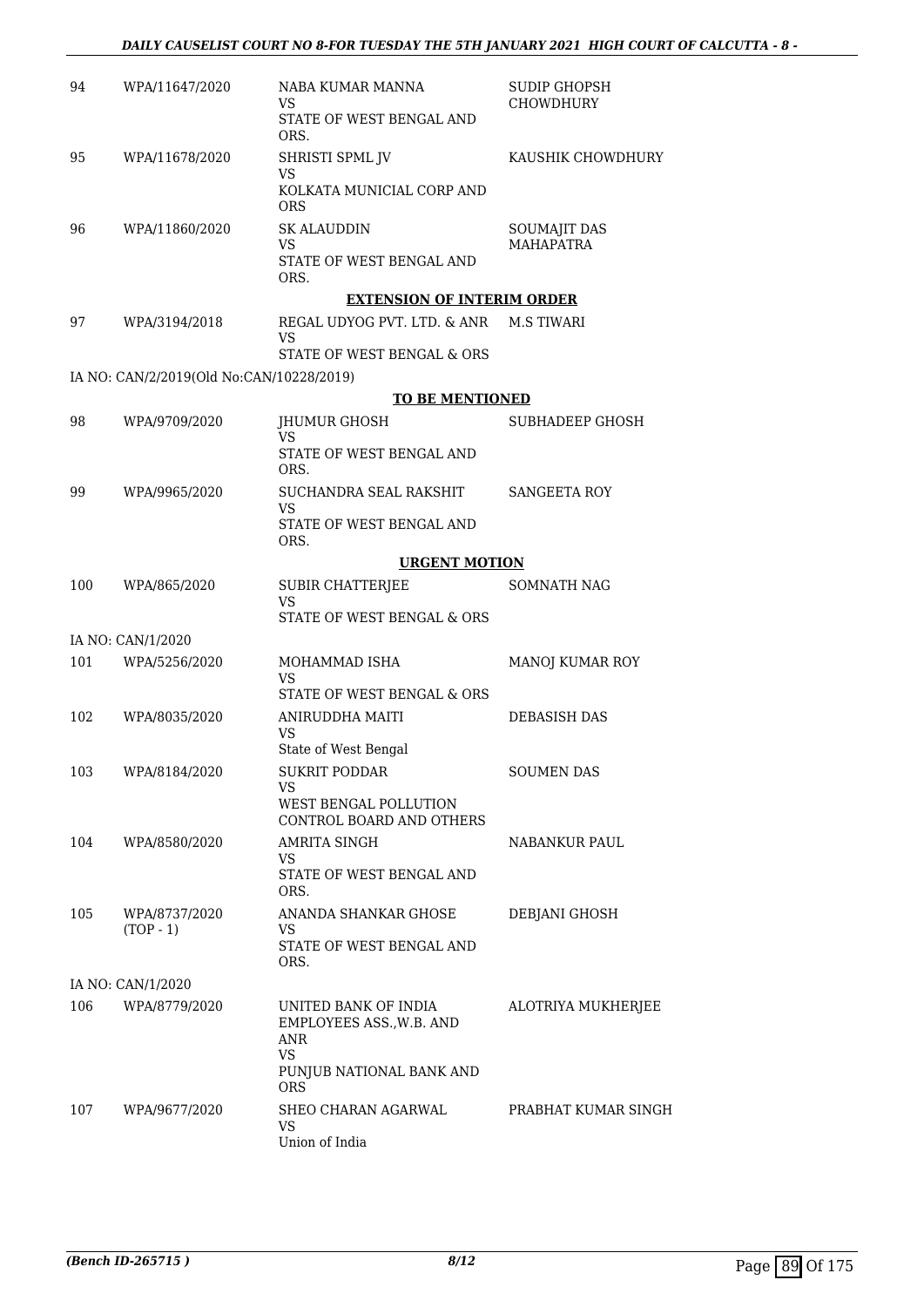| 108 | WPA/9713/2020                 | PRATIMA DEVI MEHTA<br>VS                                          | <b>GOUTAM MISRA</b>             |
|-----|-------------------------------|-------------------------------------------------------------------|---------------------------------|
|     |                               | STATE OF WEST BENGAL AND<br>ORS.                                  |                                 |
| 109 | WPA/9828/2020                 | <b>HABUL MONDAL AND ORS</b><br>VS                                 | SUDARSHAN GHOSH                 |
|     |                               | STATE OF WEST BENGAL AND<br>ORS.                                  |                                 |
| 110 | WPA/10171/2020<br>$(TOP - 2)$ | <b>SHAMPA</b><br>PURAKAYASTHA@GORAI<br>VS<br>State of West Bengal | JAMIRUDDIN KHAN                 |
| 111 | WPA/10315/2020                | KSHETRIYA SHERI GANDHI<br>ASHRAM AND ANR<br>VS.                   | SUJIT SAHA                      |
|     |                               | STATE OF WEST BENGAL AND<br>ORS.                                  |                                 |
|     |                               | <b>NEW MOTION</b>                                                 |                                 |
| 112 | WPA/11217/2020                | KAUSIK SINHA<br>VS<br>THE BANKING OMBUDSMAN<br>,RBI AND ORS       | RUDRAKSHA<br>CHATTOPADHYAY      |
| 113 | WPA/11253/2020                | <b>BISWANATH SARKAR</b><br>VS                                     | JAYANTA DEY                     |
|     |                               | STATE OF WEST BENGAL AND<br>ORS.                                  |                                 |
| 114 | WPA/11327/2020                | <b>INDRANATH BASU</b><br>VS                                       | SANDIP GHOSH                    |
|     |                               | STATE OF WEST BENGAL AND<br>ORS.                                  |                                 |
| 115 | WPA/11368/2020                | SUBRATA CHATTERJEE<br>VS                                          | PRONOJIT ROY                    |
|     |                               | STATE OF WEST BENGAL AND<br>ORS.                                  |                                 |
| 116 | WPA/11457/2020                | DIPU ROY<br>VS.                                                   | SNEHASISH DEY                   |
|     |                               | STATE OF WEST BENGAL AND<br>ORS.                                  |                                 |
| 117 | WPA/11524/2020                | BABLU PAL AND ANR<br>VS                                           | BRATINDRA NARAYAN<br><b>RAY</b> |
|     |                               | STATE OF WEST BENGAL AND<br>ORS.                                  |                                 |
| 118 | WPA/11527/2020                | ULKARANI KAR<br><b>VS</b>                                         | PANKAJ HALDER                   |
|     |                               | STATE OF WEST BENGAL AND<br>ORS.                                  |                                 |
| 119 | WPA/11545/2020                | RITUFA KHATUN<br>VS                                               | AVINABA PATRA                   |
|     |                               | STATE OF WEST BENGAL AND<br>ORS.                                  |                                 |
| 120 | WPA/11575/2020                | DALI MITRA MAZUMDER<br>VS.<br>UNION OF INDIA AND ORS.             | NABANITA DUTTA                  |
| 121 | WPA/11602/2020                | <b>SRIKANTA SETT</b><br>VS                                        | SARDA SHA                       |
|     |                               | THE EMPLOYEES STATE<br>INSURANCE CORPORATION<br>AND OTHERS        |                                 |
| 122 | WPA/11616/2020                | SEKH HASIBUL HOSSAIN<br>VS                                        | SUBRATA<br><b>BHATTACHARJEE</b> |
|     |                               | UNION OF INDIA AND ORS.                                           |                                 |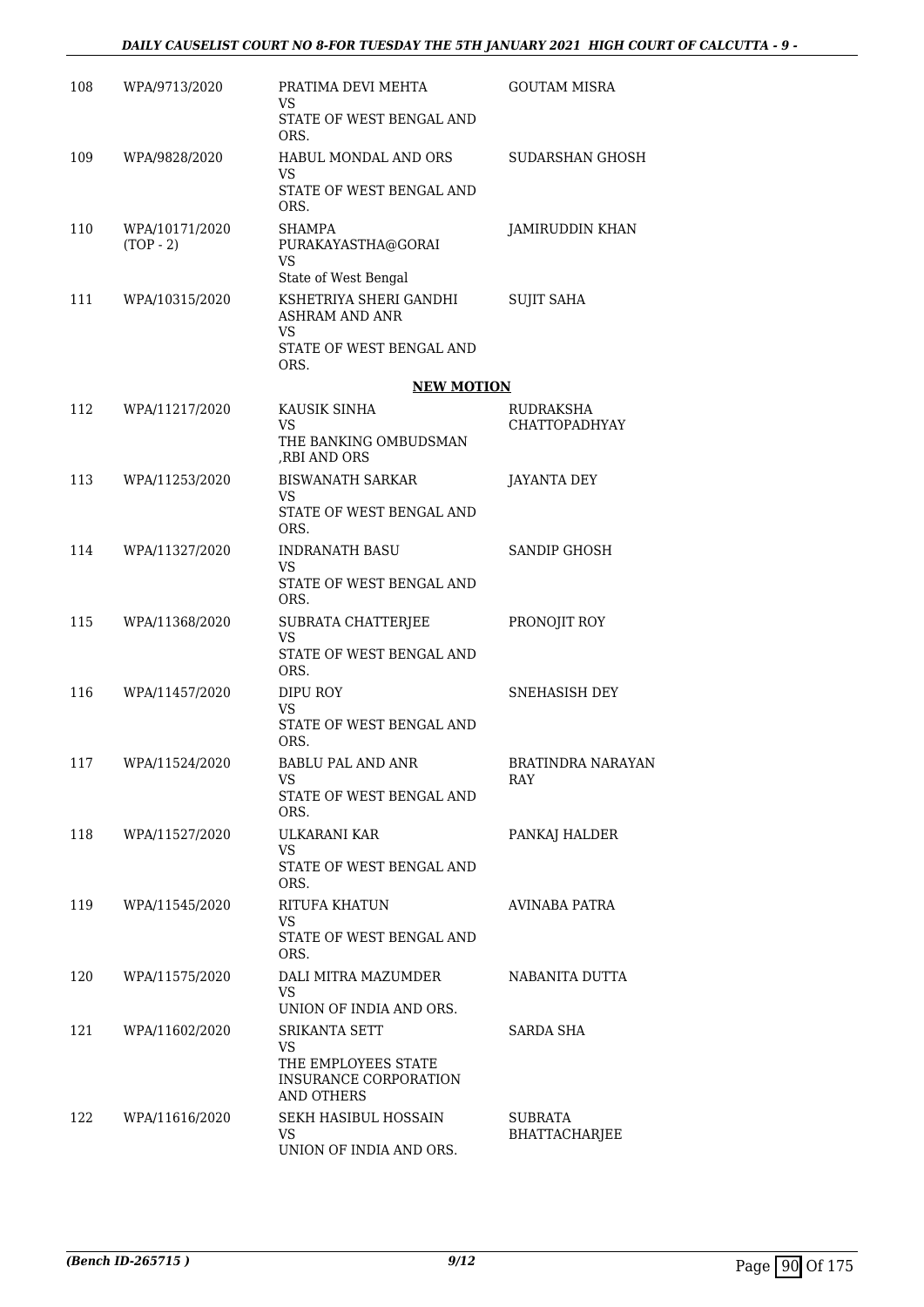| 123 | WPA/11636/2020 | RAMBABU AGARWALLA ALIAS<br><b>RAM AGARWALLA</b><br><b>VS</b> | <b>MANIKA SARKAR</b>                   |
|-----|----------------|--------------------------------------------------------------|----------------------------------------|
|     |                | STATE OF WEST BENGAL AND<br>ORS.                             |                                        |
| 124 | WPA/11726/2020 | SUSHOVAN MAITI<br>VS.                                        | SANDIP MANDAL                          |
|     |                | STATE OF WEST BENGAL AND<br>ORS.                             |                                        |
| 125 | WPA/11740/2020 | MD. ARABUL HAQUE<br>VS                                       | <b>GOLAM MOHAMMAD</b>                  |
|     |                | STATE OF WEST BENGAL AND<br>ORS.                             |                                        |
| 126 | WPA/11743/2020 | MD. SULAIMAN LASKAR<br>VS                                    | GULAM MOHAMMAD                         |
|     |                | STATE OF WEST BENGAL AND<br>ORS.                             |                                        |
| 127 | WPA/11747/2020 | MD. KABIRUDDIN AHAMMED<br>VS                                 | SUBRATA SAHA                           |
|     |                | STATE OF WEST BENGAL AND<br>ORS.                             |                                        |
| 128 | WPA/11798/2020 | KAKALI BHADRA<br>VS                                          | KAMAL KRISHNA GUHA                     |
|     |                | STATE OF WEST BENGAL AND<br>ANR                              |                                        |
| 129 | WPA/11831/2020 | KOUSHIK DAS<br>VS                                            | SUBHENDU DAS                           |
|     |                | STATE OF WEST BENGAL AND<br>ORS.                             |                                        |
| 130 | WPA/11834/2020 | ANIRBAN CHAKRABORTY<br>VS                                    | <b>ASOK KR</b><br><b>BHATTACHARYYA</b> |
|     |                | UNION OF INDIA AND ORS.                                      |                                        |
| 131 | WPA/11849/2020 | RUPESH CHOUDHURI<br>VS<br>UNION OF INDIA AND ORS.            | A. K. UPADHYAY                         |
| 132 | WPA/11853/2020 | SHYAM SUNDER SHARMA                                          | A. K. UPADHYAY                         |
|     |                | VS<br>UNION OF INDIA AND ORS.                                |                                        |
| 133 | WPA/11854/2020 | MADAN MOHAN MALL                                             | A. K. UPADHYAY                         |
|     |                | VS<br>UNION OF INDIA AND ORS.                                |                                        |
| 134 | WPA/11857/2020 | FARHAN AHMED<br>VS                                           | A. K. UPADHYAY                         |
|     |                | UNION OF INDIA AND ORS.                                      |                                        |
| 135 | WPA/11905/2020 | RIMA BEWA<br>VS                                              | SUPREME NASKAR                         |
|     |                | UNION OF INDIA AND ANR.                                      |                                        |
| 136 | WPA/11908/2020 | ARINDAM ROY<br>VS                                            | RAKESH MAHAPATRA                       |
|     |                | STATE OF WEST BENGAL AND<br>ORS.                             |                                        |
| 137 | WPA/11954/2020 | AMANPREET SINGH KHURANA<br>AND ANR                           | SUMITAVA<br><b>CHAKRABORTY</b>         |
|     |                | <b>VS</b>                                                    |                                        |
|     |                | THE DIST MAGISTRATE NORTH<br>24 PGS AND ORS                  |                                        |
| 138 | WPA/11956/2020 | AMANPREET SINGH KHURANA<br>AND ANR                           | <b>SUMITAVA</b><br><b>CHAKRABORTY</b>  |
|     |                | VS                                                           |                                        |
|     |                | THE DISTRICT MAGISTRATE<br>NORTH 24 PGS AND ORS              |                                        |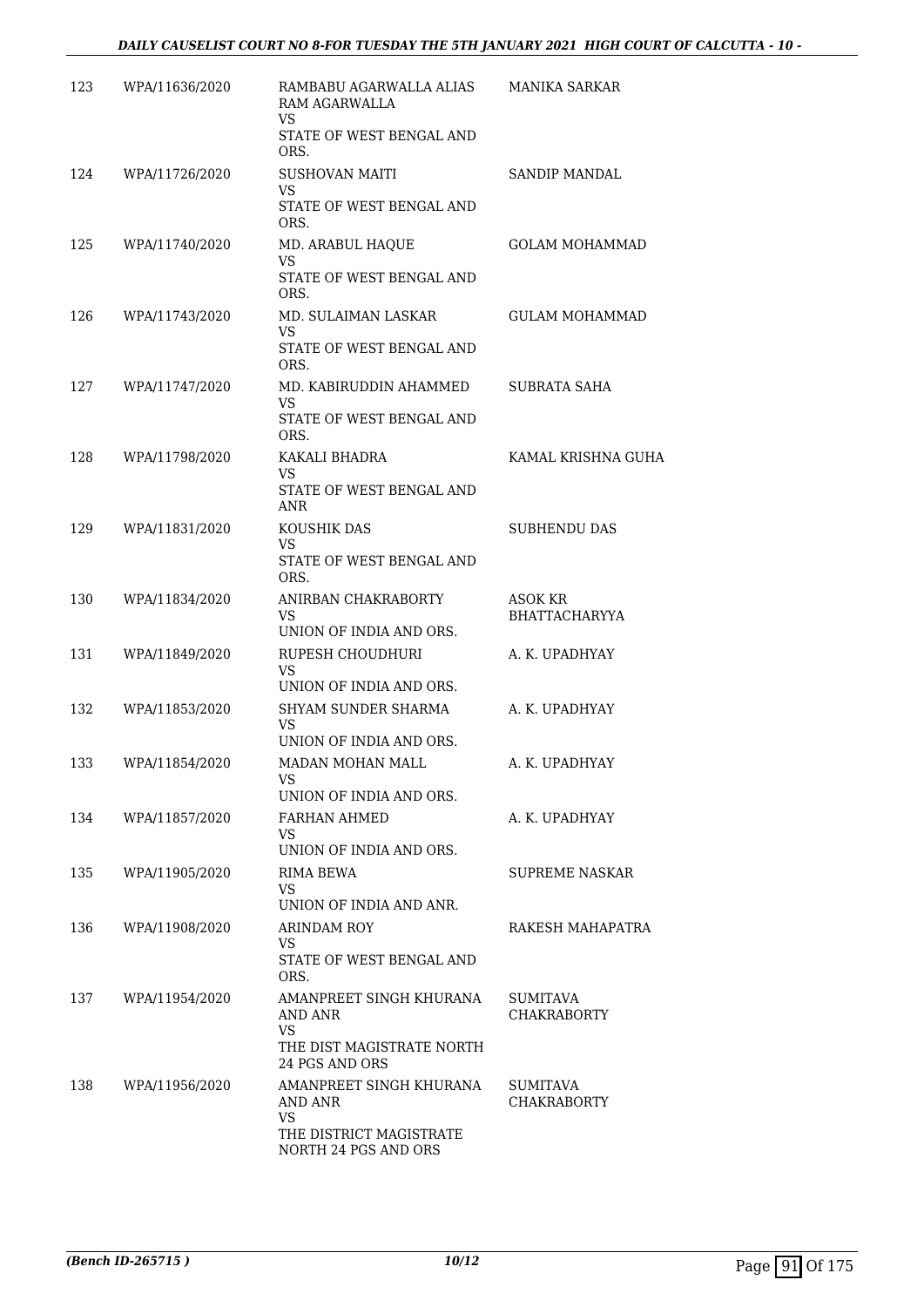| 139 | WPA/11957/2020 | ARPITA MANDAL<br>VS                                                             | ANJAN BHATTACHARYA              |
|-----|----------------|---------------------------------------------------------------------------------|---------------------------------|
|     |                | STATE OF WEST BENGAL AND<br>ORS.                                                |                                 |
| 140 | WPA/11958/2020 | UNUS ALI MONDAL AND ANR<br>VS                                                   | MEHEDI HASSAN                   |
|     |                | STATE OF WEST BENGAL AND<br>ORS.                                                |                                 |
|     |                | <b>NEW MOTION 2</b>                                                             |                                 |
| 141 | WPA/8795/2020  | RATHINDAR MAJUMDAR AND<br><b>ANR</b><br><b>VS</b>                               | ANUJ KUMAR MISHRA               |
|     |                | STATE OF WEST BENGAL AND<br>ORS.                                                |                                 |
| 142 | WPA/9724/2020  | SMT SATMINDAR KAUR AND<br>ANR<br>VS<br>STATE OF WEST BENGAL AND                 | TRIPTIMOY TALUKDER              |
|     |                | ORS.                                                                            |                                 |
| 143 | WPA/9813/2020  | HRIDAY NARAYAN SINGH<br>VS                                                      | MD. DILWAR KHAN                 |
|     |                | State of West Bengal                                                            |                                 |
| 144 | WPA/9814/2020  | BRIJISH KUMAR SINGH<br><b>VS</b>                                                | MD. DILWAR KHAN                 |
| 145 | WPA/9825/2020  | Union of India<br>PANKAJ KUMAR SINGH                                            | MD DILWAR KHAN                  |
|     |                | VS<br>UNION OF INDIA AND                                                        |                                 |
|     |                | <b>ANOTHER</b>                                                                  |                                 |
| 146 | WPA/9990/2020  | SRMB SRIJAN PVT LTD AND<br><b>ANR</b><br>VS                                     | PAROMITA PURKAIT                |
| 147 | WPA/10013/2020 | UNION OF INDIA AND ORS.<br>NIAZ MOHAMMAD                                        | MD. ABDUL HASSAN                |
|     |                | VS                                                                              |                                 |
|     |                | STATE OF WEST BENGAL AND<br>ORS.                                                |                                 |
| 148 | WPA/10044/2020 | SAGAR NAG RAY<br>VS                                                             | RAJASHREE BHOWMICK              |
|     |                | UNION OF INDIA AND<br><b>ANOTHER</b>                                            |                                 |
| 149 | WPA/10046/2020 | YAGNIK MAZUMDER                                                                 | RAJASHREE BHOWMICK              |
|     |                | VS.<br>UNION OF INDIA AND ORS.                                                  |                                 |
| 150 | WPA/10048/2020 | DEEPAK CHHOTALAL BADIYANI                                                       | RAJASHREE BHOWMICK              |
|     |                | <b>VS</b><br>UNION OF INDIA AND<br><b>ANOTHER</b>                               |                                 |
| 151 | WPA/10052/2020 | SUBHENDU KUMAR DAS                                                              | RAJSHREE BHOWMICK               |
|     |                | VS<br>UNION OF INDIA AND<br><b>ANOTHER</b>                                      |                                 |
| 152 | WPA/10053/2020 | NANDAKISHORE BANGUR<br>VS.                                                      | RAJASHREE BHOWMICK              |
|     |                | UNION OF INDIA AND ORS.                                                         |                                 |
|     |                | <b>LISTED MOTION</b>                                                            |                                 |
| 153 | WPA/18635/2019 | PRALAY MAJUMDER<br>VS                                                           | SUDIP GHOSH<br><b>CHOWDHURY</b> |
|     |                | STATE OF WEST BENGAL & ORS<br>IA NO: CAN/1/2020(Old No:CAN/975/2020) CAN/2/2020 |                                 |

IA NO: CAN/1/2020(Old No:CAN/975/2020), CAN/2/2020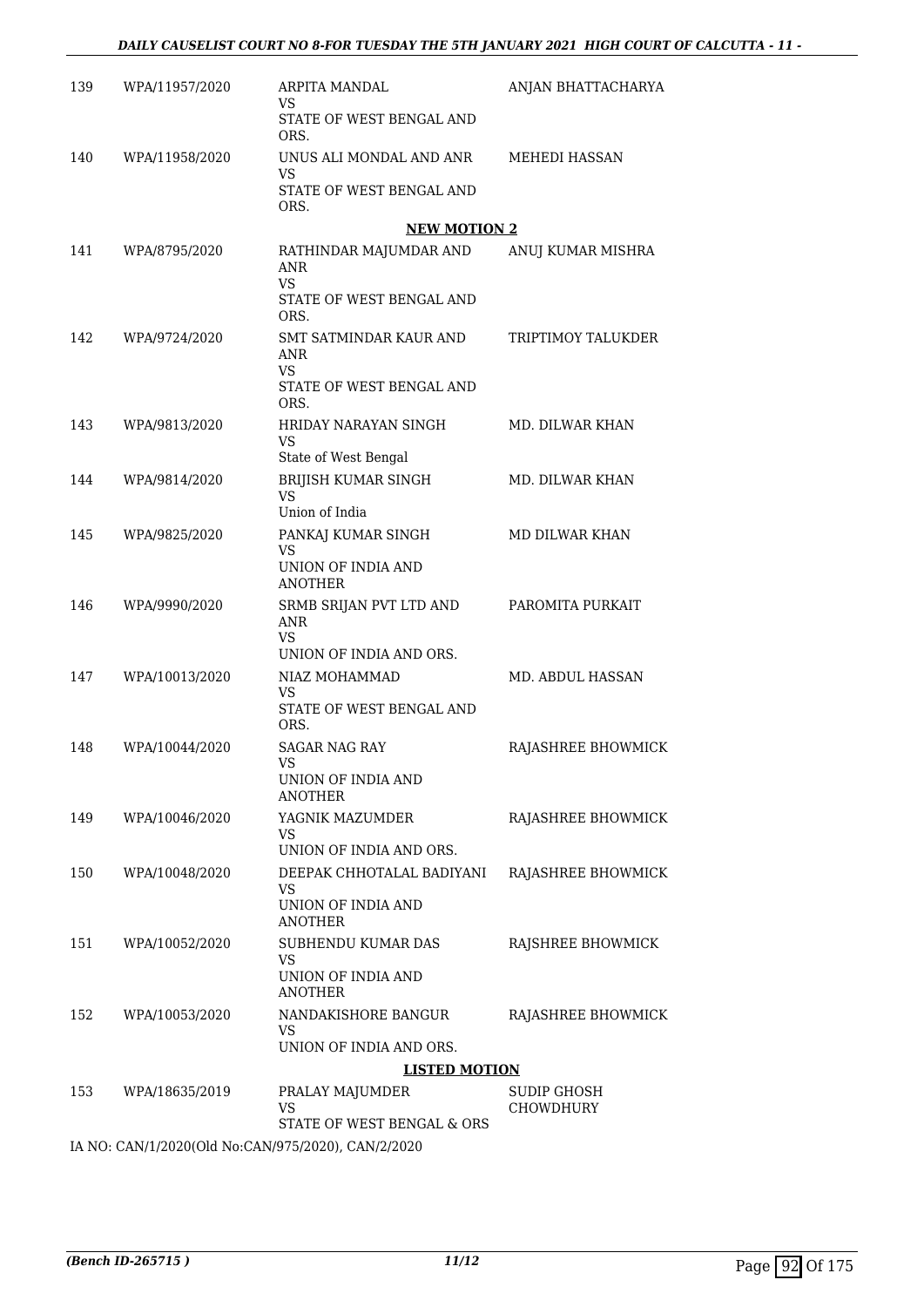### *DAILY CAUSELIST COURT NO 8-FOR TUESDAY THE 5TH JANUARY 2021 HIGH COURT OF CALCUTTA - 12 -*

| 154 | WPA/4897/2020       | NEWAZ SHARIF<br>VS<br>STATE OF WEST BENGAL & ORS          | <b>SOURAV DUTTA</b>       |
|-----|---------------------|-----------------------------------------------------------|---------------------------|
|     | wt155 WPA/7467/2020 | NEWEAZ SHARIF<br>VS.<br>STATE OF WEST BENGAL              | SOURAV DUTTA              |
|     | IA NO: CAN/1/2020   |                                                           |                           |
| 156 | WPA/7350/2020       | NEPAL DAS<br><b>VS</b><br>Union of India                  | <b>JOY CHAKRABORTY</b>    |
|     | IA NO: CAN/1/2020   |                                                           |                           |
| 157 | WPA/8220/2020       | LAKSHMI NASAKAR<br>VS<br>STATE OF WEST BENGAL AND<br>ORS. | <b>MANOJ KUMAR MONDAL</b> |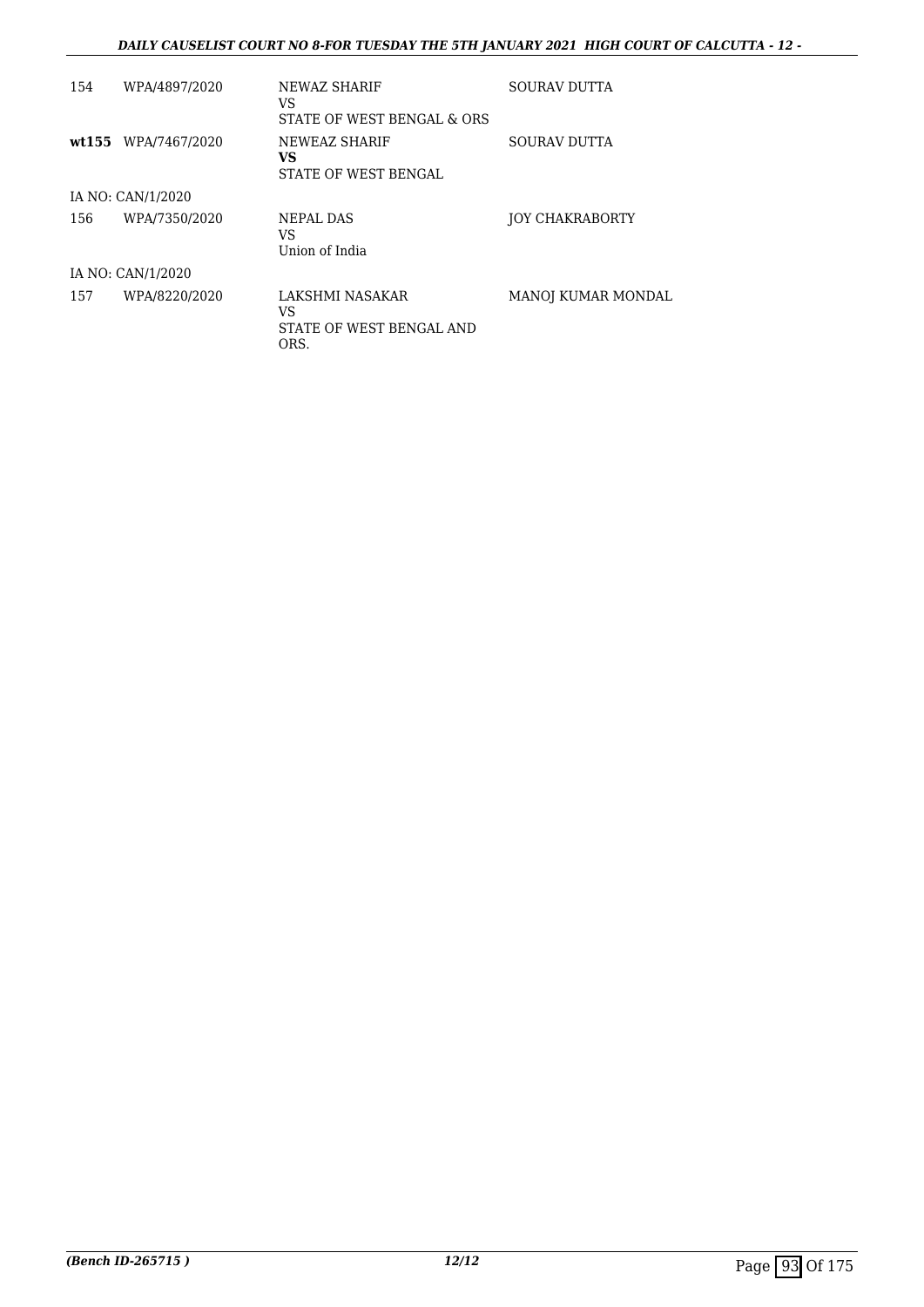

# In The High Court at Calcutta

## **Appellate Side**

**DAILY CAUSELIST For Tuesday The 5th January 2021**

**COURT NO. 26 SINGLE BENCH (SB - IX) AT 10:45 AM HON'BLE JUSTICE SHEKHAR B. SARAF (VIA VIDEO CONFERENCE)**

### **ON AND FROM MONDAY, THE 7 TH DECEMBER, 2020 -- REGULATION OF INDUSTRIES & ESSENTIAL COMMODITIES & VARIOUS CENTRAL ORDERS UNDER GROUP VIII INCLUDING APPLICATIONS CONNECTED THERETO;**

**REVENUE AND TAX LAWS (EXCLUDING LAND REVENUE) UNDER GROUP IV INCLUDING APPLICATIONS CONNECTED THERETO.**

**NOTE : MATTERS WILL BE TAKEN UP THROUGH PHYSICAL HEARING WHEN BOTH THE PARTIES ARE AGREED.**

**SPL.NOTE : I) 'HEARING' AND 'ASSIGNED' MATTERS WILL BE TAKEN UP ON FRIDAY OF EACH WEAK AFTER RECESS.**

**II) CONTEMPT MATTERS WILL BE TAKEN UP ON THURSDAY AFTER RECESS.**

**III) ORIGINAL SIDE MATTERS WILL NORMALLY BE TAKEN UP AT 3.00 P.M. OR EXHAUSTION OF THE APPELLATE SIDE LIST WHICHEVER IS EARLIER.**

|              |                                         | <b>APPLICATION</b>                                                                      |                                  |
|--------------|-----------------------------------------|-----------------------------------------------------------------------------------------|----------------------------------|
| $\mathbf{1}$ | WPA/10894/2011                          | SADHANA SINGH<br>VS<br>UNION OF INDIA & ORS                                             | PINGAL<br><b>BHATTACHARYYA</b>   |
|              |                                         | IA NO: CAN/1/2020(Old No:CAN/2353/2020), CAN/2/2020(Old No:CAN/2355/2020)               |                                  |
| 2            | WPA/705/2019                            | LAXMI BASFORE<br>VS<br>SR AREA MANAGER, INDIAN<br>OIL CORP LTD, SILIGURIA<br>AREA & ORS | JUIN DUTTA<br><b>CHAKRABORTY</b> |
|              | IA NO: CAN/1/2020(Old No:CAN/2380/2020) |                                                                                         |                                  |
| 3            | WPA/7257/2019                           | VIPUL ANAND SINGH<br>VS<br>INDIAN OIL CORPORATION<br>LTD & ORS                          | PINGAL<br><b>BHATTACHARYYA</b>   |
|              | IA NO: CAN/1/2020                       |                                                                                         |                                  |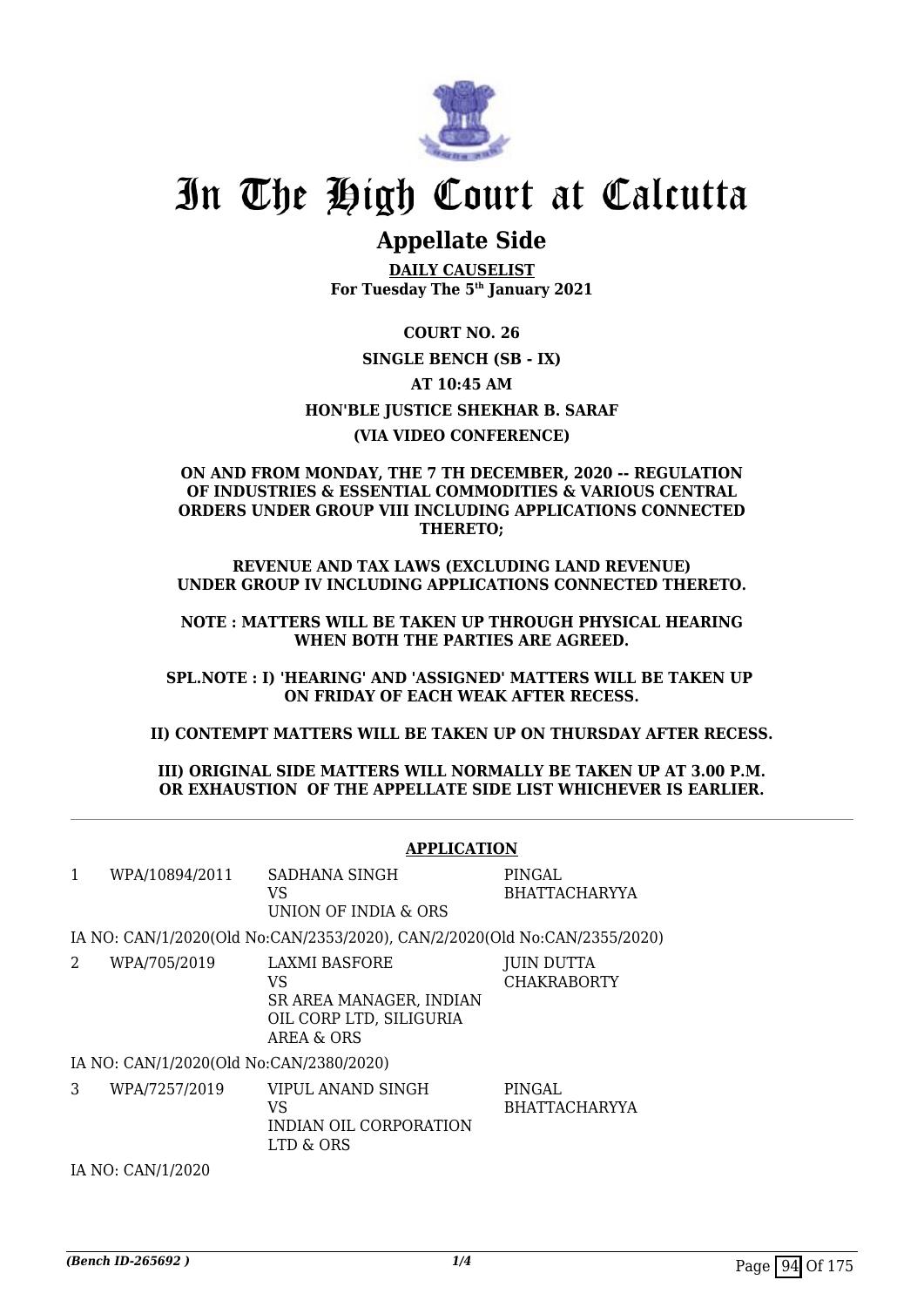| 4  | WPA/20551/2019    | SHYAMPADA BHUNIA<br><b>VS</b>                                             | <b>SAYANTAN HAZRA</b>              |
|----|-------------------|---------------------------------------------------------------------------|------------------------------------|
|    |                   | STATE OF WEST BENGAL &<br><b>ORS</b>                                      |                                    |
|    | wt5 CPAN/655/2020 | SHYAMAPADA BHUINIA<br><b>VS</b>                                           | SYANTAN HAZRA                      |
|    |                   | RABINDRANATH BAG AND<br><b>ANR</b>                                        |                                    |
|    |                   | <b>GROUP - VIII</b>                                                       |                                    |
|    |                   | (ESSENTIAL COMMODITIES)                                                   |                                    |
| 6  | WPA/7318/2019     | <b>BISWAJIT DAS</b>                                                       | SABYASACHI HAZRA                   |
|    |                   | <b>VS</b><br>STATE OF WEST BENGAL &<br><b>ORS</b>                         |                                    |
| 7  | WPA/7442/2019     | BENGAL FAIR PRICE SHOP<br><b>DEALER'S WELFARE</b><br>ASSOCIATION, HOOGHLY | <b>DIPIKA BANU</b>                 |
|    |                   | <b>VS</b><br>STATE OF WEST BENGAL &<br><b>ORS</b>                         |                                    |
| 8  | WPA/16905/2019    | PRABIR MAITI                                                              | <b>SUJIT KR. RATH</b>              |
|    |                   | <b>VS</b><br>STATE OF WEST BENGAL &<br><b>ORS</b>                         |                                    |
| 9  | WPA/18382/2019    | <b>SANTANU DAS</b><br><b>VS</b><br>STATE OF WEST BENGAL &                 | <b>RATAN KUMAR</b><br>MUKHOPADHYAY |
|    |                   | <b>ORS</b>                                                                |                                    |
| 10 | WPA/3060/2020     | DELTA LTD. & ANR.<br><b>VS</b>                                            | RAJARSHREE KAJARIA                 |
|    |                   | UNION OF INDIA & ORS.                                                     |                                    |
|    |                   | IA NO: CAN/1/2020(Old No:CAN/4351/2020), CAN/2/2020(Old No:CAN/4352/2020) |                                    |
| 11 | WPA/3335/2020     | DEOKINANDAN AGARWAL &<br><b>ORS</b><br><b>VS</b>                          | NIBEDITA PAL                       |
|    |                   | UNION OF INDIA & ORS                                                      |                                    |
| 12 | WPA/8495/2020     | <b>BUYDDHADEV MAITY</b><br><b>VS</b>                                      | PINGAL<br><b>BHATTACHARYA</b>      |
|    |                   | STATE OF WEST BENGAL<br>AND ORS.                                          |                                    |
| 13 | WPA/10816/2020    | <b>SOMA BISWAS GHOSH</b><br><b>VS</b>                                     | SUBHANKAR DAS                      |
|    |                   | <b>STATE OF WEST BENGAL</b><br>AND ORS.                                   |                                    |
| 14 | WPA/10953/2020    | AJOY KUMAR DAS<br><b>VS</b>                                               | MADAN MOHAN ROY                    |
|    |                   | STATE OF WEST BENGAL<br>AND ORS.                                          |                                    |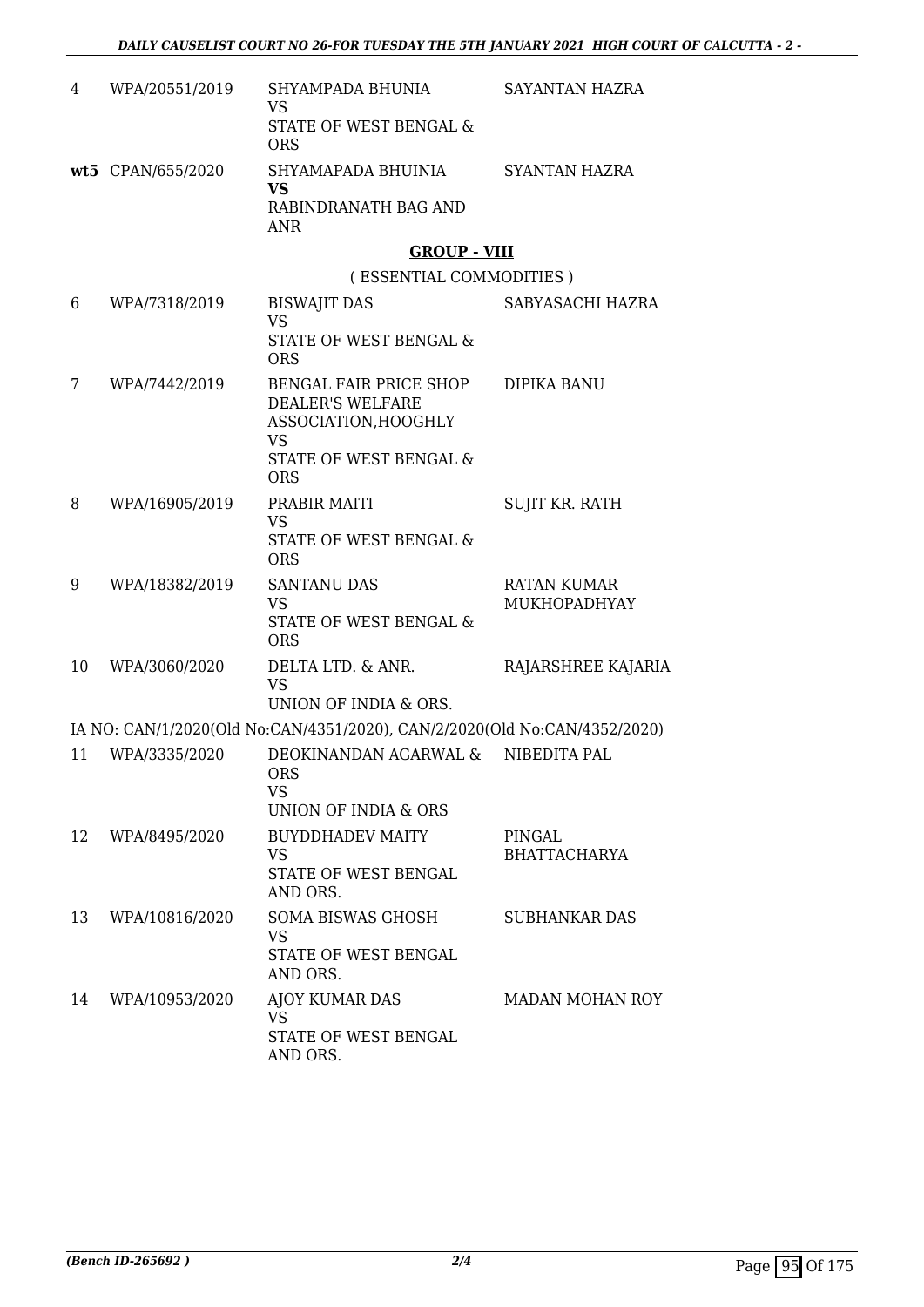| 15 | WPA/11380/2020 | <b>SMT ANJALI GHOSH</b><br>VS<br>THE INDIAN OIL<br>CORPORATION LTD AND<br><b>ORS</b>                                                     | <b>RINI</b><br>BHATTACHARYYA  |
|----|----------------|------------------------------------------------------------------------------------------------------------------------------------------|-------------------------------|
|    |                | <b>MOTION</b>                                                                                                                            |                               |
| 16 | WPA/3319/2019  | BROJEN KUMAR KOLEY<br><b>VS</b><br><b>STATE OF WEST BENGAL &amp;</b><br><b>ORS</b>                                                       | <b>BAIDURYA GHOSAL</b>        |
| 17 | WPA/21967/2019 | M/S INDUSTRIAL TRADE<br>CORPORATION<br><b>VS</b><br>DEPUTY COMMISSIONER<br>OF SALES TAX,<br><b>BALLYGUNGE CHARGE &amp;</b><br><b>ORS</b> | <b>SHOVAN GHOSH</b>           |
| 18 | WPA/268/2020   | MADHUSUDAN RAM & ORS<br><b>VS</b><br><b>ASSISTANT</b><br><b>COMMISSIONER OF</b><br><b>CUSTOMS &amp; ORS</b>                              | AJAY GAGGAR                   |
| 19 | WPA/427/2020   | M/S. DHANNALAL<br>MOHANLAL JAIN<br><b>VS</b>                                                                                             | L.P. TIWARI                   |
|    |                | THE REGIONAL PROVIDENT<br><b>FUND COMMISSIONNER 7</b><br><b>ANR</b>                                                                      |                               |
| 20 | WPA/868/2020   | SMTC STEEL & POWER PVT.<br>LTD.<br><b>VS</b><br>ASST. COMMISSIONER OF<br>STATE TAX, GST & ORS                                            | <b>SHOVAN GHOSH</b>           |
| 21 | WPA/2512/2020  | THE BEGAL ROWING CLUB<br>$&$ ANR<br>VS<br>UNION OF INDIA & ORS                                                                           | <b>ARNABI DUTTA</b>           |
| 22 | WPA/4416/2020  | VISHNU ENGG. CORP.<br><b>VS</b><br>UNION OF INDIA & ORS.                                                                                 | SHAKEEL MD.<br><b>AKHTER</b>  |
| 23 | WPA/4719/2020  | <b>B.S. POLYCRAFT &amp; ANR</b><br><b>VS</b><br><b>ASSISTANT</b><br>COMMISSIONER, RANGE<br>II, KHARDAH CENT, GST &<br>CX, KOL&O          | RAJARSHI<br><b>CHATTERJEE</b> |
| 24 | WPA/4722/2020  | <b>B.S. POLYCRAFT &amp; ANR</b><br><b>VS</b><br><b>ASSISTANT</b><br>COMMISSIONER, RANGE<br><b>II, KARDAH &amp; ORS</b>                   | RAJARSHI<br><b>CHATTERJEE</b> |
| 25 | WPA/4814/2020  | <b>MANAS KUMAR MAITRA</b><br><b>VS</b><br>UNION OF INDIA & ORS                                                                           | TAPAS SAHA                    |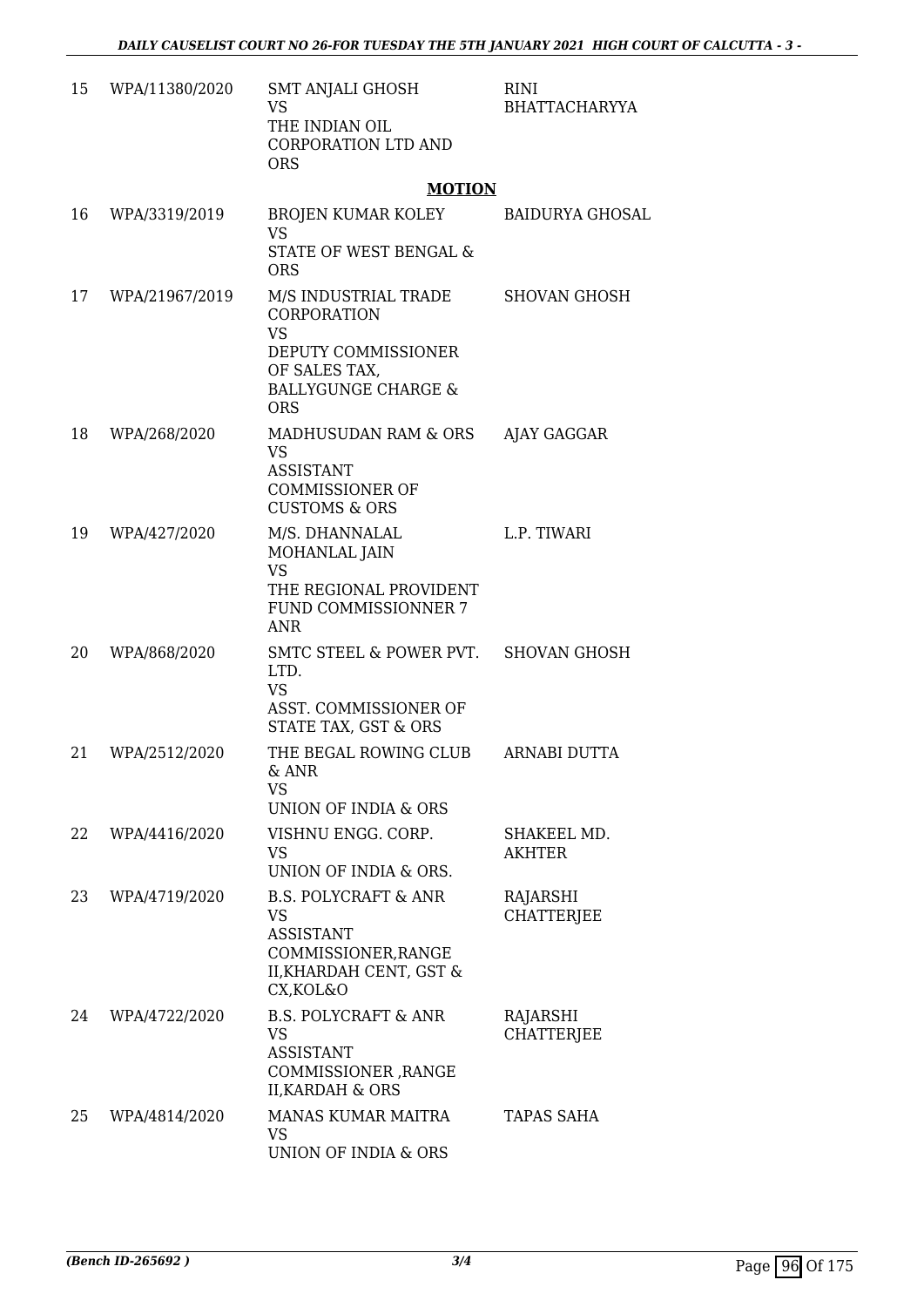| 26 | WPA/5239/2020     | M/S. JAYASHREE<br>ELECTROMECH PVT. LTD. &<br>ANR<br><b>VS</b><br>THE W B STATE<br><b>ELECTRICITY</b><br>TRANSMISSION COMPANY<br>LTD. & ORS  | <b>SUDEEP PAL</b><br><b>CHOUDHURI</b> |
|----|-------------------|---------------------------------------------------------------------------------------------------------------------------------------------|---------------------------------------|
|    | IA NO: CAN/1/2020 |                                                                                                                                             |                                       |
| 27 | WPA/8298/2020     | VIJAY JAISWAL<br><b>VS</b><br>SUPERINTENDENT RANGE<br>1 SHYAMBAZAR DIVISION<br>KOLKATA GST BHAWAN<br><b>AND ORS</b>                         | <b>ABHIJIT DAS</b>                    |
| 28 | WPA/9059/2020     | SREI EQUIPMENT FINANCE<br>LTD AND ANR<br><b>VS</b><br>THE DY.COMM CGST AND<br>CS, KOLKOKA NORTH<br><b>COMMISSIONERATE AND</b><br><b>ORS</b> | <b>SUDESHNA</b><br><b>MAZUMDER</b>    |
| 29 | WPA/9356/2020     | <b>GABANA AGGREGATES AND</b><br>PROJECTS PVT. LTD<br><b>VS</b><br>UNION OF INDIA AND ORS.                                                   | PRADIPTA BOSE                         |
| 30 | WPA/9507/2020     | <b>SANGITA GOPE</b><br><b>VS</b><br>UNION OF INDIA AND ORS.                                                                                 | KASHISWAR GHOSAL                      |
| 31 | WPA/10207/2020    | M/S BALAJI AGENCY<br><b>VS</b><br>UNION OF INDIA AND ORS.                                                                                   | <b>NILOTPAL</b><br><b>CHOWDHURY</b>   |
| 32 | WPA/10658/2020    | M/S. MINING AND<br><b>ENGINEERING</b><br>CORPORATION<br>VS<br>UNION OF INDIA AND ORS.                                                       | NILU CHOWDHURY                        |
| 33 | WPA/11213/2020    | M/S R S CASTING PRIVATE<br>LIMITED<br><b>VS</b><br>THE COMMISSIONER OF<br>CENTRAL EXCISE AND<br><b>OTHERS</b>                               | <b>SOURAV MONDAL</b>                  |
| 34 | WPA/11392/2020    | SANJAY KUMAR SOMANI<br><b>VS</b><br>DY. COMMISSIONER OF<br>REVENUE, ALIPURDUAR<br>ZONE AND ORS                                              | PIYAL GUPTA                           |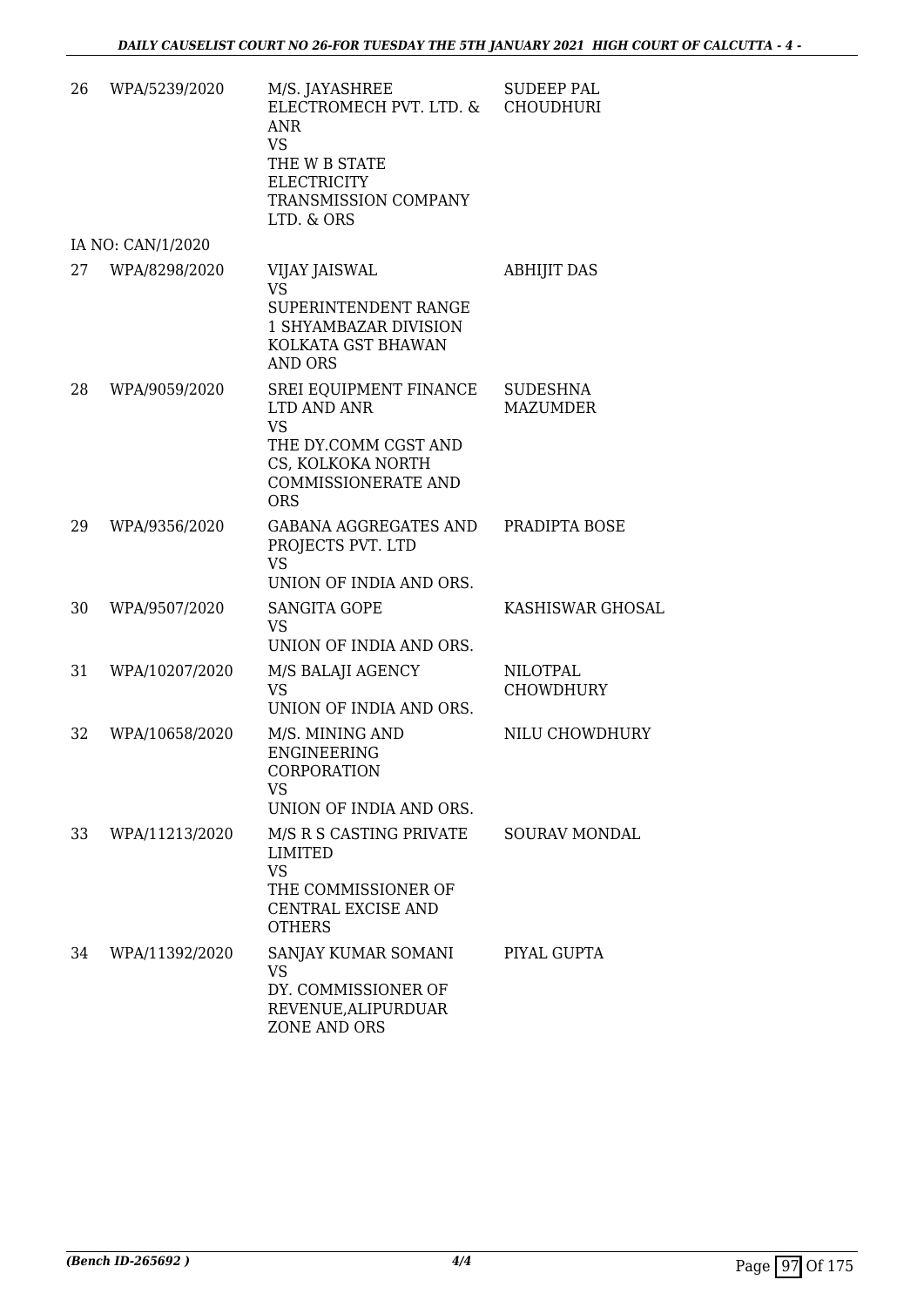

## In The High Court at Calcutta

### **Appellate Side**

**DAILY CAUSELIST For Tuesday The 5th January 2021**

**COURT NO. 15**

**SINGLE BENCH (SB - X) AT 10:45 AM HON'BLE JUSTICE RAJARSHI BHARADWAJ**

**(VIA VIDEO CONFERENCE)**

#### **ON AND FROM MONDAY, THE 7TH DECEMBER, 2020 - MATTERS (INCLUDING MOTIONS) UNDER ARTICLE 226 OF THE CONSTITUTION RELATING TO PRIMARY EDUCATION UNDER GROUP-II INCLUDING SERVICES AND APPLICATIONS CONNECTED THERETO;**

**MATTERS (INCLUDING MOTIONS) UNDER ARTICLE 226 OF THE CONSTITUTION RELATING TO COLLEGES, UNIVERSITIES AND LIBRARIES UNDER GROUP - II INCLUDING SERVICES AND APPLICATIONS CONNECTED THERETO.**

**NOTE : EVERY MONDAY & TUESDAY NEW MOTION, URGENT MOTION AND MOTION WILL BE TAKEN UP SERIALLY.**

**NOTE : EVERY WEDNESDAY & THURSDAY URGENT MOTION AND MOTION WILL BE TAKEN UP SERIALLY.**

**NOTE : EVERY FRIDAY APPLICATION & MOTION WILL BE TAKEN UP SERIALLY.**

**NOTE : MENTIONING WILL BE ALLOWED ONLY ON VIRTUAL MODE.**

**NOTE : NO UPGRADATION WILL BE ALLOWED.**

**NOTE : MATTERS WILL BE TAKEN UP THROUGH PHYSICAL HEARING WHEN BOTH THE PARTIES ARE AGREED.**

|                |                | <b>NEW MOTION</b>                                                             |               |  |
|----------------|----------------|-------------------------------------------------------------------------------|---------------|--|
| $\mathbf{1}$   | WPA/8106/2020  | VIVEKANANDA MUKHERJEE<br>VS<br>THE STATE OF WEST BENGAL<br>AND ORS            | TANUJA BASAKI |  |
| $\mathfrak{D}$ | WPA/10436/2020 | SAFIA KHATUN<br>VS.<br>THE STATE OF WEST BENGAL<br><b>ANDORS</b>              | NABANKUR PAUL |  |
| 3              | WPA/10546/2020 | DAYAMAY MURMU<br>VS<br>STATE OF WEST BENGAL AND<br>ORS.                       | ARUNAVA PATI  |  |
| 4              | WPA/10548/2020 | PARTHA SARATHI PATRA<br>VS<br>State of West Bengal                            | ARUNAVA PATI  |  |
| 5              | WPA/10553/2020 | ALAMGIR MONDAL AND<br><b>OTHERS</b><br>VS<br>STATE OF WEST BENGAL AND<br>ORS. | KUSHAL DAS    |  |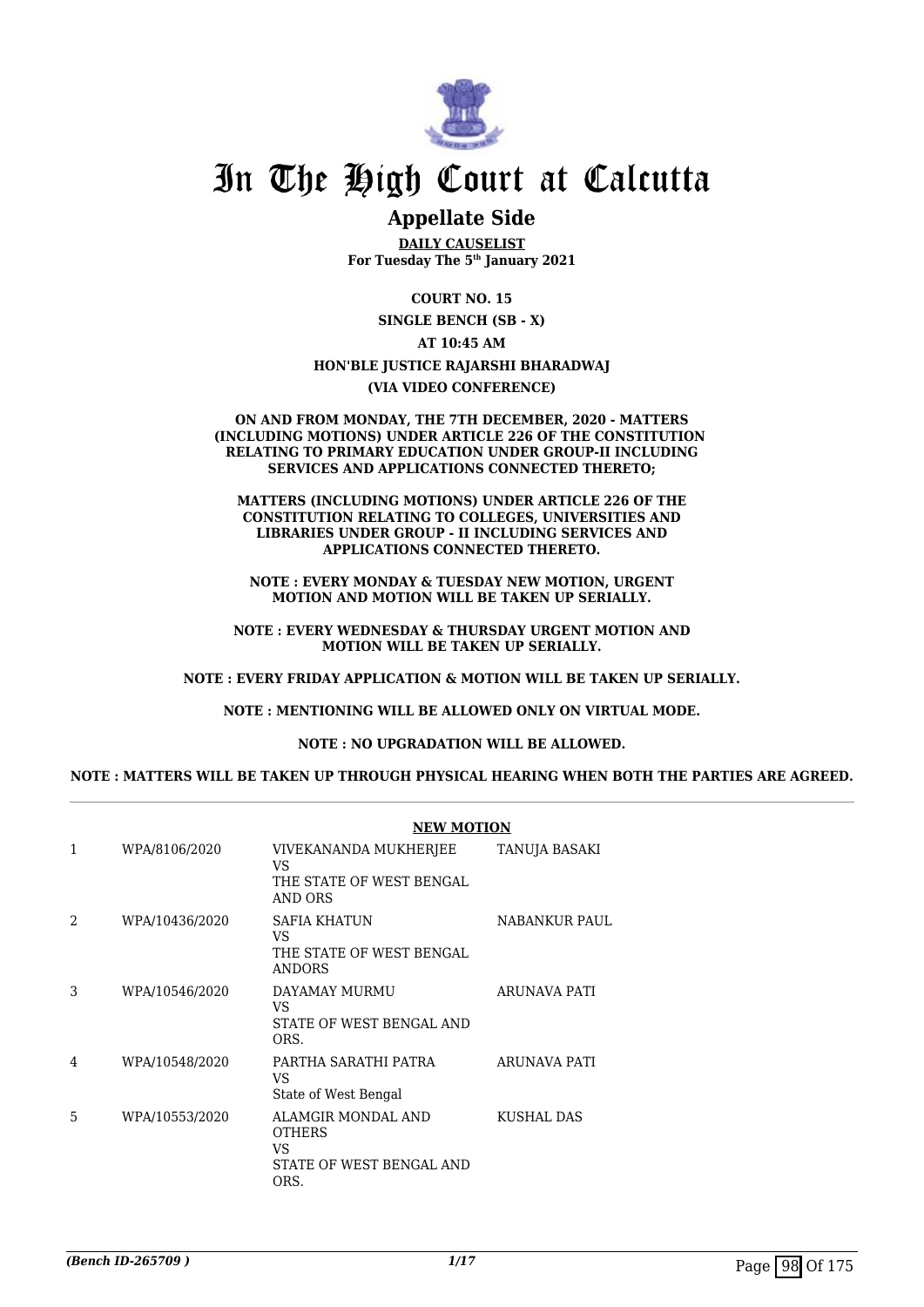### *DAILY CAUSELIST COURT NO 15-FOR TUESDAY THE 5TH JANUARY 2021 HIGH COURT OF CALCUTTA - 2 -*

| 6  | WPA/10567/2020 | NILUFAR RAHAMAN AND<br><b>OTHERS</b><br><b>VS</b><br>STATE OF WEST BENGAL AND | PALASH MUKHERJEE                   |
|----|----------------|-------------------------------------------------------------------------------|------------------------------------|
|    |                | ORS.                                                                          |                                    |
| 7  | WPA/10622/2020 | <b>SUBRATA BASAK</b><br><b>VS</b><br>STATE OF WEST BENGAL AND<br>ORS.         | PRAMITA BANERJEE                   |
| 8  | WPA/10796/2020 | <b>REKHA MAITY</b><br>VS<br>STATE OF WEST BENGAL AND<br>ORS.                  | <b>BHASKAR CHANDRA</b><br>MANNA    |
| 9  | WPA/10910/2020 | SIMA BAG(DAS)<br>VS<br>STATE OF WEST BENGAL AND<br>ORS.                       | KANAI LAL SAMANTA                  |
| 10 | WPA/10956/2020 | FIROZ HOSSAIN MOLLA<br>VS<br>STATE OF WEST BENGAL AND<br>ORS.                 | <b>GOLAM MOHAMMAD</b>              |
| 11 | WPA/10958/2020 | SK.JAMSED ALI<br>VS.<br>STATE OF WEST BENGAL AND<br>ORS.                      | <b>GOLAM MOHAMMAD</b>              |
| 12 | WPA/11012/2020 | <b>SOUMITRA NEMO</b><br>VS<br>STATE OF WEST BENGAL AND                        | <b>TAMAL TARU PANDA</b>            |
| 13 | WPA/11040/2020 | ORS.<br>PARTHA PRATIM MONDAL<br><b>VS</b><br>STATE OF WEST BENGAL AND<br>ORS. | LAKSHMINATH<br><b>BHATTACHARYA</b> |
| 14 | WPA/11046/2020 | SABYASACHI MAHATA AND<br>ANR<br>VS<br>UNION OF INDIA AND ORS.                 | SUDIPTA DASGUPTA                   |
| 15 | WPA/11060/2020 | <b>SAYAK GHOSH</b><br>VS<br>STATE OF WEST BENGAL AND                          | ARITRA SHANKAR RAY                 |
| 16 | WPA/11109/2020 | ORS.<br>SWAPAN KUMAR GHOSH<br>VS<br>STATE OF WEST BENGAL AND<br>ORS.          | NILAY BARAN MONDAL                 |
| 17 | WPA/11133/2020 | SAMIRAN BIBI<br>VS<br>STATE OF WEST BENGAL AND<br>ORS.                        | <b>BHARAT CHANDRA SIMAI</b>        |
| 18 | WPA/11134/2020 | SHILPA SAMUI (ROY)<br><b>VS</b><br>STATE OF WEST BENGAL AND<br>ORS.           | ARKADIPTA SENGUPTA                 |
| 19 | WPA/11151/2020 | PAPIA CHAKRABORTY<br>VS.<br>STATE OF WEST BENGAL AND<br>ORS.                  | ARGHYA CHAKRABARTI                 |
| 20 | WPA/11180/2020 | SONALI GHOSH<br>VS<br>STATE OF WEST BENGAL AND<br>ORS.                        | Baidurya Ghosal                    |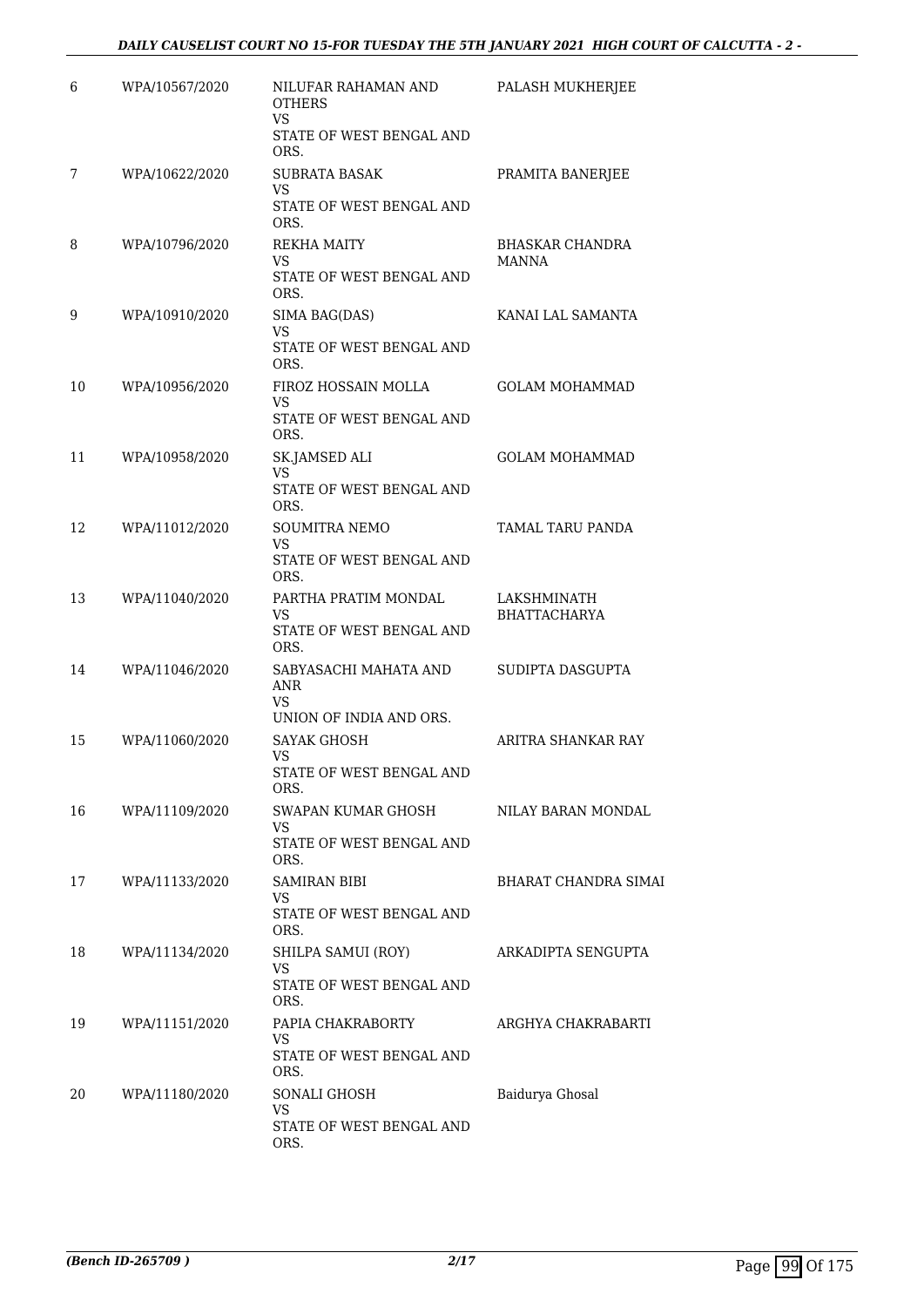### *DAILY CAUSELIST COURT NO 15-FOR TUESDAY THE 5TH JANUARY 2021 HIGH COURT OF CALCUTTA - 3 -*

| 21 | WPA/11215/2020 | TARUN KUMAR SARDAR<br>VS                               | K.M. HOSSAIN           |
|----|----------------|--------------------------------------------------------|------------------------|
|    |                | STATE OF WEST BENGAL AND<br>ORS.                       |                        |
| 22 | WPA/11218/2020 | RANJAN SARDAR<br>VS                                    | K. M. HOSSAIN          |
|    |                | STATE OF WEST BENGAL AND<br>ORS.                       |                        |
| 23 | WPA/11227/2020 | KALPANA SARKAR<br>VS.                                  | SUDIPTA DASGUPTA       |
|    |                | STATE OF WEST BENGAL AND<br>ORS.                       |                        |
| 24 | WPA/11230/2020 | TANMAY MALAKAR @ TANMAY<br><b>MALAKAR</b><br><b>VS</b> | <b>BISWARUP BISWAS</b> |
|    |                | STATE OF WEST BENGAL AND<br>ORS.                       |                        |
| 25 | WPA/11231/2020 | PRIYA RANI MAITY AND ORS<br>VS                         | SUDIPTA DASGUPTA       |
|    |                | STATE OF WEST BENGAL AND<br>ORS.                       |                        |
| 26 | WPA/11248/2020 | SUDESHNA MAITI (MANNA)<br>VS                           | KAMAL KANTA KAR        |
|    |                | STATE OF WEST BENGAL AND<br>ORS.                       |                        |
| 27 | WPA/11269/2020 | ALOK JANA AND ORS<br>VS                                | UTAM BANERJEE          |
|    |                | STATE OF WEST BENGAL AND<br>ORS.                       |                        |
| 28 | WPA/11277/2020 | MALABIKA SAHU @ MALABIKA<br>SAHU(DAS)<br>VS            | <b>GOUTAM ACHARYA</b>  |
|    |                | THE STATE OF WEST BENGAL<br>AND ORS                    |                        |
| 29 | WPA/11296/2020 | MD EJAJ AHMED AND ORS<br><b>VS</b>                     | <b>GOPA BISWAS</b>     |
|    |                | STATE OF WEST BENGAL AND<br>ORS.                       |                        |
| 30 | WPA/11299/2020 | DR SATRUGHNA SINGH<br>VS                               | <b>SUBRATA GHOSH</b>   |
|    |                | STATE OF WEST BENGAL AND<br>ORS.                       |                        |
| 31 | WPA/11317/2020 | RAM KRISHNA MALIK AND<br><b>ORS</b>                    | TIRTHANKAR DEY         |
|    |                | <b>VS</b><br>STATE OF WEST BENGAL AND<br>ORS.          |                        |
| 32 | WPA/11376/2020 | <b>BISWANATH DE</b><br>VS.                             | ARUP KUMAR SAHOO       |
|    |                | STATE OF WEST BENGAL AND<br>ORS.                       |                        |
| 33 | WPA/11460/2020 | RAKESH AHMED<br>VS.                                    | GOLAM MOHIUDDIN        |
|    |                | THE STATE OF WEST BENGAL<br>AND ORS                    |                        |
| 34 | WPA/11475/2020 | <b>SHAGUFTA PARVEEN</b><br><b>VS</b>                   | BAPIN BAIDYA           |
|    |                | STATE OF WEST BENGAL AND<br>ORS.                       |                        |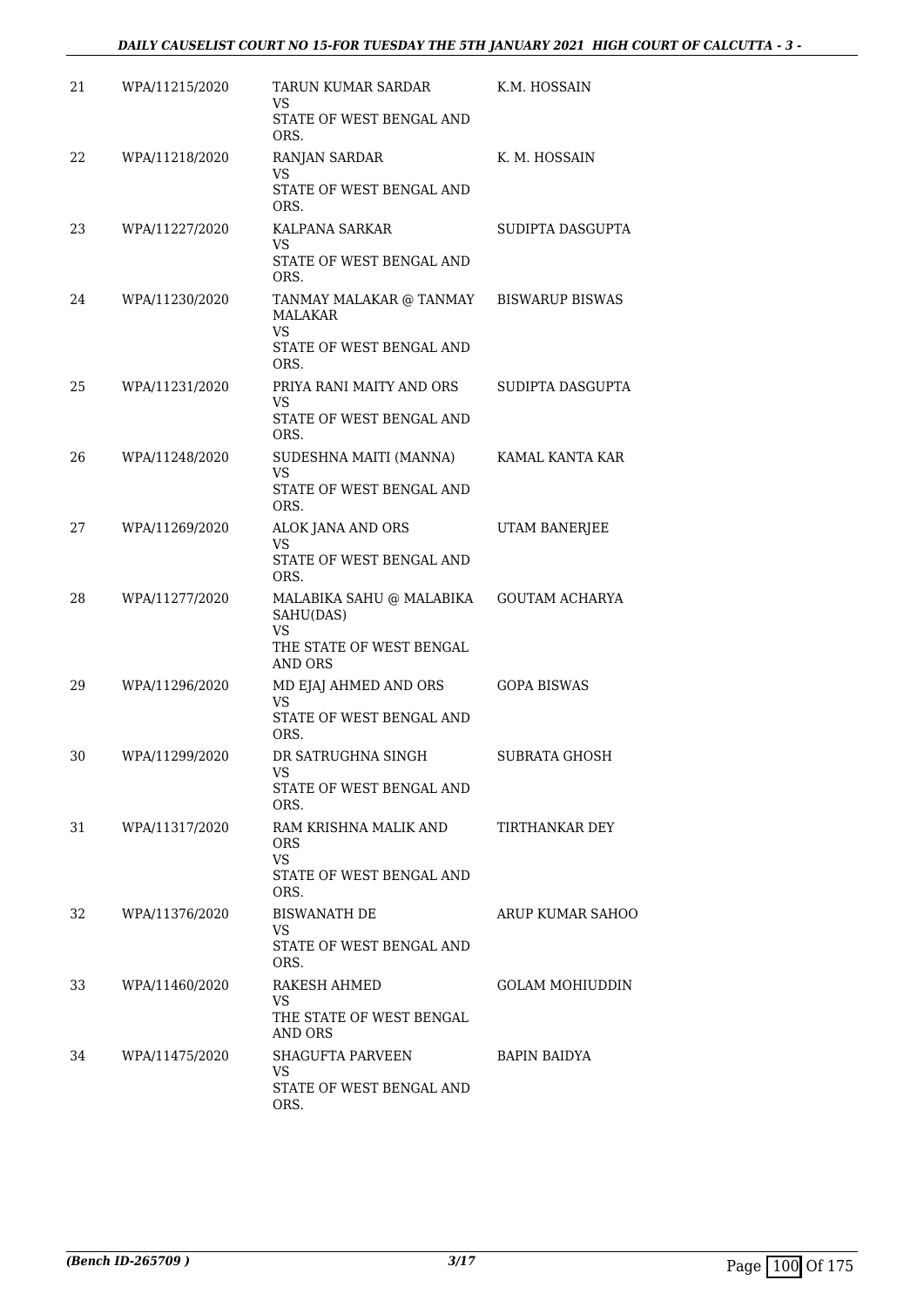### *DAILY CAUSELIST COURT NO 15-FOR TUESDAY THE 5TH JANUARY 2021 HIGH COURT OF CALCUTTA - 4 -*

| 35 | WPA/11499/2020 | <b>KUSUM HALDER</b><br>VS                                         | DIPTENDU MANDAL                     |
|----|----------------|-------------------------------------------------------------------|-------------------------------------|
|    |                | STATE OF WEST BENGAL AND<br>ORS.                                  |                                     |
| 36 | WPA/11503/2020 | <b>BIPLAB SEKHAR DEO</b><br>VS                                    | SUBHRAJYOTI GHOSH                   |
|    |                | STATE OF WEST BENGAL AND<br>ORS.                                  |                                     |
| 37 | WPA/11532/2020 | ANJUSHRI HAIDER<br>VS                                             | PANKAJ HALDER                       |
|    |                | STATE OF WEST BENGAL AND<br>ORS.                                  |                                     |
| 38 | WPA/11554/2020 | <b>SISIR KUMAR MONDAL</b><br>VS                                   | ANKITA DEY                          |
|    |                | CHAIRMAN BURDWAN DIST<br>PRIMARY SCHOOL COUNCIL<br><b>AND ORS</b> |                                     |
| 39 | WPA/11560/2020 | <b>DILIP DAS</b><br>VS                                            | DILIP KUMAR SADHU                   |
|    |                | STATE OF WEST BENGAL AND<br>ORS.                                  |                                     |
| 40 | WPA/11565/2020 | LAL MOHAMMAD SAIKH AND<br><b>ANR</b>                              | PRADYOT BHATTACHARYA                |
|    |                | VS.<br>STATE OF WEST BENGAL AND<br>ORS.                           |                                     |
| 41 | WPA/11570/2020 | CHAYAN MAJUMDER<br>VS                                             | PRALOY BHATTACHARYA                 |
|    |                | STATE OF WEST BENGAL AND<br>ORS.                                  |                                     |
| 42 | WPA/11576/2020 | HIMADRI MANDAL AND ORS<br><b>VS</b>                               | PROLOY BHATTACHARYA                 |
|    |                | STATE OF WEST BENGAL AND<br>ORS.                                  |                                     |
| 43 | WPA/11578/2020 | <b>SAMIR MANDAL</b><br><b>VS</b>                                  | PRALOY BHATTACHARJEE                |
|    |                | STATE OF WEST BENGAL AND<br>ORS.                                  |                                     |
| 44 | WPA/11582/2020 | ESMORTARA KHATUN AND<br>ANR<br>VS                                 | PRALOY BHATTACHARYA                 |
|    |                | STATE OF WEST BENGAL AND<br>ORS.                                  |                                     |
| 45 | WPA/11584/2020 | SABIR AHMED AND ANOTHER<br>VS                                     | PRALOY BHATTACHARJEE                |
|    |                | STATE OF WEST BENGAL AND<br>ORS.                                  |                                     |
| 46 | WPA/11588/2020 | RAJESH BISWAS AND OTHERS<br>VS                                    | PRALOY BHATTACHARJEE                |
|    |                | STATE OF WEST BENGAL AND<br>ORS.                                  |                                     |
| 47 | WPA/11589/2020 | PRANAB KUAMR ROY AND ORS<br><b>VS</b>                             | PRALOY KUMAR<br><b>BHATTACHARYA</b> |
|    |                | STATE OF WEST BENGAL AND<br>ORS.                                  |                                     |
| 48 | WPA/11591/2020 | DEBASIS BHUNIA<br>VS                                              | PRALOY BHATTACHARJEE                |
|    |                | STATE OF WEST BENGAL AND<br>ORS.                                  |                                     |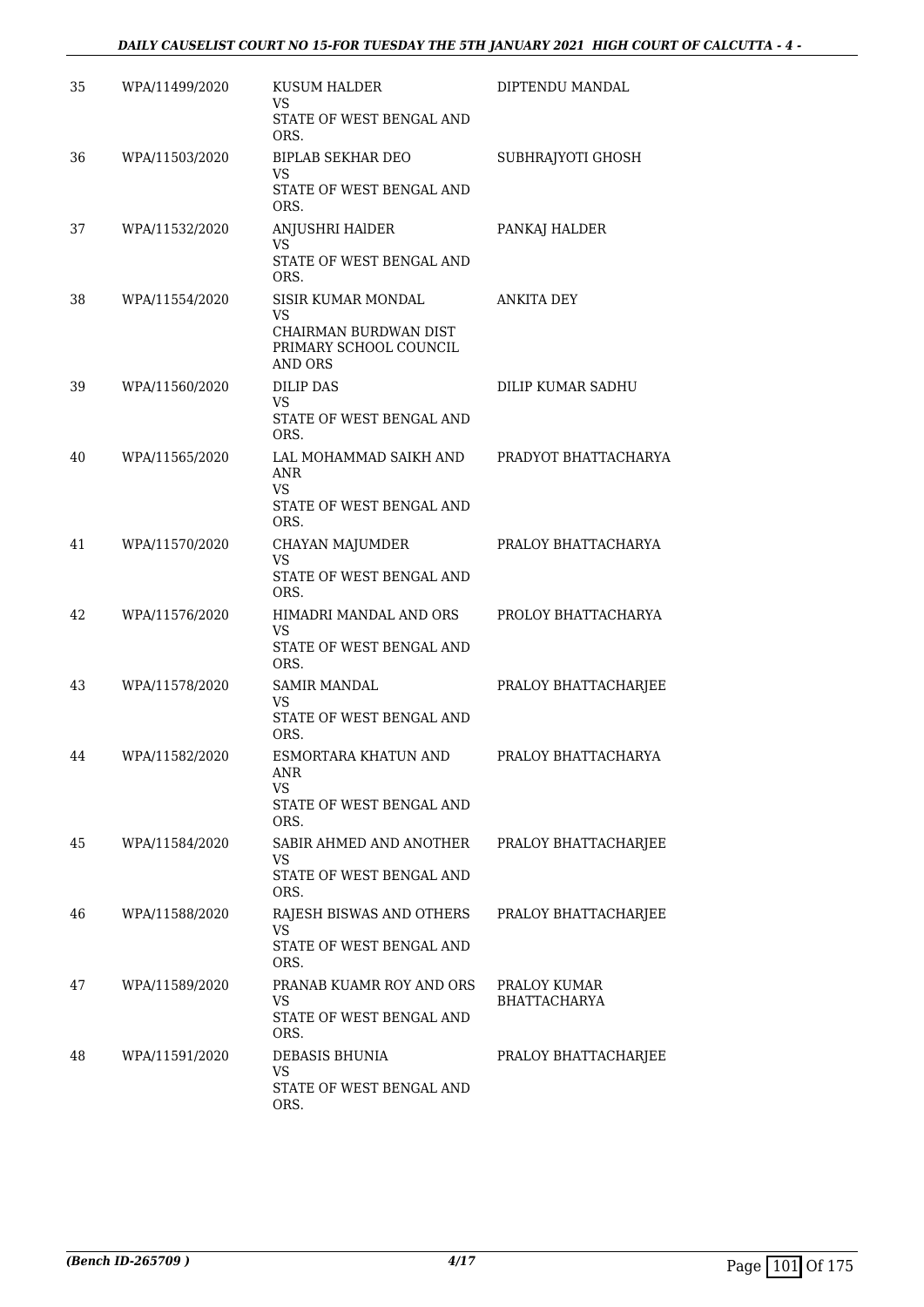### *DAILY CAUSELIST COURT NO 15-FOR TUESDAY THE 5TH JANUARY 2021 HIGH COURT OF CALCUTTA - 5 -*

| 49 | WPA/11595/2020 | ANUP MONDAL AND ORS<br>VS                                                        | PROLOY BHATTACHARYA       |
|----|----------------|----------------------------------------------------------------------------------|---------------------------|
|    |                | STATE OF WEST BENGAL AND<br>ORS.                                                 |                           |
| 50 | WPA/11604/2020 | DR SUMANA GHOSAL<br>VS                                                           | SAGNIK ROY CHOWDURY       |
|    |                | STATE OF WEST BENGAL AND<br>ORS.                                                 |                           |
| 51 | WPA/11619/2020 | SYED HASIBUL ISLAM<br>VS<br><b>STATE OF WEST BENGAL AND</b>                      | ABDUS RAKIB               |
|    |                | ORS.                                                                             |                           |
| 52 | WPA/11673/2020 | <b>SOUTRIK SARANGI</b><br><b>VS</b><br><b>IIT KHARAGPUR AND ORS</b>              | SMITA PAL                 |
| 53 | WPA/11703/2020 | <b>GOPAL PATRA AND ORS</b><br>VS<br>WEST BENGAL BOARD OF                         | ARUNESH PATHAK            |
| 54 | WPA/11719/2020 | PRIMARY EDU AND ORS<br>RAJ KUMAR GHOSH AND ORS<br>VS<br>STATE OF WEST BENGAL AND | <b>SAGAR SINGH</b>        |
|    |                | ORS.                                                                             |                           |
| 55 | WPA/11721/2020 | NAYAN SINGHA AND ORS<br>VS<br>STATE OF WEST BENGAL AND                           | SAGAR SINGH               |
| 56 | WPA/11787/2020 | ORS.<br>SANJOY BARIK AND ANR                                                     | Anupam Das                |
|    |                | VS<br>STATE OF WEST BENGAL AND<br>ORS.                                           |                           |
| 57 | WPA/11812/2020 | RABINDRA NATH DAS<br>VS                                                          | DASS55297@GMAIL.COM       |
| 58 | WPA/11813/2020 | State of West Bengal<br>SABITA KARAN DAS AND                                     | SANTU DAS ADHIKARI        |
|    |                | <b>OTHERS</b><br>VS                                                              |                           |
|    |                | STATE OF WEST BENGAL AND<br>ORS.                                                 |                           |
| 59 | WPA/11816/2020 | ALAKESH MANDAL AND<br><b>OTHERS</b><br>VS                                        | <b>SANTU DAS ADHIKARI</b> |
|    |                | STATE OF WEST BENGAL AND<br>ORS.                                                 |                           |
| 60 | WPA/11819/2020 | ARUNAVA BHUNIA AND<br><b>OTHERS</b><br><b>VS</b>                                 | SANTU DAS ADHIKARI        |
|    |                | STATE OF WEST BENGAL AND<br>ORS.                                                 |                           |
| 61 | WPA/11822/2020 | RAJU PANIGRAHI AND OTHERS<br>VS.                                                 | SAANTU DAS ADHIKARI       |
|    |                | STATE OF WEST BENGAL AND<br>ORS.                                                 |                           |
| 62 | WPA/11840/2020 | ANANDA SENAPATI AND ORS<br><b>VS</b>                                             | GOPAL DAS                 |
|    |                | THE STATE OF WEST BENGAL<br>AND ORS                                              |                           |
| 63 | WPA/11865/2020 | BIPEN MANDAL AND ORS<br>VS.                                                      | GOPAL DAS                 |
|    |                | THE STATE OF WEST BENGAL<br>AND ORS                                              |                           |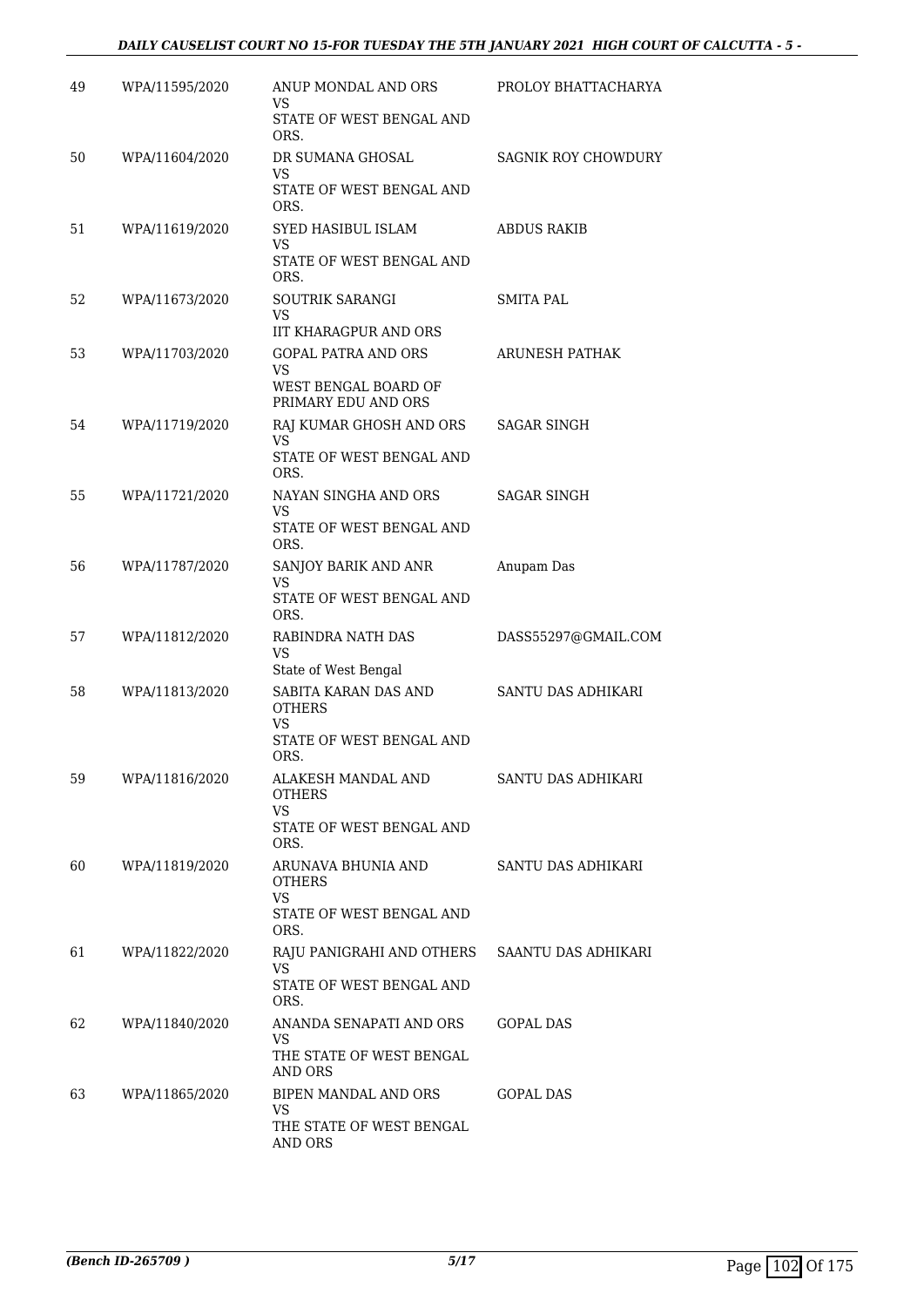### *DAILY CAUSELIST COURT NO 15-FOR TUESDAY THE 5TH JANUARY 2021 HIGH COURT OF CALCUTTA - 6 -*

| 64   | WPA/11882/2020                         | RIYA SAR AND ORS<br>VS                                             | <b>GOPAL DAS</b>          |
|------|----------------------------------------|--------------------------------------------------------------------|---------------------------|
|      |                                        | THE STATE OF WEST BENGAL<br>AND ORS                                |                           |
| 65   | WPA/11888/2020                         | SUBRATA MARJIT AND ORS<br><b>VS</b>                                | GOPAL DAS                 |
|      |                                        | THE STATE OF WEST BENGAL<br>AND ORS                                |                           |
| 66   | WPA/11980/2020                         | DINABANDHU CHANDA AND<br>ANOTHER<br>VS<br>STATE OF WEST BENGAL AND | <b>BANDHU BRATA BHULA</b> |
|      |                                        | ORS.                                                               |                           |
| 67   | WPA/11984/2020<br>(M.B.B.S. AT 2 P.M.) | AHANA SINHA<br>VS<br>STATE OF WEST BENGAL AND<br>ORS.              | MALAY DHAR                |
| 68   | WPA/11985/2020                         | RAHAMAN MONDAL AND ORS<br>VS.                                      | SHAHANA NAZNIN            |
|      |                                        | STATE OF WEST BENGAL AND<br>ORS.                                   |                           |
| 69   | WPA/20/2021<br>(M.B.B.S. AT 2 P.M.)    | <b>SRIJAN MAITI</b><br>VS                                          | SUROJIT DUTTA             |
|      |                                        | STATE OF WEST BENGAL AND<br>ORS.                                   |                           |
| 70   | WPA/22/2021<br>(M.B.B.S. AT 2 P.M.)    | <b>FATEMA KHATUN</b><br>VS                                         | SUROJIT DUTTA             |
|      |                                        | STATE OF WEST BENGAL AND<br>ORS.                                   |                           |
|      |                                        | <b>TET MATTERS</b>                                                 |                           |
| 71   | WPA/4126/2020                          | MOUSUMI PAUL (DUTTA)<br>VS                                         | DIPTENDU MANDAL           |
|      |                                        | STATE OF WEST BENGAL &<br><b>ORS</b>                               |                           |
| 72   | WPA/4414/2020                          | ANAMIKA MONDAL<br>VS                                               | <b>GOPA BISWAS</b>        |
|      |                                        | STATE OF WEST BENGAL &<br>ORS                                      |                           |
|      | IA NO: CAN/1/2020                      |                                                                    |                           |
| 73   | WPA/9918/2020                          | BIPLAB BERA AND OTHERS<br>VS.                                      | GOPAL DAS                 |
|      |                                        | STATE OF WEST BENGAL AND<br>ORS.                                   |                           |
| wt74 | WPA/9912/2020                          | WASIM AKRAM MANDAL AND<br><b>ORS</b><br><b>VS</b>                  | ALI AHSAN ALAMGIR         |
|      |                                        | STATE OF WEST BENGAL AND<br>ORS.                                   |                           |
| wt75 | WPA/9914/2020                          | ABDUL HALIM SEKH AND ORS<br>VS                                     | ALI AHSAN ALAMGIR         |
|      |                                        | STATE OF WEST BENGAL AND<br>ORS.                                   |                           |
| wt76 | WPA/9921/2020                          | RAFIKUL ISLAM<br>VS                                                | RAJU MANDAL               |
|      |                                        | STATE OF WEST BENGAL AND<br>ORS.                                   |                           |
| wt77 | WPA/9922/2020                          | SWAPAN KUMAR MONDAL<br>VS.                                         | <b>GOPAL DAS</b>          |
|      |                                        | STATE OF WEST BENGAL AND<br>ORS.                                   |                           |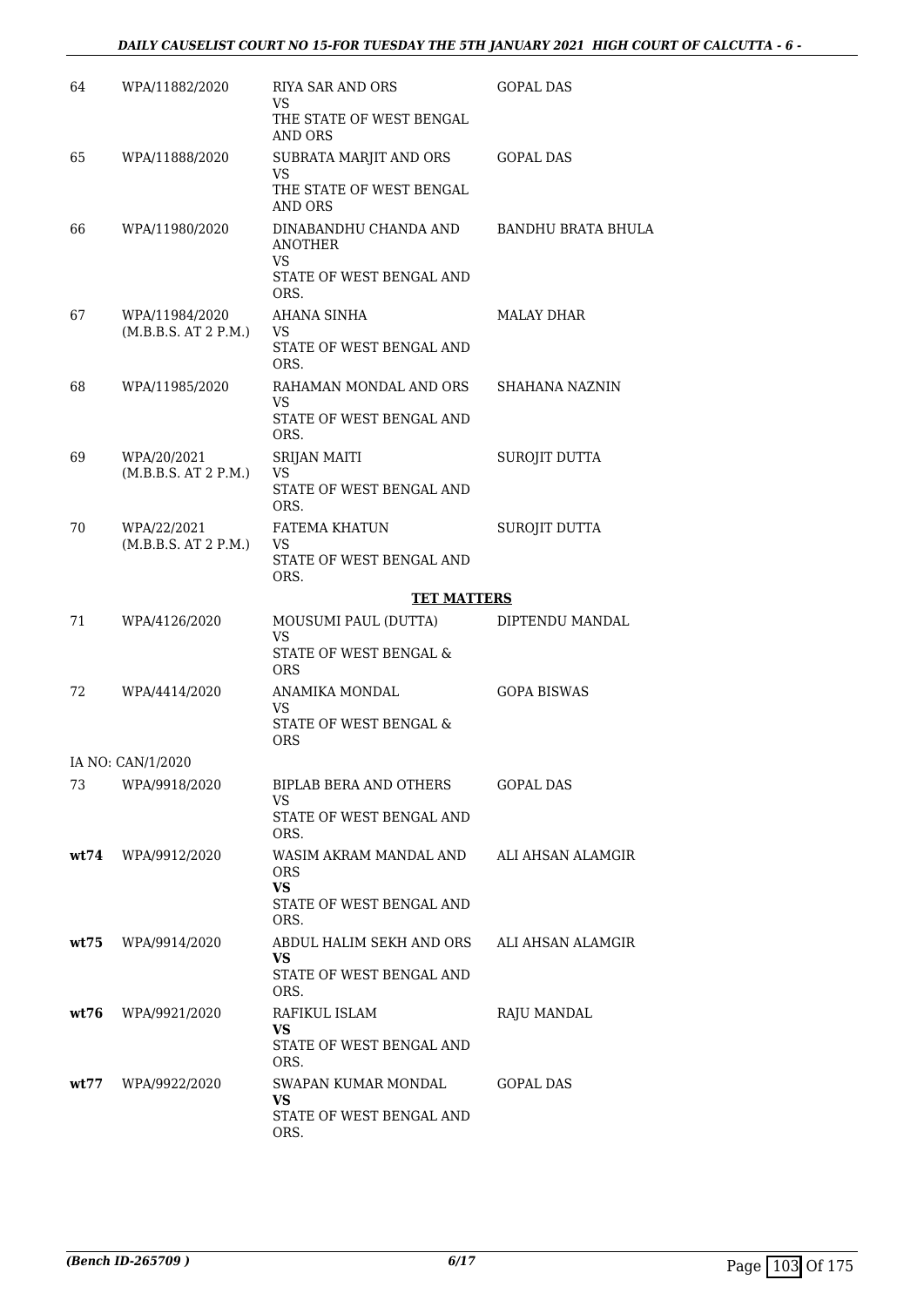| wt78  | WPA/9923/2020  | ROZINA YASMIN<br>VS<br>STATE OF WEST BENGAL AND<br>ORS.                             | <b>GOPA BISWAS</b>     |
|-------|----------------|-------------------------------------------------------------------------------------|------------------------|
| wt.79 | WPA/9924/2020  | CHINTU CHANAK AND ORS<br>VS<br>STATE OF WEST BENGAL AND<br>ORS.                     | <b>BIKRAM BANERJEE</b> |
| wt80  | WPA/9925/2020  | RAKHI MAJUMDAR AND ORS<br>VS<br>STATE OF WEST BENGAL AND<br>ORS.                    | <b>BIKRAM BANERJEE</b> |
| wt81  | WPA/9926/2020  | ARNAB CHATTERJEE<br>VS<br>STATE OF WEST BENGAL AND<br>ORS.                          | SALOMI BHATTACHARJEE   |
| wt82  | WPA/9927/2020  | PRASANTA KUMAR MAITY AND<br><b>OTHERS</b><br>VS<br>STATE OF WEST BENGAL AND<br>ORS. | <b>BIKRAM BANERJEE</b> |
| wt83  | WPA/9928/2020  | <b>KUNAL DAS AND ORS</b><br>VS<br>STATE OF WEST BENGAL AND<br>ORS.                  | <b>BIKRAM BANERJEE</b> |
| wt84  | WPA/9929/2020  | NIBEDITA DEBSINGHA<br>VS<br>STATE OF WEST BENGAL AND<br>ORS.                        | SAKYA MAITY            |
| wt85  | WPA/9934/2020  | MOUMITA YASMIN<br><b>VS</b><br>STATE OF WEST BENGAL AND<br>ORS.                     | PRIYAKSHI BANERJEE     |
| wt86  | WPA/9939/2020  | AZIZUL ALAM MONDAL<br>VS<br>STATE OF WEST BENGAL AND<br>ORS.                        | PRIYAKSHI BANERJEE     |
| 87    | WPA/10002/2020 | PARAMITA KUNDU<br>VS<br>STATE OF WEST BENGAL AND<br>ORS.                            | MANDIRA BHOWMICK       |
| 88    | WPA/10012/2020 | SK IMRAN ALI AND OTHERS<br><b>VS</b><br>STATE OF WEST BENGAL AND<br>ORS.            | DIBYENDU CHATTERJEE    |
| wt89  | WPA/10014/2020 | <b>AMIT MONDAL</b><br>VS<br>STATE OF WEST BENGAL AND<br>ORS.                        | DIBYUNDU CHATTERJEE    |
| wt90  | WPA/10547/2020 | SHARMILA PAL AND OTHERS<br>VS<br>STATE OF WEST BENGAL AND<br>ORS.                   | DIBYENDU CHATTERJEE    |
| wt91  | WPA/4129/2020  | BRAJOGOPAL BHANDARI<br>VS<br>STATE OF WEST BENGAL &<br><b>ORS</b>                   | JUIN DUTTA CHAKRABORTY |
| wt92  | WPA/4130/2020  | DEB KAMAL ROY & ORS<br><b>VS</b><br>STATE OF WEST BENGAL<br>&ORS                    | JUIN DUTTA CHAKRABORTY |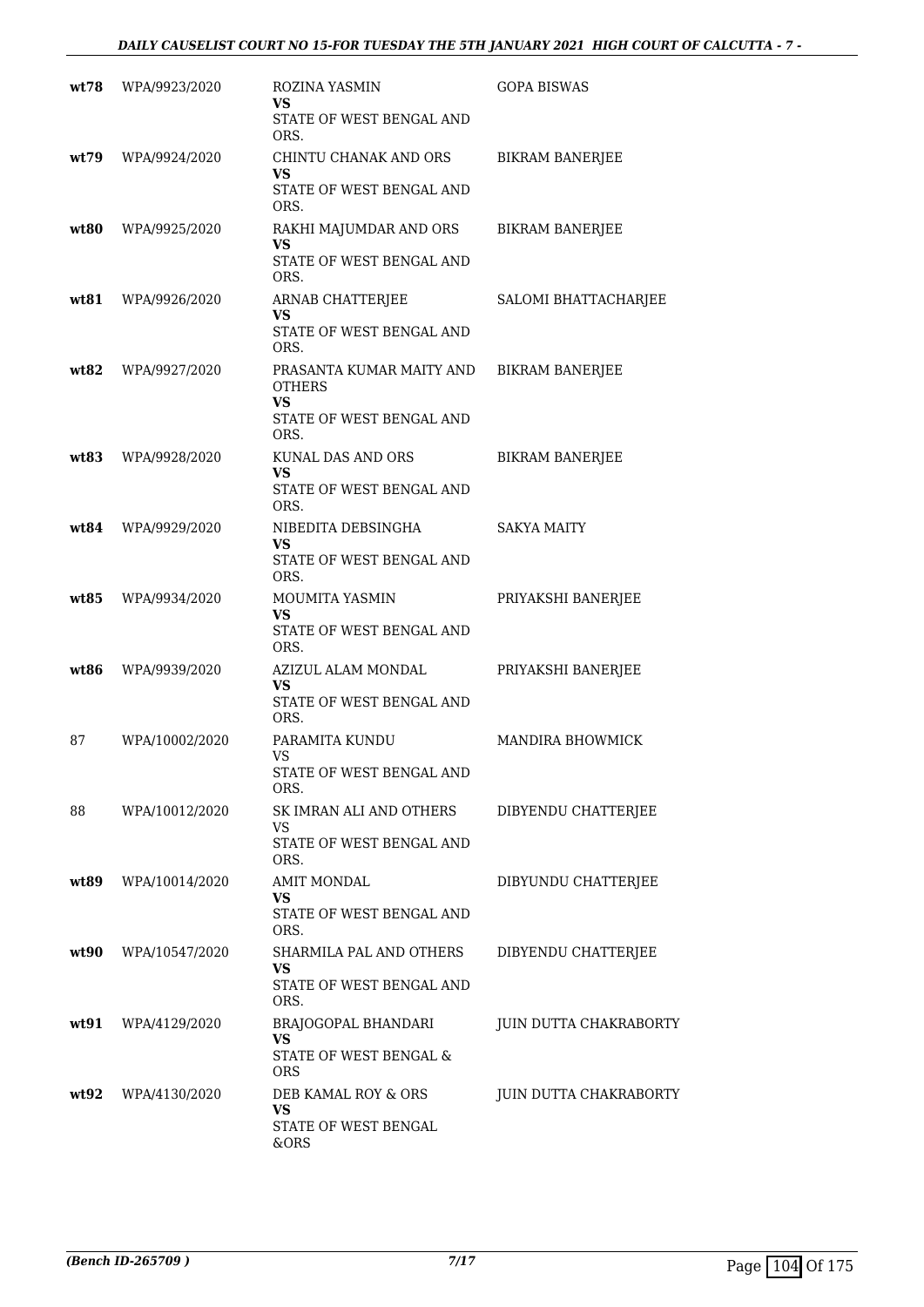### *DAILY CAUSELIST COURT NO 15-FOR TUESDAY THE 5TH JANUARY 2021 HIGH COURT OF CALCUTTA - 8 -*

| 93  | WPA/10478/2020 | NANDITA MONDAL<br>VS.<br>STATE OF WEST BENGAL AND                                          | PARTHA CHAKRABORTY               |
|-----|----------------|--------------------------------------------------------------------------------------------|----------------------------------|
| 94  | WPA/10558/2020 | ORS.<br><b>SUJAN CHATTERJEE</b><br>VS<br>STATE OF WEST BENGAL AND                          | DIBYENDU CHATTERJEE              |
| 95  | WPA/10564/2020 | ORS.<br>SOUMEN SINGHA MAHAPATRA<br>AND ANR<br><b>VS</b>                                    | TAMAL TARU PANDA                 |
|     |                | STATE OF WEST BENGAL AND<br>ORS.                                                           |                                  |
| 96  | WPA/10572/2020 | MANDIRA DAS BAIRAGYA AND<br><b>OTHERS</b><br><b>VS</b><br>STATE OF WEST BENGAL AND<br>ORS. | PALASH MUKHERJEE                 |
| 97  | WPA/10738/2020 | <b>MD SAHABUDDIN</b><br>VS.<br>STATE OF WEST BENGAL AND<br>ORS.                            | SUDIPTA DASGUPTA                 |
| 98  | WPA/10745/2020 | JHUMA HATUI<br>VS.<br>STATE OF WEST BENGAL AND<br>ORS.                                     | PRABIR KUMAR<br><b>CHOUDHURI</b> |
| 99  | WPA/10746/2020 | <b>BARNALI KUIRI AND ORS</b><br>VS.<br>STATE OF WEST BENGAL AND<br>ORS.                    | ANWESHA HALDER                   |
| 100 | WPA/10751/2020 | MOUSUMI DEY AND ORS<br>VS<br>STATE OF WEST BENGAL AND<br>ORS.                              | SUDIPTA DASGUPTA                 |
| 101 | WPA/10758/2020 | SUBRATA DALUI AND ORS<br><b>VS</b><br>STATE OF WEST BENGAL AND<br>ORS.                     | SUDIPTA DASGUPTA                 |
| 102 | WPA/10768/2020 | SURAJIT DAS AND ORS<br>VS<br>STATE OF WEST BENGAL AND<br>ORS.                              | <b>GOPAL DAS</b>                 |
| 103 | WPA/10775/2020 | SANGITA MAITY AND ORS<br>VS<br>STATE OF WEST BENGAL AND<br>ORS.                            | <b>GOPAL DAS</b>                 |
| 104 | WPA/10859/2020 | <b>GOURANGA DAS AND OTHERS</b><br>VS.<br>STATE OF WEST BENGAL AND<br>ORS.                  | <b>GOPA BISWAS</b>               |
| 105 | WPA/10971/2020 | SRABANTI JANA<br>VS<br>STATE OF WEST BENGAL AND                                            | DILIP KUMAR SHYAMAL              |
| 106 | WPA/10972/2020 | ORS.<br>PRADIP BARMAN<br>VS<br>STATE OF WEST BENGAL AND<br>ORS.                            | DILIP KUMAR SHYAMAL              |
| 107 | WPA/11247/2020 | RANJIT KHATUA AND ORS<br>VS.<br>THE STATE OF WEST BENGAL<br>AND ORS                        | VISHAK BHATTACHARYA              |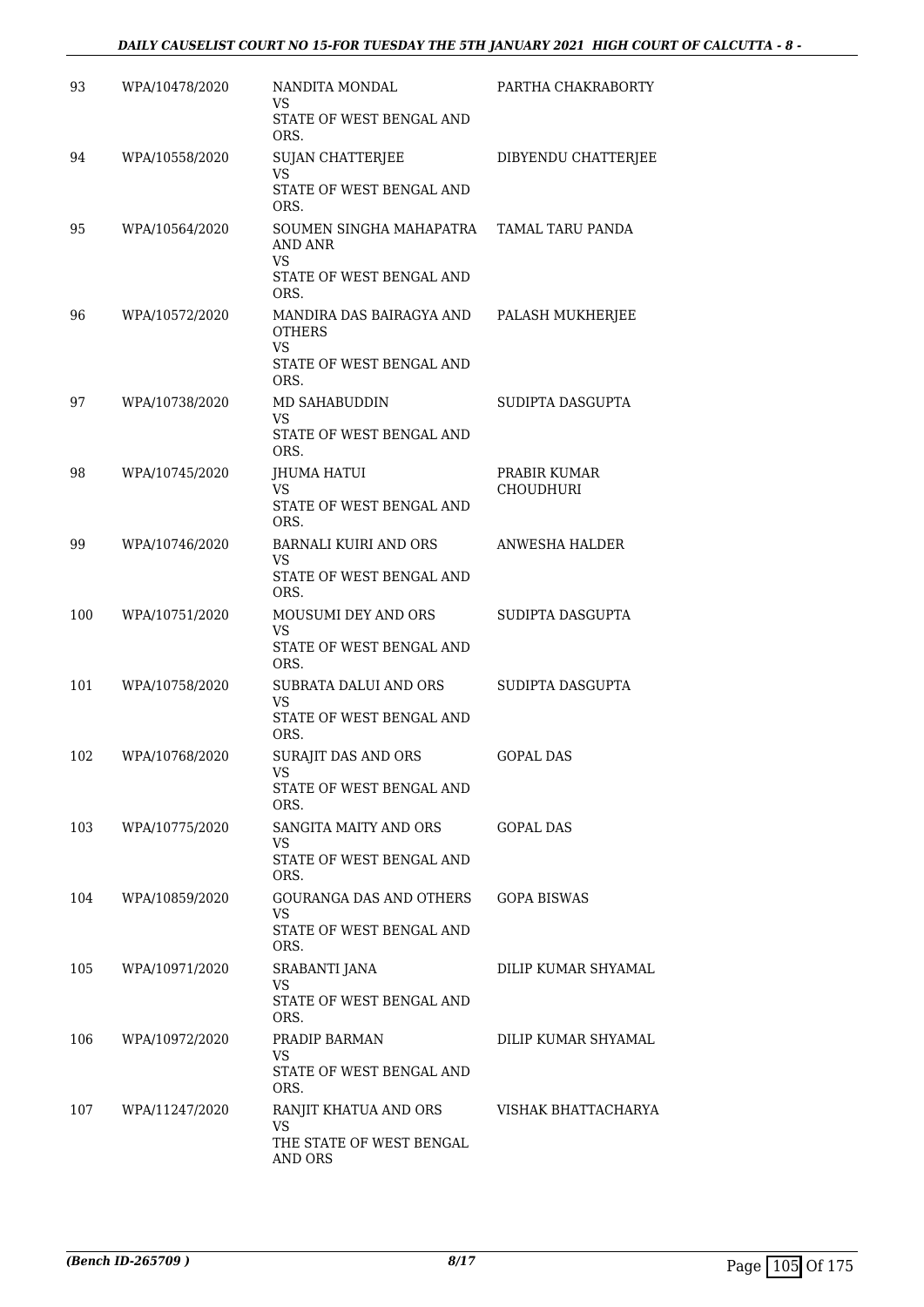### *DAILY CAUSELIST COURT NO 15-FOR TUESDAY THE 5TH JANUARY 2021 HIGH COURT OF CALCUTTA - 9 -*

| 108 | WPA/11294/2020 | <b>SUSMITA SARDAR</b><br>VS                                                                                                 | SHJAHAN ALI          |
|-----|----------------|-----------------------------------------------------------------------------------------------------------------------------|----------------------|
|     |                | STATE OF WEST BENGAL AND<br>ORS.                                                                                            |                      |
| 109 | WPA/11322/2020 | <b>SOMA KHAN AND OHTERS</b><br><b>VS</b><br>State of West Bengal                                                            | SASTHI CHARAN DHARA  |
| 110 | WPA/11336/2020 | MAYNA MALI AND ANOTHER<br><b>VS</b><br>STATE OF WEST BENGAL AND                                                             | SASTHI CHARAN DHARA  |
| 111 | WPA/11338/2020 | ORS.<br>SOMNATH MANDAL AND<br><b>OTHERS</b><br>VS<br>STATE OF WEST BENGAL AND<br>ORS.                                       | SASTHI CHARAN DHARA  |
| 112 | WPA/11341/2020 | TAPASI CHAKRABORTY AND<br><b>OTHERS</b><br>VS<br>STATE OF WEST BENGAL AND<br>ORS.                                           | SASTHI CHARAN DHARA  |
| 113 | WPA/11430/2020 | TAPAN KUMBHAKAR AND ORS<br>VS<br>STATE OF WEST BENGAL AND<br>ORS.                                                           | <b>GOPA BISWAS</b>   |
| 114 | WPA/11432/2020 | SUSMITA MANDAL AND ORS<br><b>VS</b><br>STATE OF WEST BENGAL AND<br>ORS.                                                     | <b>GOPA BISWAS</b>   |
| 115 | WPA/11433/2020 | SATYAJIT DAS THAKUR AND<br><b>ORS</b><br><b>VS</b><br>STATE OF WEST BENGAL AND                                              | <b>GOPA BISWAS</b>   |
| 116 | WPA/11434/2020 | ORS.<br>BITHIKA DAS AND ORS<br><b>VS</b><br>STATE OF WEST BENGAL AND<br>ORS.                                                | <b>GOPA BISWAS</b>   |
| 117 | WPA/11645/2020 | <b>SUMAN MAITY AND ANR</b><br>VS<br>STATE OF WEST BENGAL AND                                                                | SANTU DAS ADHIKARI   |
| 118 | WPA/11960/2020 | ORS.<br><b>SUDIPTA DAS</b><br>VS<br>STATE OF WEST BENGAL AND<br>ORS.                                                        | <b>GOPA BISWAS</b>   |
| 119 | WPA/24/2021    | ARIF MAHAMMAD KHAN AND<br><b>OTHERS</b><br><b>VS</b><br>STATE OF WEST BENGAL AND<br>ORS.                                    | DIBYENDU CHATTERJEE  |
| 120 | WPA/29/2021    | ARYA BHARAT SIKSHA<br>PRATISTHAN<br>VS<br>THE WEST BENGAL<br>UNIVERSITY OF TEACHERS'<br>TRAINING, EDUCATION<br>PLANNING AND | VICTOR CHATTERJEE    |
| 121 | WPA/41/2021    | <b>ADMINISTRATION</b><br><b>RINTI BOSE</b><br>VS<br>STATE OF WEST BENGAL AND<br>ORS.                                        | SALONI BHATTACHARJEE |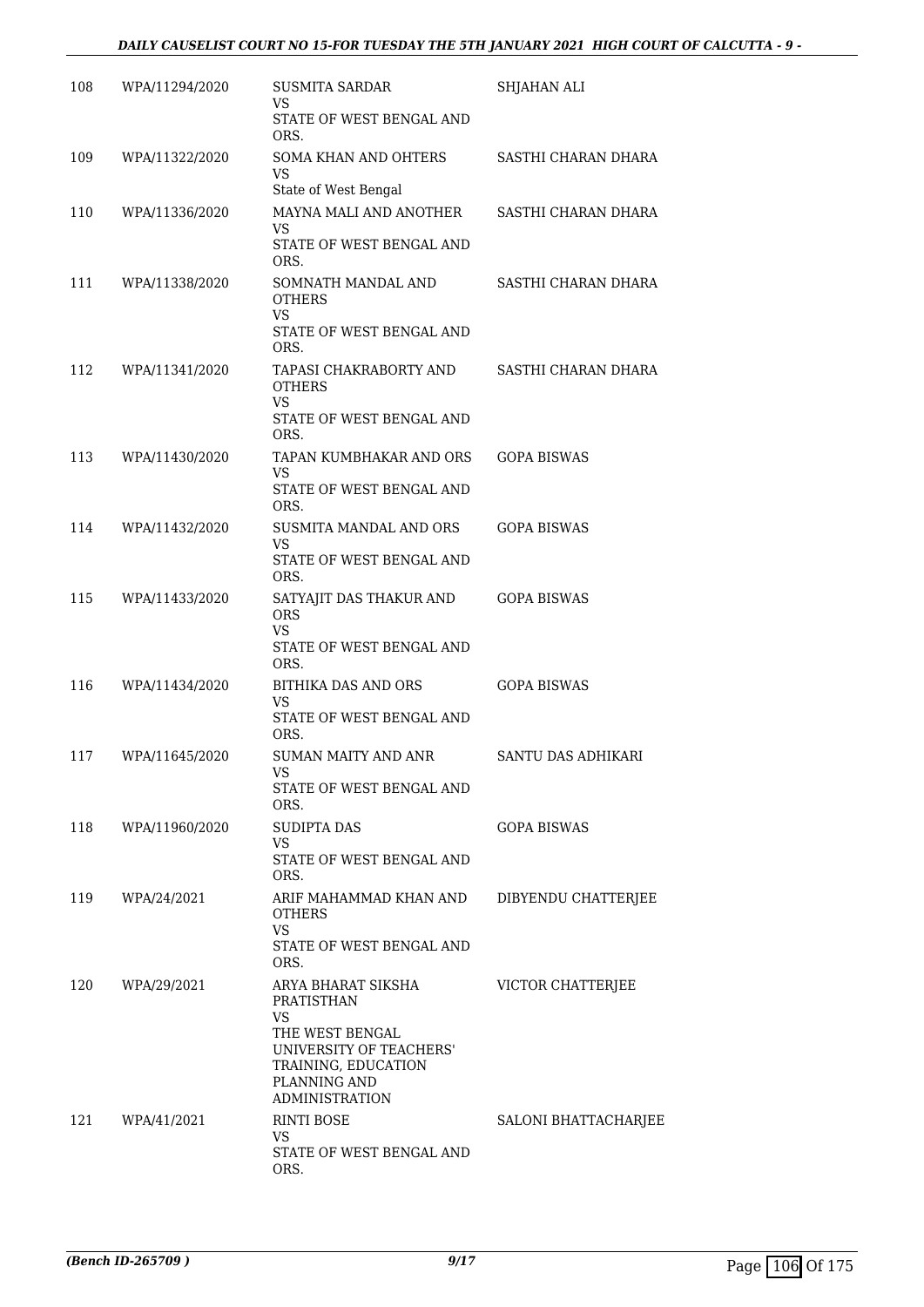| 122 | WPA/42/2021 | SRABASTI MAZUMDER AND<br><b>OTHERS</b><br><b>VS</b>                    | <b>BIKRAM BANERJEE</b> |
|-----|-------------|------------------------------------------------------------------------|------------------------|
|     |             | STATE OF WEST BENGAL AND<br>ORS.                                       |                        |
| 123 | WPA/45/2021 | PAYEL BAG AND OTHERS<br>VS.<br>STATE OF WEST BENGAL AND<br>ORS.        | SUDIPTA DASGUPTA       |
| 124 | WPA/55/2021 | CHINTU CHANAK AND ORS<br><b>VS</b><br>STATE OF WEST BENGAL AND<br>ORS. | <b>BIKRAM BANERJEE</b> |
| 125 | WPA/58/2021 | RAKHI MAJUMDAR AND ORS<br>VS.<br>STATE OF WEST BENGAL AND<br>ORS.      | <b>BIKRAM BANERJEE</b> |
| 126 | WPA/60/2021 | TAPASI DAS AND ORS<br>VS<br>STATE OF WEST BENGAL AND<br>ORS.           | SUDIPTA DASGUPTA       |
| 127 | WPA/61/2021 | <b>TANJINA JASMIN</b><br>VS<br>STATE OF WEST BENGAL AND<br>ORS.        | SUDIPTA DASGUPTA       |
| 128 | WPA/64/2021 | RAHUL DHOLEY<br>VS<br>STATE OF WEST BENGAL AND                         | <b>SUNIR KUMAR ROY</b> |
| 129 | WPA/65/2021 | ORS.<br>PRABIR MANDAL<br><b>VS</b><br>STATE OF WEST BENGAL AND<br>ORS. | SANTANU MAJI           |
| 130 | WPA/69/2021 | AMRITA DUTTA AND ORS<br>VS<br>STATE OF WEST BENGAL AND<br>ORS.         | SUDIPTA DASGUPTA       |
| 131 | WPA/70/2021 | ANIRUDDHA BISWAS AND ORS<br>VS<br>STATE OF WEST BENGAL AND<br>ORS.     | <b>BIKRAM BANERJEE</b> |
| 132 | WPA/72/2021 | <b>ARPITA BISWAS</b><br>VS.<br>STATE OF WEST BENGAL AND<br>ORS.        | <b>SUNIT KUMAR ROY</b> |
| 133 | WPA/74/2021 | PRADIP KARAK<br>VS.<br>STATE OF WEST BENGAL AND<br>ORS.                | <b>SANTANU MAJI</b>    |
| 134 | WPA/75/2021 | ARPITA SARKAR GHOSH<br>VS.<br>STATE OF WEST BENGAL AND<br>ORS.         | <b>SUNIT KUMAR ROY</b> |
| 135 | WPA/77/2021 | FARHAT FEROZ AND ORS<br>VS.<br>STATE OF WEST BENGAL AND<br>ORS.        | <b>BIKRAM BANERJEE</b> |
| 136 | WPA/82/2021 | SAMAPTI LAYEK<br><b>VS</b><br>STATE OF WEST BENGAL AND<br>ORS.         | SASTHI CHARAN DHARA    |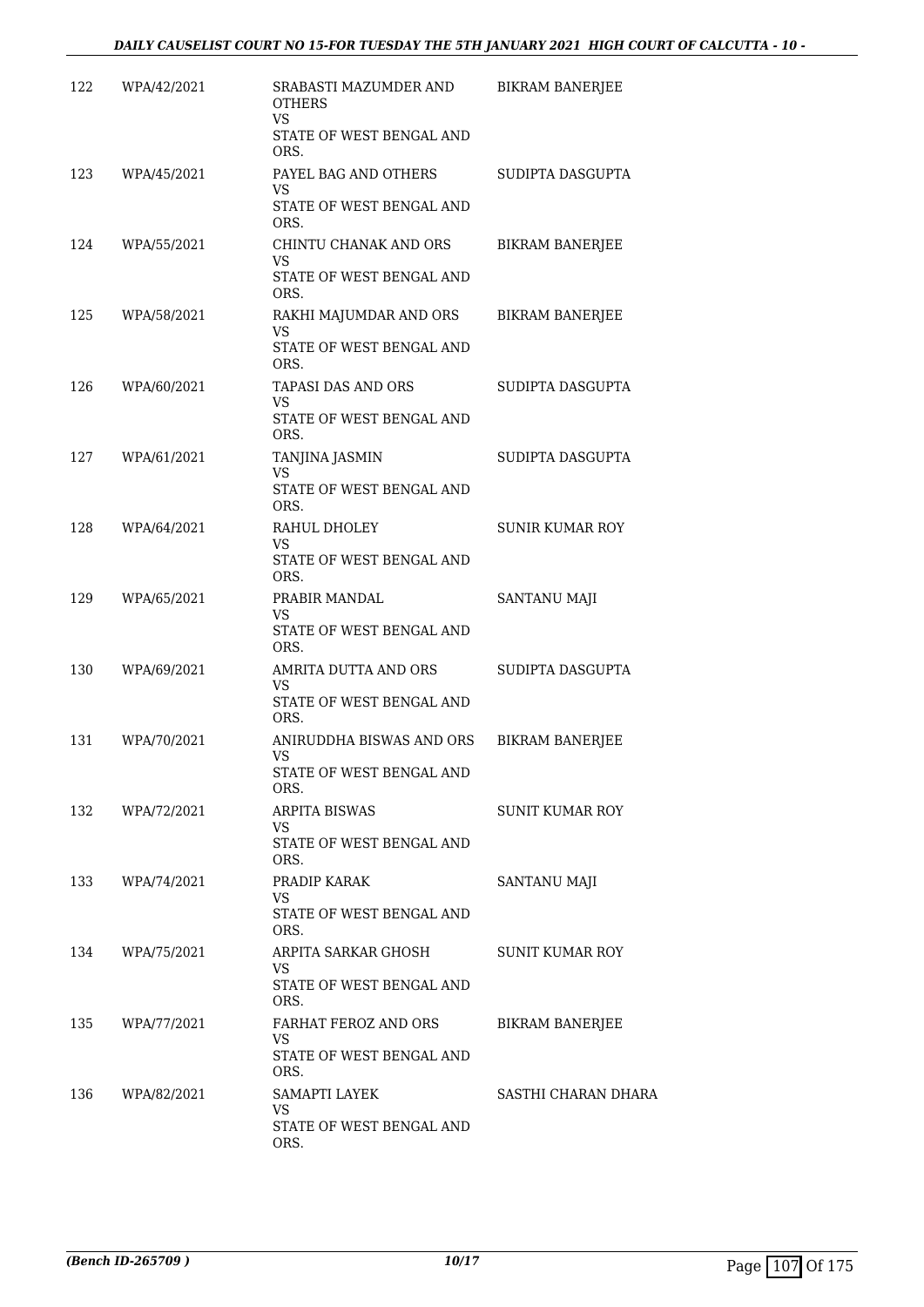| 137 | WPA/83/2021       | <b>AVIJIT KAR</b><br><b>VS</b><br>THE STATE OF WEST BENGAL<br>AND ORS           | <b>RITA PATRA</b>                |
|-----|-------------------|---------------------------------------------------------------------------------|----------------------------------|
| 138 | WPA/85/2021       | MD. NURUL ABSAR AND ORS<br>VS<br>STATE OF WEST BENGAL AND<br>ORS.               | MD. KUTUBUDDIN                   |
| 139 | WPA/87/2021       | <b>SUBHENDU PATI</b><br><b>VS</b><br>STATE OF WEST BENGAL AND<br>ORS.           | ARUNAVA PATI                     |
| 140 | WPA/89/2021       | APURBA NANDI AND ORS<br>VS<br>STATE OF WEST BENGAL AND                          | SASTHI CHARAN DHARA              |
| 141 | WPA/92/2021       | ORS.<br>WASIM AKRAM MONDAL AND<br><b>ORS</b><br>VS.<br>STATE OF WEST BENGAL AND | ALI AHSAN ALAMGIR                |
| 142 | WPA/94/2021       | ORS.<br>SATINATH MAHANTY<br>VS<br>STATE OF WEST BENGAL AND                      | MITHU SINGHA<br><b>MAHAPATRA</b> |
| 143 | WPA/96/2021       | ORS.<br>ARNAB CHATTERJEE AND ORS<br>VS<br>STATE OF WEST BENGAL AND              | SALONI BHATTACHARJEE             |
| 144 | WPA/98/2021       | ORS.<br>HABIBUR RAHMAN BAIDYA<br>VS<br>STATE OF WEST BENGAL AND                 | <b>MONIMA KHAN</b>               |
| 145 | WPA/109/2021      | ORS.<br>PRADIP BANERJEE AND ORS<br>VS<br>THE STATE OF WEST BENGAL               | <b>GOPA BISWAS</b>               |
| 146 | WPA/110/2021      | AND ORS<br>ARUN KUMAR DAS AND ORS<br>VS<br>THE STATE OF WEST BENGAL             | <b>GOPA BISWAS</b>               |
| 147 | WPA/111/2021      | AND ORS<br>TANMOY DUTTA AND OTHERS<br>VS<br>STATE OF WEST BENGAL AND            | <b>GOPA BISWAS</b>               |
| 148 | WPA/113/2021      | ORS.<br>DIPIKA ROY AND ORS<br>VS<br>STATE OF WEST BENGAL AND<br>ORS.            | SALONI BHATTACHARYA              |
|     |                   | <b>URGENT MOTION</b>                                                            |                                  |
| 149 | WPA/22587/2018    | MAMATA THOKDAR<br>VS<br>STATE OF WEST BENGAL &<br>ORS                           | SAKTI PADA JANA                  |
|     | IA NO: CAN/1/2020 |                                                                                 |                                  |
| 150 | WPA/22589/2018    | TARAKNATH HALDER<br>VS.<br>STATE OF WEST BENGAL &                               | SAKTI PADA JANA                  |
|     | IA NO: CAN/1/2020 | <b>ORS</b>                                                                      |                                  |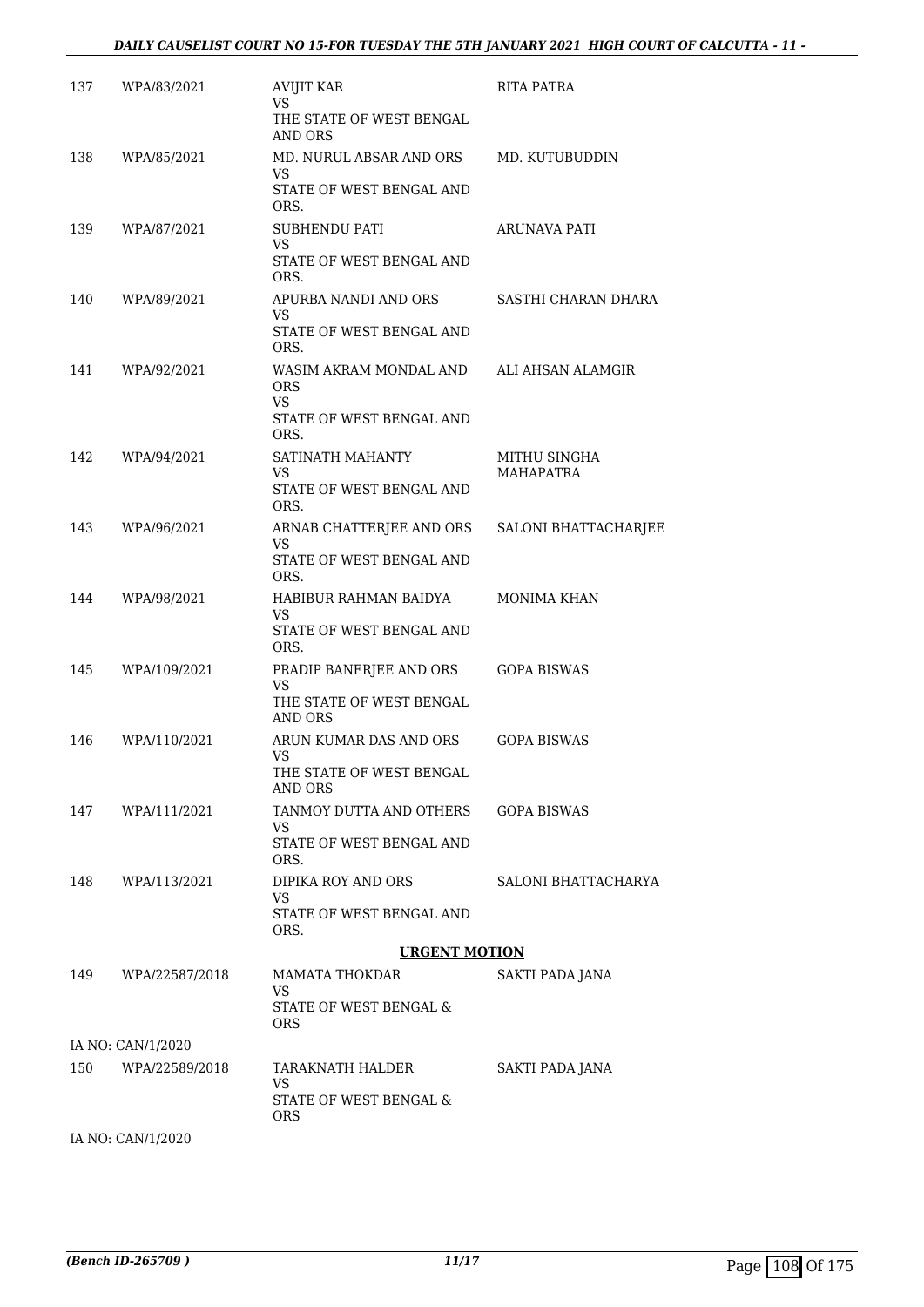#### *DAILY CAUSELIST COURT NO 15-FOR TUESDAY THE 5TH JANUARY 2021 HIGH COURT OF CALCUTTA - 12 -*

| 151 | WPA/22590/2018    | <b>JHINUK PANI</b><br>VS.<br>STATE OF WEST BENGAL &<br><b>ORS</b> | S P JANA               |
|-----|-------------------|-------------------------------------------------------------------|------------------------|
|     | IA NO: CAN/1/2020 |                                                                   |                        |
| 152 | WPA/24705/2018    | <b>BISWAJIT HALDER</b><br>VS                                      | SAKTI PADA JANA        |
|     |                   | STATE OF WEST BENGAL &<br><b>ORS</b>                              |                        |
|     | IA NO: CAN/1/2020 |                                                                   |                        |
| 153 | WPA/24709/2018    | NIBEDITA HALDER<br>VS                                             | SAKTIPADA JANA         |
|     |                   | STATE OF WEST BENGAL &<br><b>ORS</b>                              |                        |
|     | IA NO: CAN/1/2020 |                                                                   |                        |
| 154 | WPA/24716/2018    | <b>RIYA PRAMANIK</b><br>VS                                        | SAKTI PADA JANA        |
|     |                   | STATE OF WEST BENGAL &<br><b>ORS</b>                              |                        |
|     | IA NO: CAN/1/2020 |                                                                   |                        |
| 155 | WPA/6886/2019     | <b>ABDUL ENAM</b><br>VS                                           | SUDIPTA DASGUPTA       |
|     |                   | STATE OF WEST BENGAL &<br><b>ORS</b>                              |                        |
| 156 | WPA/6887/2019     | <b>FARZANA KHATOON</b><br>VS                                      | SUDIPTA DASGUPTA       |
|     |                   | STATE OF WEST BENGAL &<br><b>ORS</b>                              |                        |
| 157 | WPA/6888/2019     | <b>FARHAT FEROZ</b><br>VS                                         | SUDITPA DASGUPTA       |
|     |                   | STATE OF WEST BENGAL &<br><b>ORS</b>                              |                        |
| 158 | WPA/6889/2019     | MD. SHADAB AKHTER<br><b>VS</b>                                    | <b>BIKRAM BANERJEE</b> |
|     |                   | STATE OF WEST BENGAL &<br><b>ORS</b>                              |                        |
| 159 | WPA/6890/2019     | MD. TAJDAR ALAM<br><b>VS</b>                                      | SUDIPTA DASGUPTA       |
|     |                   | STATE OF WEST BENGAL &<br>ORS                                     |                        |
| 160 | WPA/6891/2019     | MD. JUNAID ALAM<br>VS.                                            | SUDIPTA DASGUPTA       |
|     |                   | STATE OF WEST BENGAL &<br><b>ORS</b>                              |                        |
| 161 | WPA/6892/2019     | MD. ANSAR ALAM<br>VS                                              | SUDIPTA DASGUPTA       |
|     |                   | STATE OF WEST BENGAL &<br><b>ORS</b>                              |                        |
| 162 | WPA/6898/2019     | MD. AFZAL IMAM<br>VS.                                             | SUDIPTA DASGUPTA       |
|     |                   | STATE OF WEST BENGAL &<br><b>ORS</b>                              |                        |
| 163 | WPA/6900/2019     | <b>VIKASH SHAW</b><br>VS.                                         | SUDIPTA DASGUPTA       |
|     |                   | STATE OF WEST BENGAL &<br><b>ORS</b>                              |                        |
| 164 | WPA/6902/2019     | CHANDRAKANT KESHRI<br>VS.                                         | SUDIPTA DASGUPTA       |
|     |                   | STATE OF WEST BENGAL &<br>ORS                                     |                        |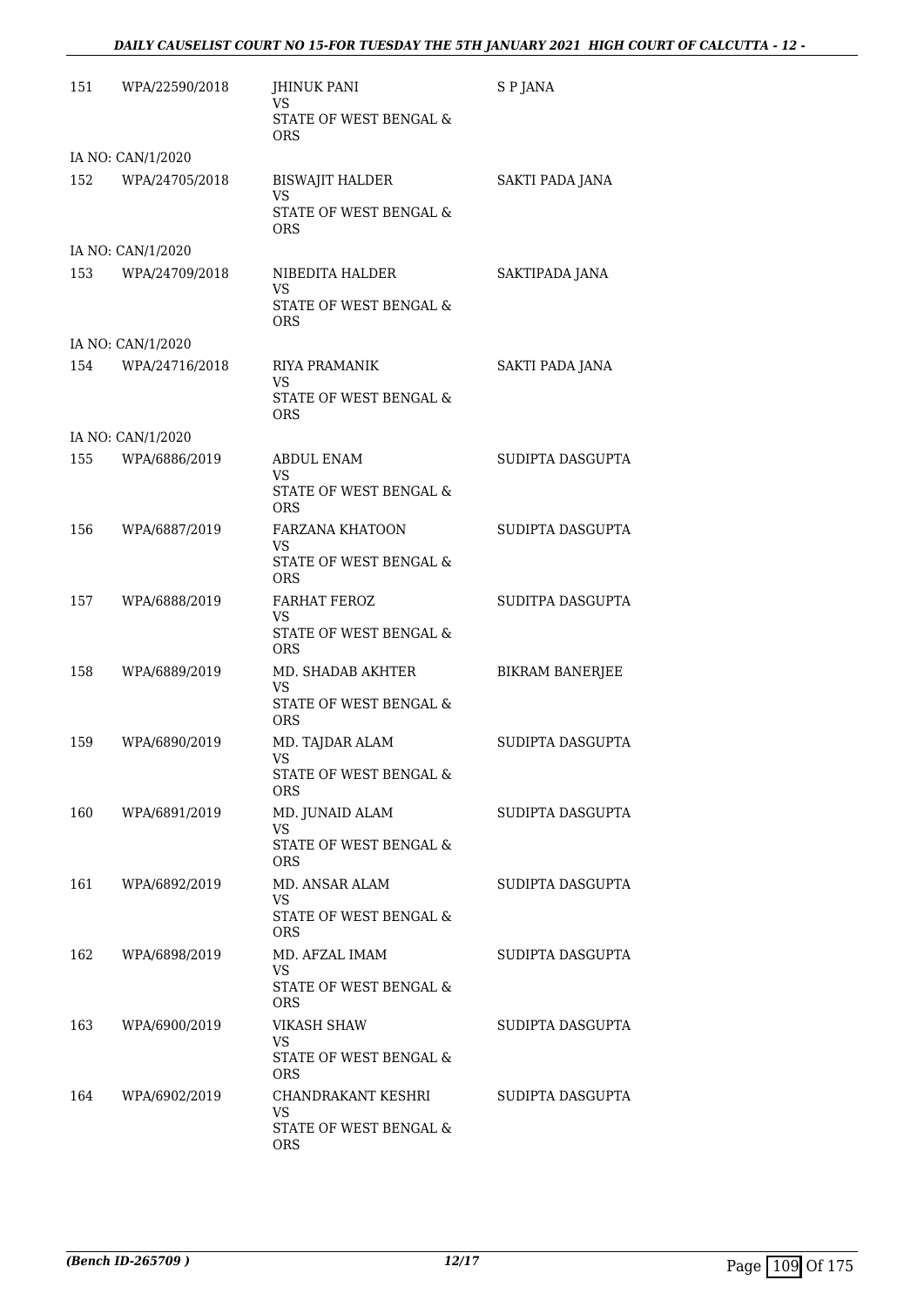#### *DAILY CAUSELIST COURT NO 15-FOR TUESDAY THE 5TH JANUARY 2021 HIGH COURT OF CALCUTTA - 13 -*

| 165 | WPA/6940/2019                        | <b>NASIM AKRAM</b><br>VS<br>STATE OF WEST BENGAL &                                   | SUDIPTA DASGUPTA             |
|-----|--------------------------------------|--------------------------------------------------------------------------------------|------------------------------|
| 166 | WPA/6941/2019                        | ORS<br>KHALID AFROZ ANSARI<br><b>VS</b><br>STATE OF WEST BENGAL &                    | SUDIPTA DASGUPTA             |
|     |                                      | ORS                                                                                  |                              |
| 167 | WPA/1205/2020                        | ATANU SAHA & ORS<br>VS<br><b>STATE OF WEST BENGAL &amp;</b>                          | <b>SAMIRAN MANDAL</b>        |
|     |                                      | <b>ORS</b>                                                                           |                              |
| 168 | WPA/3901/2020                        | HILLOL MUKHERJEE<br><b>VS</b>                                                        | <b>DONA GHOSH</b>            |
|     |                                      | UNION OF INDIA & ORS                                                                 |                              |
|     | IA NO: CAN/1/2020                    |                                                                                      |                              |
| 169 | WPA/4651/2020                        | SK. LIAKAT ALI<br>VS                                                                 | <b>SHUVRO PROKASH LAHIRI</b> |
|     |                                      | STATE OF WEST BENGAL &<br>ORS                                                        |                              |
|     | IA NO: CAN/1/2020, CAN/2/2020        |                                                                                      |                              |
| 170 | WPA/5040/2020                        | PRITI SINGH                                                                          | MD. ALAUDDIN MANDAL          |
|     |                                      | VS<br>UNION OF INDIA & ORS                                                           |                              |
| 171 | WPA/7921/2020                        | DR. PREMANJAN<br><b>BHATTACHARJEE</b><br><b>VS</b>                                   | <b>SUVAM SINHA</b>           |
|     |                                      | State of West Bengal                                                                 |                              |
| 172 | WPA/8151/2020                        | DIPANKAR BHANDARI<br>VS                                                              | <b>GOUTAM KUMAR MAITY</b>    |
| 173 | WPA/8308/2020                        | State of West Bengal<br>SABUJ KOLI SEN                                               | SALONI BHATTACHARYYA         |
|     |                                      | <b>VS</b><br>VISWA BHARATI AND OTHERS                                                |                              |
| 174 | WPA/8316/2020                        | SAUGATA CHATTOPADHYAY<br>VS                                                          | SALONI BHATTACHARJEE         |
|     |                                      | VISWA BHARATI AND OTHERS                                                             |                              |
| 175 | WPA/8428/2020                        | CHAKDAH HAPPY HOME AND<br><b>ORS</b><br>VS.                                          | SAYANI BHATTACHARYA          |
|     |                                      | STATE OF WEST BENGAL AND<br>ORS.                                                     |                              |
| 176 | WPA/8452/2020                        | RADHARANI KHAN<br>VS                                                                 | SUDIPTA DASGUPTA             |
|     |                                      | STATE OF WEST BENGAL AND<br>ORS.                                                     |                              |
| 177 | WPA/8774/2020<br>(M.B.B.S.AT 2 P.M.) | SOUMADEEP MUKHERJEE<br>VS                                                            | ASEEMDITPTA SANTRA           |
|     |                                      | THE WEST BENGAL<br>UNIVERSITY OF HEALTH SC.<br>AND ORS                               |                              |
|     | wt178 WPA/8775/2020                  | DEBANJANA MUKHERJEE<br><b>VS</b>                                                     | ASUMDIPTA SANTRA             |
|     |                                      | THE WEST BENGAL<br>UNIVERSITY OF HEALTH<br><b>SCIENCES AND ORS</b>                   |                              |
|     | wt179 WPA/8777/2020                  | SAYANTANI MANDAL<br>VS<br>THE WEST BENGAL<br>UNIVERSITY OF HEALTH<br><b>SCIENCES</b> | ASUMDIPTA SANTRA             |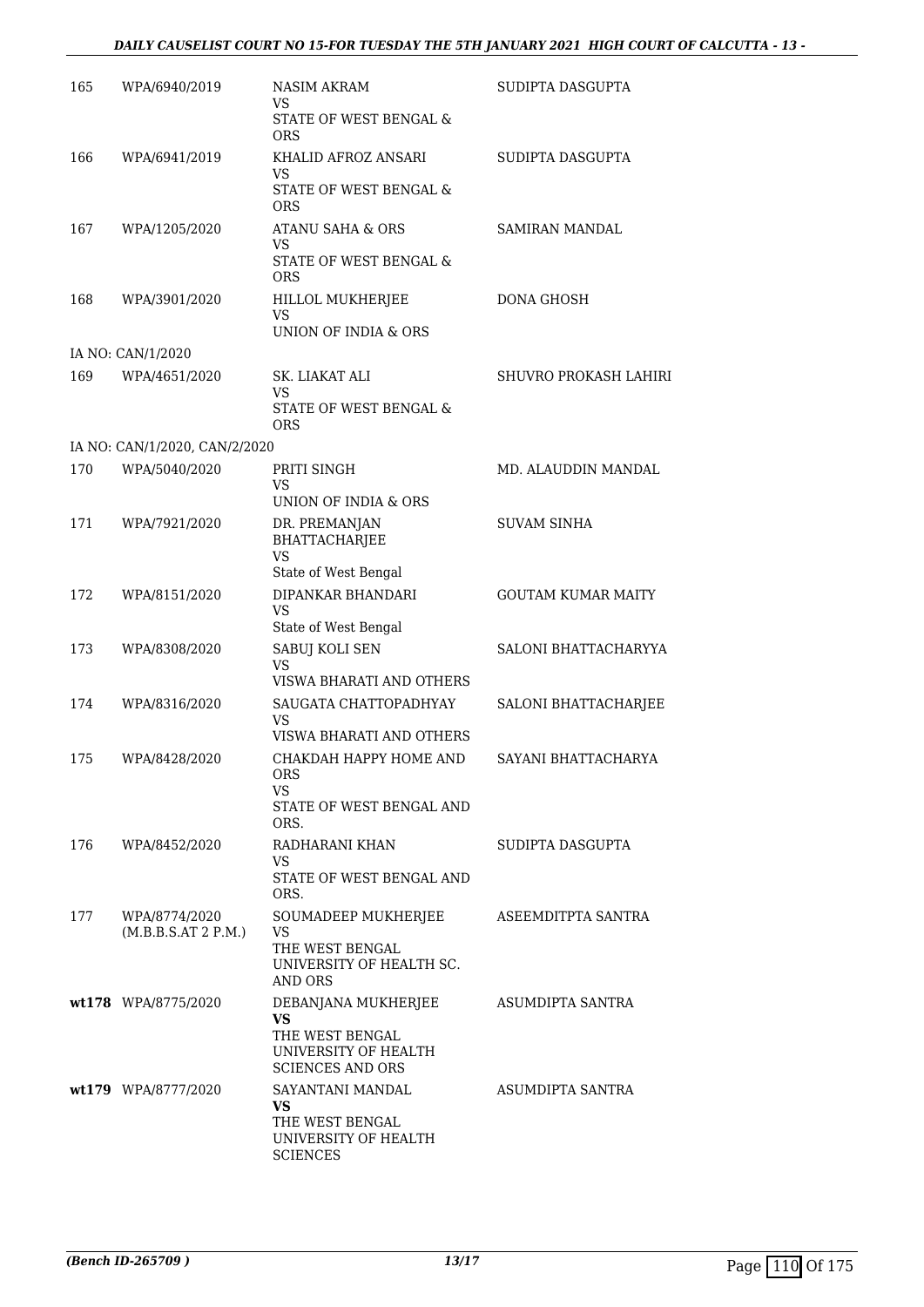#### *DAILY CAUSELIST COURT NO 15-FOR TUESDAY THE 5TH JANUARY 2021 HIGH COURT OF CALCUTTA - 14 -*

| 180 | WPA/9192/2020                 | CHANDRIMA PARIA<br>VS                                                           | KARTIK KUMAR ROY       |
|-----|-------------------------------|---------------------------------------------------------------------------------|------------------------|
|     |                               | STATE OF WEST BENGAL AND<br>ORS.                                                |                        |
| 181 | WPA/9739/2020                 | PAYEL BAG<br>VS<br>State of West Bengal                                         | SUDIPTA DASGUPTA       |
| 182 | WPA/9749/2020                 | RINTI BOSE AND ORS                                                              | SALONI BHATTACHARYA    |
|     |                               | <b>VS</b><br>STATE OF WEST BENGAL AND<br>ORS.                                   |                        |
| 183 | WPA/9849/2020                 | SRABASTI MAZUMDER AND<br><b>OTHERS</b><br><b>VS</b><br>STATE OF WEST BENGAL AND | <b>BIKRAM BANERJEE</b> |
| 184 | WPA/10103/2020                | ORS.<br>RATHINDRA NATH MISHRA<br>VS<br>STATE OF WEST BENGAL AND<br>ORS.         | <b>GOPA BISWAS</b>     |
| 185 | WPA/10234/2020                | KAMANASHIS GOSWAMI<br><b>VS</b>                                                 | RAJENDRA BANERJEE      |
|     |                               | THE BIRBHUM INSTITUTE OF<br><b>ENGINEERING AND</b><br><b>TECHNOLOGY</b>         |                        |
| 186 | WPA/10274/2020                | NILANJAN BISHNU<br>VS                                                           | ALAUDDIN MANDAL        |
|     |                               | THE UNION OF INDIA AND<br>ORS                                                   |                        |
| 187 | WPA/10321/2020                | <b>SUMAN MONDAL</b><br><b>VS</b><br>THE UNION OF INDIA AND                      | <b>SK. TOSLIM ALI</b>  |
|     |                               | ANR                                                                             |                        |
| 188 | WPA/10333/2020                | SHYAMAPRASAD SAMANTA<br>VS<br>STATE OF WEST BENGAL AND<br>ORS.                  | SOUMYAJIT MISHRA       |
|     |                               | <b>MOTION</b>                                                                   |                        |
|     |                               | $($ GROUP - II $)$                                                              |                        |
| 189 | WPA/10742/2017                | PROBHAT KUMAR PAL<br>VS<br>STATE OF WEST BENGAL &<br>ORS.                       | <b>SUBHAS JANA</b>     |
| 190 | WPA/14001/2019                | PIYALI CHATTERJEE<br><b>VS</b>                                                  | <b>SAYANTAN HAZRA</b>  |
|     |                               | STATE OF WEST BENGAL &<br>ORS                                                   |                        |
|     | IA NO: CAN/1/2020, CAN/2/2020 |                                                                                 |                        |
| 191 | WPA/16564/2019                | BUDHAN CHANDRA SAHA<br><b>VS</b><br>STATE OF WEST BENGAL &                      | PROSENJIT MUKHERJEE    |
|     |                               | ORS                                                                             |                        |
| 192 | WPA/3136/2020                 | SRILA DE<br>VS<br>STATE OF WEST BENGAL &<br>ORS                                 | <b>BHASKAR MONDAL</b>  |
|     | IA NO: CAN/1/2020             |                                                                                 |                        |
| 193 | WPA/4127/2020                 | KABITABALA LAL<br><b>VS</b><br>STATE OF WEST BENGAL &<br><b>ORS</b>             | PABITRA BHAUMIK        |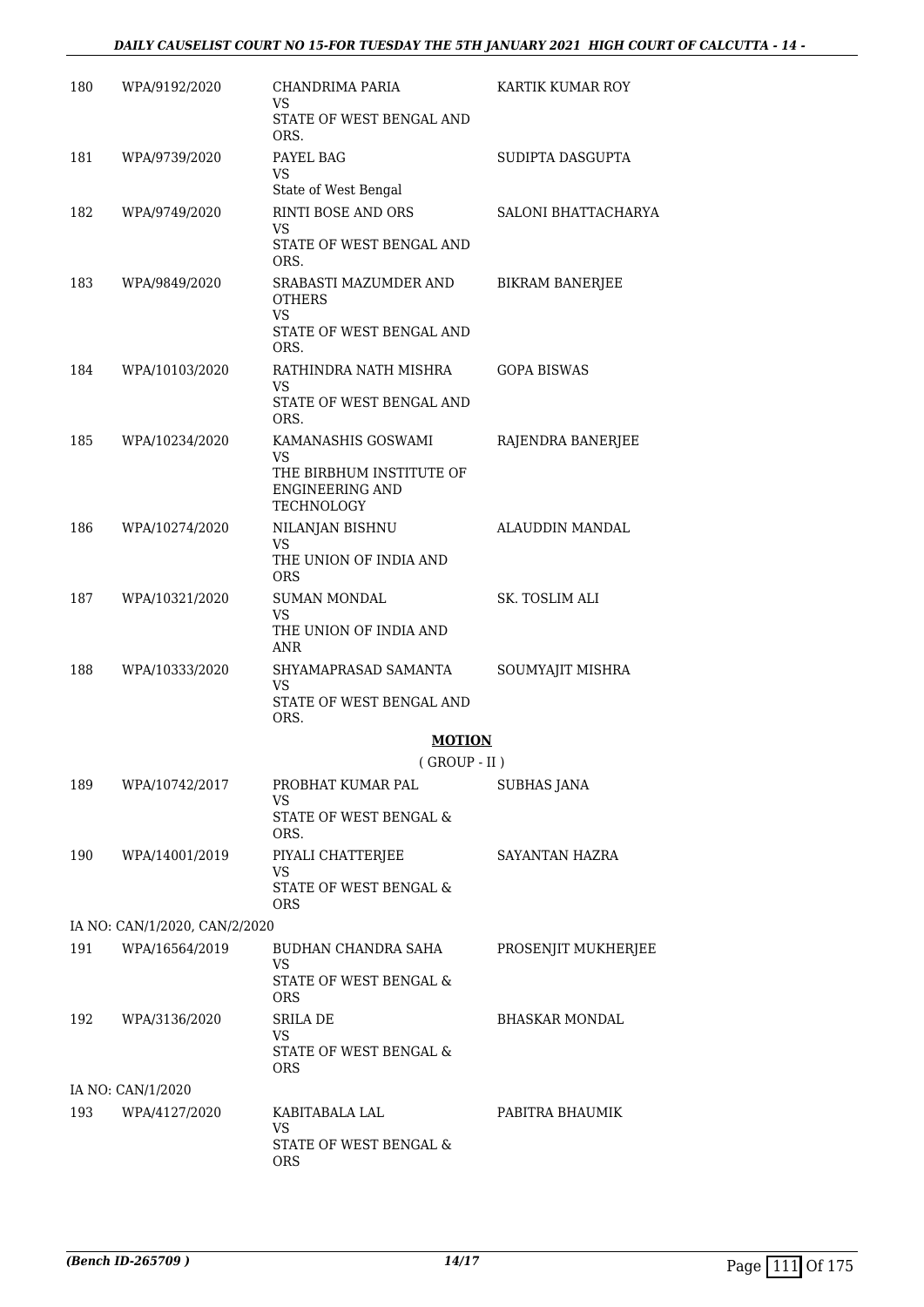#### *DAILY CAUSELIST COURT NO 15-FOR TUESDAY THE 5TH JANUARY 2021 HIGH COURT OF CALCUTTA - 15 -*

| 194 | WPA/4140/2020 | ANUP KUMAR PURKAIT & ORS<br>VS                       | SK. ABU JAFAR                |
|-----|---------------|------------------------------------------------------|------------------------------|
|     |               | STATE OF WEST BENGAL &<br>ORS                        |                              |
| 195 | WPA/4180/2020 | MANDIRA SASMAL & ANR<br>VS                           | <b>BIKRAM BANERIEE</b>       |
|     |               | STATE OF WEST BENGAL &<br><b>ORS</b>                 |                              |
| 196 | WPA/4182/2020 | BIPLAB MAZUMDER<br>VS                                | <b>BIKRAM BANERJEE</b>       |
|     |               | STATE OF WEST BENGAL &<br><b>ORS</b>                 |                              |
| 197 | WPA/4208/2020 | BICHITRA HEMBRAM & ORS<br>VS<br>STATE OF WEST BENGAL | SAMIRAN MANDAL               |
|     |               | &ORS                                                 |                              |
| 198 | WPA/4219/2020 | MAYNA MALI & ORS<br>VS<br>STATE OF WEST BENGAL &     | <b>SAMIRAN MANDAL</b>        |
|     |               | <b>ORS</b>                                           |                              |
| 199 | WPA/4244/2020 | HABIBUL ISLAM KHAN<br>VS                             | <b>SYED SHAMSUL AREFIN</b>   |
|     |               | STATE OF WEST BENGAL &<br>ORS                        |                              |
| 200 | WPA/4262/2020 | <b>SASWATI MONDAL &amp; ORS</b><br>VS                | SALONI BHATTACHARJEE         |
|     |               | STATE OF WEST BENGAL &<br><b>ORS</b>                 |                              |
| 201 | WPA/4263/2020 | MANALI GHORAI & ANR<br>VS                            | <b>BANDANA MAITY</b>         |
|     |               | STATE OF WEST BENGAL &<br><b>ORS</b>                 |                              |
| 202 | WPA/4286/2020 | SWAPAN JANA<br><b>VS</b>                             | SURANJAN MANDAL              |
|     |               | STATE OF WEST BENGAL<br>&ORS                         |                              |
| 203 | WPA/4300/2020 | MOUMITA DAS @ MOUMITA<br><b>MAHAPATRA</b><br>VS      | TARA PADA DAS                |
|     |               | STATE OF WEST BENGAL &<br>ORS                        |                              |
| 204 | WPA/4310/2020 | SOVAN ROY CHOWDHURY &<br><b>ORS</b>                  | AHASHISH CHATTERJEE          |
|     |               | <b>VS</b><br>STATE OF WEST BENGAL &<br>ROS           |                              |
| 205 | WPA/4313/2020 | HOJAIFUR RAHAMAN BAIDYA<br>$&$ ORS                   | <b>DONA GHOSH</b>            |
|     |               | <b>VS</b><br>STATE OF WEST BENGAL &<br>ORS           |                              |
| 206 | WPA/4314/2020 | PURABI MUKHERJEE & ORS<br><b>VS</b>                  | SAMIRAN MANDAL               |
|     |               | STATE OF WEST BENGAL &<br><b>ROS</b>                 |                              |
| 207 | WPA/4333/2020 | MANOJ KUMAR GARAIN & ANR<br>VS                       | <b>SHUVRA PROKASH LAHIRI</b> |
|     |               | STATE OF WEST BENGAL &<br>ANR                        |                              |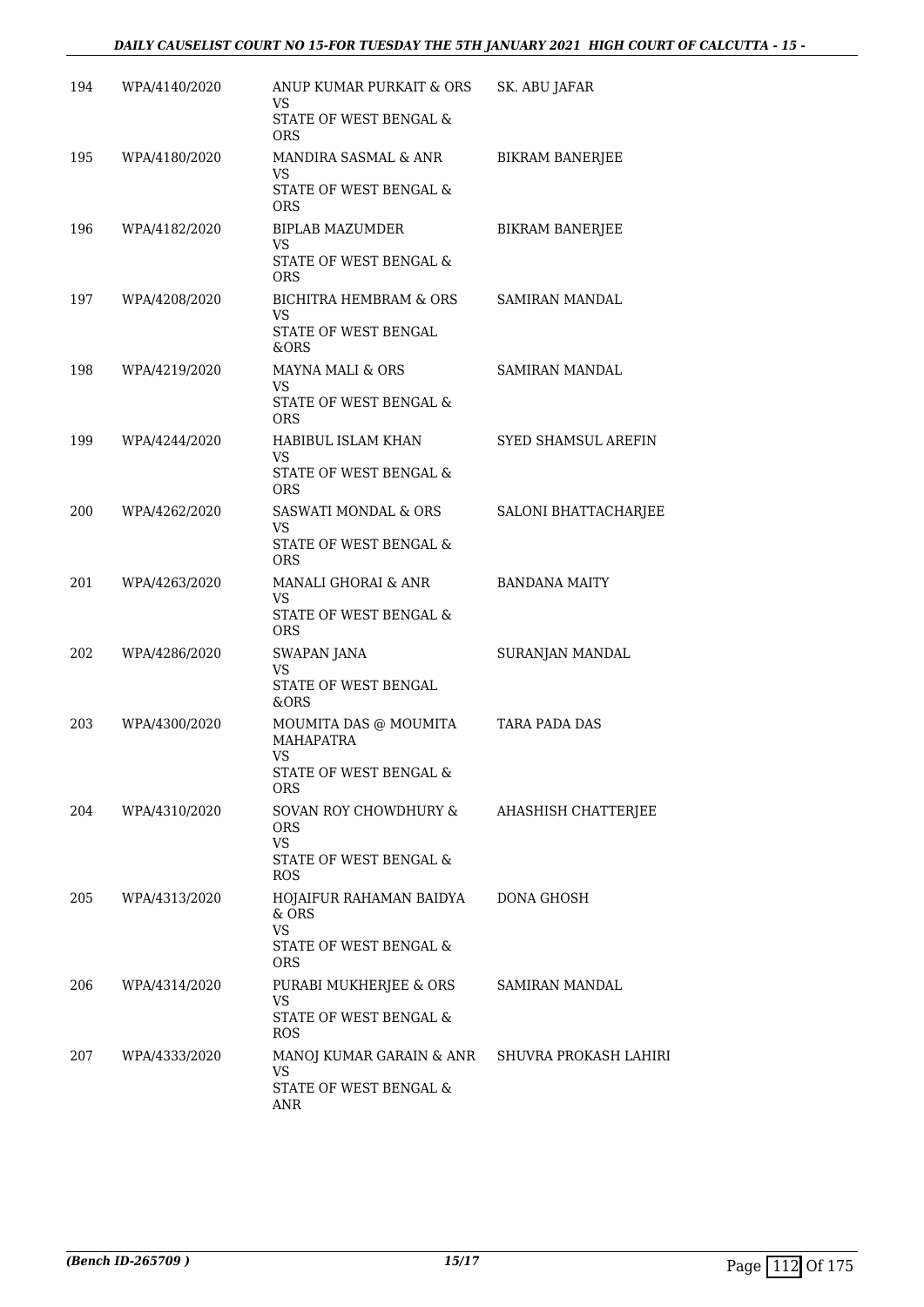| STATE OF WEST BENGAL &<br>ORS.<br>209<br>WPA/4362/2020<br>KRISHNA BHATTACHARJEE & SUBHRANGSU PANDA<br>ANR.<br>VS.<br>STATE OF WEST BENGAL &<br>ORS.<br>210<br>WPA/4425/2020<br>APURBA GHOSH<br><b>GOPAL DAS</b><br>VS<br>STATE OF WEST BENGAL &<br><b>ORS</b><br>211<br>WPA/4428/2020<br><b>SANKAR BISWAS</b><br><b>GOPAL DAS</b><br>VS.<br>STATE OF WEST BENGAL &<br>ORS.<br>212<br>WPA/4430/2020<br><b>WASIM REZA</b><br><b>GOPAL DAS</b><br>VS.<br>STATE OF WEST BENGAL &<br>ORS.<br>213<br>WPA/4434/2020<br>JOYJIT KARMAKAR<br><b>GOPAL DAS</b><br>VS.<br>STATE OF WEST BENGAL &<br><b>ORS</b><br>214<br>WPA/4436/2020<br><b>SANKAR GHOSH</b><br><b>GOPAL DAS</b><br>VS<br>STATE OF WEST BENGAL &<br><b>ORS</b><br>ANIRUDDHA SARKAR<br><b>GOPAL DAS</b><br>215<br>WPA/4440/2020<br>VS<br>STATE OF WEST BENGAL &<br><b>ORS</b><br>216<br>WPA/4442/2020<br>DILIP KUMAR SINGHA<br><b>GOPAL DAS</b><br>VS.<br>STATE OF WEST BENGAL &<br><b>ORS</b><br>217<br>WPA/4443/2020<br>CHIRANJIB PATRA<br><b>GOPAL DAS</b><br>VS<br>STATE OF WEST BENGAL $\&$<br>ORS |  |
|-------------------------------------------------------------------------------------------------------------------------------------------------------------------------------------------------------------------------------------------------------------------------------------------------------------------------------------------------------------------------------------------------------------------------------------------------------------------------------------------------------------------------------------------------------------------------------------------------------------------------------------------------------------------------------------------------------------------------------------------------------------------------------------------------------------------------------------------------------------------------------------------------------------------------------------------------------------------------------------------------------------------------------------------------------------|--|
|                                                                                                                                                                                                                                                                                                                                                                                                                                                                                                                                                                                                                                                                                                                                                                                                                                                                                                                                                                                                                                                             |  |
|                                                                                                                                                                                                                                                                                                                                                                                                                                                                                                                                                                                                                                                                                                                                                                                                                                                                                                                                                                                                                                                             |  |
|                                                                                                                                                                                                                                                                                                                                                                                                                                                                                                                                                                                                                                                                                                                                                                                                                                                                                                                                                                                                                                                             |  |
|                                                                                                                                                                                                                                                                                                                                                                                                                                                                                                                                                                                                                                                                                                                                                                                                                                                                                                                                                                                                                                                             |  |
|                                                                                                                                                                                                                                                                                                                                                                                                                                                                                                                                                                                                                                                                                                                                                                                                                                                                                                                                                                                                                                                             |  |
|                                                                                                                                                                                                                                                                                                                                                                                                                                                                                                                                                                                                                                                                                                                                                                                                                                                                                                                                                                                                                                                             |  |
|                                                                                                                                                                                                                                                                                                                                                                                                                                                                                                                                                                                                                                                                                                                                                                                                                                                                                                                                                                                                                                                             |  |
|                                                                                                                                                                                                                                                                                                                                                                                                                                                                                                                                                                                                                                                                                                                                                                                                                                                                                                                                                                                                                                                             |  |
|                                                                                                                                                                                                                                                                                                                                                                                                                                                                                                                                                                                                                                                                                                                                                                                                                                                                                                                                                                                                                                                             |  |
|                                                                                                                                                                                                                                                                                                                                                                                                                                                                                                                                                                                                                                                                                                                                                                                                                                                                                                                                                                                                                                                             |  |
|                                                                                                                                                                                                                                                                                                                                                                                                                                                                                                                                                                                                                                                                                                                                                                                                                                                                                                                                                                                                                                                             |  |
|                                                                                                                                                                                                                                                                                                                                                                                                                                                                                                                                                                                                                                                                                                                                                                                                                                                                                                                                                                                                                                                             |  |
|                                                                                                                                                                                                                                                                                                                                                                                                                                                                                                                                                                                                                                                                                                                                                                                                                                                                                                                                                                                                                                                             |  |
| 218<br>WPA/4453/2020<br>AMIT SAHA & ORS<br>DIPTENDU MANDAL<br>VS.                                                                                                                                                                                                                                                                                                                                                                                                                                                                                                                                                                                                                                                                                                                                                                                                                                                                                                                                                                                           |  |
| STATE OF WEST BENGAL &<br><b>ORS</b>                                                                                                                                                                                                                                                                                                                                                                                                                                                                                                                                                                                                                                                                                                                                                                                                                                                                                                                                                                                                                        |  |
| 219<br>SHYAMAL KUMAR SETH<br>DILIP KUMAR SHYAMAL<br>WPA/4479/2020<br>VS<br>STATE OF WEST BENGAL &<br>ORS                                                                                                                                                                                                                                                                                                                                                                                                                                                                                                                                                                                                                                                                                                                                                                                                                                                                                                                                                    |  |
| SHYAMAL ADHIKARI<br>ANIMESH BHATTACHARYA<br>220<br>WPA/4481/2020<br>VS<br>STATE OF WEST BENGAL &<br><b>ORS</b>                                                                                                                                                                                                                                                                                                                                                                                                                                                                                                                                                                                                                                                                                                                                                                                                                                                                                                                                              |  |
| 221<br>WPA/4489/2020<br>MANISHA BAIRAGI<br>SANTANU MAJI<br>VS.<br>STATE OF WEST BENGAL &                                                                                                                                                                                                                                                                                                                                                                                                                                                                                                                                                                                                                                                                                                                                                                                                                                                                                                                                                                    |  |
| ORS<br>222<br>WPA/4513/2020<br>PANKAJ BHOWMIK & ORS.<br>SONALI DAS<br>VS.<br>STATE OF WEST BENGAL &<br>ORS.                                                                                                                                                                                                                                                                                                                                                                                                                                                                                                                                                                                                                                                                                                                                                                                                                                                                                                                                                 |  |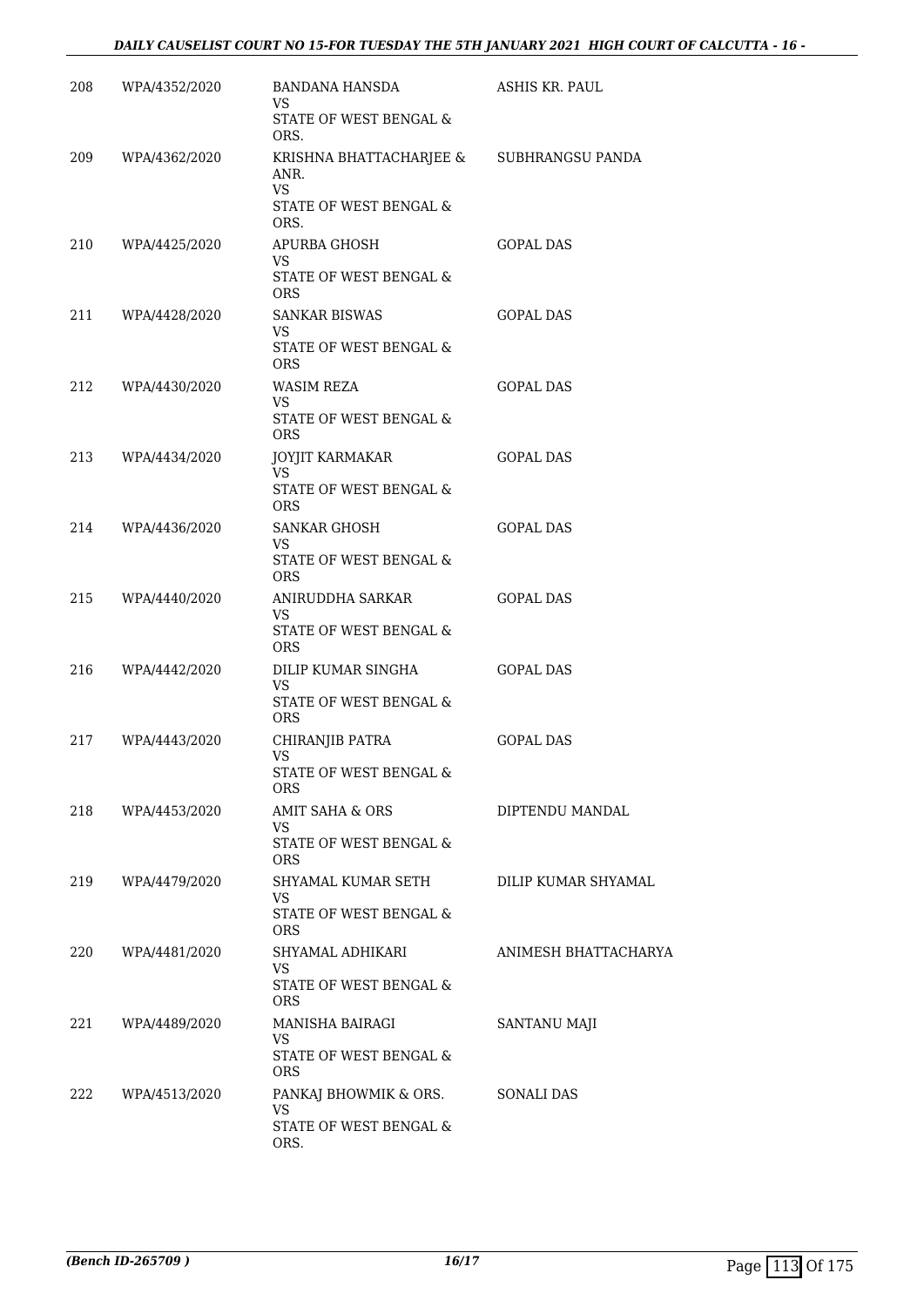#### *DAILY CAUSELIST COURT NO 15-FOR TUESDAY THE 5TH JANUARY 2021 HIGH COURT OF CALCUTTA - 17 -*

| 223 | WPA/4547/2020     | PRASENJIT HALDER<br>VS<br>STATE OF WEST BENGAL &<br><b>ORS</b>                                | KHANDEKAR MOAZZEMAN<br><b>HOSSAIN</b> |
|-----|-------------------|-----------------------------------------------------------------------------------------------|---------------------------------------|
| 224 | WPA/4552/2020     | GOURI RANI MANDAL & ANR<br>VS.<br>STATE OF WEST BENGAL &<br><b>ORS</b>                        | <b>SANDIP GHOSH</b>                   |
| 225 | WPA/4570/2020     | <b>MANAS GHOSH</b><br>VS.<br>STATE OF WEST BENGAL &<br><b>ORS</b>                             | ASIT BARAN MUKHERJEE                  |
| 226 | WPA/4587/2020     | SISIR KUMAR CHATTERJEE<br>VS<br><b>SECRETARY BANGIYA</b><br>SANSKRIT SIKSHA PARISHAD<br>& ORS | P.K. BHATTACHARYA                     |
| 227 | WPA/4687/2020     | BIRESWAR MUKHERJEE<br>VS.<br>STATE OF WEST BENGAL &<br><b>ORS</b>                             | MANOJ KUMAR MONDAL                    |
| 228 | WPA/4693/2020     | <b>SANTANU BASU</b><br>VS<br>W.B. COLLEGE SERVICE<br><b>COMMISSION &amp; ORS</b>              | KAKALI DUTTA                          |
|     | IA NO: CAN/1/2020 |                                                                                               |                                       |
| 229 | WPA/4702/2020     | PRATIVA GAYEN (MONDAL)<br>VS<br>STATE OF WEST BENGAL &<br><b>ORS</b>                          | NAMITA BASU                           |
| 230 | WPA/4703/2020     | <b>SOUMITA HAZRA</b><br>VS.<br>STATE OF WEST BENGAL &<br><b>ORS</b>                           | PRADIP KUMAR GHOSH                    |
| 231 | WPA/4704/2020     | KALPANA NAIR<br>VS<br>STATE OF WEST BENGAL &<br><b>ORS</b>                                    | NAMITA BASU                           |
| 232 | WPA/4705/2020     | TINKU SARKAR<br>VS<br>STATE OF WEST BENGAL &<br>ORS                                           | PRADIP KUMAR GHOSH                    |
| 233 | WPA/4716/2020     | SEFALI MAITY<br><b>VS</b><br>STATE OF WEST BENGAL &<br>ORS                                    | SUBHAS JANA                           |
| 234 | WPA/4731/2020     | PRIYABRATA BARIK<br>VS<br>STATE OF WEST BENGAL &<br>ORS                                       | DILIP KUMAR SHYAMAL                   |
| 235 | WPA/4734/2020     | RIZWANA BEGUM<br>VS<br>STATE OF WEST BENGAL &<br>ORS                                          | LALRATAN MONDAL                       |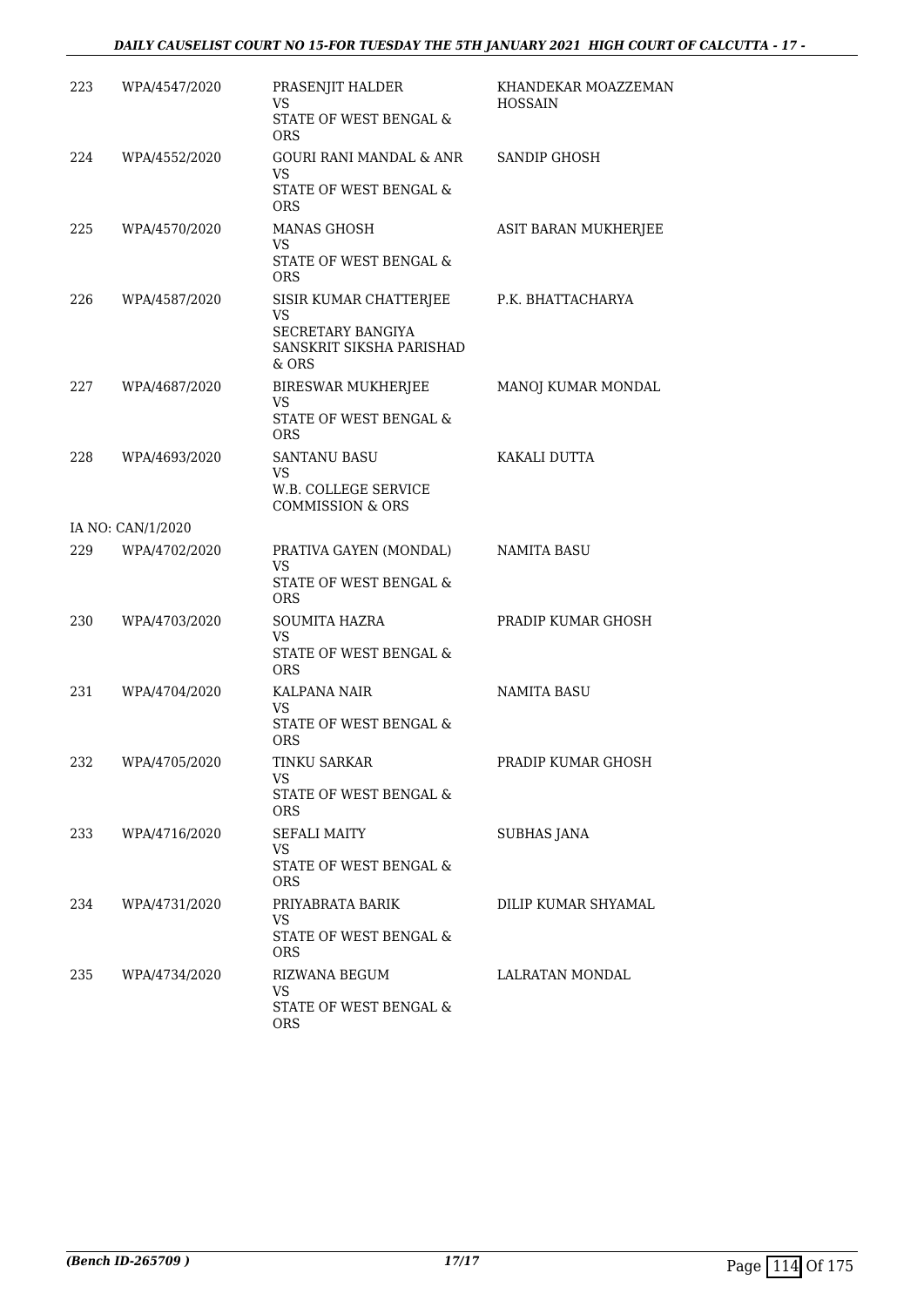

### **Appellate Side**

**DAILY CAUSELIST For Tuesday The 5th January 2021**

**COURT NO. 19**

**SINGLE BENCH (SB - XI)**

**AT 10:45 AM**

**HON'BLE JUSTICE SHAMPA SARKAR**

**(VIA VIDEO CONFERENCE) ON AND FROM MONDAY, THE 7TH DECEMBER, 2020 - ADMISSION AND HEARING OF CIVIL REVISION APPLICATIONS AND APPLICATIONS UNDER ARTICLE 227 OF THE CONSTITUTION INCLUDING APPLICATIONS CONNECTED THERETO [EXCLUDING CIVIL REVISIONS ARISING OUT OF TESTAMENTARY AND EJECTMENT SUITS AND PUBLIC PREMISES (UNAUTHORISED OCCUPANTS) ACT, 1971 SPECIAL NOTE : TODAY "UPON MENTIONING" MATTERS WILL BE TAKEN UP FIRST. THEREAFTER "NEW MOTION" AND " MOTION" WILL BE TAKEN UP. IF THE HEARING MATTERS ARE EXHAUSTED, THEREAFTER 'MOTION' WILL BE TAKEN UP. NOTE: MATTERS WILL BE TAKEN UP THROUGH PHYSICAL HEARING ONLY WHEN BOTH THE PARTIES ARE AGREED.**

#### **TOP**

| 1 | CO/1579/2020 | JITENDRA AGARWAL AND<br><b>ANOTHER</b><br>VS<br>THE SECRETARY IDEAL<br>REGENCY APARTMENT<br><b>OWNERS ASSOCIATION</b> | <b>SHANKAR</b><br><b>MUKHERJEE</b> |
|---|--------------|-----------------------------------------------------------------------------------------------------------------------|------------------------------------|
|   |              | <b>UPON MENTIONING</b>                                                                                                |                                    |
| 2 | CO/1426/2020 | BIPAD TARAN MONDAL AND SIMA GHOSH<br><b>ANR</b><br>VS<br>KALYANI MONDAL AND ORS                                       |                                    |
|   |              | <b>NEW MOTION</b>                                                                                                     |                                    |
| 3 | CO/126/2020  | <b>SONU GUPTA</b><br>VS<br><b>GUDIYA SINGH</b>                                                                        | MD. IRSHAD YAQUB                   |
| 4 | CO/1063/2020 | ASHOK KUMAR PANDIT<br>VS<br>HAMID ALI MONDAL @<br><b>LALU &amp; ORS</b>                                               | <b>TARAK NATH HALDER</b>           |
| 5 | CO/1064/2020 | SUNCOM FORMULATION (I) MOTI SAGAR JAMUI<br><b>LTD</b><br>VS<br><b>SOURAV CHAKRABORTY</b>                              |                                    |
|   |              |                                                                                                                       |                                    |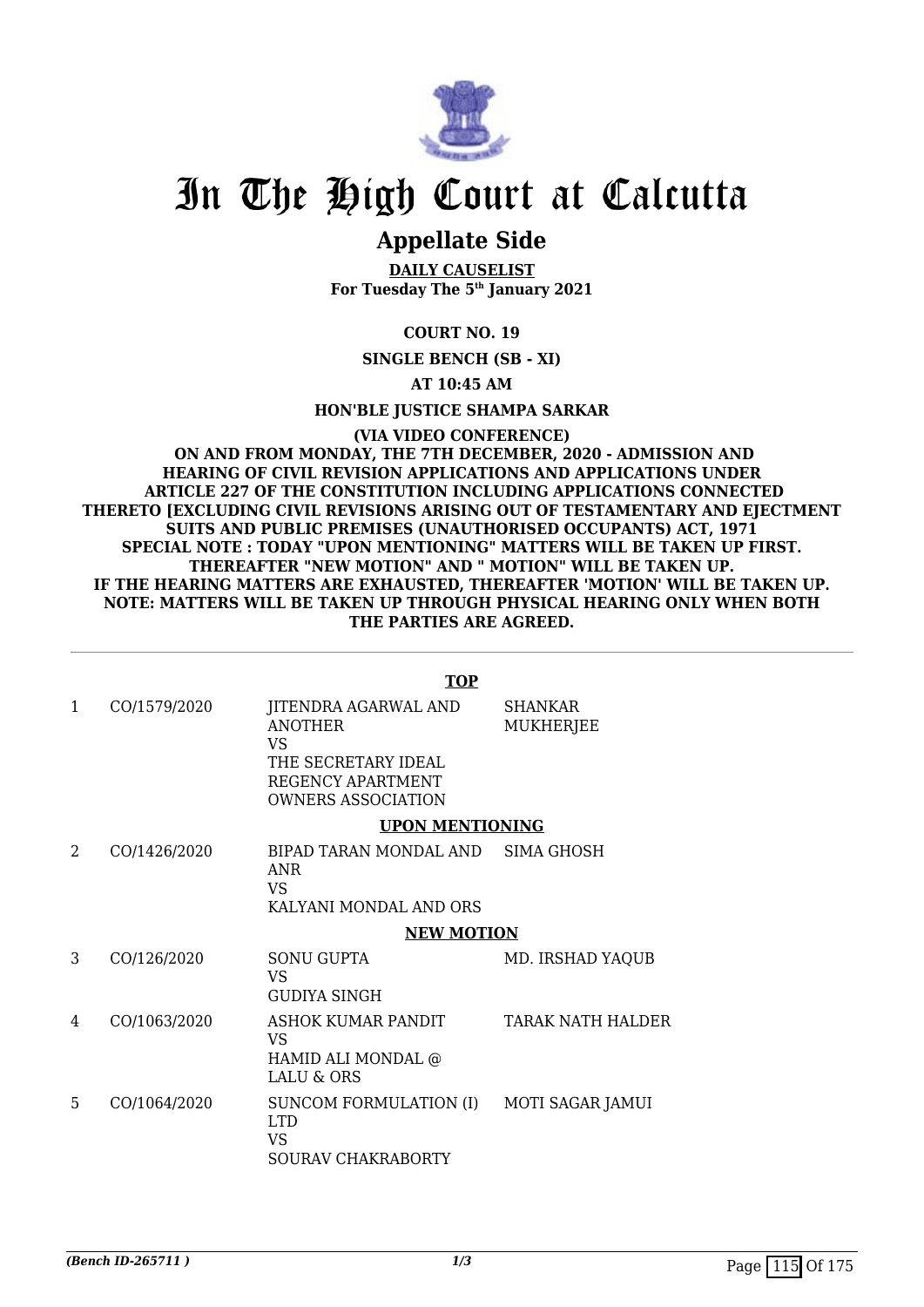| 6  | CO/1082/2020 | DIBAKAR ROY<br><b>VS</b><br>ARUN KUMAR DAS & ANR                                                         | <b>HARPAL SINGH</b> |
|----|--------------|----------------------------------------------------------------------------------------------------------|---------------------|
| 7  | CO/1085/2020 | SAMAR KR. PAN & ANR.<br><b>VS</b><br>BALARAM MONDAL & ANR.                                               | AYAN KR. BORAL      |
| 8  | CO/1494/2020 | KOLKATA MUNICIPAL<br><b>CORPORATION</b><br><b>VS</b>                                                     | <b>FAZLUL HOQUE</b> |
| 9  | CO/1495/2020 | PARTHA PRATIM GHOSH<br>KOLKATA MUNI-<br>CIPALCORPORATION                                                 | <b>FAZLUL HOQUE</b> |
|    |              | <b>VS</b><br>AMLAN SENGUPTA AND<br><b>ORS</b>                                                            |                     |
| 10 | CO/1496/2020 | THE KOLKATA MUNICIPAL<br><b>CORPORATION</b><br><b>VS</b><br><b>SAIKAT KONAR</b>                          | <b>FAZLUL HAQUE</b> |
| 11 | CO/1497/2020 | KOLKATA MUNICIPAL<br><b>CORPORATION</b><br><b>VS</b>                                                     | <b>FAZLUL HOQUE</b> |
| 12 | CO/1499/2020 | <b>BHARTESH SAMRANI</b><br>THE KOLKATA MUNICIPAL<br><b>CORPORATION</b><br><b>VS</b><br>SANJUKTA ROY      | <b>FAZLIL HAQUE</b> |
| 13 | CO/1500/2020 | THE KOLKATA MUNICIPAL<br><b>CORPORATION</b><br><b>VS</b><br>PREMANJAN PAUL                               | <b>FAZLUL HAQUE</b> |
| 14 | CO/1501/2020 | THE KOLKATA MUNICIPAL<br><b>CORPORATION</b><br>VS<br><b>SARIKA MEHRA</b>                                 | <b>FAZLUL HAQUE</b> |
| 15 | CO/1502/2020 | THE KOLKATA MUNICIPAL<br>CORPORATION<br><b>VS</b><br><b>GOURI GHOSH</b>                                  | <b>FAZLUL HAQUE</b> |
| 16 | CO/1503/2020 | THE KOLKATA MUNICIPAL<br>CORPORATION<br><b>VS</b>                                                        | <b>FAZLUL HAQUE</b> |
| 17 | CO/1504/2020 | ANUBHA SANYAL<br>THE KOLKATA MUNICIPAL<br>CORPORATION<br><b>VS</b><br>ARCHAN MUKHERJEE AND<br><b>ANR</b> | <b>FAZLUL HAQUE</b> |
| 18 | CO/1505/2020 | THE KOLKATA MUNICIPAL<br>CORPORATION<br><b>VS</b><br>KRIPENDRA LAL DEY AND<br><b>ANR</b>                 | <b>FAZLUL HAQUE</b> |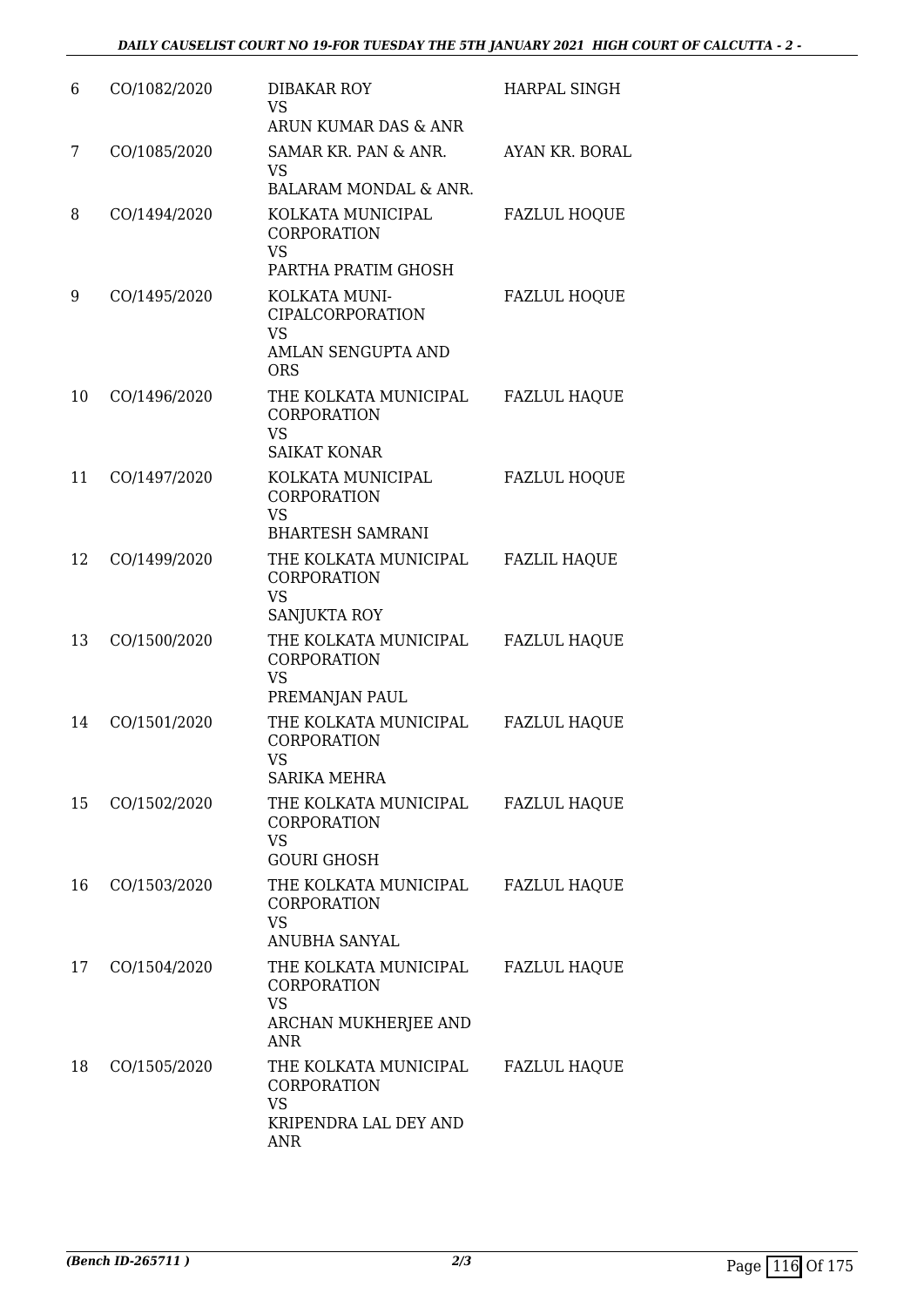| 19 | CO/1588/2020 | <b>SURESH MAJUMDER</b><br><b>VS</b><br><b>IHARNA ROY AND ORS</b>                                                                           | <b>SUBHAS CHANDRA</b><br><b>SAHA</b>     |
|----|--------------|--------------------------------------------------------------------------------------------------------------------------------------------|------------------------------------------|
| 20 | CO/1604/2020 | POSCO INDIA PROCESSING<br><b>CENTRE PVT LTD</b><br><b>VS</b><br>SUPRABHA INDUSTRIES<br><b>LTD</b>                                          | <b>RAHUL AUDDY</b>                       |
| 21 | CO/1609/2020 | <b>NURUN HODA</b><br>MONDAL@NARUN HODA<br>MANDAL@NURUL HODA<br><b>MONDAL</b><br><b>VS</b><br><b>SAMSUN NEHAR BIBI AND</b><br><b>OTHERS</b> | DEBABRATA MANDAL                         |
| 22 | CO/1618/2020 | SULAGNA CHATTERJEE<br><b>VS</b><br><b>JHOTIRMOY</b><br><b>BHATTACHARYA</b>                                                                 | <b>SOBHAN KUMAR</b><br><b>PATHAK</b>     |
| 23 | CO/1654/2020 | <b>AXIS BANK LIMITED</b><br><b>VS</b><br>THE LEARNED REGISTRAR<br><b>DEBTS RECOVERY</b><br>TRIBUNAL1 AND OTHERS                            | AJIT KUMAR MISHRA                        |
| 24 | CO/1656/2020 | SASWATI DAS NEE SAHA<br><b>VS</b><br><b>DEBASISH DAS</b>                                                                                   | DEBAPRIYA SAMANTA                        |
| 25 | CO/1658/2020 | <b>SUMAN SANKAR BHUNIA</b><br><b>VS</b><br>DEBRATI BHUNIA<br><b>CHAKRABORTY</b>                                                            | <b>ANJAN</b><br><b>BHATTACHARYA</b>      |
| 26 | CO/1662/2020 | M/S SALZGITTER<br><b>HYDROLICS PVT LTD</b><br><b>VS</b><br><b>EASTERN COALFIELDS LTD</b>                                                   | <b>ARUP NATH</b><br><b>BHATTACHARYYA</b> |
| 27 | CO/1668/2020 | MD. SALIM KHAN<br><b>VS</b><br>MASUDA BEGUM AND ORS                                                                                        | <b>BISWARANJAN</b><br><b>BHAKAT</b>      |
| 28 | CO/1671/2020 | <b>BIMAL BHOWAL AND ANR</b><br>VS<br>PARTHA DE AND ANR                                                                                     | PRAJAAINI DAS                            |
| 29 | CO/1672/2020 | PRADIPTA SADHU<br><b>VS</b><br>LABANYA SADHU(NEE<br>HAZRA)                                                                                 | <b>ATANU GHOSH</b>                       |
|    |              | <b>FOR HEARING</b>                                                                                                                         |                                          |
|    |              | ( (AT 2.00 P.M.) )                                                                                                                         |                                          |

| 30 | CO/1623/2020 | MANJU MAHATO    | SOMNATH ROY |
|----|--------------|-----------------|-------------|
|    |              |                 | CHOWDHURY   |
|    |              | BAIJNATH MAHATO |             |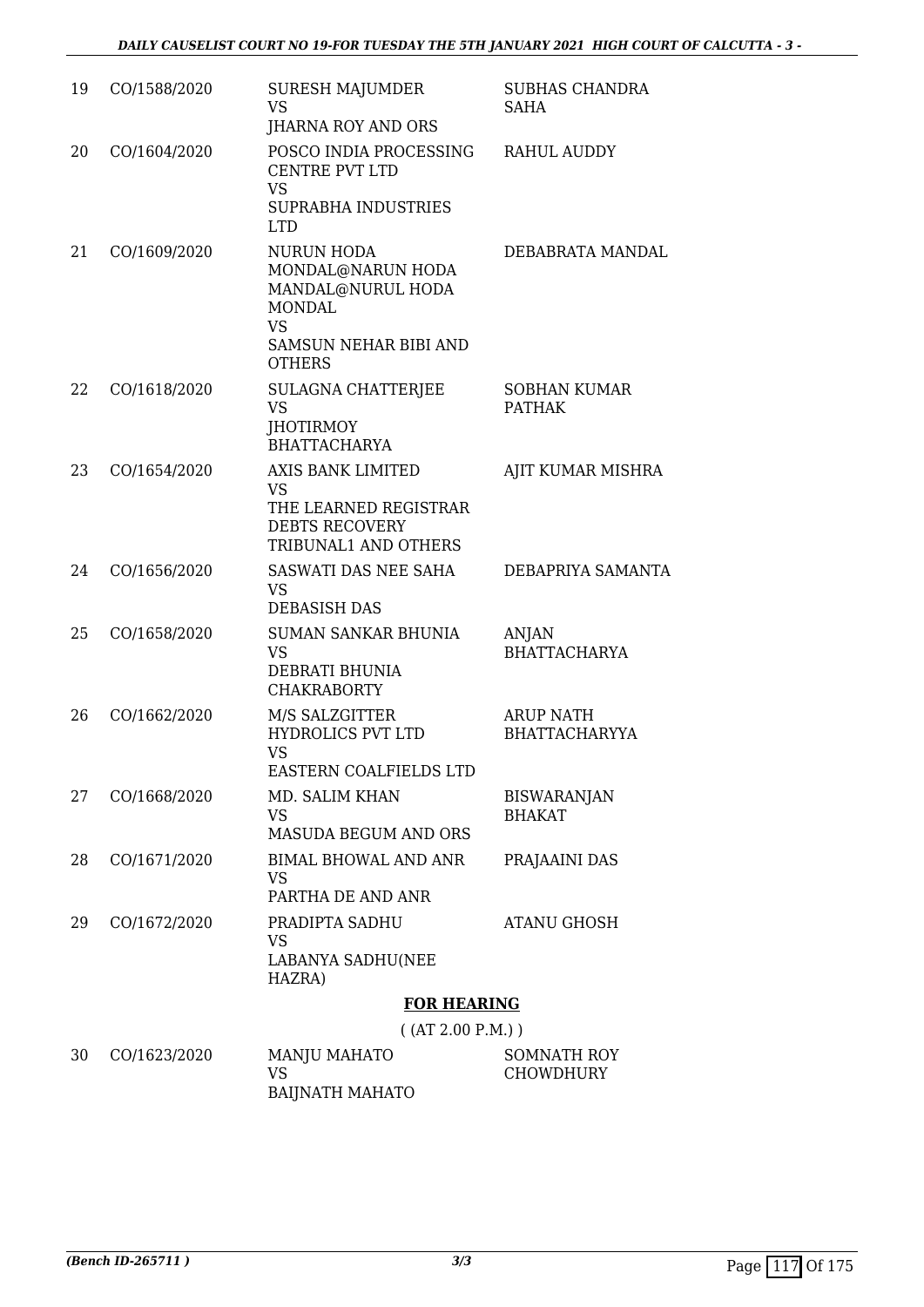

### **Appellate Side**

**DAILY CAUSELIST For Tuesday The 5th January 2021**

**COURT NO. 10**

**SINGLE BENCH (SB - XII) AT 10:45 AM HON'BLE JUSTICE RAVI KRISHAN KAPUR**

**(VIA VIDEO CONFERENCE)**

#### **ON AND FROM MONDAY, THE 7TH DECEMBER, 2020 - MATTERS (INCLUDING MOTIONS) UNDER ARTICLE 226 OF THE CONSTITUTION RELATING TO MADHYAMIK SIKSHYA KENDRA, INCLUDING APPLICATIONS CONNECTED THERETO;**

#### **MATTERS (INCLUDING MOTIONS) UNDER ARTICLE 226 OF THE CONSTITUTION RELATING TO RESIDUARY UNDER GROUP IX RELATING TO PUBLIC PREMISES ( UNAUTHORISED OCCUPANTS ) AT, 1971 INCLUDING APPLICATION CONNECTED THERETO;**

#### **HEARING OF WRIT PETITIONS IRRESPECTIVE OF CLASSIFICATION AND APPLICATIONS CONNECTED THERETO;**

#### **NOTE : MATTERS WILL BE TAKEN UP THROUGH PHYSICAL HEARING WHEN BOTH THE PARTIES ARE AGREED.**

|   |                | TO DE MENTIONED                                                                                     |                           |
|---|----------------|-----------------------------------------------------------------------------------------------------|---------------------------|
| 1 | WPA/6155/2009  | <b>BABAR ALI</b><br>VS<br><b>STATE &amp; ORS</b>                                                    | <b>GOLAM MASTAFA</b>      |
|   |                | IA NO: CAN/1/2014(Old No:CAN/2365/2014), CAN/2/2014(Old No:CAN/5653/2014)                           |                           |
| 2 | WPA/5177/2012  | <b>KHAIRUN NESSA</b><br>VS<br>STATE OF WEST BENGAL & ORS                                            | KOUSHIK BHATTA            |
| 3 | WPA/18863/2014 | <b>ANAMUL HAOUE</b><br>VS<br>STATE OF WEST BENGAL & ORS                                             | TARA SANKAR SAMANTA       |
| 4 | WPA/8563/2015  | PUTUL PATRA<br>VS<br>STATE OF WEST BENGAL & ORS                                                     | <b>TANUSREE BISWAS</b>    |
| 5 | WPA/8570/2015  | BHIM GHORAI ALIAS BHIM<br><b>CHANDRA GHORAI</b><br>VS<br>STATE OF WEST BENGAL & ORS                 | <b>TANUSREE BISWAS</b>    |
| 6 | WPA/19913/2015 | SNEHALATA MALLIK<br>VS.<br>STATE OF WEST BENGAL & ORS                                               | <b>AGNISWAR CHOWDHURY</b> |
| 7 | WPA/19919/2015 | <b>SUDHANSHU BERA</b><br>VS<br>STATE OF WEST BENGAL & ORS                                           | <b>AGNISWAR CHOWDHURY</b> |
| 8 | WPA/15310/2017 | JOY MA DURA SELF HELP<br><b>GROUP REP BY THE SECY &amp; ORS</b><br>VS<br>STATE OF WEST BENGAL & ORS | <b>T SAMANTA</b>          |

#### **TO BE MENTIONED**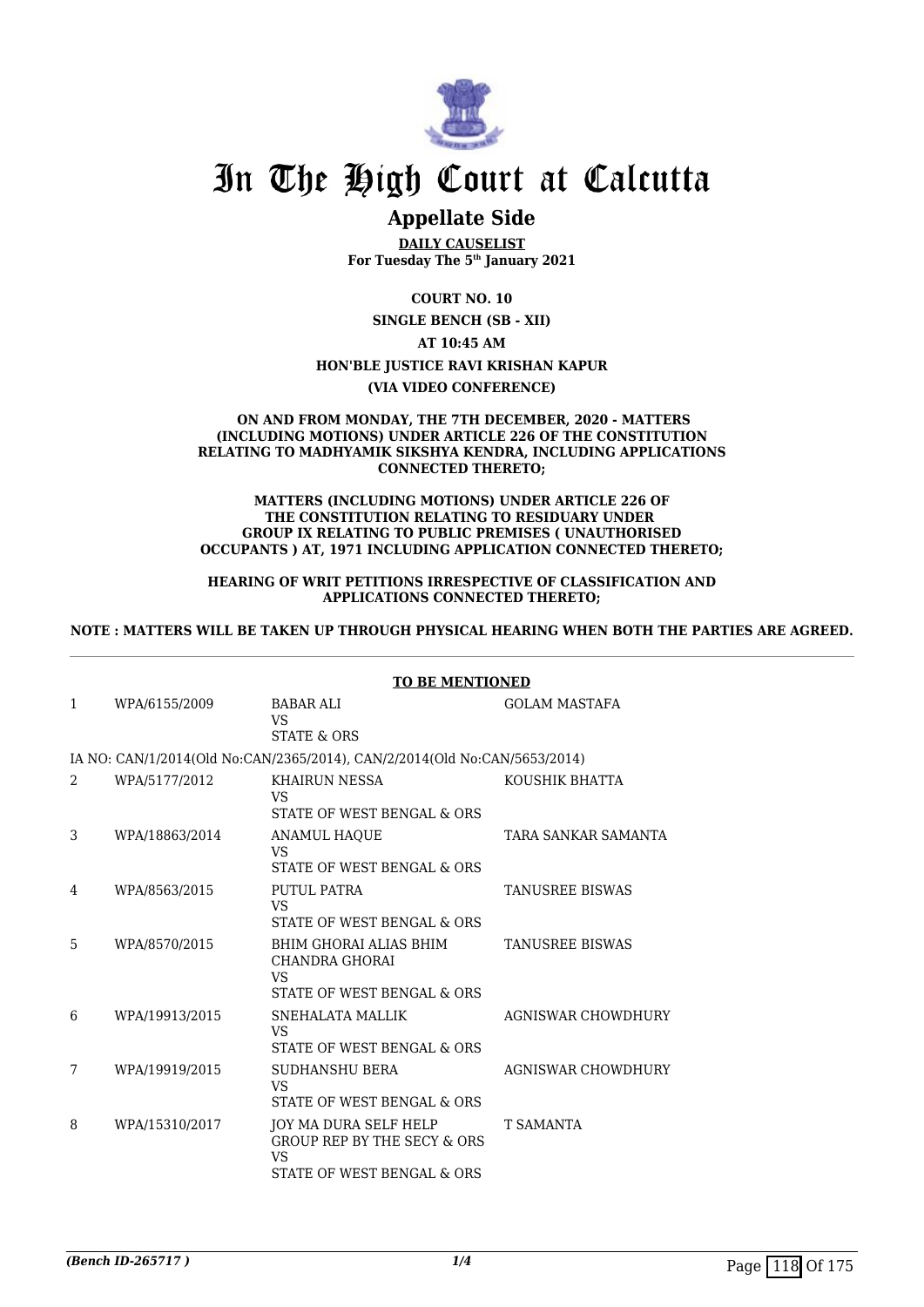#### *DAILY CAUSELIST COURT NO 10-FOR TUESDAY THE 5TH JANUARY 2021 HIGH COURT OF CALCUTTA - 2 -*

| 9  | WPA/6005/2018                           | <b>GOLAM MOSTAFA (PINTU)</b><br>VS<br>STATE OF WEST BENGAL & ORS                  | SUBIR SABUD                      |
|----|-----------------------------------------|-----------------------------------------------------------------------------------|----------------------------------|
| 10 | WPA/8139/2018                           | SMT. KAMALA MANNA<br>VS<br>UNION OF INDIA & ORS                                   | MONIKA SINHA                     |
|    | IA NO: CAN/1/2020                       |                                                                                   |                                  |
| 11 | WPA/15887/2018                          | RITENDRANATH DAS<br>VS<br>STATE OF WEST BENGAL &<br>ORS.                          | TARASANKAR SAMANTA               |
| 12 | WPA/16042/2018                          | DR. SHISHIR KUMAR BISWAS<br>VS<br>STATE OF WEST BENGAL & ORS                      | S. SANYAL                        |
| 13 | WPA/21941/2018                          | BHARATIYA RESERVE BANK<br>NOTE MUDRAN LIMITED<br><b>EMPLOYEES' &amp; AN</b><br>VS | CHITRA BHANU GUPTA               |
| 14 | WPA/907/2019                            | UNION OF INDIA & ORS<br>SHYAM SUNDAR MAL<br>VS<br>STATE OF WEST BENGAL & ORS      | AMBU BINDU<br><b>CHAKRABORTY</b> |
|    | IA NO: CAN/1/2020                       |                                                                                   |                                  |
| 15 | WPA/4379/2019                           | SHISHIR KUMAR BISWAS<br>VS<br>UNION OF INDIA & ORS                                | <b>SHASWAT NAYAK</b>             |
| 16 | WPA/17842/2019                          | DEEPANJAN ROY                                                                     | RANANEESH GUHA                   |
|    |                                         | VS<br>MAULANA ABUL KALAM AZAD<br>UNIVERSITY OF TECHNOLOGY<br>& ORS                | <b>THAKURTA</b>                  |
| 17 | WPA/19209/2019                          | <b>ABDUS SATTAR &amp; ORS</b><br>VS<br>STATE OF WEST BENGAL & ORS                 | TARASANKAR SAMANTA               |
| 18 | WPA/7946/2020                           | CHANDAN KUMAR SHIT<br>VS<br>STATE OF WEST BENGAL AND                              | <b>SOURAV DUTTA</b>              |
|    |                                         | ORS.                                                                              |                                  |
|    |                                         | <b>CONTEMPT APPLICATION</b>                                                       |                                  |
| 19 | CPAN/415/2020                           | M/S. ISHAN INFORMATION<br>SERVICES PVT LTD & ANR<br><b>VS</b>                     | NILADRI BANERJEE                 |
|    |                                         | <b>LALIT BERIWALA &amp; ORS</b>                                                   |                                  |
|    | IA NO: CAN/1/2020(Old No:CAN/5742/2020) |                                                                                   |                                  |
|    | wt20 WPA/6075/2020                      | M/S ISHAN INFORMATION<br>SERVICES PVT. LTD & ANR<br><b>VS</b>                     | NILADRI BANERJEE                 |
|    |                                         | UNION OF INDIA & ORS                                                              |                                  |
|    |                                         | <b>PART HEARD MATTERS</b>                                                         |                                  |
| 21 | WPA/17970/2018                          | CIMA ROADLINERS & ANR<br>VS<br>HPCL & ORS                                         | D CHATTARAJ                      |
|    |                                         | <b>FOR HEARING</b>                                                                |                                  |
| 22 | WPA/5058/2008                           | MAHADEB BHATTACHARYA<br>VS<br>STATE OF WEST BENGAL & ORS                          | KOUSHIK CHATTERJEE               |
|    | IA NO: CAN/1/2015(Old No:CAN/8966/2015) |                                                                                   |                                  |
| 23 | WPA/24079/2008                          | HARINATH YADAV & ORS<br>VS                                                        | ARJUN RAY MUKHERJEE              |
|    |                                         | STATE OF WEST BENGAL & ORS                                                        |                                  |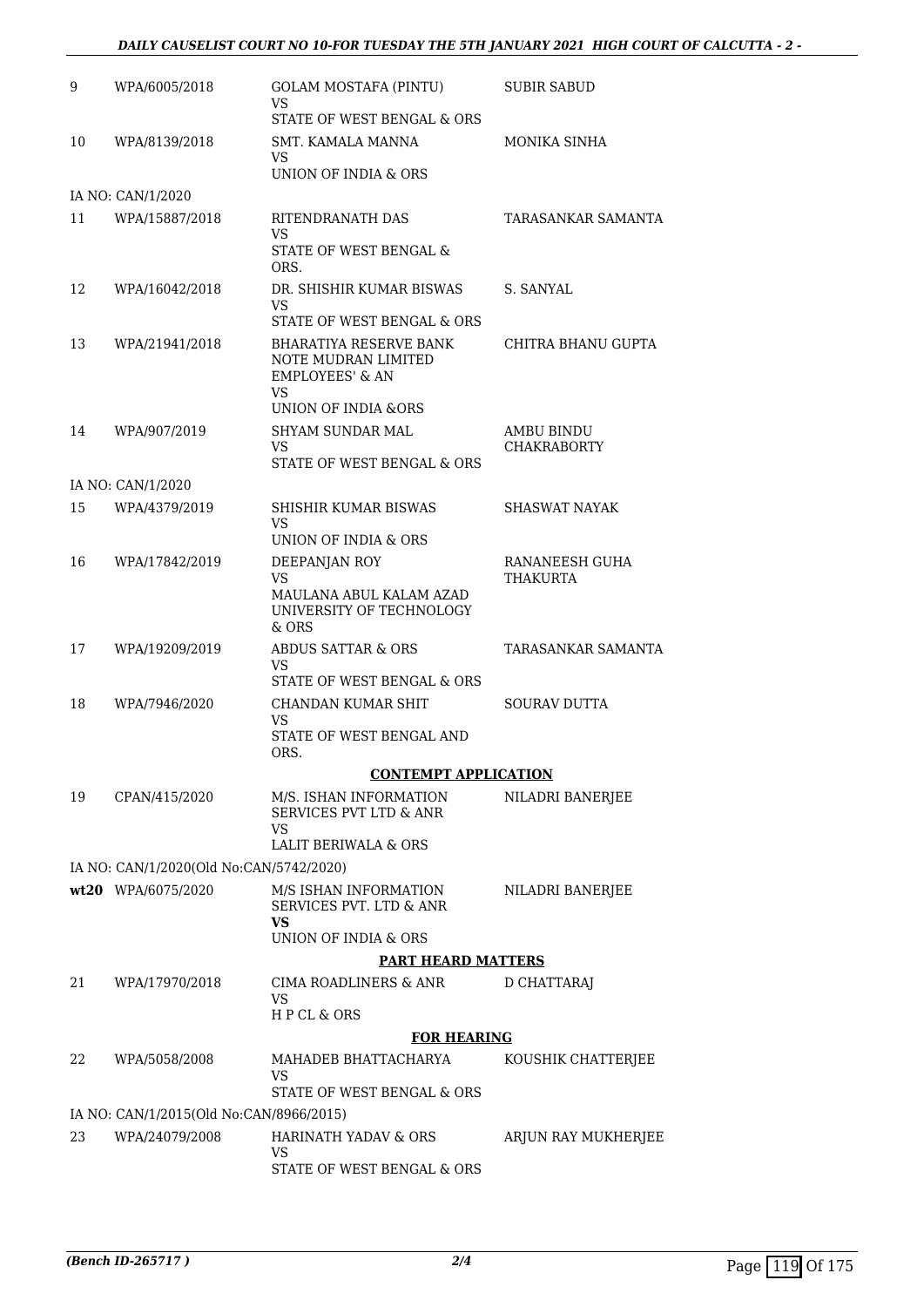| 24 | WPA/23926/2009                          | UTPAL CHATTERJEE<br>VS                                                                           | ACHIN KR. MAJUMDER     |
|----|-----------------------------------------|--------------------------------------------------------------------------------------------------|------------------------|
|    |                                         | UNION OF INDIA & ORS                                                                             |                        |
|    | IA NO: CAN/2/2018(Old No:CAN/5085/2018) |                                                                                                  |                        |
| 25 | WPA/4999/2011                           | SK. FIROJ<br><b>VS</b>                                                                           | <b>SUPRAKAS MISRA</b>  |
|    |                                         | STATE OF WEST BENGAL &<br>ORS.                                                                   |                        |
| 26 | WPA/14386/2011                          | APANRNA MANNA<br>VS                                                                              | <b>SIB SANKAR DAS</b>  |
|    |                                         | STATE OF WEST BENGAL & ORS                                                                       |                        |
|    | IA NO: CAN/1/2020                       |                                                                                                  |                        |
| 27 | WPA/21895/2011                          | SWAGAT BUSINESS PVT LTD<br>VS                                                                    | <b>SUMITA SHAW</b>     |
|    |                                         | UNION OF INDIA & ORS                                                                             |                        |
|    | IA NO: ASTA/1/2012(Old No:ASTA/4/2012)  |                                                                                                  |                        |
| 28 | WPA/61/2012                             | DEV RANJAN GHOSH<br>VS                                                                           | RABINDRA NATH PAL      |
|    |                                         | STATE OF WEST BENGAL & ORS                                                                       |                        |
| 29 | WPA/7673/2012                           | ALPANA MAITI (DWARI)<br>VS                                                                       | JAYANTA KUMAR PAIN     |
|    |                                         | STATE OF WEST BENGAL & ORS                                                                       |                        |
| 30 | WPA/3995/2013                           | NRIPENDRA NATH<br><b>CHAKRABARTY</b><br><b>VS</b>                                                | <b>GAUTAM DAS</b>      |
|    |                                         | THE BARRACKPORE<br>MUNICIPALITY & ORS                                                            |                        |
|    |                                         | IA NO: CAN/2/2016(Old No:CAN/4400/2016), CAN/3/2016(Old No:CAN/8019/2016)                        |                        |
| 31 | WPA/13682/2013                          | <b>BACHARAM SANTARA</b><br>VS<br>STATE OF WEST BENGAL & ORS                                      | <b>TAPAS KUMAR DEY</b> |
| 32 |                                         | RITWIKA BISWAS                                                                                   | TANUSREE DAS           |
|    | WPA/4740/2014                           | VS<br>STATE OF WEST BENGAL & ORS                                                                 |                        |
|    |                                         | IA NO: CAN/1/2014(Old No:CAN/8269/2014), CAN/4/2015(Old No:CAN/4362/2015), CAN/9/2020            |                        |
| 33 | WPA/10568/2016                          | <b>SMT SOMA SAHA</b><br>VS                                                                       | <b>CHANDAN DUTTA</b>   |
|    |                                         | UNION OF INDIA & ORS                                                                             |                        |
|    | IA NO: CAN/1/2018(Old No:CAN/5634/2018) |                                                                                                  |                        |
| 34 | WPA/26347/2016                          | KUNTAL BISWAS<br><b>VS</b><br>STATE OF WEST BENGAL &ORS                                          | SOURAV BANDOPADHYAY    |
| 35 | WPA/444/2017                            | PINAKI DUTTA                                                                                     | <b>SUMAN BANERJEE</b>  |
|    |                                         | VS<br>EASTERN AND NORTH EAST<br><b>FRONTIER RAILWAY CO-OP</b><br><b>BANK LTD &amp; ORS</b>       |                        |
|    | IA NO: CAN/1/2019(Old No:CAN/8127/2019) |                                                                                                  |                        |
| 36 | WPA/22153/2017                          | ARJUN SARKAR                                                                                     | M. MAITRA              |
|    |                                         | VS<br>STATE OF WEST BENGAL & ORS                                                                 |                        |
|    | IA NO: CAN/1/2018(Old No:CAN/1316/2018) |                                                                                                  |                        |
| 37 | WPA/23718/2017                          | SISKIN HOTELS PVT. LTD.<br>REPRESENTED BY ITS<br>MANAGING DIRECTOR<br>VS<br>UNION OF INDIA & ORS | SANATANU MAJI          |
|    | $(2010(213)$ $\sigma$ $(20107)$         |                                                                                                  |                        |

IA NO: CAN/1/2019(Old No:CAN/8570/2019)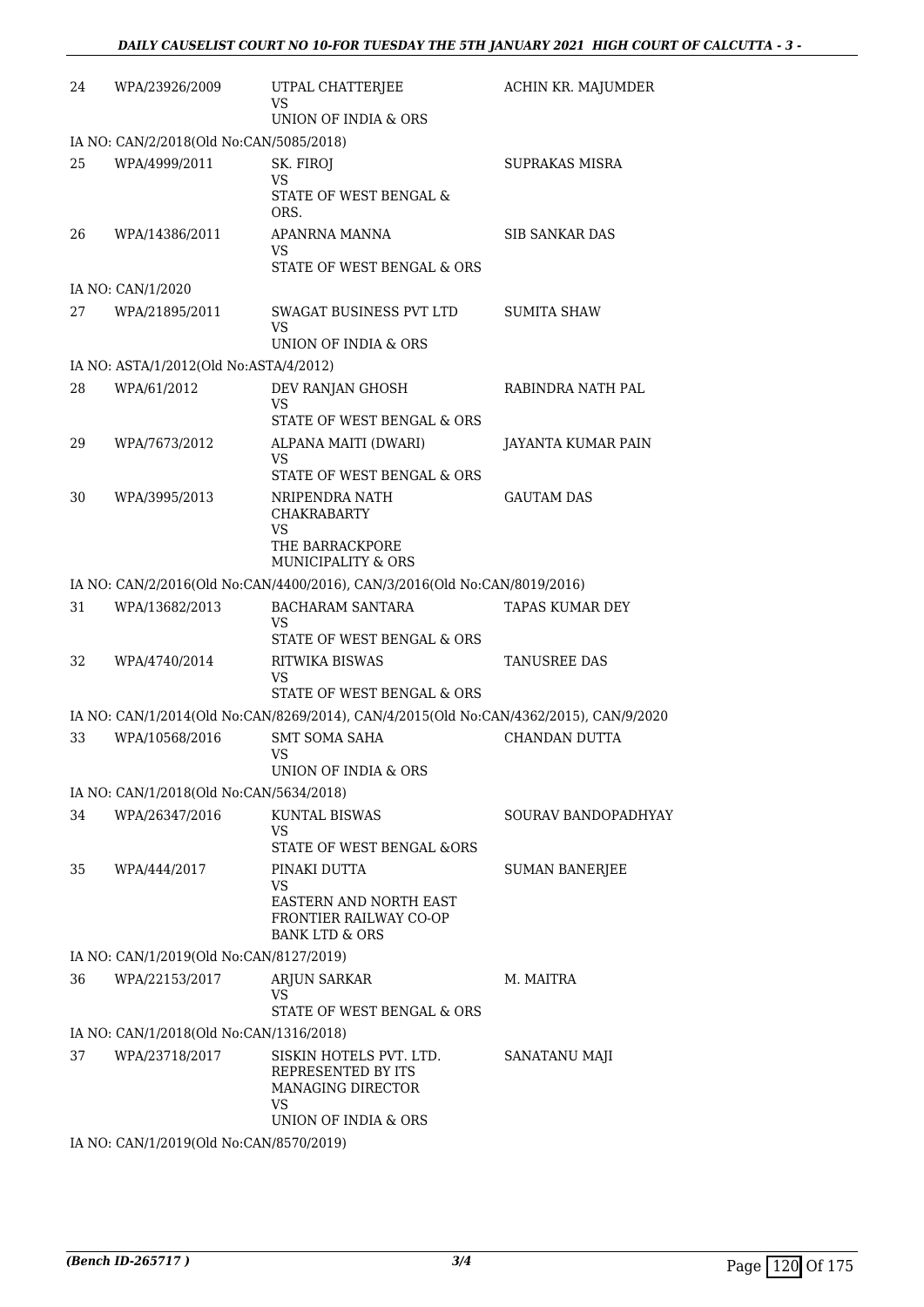| 38 | WPA/28183/2017      | <b>BISWANATH SINGH A RAY &amp;</b><br><b>ORS</b><br><b>VS</b><br>THE CENTRAL GOVERNMENT<br><b>INDUSTRIAL TRIBUNAL AT</b><br><b>CALCUTTA &amp; ORS</b> | D. K. CHAKRABARTY                                                                                            |
|----|---------------------|-------------------------------------------------------------------------------------------------------------------------------------------------------|--------------------------------------------------------------------------------------------------------------|
|    |                     |                                                                                                                                                       | IA NO: CAN/1/2018(Old No:CAN/2115/2018), CAN/2/2019(Old No:CAN/1068/2019), CAN/3/2020, CAN/4/2020            |
| 39 | WPA/30077/2017      | ARCH ARCHITECTS PVT LTD<br><b>VS</b><br>UNION OF INDIA & ORS                                                                                          | <b>JULEKHA KHATUN</b>                                                                                        |
| 40 | WPA/4517/2019       | <b>BIPUL SARKAR</b><br><b>VS</b><br>STATE OF WEST BENGAL &<br>ORS.                                                                                    | <b>GORA CHAND SAMANTA</b>                                                                                    |
| 41 | WPA/7364/2019       | NANU TRADECOM PRIVATE<br><b>LIMITED &amp; ANR</b><br><b>VS</b><br>W.B. S. E. D. C. LTD & ORS                                                          | SIDDHARTH SHROFF                                                                                             |
| 42 | WPA/22367/2019      | ISHITA GHOSH PAL & ORS<br>VS<br>STATE OF WEST BENGAL & ORS                                                                                            | RITUPARANA SENGUPTA                                                                                          |
|    |                     | CAN/4/2020(Old No:CAN/5400/2020), CAN/5/2020, CAN/6/2020                                                                                              | IA NO: CAN/1/2020(Old No:CAN/1608/2020), CAN/2/2020(Old No:CAN/1811/2020), CAN/3/2020(Old No:CAN/5397/2020), |
|    | wt43 WPA/19469/2019 | PARAMITA PRAMANIK &ORS<br>VS<br>STATE OF WEST BENGAL & ORS                                                                                            | RITUPARNA SENGUPTA                                                                                           |
|    |                     |                                                                                                                                                       | IA NO: CAN/1/2020(Old No:CAN/654/2020), CAN/2/2020(Old No:CAN/2285/2020), CAN/3/2020, CAN/4/2020             |
| 44 | WPA/7702/2020       | POWER CABLES INDUSTRIES<br><b>VS</b><br>SHYAMA PRASAD MUKHERJEE<br><b>PORT</b>                                                                        | <b>DIPAK RANJAN</b><br><b>MUKHERJEE</b>                                                                      |
| 45 | WPA/9177/2020       | M/S POWER CABLES<br>INDUSTRIES REPRESENTED BY<br>ITS PROPRIETOR HANS RAJ<br>PAAGRI<br><b>VS</b><br>SHYAMA PRASAD MUKHERJEE<br>PORT AND ANOTHER        | <b>DIPAK RANJAN</b><br><b>MUKHERJEE</b>                                                                      |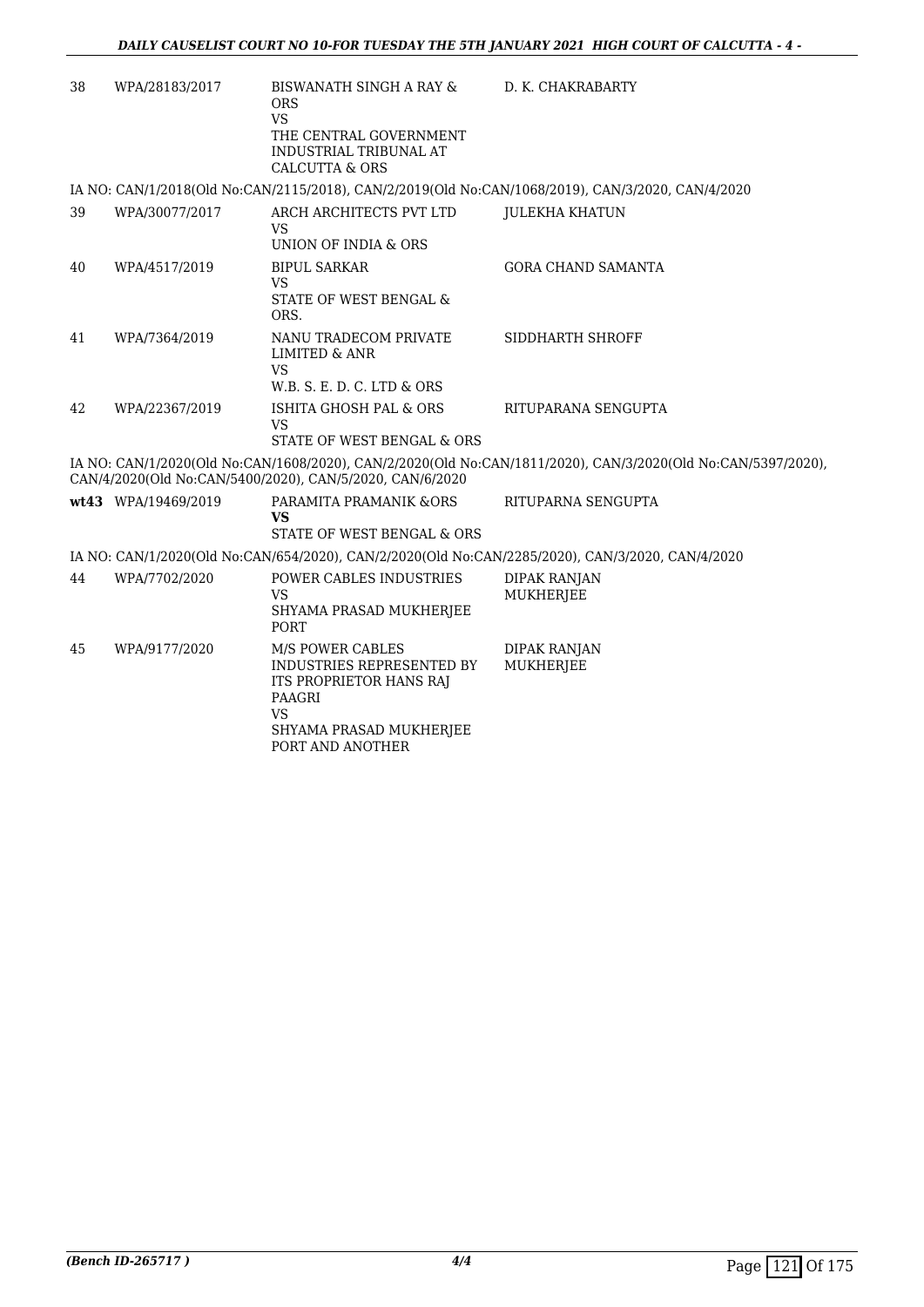

#### **Appellate Side**

**DAILY CAUSELIST For Tuesday The 5th January 2021**

**COURT NO. 23 SINGLE BENCH (SB - XIII)**

**AT 10:45 AM**

#### **HON'BLE JUSTICE ARINDAM MUKHERJEE**

**(VIA VIDEO CONFERENCE)**

**ON AND FROM MONDAY, THE 7TH DECEMBER, 2020 - MATTERS (INCLUDING MOTIONS) UNDER ARTICLE 226 OF THE CONSTITUTION RELATING TO RESIDUARY UNDER GROUP IX (ELECTRICITY ONLY) INCLUDING APPLICATIONS CONNECTED THERETO.**

**HEARING OF CIVIL REVISION APPLICATIONS AND APPLICATIONS UNDER ARTICLE 227 OF THE CONSTITUTION INCLUDING APPLICATIONS CONNECTED THERETO.**

**HEARING OF WRIT PETITIONS IRRESPECTIVE OF CLASSIFICATION AND APPLICATIONS CONNECTED THERETO.**

**IF NO ONE APPEARS FOR THE PETITIONER FOR TWO CONSECUTIVE DATES, MATTERS WILL BE TAKEN UP IN THEIR ABSENCE.**

**NOTE : APPELLATE SIDE MATTERS WILL BE TAKEN UP FIRST.**

**ORIGINAL SIDE MATTERS WILL BE TAKEN UP FROM 2 :00 P.M. AFTER COMPLETION OF ORIGINAL SIDE MATTERS, IF TIME PERMITS APPELLATE SIDE MATTERS WILL BE TAKEN UP.**

**NOTE : 1. MATTERS WILL BE TAKEN UP THROUGH PHYSICAL HEARING WHEN BOTH THE PARTIES ARE AGREED.**

**NOTE : 2. NO MENTIONING OF HEARING MATTERS FOR INCLUSION BEFORE THE VACATION.**

#### **NOTE : 3 MATTERS MARKED AS LAST CHANCE SHALL BE TAKEN UP FIRST.**

|                |                | (GROUP - IX ELECTRICITY)                                                                      |                                        |  |
|----------------|----------------|-----------------------------------------------------------------------------------------------|----------------------------------------|--|
| $\mathbf{1}$   | WPA/24283/2019 | M/S. LAXMI MATA HEEMGHAR<br>$(P)$ LTD<br>VS<br>$W.B.S.E.D.C. \& ORS$                          | <b>MRITYUNJOY</b><br><b>CHATTERJEE</b> |  |
| $\mathfrak{D}$ | WPA/24345/2019 | ARABINDA BHOWMIK @ BHUNIA<br>VS.<br>THE WBSEDC LTD & ORS                                      | <b>SK SAMIN AKHTER</b>                 |  |
| 3              | WPA/277/2020   | TAPAN KUMAR MONDAL<br>VS<br><b>W.B. STATE ELECTRICITY</b><br>DEVELOPMENT CORPORATION &<br>ORS | SAYANTI SANTRA                         |  |
| 4              | WPA/360/2020   | NIKHIL DAS & ORS<br>VS<br>THE W B S E D C LTD & ORS                                           | SHAHARAYAR ALAM                        |  |

#### **MOTION**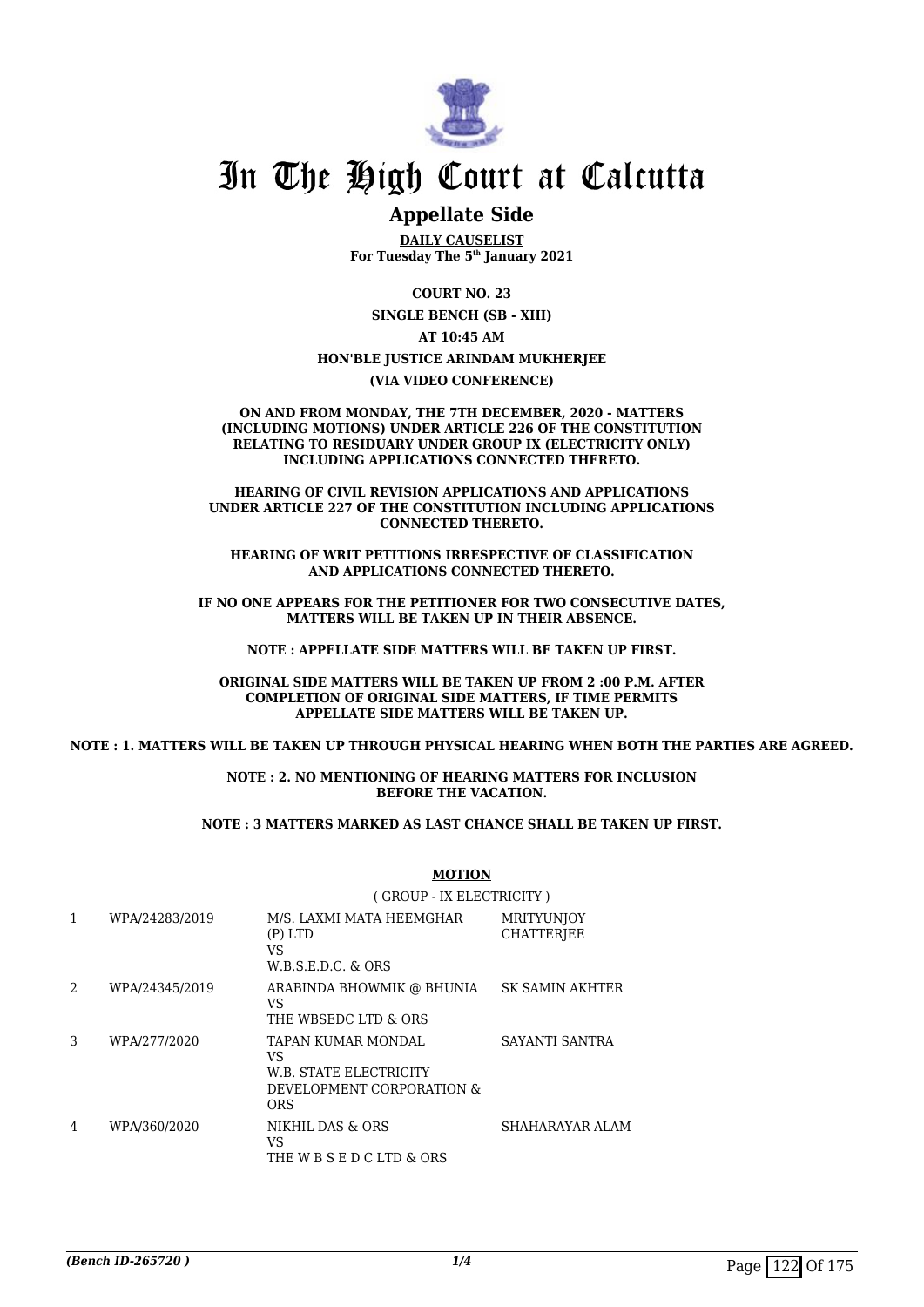| 5  | WPA/869/2020  | <b>PARUL BISWAS</b><br>VS                                                           | ANANTH NATH NASKAR                   |
|----|---------------|-------------------------------------------------------------------------------------|--------------------------------------|
|    |               | STATE OF WEST BENGAL & ORS                                                          |                                      |
| 6  | WPA/1704/2020 | TABIR HOSSAIN MALLICK & ORS<br>VS                                                   | <b>ABDUL HAMID</b>                   |
|    |               | THE WEST BENGAL STATE ELEC.<br>DIST. CO. LTD. & ORS                                 |                                      |
| 7  | WPA/1721/2020 | <b>SANKAR JANA</b><br>VS                                                            | SHIBAJI KUMAR DAS                    |
|    |               | W.B.S.E.D.C.L. & ORS                                                                |                                      |
| 8  | WPA/2044/2020 | <b>VIVEKANANDA DEY</b><br>VS<br>THE CHAIRMAN, WBSEDCL &<br><b>ORS</b>               | SAILENDRA NATH<br><b>CHAKRABORTI</b> |
| 9  | WPA/2327/2020 | <b>NUR MAHAMMAD</b><br>VS<br>WBSEDC LTD & ORS                                       | SK SHAHJAHAN                         |
| 10 | WPA/2341/2020 | <b>BIDHAN CHANDRA DAS</b><br>VS                                                     | PABITRA BISWAS                       |
|    |               | STATE OF WEST BENGAL & ORS                                                          |                                      |
| 11 | WPA/2613/2020 | SEKH SAYAD AHAMMAD<br>VS<br>THE CESC LTD & ORS                                      | PARTHA SARATHI DAS                   |
| 12 | WPA/2708/2020 | DIPAK KR NASKAR                                                                     | DILIP KR SHYAMAL                     |
|    |               | VS<br>THE WBSEDC LTD & ORS                                                          |                                      |
| 13 | WPA/2726/2020 | SK. ASGAR ALI                                                                       | <b>SRIMOYEE MUKHERJEE</b>            |
|    |               | VS<br>THE W.B. STATE ELECTRICITY<br>DISTRIBUTION CO. LTD. & ORS                     |                                      |
| 14 | WPA/2859/2020 | RAMESH NASKAR<br>VS<br>CESC LTD. & ORS                                              | DIPANKAR ADITYA                      |
| 15 | WPA/2872/2020 | <b>AZIZUL HAQUE</b>                                                                 | <b>MANAS KUMAR DAS</b>               |
|    |               | VS<br>W.B. STATE ELECTRICITY<br>DISTRIBUTION COMPANY LTD. &<br><b>ORS</b>           |                                      |
| 16 | WPA/2876/2020 | KRISHNA LAL SHAW<br>CALCUTTA ELECTRICITY SUPPLY<br><b>CORPORATION LTD &amp; ORS</b> | FALGUNI<br>BANDYOPADHYAY             |
| 17 | WPA/2908/2020 | NEMAIN SAMANTA<br>VS.                                                               | ABDUR RAKIB                          |
|    |               | CALCUTTA ELECTRICITY SUPPLY<br><b>CORPORATION LTD. &amp; ORS</b>                    |                                      |
| 18 | WPA/2932/2020 | DIPAK KR SENGUPTA @ KAJAL<br><b>SENGUPTA</b><br>VS<br>THE CESC LTD & ORS            | PARTHA SARATHI DAS                   |
| 19 | WPA/2990/2020 | MONORANJAN DEBNATH<br>VS                                                            | NARAYAN CH GHOSH                     |
|    |               | STATE OF WEST BENGAL & ORS                                                          |                                      |
| 20 | WPA/3008/2020 | SABNAM ROHAMAN<br>VS<br>CESC LTD & ANR                                              | <b>UDDIPAN BANERJEE</b>              |
| 21 | WPA/3030/2020 | ANANDA ROY CHOWDHURY<br>VS<br>WBSEDC LTD & ORS                                      | DEBASIS MITRA                        |
| 22 | WPA/3053/2020 | <b>TARA THAKUR</b>                                                                  | FALGUNI                              |
|    |               | VS.<br>CESC LTD & ORS                                                               | BANDYAPADHYAY                        |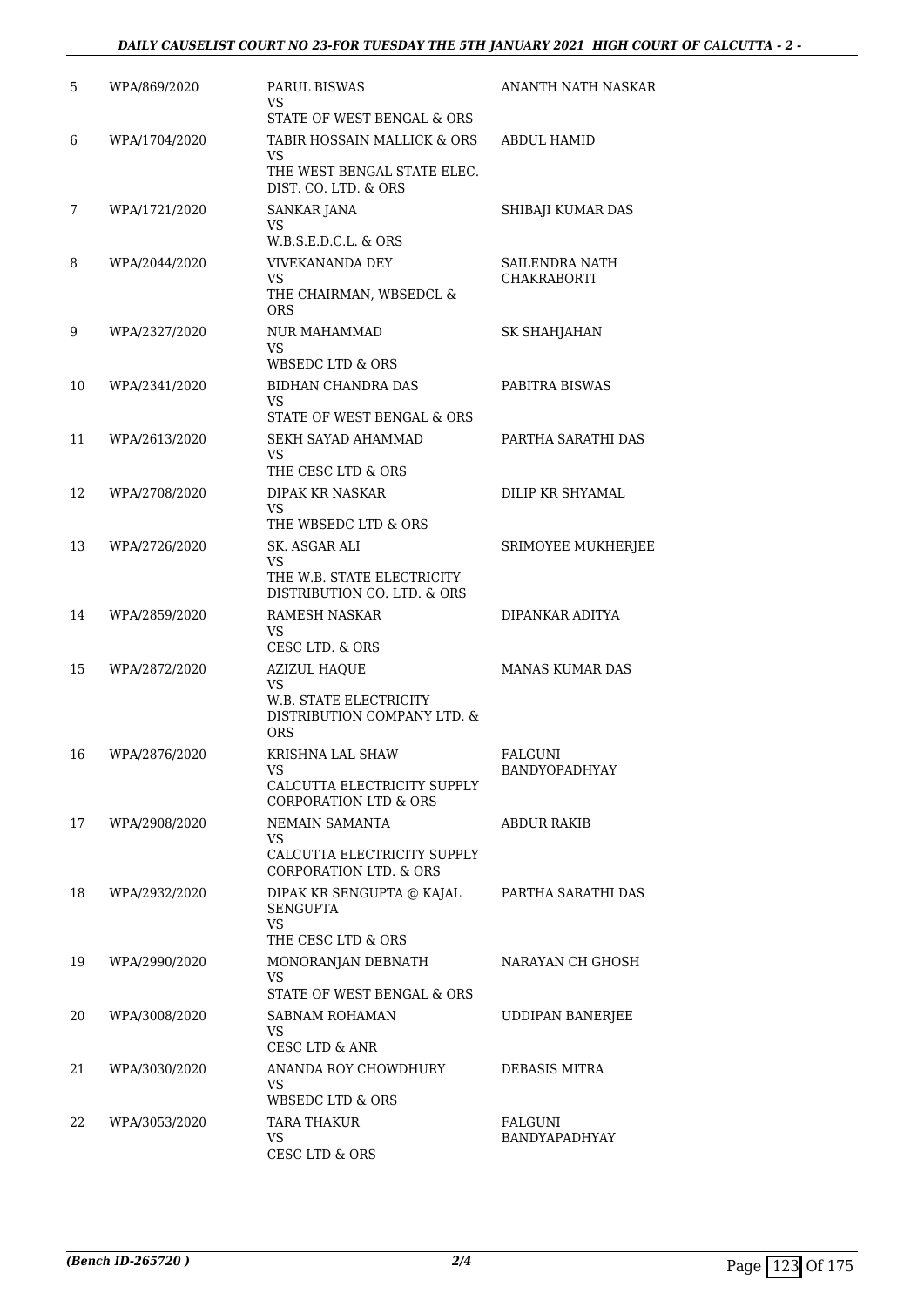#### *DAILY CAUSELIST COURT NO 23-FOR TUESDAY THE 5TH JANUARY 2021 HIGH COURT OF CALCUTTA - 3 -*

| 23 | WPA/3054/2020                  | MINA CHAKRABORTY<br>VS.<br>CESC LTD & ORS                                                                                 | <b>FALGUNI</b><br>BANDYAPADHYAY |
|----|--------------------------------|---------------------------------------------------------------------------------------------------------------------------|---------------------------------|
| 24 | WPA/3083/2020                  | SATYABRATA GHOSH<br>VS<br>THE CESC LTD & ORS                                                                              | SUPRATICK SYAMAL                |
| 25 | WPA/3487/2020                  | SK. SARAFAT ALI<br>VS.<br>STATE OF WEST BENGAL & ORS                                                                      | KAUSTAV BHATTACHARYA            |
| 26 | WPA/4157/2020                  | SUSHIL PRASAD SINGH<br>VS.<br>THE CALCUTTA ELECTRIC<br>SUPPLY CORPORATION LTD &<br><b>ORS</b>                             | MOHIT KUMAR DEY                 |
| 27 | WPA/4326/2020                  | SUBRATA NARAYAN<br><b>CHOWDHURY &amp; ORS</b><br>VS<br>THE WEST BENGAL STATE<br>ELECTRICITY TRANSMISSION<br>COMPANY LTD & | <b>BAJRANG MANOT</b>            |
| 28 | WPA/4729/2020                  | <b>TAPAN GORAI</b><br>VS.<br>WBSEDC LTD LTD & ORS                                                                         | MALAY BHATTACHARYYA             |
| 29 | WPA/5011/2020<br>(Last Chance) | <b>ABDUL NADEEM</b><br>VS.<br>CALCUTTA ELECTRICITY SUPPLY<br><b>CORPORATION LTD. &amp; ORS</b>                            | <b>DEBESH HALDER</b>            |
| 30 | WPA/5012/2020<br>(Last Chance) | GIRIWAR KR, AGARWAL<br>VS<br>CALCUTTA ELECTRICITY SUPPLY<br><b>CORPORATION LTD. &amp; ORS</b>                             | DEBESH HALDER                   |
| 31 | WPA/5058/2020<br>(Last Chance) | JABBAR ALI<br>VS<br>ASSIST. ENGINEER (AE), W.B.<br>STATE ELEC. TRNSM. CO. LTD &<br><b>ORS</b>                             | <b>BADRUDDOZA MALLICK</b>       |
| 32 | WPA/5142/2020                  | <b>MITA PAUL &amp; ANR</b><br>VS<br>W.B. STATE ELECTRICITY<br>DISTRIBUTION COMPANY LTD. &<br>ORS                          | <b>GITASHREEN MISTRY</b>        |
| 33 | WPA/5224/2020                  | <b>JAYHIND SAHA</b><br>VS.<br>$W.B.S.E.D.C.L. \& ORS$                                                                     | ANIRBAN BANERJEE                |
| 34 | WPA/5227/2020                  | WEST BENGAL STATE<br>ELECTRICITY DISTRIBUTION<br>COMPANY LTD.<br><b>VS</b><br><b>MOLLA SOHEL PARVEJ</b>                   | RITUPARNA MAITRA                |
| 35 | WPA/5234/2020                  | <b>WBBSED COMPANY LTD</b><br>VS.<br>DEB KUMAR ROY & ORS                                                                   | SUJIT SANKAR KOLEY              |
| 36 | WPA/7273/2020                  | ASHOK JANA<br>VS<br><b>WEST BENGAL STATE</b><br>ELECTRICITY DISTRIBUTION<br><b>COMPANY LIMITED</b>                        | SIMA ADHIKARY                   |

IA NO: CAN/1/2020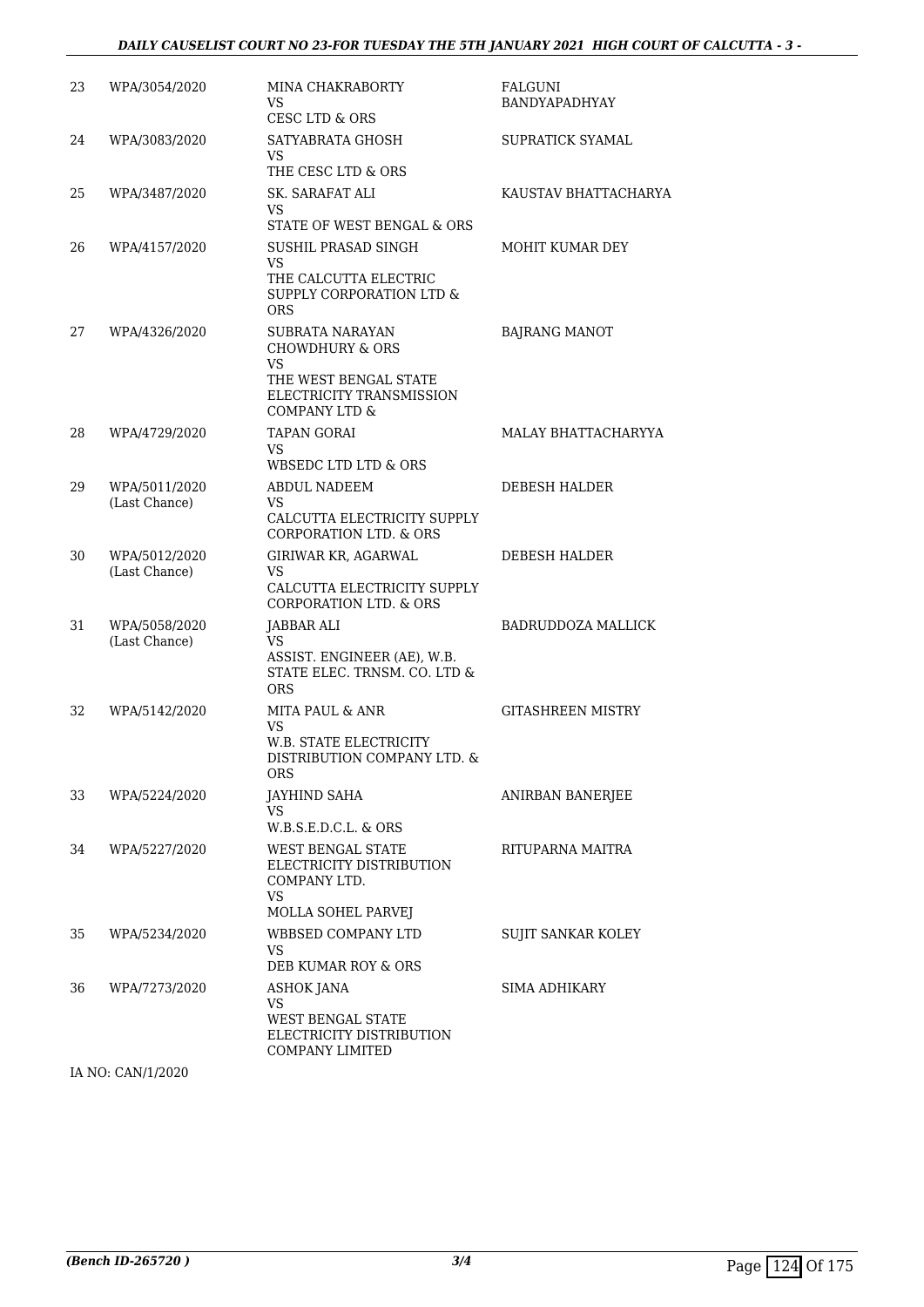| 37 | WPA/7473/2020     | ROMAKIAYANTA INFOCOM<br>PRIVATE LIMITED<br>VS.<br><b>WEST BENGAL STATE</b><br><b>ELECTRICITYDISTRIBUTION</b><br><b>COMPANY LIMITED</b> | <b>ANIMESH DAS</b>      |
|----|-------------------|----------------------------------------------------------------------------------------------------------------------------------------|-------------------------|
|    | IA NO: CAN/1/2020 |                                                                                                                                        |                         |
| 38 | WPA/8780/2020     | SK. NASIMUDDIN<br>VS<br><b>CESC LIMITED AND ANR</b>                                                                                    | <b>INDRANIL HALDER</b>  |
| 39 | WPA/8783/2020     | <b>FARIDUL MALLIK</b><br>VS.<br><b>CESC LIMITED AND ANR</b>                                                                            | <b>INDRANII. HALDER</b> |
| 40 | WPA/9678/2020     | CALCUTTA EXPANDED METAL<br>MANUFACTURING COMPANY<br>PRIVATE LIMITED<br>VS.<br>STATE OF WEST BENGAL AND<br>ORS.                         | DEOBRAT UPADHYAY        |
| 41 | WPA/10003/2020    | MD. FAISAL MAJID<br>VS<br><b>CESC LIMITED</b>                                                                                          | <b>INDRANIL HALDER</b>  |
| 42 | WPA/10959/2020    | BISWAJIT JANA<br><b>VS</b><br>THE W.B.S.E.D.C.L. AND ORS                                                                               | SK SAHRAHAN ALI         |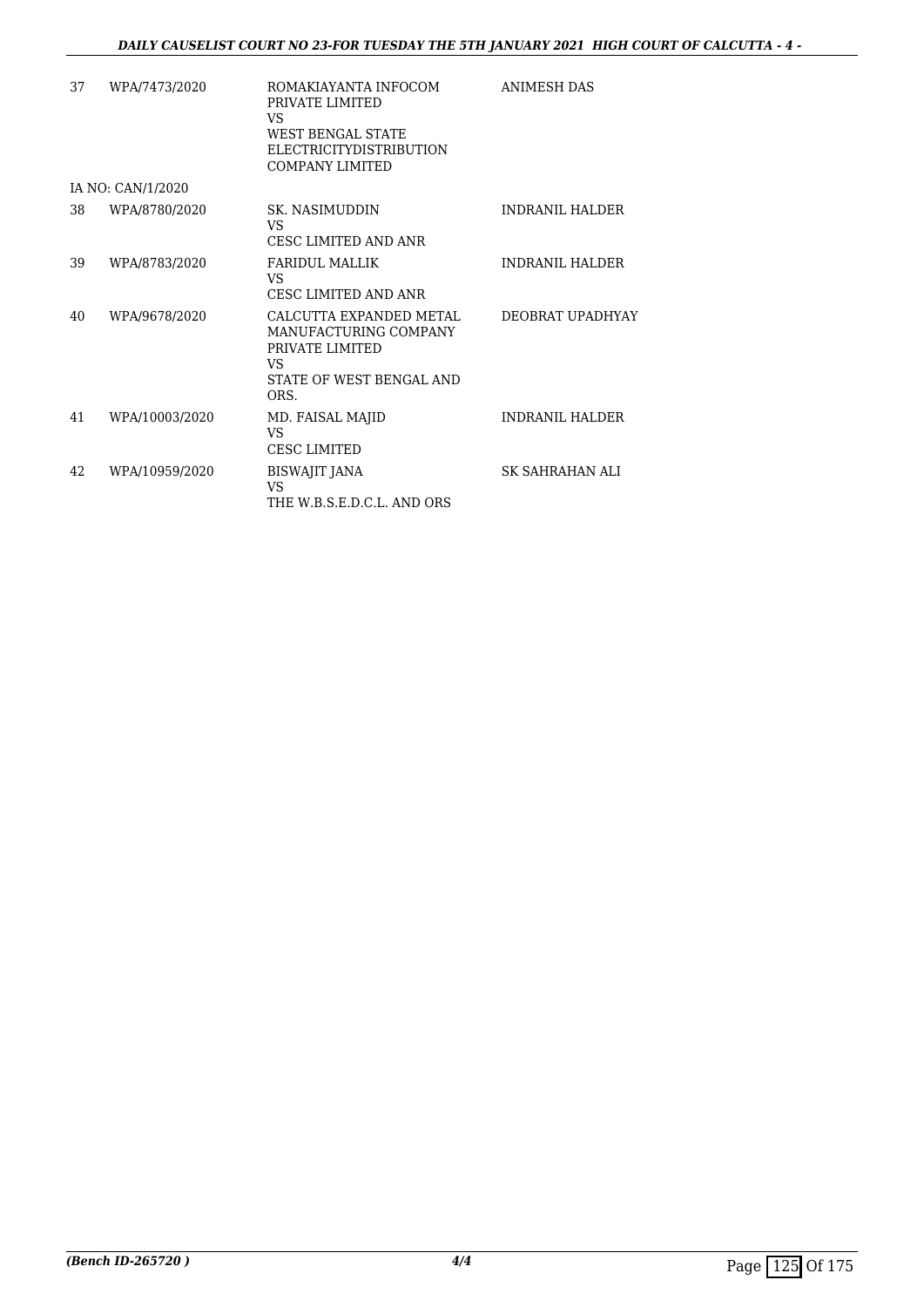

#### **Appellate Side**

**DAILY CAUSELIST For Tuesday The 5th January 2021**

**COURT NO. 18**

**SINGLE BENCH (SB - XIV)**

**AT 10:45 AM**

**HON'BLE JUSTICE BISWAJIT BASU**

**(VIA VIDEO CONFERENCE)**

**ON AND FROM MONDAY, THE 7TH DECEMBER, 2020 - ADMISSION AND HEARING OF CIVIL REVISION APPLICATIONS AND APPLICATIONS UNDER ARTICLE 227 OF THE CONSTITUTION INCLUDING APPLICATIONS CONNECTED THERETO ARISING OUT OF TESTAMENTARY AND EJECTMENT SUITS AND PUBLIC PREMISES (UNAUTHORISED OCCUPANTS) ACT, 1971.**

**AND**

**ON AND FROM MONDAY, THE 7TH DECEMBER, 2020 ISSUED ON 1ST DECEMBER, 2020 IS MODIFIED TO THE FOLLOWING EXTENT IN ADDITION TO HIS OWN DETERMINATION, WILL TAKE HEARING OF CIVIL REVISION APPLICATIONS AND APPLICATIONS UNDER ARTICLE 227 OF THE CONSTITUTION FROM 2016 TO 2018 INCLUDING APPLICATIONS CONNECTED THERETO.**

**NOTE: MATTERS WILL BE TAKEN UP THROUGH PHYSICAL HEARING ONLY WHEN BOTH THE PARTIES ARE AGREED.**

|                | <b>NEW MOTION</b>           |                                                                                                               |                         |  |  |
|----------------|-----------------------------|---------------------------------------------------------------------------------------------------------------|-------------------------|--|--|
| 1              | CO/1628/2020<br>(No Caveat) | LODEN TENZIN BHUTIA<br><b>VS</b><br>ANIL KR SHARMA                                                            | SANKAR ACHARYA MAJUMDER |  |  |
| 2              | CO/1629/2020<br>(No Caveat) | LODEN TENZIN BHUTIA<br><b>VS</b><br><b>JOGENDRA PRASAD</b>                                                    | SANKAR ACHARYA MAJUMDER |  |  |
| 3              | CO/1630/2020<br>(No Caveat) | LODEN TENZIN BHUTIA<br><b>VS</b><br><b>HEMA GHISING</b>                                                       | SANKAR ACHARYA MAJUMDER |  |  |
| $\overline{4}$ | CO/1631/2020<br>(No Caveat) | PRABIR KUMAR BISWAS<br><b>VS</b><br>SMT SUMAN BHATTACHARYA AND<br><b>ORS</b>                                  | SUMANA BHATTACHARYA     |  |  |
| 5              | CO/1633/2020<br>(No Caveat) | LODEN TENZIN BHUTIA<br><b>VS</b><br>RAVI SHANKAR SHARMA                                                       | SANKAR ACHARYA MAJUMDER |  |  |
| 6              | CO/1635/2020<br>(No Caveat) | LODEN TENZIN BHUTIA<br><b>VS</b><br><b>BINOD GOYAL</b>                                                        | SANKAR ACHARYA MAJUMDER |  |  |
| 7              | CO/1636/2020<br>(No Caveat) | LODEN TENZIN BHUTIA<br><b>VS</b><br>PANKAJ SARIA                                                              | SANKAR ACHARYA MAJUMDER |  |  |
|                |                             | <b>MOTION</b>                                                                                                 |                         |  |  |
| 8              | CO/55/2016                  | <b>RAM SINGH YADAV</b><br><b>VS</b><br>PARSU RAM SHAW & ANR                                                   | S. SINHA                |  |  |
| 9              | CO/89/2016                  | <b>RABI DAS</b><br><b>VS</b><br>ARUN KUMAR DAS & ORS                                                          | I. HUSSAIN              |  |  |
| 10             | CO/90/2016                  | KARUNAMOYEE CARBON PVT. LTD.<br><b>VS</b><br>THE SENIOR JOINT COMMISSIONER,<br>SALES TAX, JALPAIGURI CIRCLE & | P. SAHU                 |  |  |
| 11             | CO/111/2016                 | <b>GANESH CHANDRA ADHIKARI &amp; ORS</b><br><b>VS</b><br>KUMARESH SARDAR & ORS                                | <b>SUSMITA PAL</b>      |  |  |
| 12             | CO/112/2016                 | <b>SHAMSHIR ALI KHAN &amp; ORS</b><br><b>VS</b><br>MANJU MUKHERJEE & ANR                                      | CHANDRA NI GANGULY      |  |  |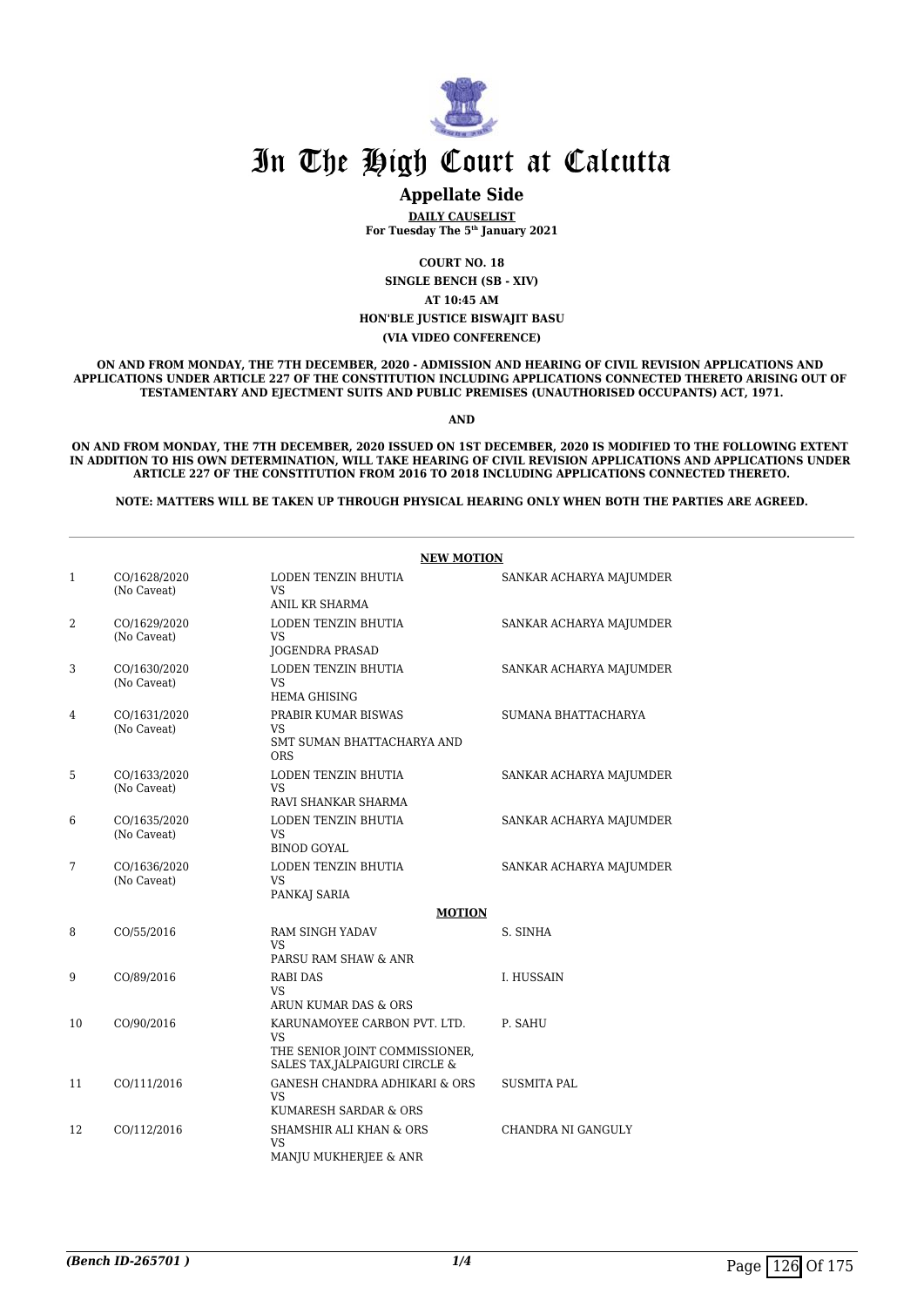#### *DAILY CAUSELIST COURT NO 18-FOR TUESDAY THE 5TH JANUARY 2021 HIGH COURT OF CALCUTTA - 2 -*

| 13 | CO/123/2016                             | MRINALINI DAS & ORS<br>VS.                                                     | S. SANTRA                     |
|----|-----------------------------------------|--------------------------------------------------------------------------------|-------------------------------|
| 14 | CO/135/2016                             | TUHIN SENGUPTA<br>SYED SAIFULLAH<br>VS                                         | MD. H. ZAMAN                  |
| 15 | CO/157/2016                             | SYED FARHAD HOSSAIN & ANR<br>BD. ENCLAVE PVT. LTD<br>VS                        | SRINJAY SENGUPTA              |
| 16 | CO/158/2016                             | JYOTSNA DAS<br><b>B.D. ENCLAVE PVT. LTD</b><br>VS<br>ARATI GHOSH               | SRINJAY SENGUPTA              |
| 17 | CO/171/2016                             | SUBHASHIS CHAKRABORTY<br>VS.<br>SWAPAN BANIK                                   | TARAK NATH HALDER             |
| 18 | CO/180/2016                             | MANABENDRA NATH CHOWDHURY<br>VS<br>SACHINDRA NATH CHOWDHURY &<br>ORS           | KAUSTAV CHANDRA DAS           |
|    | IA NO: CAN/1/2017(Old No:CAN/6095/2017) |                                                                                |                               |
| 19 | CO/185/2016                             | KAMAL KRISHNA DAS<br>VS                                                        | <b>AMRITA CHEL</b>            |
| 20 | CO/188/2016                             | <b>SOUMI DAS (PARUI)</b><br><b>SUKLA CHATTERJEE</b><br>VS                      | ASHISH SHAH                   |
| 21 | CO/199/2016                             | SATINATH GANGULY<br>RAJ KUMAR GAURISARIA<br>VS                                 | S. SAHA                       |
| 22 | CO/231/2016                             | RAGHUNATH ADHYA & ANR<br>SARAT KUMAR RAI<br>VS.                                | <b>ABHIJIT BASU</b>           |
| 23 | CO/239/2016                             | SUSHMA RAI<br>BAIDYA NATH DUTTA & ORS<br>VS                                    | AMAR KUMAR HALDER             |
| 24 | CO/248/2016                             | TARA NATH DUTTA & ORS<br>ARCHANA RAY & ORS<br>VS                               | SHAREQ SIDDIQUE               |
| 25 | CO/259/2016                             | SANNJIT KUMAR MUKHERJEE & ANR<br>HIMALOY MULTI- PURPOSE COLD<br>STORAGE<br>VS. | UTTAM KUMAR DE                |
| 26 | CO/274/2016                             | DEBAKAR SAHA<br>SAROJ KUMAR SHARMA<br>VS                                       | S. GANGULY                    |
| 27 | CO/1348/2016                            | SONI SHARMA<br>BIHARILAL SARAF & ANR<br>VS                                     | ARAIJIT BARDHAN               |
| 28 | CO/1367/2016                            | ROSE GARDEN COMPLEX PVT. LTD.<br>REYAZ AHMED<br>VS                             | M K BARMAN                    |
| 29 | CO/1382/2016                            | NASIMARA<br>GOPAL CHANDRA KAR & ORS<br>VS.                                     | SURANJAN MANDAL               |
| 30 | CO/1383/2016                            | LAL MOHAN KAR & ORS<br>SHRIVARDHAN MODI<br>VS.                                 | HARI NARAYAN SAHU             |
| 31 | CO/1394/2016                            | ALLAHABAD BANK & ORS<br>ASHOK KUMAR KAJARIA<br>VS                              | AMRITA LAL DHAR               |
| 32 | CO/1411/2016                            | RAVI KSHETTRY & ANR<br>DULAL CHANDRA MONDAL @ PODDAR<br>VS                     | SAMBHU NATH SARDAR            |
| 33 | CO/1429/2016                            | KHAGEN CHANDRA PODDAR<br>SITAL CHANDRA DAS<br>VS                               | SUBRATA KUMAR ROY<br>KARMAKAR |
| 34 | CO/1448/2016                            | BIVA @ KALPANA KOLEY<br>PURNIMA ARUN<br><b>VS</b>                              | NITAI CH. SAHA                |
| 35 | CO/1522/2016                            | ARUN KUMAR NARAYAN<br>SAUMEN NANDI<br>VS<br>BARNALI PRAMANIK @ NANDI           | SAUMEN NANDI(IN PERSON)       |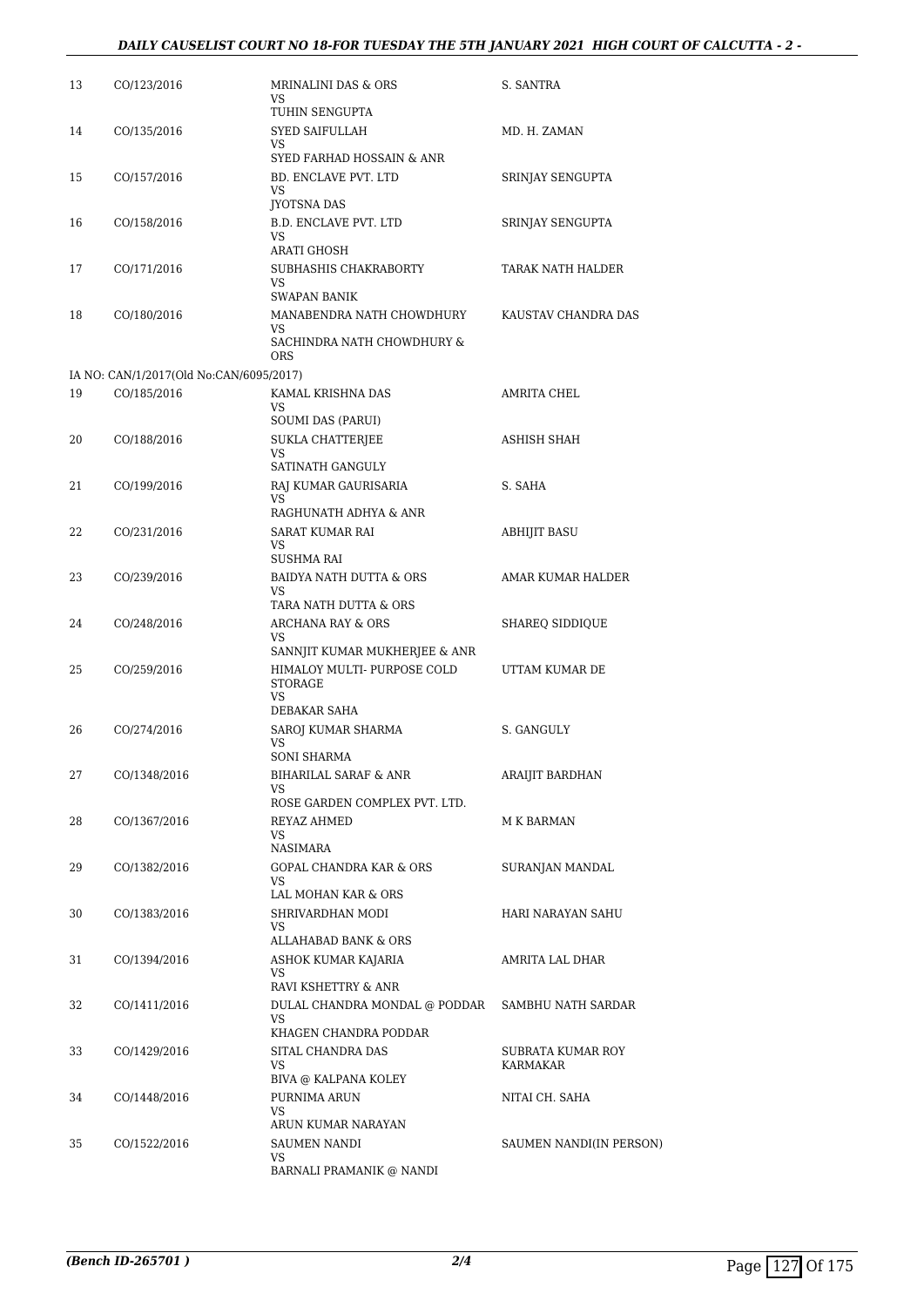#### *DAILY CAUSELIST COURT NO 18-FOR TUESDAY THE 5TH JANUARY 2021 HIGH COURT OF CALCUTTA - 3 -*

| wt36 | CO/2773/2015                            | SAUMEN NANDI<br><b>VS</b><br>BARNALI NANDI @ PRAMANIK                      | ROHIT KR. SHOW                    |
|------|-----------------------------------------|----------------------------------------------------------------------------|-----------------------------------|
| 37   | CO/1947/2016                            | RIPA NEOGI (KABASHI) @ RIPA NEOGY<br>VS                                    | DEBNATH MAHATA                    |
| wt38 | CO/1948/2016                            | SOUMITRA NEOGI<br>RIPA NEOGI (KABASHI) @ RIPA NEOGY<br>VS                  | DEBNATH MAHATA                    |
| 39   | CO/1952/2016                            | <b>SOUMITRA NEOGI</b><br>SMT ANKITA @RIA SARKAR<br>VS                      | KAUSHIK CHOUDHURY                 |
| 40   | CO/1960/2016                            | ARUP KUMAR SARKAR<br>ANJALI MONDAL & ORS<br>VS                             | D. BANERJEE                       |
|      |                                         | AMENA BEWA & ORS                                                           |                                   |
|      |                                         | IA NO: CAN/1/2016(Old No:CAN/9598/2016), CAN/2/2017(Old No:CAN/11582/2017) |                                   |
| wt41 | CO/1957/2016                            | ANJALI MONDAL & ORS<br>VS<br>AMENA BEWA & ORS                              | D. BANERJEE                       |
|      |                                         | IA NO: CAN/1/2016(Old No:CAN/9600/2016), CAN/2/2017(Old No:CAN/11583/2017) |                                   |
| 42   | CO/1984/2016                            | M/S BALAJI CONSTRUCTION & ANR<br>VS.<br>HIMADRI MONDAL & ORS               | D. KUNDU                          |
| 43   | CO/2011/2016                            | HEMANTA BISWAS<br>VS.<br><b>SUTAPA BISWAS</b>                              | P. ADHIKARI                       |
| 44   | CO/2017/2016                            | BALARAM JAISWAL<br>VS.<br>RAMESH KUMAR SHAW & ORS.                         | NARENDRA PRASAD GUPTA             |
| 45   | CO/2032/2016                            | <b>SAJAL SARKAR</b><br>VS<br>MADHUMITA SARKAR                              | <b>BAIDURYA GHOSAL</b>            |
| 46   | CO/3301/2017                            | MIR KAWSHIM ALI @ MIR KAOSHAIR<br>ALI & ORS<br>VS.                         | S NAZNIN                          |
|      |                                         | MIR MANOWAR HOSSAIN                                                        |                                   |
|      | IA NO: CAN/1/2018(Old No:CAN/8340/2018) |                                                                            |                                   |
| 47   | CO/3491/2017                            | THE CALCUTTA ART STUDIO P LTD<br>VS<br>JATINDRA NATH MONDAL                | KAJAL CHATTOPADHYAY               |
|      | IA NO: CAN/3/2019(Old No:CAN/2379/2019) |                                                                            |                                   |
| 48   | CO/4268/2017                            | <b>BIVORE KRISHNA DAS</b><br>VS                                            | SNEHANSU MAJUMDER                 |
| 49   | CO/3750/2018                            | SUTAPA DAS (SUR)<br>DEBASISH BANERJEE<br>VS                                | AMIT KUMAR PAN                    |
|      |                                         | PURNIMA BANERJEE                                                           |                                   |
|      | IA NO: CAN/1/2020                       |                                                                            |                                   |
| 50   | CO/2748/2019                            | <b>SOUMEN PATRA</b><br>VS<br>LAKSHMI KANTA DHARA                           | BASUDEB GAYEN                     |
| 51   | CO/2763/2019                            | URBANE STYLES<br>VS                                                        | ANIL CHOWDHURY                    |
| 52   | CO/4226/2019                            | ABC INDIA LTD<br><b>ABHISHEK KAR</b><br>VS.                                | MADHUSUDAN SAHA ROY               |
| 53   | CO/507/2020                             | <b>SUKRITI ROY &amp; ANR</b><br><b>GOPAL BHOUTIKA</b><br>VS.               | SABITA MUKHERJEE ROY<br>CHOUDHURY |
| 54   | CO/580/2020                             | SUDIP KUMAR SETT & ORS<br>RATNA MANDAL<br>VS.                              | AKMAN KHAN                        |
|      |                                         | TARUN KANTI ROY                                                            |                                   |
| 55   | CO/676/2020                             | SARASWATI DEVI MUNDRA<br>VS<br>M/S SUN RISE CORPORATION                    | PRIYABRATA GHOSH                  |
| 56   | CO/723/2020                             | CHABI PATRA & ORS<br>VS                                                    | PINTU KARAR                       |
|      |                                         | SANJIB KUMAR BISWAS                                                        |                                   |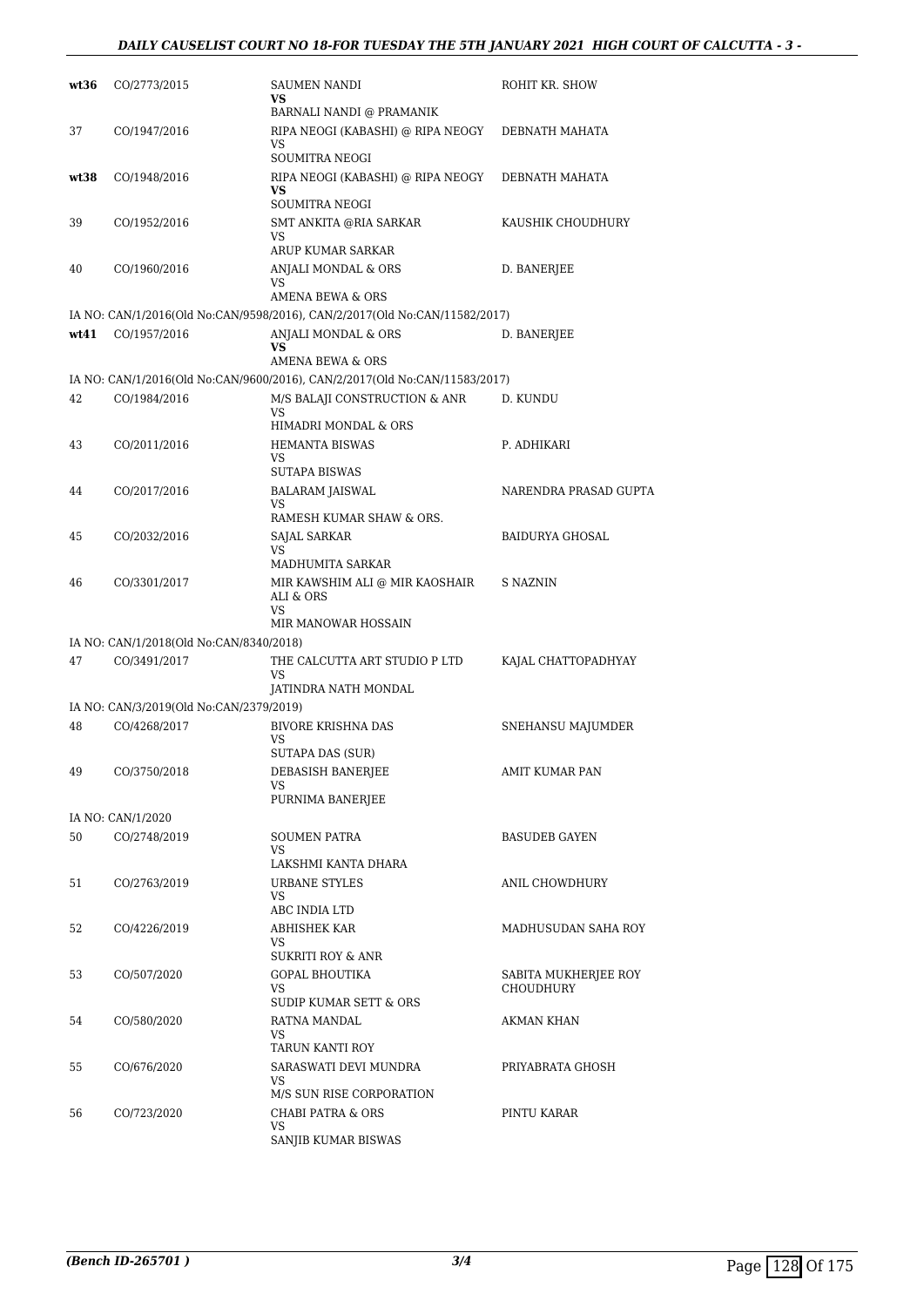#### *DAILY CAUSELIST COURT NO 18-FOR TUESDAY THE 5TH JANUARY 2021 HIGH COURT OF CALCUTTA - 4 -*

| 57   | CO/750/2020                                         | <b>SUBHENDU DAS</b><br>VS.                                                    | <b>UDDIPAN BANERJEE</b> |
|------|-----------------------------------------------------|-------------------------------------------------------------------------------|-------------------------|
|      |                                                     | SUDHA DEVI SHAW                                                               |                         |
| 58   | CO/755/2020                                         | <b>SABITA SHAW</b><br>VS.<br>ARJUN THAKUR                                     | <b>SAKTIDHAR DAS</b>    |
| 59   | CO/857/2020                                         | <b>MD ILIYAS</b><br>VS.                                                       | <b>GOLAM MOHAMMAD</b>   |
|      |                                                     | MD SHAHNAWAZ                                                                  |                         |
| 60   | CO/1005/2020                                        | KISHALAY BHADURI<br><b>VS</b><br>SUNIL KUMAR SINGH & ORS                      | <b>SOVAN MUKHERJEE</b>  |
| 61   | CO/1011/2020<br>(No Caveat)                         | SHIBU KUMAR SHAW & ORS<br><b>VS</b>                                           | <b>NEIL BASU</b>        |
|      |                                                     | NARESH SHARMA                                                                 |                         |
| 62   | CO/1170/2020                                        | KABITA BISWAS & ORS<br>VS.                                                    | <b>BALARAM SARDAR</b>   |
|      |                                                     | SADHAN DASGUPTA                                                               |                         |
|      | IA NO: CAN/1/2020(Old No:CAN/5167/2020), CAN/2/2020 |                                                                               |                         |
| 63   | CO/1286/2020                                        | MD IDRIS<br><b>VS</b>                                                         | MANASH KUMAR BARMAN     |
|      |                                                     | PRITEPAL SUNGH                                                                |                         |
| 64   | CO/1487/2020                                        | SUCHITRA RAKSHIT AND ORS<br>VS.<br>RANJIT RAKSHIT                             | JOYITA ROY              |
| 65   | CO/1557/2020                                        | CHHAYA SEN<br>VS.                                                             | KIRON C SAHA            |
|      |                                                     | BIPLAB ROY CHOWDHURY AND ORS                                                  |                         |
| wt66 | CO/2562/2019                                        | <b>CHHAYA SEN &amp; ANR</b><br><b>VS</b><br>BIPLAB ROY CHOWDHURY & ORS        | KIRAN C. SAHA           |
|      | IA NO: CAN/1/2019(Old No:CAN/9709/2019)             |                                                                               |                         |
| 67   | CO/1610/2020                                        | MUKESH JHA NAGAR                                                              | SWARALIPI SARKAR        |
|      |                                                     | VS.<br>Union of India                                                         |                         |
|      |                                                     |                                                                               |                         |
| 68   | CO/1612/2020<br>(No Caveat)                         | RABI SHANKAR GUPTA @ HARI<br><b>SHANKAR GUPTA</b><br>VS<br>DEEPSIKHA SENGUPTA | MD RIZWAN ALAM          |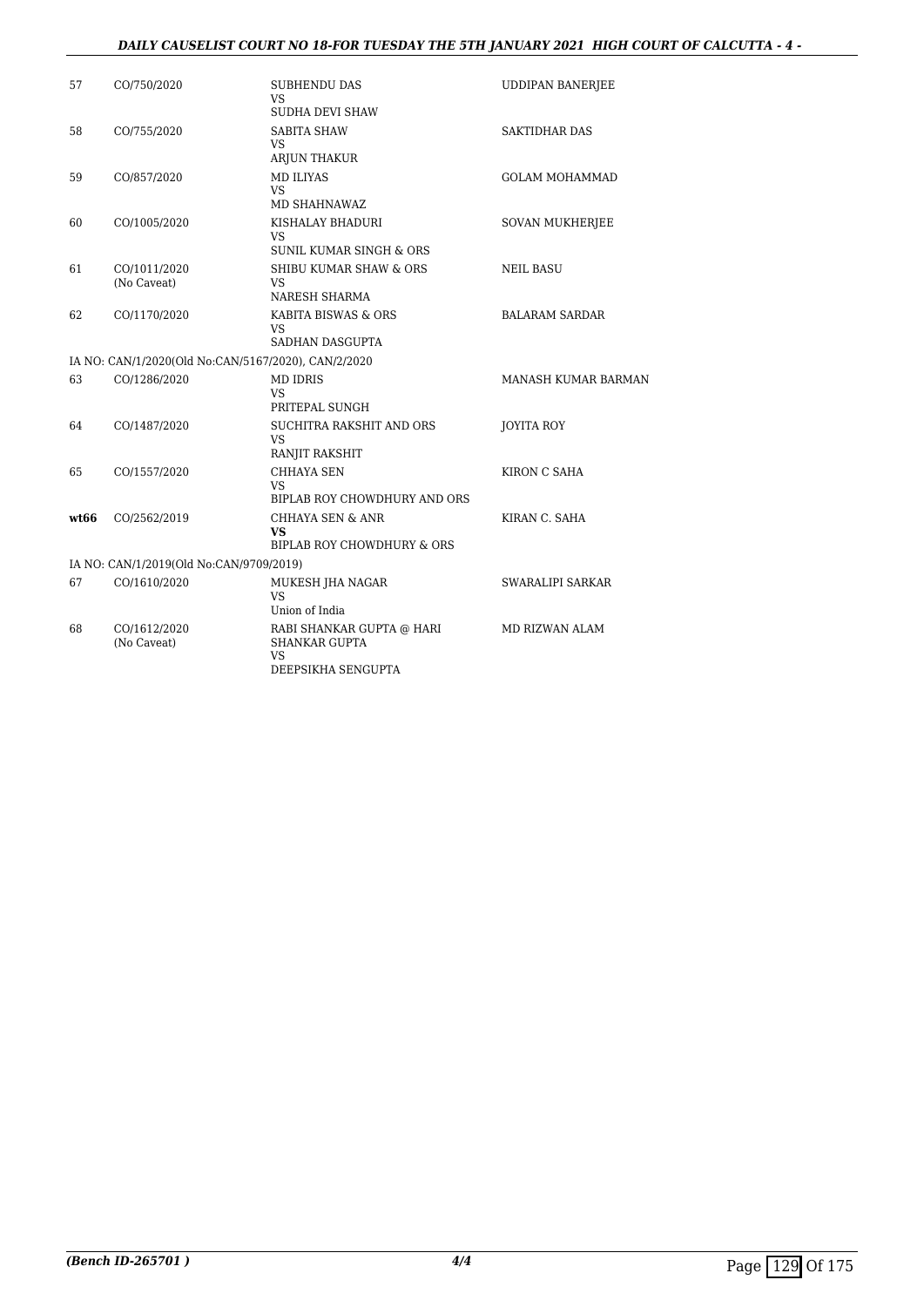

#### **Appellate Side**

**DAILY CAUSELIST For Tuesday The 5th January 2021**

> **COURT NO. 24 SINGLE BENCH (SB - XV)**

> > **AT 10:45 AM**

**HON'BLE JUSTICE AMRITA SINHA (VIA VIDEO CONFERENCE)**

**ON AND FROM MONDAY, THE 7TH DECEMBER, 2020 - MATTERS (INCLUDING MOTIONS) UNDER ARTICLE 226 OF THE CONSTITUTION RELATING TO ALL SERVICE MATTERS RELATING TO MUNICIPALITIES AND PANCHAYATS UNDER GROUP V AND APPLICATIONS CONNECTED THERETO;**

**MATTERS (INCLUDING MOTIONS) UNDER ARTICLE 226 OF THE CONSTITUTION RELATING TO SERVICE UNDER GROUP VI INCLUDING HEARING OF WRIT PETITIONS AND APPLICATIONS CONNECTED THERETO.**

**NOTE : MATTERS WILL BE TAKEN UP THROUGH PHYSICAL HEARING ONLY WHEN BOTH THE PARTIES ARE AGREED.**

**THE FOLLOWING NOTES WILL BE EFFECTED ON AND FROM 11.01.2021**

**1. ON EVERY MONDAY MOTIONS WILL BE TAKEN UP FOR THE WHOLE DAY.**

**2. ON EVERY TUESDAY MOTIONS WILL BE TAKEN UP TILL RECESS. AFTER RECESS APPLICATIONS** 

 **WILL BE TAKEN UP AND IF TIME PERMITS MOTIONS WILL BE TAKEN UP.**

**3. ON EVERY WEDNESDAY 'MOTIONS' WILL BE TAKEN UP TILL RECESS. AFTER RECESS CONTEMPT APPLICATIONS WILL BE TAKEN UP AND IT TIME PERMITS MOTIONS WILL BE TAKEN UP.**

**4. ON EVERY THURSDAY MOTIONS WILL BE TAKEN UP TILL RECESS. AFTER RECESS HEARING MATTERS WILL BE TAKEN UP.** 

**5. ON EVERY FRIDAY MOTIONS WILL BE TAKEN UP TILL RECESS. AFTER RECESS 'HEARING' MATTERS WILL BE TAKEN UP.** 

|                                         |                               | <b>TO BE MENTIONED</b>                                                        |                           |  |
|-----------------------------------------|-------------------------------|-------------------------------------------------------------------------------|---------------------------|--|
| 1                                       | WPA/8570/2020<br>(Correction) | AMALESH KARAR AND ORS<br><b>VS</b><br>HOWRAH MUNICIPAL CORP AND<br><b>ORS</b> | Shebatee Datta            |  |
|                                         |                               | <b>MOTION GROUP - V</b>                                                       |                           |  |
| 2                                       | WPA/4359/2020                 | DIPTI BISWAS & ORS.<br><b>VS</b><br>STATE OF WEST BENGAL & ORS.               | <b>GOURAB DAS</b>         |  |
| 3                                       | WPA/4541/2020                 | <b>MANAB SARKAR</b><br><b>VS</b><br>STATE OF WEST BENGAL & ORS                | PROBAL SARKAR             |  |
| IA NO: CAN/1/2020(Old No:CAN/4568/2020) |                               |                                                                               |                           |  |
| 4                                       | WPA/4609/2020                 | MOTAJ BIBI<br><b>VS</b><br>STATE OF WEST BENGAL & ORS                         | <b>BIPUL KUMAR MANDAL</b> |  |
| 5                                       | WPA/4964/2020                 | <b>DIPAK MALIK</b><br><b>VS</b><br>STATE OF WEST BENGAL & ORS                 | <b>SK ABU JAFAR</b>       |  |
| 6                                       | WPA/5030/2020                 | SUKANTA MALIK<br><b>VS</b><br>STATE OF WEST BENGAL & ORS                      | KESHAB CHANDRA DAS        |  |
| 7                                       | WPA/5091/2020                 | SANJOY KUMAR ADAK<br>VS.<br>STATE OF WEST BENGAL & ORS                        | PARAMITA MAITY            |  |
| 8                                       | WPA/5100/2020                 | BRIHASPATI HALDER (KAYAL)<br>VS<br>STATE OF WEST BENGAL & ORS                 | SUDARSHAN GHOSH           |  |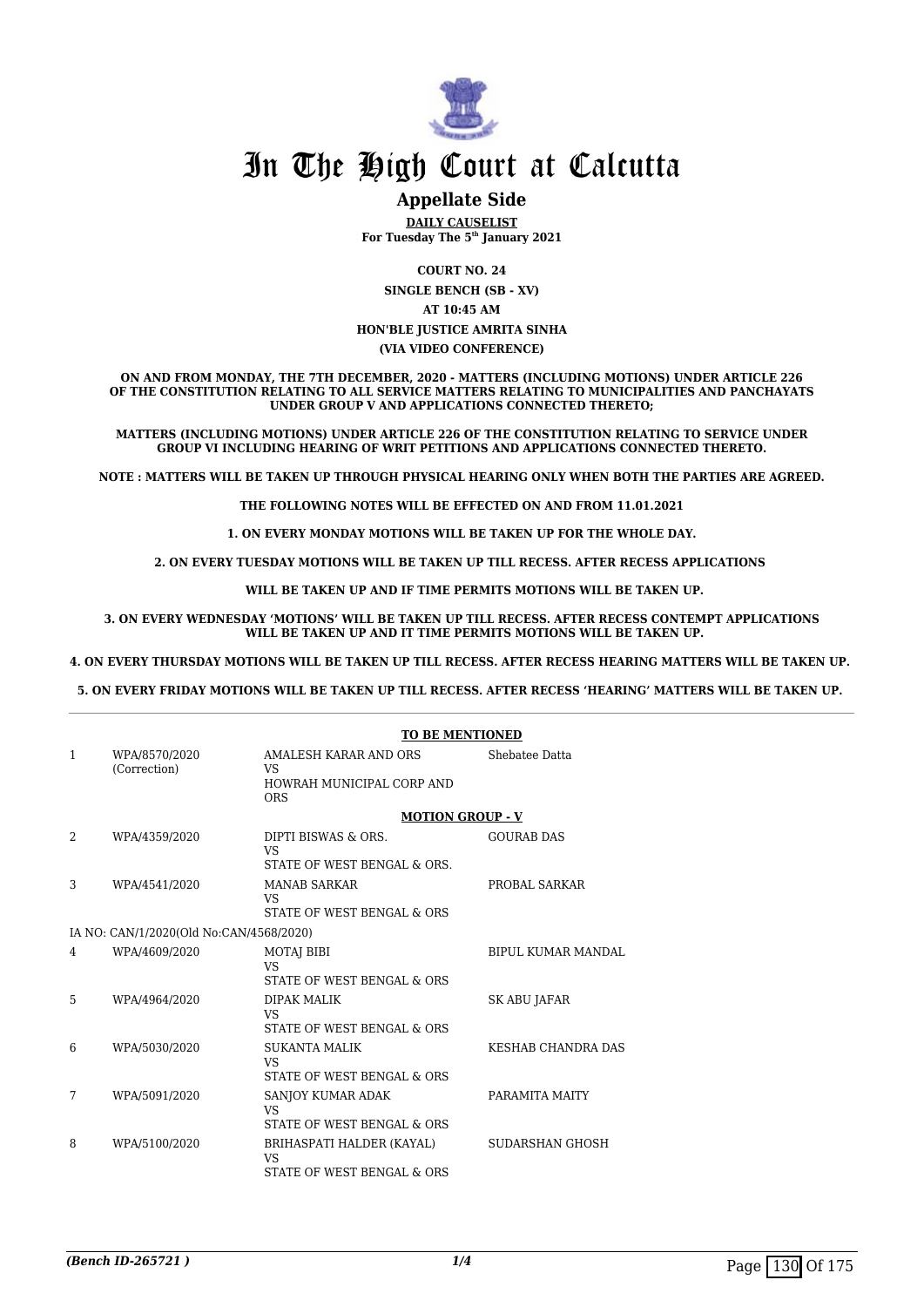#### *DAILY CAUSELIST COURT NO 24-FOR TUESDAY THE 5TH JANUARY 2021 HIGH COURT OF CALCUTTA - 2 -*

| 9  | WPA/8215/2020  | KALOSONA PATRA<br>VS                                          | <b>SAKYA MAITY</b>       |
|----|----------------|---------------------------------------------------------------|--------------------------|
| 10 | WPA/8798/2020  | STATE OF WEST BENGAL AND ORS.<br><b>RINA SAHA</b>             | ARUN KUMAR PAUL          |
|    |                | VS<br>STATE OF WEST BENGAL AND ORS.                           |                          |
| 11 | WPA/9552/2020  | MOHAMMAD BABUL HUDA AND<br>ANR                                | MD NAUROZ RAHBER         |
|    |                | VS<br>STATE OF WEST BENGAL AND ORS.                           |                          |
| 12 | WPA/9556/2020  | MD. SAMSAD ALAM<br>VS                                         | MD. NAUROZ RAHBER        |
|    |                | STATE OF WEST BENGAL AND ORS.                                 |                          |
| 13 | WPA/9815/2020  | SUSHANTA HALDER<br>VS                                         | <b>BIKASH SHAW</b>       |
|    |                | STATE OF WEST BENGAL AND ORS.                                 |                          |
| 14 | WPA/9816/2020  | P RAMU HARIJAN<br>VS<br>STATE OF WEST BENGAL AND ORS.         | <b>BIKASH SHAW</b>       |
| 15 | WPA/9878/2020  | RATNA SHOME                                                   | <b>GHALIB RIZWAN</b>     |
|    |                | VS.<br>RAJPUR SONARPUR MUNICIPALITY                           |                          |
|    |                | <b>AND OTHERS</b>                                             |                          |
| 16 | WPA/9883/2020  | <b>BANANI PODDAR</b><br>VS                                    | ANIT DEY                 |
|    |                | State of West Bengal                                          |                          |
| 17 | WPA/9893/2020  | TARULATA MONDAL<br>VS<br>STATE OF WEST BENGAL AND ORS.        | INDRAJIT ROY CHOWDHURY   |
| 18 | WPA/9908/2020  | MD. ISLAM                                                     | <b>HARI CHARAN YADAV</b> |
|    |                | VS.<br>THE KOLKATA MUNICIPAL<br>CORPORATION                   |                          |
| 19 | WPA/9920/2020  | <b>BIPLAB BANERJEE</b>                                        | FALGUNI BANDYOPADHYAY    |
|    |                | VS<br>STATE OF WEST BENGAL AND ORS.                           |                          |
| 20 | WPA/9948/2020  | NIBEDITA DEY AND ORS<br>VS                                    | DIPANKAR MANDAL          |
|    |                | STATE OF WEST BENGAL AND ORS                                  |                          |
| 21 | WPA/9955/2020  | PUSPA BARIK @ PUSHPA BARIK<br>VS                              | GOUTAM ACHARYA           |
| 22 | WPA/9977/2020  | STATE OF WEST BENGAL AND ORS.<br>M/S B ENTERPRISE AND ANOTHER | PARTHA SARKAR            |
|    |                | VS<br>STATE OF WEST BENGAL AND ORS.                           |                          |
| 23 | WPA/9980/2020  | ANIL KUMAR CHAKRABORTY @                                      | PARTHA SARKAR            |
|    |                | ANIL CHAKRABORTY<br>VS                                        |                          |
|    |                | STATE OF WEST BENGAL AND ORS.                                 |                          |
| 24 | WPA/9981/2020  | SUJOY KUMAR MONDAL<br>VS                                      | TANUJA BASAK             |
|    |                | STATE OF WEST BENGAL AND ORS.                                 |                          |
| 25 | WPA/10009/2020 | SAMIMA AKHTAR MIRJA<br>VS                                     | KARTIK DAS               |
|    |                | STATE OF WEST BENGAL AND ORS.                                 |                          |
|    |                | <b>MOTION (GROUP VI)</b>                                      |                          |
| 26 | WPA/7857/2020  | DR. TARAKESHWAR PRASAD<br>VS                                  | ARANYA SAHA              |
|    |                | Union of India<br><b>SANDIP RAJAK</b>                         |                          |
| 27 | WPA/8085/2020  | VS                                                            | KUSHAL DAS               |
|    |                | Union of India AND ORS                                        |                          |
| 28 | WPA/8186/2020  | <b>SHARVESH KUMAR</b><br>VS                                   | ARPA CHAKRABORTY         |
|    |                | Union of IndiaAND ANR                                         |                          |
| 29 | WPA/8342/2020  | <b>BUDHADEV MALLICK</b><br>VS                                 | EBASISH CHATTOPADHYAY    |
|    |                | UNION OF INDIA AND ORS                                        |                          |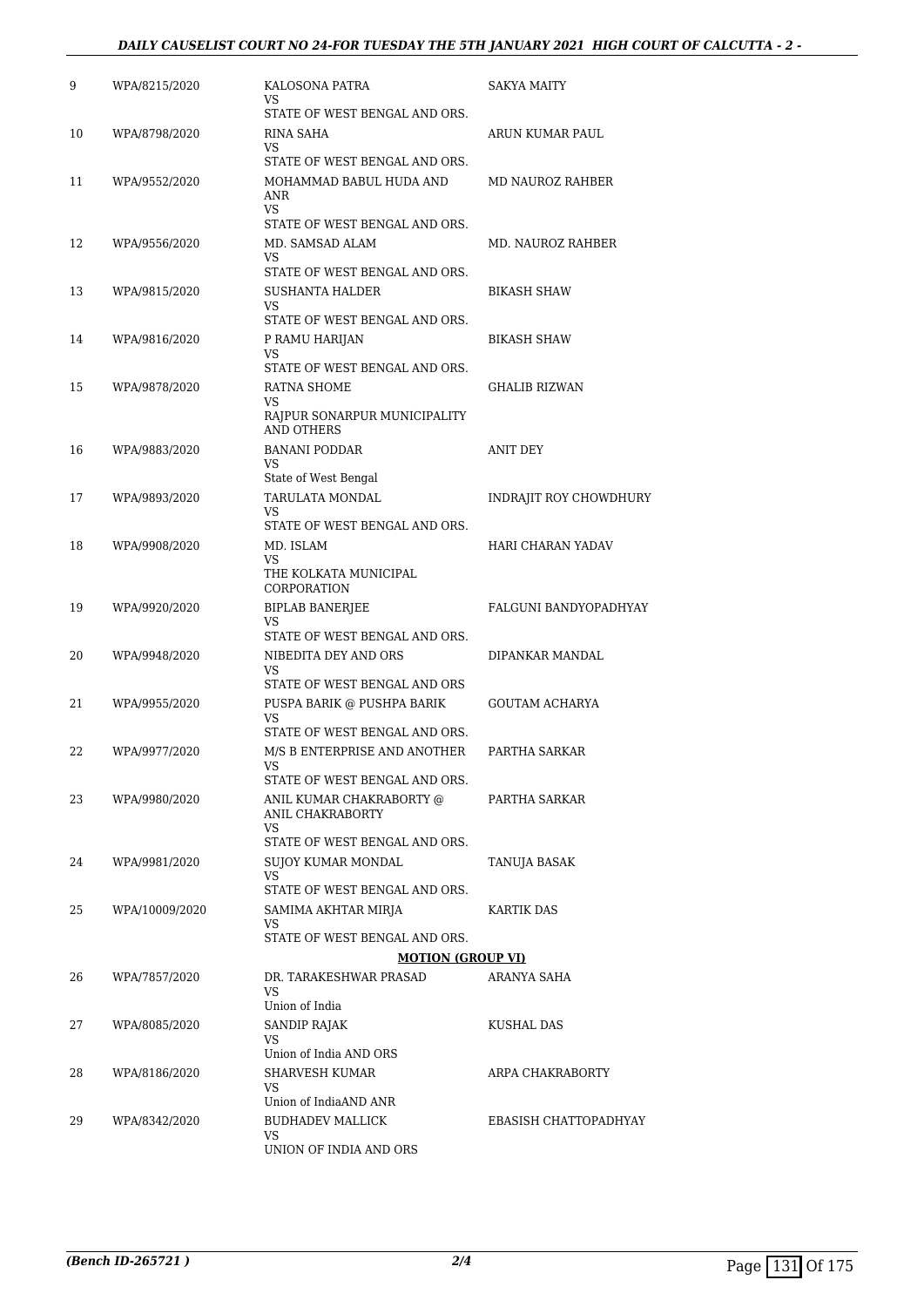#### *DAILY CAUSELIST COURT NO 24-FOR TUESDAY THE 5TH JANUARY 2021 HIGH COURT OF CALCUTTA - 3 -*

| 30 | WPA/8462/2020                            | ANKUR BHATTACHARYA AND ANR<br>VS<br>THE STATE OF WEST BENGAL AND<br>ORS                      | UDAYNARAYAN BETAL                      |
|----|------------------------------------------|----------------------------------------------------------------------------------------------|----------------------------------------|
| 31 | WPA/9092/2020                            | TARUN KUMAR MAZUMDAR<br>VS.<br>Union of India                                                | SANDIPAN MAITY                         |
|    | IA NO: CAN/1/2020                        |                                                                                              |                                        |
| 32 | WPA/9743/2020                            | MONIRUL ISLAM<br>VS.                                                                         | <b>ASHRAFUL HUQ</b>                    |
| 33 | WPA/9745/2020                            | Union of India<br>DEB NARAYAN SETH AND ORS<br>VS                                             | SUPRATIK JANA                          |
| 34 | WPA/9874/2020                            | STATE OF WEST BENGAL AND ORS.<br>JAYANTA MISTRY<br>VS.                                       | RANA HALDAR                            |
| 35 | WPA/9899/2020                            | Union of India AND ORS<br>FIROJA KHATUN<br>VS                                                | NANIGOPAL CHAKRABORTY                  |
| 36 | WPA/9949/2020                            | UNION OF INDIA AND ORS.<br><b>RITU KUMARI</b><br>VS.                                         | INDRADEEP PAL                          |
| 37 | WPA/9992/2020                            | UNION OF INDIA AND ORS.<br><b>MENAKA CHAKRABORTY</b><br>VS<br>UNION OF INDIA AND ORS.        | <b>SULAGNA</b><br>BAGCHI(BHATTACHARYA) |
| 38 | WPA/10388/2020                           | UPENDRA DUSAD ALIAS UPENDRA<br><b>PASWAN</b><br><b>VS</b>                                    | CHITTAPRIYA GHOSH                      |
| 39 | WPA/11210/2020                           | EASTERN COALFIELDS LTD<br>NAWAJ SHARIF PAIK<br>VS.                                           | <b>MUKTESWAR MAITY</b>                 |
| 40 | WPA/11372/2020                           | STATE OF WEST BENGAL AND ORS.<br>FATIK CHANDRA MONDAL<br>VS<br>STATE OF WEST BENGAL AND ORS. | SOUNAK BHATTACHARYA                    |
| 41 | WPA/11378/2020                           | BIKASH KUMAR YADAV AND<br><b>ANOTHER</b><br><b>VS</b>                                        | KOUSTAV BAGCHI                         |
|    |                                          | UNION OF INDIA AND ORS.                                                                      |                                        |
|    |                                          | <b>APPLICATION</b>                                                                           |                                        |
| 42 | CPAN/31/2018                             | SEFALI DAS (GHOSH) & ORS.<br>VS.<br>GOLAM MEHABOOB & ANR.                                    | <b>SUFI KAMAL</b>                      |
|    | wt43 WPA/2311/2016                       | SEFALI DAS (GHOSH) & ORS<br>VS                                                               | SUFI KAMAL                             |
|    | IA NO: CAN/2/2017(Old No:CAN/5615/2017)  | STATE OF WEST BENGAL & ORS                                                                   |                                        |
| 44 | CPAN/497/2019                            | <b>SUDIN MUKHERJEE</b>                                                                       | <b>SOMA CHAKRABORTY</b>                |
|    |                                          | VS                                                                                           |                                        |
|    |                                          | <b>GOPAL SAHA</b>                                                                            |                                        |
|    | IA NO: CAN/1/2019(Old No:CAN/12114/2019) |                                                                                              |                                        |
|    | wt45 WPA/26233/2017                      | SUDIN MUKHERJEE<br>VS<br>STATE OF WEST BENGAL & ORS                                          | S. CHAKRABORTY                         |
| 46 | WPA/8916/2019<br>(A.R.C.)                | RAJEEV VARMA<br>VS<br>THE BALMAR LAWRIE & CO. LTD. &<br>ORS                                  | <b>BANKIM MONDAL</b>                   |
|    | IA NO: CAN/1/2020                        |                                                                                              |                                        |
| 47 | WPA/23763/2019                           | RAJA CHOWDHURY<br>VS<br>STATE OF WEST BENGAL & ORS                                           | PUSPHAL CHOWDHURY                      |
|    | wt48 CPAN/198/2020                       | RAJA CHOWDHURY<br>VS<br>PANCHU GOPAL ROY @ PANCHU                                            | PUSPAL CHAKRABORTY                     |
|    |                                          | RAY<br>IA NO: CAN/1/2020(Old No:CAN/4839/2020), CAN/2/2020(Old No:CAN/4840/2020)             |                                        |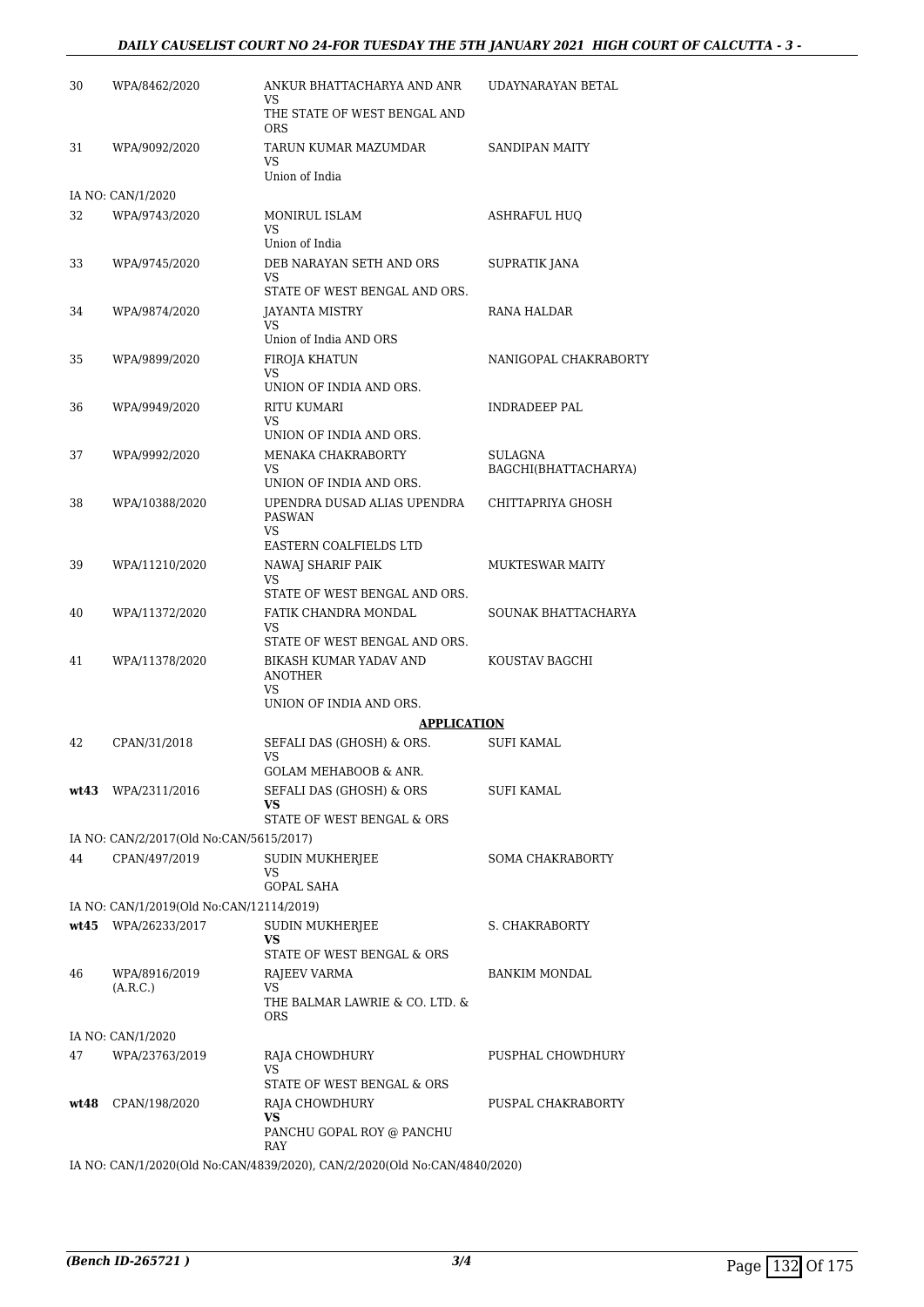#### *DAILY CAUSELIST COURT NO 24-FOR TUESDAY THE 5TH JANUARY 2021 HIGH COURT OF CALCUTTA - 4 -*

| 49    | CPAN/674/2020  | GOURISHANKAR CHAKRABORTY<br>VS.<br>RAJESH KUMAR SINHA               | <b>RAUEAV ROY</b> |
|-------|----------------|---------------------------------------------------------------------|-------------------|
| wt.50 | WPA/20836/2019 | GOURISHANKAR CHAKRABORTY<br><b>VS</b><br>STATE OF WEST BENGAL & ORS | <b>SAURAV ROY</b> |
| 51    | CPAN/677/2020  | SATYADEO PRASAD<br>VS.<br>RAJESH KUMAR SINHA                        | <b>SAURAV ROY</b> |
| wt.52 | WPA/20866/2019 | <b>SATYDEO PRASAD</b><br><b>VS</b><br>STATE OF WEST BENGAL & ORS    | <b>SAURAV ROY</b> |
| 53    | CPAN/680/2020  | BHASKAR CHANDRA BHUTIA<br><b>VS</b><br>RAJESH KUMAR SINHA           | <b>SAURAV ROY</b> |
| wt.54 | WPA/20863/2019 | <b>BHASKAR CH BHUTIA</b><br><b>VS</b><br>STATE OF WEST BENGAL ORS   | <b>SAURAV ROY</b> |
| 55    | CPAN/684/2020  | <b>JOYDEB SHAW</b><br><b>VS</b><br>RAJESH KUMAR SINHA               | <b>SAURAV ROY</b> |
| wt:56 | WPA/20865/2019 | <b>JOYDEB SHAW</b><br><b>VS</b><br>STATE OF WEST BENGAL & ORS       | <b>SAURAV ROY</b> |
| 57    | CPAN/686/2020  | UMESH KUMAR SINGH<br><b>VS</b><br>RAJESH KUMAR SINHA                | <b>SAURAV ROY</b> |
| wt:58 | WPA/20867/2019 | UMESH KUMAR SINGH<br><b>VS</b><br>STATE OF WEST BENGAL & ORS        | <b>SAURAV ROY</b> |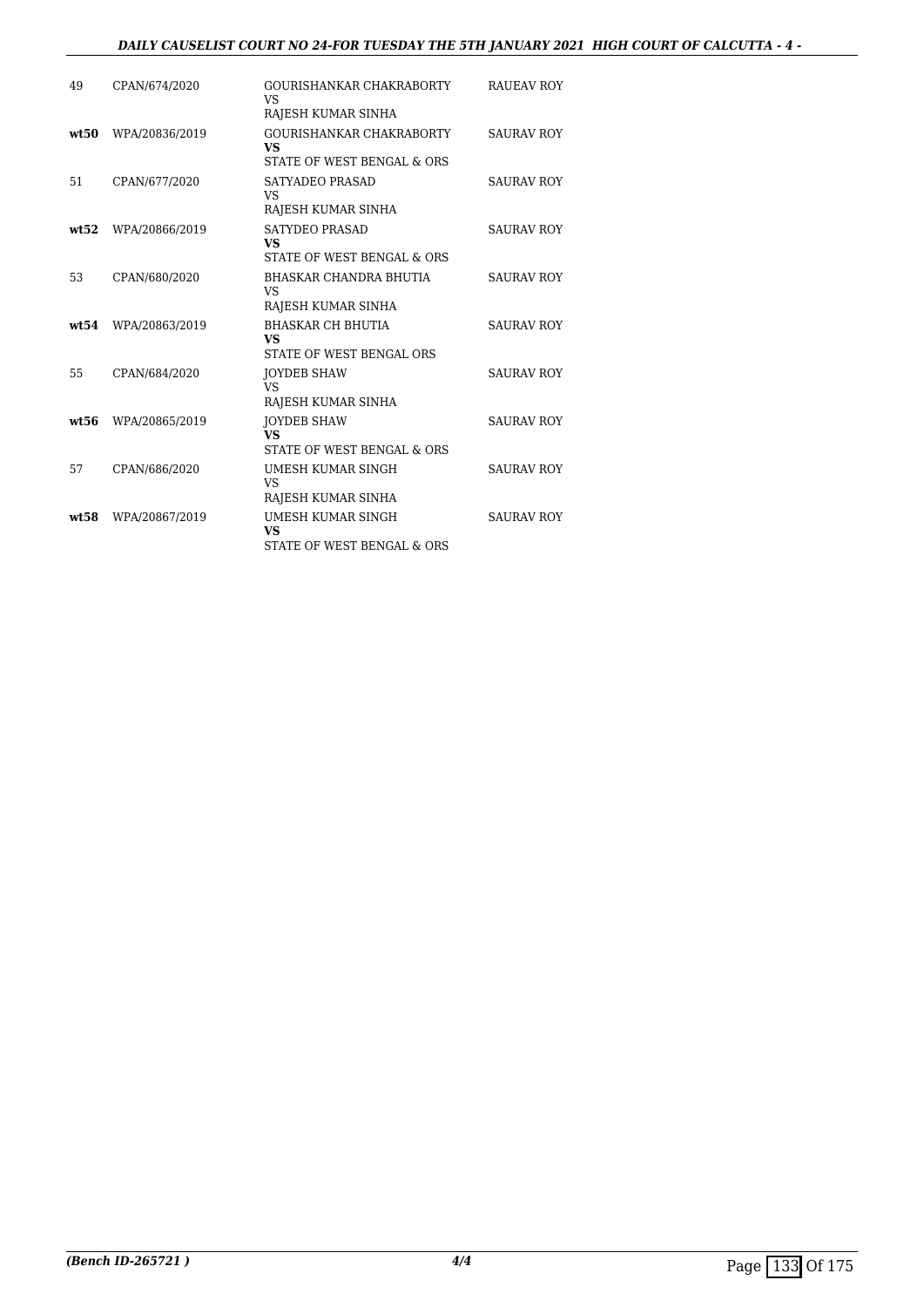

### **Appellate Side**

**DAILY CAUSELIST For Tuesday The 5th January 2021**

**COURT NO. 22**

**SINGLE BENCH (SB - XVI)**

**AT 10:45 AM**

**HON'BLE JUSTICE ABHIJIT GANGOPADHYAY**

**(VIA VIDEO CONFERENCE)**

**ON AND FROM MONDAY, THE 7TH DECEMBER, 2020 – MATTERS (INCLUDING MOTIONS) UNDER ARTICLE 226 OF THE CONSTITUTION OF INDIA RELATING TO LABOUR UNDER GROUP III ; MATTERS (INCLUDING MOTIONS) UNDER ARTICLE 226 OF THE CONSTITUTION RELATING TO TRANSPORT & TELECOMMUNICATION UNDER GROUP VII INCLUDING HEARING OF WRIT PETITIONS AND APPLICATIONS CONNECTED THERETO; NO MENTIONING WILL BE ENTERTAINED WITHOUT SERVICE OF NOTICE OF MENTIONING; NOTE: MATTERS WILL BE TAKEN UP THROUGH PHYSICAL HEARING ONLY WHEN BOTH THE PARTIES ARE AGREED.**

#### **TO BE MENTIONED**

| $\mathbf{1}$ | WPA/137/2020<br>(AT 2:00 P.M.)          | PRABARTAK JUTE MILLS LTD.<br><b>VS</b><br>ASSISTANT LABOUR<br>COMMISSIONER, WEST BENGAL<br>$&$ ORS  | TRIPTIMOY TALUKDER        |
|--------------|-----------------------------------------|-----------------------------------------------------------------------------------------------------|---------------------------|
|              | IA NO: CAN/1/2020(Old No:CAN/2845/2020) |                                                                                                     |                           |
| 2            | WPA/11310/2020                          | DEBASISH BARDHAN<br><b>VS</b><br>THE REGIONAL PROVIDENT<br>FUND COMMISSIONER AND<br><b>OTHERS</b>   | RAMIJ MUNSHI              |
|              |                                         | GR. - III (MOTION)                                                                                  |                           |
| 3            | WPA/4161/2020                           | TATA METALIKS LIMITED<br><b>WORKERS' UNION &amp; ANR</b><br><b>VS</b><br>STATE OF WEST BENGAL & ORS | HIMADRI KUMAR MAHATA      |
| 4            | WPA/4612/2020                           | <b>ARUN DUTTA</b><br>VS.<br><b>EMPLOYEES STATE INSURANCE</b><br><b>CORPORATION &amp; ORS</b>        | SUPRIYA RANJAN GHOSH      |
| 5            | WPA/4696/2020                           | ARGHYA NATH<br>VS.<br>STATE OF WEST BENGAL & ORS                                                    | SOMRAJ DHAR               |
| 6            | WPA/4769/2020                           | RAM DEV SHARAN PATHAK<br><b>VS</b><br>REGIONAL PROVIDENT FUND<br>COMMISSIONER & ANR                 | <b>DIPAK DEY</b>          |
| 7            | WPA/4895/2020                           | PINTU CHONGDAR<br><b>VS</b><br>STATE OF WEST BENGAL & ORS                                           | RABINDRA KUMAR<br>JAISWAL |
| 8            | WPA/5082/2020                           | SHAMBHU NATH CHOUDHURY<br>VS<br>STATE OF WEST BENGAL & ORS                                          | <b>MOLLY DAS</b>          |
|              |                                         | <b>NEW MOTION (GROUP - III)</b>                                                                     |                           |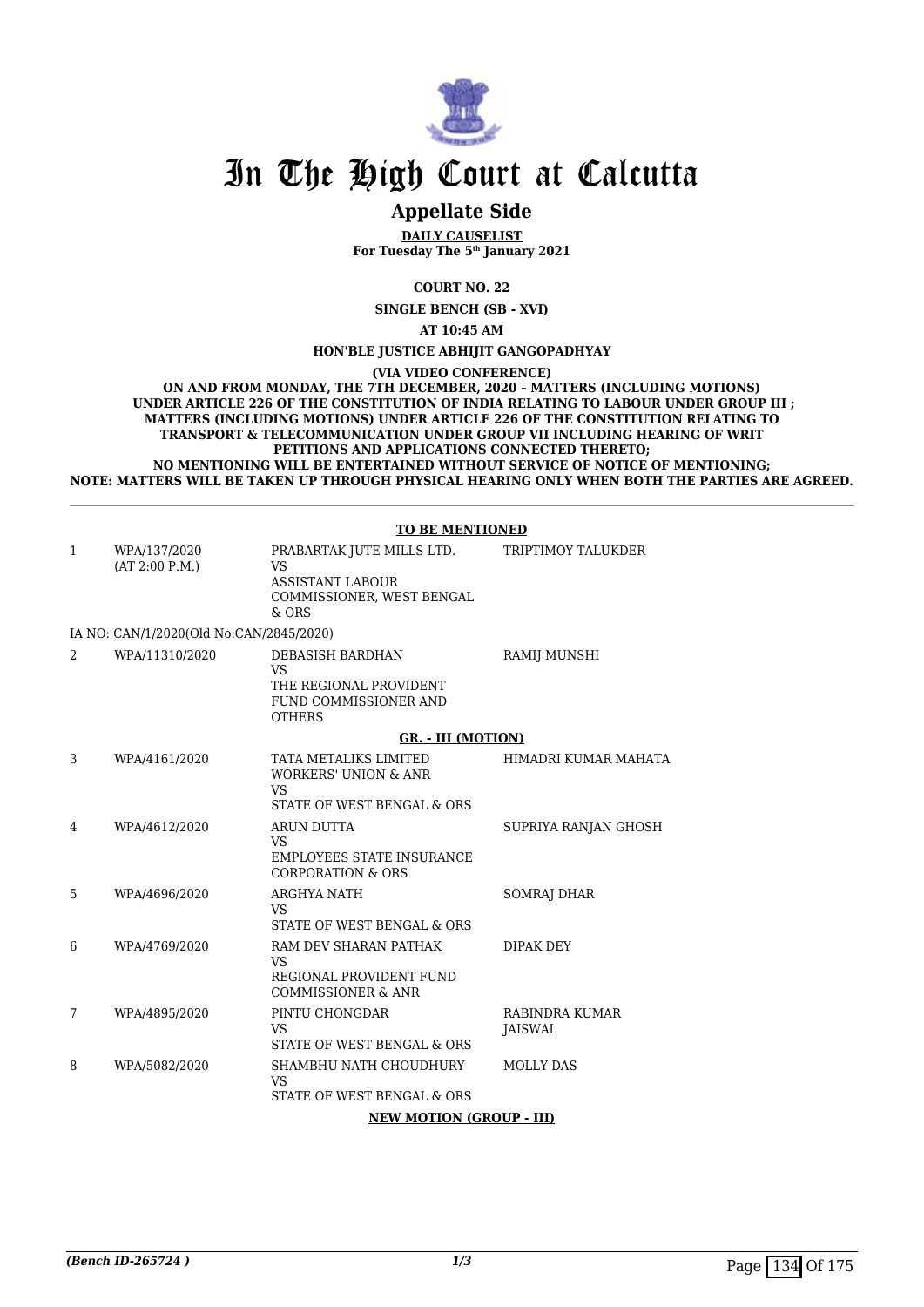| 9  | WPA/9471/2018       | M/S. SAMSING ORGANIC TEA P.<br>LTD.<br><b>VS</b><br>REG. P.F COM.-1, JALPAIGURI &                            | <b>S.P TEWARY</b>                 |
|----|---------------------|--------------------------------------------------------------------------------------------------------------|-----------------------------------|
|    | wt10 WPA/13943/2017 | ORS.<br>MRITYUNJOY MAITY<br>VS                                                                               | B.B. MAITY                        |
| 11 | WPA/4438/2020       | STATE OF WEST BENGAL & ORS<br>M/S JULLUNDUR MOTOR AGENCY<br>(DELHI) LTD<br><b>VS</b><br>UNION OF INDIA & ORS | ASHISH SHAH                       |
| 12 | WPA/4597/2020       | DELTA LIMITED & ORS<br>VS<br>UNION OF INDIA & ORS                                                            | SAPTARSHI MUKHERJEE               |
| 13 | WPA/5270/2020       | NTPC LIMITED<br>VS<br>ADDITIONAL CENTRAL<br>PROVIDENT FUND<br>COMMISSIONER & ORS                             | UTTAM KUMAR MANDAL                |
| 14 | WPA/5287/2020       | BALMER LAWREE & CO. LTD<br>VS<br>STATE OF WEST BENGAL & ORS                                                  | LAKSHMAN CHANDRA<br><b>HALDER</b> |
| 15 | WPA/11657/2020      | <b>SUMAN PAUL</b><br>VS<br>STATE OF WEST BENGAL AND<br>ORS.                                                  | SANJIB DUTTA                      |
| 16 | WPA/11717/2020      | M/S. SUTANUTI TRAVELS<br>VS<br>THE STATE OF WEST BENGAL<br>AND ORS                                           | <b>MADAN MOHAN ROY</b>            |
| 17 | WPA/11753/2020      | JAGIRA SK.<br>VS<br>STATE OF WEST BENGAL AND<br>ORS.                                                         | SUVADIP BHATTERJEE                |
| 18 | WPA/11755/2020      | <b>SAMIRAN GHOSH</b><br>VS<br>THE STATE OF WEST BENGAL<br>AND ORS                                            | DYUTIMAN BANERJEE                 |
| 19 | WPA/11758/2020      | KAMAL KRISHNA BOSE<br>VS<br>STATE OF WEST BENGAL AND<br>ORS.                                                 | Suvadip Bhattacharjee             |
| 20 | WPA/11760/2020      | <b>SWAPAN GHOSH</b><br>VS<br>THE STATE OF WEST BENGAL<br>AND ORS                                             | DYUTIMAN BANERJEE                 |
| 21 | WPA/11780/2020      | BIMAL KUMAR MANDAL<br>VS<br>STATE OF WEST BENGAL AND<br>ORS.                                                 | SASTHI CHARAN DHARA               |
| 22 | WPA/11790/2020      | HARADHAN PANTU<br>VS.<br>STATE OF WEST BENGAL AND<br>ORS.                                                    | <b>SUVADIP BHATTACHARJEE</b>      |
| 23 | WPA/11794/2020      | ASRAF ALI ANSARI<br>VS<br>STATE OF WEST BENGAL AND<br>ORS.                                                   | SUVADIP BHATTACHARJEE             |
| 24 | WPA/11797/2020      | MADHABA NANDA<br>VS<br>STATE OF WEST BENGAL AND<br>ORS.                                                      | SUVADIP BHATTACHARJEE             |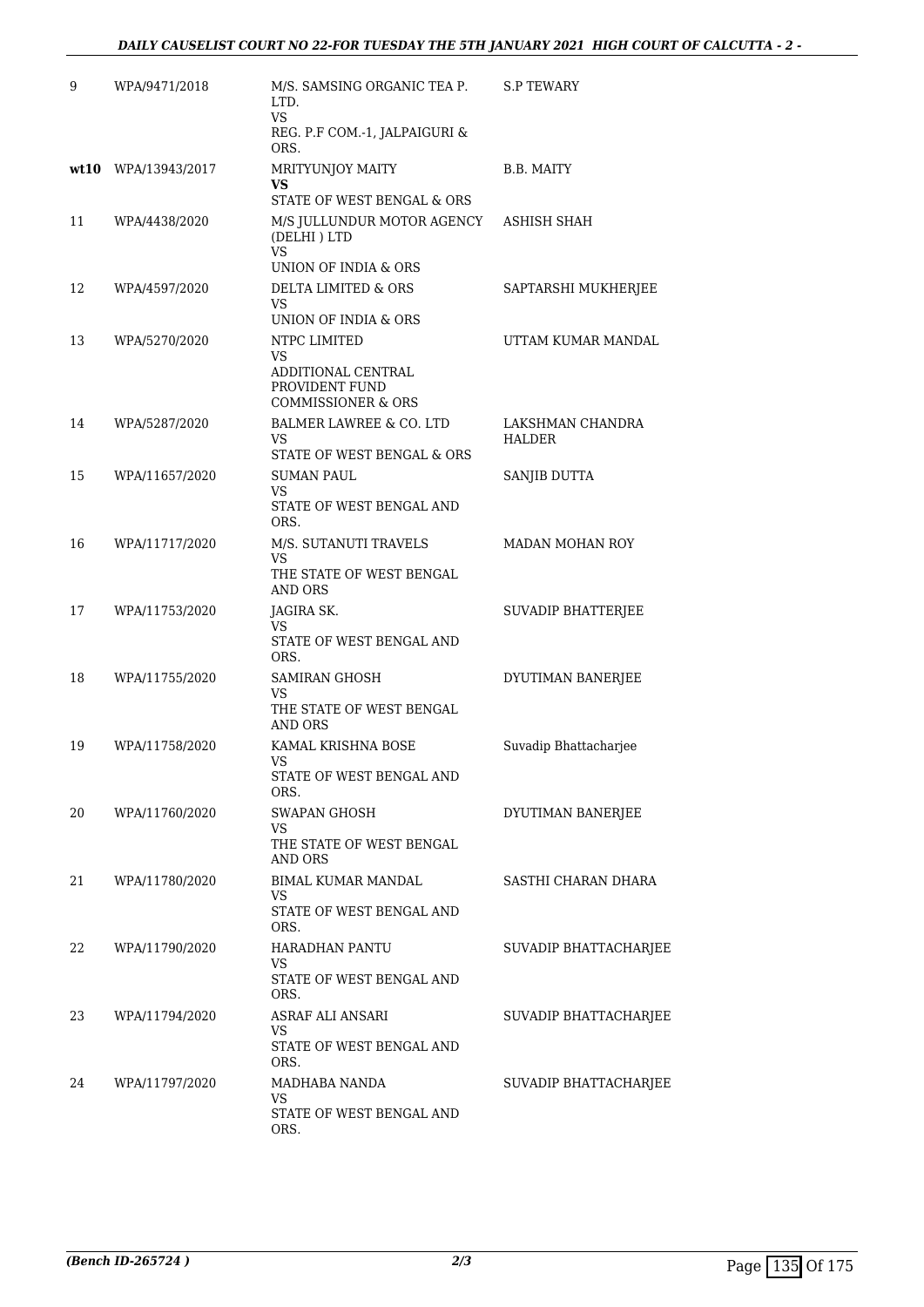#### *DAILY CAUSELIST COURT NO 22-FOR TUESDAY THE 5TH JANUARY 2021 HIGH COURT OF CALCUTTA - 3 -*

| 25 | WPA/11817/2020 | MILAN KUMAR MUDI<br>VS<br>STATE OF WEST BENGAL AND<br>ORS.         | ALLEN FELIX        |
|----|----------------|--------------------------------------------------------------------|--------------------|
| 26 | WPA/11878/2020 | DHIREN MONDAL<br>VS<br>INDIAN OIL CORPORATION AND<br><b>OTHERS</b> | RASAMOY MONDAL     |
| 27 | WPA/11939/2020 | TIJIYA ENGINEERING PVT LTD<br>VS<br>UNION OF INDIA AND ORS.        | K M HOSSAIN        |
| 28 | WPA/11941/2020 | KAMALA MALICK<br>VS<br>STATE OF WEST BENGAL AND<br>ORS.            | <b>BIKASH SHAW</b> |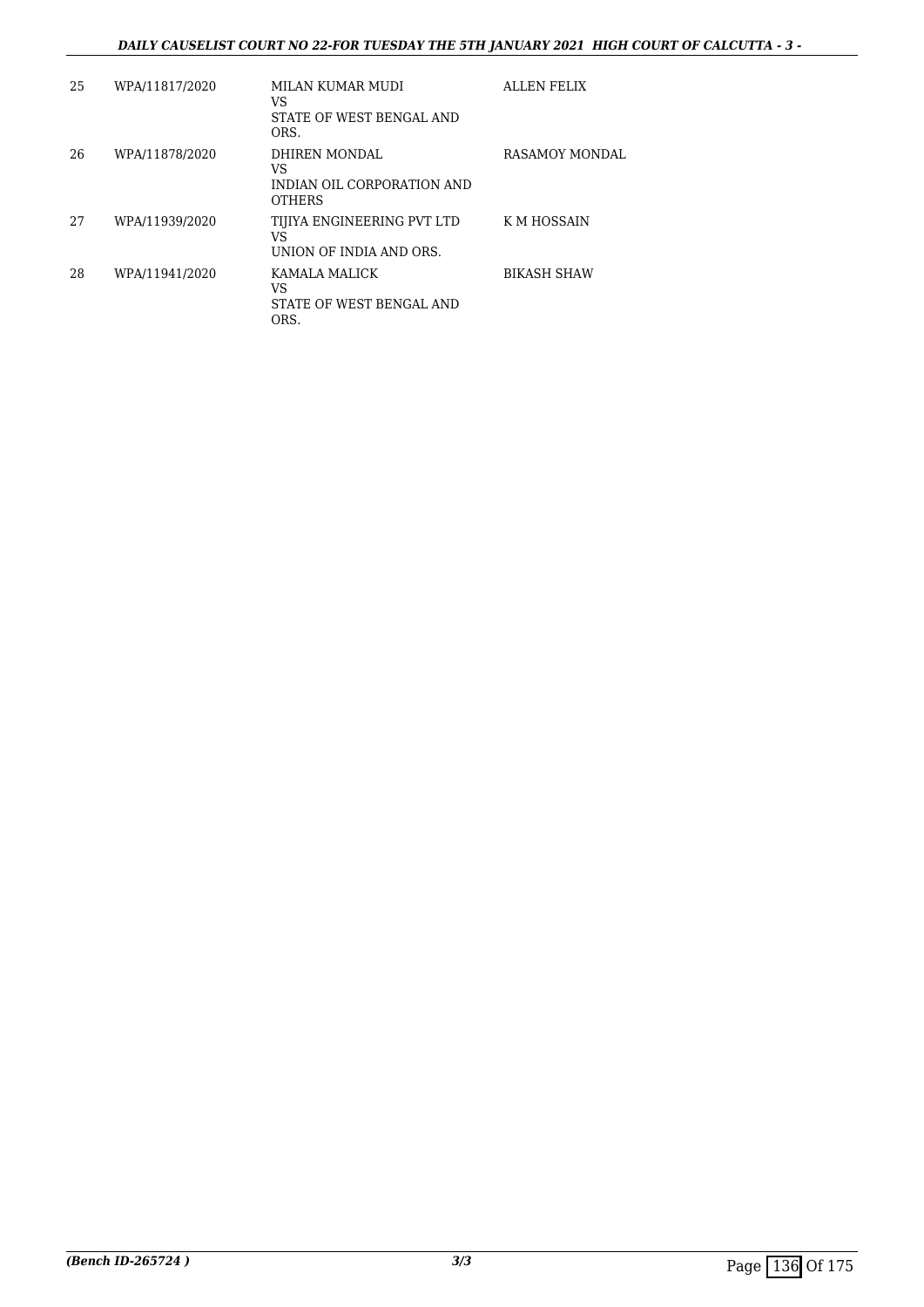

### **Appellate Side**

**DAILY CAUSELIST For Tuesday The 5th January 2021**

**COURT NO. 32**

**SINGLE BENCH (SB - XVII)**

**AT 10:45 AM**

**HON'BLE JUSTICE JAY SENGUPTA**

**(VIA VIDEO CONFERENCE)**

#### **ON AND FROM MONDAY, THE 7TH DECEMBER, 2020 - ADMISSION OF CRIMINAL MOTIONS AND HEARING OF CRIMINAL REVISIONS ARISING OUT OF N.I. ACT, POSCO; MAINTENANCE AND CRIME AGAINST WOMEN (NOT ASSIGNED TO ANY OTHER BENCH) INCLUDING APPLICATIONS CONNECTED THERETO;**

#### **HEARING OF CRIMINAL REVISIONS (IRRESPECTIVE OF CLASSIFICATION) FILED FROM 2016 INCLUDING CONNECTED APPLICATIONS; HEARING OF CRIMINAL APPEALS**

#### **NOTE : MATTERS WILL BE TAKEN UP THROUGH PHYSICAL HEARING WHEN BOTH THE PARTIES ARE AGREED**

|   |                                           | <b>TO BE MENTIONED</b>                                                                   |                        |
|---|-------------------------------------------|------------------------------------------------------------------------------------------|------------------------|
| 1 | CRR/2625/2015                             | ASHOK JHGA & ORS<br>VS<br>STATE OF WEST BENGAL & ANR                                     | S BHOWMIK              |
|   | IA NO: CRAN/2/2020(Old No:CRAN/1285/2020) |                                                                                          |                        |
|   |                                           | <b>LISTED MOTION</b>                                                                     |                        |
| 2 | CRR/3041/2019                             | <b>TANMAY MAITY</b><br>VS                                                                | <b>MS PUNAM BASU</b>   |
|   |                                           | STATE OF WEST BENGAL & ANR                                                               |                        |
| 3 | CRR/3569/2019                             | ABHISHEK BHATTACHARYYA<br>VS<br>SANANDA BHATTACHARYYA<br>(CHATTERJEE)                    | <b>SAIKAT MONDAL</b>   |
| 4 | CRR/224/2020                              | <b>SUBIR BHOWMICK</b><br>VS<br>STATE OF WEST BENGAL& ANR                                 | <b>BISWAJIT TIWARI</b> |
| 5 | CRR/340/2020                              | K. BALASUBRAMANIAM @<br><b>BALASBRAMANIAN KESAVAN</b><br>VS<br>STATE OF WEST BENGAL& ANR | KOUSHIK KUNDU          |
| 6 | CRR/1399/2020                             | ABDUL SOMI MONDAL<br>VS<br>SHRIRAM TRANSPORT FINANCE<br><b>COMPANY LTD</b>               | SARYATI DATTA          |
| 7 | CRR/1546/2020                             | UDDIPTO ROY AND ORS<br>VS.<br>STATE OF WEST BENGAL AND<br>ANR                            | <b>SOFIA NASKAR</b>    |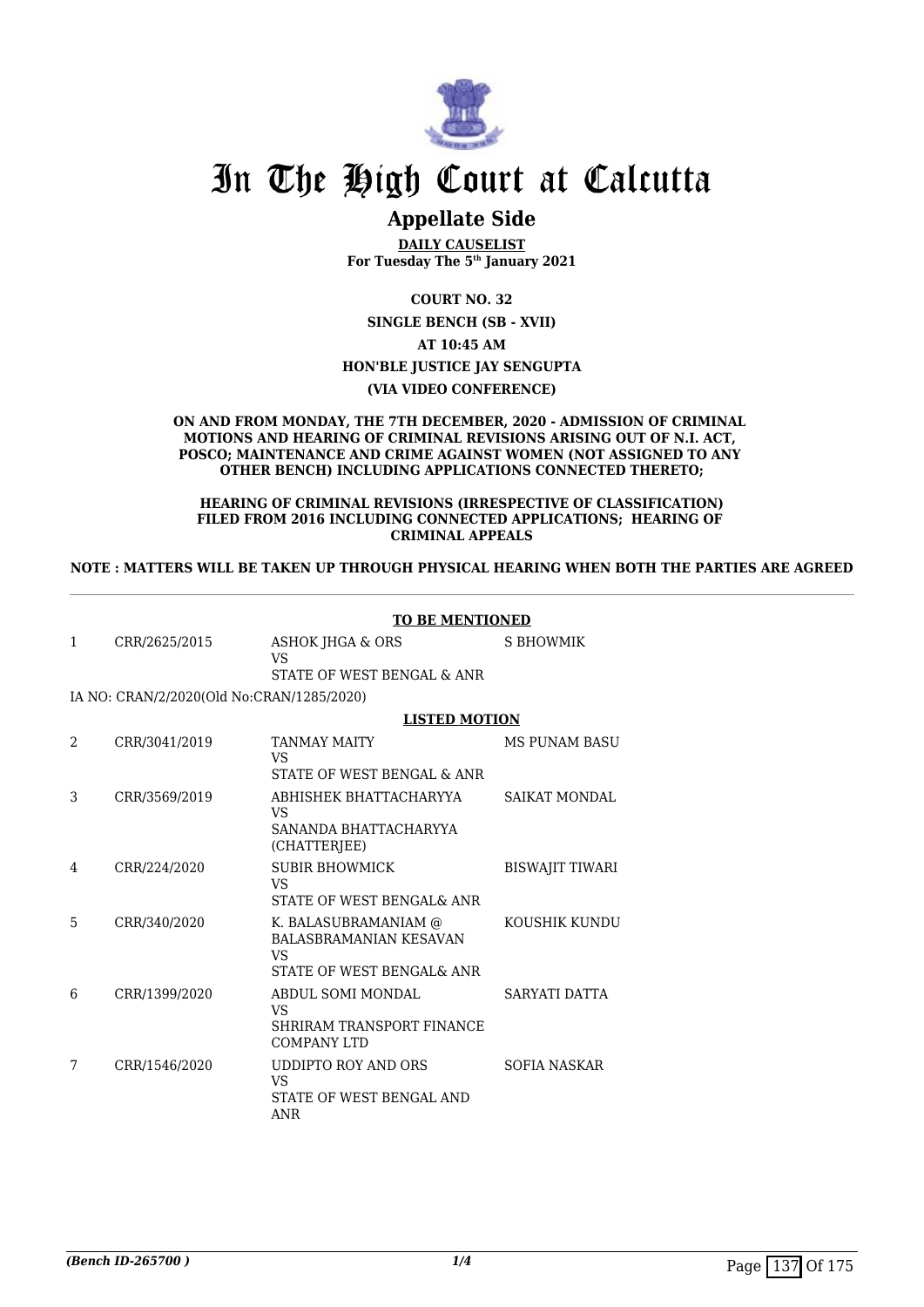| 8  | CRR/1555/2020      | ANJAN KR SEN<br>VS<br>STATE OF WEST BENGAL AND                         | SUBHASIS MISHRA                      |
|----|--------------------|------------------------------------------------------------------------|--------------------------------------|
|    |                    | ANR                                                                    |                                      |
| 9  | CRR/1636/2020      | RAKESH S KATHOTIA AND ORS<br>VS                                        | DEEPAK KUMAR JAIN                    |
|    |                    | State of West Bengal AND ANR                                           |                                      |
| 10 | CRR/1638/2020      | RAKWSH S KATHOTIA AND ORS<br>VS                                        | DEEPAK KUMAR JAIN                    |
|    |                    | State of West Bengal AND ANR<br>RAKWSH S KATHOTIA AND ORS              |                                      |
| 11 | CRR/1639/2020      | <b>VS</b><br>State of West Bengal AND ANR                              | DEEPAK KUMAR JAIN                    |
| 12 |                    | SAMIR KUMAR ADHIKARI                                                   | ASHOKE KUMAR NATH                    |
|    | CRR/1731/2020      | VS<br>SUBHOJIT GHOSH AND ANR                                           |                                      |
| 13 | CRR/1738/2020      | NAMDEV CHAURE                                                          | <b>SANTANU DEB ROY</b>               |
|    |                    | <b>VS</b><br>DIR OF REVENUE<br><b>INTELLIGENCE</b>                     |                                      |
| 14 | CRR/1903/2020      | DEBASISH BRATA<br><b>BHATTACHARJEE</b>                                 | PINAKI BHATTACHARYYA                 |
|    |                    | VS<br>SHARMISTHA BHATTACHARJEE                                         |                                      |
| 15 | CRR/1904/2020      | ASHOK KUMAR PATRA                                                      | DILIP KUMAR MAITI                    |
|    |                    | <b>VS</b><br>STATE OF WEST BENGAL AND<br>ORS.                          |                                      |
| 16 | CRR/1908/2020      | PRASANNA GHOSH<br><b>VS</b>                                            | <b>ARUP KUMAR</b><br><b>BHOWMICK</b> |
|    |                    | State of West Bengal                                                   |                                      |
| 17 | CRR/1928/2020      | BILAL ALI SHAH AND ORS<br><b>VS</b><br>STATE OF WEST BENGAL AND<br>ANR | <b>AVIRUP CHATTERJEE</b>             |
| 18 | CRR/1929/2020      | <b>FAJILA KHATUN</b>                                                   | LAKSMINATH                           |
|    |                    | VS<br>State of West Bengal AND ANR                                     | <b>BHATTACAHRY</b>                   |
| 19 | CRR/1930/2020      | BILAL ALI SHAH AND ORS                                                 | <b>AVIRUP CHATTERJEE</b>             |
|    |                    | <b>VS</b>                                                              |                                      |
|    |                    | State of West Bengal AND ANR                                           |                                      |
| 20 | CRR/1933/2020      | RAJIB MONDAL<br>VS                                                     | MD JANNAT UL FIRDOUS                 |
|    |                    | KRISHNA MONDAL (GHOSH)                                                 |                                      |
|    | IA NO: CRAN/1/2020 |                                                                        |                                      |
| 21 | CRR/1934/2020      | <b>BITANSU KAMILA</b><br>VS<br>State of West Bengal                    | NITANKAR DUTTA BANIK                 |
| 22 | CRR/1935/2020      | SAROJ KUMAR BAIDYA<br><b>VS</b><br>MITALI BAIDYA (KARMAKAR)            | MD. JANNAT UL FIRDOUS                |
| 23 | CRR/1942/2020      | DEVENDRA SINGH<br><b>VS</b>                                            | DIPAK KUARM MONDAL                   |
|    |                    | MAGMA FINCORP LTD AND ANR                                              |                                      |
| 24 | CRR/2/2021         | <b>SUBHENDU MAL</b><br><b>VS</b><br>State of West Bengal AND ANR       | PROSENJIT MUKHERJEE                  |

IA NO: CRAN/1/2021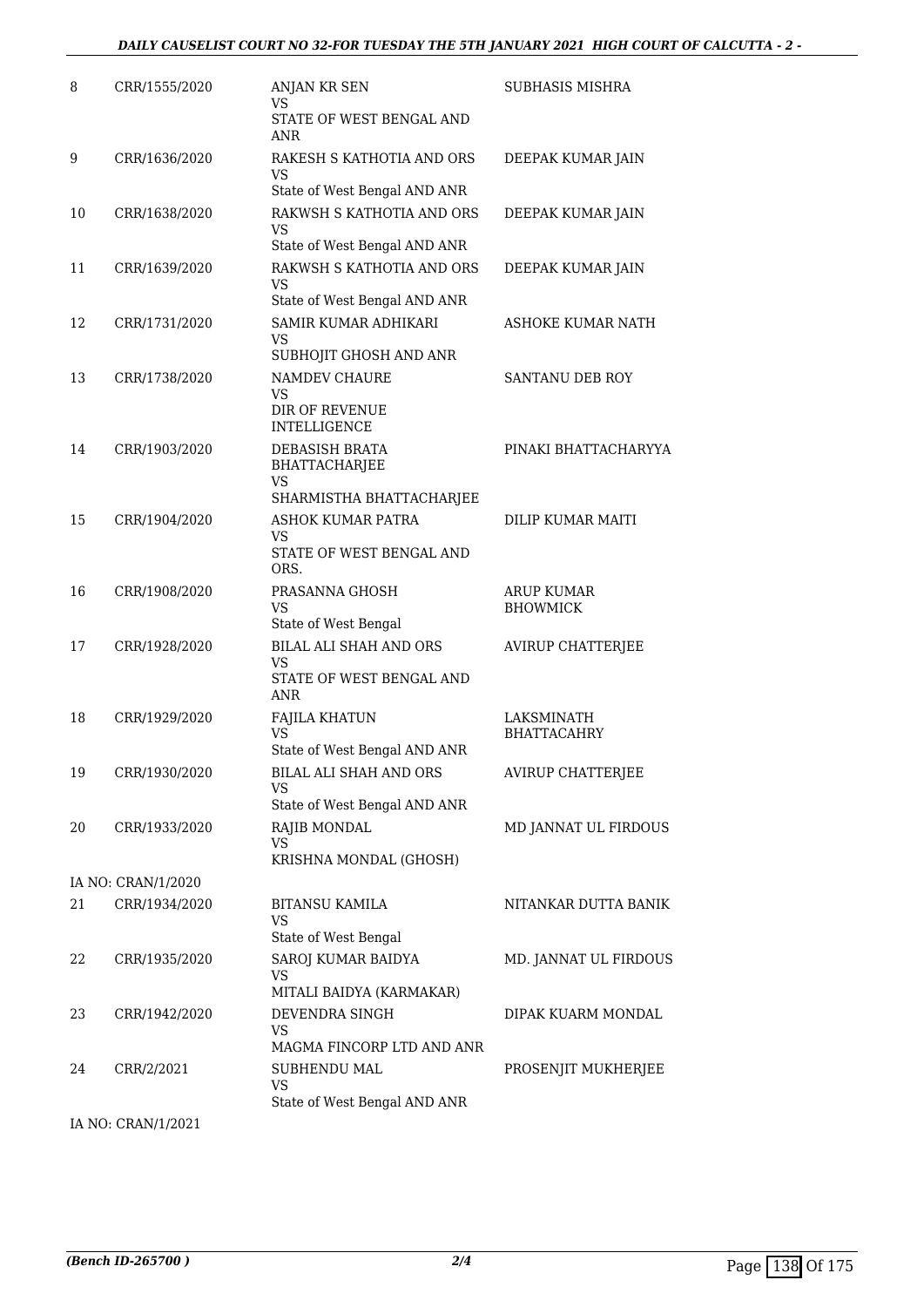| 25 | CRR/10/2021                                | ARUN MADANLAL<br>BHALOTIA@ARUN KUMAR<br><b>BHALOTIA</b><br>VS.                | SOUMAVA MUKHERJEE        |
|----|--------------------------------------------|-------------------------------------------------------------------------------|--------------------------|
|    |                                            | State of West Bengal AND ANR                                                  |                          |
| 26 | CRR/11/2021                                | ARUN MADANLAL BHALOTIA<br>@ARUN KUMAR BHALOTIA@A K<br><b>BHALOTIA</b>         | <b>SOUMAVA MUKHERJEE</b> |
|    |                                            | <b>VS</b><br>State of West Bengal AND ANR                                     |                          |
|    |                                            | <b>CONTESTED APPLICATION</b>                                                  |                          |
| 27 | CRR/818/2016                               | RAJENDRA KUMAR JAIN & ORS<br><b>VS</b>                                        | SIDHARTHA SHARMA         |
|    |                                            | STATE OF WEST BENGAL & ANR                                                    |                          |
| 28 | CRR/1564/2016                              | PUNEET SATYAWADI<br>VS                                                        | RAJESWARA RAO            |
|    |                                            | STATE OF WEST BENGAL & ANR                                                    |                          |
|    | IA NO: CRAN/12/2020(Old No:CRAN/1120/2020) |                                                                               |                          |
| 29 | CRR/2835/2016                              | <b>CHARAN NASKAR</b><br>VS                                                    | ARJUN KUMAR RAHA         |
|    |                                            | STATE OF WEST BENGAL & ORS                                                    |                          |
| 30 | CRR/1553/2017                              | ORIJIT CHATTERJEE & ANR<br>VS                                                 | <b>SATADRU LAHIRI</b>    |
|    |                                            | STATE OF WEST BENGAL & ORS                                                    |                          |
|    | IA NO: CRAN/3/2018(Old No:CRAN/2198/2018)  |                                                                               |                          |
| 31 | CRR/3448/2017                              | RAJA CHANDRA GARG<br><b>VS</b>                                                | SACHETAN GHOSH           |
|    |                                            | STATE OF WEST BENGAL &<br>ANR.                                                |                          |
| 32 | CRR/542/2018                               | SANGITA SINGHA DUTTA<br>VS                                                    | P KUNDU                  |
|    |                                            | TANMOY SANKAR DUTTA                                                           |                          |
|    | IA NO: CRAN/1/2018(Old No:CRAN/2583/2018)  |                                                                               |                          |
| 33 | CRR/623/2018                               | <b>UMA HALDER &amp; ORS</b><br>VS<br>STATE OF WEST BENGAL& ANR                | T.K. HALDER              |
|    |                                            | IA NO: CRAN/1/2018(Old No:CRAN/1001/2018), CRAN/2/2018(Old No:CRAN/1016/2018) |                          |
| 34 | CRR/1345/2018                              | <b>BISWAJIT SAMANTA</b><br>VS                                                 | R SINGH                  |
|    |                                            | SMT ARATI SAMANTA                                                             |                          |
| 35 | CRR/1770/2018                              | NEHA KUMARI & ORS<br>VS.                                                      | PAYEL ROY MISHRA         |
|    |                                            | STATE OF WEST BENGAL & ANR                                                    |                          |
| 36 | CRR/2002/2018                              | <b>BASUDEB MUKHERJEE</b><br>VS                                                | C SARKAR                 |
|    |                                            | STATE OF WEST BENGAL & ANR                                                    |                          |
| 37 | CRR/2133/2018                              | SHIBSHANKAR PRASAD SAHA @<br>SHIBSHANKAR SAHA<br>VS                           | M SINHA                  |
|    |                                            | DILIP SAHA & ORS                                                              |                          |
| 38 | CRR/2782/2018                              | PRASANNA KR NAHATA<br>VS.                                                     | MS S SANTRA              |
|    |                                            | STATE OF WEST BENGAL & ANR                                                    |                          |
| 39 | CRR/3217/2018                              | SANJIB MUKHERJEE<br>VS                                                        | JEENIA RUDRA             |
|    |                                            | STATE OF WEST BENGAL & ANR                                                    |                          |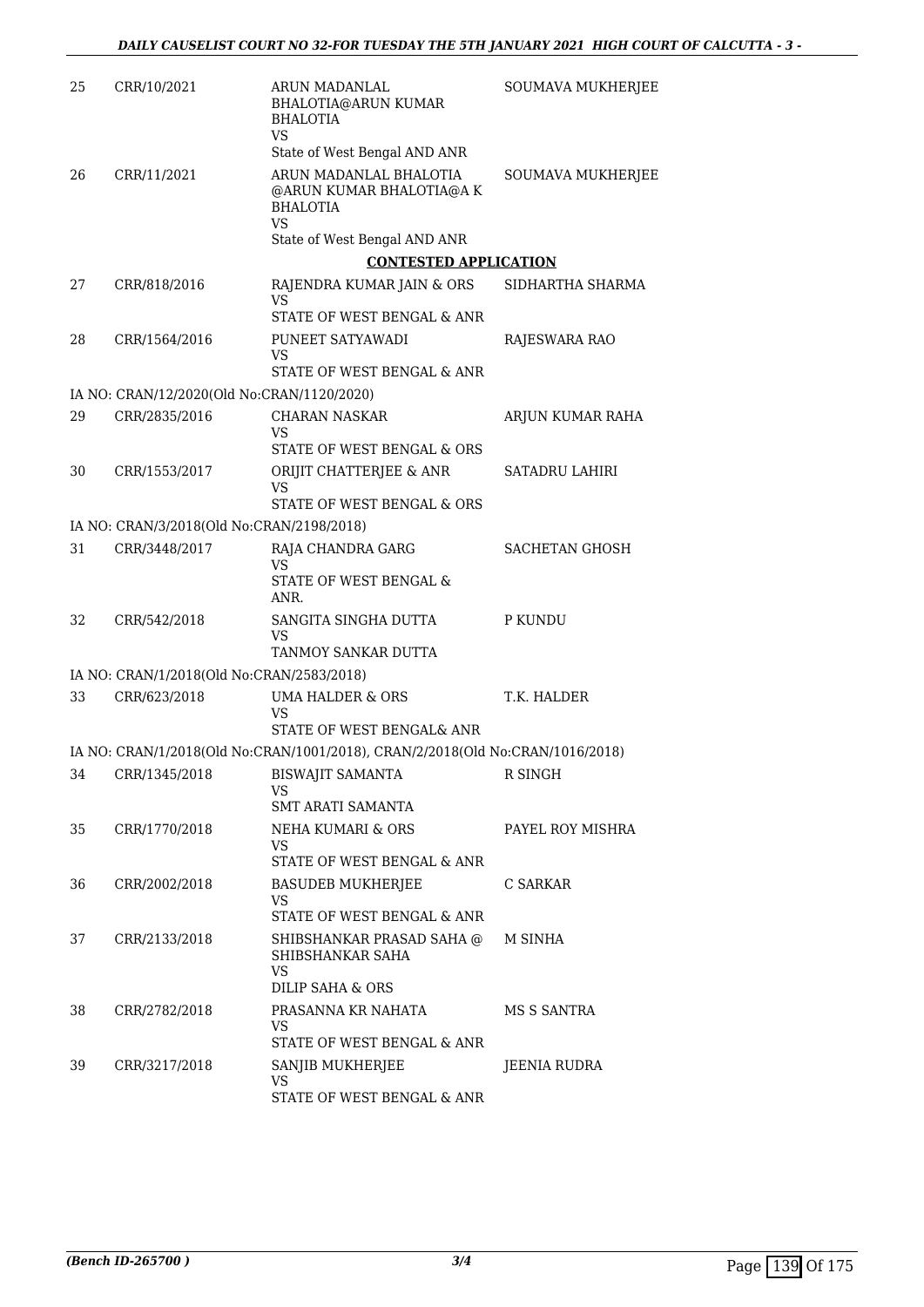| 40 | CRR/3422/2019                             | MOHUA BHATTACHARJEE<br>VS<br><b>GOUTAM BHOWMIK &amp; ANR</b>        | SNEHANSU MAJUMDER        |
|----|-------------------------------------------|---------------------------------------------------------------------|--------------------------|
|    | IA NO: CRAN/2/2020(Old No:CRAN/897/2020)  |                                                                     |                          |
| 41 | CRR/3491/2019                             | ABHISHEK DHANANIA<br>VS                                             | SWARNALI SAHA            |
|    |                                           | STATE OF WEST BENGAL & ANR                                          |                          |
| 42 | CRR/1046/2020                             | ROSHNI BISWAS<br>VS                                                 | <b>BODHISATTA BISWAS</b> |
|    |                                           | STATE OF WEST BENGAL & ANR                                          |                          |
|    |                                           | IA NO: CRAN/1/2020(Old No:CRAN/2328/2020), CRAN/2/2020, CRAN/3/2020 |                          |
| 43 | CRA/28/2006                               | <b>APPEAL FOR HEARING</b><br>GOBORDHAN JANA & ANR.                  | ANSUMAN BERA             |
|    |                                           | VS<br><b>STATE</b>                                                  |                          |
| 44 | CRA/301/2013                              | SUDIPTA SARKAR                                                      | PRABIR MAJUMDER          |
|    |                                           | VS<br>STATE OF WEST BENGAL                                          |                          |
|    | IA NO: CRAN/1/2020                        |                                                                     |                          |
| 45 | CRA/929/2013                              | SK. NOOR MOHAMAD @ SK<br>NOOR MOHAMMED & ANR<br>VS                  | S. LAHIRI                |
|    |                                           | STATE OF WEST BENGAL                                                |                          |
|    | wt46 CRA/930/2013                         | <b>SURIYA BIBI</b><br>VS                                            | . LAHIRI                 |
|    |                                           | STATE OF WEST BENGAL                                                |                          |
|    | wt47 CRA/931/2013                         | FARUK AHMAD HOSSAIN @<br>FARUK AHAMED HOSSAIN<br>VS.                | S. LAHIRI                |
|    |                                           | STATE OF WEST BENGAL                                                |                          |
|    | IA NO: CRAN/1/2013(Old No:CRAN/3787/2013) |                                                                     |                          |
| 48 | CRA/733/2016                              | MANJAY DAS @ SONJAY DAS<br><b>VS</b><br>STATE OF WEST BENGAL        | <b>SUJATA DAS</b>        |
| 49 | CRA/71/2017                               | RAJJAK MONDAL                                                       | <b>U DUTTA</b>           |
|    |                                           | VS<br>STATE OF WEST BENGAL                                          |                          |
| 50 | CRA/637/2017                              | TAPAS KUMAR SUKUL<br><b>VS</b><br>LALTU SHIASH & ANR                | TAPAS KUMAR SUKUL        |
|    | IA NO: CRAN/1/2017(Old No:CRAN/4480/2017) |                                                                     |                          |
| 51 | CRA/689/2017                              | BIREN ROY & ANR.                                                    | DIPANKAR DANDAPATA       |
|    |                                           | <b>VS</b><br>STATE OF WEST BENGAL &<br>ORS.                         |                          |
| 52 | CRA/715/2017                              | KHUSHBUR RAHAMAN<br><b>VS</b><br>STATE OF WEST BENGAL               | <b>SUJATA DAS</b>        |

IA NO: CRAN/2/2020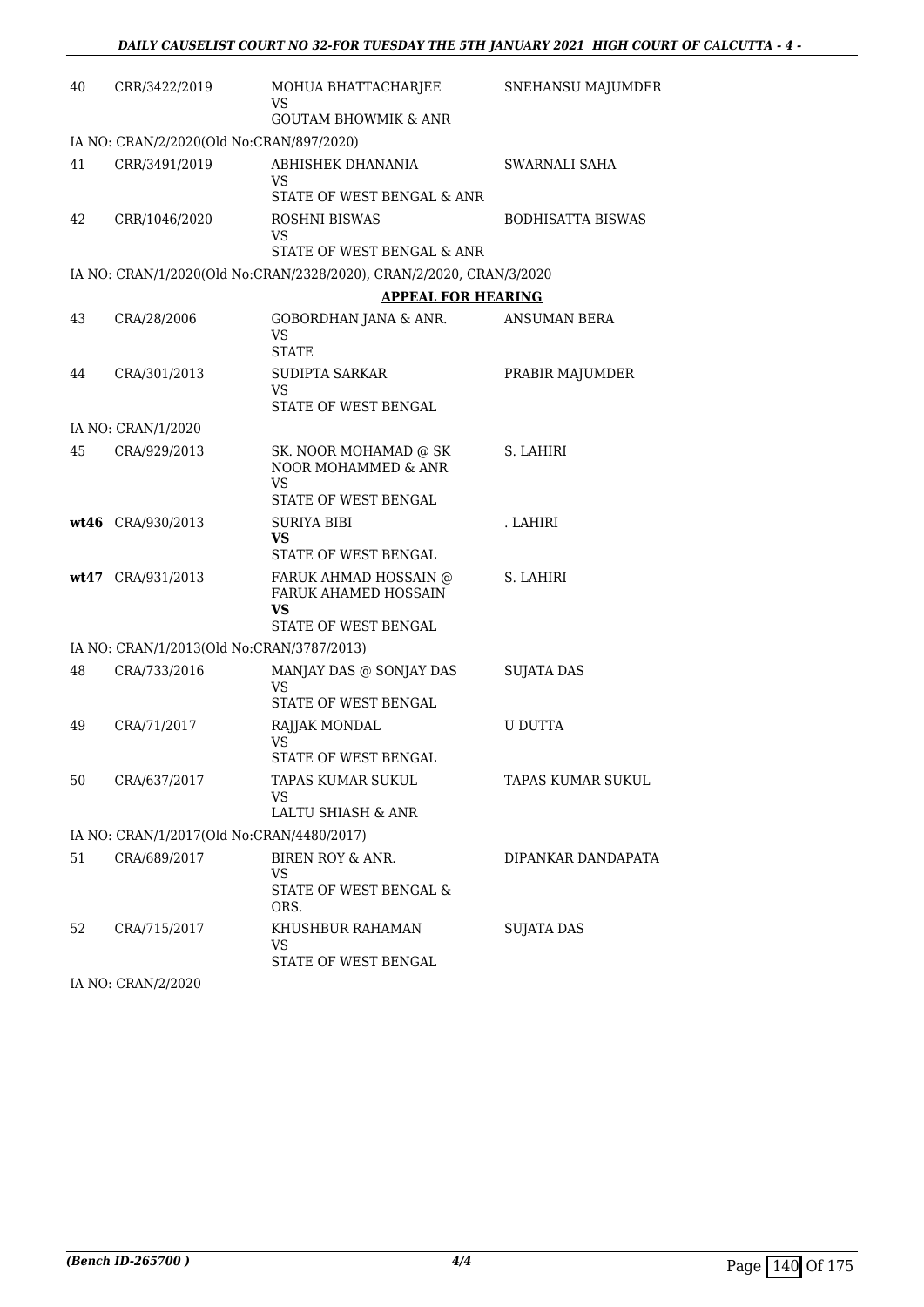

### **Appellate Side**

**DAILY CAUSELIST For Tuesday The 5th January 2021**

**COURT NO. 9 SINGLE BENCH (SB - XVIII) AT 10:45 AM HON'BLE JUSTICE BIBEK CHAUDHURI (VIA VIDEO CONFERENCE)**

#### **ON AND FROM MONDAY, THE 7TH DECEMBER, 2020 - APPLICATIONS UNDER SECTION 24 OF THE CODE OF CIVIL PROCEDURE, SECOND APPEAL, FIRST MISCELLANEOUS APPEAL, SECOND MISCELLANEOUS APPEAL, IRRESPECTIVE OF YEARS INCLUDING APPLICATIONS CONNECTED THERETO.**

**# MENTIONING WILL BE TAKEN UP ONLY ON WEDNESDAY AT 10.45 A.M. ON SERVICE OF NOTICE TO THE OTHER SIDE.**

**# MOTIONS AND APPLICATIONS U/S. 24 OF THE CPC AND APPLICATIONS IN CONNECTION WITH APPEALS WILL BE TAKEN UP ON MONDAY, WEDNESDAY AND FRIDAY.**

**# FINAL HEARING MATTERS WILL BE TAKEN UP FROM 2 P.M. ON MONDAY, WEDNESDAY AND FRIDAY.** 

**# THE OLD PENDING APPEALS AND THE APPEALS INVOLVING SENIOR CITIZEN WILL BE TAKEN UP ON TUESDAY AND THURSDAY.**

**# IN ALL CASES FINAL HEARING MATTERS OF APPEALS CONDUCTED BY VIRTUAL MODE BY THE LD. ADVOCATES, WRITTEN NOTES OF ARGUMENT SHALL MANDATORILY BE FILED.**

**NOTE: MATTERS WILL BE TAKEN UP THROUGH PHYSICAL HEARING ONLY WHEN BOTH THE PARTIES ARE AGREED.** 

**NOTE: IN RESPECT OF LISTING OF APPEALS, THE APPEALS WILL BE LISTED FOR HEARING ON THREE SUCCESSIVE DATES. IF DURING SUCH LISTING, THE APPELLANT IS NOT REPRESENTED, THE APPEAL WILL BE DISMISSED FOR DEFAULT. IF, ON THE OTHER HAND, THE RESPONDENT REMAINS ABSENT AT THE TIME OF HEARING OF THE APPEAL, THE SAME WILL BE HEARD AND DISPOSED OF EX PARTE.**

#### **TO BE MENTIONED**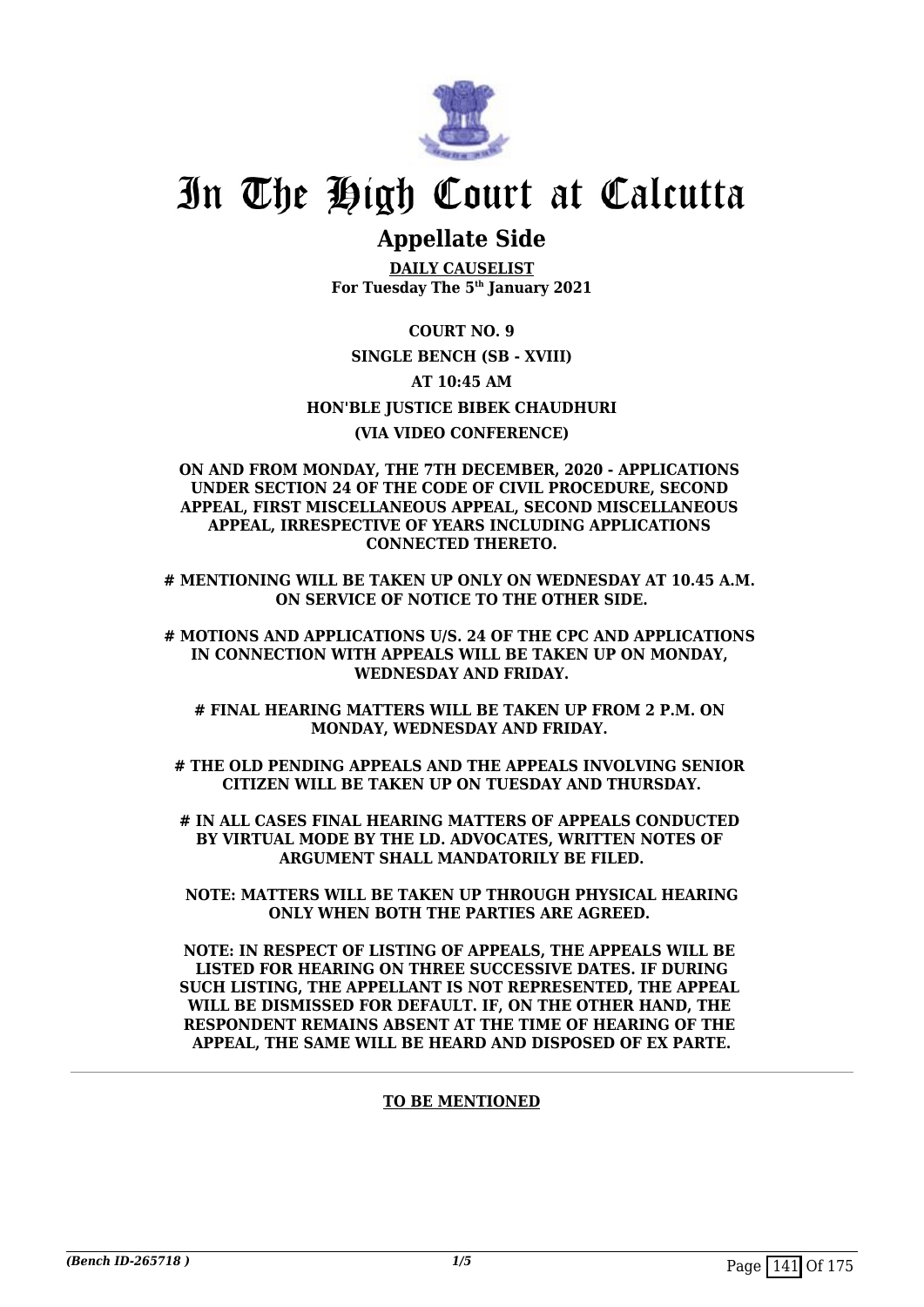RAMESH DHARA

1 SA/177/2017 SURESH KR. AGARWALA VS SANKARLAL AGARWAL & ANR.

IA NO: CAN/1/2017(Old No:CAN/3375/2017), CAN/2/2017(Old No:CAN/6344/2017), CAN/3/2020, CAN/4/2020, CAN/5/2020, CAN/6/2020

#### **APPLICATION**

2 SA/264/1985 ALAUDDIN SHEIKH & ORS. VS SANTU SHEIKH MR. MD. O-E-KABIR N.Y.A.

IA NO: CAN/1/2017(Old No:CAN/8842/2017), CAN/2/2017(Old No:CAN/8844/2017), CAN/3/2019(Old No:CAN/12102/2019)

3 SA/269/1994 INDU RANI SAHA VS GOPAL CHANDRA SAHA PRABIR KUMAR **MISHRA** 

IA NO: CAN/3/2015(Old No:CAN/10015/2015), CAN/4/2019(Old No:CAN/2608/2019), CAN/5/2019(Old No:CAN/9634/2019)

4 SA/148/1996 RAJ KR MALLICK

VS SMT SUSAMA BOSE

IA NO: CAN/3/2010(Old No:CAN/7807/2010), CAN/4/2011(Old No:CAN/1911/2011), CAN/5/2019(Old No:CAN/1342/2019)

5 SA/317/2005 SMT. BEDANA GHOSH DASTIDAR & ORS. VS SMT. ANJALI SINHA ANIT KR. RAKSHIT

IA NO: CAN/2/2008(Old No:CAN/8392/2008), CAN/3/2010(Old No:CAN/3862/2010), CAN/5/2019(Old No:CAN/12465/2019)

6 SA/320/2009 INDU BHUSAN JANA & ORS. VS GURUPADA DAS MOHINI MOHAN BHATTACHARYA

IA NO: CAN/3/2010(Old No:CAN/9824/2010), CAN/4/2012(Old No:CAN/3824/2012), CAN/5/2016(Old No:CAN/2000/2016), CAN/6/2019(Old No:CAN/2862/2019), CAN/7/2019(Old No:CAN/10760/2019)

7 SAT/74/2010 BHAGABATI HAIT & ORS. VS DULAL CH. RANA & ORS. BASUDEB GAYEN

IA NO: CAN/1/2010(Old No:CAN/1667/2010), CAN/2/2012(Old No:CAN/10531/2012), CAN/3/2016(Old No:CAN/7606/2016), CAN/4/2019(Old No:CAN/10893/2019)

8 SA/148/2010 HIRAK BANERJEE VS DIPA MUKHERJEE & ORS. AMIT BANERJEE IA NO: CAN/1/2010(Old No:CAN/9012/2010), CAN/3/2017(Old No:CAN/10671/2017) 9 SA/163/2012 MANJUSREE GUHA & ANR PRASUN GHOSH

VS GOBINDALAL MUKHERJEE & ORS

IA NO: CAN/2/2012(Old No:CAN/151/2012), CAN/3/2012(Old No:CAN/509/2012), CAN/4/2012(Old No:CAN/7984/2012), CAN/7/2019(Old No:CAN/12394/2019), CAN/8/2020(Old No:CAN/291/2020)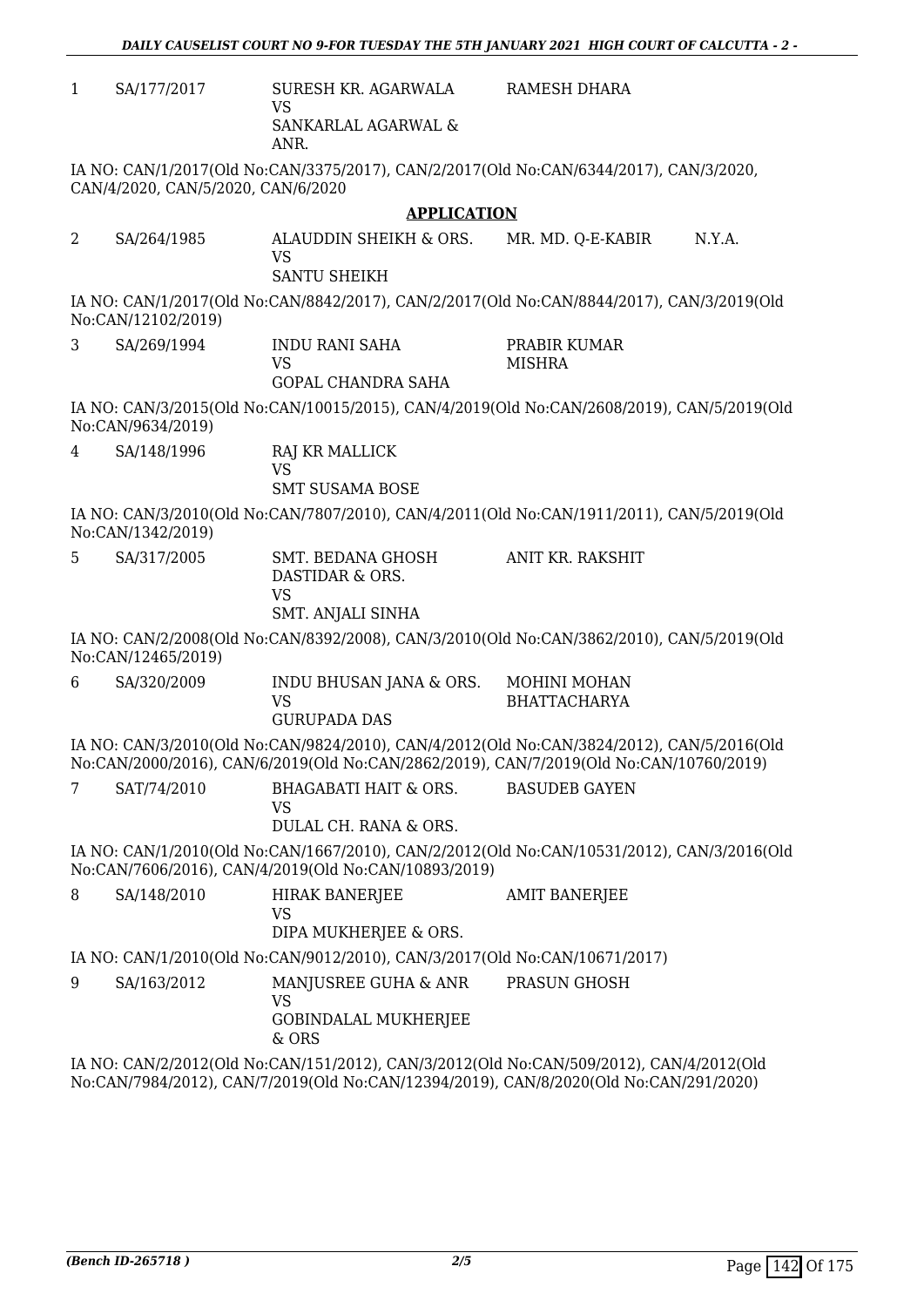| 10                                                                        | SA/49/2013                              | PUNYABRATA DUTTA & ORS KAUSHIK BANERJEE<br><b>VS</b><br>PRATUL SAHA & ORS            |                                                                                            |
|---------------------------------------------------------------------------|-----------------------------------------|--------------------------------------------------------------------------------------|--------------------------------------------------------------------------------------------|
|                                                                           |                                         | IA NO: CAN/1/2011(Old No:CAN/5490/2011), CAN/5/2014(Old No:CAN/4592/2014)            |                                                                                            |
|                                                                           | wt11 SA/50/2013                         | PUNYABRATA DUTTA & ORS<br><b>VS</b><br><b>PRATUL SAHA &amp; ORS</b>                  | KAUSHIK BANERJEE                                                                           |
|                                                                           | IA NO: CAN/5/2014(Old No:CAN/4593/2014) |                                                                                      |                                                                                            |
| 12                                                                        | SAT/535/2013                            | SWADESH RANJAN GIRI &<br><b>ORS</b><br><b>VS</b><br><b>BHAKTI PRAMANIK &amp; ORS</b> | SAPTARSHI KR.<br><b>KUNDU</b>                                                              |
|                                                                           |                                         | IA NO: CAN/5/2016(Old No:CAN/8812/2016), CAN/6/2018(Old No:CAN/4963/2018)            |                                                                                            |
| 13                                                                        | SA/48/2016                              | ALOKE KUMAR DEY<br><b>VS</b><br><b>BIVABASU DEY &amp; ORS.</b>                       | <b>CHANDRADOY ROY</b>                                                                      |
|                                                                           |                                         |                                                                                      | IA NO: CAN/1/2013(Old No:CAN/11415/2013), CAN/2/2018(Old No:CAN/5294/2018), CAN/3/2020(Old |
|                                                                           | No:CAN/821/2020)                        |                                                                                      |                                                                                            |
| 14                                                                        | SA/324/2016                             | SANTOSH KUMAR ACHARYA<br><b>VS</b><br>KRISHNAPADA ACHARYA &<br><b>ANR</b>            | JAYETA KAUNDA                                                                              |
|                                                                           |                                         | IA NO: CAN/2/2015(Old No:CAN/10751/2015), CAN/3/2018(Old No:CAN/631/2018)            |                                                                                            |
| 15                                                                        | SAT/335/2016                            | JAMUNA MANNA & ORS.<br><b>VS</b><br>SOVARANI SANTRA & ORS.                           | JAYANTA KR. PAIN                                                                           |
|                                                                           | No:CAN/9731/2018)                       |                                                                                      | IA NO: CAN/1/2016(Old No:CAN/7920/2016), CAN/2/2018(Old No:CAN/9730/2018), CAN/3/2018(Old  |
| 16                                                                        | CO/4597/2016                            | <b>DULAL BANERJEE</b><br><b>VS</b><br>KOUSHIK CHAKRABORTY &<br><b>ANR</b>            | JAYETA KAUNDA                                                                              |
|                                                                           | IA NO: CAN/1/2019(Old No:CAN/8571/2019) |                                                                                      |                                                                                            |
| 17                                                                        | FMA/993/2017                            | DEB RANJAN MALLICK<br><b>VS</b><br><b>ASHOK KUMAR MALLICK</b>                        | <b>SUBRATA KUMAR</b><br>ROY KARMAKAR                                                       |
|                                                                           | No:CAN/8454/2019)                       |                                                                                      | IA NO: CAN/1/2017(Old No:CAN/4476/2017), CAN/2/2018(Old No:CAN/7962/2018), CAN/3/2019(Old  |
| 18                                                                        | SA/75/2018                              | PROMODE KUMAR JAIN<br>VS<br>CHAYANIKA DUTTA & ANR                                    | <b>SIVA PRASAD GHOSE</b>                                                                   |
|                                                                           | IA NO: CAN/1/2017(Old No:CAN/9280/2017) |                                                                                      |                                                                                            |
| 19                                                                        | SA/93/2018                              | <b>SMT KAMALA DAS</b><br>(DECEASED) REPT BY SMT<br>RITA RANI DAS & ORS<br><b>VS</b>  | HIMADRI KUMAR<br>MAHATA                                                                    |
|                                                                           |                                         | ASWINI ACHARYA & ORS                                                                 |                                                                                            |
| IA NO: CAN/1/2017(Old No:CAN/1927/2017), CAN/3/2017(Old No:CAN/8575/2017) |                                         |                                                                                      |                                                                                            |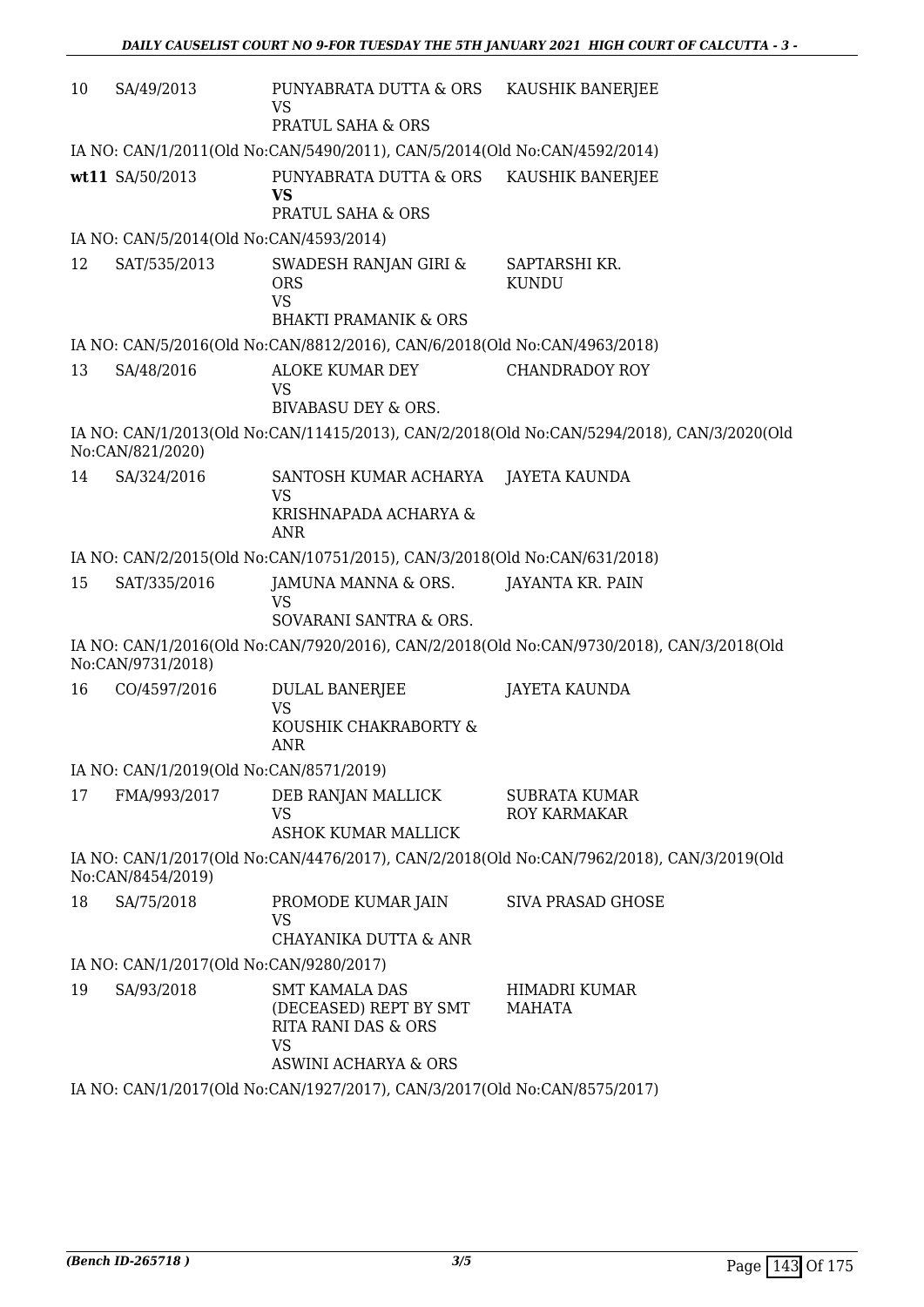| 20 | SAT/247/2018                             | M/S NEW SIDHHESWARI<br>DEVELOPERS & ITS PART. I.<br>MUKHERJEE & ANR<br><b>VS</b> | <b>SARBANANDA</b><br><b>SANYAL</b>                                                      |
|----|------------------------------------------|----------------------------------------------------------------------------------|-----------------------------------------------------------------------------------------|
|    |                                          | CHAYARANI RAKSHIT &<br><b>ORS</b>                                                |                                                                                         |
|    |                                          | IA NO: CAN/1/2018(Old No:CAN/5757/2018), CAN/2/2018(Old No:CAN/5763/2018)        |                                                                                         |
| 21 | SAT/281/2018                             | <b>SAMSAR MONDAL &amp; ORS</b><br><b>VS</b><br><b>MD ERSAD MONDAL &amp; ORS</b>  | S P CHATTOPADHYAY                                                                       |
|    | IA NO: CAN/1/2018(Old No:CAN/8388/2018)  |                                                                                  |                                                                                         |
| 22 | SAT/290/2018                             | DINABANDHU KUNDU<br><b>VS</b><br><b>GOBINDA CHANDRA</b><br><b>KUNDU</b>          | <b>JAYANTA KUMAR</b><br>PAIN                                                            |
|    |                                          | IA NO: CAN/1/2018(Old No:CAN/4859/2018), CAN/2/2019(Old No:CAN/1617/2019)        |                                                                                         |
| 23 | SAT/404/2018                             | RAM CHANDRA HAZRA<br><b>VS</b><br>SWAPAN KUMAR DUTTA &                           | NARENDRA PRASAD<br><b>GUPTA</b>                                                         |
|    | IA NO: CAN/1/2018(Old No:CAN/7697/2018)  | <b>ANR</b>                                                                       |                                                                                         |
| 24 | CPAN/960/2018                            | <b>SACHIN CHANDRA</b>                                                            | <b>SHABUDDIN SARDAR</b>                                                                 |
|    |                                          | MONDAL & ANR<br><b>VS</b>                                                        |                                                                                         |
|    |                                          | ASHOKE KUMAR SAIGAL                                                              |                                                                                         |
|    | wt25 SAT/525/1994                        | SACHIN CHANDRA<br><b>MONDAL</b><br><b>VS</b><br>SHAKUNTALA MALHOTRA              | <b>SAHABUDDIN</b><br><b>SARDAR</b>                                                      |
| 26 | SAT/8/2019                               | MOHANLAL JANA & ORS<br><b>VS</b><br>SRIHARI JANA & ORS                           | <b>KARTIK DAS</b>                                                                       |
|    | IA NO: CAN/1/2019(Old No:CAN/12598/2019) |                                                                                  |                                                                                         |
| 27 | SAT/14/2019                              | <b>SIKHA BAKUNDI &amp; ORS</b><br><b>VS</b>                                      | DEBNATH MAHATA                                                                          |
|    |                                          | <b>BARUN KUMAR BAKUNDI &amp;</b><br><b>ORS</b>                                   |                                                                                         |
|    | CAN/7/2020                               |                                                                                  | IA NO: CAN/4/2019(Old No:CAN/9354/2019), CAN/5/2019(Old No:CAN/11680/2019), CAN/6/2020, |
| 28 | SAT/186/2019                             | NEMAI CHANDRA DAS<br>VS<br><b>BHOLANATH GHOSH &amp; ORS</b>                      | PARTHA PRATIM<br>MUKHOPADHYAY                                                           |
|    | IA NO: CAN/1/2019(Old No:CAN/9114/2019)  |                                                                                  |                                                                                         |
| 29 | RVW/269/2019                             | DURGA PRASAD KANU @                                                              | AVIJIT CHAKRABORTY                                                                      |
|    |                                          | <b>SHAW</b><br><b>VS</b><br><b>SANDHYA SHAW</b>                                  |                                                                                         |
| 30 | SAT/409/2019                             | SOMENATH MUKHERJEE<br><b>VS</b>                                                  | SHEBATEE DUTTA                                                                          |
|    |                                          | <b>RABINDRANATH</b><br>MUKHERJEE                                                 |                                                                                         |
|    | IA NO: CAN/1/2019(Old No:CAN/11328/2019) |                                                                                  |                                                                                         |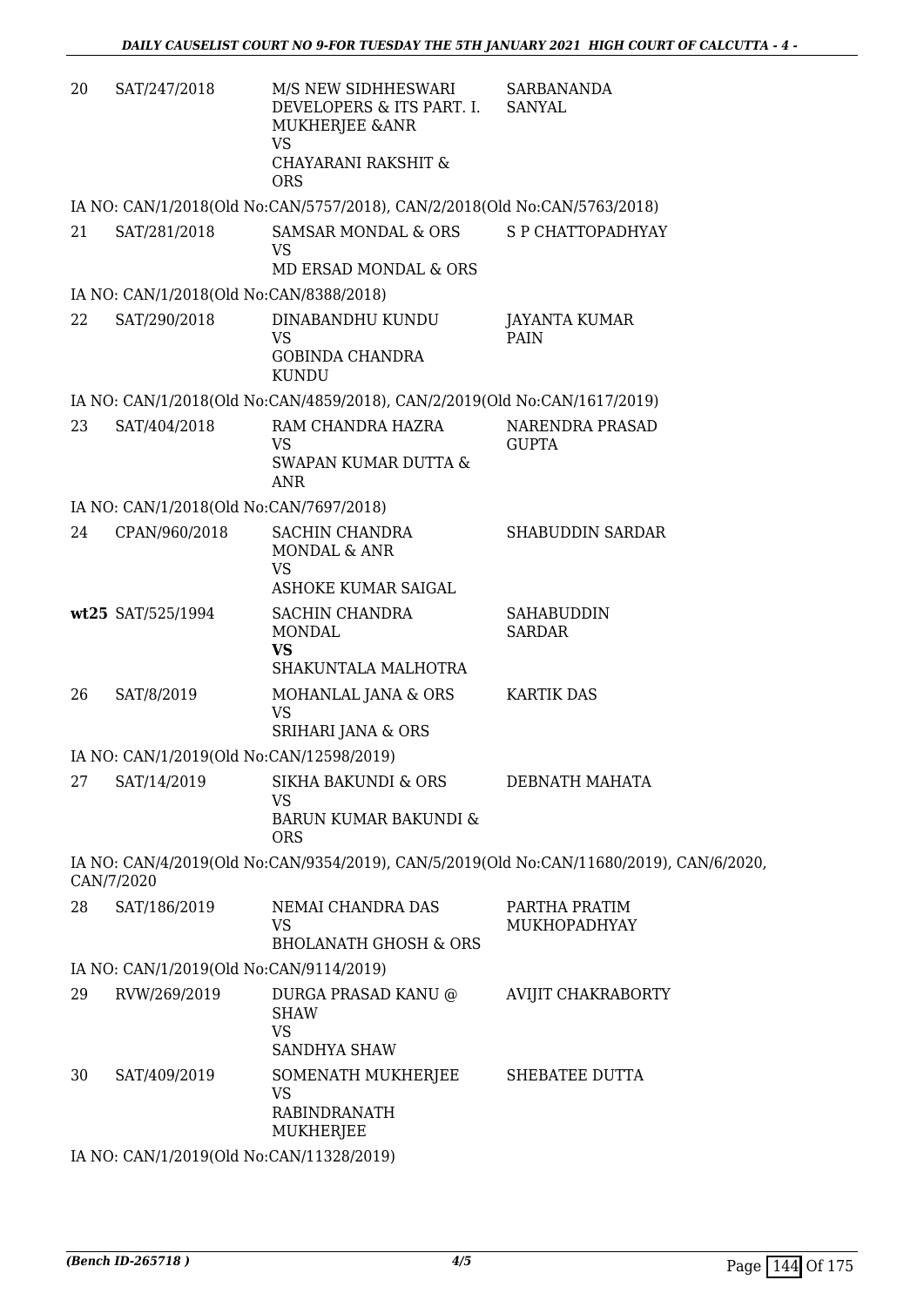| 31                                                                        | SA/7/2020                                                                 | LAXMIBALA PRAMANIK &<br><b>ORS</b><br><b>VS</b>                                              | RAJNARAYAN DATTA                     |  |  |
|---------------------------------------------------------------------------|---------------------------------------------------------------------------|----------------------------------------------------------------------------------------------|--------------------------------------|--|--|
|                                                                           |                                                                           | PANKAJ CHANDA & ORS                                                                          |                                      |  |  |
|                                                                           | IA NO: CAN/1/2017(Old No:CAN/3181/2017)                                   |                                                                                              |                                      |  |  |
| 32                                                                        | SA/44/2020                                                                | SIKHA BANERJEE & ANR<br>VS<br><b>VIVEKANANDA BASAK &amp;</b><br><b>ORS</b>                   | <b>BHUSHAN JAIN</b>                  |  |  |
|                                                                           |                                                                           | IA NO: CAN/1/2019(Old No:CAN/12217/2019), CAN/2/2020, CAN/3/2020                             |                                      |  |  |
| 33                                                                        | SAT/67/2020                                                               | MAJDIA SUDHIR RANJAN<br>LAHIRI MAHAVIDYALAYA<br><b>VS</b><br>ARINDAM BHATTACHARYYA<br>& ORS. | SAMIK SARKAR                         |  |  |
|                                                                           | IA NO: CAN/1/2020, CAN/2/2020                                             |                                                                                              |                                      |  |  |
| 34                                                                        | SAT/68/2020                                                               | MAJDIA SUDHIR RANJAN<br>LAHIRI MAHAVIDYALAYA<br><b>VS</b><br>ARINDAM BHATTACHARYYA<br>& ORS. | <b>SAMIK SARKAR</b>                  |  |  |
|                                                                           | IA NO: CAN/1/2020, CAN/2/2020                                             |                                                                                              |                                      |  |  |
| 35                                                                        | SAT/154/2020                                                              | <b>SHAMIMA ABSAR</b><br><b>VS</b><br>SAJEDA KHATUN AND ORS                                   | <b>UJJAINI CHATTERJEE</b>            |  |  |
|                                                                           | IA NO: CAN/1/2020, CAN/2/2020                                             |                                                                                              |                                      |  |  |
| 36                                                                        | FMA/185/2020                                                              | DURGA MONDAL<br><b>VS</b><br>PRITIKANA SAHA ROY                                              | PARTHAPRATIM<br>MUKHOPADHYAY         |  |  |
|                                                                           | IA NO: CAN/1/2019(Old No:CAN/10798/2019)                                  |                                                                                              |                                      |  |  |
|                                                                           |                                                                           | <b>CIVIL APPEALS</b>                                                                         |                                      |  |  |
| 37                                                                        | SA/262/1999                                                               | NETAI MONDAL & ANR<br>VS<br>TARAPADA MONDAL                                                  | <b>GOPAL CHANDRA</b><br><b>GHOSH</b> |  |  |
|                                                                           |                                                                           | <b>OLD HEARING MATTERS</b>                                                                   |                                      |  |  |
| 38                                                                        | SA/376/1999                                                               | AMARENDRA NATH<br><b>BHOWMICK &amp; ORS.</b><br>VS<br>ARATI RANI MITRA & ORS.                |                                      |  |  |
|                                                                           | IA NO: CAN/3/2011(Old No:CAN/9689/2011), CAN/4/2011(Old No:CAN/9691/2011) |                                                                                              |                                      |  |  |
| 39                                                                        | SA/89/2009                                                                | SWAPAN JANA @ SWAPAN<br>KUMAR JANA & ANR.<br><b>VS</b><br>TAPAN JANA & ORS.                  | <b>SUDHAKAR BISWAS</b>               |  |  |
| IA NO: CAN/2/2014(Old No:CAN/7366/2014), CAN/3/2019(Old No:CAN/9086/2019) |                                                                           |                                                                                              |                                      |  |  |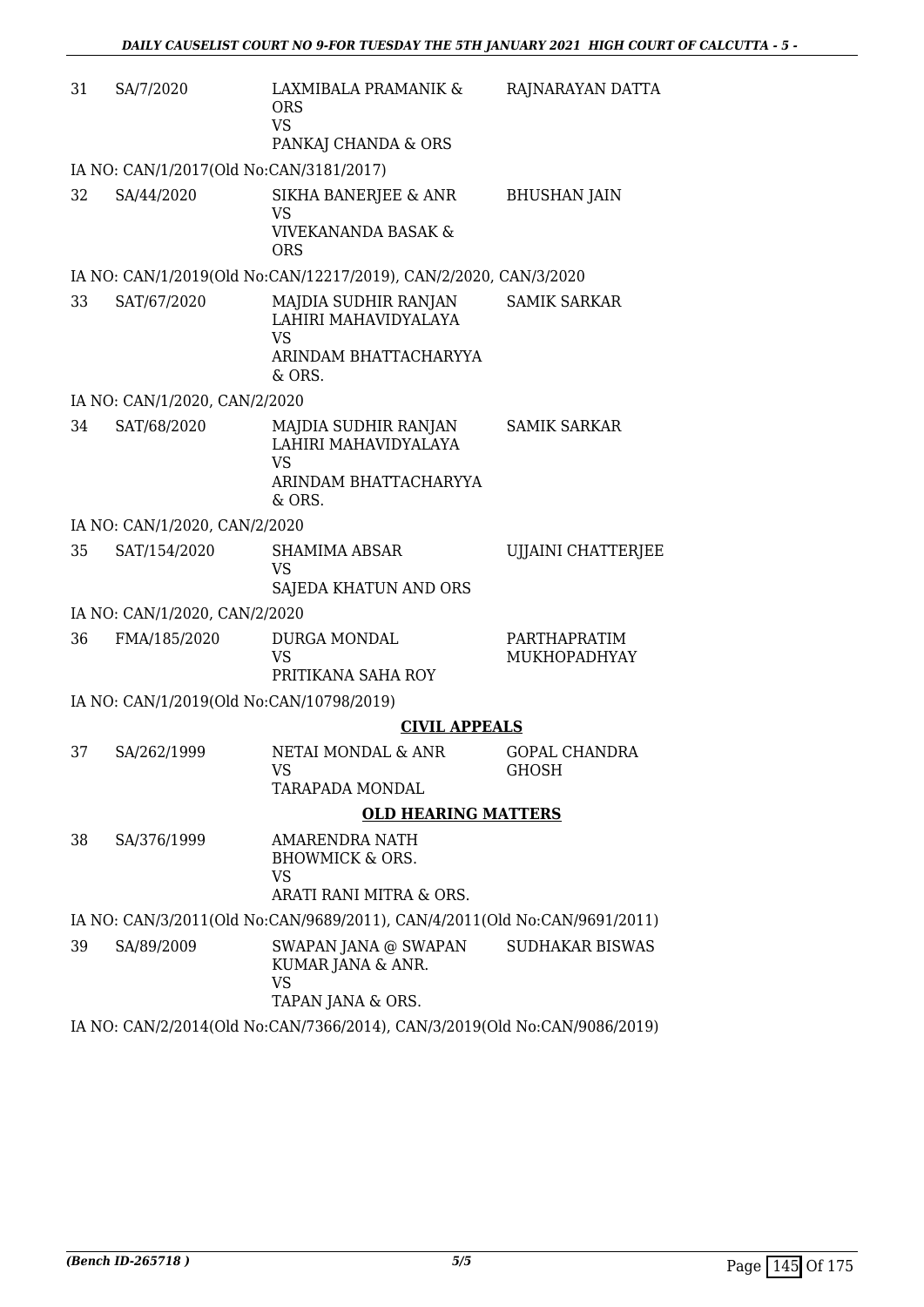

### **Appellate Side**

**DAILY CAUSELIST For Tuesday The 5th January 2021**

**COURT NO. 28**

**SINGLE BENCH (SB)**

**AT 10:45 AM**

**HON'BLE JUSTICE SUVRA GHOSH**

#### **(VIA VIDEO CONFERENCE)**

**ON AND FROM MONDAY, 4TH JANUARY, 2021 TO FRIDAY, 8TH JANUARY, 2021- WILL SIT SINGLY AND TAKE UP THE MATTERS RELATING OF THE LIST OF HON'BLE JUSTICE SUBHASIS DASGUPTA PUBLISHED FOR 4TH JANUARY,2021.**

**NOTE : MATTERS WILL BE TAKEN UP THROUGH PHYSICAL HEARING ONLY WHEN BOTH THE PARTIES ARE AGREED**

|    |                                         | <b>LISTED MOTION</b>                                                                                    |                                       |  |
|----|-----------------------------------------|---------------------------------------------------------------------------------------------------------|---------------------------------------|--|
| 1  | CO/3603/2011                            | TAPATI HAZRA & ORS<br>VS.                                                                               | <b>SONI KUMARI</b>                    |  |
|    |                                         | LAKSHMIKANTA NASKAR                                                                                     |                                       |  |
| 2  | CO/707/2017                             | M/S. NEWSTIDAY PVT.LTD.<br>VS.                                                                          | M. S. CHATTERJRR                      |  |
|    |                                         | <b>JOY CHATTERJEE</b>                                                                                   |                                       |  |
| 3  | CO/788/2018                             | ABANI BHUSAN MUKHERJEE<br>VS<br>NIBEDITA MUKHERJEE & ORS                                                | SUSMITA CHATTERJEE                    |  |
|    | IA NO: CAN/1/2019(Old No:CAN/3037/2019) |                                                                                                         |                                       |  |
| 4  | CO/823/2018                             | <b>SMT. MAYA GHOSH</b><br>VS.<br><b>SUJIT ROY</b>                                                       | <b>SHAILA AFRIN</b>                   |  |
| 5  | CO/868/2018                             | RANJIT KAR<br>VS.<br>JYOTIRENDRA BAIRAGYA & ANR.                                                        | RAFIJUL ALAM                          |  |
| 6  | CO/965/2018                             | GREKA DRILLING(INDIA) LTD &<br><b>ANR</b><br><b>VS</b><br>M/S. ARIHANT CARGO CARRIERS<br><b>PVT LTD</b> | DEBNATH GANGULY                       |  |
| 7  | CO/999/2018                             | NAZARA BIBI @ NAJARA<br><b>KHATOON</b><br>VS.<br><b>MD SAHID</b>                                        | <b>SOUMEN DAS</b>                     |  |
| 8  | CO/1005/2018                            | <b>MD ISRAIL ANSARY</b><br><b>VS</b><br><b>ASHRAF ALI</b>                                               | <b>UJJAL RAY</b>                      |  |
| 9  | CO/1009/2018                            | <b>SANDEEP BOSE</b><br>VS<br><b>SWARNALY BOSE (DAS ROY)</b>                                             | <b>SUBHABRATA</b><br><b>CHOWDHURY</b> |  |
| 10 | CO/1017/2018                            | <b>GITA SEN &amp; ORS</b><br><b>VS</b><br><b>BAIKUNTHA NATH SEN</b>                                     | <b>SALIL KUMAR SARKAR</b>             |  |
| 11 | CO/1029/2018                            | <b>SUSANTA PRADHAN &amp; ORS</b><br>VS<br>JANARDAN PRADHAN & ANR                                        | NILANJAN ADHIKARI                     |  |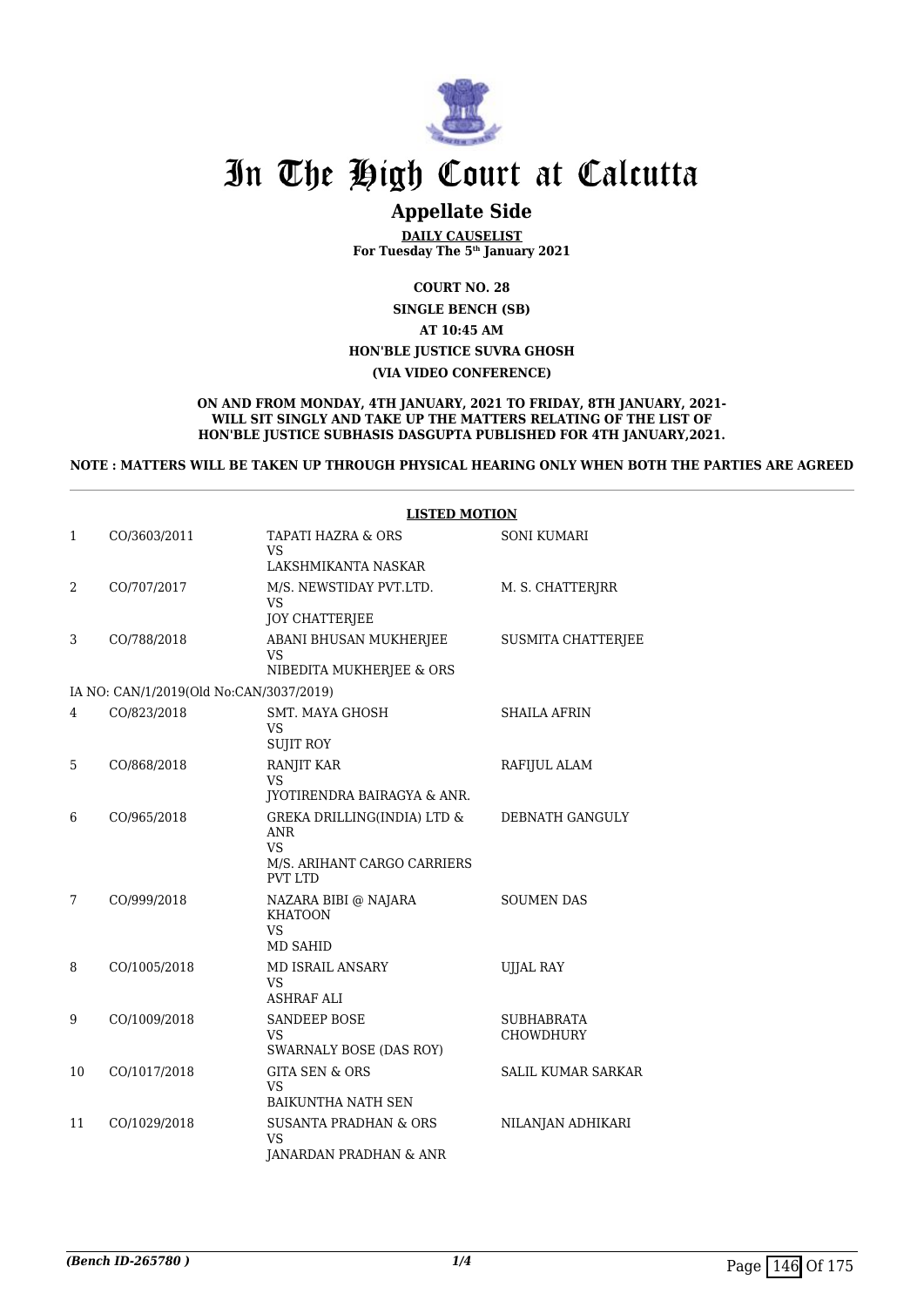| 12 | CO/1033/2018                            | SHREE DIGVIJAY CEMENT CO.<br><b>LTD</b><br>VS.               | R. K. RAI              |
|----|-----------------------------------------|--------------------------------------------------------------|------------------------|
|    |                                         | <b>BANK OF BARODA &amp; ORS</b>                              |                        |
| 13 | CO/1046/2018                            | MADHUMITA SARKAR<br>VS                                       | BIJAYENDRA MITRA       |
|    |                                         | <b>GARDEN REACH SHIP BUILDERS</b><br>& ENGINEERS LTD         |                        |
| 14 | CO/1047/2018                            | <b>BASANTI GHOSH &amp; ANR.</b><br>VS.<br>RABINDRANATH GHOSH | ANYASHA DAS            |
| 15 | CO/1048/2018                            | <b>SUBRATA MITRA</b>                                         | PRAN GOPAL DAS         |
|    |                                         | VS<br>PRASANTA BANIK & ORS                                   |                        |
| 16 | CO/1050/2018                            | SUBRATA MITRA<br>VS.                                         | PRAN GOPAL DAS         |
|    |                                         | PRASANTA BANIK & ORS                                         |                        |
| 17 | CO/1051/2018                            | TAPAS SAHA                                                   | CHANDRA NATH SARKAR    |
|    |                                         | VS<br>SUBRATA ROY CHOWDHURY                                  |                        |
| 18 | CO/1054/2018                            | <b>BHABANI KARMAKAR</b>                                      | S K GHOSH              |
|    |                                         | VS<br>PRADIP RANJAN DEY (DEAD) REP<br>BY MANASHI DEY         |                        |
| 19 | CO/1055/2018                            | THE KOLKATA MUNCIPAL                                         | SWAPAN KUMAR           |
|    |                                         | CORPORATION<br>VS.                                           | <b>DEBNATH</b>         |
|    |                                         | PRANAB ROY & ANR                                             |                        |
| 20 | CO/1056/2018                            | <b>BHAGIRATH DEBNATH</b><br>VS                               | S. S. DUTTA            |
|    |                                         | PURNA CHANDRA TARAFDAR                                       |                        |
| 21 | CO/1074/2018                            | SUKANTA SANA<br>VS.<br>RANJIT MAITY & ORS                    | <b>GAUTAM BANERJEE</b> |
| 22 | CO/1078/2018                            | CHANCHAL CHATTERJEE                                          | UTTAM GHOSH            |
|    |                                         | VS<br>RAMRUP BHATTACHARJEE                                   |                        |
| 23 | CO/1079/2018                            | ABHIJIT MITRA                                                | SANJIDA SULTANA        |
|    |                                         | VS<br>DIPA MITRA (GHOSH)                                     |                        |
| 24 | CO/1081/2018                            | MIRA BHARATI                                                 | DHANANJAY BANERJEE     |
|    |                                         | VS.<br>NILIMA GUHA & ORS.                                    |                        |
|    | IA NO: CAN/1/2020(Old No:CAN/2641/2020) |                                                              |                        |
| 25 | CO/1082/2018                            | <b>TAPAN DEY</b>                                             | MALAY BHATTACHARYYA    |
|    |                                         | VS.<br>SANGHAMITRA DEY                                       |                        |
| 26 | CO/1087/2018                            | RANI MAITY                                                   | <b>D BANERJEE</b>      |
|    |                                         | VS.                                                          |                        |
|    |                                         | STATE REP BY COLLECTOR,<br>PURBA MEDINIPUR                   |                        |
| 27 | CO/1090/2018                            | <b>GOLAM RASUL SARKAR &amp; ORS</b>                          | SARBANANDA SANNYAL     |
|    |                                         | VS.<br>AYESHA SIDDIKA & ORS                                  |                        |
| 28 | CO/1142/2018                            | G D D S KASHYAP PVT LTD                                      | DEBASIS SUR            |
|    |                                         | VS.<br>ARYA COLLATERAL                                       |                        |
|    |                                         | <b>WAREHOUSING SERVICES PVT</b><br><b>LTD</b>                |                        |
| 29 | CO/1157/2018                            | UNION OF INDIA, SC. OF                                       | M.S.TIWARI             |
|    |                                         | G.O.I., MIN. OF HEAV INDUS. &<br>PUB. ENT.                   |                        |
|    |                                         | VS.<br><b>UCO BANK &amp; ORS</b>                             |                        |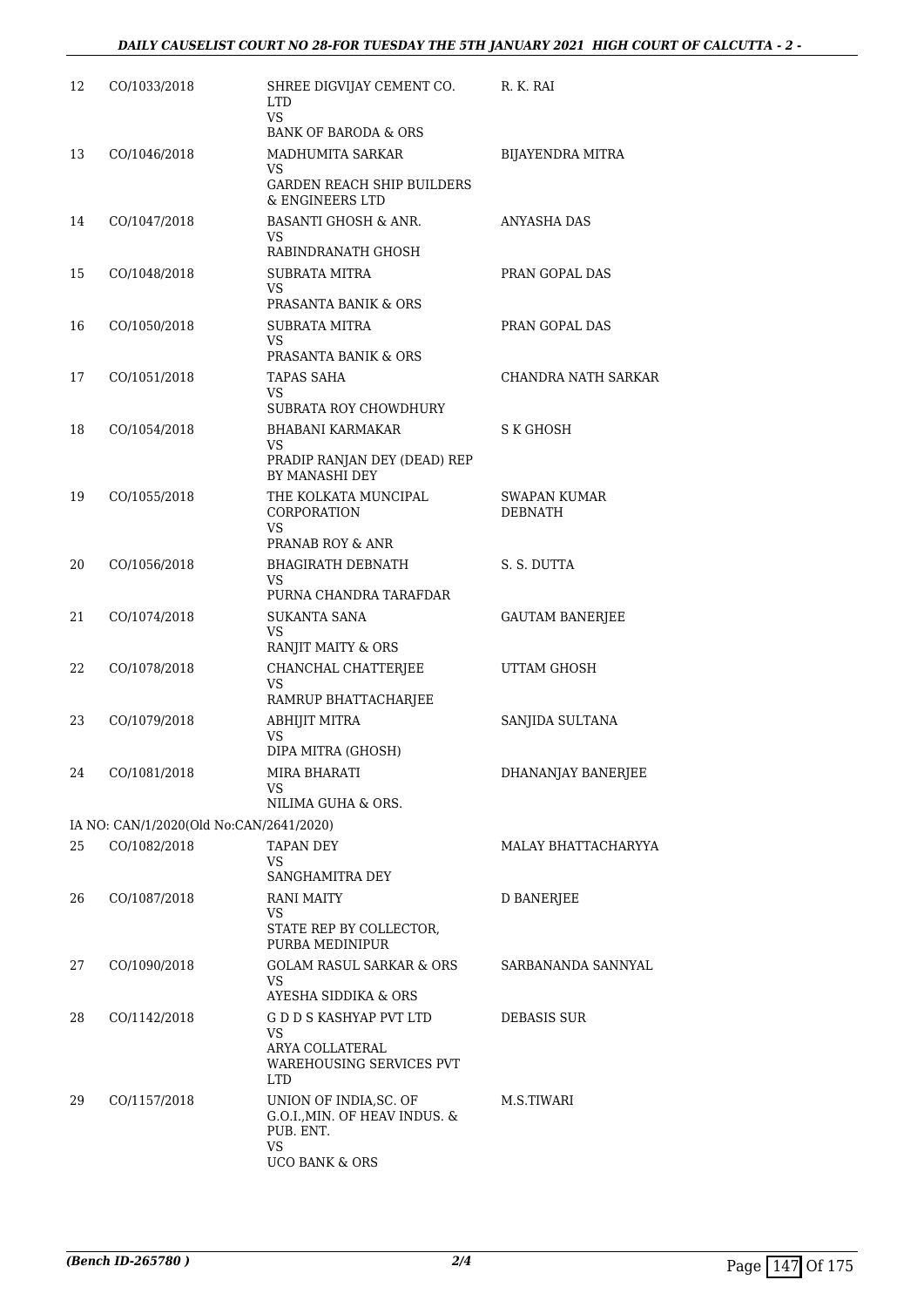| 30 | CO/1177/2018 | <b>BHOLANATH MONDAL</b><br>VS<br><b>ASHOK MONGAL</b>                                                 | <b>SHILA SARKAR</b>            |
|----|--------------|------------------------------------------------------------------------------------------------------|--------------------------------|
| 31 | CO/1190/2018 | KHODEJA BIBI @ KHODEJA<br><b>BEGAM SK &amp; ANR</b><br>VS<br>SK. SAIFUDDIN & ORS                     | ZAMIUL ALAM                    |
| 32 | CO/1201/2018 | SANJIB SEAL @ SANJIB SHILL<br>VS<br><b>SEULI SEAL &amp; ANR</b>                                      | R CHATTERJEE                   |
| 33 | CO/1202/2018 | M/S ESCO SCRAP CONCERN &<br>ORS.<br>VS<br>PIYUSH BUBNA                                               | TARAK NATH HALDER              |
| 34 | CO/1206/2018 | ANJALI SARDAR<br>VS<br>M/S SINGH PROJECTS PVT LTD                                                    | DEBAYAN SINHA                  |
| 35 | CO/1209/2018 | KAPINDRA CHOUDHURY<br>VS<br>SHIBAPRASAD SAHA                                                         | <b>SUNNY NANDY</b>             |
| 36 | CO/1249/2018 | <b>NILMONI DAS</b><br>VS<br><b>SUKDEB DAS</b>                                                        | <b>SAMAPTI ROY</b>             |
| 37 | CO/2387/2018 | SUJIT KUMAR BANERJEE<br>VS<br>PRATIMA BANERJEE & ORS                                                 | <b>ARPITA MONDAL</b>           |
| 38 | CO/770/2019  | JAHAR JATHI @ JAHAR JATI<br>VS<br>SANDHYA BHAKTA & ORS                                               | UTTAM KUMAR KAMILA             |
| 39 | CO/1462/2019 | HARAN NASKAR<br>VS<br>KANAN BALA NASKAR & ANR                                                        | TANMOY ROY<br><b>CHOWDHURY</b> |
| 40 | CO/1801/2019 | BIKAS SK.<br>VS<br>SATYABATI MONDAL & ORS                                                            | SHIBASISH CHATTERJEE           |
| 41 | CO/1977/2019 | <b>BIKASH MAJUMDAR</b><br><b>VS</b><br>MANISHA MAJUMDAR                                              | MANOJ KUMAR ROY                |
| 42 | CO/2243/2019 | DR BARUNODAY CHAKRABORTY<br><b>VS</b><br>RAMKRISHNA ADHIKARY                                         | SARANGAM<br>CHAKRABORTY        |
| 43 | CO/2715/2019 | THE DIVISIONAL POREST<br>OFFICER BANKURA (SOUTH)<br><b>DIVISION</b><br>VS<br>JAYANTA KUMAR KAR & ANR | SUMAN DEY                      |
| 44 | CO/2781/2019 | MITA SAHA & ANR<br>VS<br>RAMESH CHANDRA SAHA & ORS                                                   | ABHISEK BANERJEE               |
| 45 | CO/2832/2019 | BARUN KUMAR BHATTA<br>VS<br>AMAR NATH BHATTACHARJEE &<br>ORS                                         | RATUL DAS                      |
| 46 | CO/2853/2019 | <b>SANJOY SARKAR</b><br>VS<br>SONALI NANDY                                                           | ANIMESH PAUL                   |
| 47 | CO/2880/2019 | ABDUL ROUPH KHAN & ORS<br>VS.<br>ABUL KHAYER KHAN & ORS                                              | MD. MANSOOR ALAM               |
| 48 | CO/2943/2019 | SAHEM MONDAL<br>VS<br>UNION OF INDIA                                                                 | JAYANTA KUMAR MANDAL           |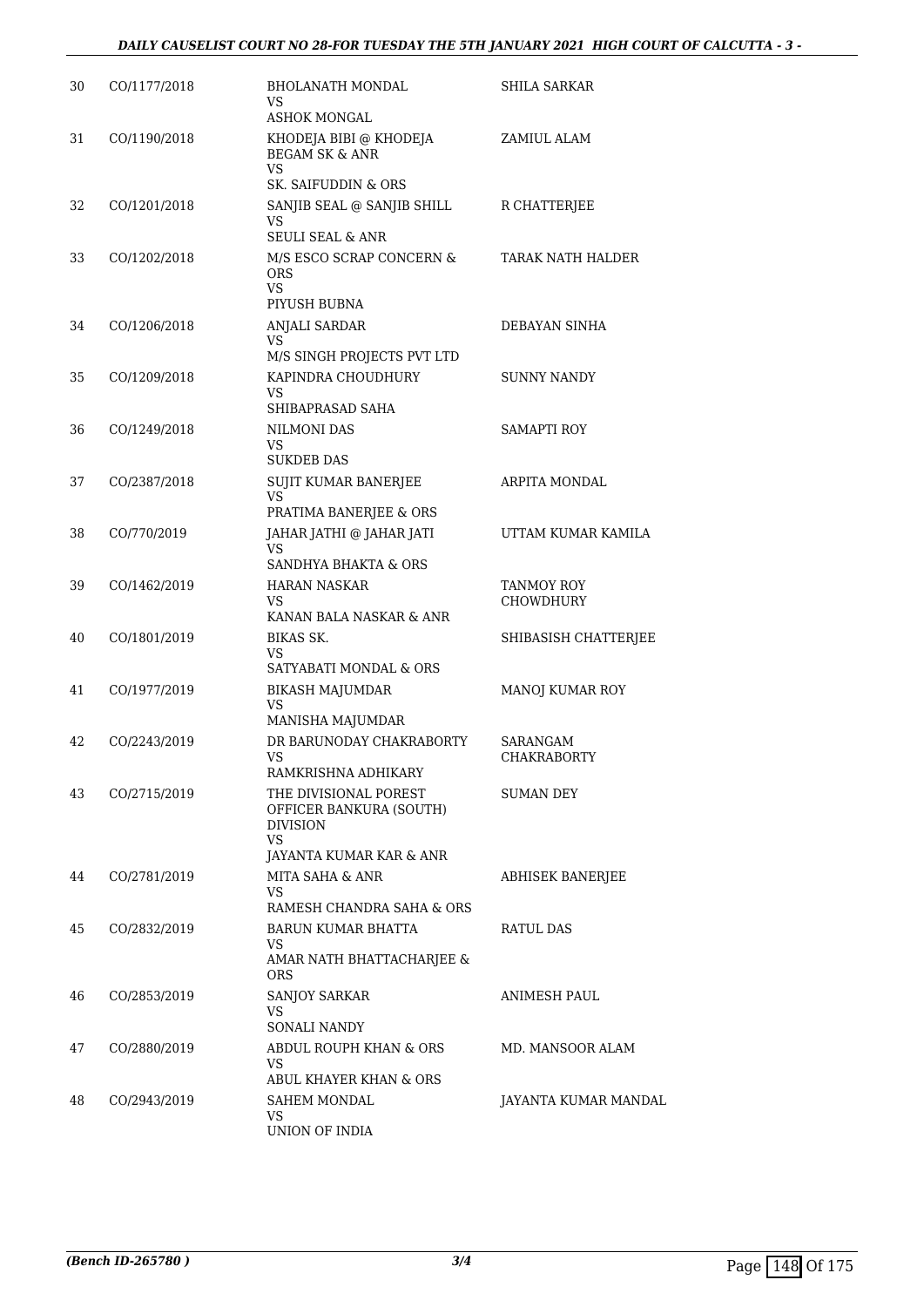#### *DAILY CAUSELIST COURT NO 28-FOR TUESDAY THE 5TH JANUARY 2021 HIGH COURT OF CALCUTTA - 4 -*

| 49 | CO/2998/2019 | RAJESH KUMAR TEWARI & ANR<br>VS<br><b>MOHIT SHAW &amp; ANR</b>                                              | <b>KOUSTAV RATAN</b><br><b>CHATTERJEE</b> |
|----|--------------|-------------------------------------------------------------------------------------------------------------|-------------------------------------------|
| 50 | CO/3015/2019 | NIRMAL MONDAL@NIRMAL<br>KUMAR MONDAL<br><b>VS</b><br>RABINDRA NATH MONDAL & ORS                             | SARBANANDA SANNYAL                        |
| 51 | CO/3053/2019 | SUSHIL KR. CHAKRABORTY<br>VS<br>ANUP KR. CHAKRABORTY & ORS.                                                 | INDRANUJ DUTTA                            |
| 52 | CO/3067/2019 | NRSKL HEALTH CARE PVT. LTD.<br>VS<br>THE AUTHORISED OFFICER S.B.I.<br>& ANR                                 | RADHEY SHYAM TIWARI                       |
| 53 | CO/3206/2019 | HIRENDRA NATH MUKHERJEE<br>VS<br>PRESIDENT DURGA PRASAD<br>MUKHERJEE & ORS                                  | <b>BISWADIP MUKHERJEE</b>                 |
| 54 | CO/3254/2019 | SHRABANI KUNDU<br>VS<br><b>MALAY KUNDU</b>                                                                  | <b>SUCHINDRAM</b><br><b>BHATTACHARYA</b>  |
| 55 | CO/3259/2019 | ASOK KUAMR MONDAL & ANR<br>VS<br>PAWAN KUMAR SHAH                                                           | <b>TANMOY MUKHERJEE</b>                   |
|    |              | <b>NEW MOTION</b>                                                                                           |                                           |
| 56 | CO/1069/2018 | DEBASISH BAGCHI<br><b>VS</b>                                                                                | PRIYAKSHI BANERJEE                        |
|    |              | <b>KABITA DAS</b><br><b>CONTESTED APPLICATION</b>                                                           |                                           |
| 57 | CO/1043/2018 | SADANANDA GANGULI                                                                                           | S. MAITY                                  |
|    |              | VS<br>UPON DEATH OF PARITOSH<br><b>BHATACHARYYA &amp; ORS</b>                                               |                                           |
| 58 | CO/1076/2018 | SUPRIYA RAKSHIT<br>VS<br>SISIR KUMAR CHOWDHURY                                                              | P. ROY                                    |
| 59 | CO/1245/2018 | <b>TAPAS DAS</b><br><b>VS</b><br>JOYDEV DAS & ANR                                                           | SRABANI BISWAS                            |
| 60 | RVW/209/2019 | M/S SAV STEELS PVT. LTD.<br>VS<br>M/S EKTA ISPAT & POWER PVT.<br>LTD.                                       | <b>AASISH CHOUDHURY</b>                   |
|    |              | IA NO: CAN/1/2019(Old No:CAN/11463/2019), CAN/2/2019(Old No:CAN/11464/2019)                                 |                                           |
| 61 | CO/347/2019  | RAJIB KUMAR JANA<br>VS                                                                                      | SRABANI BISWAS                            |
| 62 | CO/2876/2019 | SUSHIL KUMAR LASKAR & ANR<br>SHRI SHRI MA LAKSHMI<br>JAGABANDHU SEBAYAN TRUST<br>VS<br>UNION OF INDIA & ANR | RAHUL KARMAKAR                            |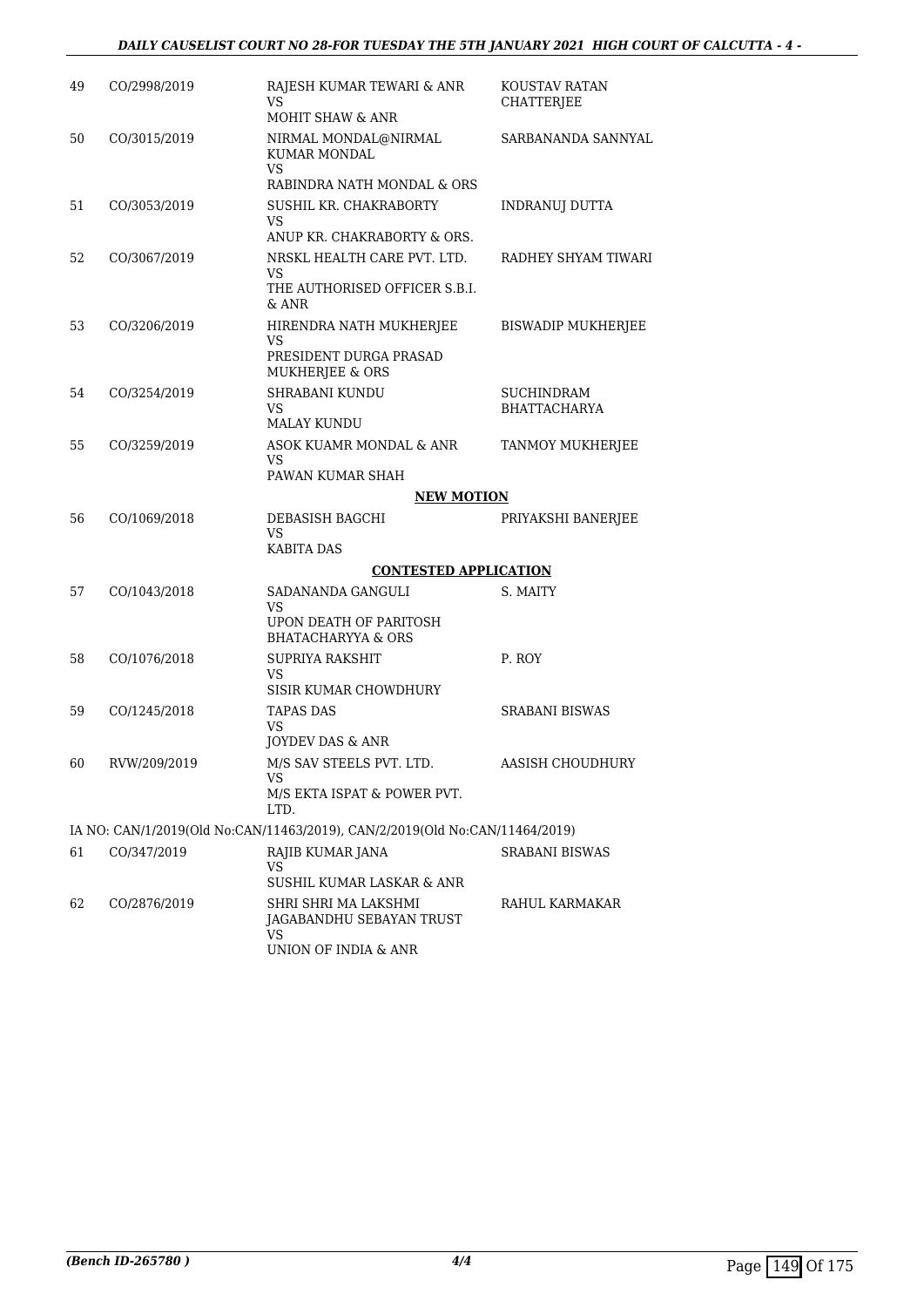

## **Appellate Side**

**DAILY CAUSELIST For Tuesday The 5th January 2021**

**COURT NO. 42**

**SINGLE BENCH (SB - XIX)**

**AT 10:45 AM**

**HON'BLE JUSTICE TIRTHANKAR GHOSH**

**(VIA VIDEO CONFERENCE) ON AND FROM MONDAY, THE 7TH DECEMBER, 2020 – ADMISSION OF CRIMINAL MOTIONS AND HEARING OF CRIMINAL REVISIONS WHICH ARE NOT ASSIGNED TO ANY OTHER BENCH INCLUDING APPLICATIONS CONNECTED THERETO ; HEARING OF CRIMINAL REVISIONS (IRRESPECTIVE OF CLASSIFICATION) FILED UPTO 2015 INCLUDING CONNECTED APPLICATIONS ; HEARING OF CRIMINAL APPEALS, NOTE: MATTERS WILL BE TAKEN UP THROUGH PHYSICAL HEARING ONLY WHEN BOTH THE PARTIES ARE AGREED.**

#### **TO BE MENTIONED**

| 1 | CRA/726/2014                              | SITAL ROY @ BURO & ANR<br><b>VS</b><br>STATE OF WEST BENGAL                        | N. CHAKRABORTY     |
|---|-------------------------------------------|------------------------------------------------------------------------------------|--------------------|
|   | IA NO: CRAN/4/2020                        |                                                                                    |                    |
| 2 | CRR/969/2020<br>(CORRECTION)              | SUNNY BHARAT KOTHARY<br>& ORS<br><b>VS</b><br>STATE OF WEST BENGAL &<br><b>ANR</b> | SNIGDHA SAHA       |
| 3 | CRR/1569/2020<br>(CORRECTION)             | <b>INDRAJIT DAS</b><br>VS<br>State of West Bengal AND<br><b>ANR</b>                | <b>AMAR SINGH</b>  |
|   |                                           | <b>LISTED MOTION</b>                                                               |                    |
| 4 | CRR/2836/2019                             | MILAN MONDAL @ MILON<br><b>MONDAL</b><br><b>VS</b><br>STATE OF WEST BENGAL         | <b>SONALI DAS</b>  |
| 5 | CRR/705/2020                              | RAHUL BASAK & ANR<br>VS<br>STATE OF WEST BENGAL                                    | <b>SUMANTA DAS</b> |
| 6 | CRR/827/2020                              | <b>GAUTAM MONDAL &amp; ANR</b><br><b>VS</b><br><b>STATE OF WEST BENGAL</b>         | <b>TILAK MITRA</b> |
|   | $71.370.07117110000101137.07117110100000$ |                                                                                    |                    |

IA NO: CRAN/1/2020(Old No:CRAN/1048/2020)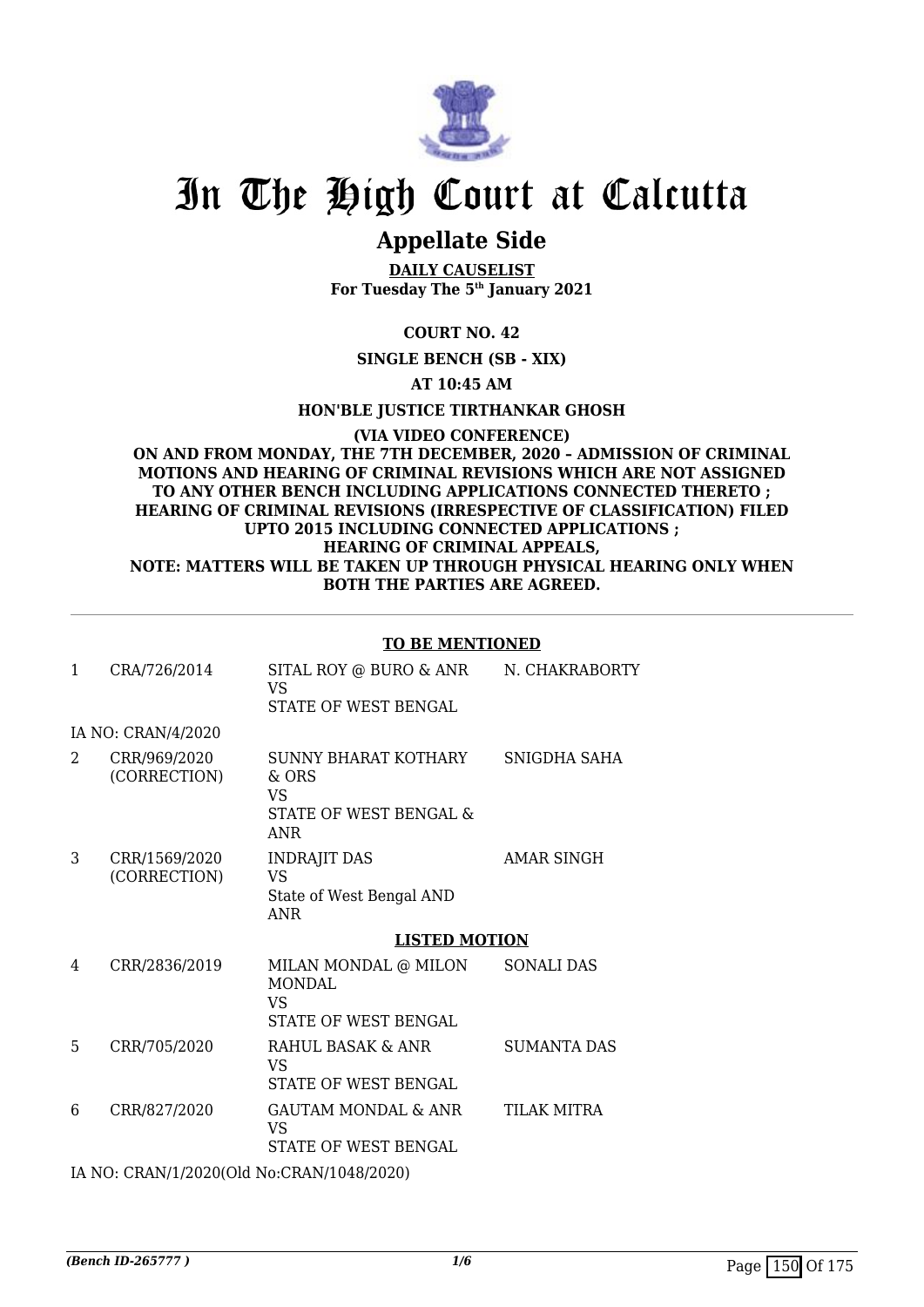| 7  | CRR/844/2020       | UDITA BAGAL @ UDITY<br><b>VS</b><br><b>STATE OF WEST BENGAL &amp;</b><br>ANR.           | <b>SREYASHEE BISWAS</b>              |
|----|--------------------|-----------------------------------------------------------------------------------------|--------------------------------------|
| 8  | CRR/872/2020       | ALORITA DAS @ ALOLIKA<br><b>DAS</b><br><b>VS</b><br>STATE OF WEST BENGAL                | ANINDYA GHOSH                        |
| 9  | CRR/905/2020       | TANIA ROY @ ADHIKARY<br><b>VS</b><br><b>STATE OF WEST BENGAL &amp;</b><br><b>ANR</b>    | <b>SUNNY NANDY</b>                   |
| 10 | CRR/917/2020       | SHYAMAL CHANDRA<br><b>BANERJEE</b><br><b>VS</b><br>STATE OF WEST BENGAL &<br><b>ORS</b> | KALYAN CHATTERJEE                    |
| 11 | CRR/950/2020       | <b>SANKAR KHAN</b><br><b>VS</b><br>STATE OF WEST BENGAL                                 | ABHIJIT KUMAR<br><b>ADHYA</b>        |
| 12 | CRR/974/2020       | <b>MADAN MONDAL</b><br><b>VS</b><br>STATE OF WEST BENGAL                                | SHIBAJI KUMAR DAS                    |
|    | IA NO: CRAN/1/2020 |                                                                                         |                                      |
| 13 | CRR/993/2020       | SIKHA PAUL<br><b>VS</b><br>STATE OF WEST BENGAL &<br><b>ORS</b>                         | SAMARJIT GHOSAL                      |
| 14 | CRR/994/2020       | PURNENDU BIKASH MAITY<br><b>VS</b><br>M/S. PI INDUSTRIES LTD                            | TAPASH KUMAR<br><b>MONDAL</b>        |
| 15 | CRR/996/2020       | <b>SK ABDUL RAHMAN</b><br><b>VS</b><br><b>SK DEDAR &amp; ANR</b>                        | <b>GOLAM MAHAMMAD</b>                |
| 16 | CRR/998/2020       | JAGAT CHANDRA MONDAL<br>VS<br>PROVASH MONDAL & ORS                                      | SUJIT KUMAR GHOSH                    |
| 17 | CRR/1004/2020      | SUJIT KUMAR GHOSH<br><b>VS</b><br>STATE OF WEST BENGAL                                  | SOUMYA BANERJEE                      |
| 18 | CRR/1007/2020      | <b>AJAY MONDAL</b><br>VS<br>STATE OF WEST BENGAL &<br><b>ANR</b>                        | LIPIKA CHATTERJEE                    |
| 19 | CRR/1012/2020      | CHANDRA SEKHAR DAS<br><b>VS</b><br>STATE OF WEST BENGAL                                 | SUDHANGSHU NATH                      |
| 20 | CRR/1022/2020      | HABIBULLA MONDAL @<br><b>MINTU</b><br><b>VS</b><br>STATE OF WEST BENGAL                 | <b>SUMANTA</b><br><b>CHAKRABORTY</b> |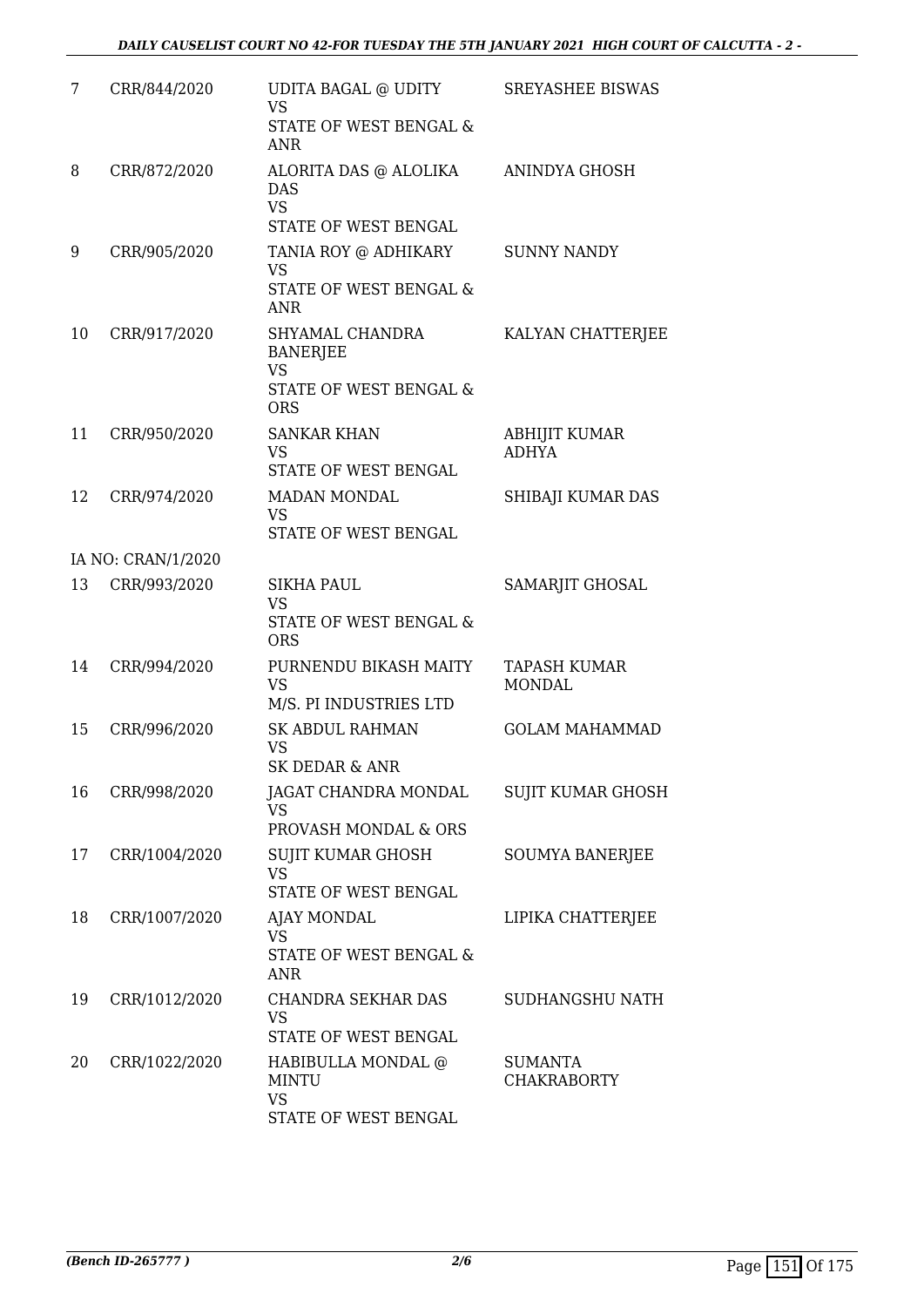| 21 | CRR/1025/2020               | MONOTOSH SWARNAKAR &<br><b>ORS</b><br><b>VS</b><br>STATE OF WEST BENGAL &<br><b>ANR</b>   | <b>ASRAF MANDAL</b>                    |
|----|-----------------------------|-------------------------------------------------------------------------------------------|----------------------------------------|
| 22 | CRR/1026/2020               | JANARDAN SINGH<br>VS<br>STATE OF WEST BENGAL &<br><b>ORS</b>                              | AVIJIT CHAKRABORTY                     |
| 23 | CRR/1671/2020<br>(NOT HERE) | <b>GAYARAM PURKAIT</b><br>VS<br>STATE OF WEST BENGAL<br>AND ORS.                          | LAKSHMINATH<br><b>BHATTACHARYA</b>     |
|    | IA NO: CRAN/1/2020          |                                                                                           |                                        |
| 24 | CRR/1717/2020               | SEIKH SADDIK AND<br><b>ANOTHER</b><br><b>VS</b><br>State of West Bengal                   | DIPTANGSHU BASU                        |
| 25 | CRR/1718/2020               | <b>SHANKAR PAUL AND</b><br><b>OTHERS</b><br><b>VS</b><br>STATE OF WEST BENGAL<br>AND ANR. | SOUMAJIT<br><b>CHATTERJEE</b>          |
| 26 | CRR/1831/2020               | <b>SUSHIL BISWAS</b><br><b>VS</b><br>STATE OF WEST BENGAL<br>AND ORS.                     | SHASHANKA<br>SHEKHAR SAHA              |
| 27 | CRR/1866/2020               | SHYAMAL BAGUI AND ORS<br><b>VS</b><br>State of West Bengal and Anr                        | <b>ARIJIT DEY</b>                      |
| 28 | CRR/1870/2020               | RAJKUMAR JADAV<br><b>VS</b><br>STATE OF WEST BENGAL<br><b>AND ANR</b>                     | RAMEEZ ALAM                            |
| 29 | CRR/1871/2020               | SAHARUK @SAHARUP GAZI<br><b>VS</b><br>State of West Bengal                                | <b>ANGHSUMAN</b><br><b>CHAKRABORTY</b> |
| 30 | CRR/1872/2020               | RAJESH DAS @SHIBU<br><b>VS</b><br>State of West Bengal                                    | ANGSHUMAN<br><b>CHAKRABORTY</b>        |
| 31 | CRR/1884/2020               | <b>NASIR ALI KHAN</b><br><b>VS</b><br>State of West Bengal AND<br><b>ANOTHER</b>          | RABINDRA NATH<br><b>GHOSH</b>          |
| 32 | CRR/1889/2020               | NASIR ALI KHA<br>VS<br>State of West Bengal AND<br><b>ANR</b>                             | RABINDRANATH<br><b>GHOSH</b>           |
| 33 | CRR/1890/2020               | MADAN MAITRA AND ORS<br>VS<br><b>JANARDAN MITRA</b>                                       | DEBAPRIYA SAMANTA                      |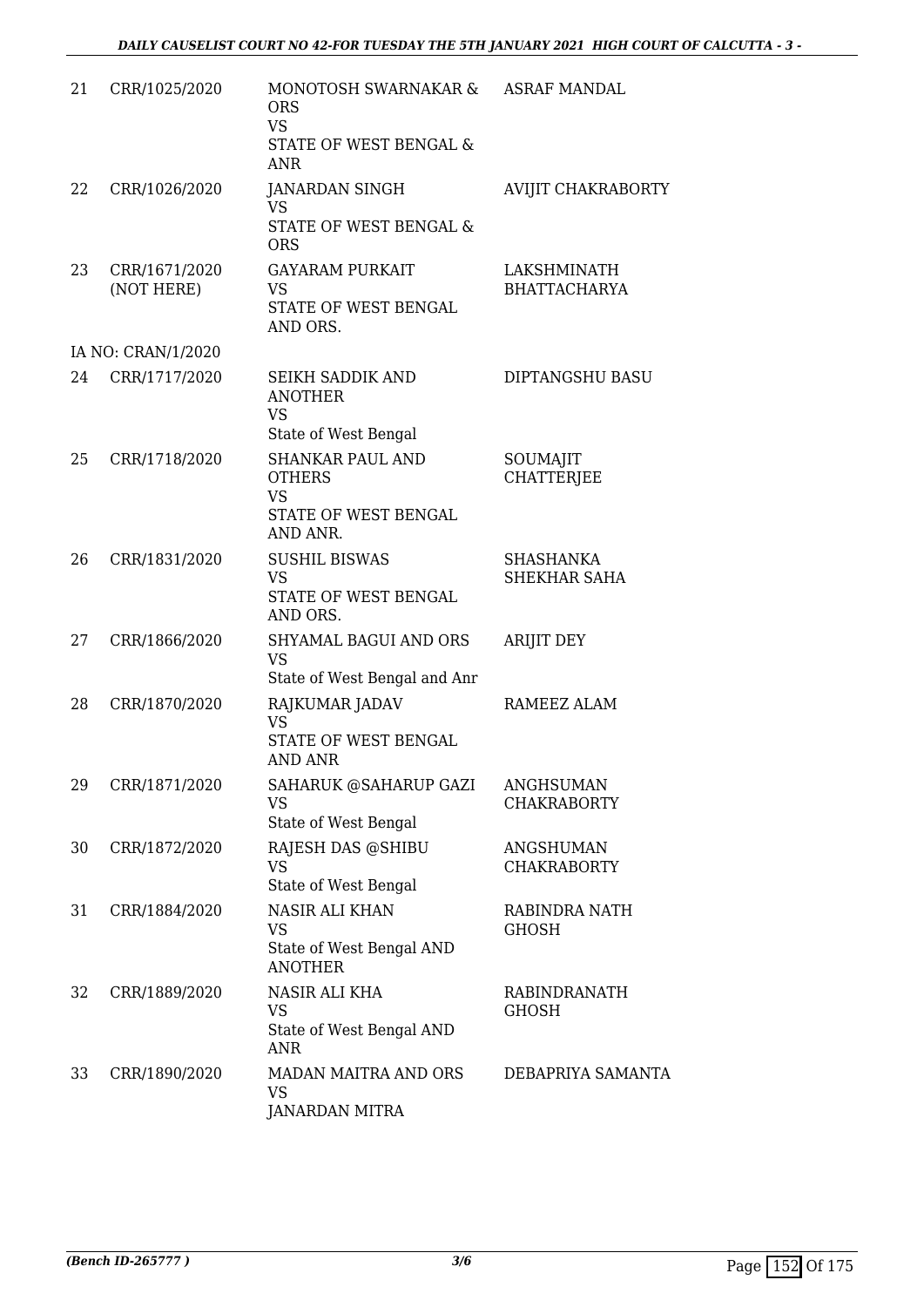| 34 | CRR/1891/2020      | NANDINI CHATTERJEE<br>(BHATTACHARYYA) AND<br>ORS ANR<br><b>VS</b>                               | DEBAPRIYA SAMANTA                    |
|----|--------------------|-------------------------------------------------------------------------------------------------|--------------------------------------|
|    |                    | BARSHA BHATTACHARYYA<br>(MOITRA)                                                                |                                      |
| 35 | CRR/1893/2020      | KARTICK CHANDRA DOLAI<br><b>VS</b><br>State of West Bengal                                      | SOUMYAJIT DAS<br><b>MAHAPATRA</b>    |
| 36 | CRR/1901/2020      | SUMITA MONDAL AND ANR.<br><b>VS</b><br>State of West Bengal AND<br>ANR.                         | <b>ABHISHEK DE</b>                   |
| 37 | CRR/1902/2020      | MUKTI NATH RAI AND ORS<br><b>VS</b><br>State of West Bengal AND<br><b>ANR</b>                   | RATNESH RAI                          |
| 38 | CRR/1907/2020      | <b>SANJAY GHOSH</b><br><b>VS</b><br>State of West Bengal                                        | <b>ARUP KUMAR</b><br><b>BHOWMICK</b> |
| 39 | CRR/1931/2020      | <b>SK JIARAT</b><br><b>VS</b><br>State of West Bengal                                           | PARVEJ ANAM                          |
| 40 | CRR/1936/2020      | SIRAJ HAQ<br><b>VS</b><br>State of West Bengal and Anr                                          |                                      |
| 41 | CRR/1939/2020      | THE CENTRAL BUREAU OF<br><b>INVESTIGATIN</b><br><b>VS</b><br>SMT USHA DEVI@USHA<br><b>KAMAL</b> | SAMRAT GOSWAMI                       |
|    | IA NO: CRAN/1/2020 |                                                                                                 |                                      |
| 42 | CRR/1944/2020      | AJAY KUMAR SINGHANIA<br><b>AND ORS</b><br><b>VS</b>                                             | PRITAM ROY                           |
|    |                    | State of West Bengal and Anr                                                                    |                                      |
| 43 | CRR/1945/2020      | <b>SHYAM KUMAR AGARWAL</b><br>AND ORS<br><b>VS</b><br>State of West Bengal and Anr              | PRITAM ROY                           |
| 44 | CRR/3/2021         | JAY DEBNATH@JOY<br><b>DEBNATH</b><br><b>VS</b><br>State of West Bengal                          | <b>SUMANTA</b><br><b>CHAKRABORTY</b> |
|    | IA NO: CRAN/1/2021 |                                                                                                 |                                      |
| 45 | CRR/6/2021         | RAJESH SHARMA@RAJU                                                                              | DEBASIS KAR                          |
|    |                    | <b>VS</b><br>State of West Bengal                                                               |                                      |
| 46 | CRR/7/2021         | KUNAL GHOSH AND ANR<br><b>VS</b><br>THE STATE OF WEST<br><b>BENGAL AND ANR</b>                  | DATTATREYA DUTTA                     |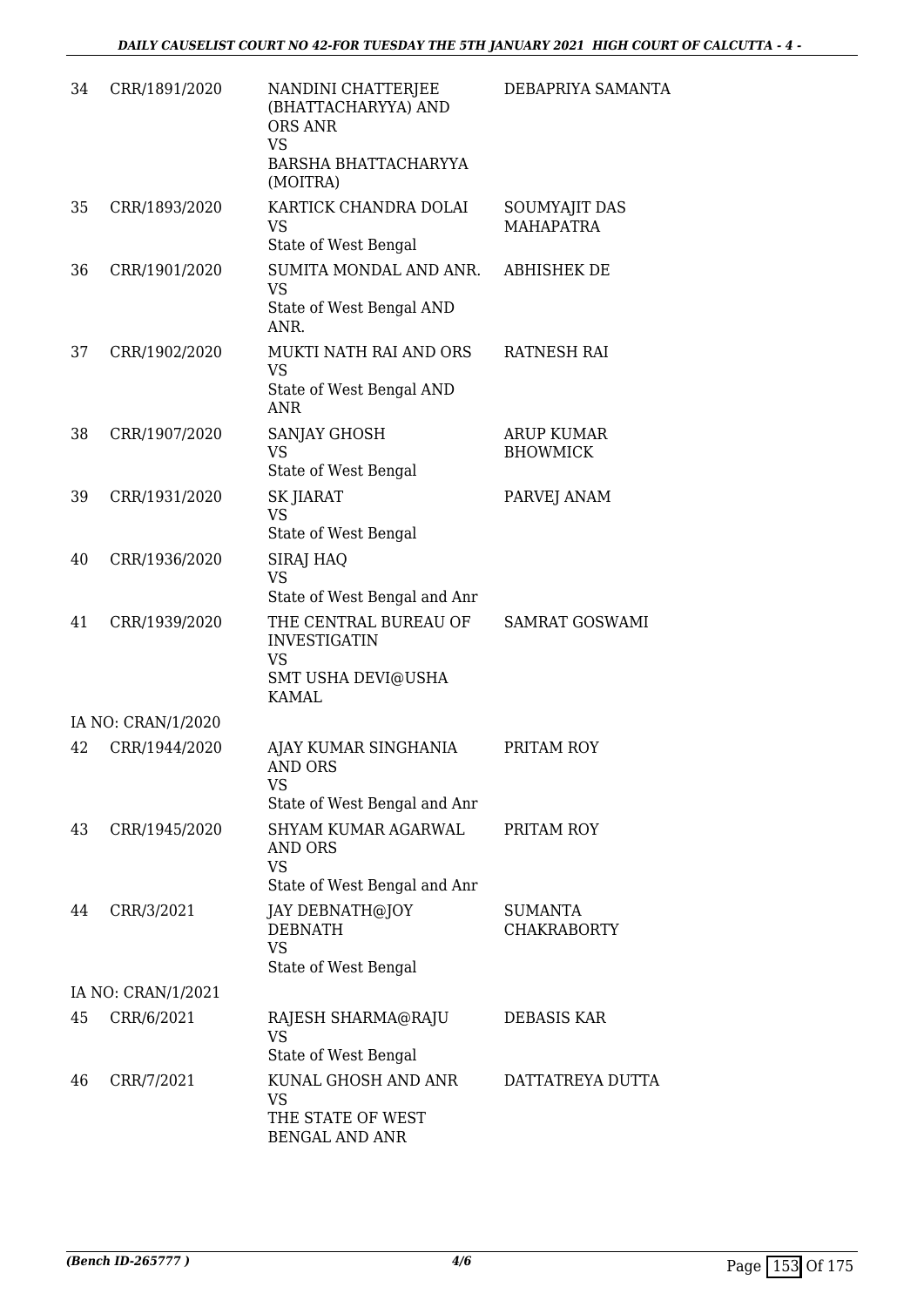| 47 | CRR/8/2021             | DEBASISH MAITRA<br><b>VS</b>                                                                           | <b>SANTANU TALUKDER</b> |
|----|------------------------|--------------------------------------------------------------------------------------------------------|-------------------------|
|    |                        | State of West Bengal AND<br><b>ANR</b>                                                                 |                         |
| 48 | CRR/9/2021             | MOTILAL @ MATILAL SHAW<br><b>AND OTHERS</b><br><b>VS</b><br>State of West Bengal AND<br><b>ANOTHER</b> | <b>RUPSA SREEMANI</b>   |
|    |                        | <b>APPLICATION</b>                                                                                     |                         |
| 49 | CRR/1637/2020          | PARTHA SARATHI KAR<br><b>VS</b><br>STATE OF WEST BENGAL<br>AND ORS.                                    | <b>SANTANU DEB ROY</b>  |
|    | IA NO: CRAN/1/2020     |                                                                                                        |                         |
| 50 | CRR/1640/2020          | <b>SIPRA KAR</b><br><b>VS</b><br>STATE OF WEST BENGAL                                                  | <b>SANTANU DEBROY</b>   |
|    | IA NO: CRAN/1/2020     | AND ORS.                                                                                               |                         |
| 51 | CRR/1641/2020          | PARTHA SARATHI KAR                                                                                     | SANTANU DEB ROY         |
|    |                        | <b>VS</b><br>STATE OF WEST BENGAL<br>AND ORS.                                                          |                         |
|    | IA NO: CRAN/1/2020     |                                                                                                        |                         |
|    |                        | <b>CONTESTED APPLICATION</b>                                                                           |                         |
| 52 | CRR/4449/2008<br>(LCR) | MD ABU TALEB SHAIKH<br><b>VS</b><br>STATE OF WEST BENGAL                                               | <b>MADHURI DAS</b>      |
|    |                        | IA NO: CRAN/1/2009(Old No:CRAN/1919/2009)                                                              |                         |
| 53 | CRR/2999/2014          | RAJARSHI SENGUPTA ?&                                                                                   | P.K. DAS                |
|    |                        | <b>ORS</b><br>VS<br>STATE OF WEST BENGAL &<br>ANR.                                                     |                         |
|    |                        | IA NO: CRAN/4/2016(Old No:CRAN/726/2016), CRAN/5/2020                                                  |                         |
| 54 | CRR/361/2019           | <b>SMT SASWATI DEY</b><br>VS<br>STATE OF WEST BENGAL                                                   | ARNAB SAHA              |
| 55 | CRR/3113/2019          | <b>SAMAR SK SWARNAKAR</b>                                                                              | <b>SANDIP</b>           |
|    |                        | <b>VS</b><br>STATE OF WEST BENGAL                                                                      | <b>CHAKRABORTY</b>      |
| 56 | CRR/1487/2020          | <b>BISWAJIT GOSWAMI</b><br><b>VS</b><br>STATE OF WEST BENGAL<br>AND ORS.                               | MRITYUNJOY HALDER       |
| 57 | CRR/1488/2020          | <b>BISWAJIT GOSWAMI</b><br><b>VS</b><br>STATE OF WEST BENGAL<br>AND ORS.                               | MRITUNJOY HALDER        |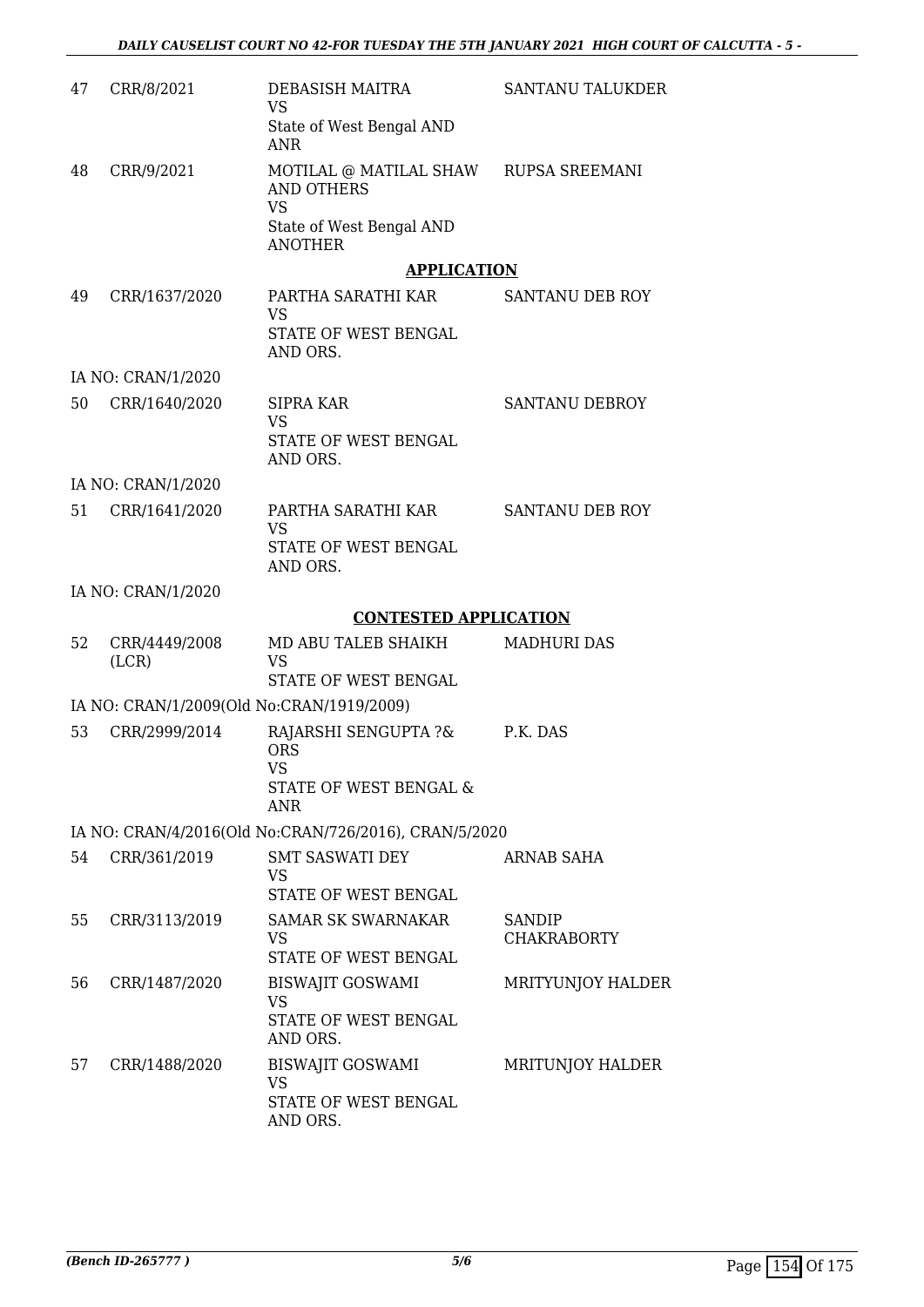| 58 | CRR/1654/2020                             | SUSHENA SHARMA<br>VS                                                                     | PRIYANKAR GANGULY                                                                        |  |  |
|----|-------------------------------------------|------------------------------------------------------------------------------------------|------------------------------------------------------------------------------------------|--|--|
|    |                                           | State of West Bengal                                                                     |                                                                                          |  |  |
|    |                                           | <b>CRIMINAL APPEAL HEARING</b>                                                           |                                                                                          |  |  |
| 59 | CRA/296/1992                              | <b>GULIN CHANDRA HANSDA</b><br><b>VS</b><br><b>STATE</b>                                 |                                                                                          |  |  |
| 60 | CRA/35/2017                               | CHIRANJIT KABIRAJ<br><b>VS</b><br>STATE OF WEST BENGAL                                   | <b>SNEHANSU</b><br><b>MAJUMDER</b>                                                       |  |  |
|    |                                           |                                                                                          | IA NO: CRAN/1/2018(Old No:CRAN/24/2018), CRAN/2/2019(Old No:CRAN/1317/2019), CRAN/3/2020 |  |  |
| 61 | CRA/538/2017                              | HARENDRA CHANDRA<br>PARUI & ANR<br>VS<br>STATE OF WEST BENGAL                            | DEBABRATA SARDAR                                                                         |  |  |
|    | IA NO: CRAN/1/2017(Old No:CRAN/3898/2017) |                                                                                          |                                                                                          |  |  |
| 62 | CRA/713/2017                              | BISWAJIT DAS @ TUMA<br>VS<br>STATE OF WEST BENGAL                                        | <b>SUDIP BANERJEE</b>                                                                    |  |  |
|    |                                           | IA NO: CRAN/2/2020(Old No:CRAN/4673/2020), CRAN/3/2020(Old No:CRAN/4674/2020)            |                                                                                          |  |  |
| 63 | CRA/20/2018                               | PATAL SABAR @ POTOL<br><b>SABAR</b><br><b>VS</b><br>STATE OF WEST BENGAL &<br><b>ANR</b> | P BHATTACHARYA                                                                           |  |  |
| 64 | CRA/531/2018                              | <b>SANATAN BARMAN</b><br><b>VS</b><br>STATE OF WEST BENGAL &<br><b>ANR</b>               | <b>K PAUL</b>                                                                            |  |  |
|    | IA NO: CRAN/2/2019(Old No:CRAN/1590/2019) |                                                                                          |                                                                                          |  |  |
| 65 | CRA/675/2018                              | <b>DIPANKAR ROY</b><br>VS<br>STATE OF WEST BENGAL                                        | PARVEJ ANAM                                                                              |  |  |
| 66 | CRA/471/2019                              | <b>SUKUMAR MONDAL &amp; ORS</b><br><b>VS</b><br>STATE OF WEST BENGAL                     | MONIKA SINHA                                                                             |  |  |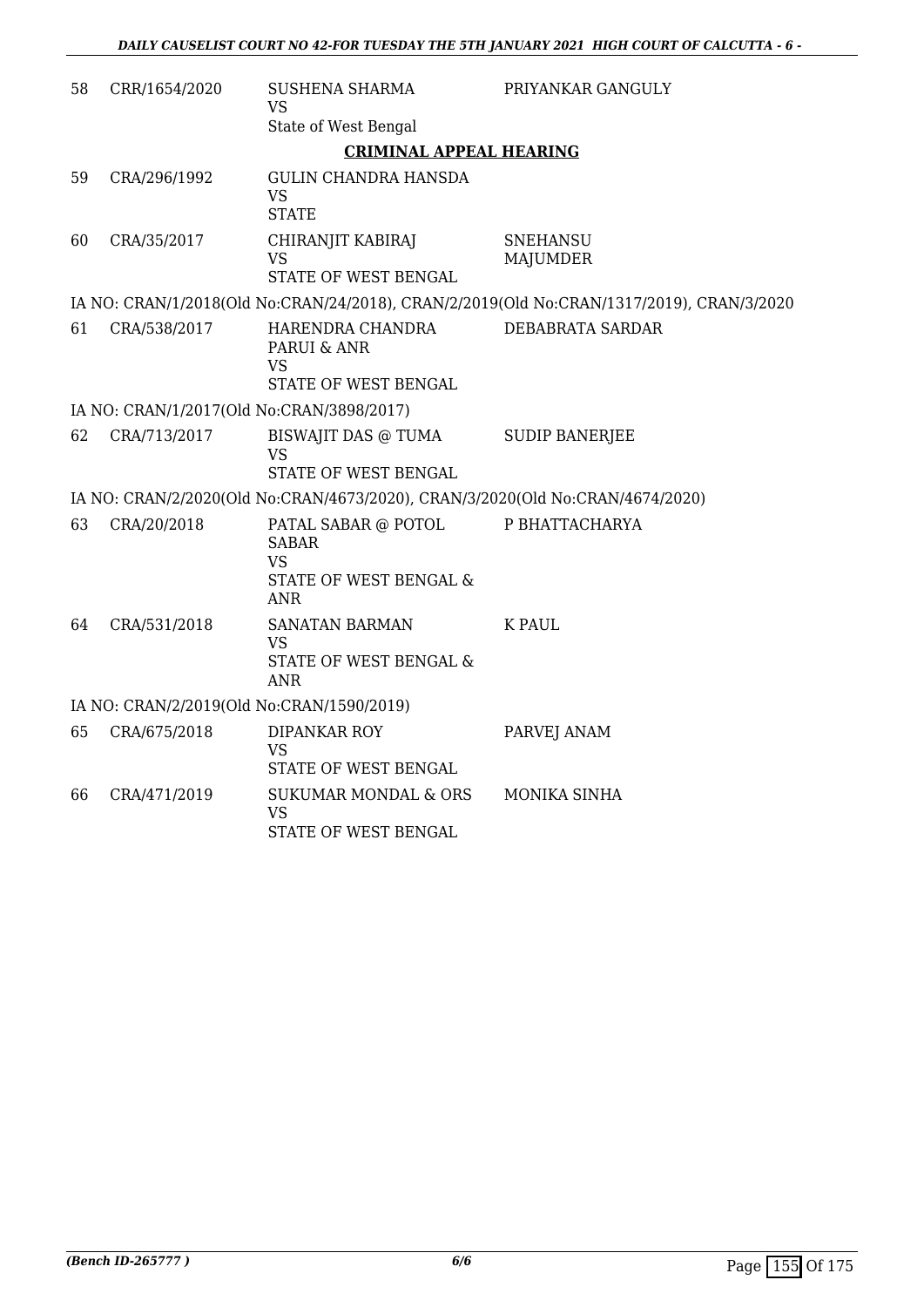

### **Appellate Side**

**DAILY CAUSELIST For Tuesday The 5th January 2021**

**COURT NO. 11**

**SINGLE BENCH (SB)**

#### **AT 10:45 AM**

**HON'BLE JUSTICE HIRANMAY BHATTACHARYYA**

#### **(VIA VIDEO CONFERENCE)**

#### **ON MONDAY, 14TH DECEMBER, 2020 AND THEREAFTER AS AND WHEN SITS SINGLY - WILL SIT SINGLY AND TAKE MATTERS LISTED BEFORE HIM IN THE DAILY LIST OF 16TH MARCH, 2020 EXCEPT THE MATTERS WHICH ARE ALREADY DISPOSED OF.**

**AND** 

#### **ON AND FROM TUESDAY 5TH JANUARY, 2021 TO FRIDAY 8TH JANUARY, 2021 - WILL SIT SINGLY AND TAKE MATTERS INCLUDING APPLICATIONS CONNECTED THERETO (FROM ITEM NO. 300 TO ITEM NO. 418) OF THE LIST OF HON'BLE JUSTICE SABYASACHI BHATTACHARYYA PUBLISHED FOR 4TH JANUARY 2021.**

#### **NOTE : MATTERS WILL BE TAKEN UP THROUGH PHYSICAL HEARING WHEN BOTH THE PARTIES ARE AGREED**

#### **NEW MOTION - 1**

| 1 | CO/683/2018    | KAMALA DEVI SHAW<br>VS<br>SRI SRI ISWAR GOPINATH<br>JEW THAKUR.REPT BY ANIL<br>KUMAR DEY | ADITYA SINGH         |
|---|----------------|------------------------------------------------------------------------------------------|----------------------|
| 2 | WPA/11006/2020 | HEMANTA KUMAR SARKAR<br>VS<br>STATE OF WEST BENGAL<br>AND ORS.                           | MANAS KUMAR DAS      |
| 3 | WPA/11021/2020 | <b>SANTOSH KUMAR ROY</b><br>VS<br>THE STATE OF WEST<br>BENGAL AND ORS                    | SARBANANDA<br>SANYAL |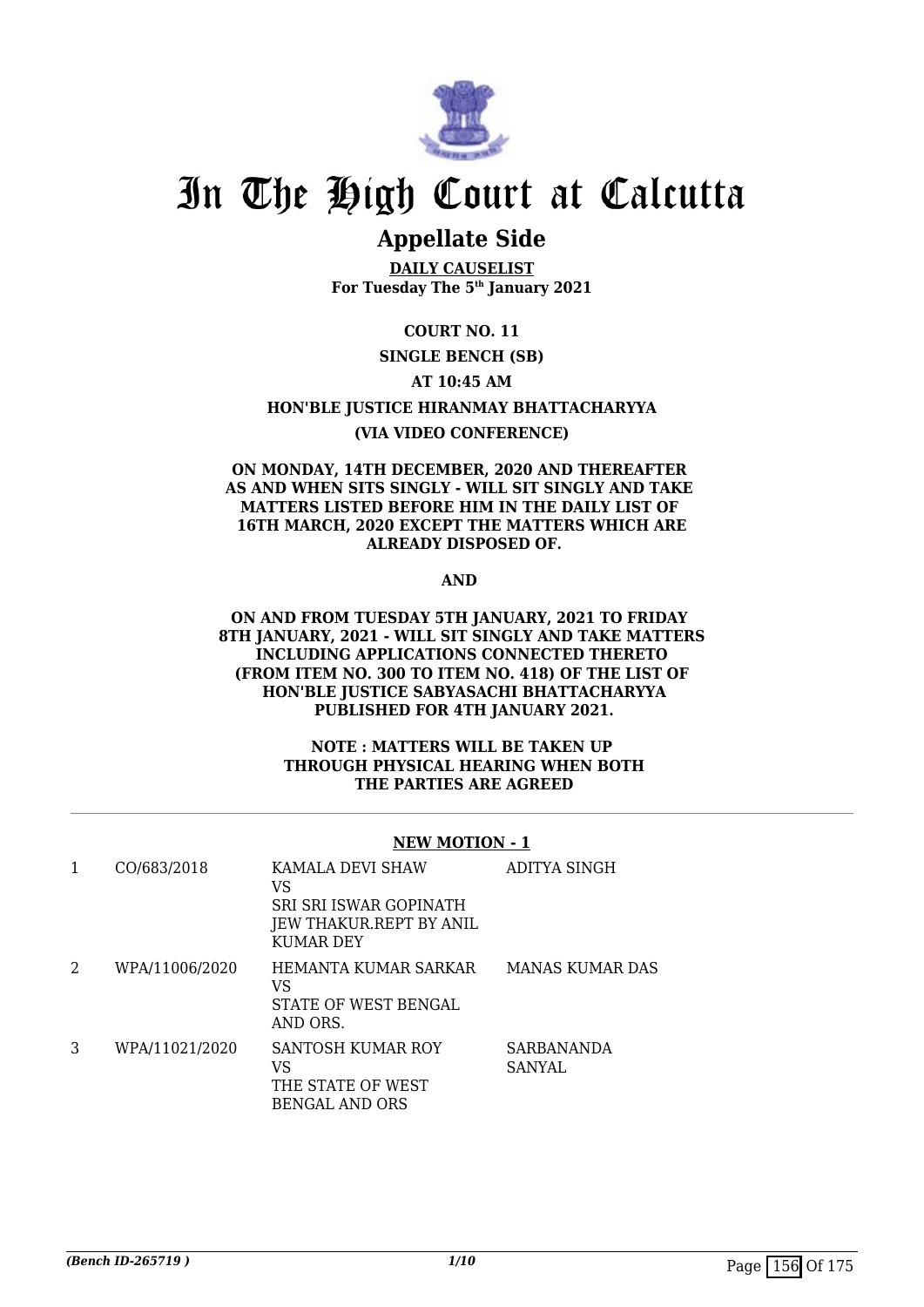| 4  | WPA/11022/2020 | ANIMA MONDAL<br>VS.<br>STATE OF WEST BENGAL<br>AND ORS.                                                        | DEBASISH GHOSH                      |
|----|----------------|----------------------------------------------------------------------------------------------------------------|-------------------------------------|
| 5  | WPA/11027/2020 | DIPIKA MANDAL<br><b>VS</b><br>CHIEF MEDICAL OFFICER<br>OF HEALTH, RAMPURHAT                                    | SAMIDDHA SANKAR<br><b>SENGUPTA</b>  |
| 6  | WPA/11045/2020 | <b>IDFC FIRST BANK LIMITED</b><br><b>AND ANOTEHR</b><br><b>VS</b><br>STATE OF WEST BENGAL<br><b>AND ANR</b>    | <b>AMAR SINGH</b>                   |
| 7  | WPA/11062/2020 | <b>SUBIR MONDAL</b><br><b>VS</b><br>STATE OF WEST BENGAL<br>AND ORS.                                           | DEBAPRIYA<br><b>MUKHERJEE</b>       |
| 8  | WPA/11063/2020 | <b>BIJAY CHOWDHURY</b><br><b>VS</b><br>STATE OF WEST BENGAL<br>AND ORS.                                        | <b>ANAND JHA</b>                    |
| 9  | WPA/11065/2020 | <b>BURNPUR CEMENT</b><br><b>LIMITED AND ANOTHER</b><br><b>VS</b><br>RESERVE BANK OF INDIA<br><b>AND OTHERS</b> | SOUMALYA GANGULI                    |
| 10 | WPA/11079/2020 | SWAPAN MANDAL AND<br>ORS.<br><b>VS</b><br>STATE OF WEST BENGAL<br>AND ORS.                                     | KAPIL CH. SAHOO                     |
| 11 | WPA/11085/2020 | HOOGHLY PARKS AND<br><b>RESORTS LP</b><br><b>VS</b><br>STATE OF WEST BENGAL<br>AND ORS.                        | <b>MRINALINI</b><br><b>MAJUMDAR</b> |
| 12 | WPA/11086/2020 | SAROJN AGARWAL<br>VS.<br>STATE OF WEST BENGAL<br>AND ORS.                                                      | <b>SHAMBA</b><br><b>CHAKRABORTY</b> |
| 13 | WPA/11091/2020 | UJJAL MONDAL REP BY<br><b>AMIYA MONDAL</b><br><b>VS</b><br>STATE OF WEST BENGAL<br>AND ORS.                    | <b>MANORANJAN</b><br><b>MAHATA</b>  |
| 14 | WPA/11095/2020 | <b>GOPAL SANTRA</b><br>VS<br>STATE OF WEST BENGAL<br>AND ORS.                                                  | RAJESH NASKAR                       |
| 15 | WPA/11098/2020 | SHIV KUMAR BAJAJ<br>VS<br>BANK OF INDIA , ANDHERI<br>LARGE CORPORATE<br><b>BRANCHA AND ORS</b>                 | ANKITA GHOSH                        |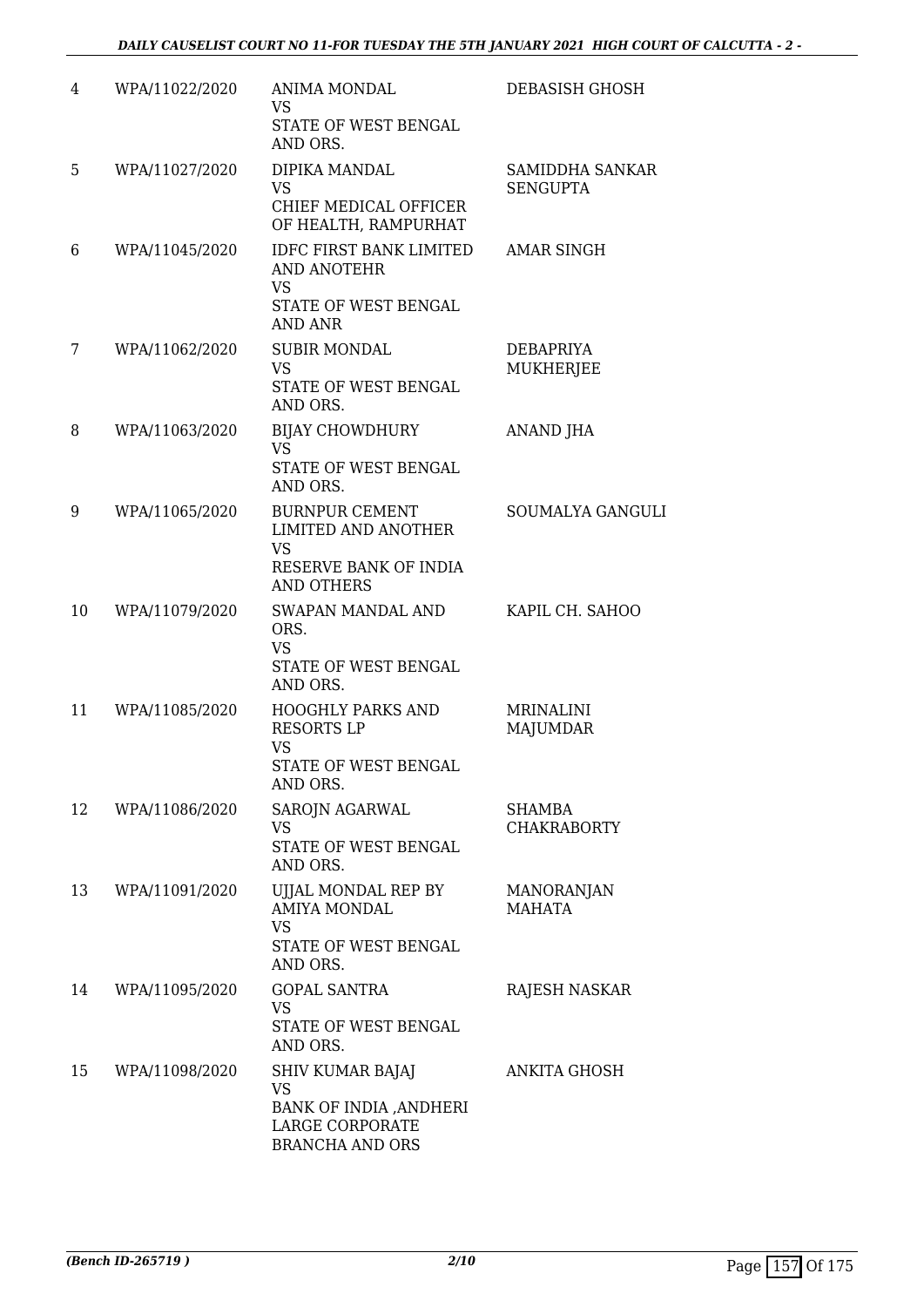| 16 | WPA/11101/2020 | <b>SK RASID ALI</b><br><b>VS</b><br>STATE OF WEST BENGAL<br>AND ORS.          | <b>ANANYA</b><br><b>CHAKRABORTY</b>    |
|----|----------------|-------------------------------------------------------------------------------|----------------------------------------|
| 17 | WPA/11122/2020 | <b>DEBASHIS</b><br><b>BHATTACHARYYA</b><br>VS<br><b>UCO BANK @ ORS</b>        | <b>SUNIL BARAN</b><br><b>CHANDA</b>    |
| 18 | WPA/11129/2020 | <b>ANUP KUILA</b><br><b>VS</b><br>STATE OF WEST BENGAL<br>AND ORS.            | <b>BHARAT CHANDRA</b><br><b>SIMAI</b>  |
| 19 | WPA/11145/2020 | PRASANTA KUMAR<br><b>BHATTACHARYA</b><br><b>VS</b><br>UNION OF INDIA AND ORS. | <b>DEBASHIS</b><br><b>KARMAKAR</b>     |
| 20 | WPA/11153/2020 | YASHPAL MEHRA<br><b>VS</b><br>THE DENA BANK AND ORS                           | <b>SYED NURUL AREFIN</b>               |
| 21 | WPA/11161/2020 | <b>JYOTSNA BOSE</b><br><b>VS</b><br>STATE OF WEST BENGAL<br>AND ORS.          | <b>IBRAHIM SHAIKH</b>                  |
| 22 | WPA/11165/2020 | SRIBASH CHANDRA DAS<br>VS<br>STATE OF WEST BENGAL<br>AND ORS.                 | <b>UJJAL RAY</b>                       |
| 23 | WPA/11196/2020 | JAKIR HOSSAIN MOLLA<br><b>VS</b><br>STATE OF WEST BENGAL<br>AND ORS.          | TUSHAR KANTI<br>MUKHERJEE              |
| 24 | WPA/11201/2020 | <b>ATANU PARAMANICK</b><br>VS<br><b>STATE OF WEST BENGAL</b><br>AND ORS.      | <b>SOUMEN PRADHAN</b>                  |
| 25 | WPA/11204/2020 | UTTAM PAKHIRA<br><b>VS</b><br>STATE OF WEST BENGAL<br>AND ORS.                | KAPIL GUHA                             |
| 26 | WPA/11214/2020 | <b>RITA ROY</b><br><b>VS</b><br>STATE OF WEST BENGAL<br>AND ORS.              | <b>ASHOK KUMAR</b><br><b>CHOWDHURY</b> |
| 27 | WPA/11216/2020 | <b>AMIT KUMAR</b><br><b>VS</b><br>UNION OF INDIA AND ORS                      | A. K. UPADHYAY                         |
| 28 | WPA/11221/2020 | MD. BIN KASEM<br><b>VS</b><br>STATE OF WEST BENGAL<br>AND ORS.                | <b>SABNAM LASKAR</b>                   |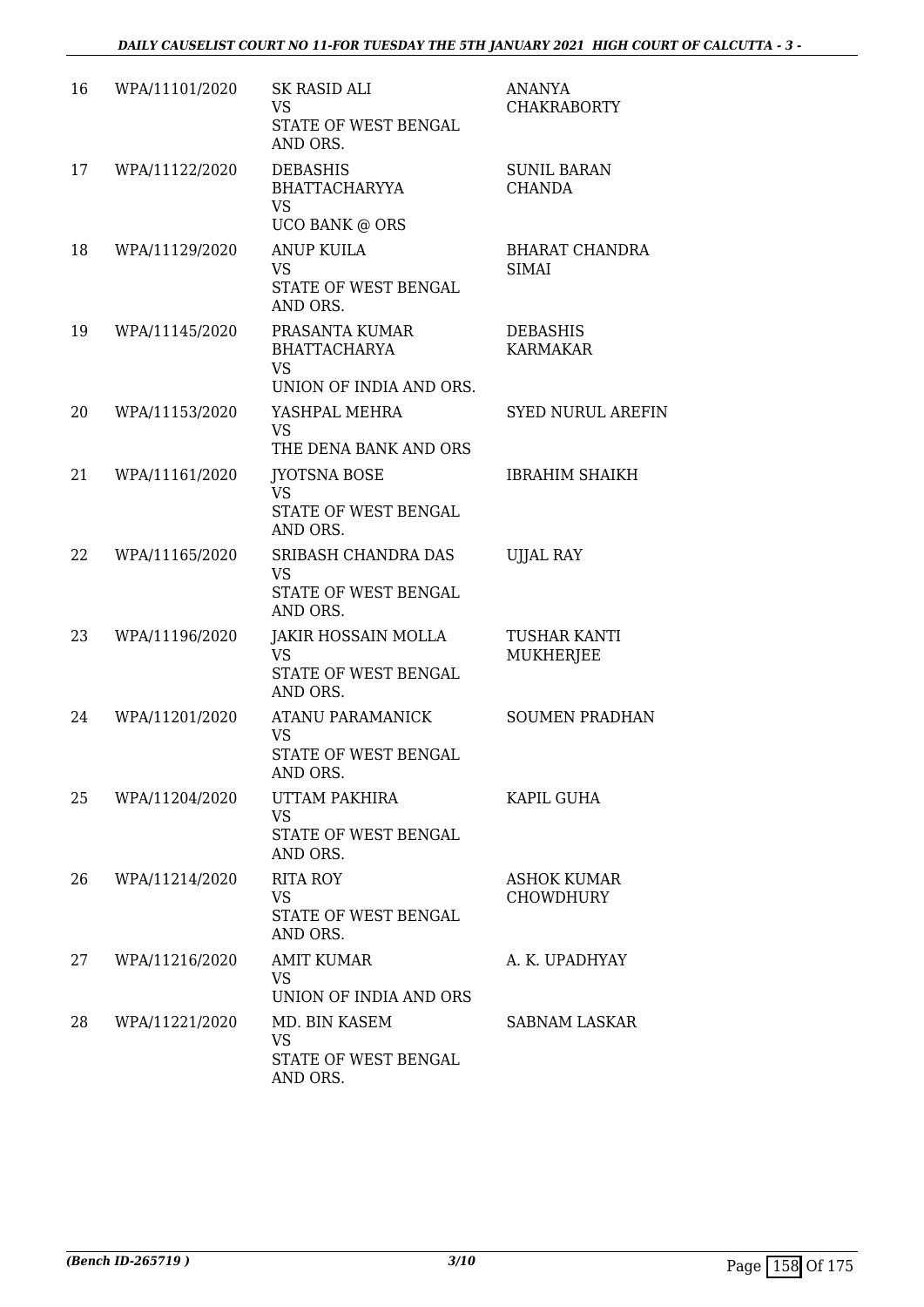| 29 | WPA/11222/2020 | <b>ASHIS KUMAR</b><br>CHAKRABORTY AND<br><b>OTHERS</b><br><b>VS</b><br>STATE OF WEST BENGAL<br>AND ORS. | SANTANU DEB ROY             |
|----|----------------|---------------------------------------------------------------------------------------------------------|-----------------------------|
| 30 | WPA/11223/2020 | SK. WASIM AKRAM<br>VS<br>STATE OF WEST BENGAL<br>AND ORS.                                               | <b>SABNAM LASKAR</b>        |
| 31 | WPA/11228/2020 | NURUL ISLAM GAZI AND<br><b>ANR</b><br><b>VS</b><br>STATE OF WEST BENGAL<br>AND ORS.                     | <b>MAIRA RAHMAN</b>         |
| 32 | WPA/11234/2020 | MINATI SARKAR AND ANR<br><b>VS</b><br>STATE OF WEST BENGAL<br>AND ORS.                                  | IN PERSON(MINATI<br>SARKAR) |
| 33 | WPA/11235/2020 | SK. PARVEJ MUSARAF<br><b>VS</b><br>STATE OF WEST BENGAL<br>AND ORS.                                     | <b>SABNAM LASKAR</b>        |
| 34 | WPA/11237/2020 | SK. PIYER<br><b>VS</b><br>STATE OF WEST BENGAL<br>AND ORS.                                              | <b>SABNAM LASKAR</b>        |
| 35 | WPA/11240/2020 | JAMALUDDIN KHAN<br><b>VS</b><br>STATE OF WEST BENGAL<br>AND ORS.                                        | <b>SABNAM LASKAR</b>        |
| 36 | WPA/11243/2020 | SK. INJAMUL<br><b>VS</b><br>STATE OF WEST BENGAL<br>AND ORS.                                            | <b>SABNAM LASKAR</b>        |
| 37 | WPA/11250/2020 | HASIBUR RAHAMAN<br>VS<br>STATE OF WEST BENGAL<br>AND ORS.                                               | <b>Bidyut Baran Biswas</b>  |
| 38 | WPA/11251/2020 | ABDUL ANNAS KHAN<br>VS<br>STATE OF WEST BENGAL<br>AND ORS.                                              | <b>GAUTAM GURIA</b>         |
| 39 | WPA/11255/2020 | SAHABUDDIN KHAN<br><b>VS</b><br>STATE OF WEST BENGAL<br>AND ORS.                                        | SABNAM LASKAR               |
| 40 | WPA/11257/2020 | JYOTSNA DEY HALDER<br>VS<br>STATE OF WEST BENGAL<br>AND ORS.                                            | TUHINA PARVIN               |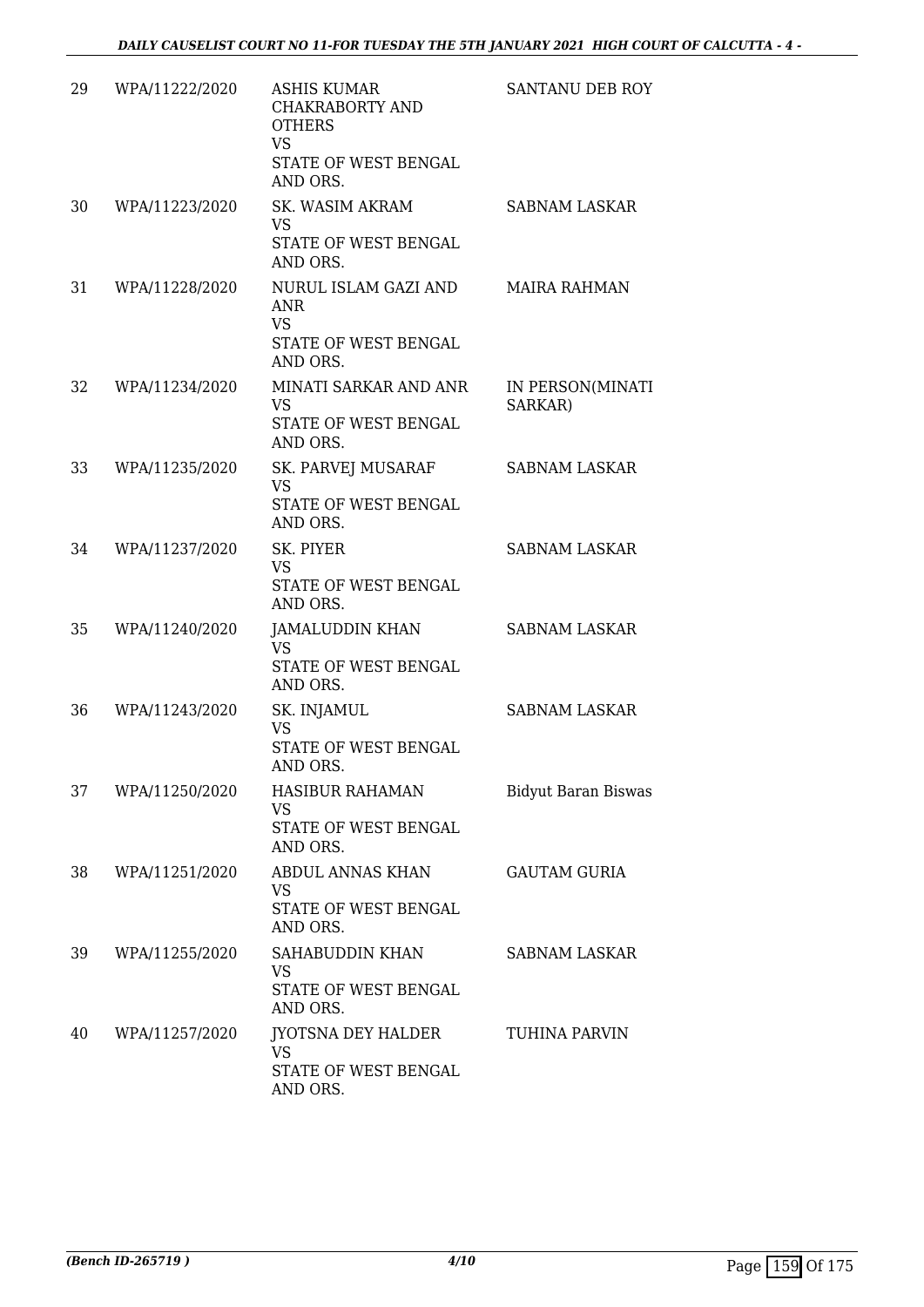| 41 | WPA/11258/2020 | MD. JAKIR HOSSAIN<br><b>VS</b><br>STATE OF WEST BENGAL<br>AND ORS.                    | <b>SABNAM LASKAR</b>                  |
|----|----------------|---------------------------------------------------------------------------------------|---------------------------------------|
| 42 | WPA/11262/2020 | <b>SK. SUDDIN BISWAS</b><br><b>VS</b><br>STATE OF WEST BENGAL<br>AND ORS.             | <b>SOUMEN</b><br><b>BHATTACHARJEE</b> |
| 43 | WPA/11275/2020 | <b>BANAMALI BERA AND ANR</b><br><b>VS</b><br>STATE BANK OF INDIA AND<br><b>ORS</b>    | <b>RUMA DAS MAITY</b>                 |
| 44 | WPA/11281/2020 | MOUMITA GHOSH<br><b>GANGOPADHYAY</b><br><b>VS</b><br>STATE OF WEST BENGAL<br>AND ORS. | <b>JAYASHREE PATRA</b>                |
| 45 | WPA/11282/2020 | SWAPAN KUMAR JANA<br><b>VS</b><br>THE STATE OF WEST<br><b>BENGAL AND ORS</b>          | PRADIP PAUL                           |
| 46 | WPA/11297/2020 | <b>MOU ROY BISWAS</b><br><b>VS</b><br>STATE OF WEST BENGAL<br>AND ORS.                | SNEHA DUTA                            |
| 47 | WPA/11298/2020 | JIAUR RAHAMAN AND<br><b>OTHERS</b><br><b>VS</b><br>STATE OF WEST BENGAL<br>AND ORS.   | <b>D BANERJEE</b>                     |
| 48 | WPA/11307/2020 | <b>SANNU SINGH</b><br><b>VS</b><br>UNION OF INDIA AND ORS.                            | <b>ARUN KUMAR</b><br><b>UPADHYAY</b>  |
| 49 | WPA/11309/2020 | JAGDISH PRASAD AGARWAL<br>UNION OF INDIA AND ORS.                                     | <b>ARUN KUMAR</b><br><b>UPADHYAY</b>  |
| 50 | WPA/11312/2020 | <b>MALLIKA GHOSH</b><br><b>VS</b><br>STATE OF WEST BENGAL<br>AND ORS.                 | <b>ARKADIPTA</b><br><b>SENGUPTA</b>   |
| 51 | WPA/11316/2020 | DARSHANA DEVI SINGHAL<br>VS<br>UNION OF INDIA AND ORS.                                | ARUN KUMAR<br><b>UPADHYAY</b>         |
| 52 | WPA/11319/2020 | AJAY KUMAR SINGHAL<br><b>VS</b><br>UNION OF INDIA AND ORS.                            | <b>ARUN KUMAR</b><br><b>UPADHYAY</b>  |
| 53 | WPA/11328/2020 | VEENA SINGHAL KUMARI<br><b>VS</b><br>UNION OF INDIA AND ORS.                          | <b>ARUN KUMAR</b><br><b>UPADHYAY</b>  |
| 54 | WPA/11330/2020 | <b>SOUVIK BANERJEE</b><br><b>VS</b><br>UNION OF INDIA AND ORS.                        | <b>ARUN KUAMR</b><br><b>UPADHDYAY</b> |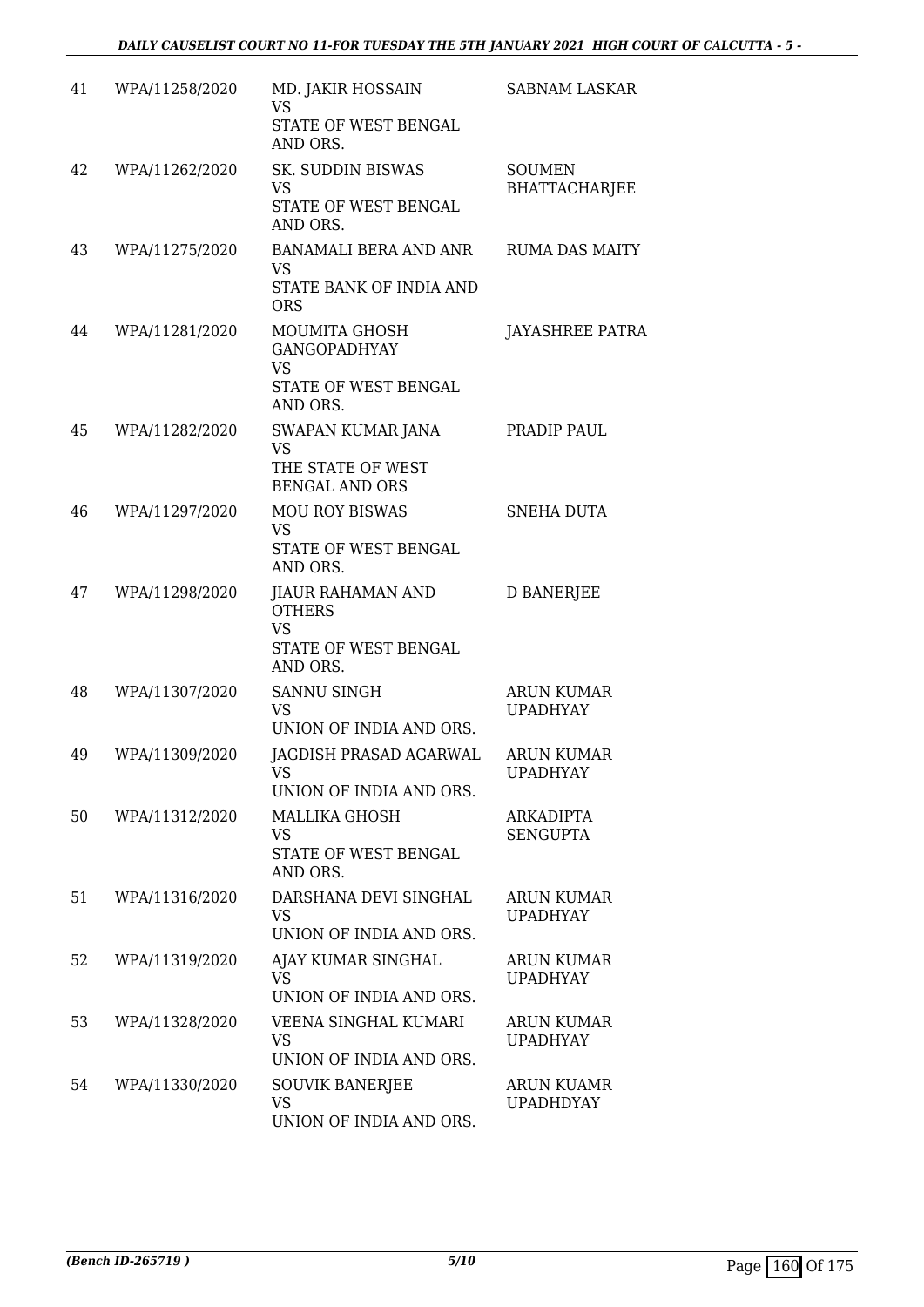| 55 | WPA/11335/2020      | DEBASREE BANERJEE<br><b>VS</b><br>Union of India AND ORS                                            | <b>ARUN KUKMAR</b><br><b>UPADHYAY</b> |
|----|---------------------|-----------------------------------------------------------------------------------------------------|---------------------------------------|
| 56 | WPA/11339/2020      | PUJA ARJUN PRASAD<br><b>VS</b><br>UNION OF INDIA AND ORS.                                           | <b>ARUN KUMAR</b><br><b>UPADHYAY</b>  |
| 57 | WPA/11342/2020      | KRISHNENDU BERA<br>VS<br>STATE OF WEST BENGAL<br>AND ORS.                                           | <b>GOURAV DAS</b>                     |
| 58 | WPA/11343/2020      | <b>HIMANSHU JHAWAR</b><br><b>VS</b><br>UNION OF INDIA AND ORS.                                      | <b>ARUN KUMAR</b><br><b>UPADHYAY</b>  |
| 59 | WPA/11360/2020      | <b>BANSAL ENTERPRISES</b><br><b>VS</b><br><b>BANK OF BARODA AND ORS</b>                             | <b>TEESHAN DAS</b>                    |
| 60 | WPA/11371/2020      | <b>BANDANA ROY</b><br><b>VS</b><br>THE STATE OF WEST<br><b>BENGAL AND ORS</b>                       | PRIYANSHI<br><b>BANERJEE</b>          |
| 61 | WPA/11398/2020      | <b>SUKESH AGARWAL</b><br><b>VS</b><br>THE REGISTRAR OF<br>COMPANIES, WEST BENGAL                    | <b>ARANI GUHA</b>                     |
| 62 | WPA/11402/2020      | PAKASH SINHA<br><b>VS</b><br>STATE OF WEST BENGAL<br>AND ORS.                                       | ARUNABHA DEB                          |
| 63 | WPA/11403/2020      | DEBASHIS MITRA<br><b>VS</b><br>THE ORIENTAL BANK OF<br><b>COMMERCE</b>                              | <b>ARANI GUHA</b>                     |
|    |                     | <b>NEW MOTION - 2</b>                                                                               |                                       |
|    | 64 WPA/878/2020     | M/S. SONAR BANGLA<br><b>CATERER &amp; ANR</b><br>VS<br>STATE OF WEST BENGAL &                       | SOMA KAR GHOSH                        |
|    | wt65 WPA/18675/2019 | <b>ORS</b><br>UNITED ORDER & SUPP.<br>COOP. SO. LTD.<br><b>VS</b><br>STATE OF WEST BENGAL &<br>ORS. | AMRITA MAJI                           |
|    | IA NO: CAN/1/2020   |                                                                                                     |                                       |
| 66 | WPA/1724/2020       | SHIBA PROSAD BANERJEE<br><b>VS</b><br>STATE OF WEST BENGAL &<br><b>ORS</b>                          | <b>ANRITA MAJI</b>                    |
|    | IA NO: CAN/1/2020   |                                                                                                     |                                       |
| 67 | WPA/7443/2020       | SIMA MUKHERJEE<br><b>VS</b><br>State of West Bengal                                                 | <b>SAYAK KONAR</b>                    |
|    | IA NO: CAN/1/2020   |                                                                                                     |                                       |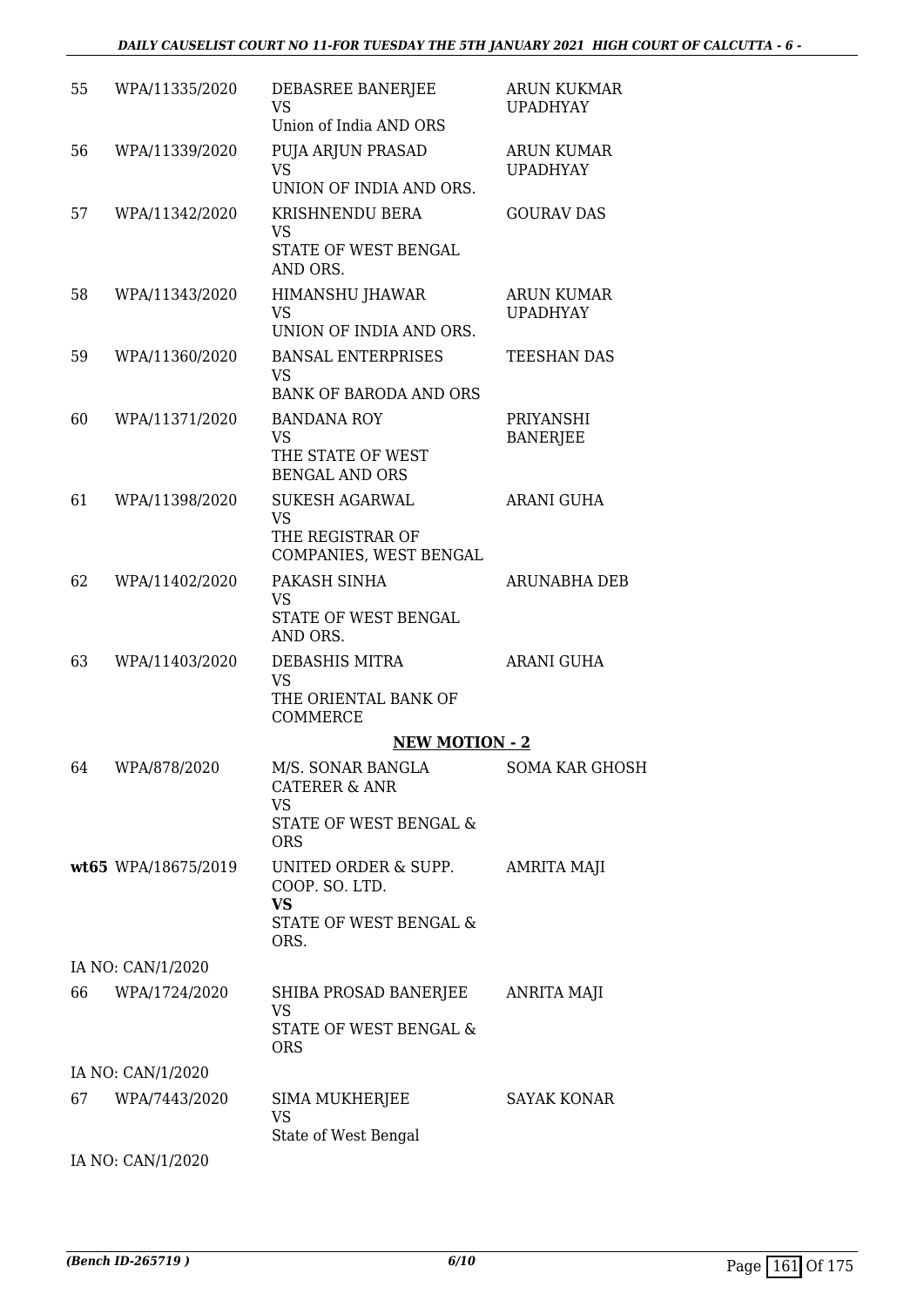#### *DAILY CAUSELIST COURT NO 11-FOR TUESDAY THE 5TH JANUARY 2021 HIGH COURT OF CALCUTTA - 7 -*

| 68 | WPA/7449/2020     | <b>JAYETA SAHA</b><br><b>VS</b><br>State of West Bengal                                                    | <b>SAYAK KONAR</b>                    |
|----|-------------------|------------------------------------------------------------------------------------------------------------|---------------------------------------|
|    | IA NO: CAN/1/2020 |                                                                                                            |                                       |
| 69 | WPA/7456/2020     | RIYA MONDAL<br><b>VS</b><br>State of West Bengal                                                           | <b>SAYAK KONAR</b>                    |
|    | IA NO: CAN/1/2020 |                                                                                                            |                                       |
| 70 | WPA/8116/2020     | <b>ATRYEYEE DEY</b><br><b>VS</b><br>State of West Bengal                                                   | <b>SAYAK KONAR</b>                    |
| 71 | WPA/8392/2020     | NATASHA GHOSH<br>VS<br>STATE OF WEST BENGAL<br><b>AND ORS</b>                                              | <b>SAYAK KONAR</b>                    |
| 72 | WPA/8397/2020     | LABANYA PRAMANIK<br><b>VS</b><br>STATE OF WEST BENGAL<br><b>AND ORS</b>                                    | <b>SAYAK KONAR</b>                    |
| 73 | WPA/8400/2020     | MADHUMITA BAIRAGYA<br><b>VS</b><br>STATE OF WEST BENGAL<br><b>AND ORS</b>                                  | <b>SAYAK KONAR</b>                    |
| 74 | WPA/8981/2020     | RAJESH KUMAR SARDAR<br><b>VS</b><br>STATE OF WEST BENGAL<br>AND ORS.                                       | <b>AMAR NATH SEN</b>                  |
| 75 | WPA/9210/2020     | HCC - L AND T PURULIA JV<br><b>VS</b><br><b>RECOVERY OFFICER</b><br>DURGAPUR REGIONAL SUB<br><b>OFFICE</b> | <b>ASISH CHOUDHURY</b>                |
| 76 | WPA/9224/2020     | RAMJAN GAZI<br>VS FOR STRUMP.<br>THE BOARD OF WAKF                                                         | PRANTICK GHOSH                        |
| 77 | WPA/9499/2020     | SUNANDA SANTRA<br><b>VS</b><br>STATE OF WEST BENGAL<br>AND ORS.                                            | <b>SYED MOSIHAR</b><br><b>RAHAMAN</b> |
|    | IA NO: CAN/1/2020 |                                                                                                            |                                       |
| 78 | WPA/9658/2020     | JAYARSHI BHATTACHARYA<br>VS<br>STATE OF WEST BENGAL<br>AND ORS.                                            | <b>SALONI</b><br><b>BHATTACHARJEE</b> |
| 79 | WPA/9699/2020     | ISHWARI PRASAD TANTIA<br>AND ANR<br><b>VS</b><br><b>IDBI BANK LTD AND ORS</b>                              | R, N, GHOSE                           |
| 80 | WPA/9773/2020     | ANJALI BEGUM(SEKH<br>HAZERA)<br><b>VS</b><br>STATE OF WEST BENGAL<br>AND ORS.                              | PARTHA PRATIM<br>MUKHOPADHYAY         |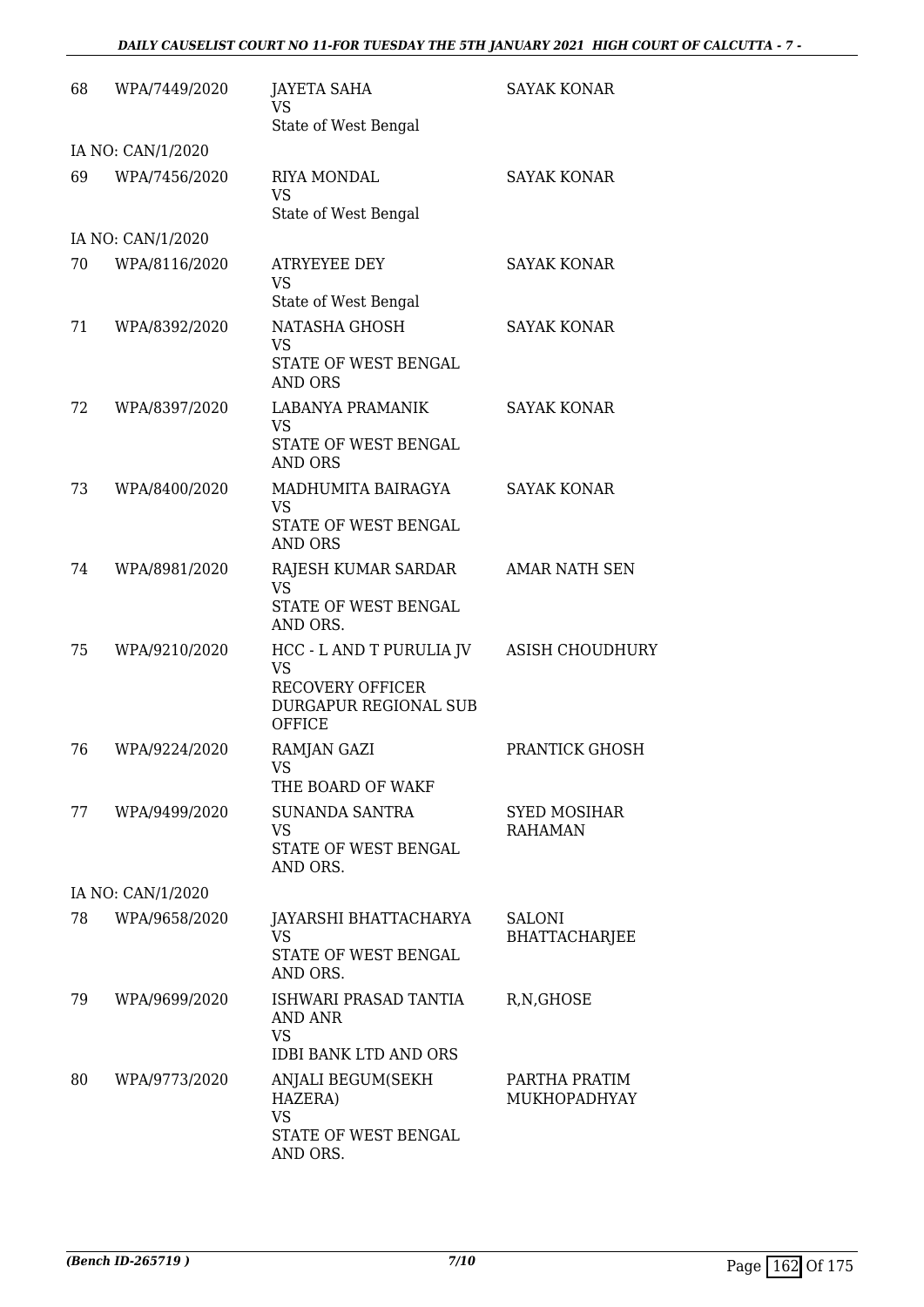| 81 | WPA/9898/2020  | SRISTIDHAR MAHATO<br><b>VS</b><br>STATE OF WEST BENGAL<br>AND ORS.                                                                           | DEBDEEP SINHA                           |
|----|----------------|----------------------------------------------------------------------------------------------------------------------------------------------|-----------------------------------------|
| 82 | WPA/10102/2020 | <b>SMT MANI BALA DAS</b><br>VS<br>State of West Bengal AND<br><b>ORS</b>                                                                     | <b>MIT GUHAROY</b>                      |
| 83 | WPA/10109/2020 | KUSHOL CHANDRA KOERI<br><b>VS</b><br>STATE OF WEST BENGAL<br>AND ORS.                                                                        | <b>GOPAL MONDAL</b>                     |
| 84 | WPA/10113/2020 | <b>AMENA BIBI</b><br><b>VS</b><br>STATE OF WEST BENGAL<br>AND ORS.                                                                           | <b>GOPAL MONDAL</b>                     |
| 85 | WPA/10127/2020 | <b>DEBABRATA</b><br><b>BHATTACHARYA</b><br><b>VS</b><br>STATE OF WEST BENGAL<br>AND ORS.                                                     | MAHAMMAD<br><b>MAHMUD</b>               |
| 86 | WPA/10128/2020 | SARJU PRASAD GUPTA AND<br><b>ANR</b><br><b>VS</b><br>STATE OF WEST BENGAL<br>AND ORS.                                                        | RAJENDRA BANERJEE                       |
| 87 | WPA/10130/2020 | NIAZ MOHAMMAD<br><b>VS</b><br>STATE OF WEST BENGAL<br>AND ORS.                                                                               | PRASANTA PAKRASHI                       |
| 88 | WPA/10131/2020 | <b>BIMAN KUMAR SHEE</b><br><b>VS</b><br>STATE OF WEST BENGAL<br>AND ORS.                                                                     | <b>SMIRUL SARDAR</b>                    |
| 89 | WPA/10135/2020 | BASIRHAT FOOD SUPPLY SATRAJIT SINHA ROY<br>MAHILA CO-OPERATIVE<br><b>SOCIETY LIMITED</b><br>VS<br>THE STATE OF WEST<br><b>BENGAL AND ORS</b> |                                         |
| 90 | WPA/10150/2020 | <b>SK.ABDUL RASHID</b><br><b>VS</b><br>STATE OF WEST BENGAL<br>AND ORS.                                                                      | MAIDUL ISLAM<br><b>KAYAL</b>            |
| 91 | WPA/10155/2020 | KAKOLI SARKAR<br><b>VS</b><br>INDIAN OIL CORPORATION<br><b>LIMITED AND OTHERS</b>                                                            | <b>IBRAHIM SHAIKH</b>                   |
| 92 | WPA/10157/2020 | PRANAB KUMAR BERA<br><b>VS</b><br>State of West Bengal                                                                                       | <b>SANDIP KUMAR</b><br>MANDAL           |
| 93 | WPA/10161/2020 | SHAINE LEX ADVISORS LLP<br><b>VS</b><br>State of West Bengal                                                                                 | <b>STEVEN SOURODIP</b><br><b>BISWAS</b> |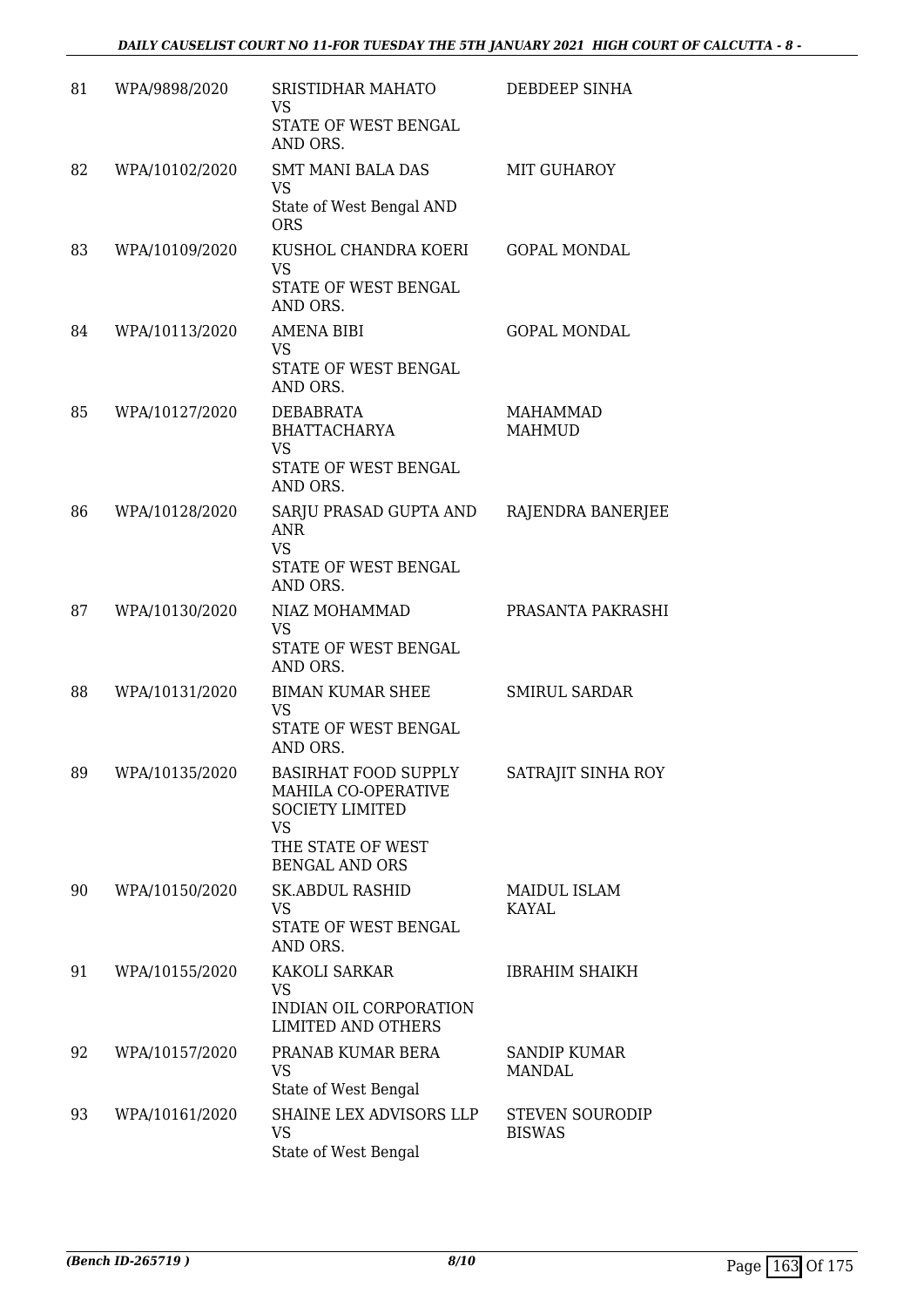| 94  | WPA/10165/2020 | <b>MAJET MONDAL</b><br><b>VS</b><br>STATE OF WEST BENGAL<br>AND ORS.                         | <b>ABDUL MURSHID</b>                |
|-----|----------------|----------------------------------------------------------------------------------------------|-------------------------------------|
| 95  | WPA/10169/2020 | SEKH IBRAHIM MONDAL<br><b>VS</b><br>STATE OF WEST BENGAL<br>AND ORS.                         | ABDUL MURSHID                       |
| 96  | WPA/10179/2020 | SIDDHARTHA PAL<br><b>VS</b><br>STATE OF WEST BENGAL<br>AND ORS.                              | <b>CHIRANJIB ROY</b>                |
| 97  | WPA/10188/2020 | <b>GOURGOPAL PRADHAN</b><br><b>VS</b><br>STATE OF WEST BENGAL<br>AND ORS.                    | PAMPA DEY(DHABAL)                   |
| 98  | WPA/10194/2020 | <b>GOUTAM KISHOR</b><br><b>ROYCHOWDHURY</b><br><b>VS</b><br>STATE OF WEST BENGAL<br>AND ORS. | SARBANANDA<br><b>SANYAL</b>         |
| 99  | WPA/10206/2020 | SHEFALI AND GHOSH AND<br><b>ANOTHER</b><br><b>VS</b><br>STATE OF WEST BENGAL<br>AND ORS.     | SK JAYED HOSSAIN                    |
| 100 | WPA/10210/2020 | EAST HOOGHLY POLYPLAST<br>PRIVATE LIMITED<br><b>VS</b><br>State of West Bengal               | <b>ANIRUDHA</b><br><b>AGARWALLA</b> |
| 101 | WPA/10213/2020 | MEDIPOL<br>PHARMACEUTICALS INDIA<br>PRIVATE LIMITED<br><b>VS</b><br>UNION OF INDIA AND ORS.  | INDRAJIT DASGUPTA                   |
| 102 | WPA/10225/2020 | MIRA BANERJEE AND ORS<br>VS<br>THE DISTRICT<br>MAGISTRATE, NORTH 24<br>PARGANAS AND ORS      | SOMNATH<br>MUKHERJEE                |
| 103 | WPA/10229/2020 | <b>SUKALYAN BANGA</b><br><b>VS</b><br>STATE OF WEST BENGAL<br>AND ORS.                       | <b>SK SUJAUDDIN</b>                 |
| 104 | WPA/10241/2020 | VISHAMBHAR SARAN<br>VS<br><b>BUERAU OF IMMIGRATION</b><br><b>AND ORS</b>                     | <b>NIKITA</b><br>JHUNJHUNWALA       |
| 105 | WPA/10247/2020 | SAROJ AGARWAL<br><b>VS</b><br><b>BUREAU OF IMMIGRATION</b><br>AND ORS                        | <b>NIKITA</b><br>JHUNJHUNWALA       |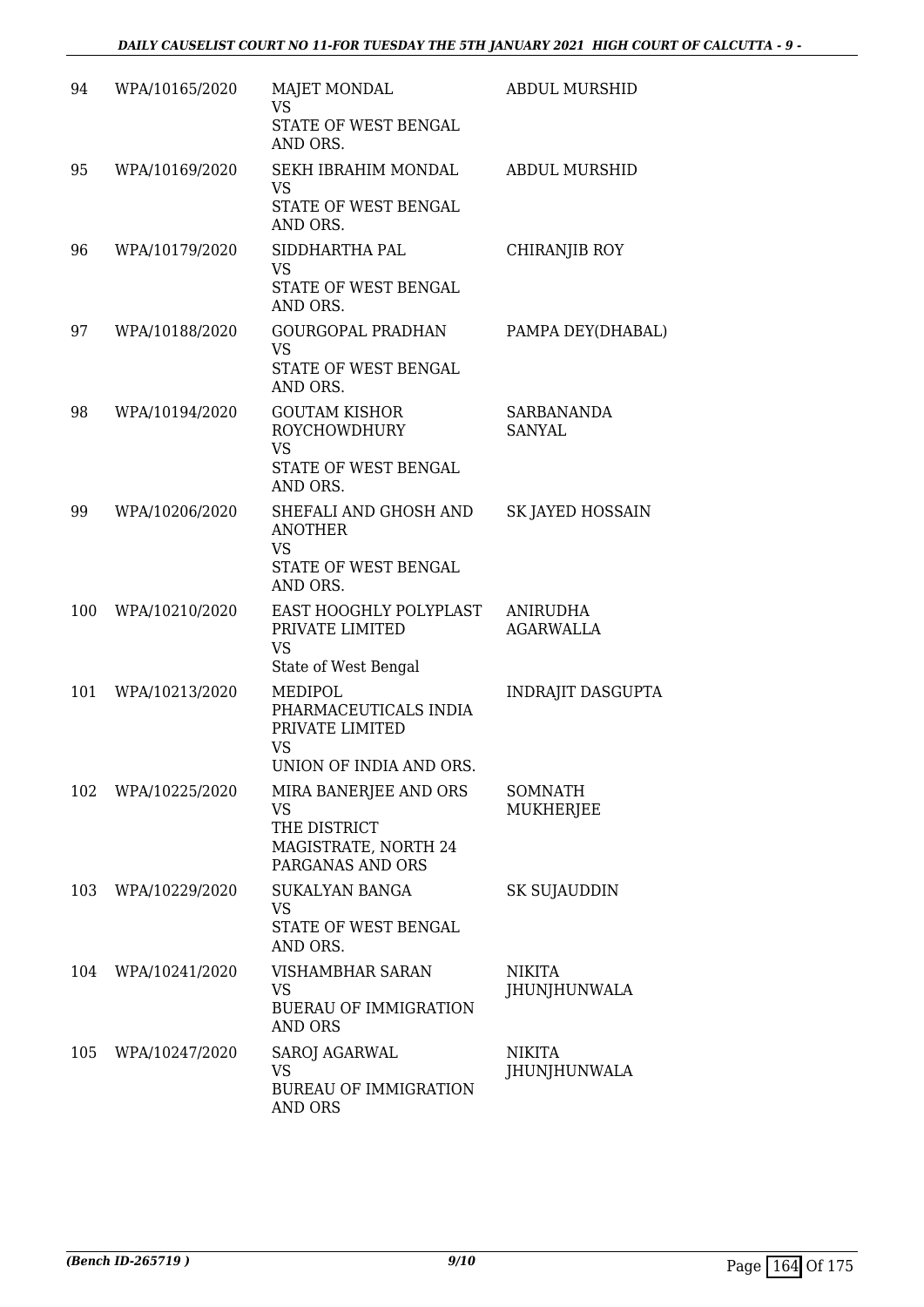| 106 | WPA/10249/2020 | VISHAL AGARWAL<br><b>VS</b><br><b>BUREAU OF IMMIGRATION</b><br><b>AND ORS</b>  | <b>NIKITA</b><br><b>JHUNJHUWALA</b> |
|-----|----------------|--------------------------------------------------------------------------------|-------------------------------------|
| 107 | WPA/10255/2020 | AMRI HOSPITALS LTD AND<br>ANR<br><b>VS</b><br>STATE OF WEST BENGAL<br>AND ORS. | SANJAY GINODIA                      |
| 108 | WPA/10259/2020 | <b>SMT SHYAMALI ROY</b><br>VS<br>STATE OF WEST BENGAL<br>AND ORS.              | <b>ARUNIKA GHOSH</b>                |
| 109 | WPA/10268/2020 | <b>BAIDYANATH GHOSH</b><br><b>VS</b><br>STATE OF WEST BENGAL<br>AND ORS.       | DEBABRATA DAS<br><b>GUPTA</b>       |
| 110 | WPA/10289/2020 | ANADI JANA AND ORS<br><b>VS</b><br>STATE OF WEST BENGAL<br>AND ORS.            | PARDIP PAUL                         |
| 111 | WPA/10311/2020 | <b>JAKIR ALI MOLLA</b><br><b>VS</b><br>STATE OF WEST BENGAL<br>AND ORS.        | <b>ANINDITA AUDDY</b>               |
| 112 | WPA/10319/2020 | MONORANJAN MANNA<br><b>VS</b><br>STATE OF WEST BENGAL<br>AND ORS.              | PRASANTA KUMAR<br><b>PAKRASHI</b>   |
| 113 | WPA/10444/2020 | PULAK MAJUMDER<br><b>VS</b><br>STATE OF WEST BENGAL<br>AND ORS.                | <b>MANDOBI</b><br><b>CHOWDHURY</b>  |
| 114 | WPA/10452/2020 | PINKI MAJI<br><b>VS</b><br>STATE OF WEST BENGAL<br>AND ORS.                    | HIMADRI KUMAR<br><b>MAHATA</b>      |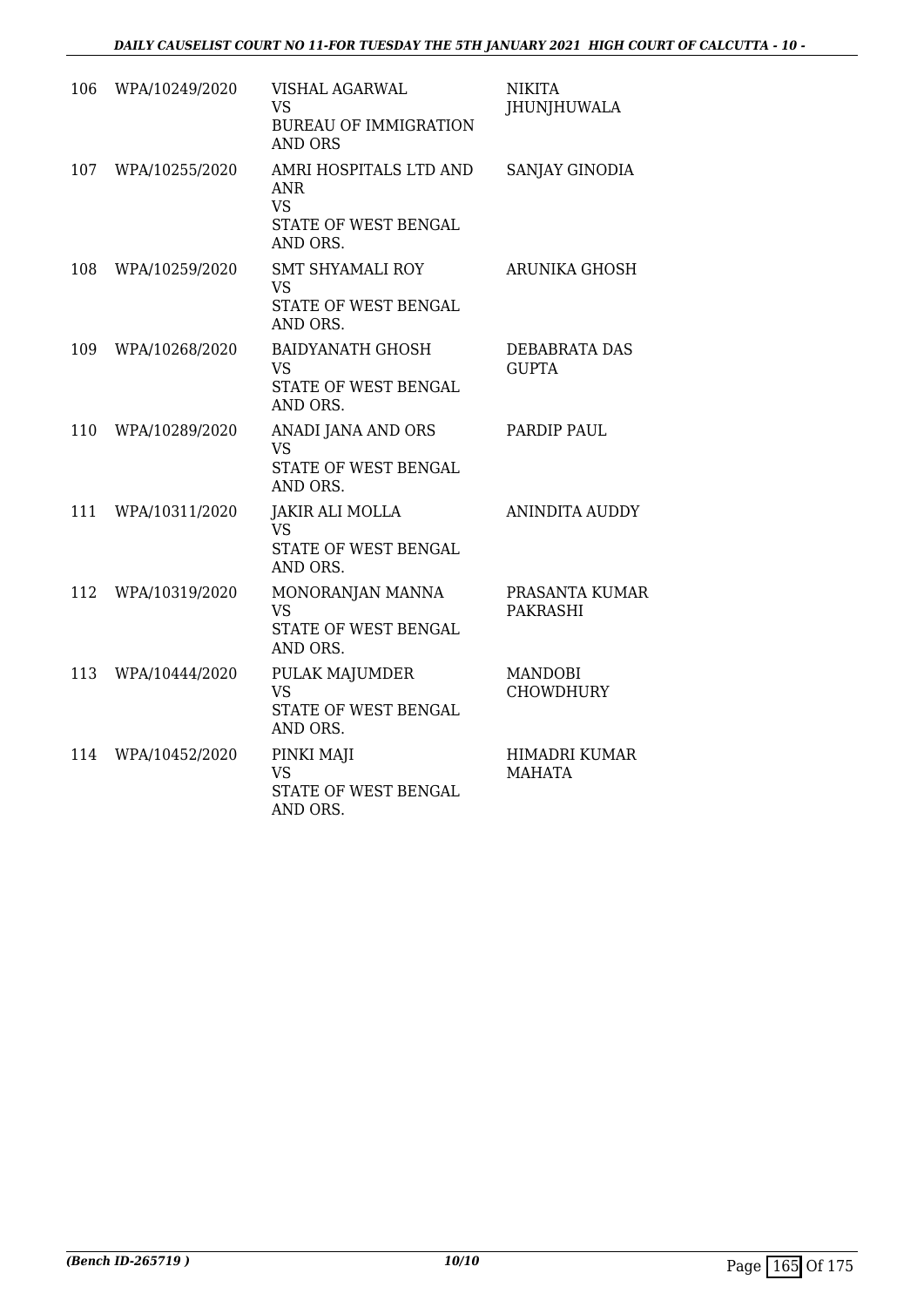

## **Appellate Side**

**DAILY CAUSELIST For Tuesday The 5th January 2021**

**COURT NO. 16 SINGLE BENCH (SB) AT 10:45 AM HON'BLE JUSTICE ANIRUDDHA ROY (VIA VIDEO CONFERENCE)**

#### **ON AND FROM MONDAY, 4TH JANUARY, 2021 TO FRIDAY, 8TH JANUARY,2021-WILL SIT SINGLY AND TAKE MATTERS INCLUDING APPLICATIONSTHERETO (FROM ITEM NO.250 TO ITEM NO.385) OF THE LIST OF HON'BLE JUSTICE RAJARSHI BHARADWAJ PUBLISHED FOR 4TH JANUARY,2021**

#### **NOTE : MATTERS WILL BE TAKEN UP THROUGH PHYSICAL HEARING WHEN BOTH THE PARTIES ARE AGREED.**

|              |               | $($ GROUP - II $)$                                                       |                                     |  |
|--------------|---------------|--------------------------------------------------------------------------|-------------------------------------|--|
| $\mathbf{1}$ | WPA/2510/2020 | <b>MUNMUN GHOSH</b><br><b>VS</b><br>STATE OF WEST BENGAL &<br><b>ORS</b> | PRIYABRATA<br><b>BATABYAL</b>       |  |
| 2            | WPA/4815/2020 | KALYANI SARKAR<br>VS<br>STATE OF WEST BENGAL &<br><b>ORS</b>             | <b>ANANYA NEOGI</b>                 |  |
| 3            | WPA/4820/2020 | PARESH CH. SAHA<br>VS.<br>STATE OF WEST BENGAL &<br><b>ORS</b>           | NARAYAN CHANDRA<br><b>MONDAL</b>    |  |
| 4            | WPA/4822/2020 | <b>SANDIPAN GIRI</b><br>VS.<br>STATE OF WEST BENGAL &<br><b>ORS</b>      | <b>SANTU DAS</b><br><b>ADHIKARI</b> |  |
| 5            | WPA/4823/2020 | SEPHALI JANA<br><b>VS</b><br>STATE OF WEST BENGAL &<br><b>ORS</b>        | <b>SANTU DAS</b><br><b>ADHIKARI</b> |  |
| 6            | WPA/4824/2020 | SANCHITA PRADHAN<br>VS.<br>STATE OF WEST BENGAL &<br><b>ORS</b>          | <b>SANTU DAS</b><br><b>ADHIKARI</b> |  |

#### **MOTION**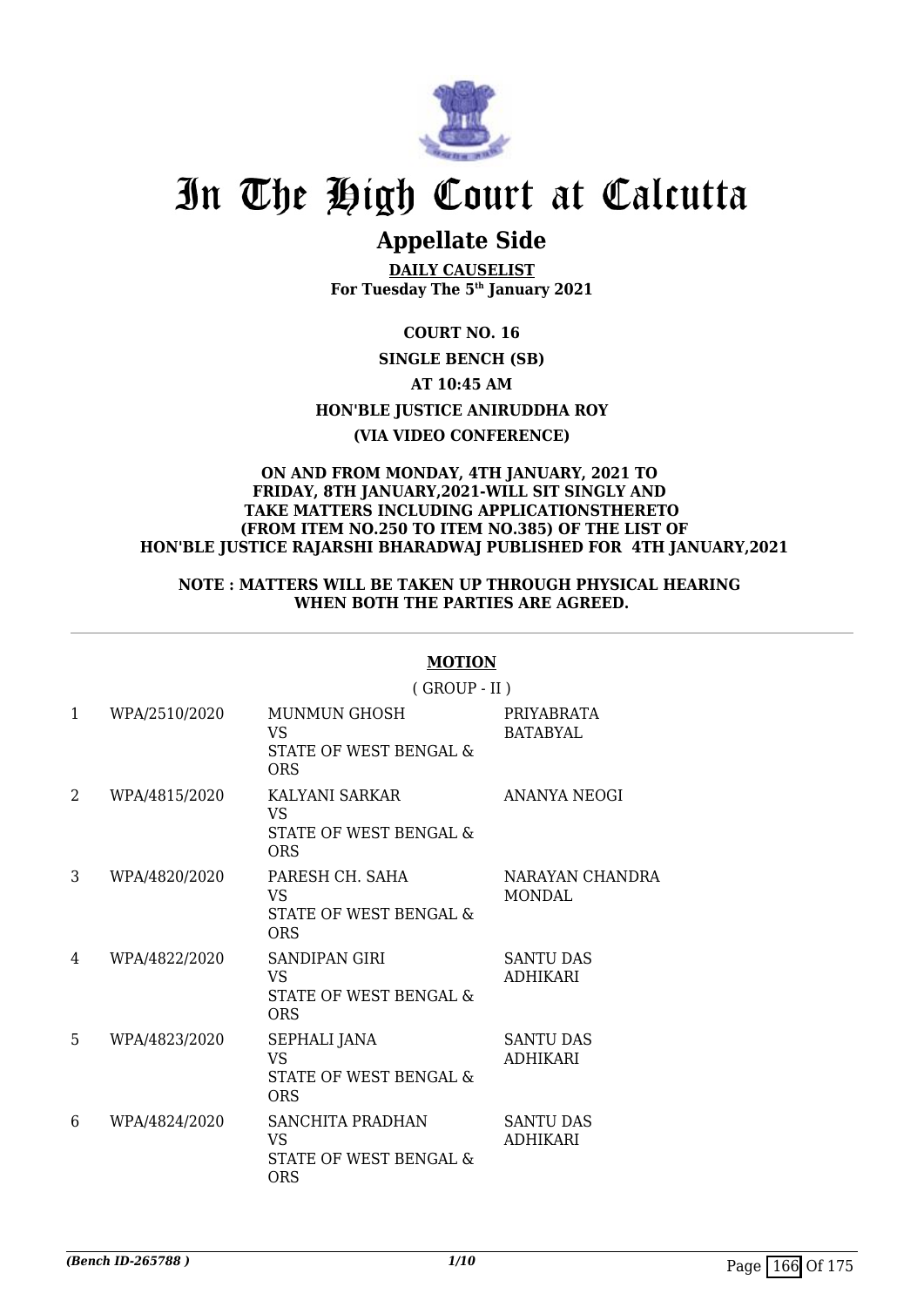| 7  | WPA/4825/2020 | RAJKUMAR SAHOO<br><b>VS</b><br>STATE OF WEST BENGAL &<br><b>ORS</b>                                                                | <b>SANTU DAS</b><br><b>ADHIKARI</b>    |
|----|---------------|------------------------------------------------------------------------------------------------------------------------------------|----------------------------------------|
| 8  | WPA/4854/2020 | SUBHAJIT MONDAL & ORS<br><b>VS</b><br>STATE OF WEST BENGAL &<br><b>ORS</b>                                                         | <b>ATARUL HAQUE</b><br><b>MOLLA</b>    |
| 9  | WPA/4877/2020 | <b>SAMIRAB MAITY</b><br><b>VS</b><br>STATE OF WEST BENGAL &<br>ORS.                                                                | ANIL KR.<br>CHATTOPADHYAY              |
| 10 | WPA/4954/2020 | KATHAKALI MANDAL<br>(GHOSH)<br><b>VS</b><br><b>STATE OF WEST BENGAL &amp;</b><br><b>ORS</b>                                        | PRIYANKA MONDAL                        |
| 11 | WPA/4955/2020 | PALASH MANDAL<br><b>VS</b><br>STATE OF WEST BENGAL &<br><b>ORS</b>                                                                 | PRIYANKA MONDAL                        |
| 12 | WPA/4971/2020 | <b>MRINMOY BHARATI</b><br><b>VS</b><br>UNION OF INDIA & ORS                                                                        | ABHIJIT MANDAL                         |
| 13 | WPA/4980/2020 | PRIYANKA MANNA<br><b>VS</b><br><b>STATE OF WEST BENGAL &amp;</b><br><b>ORS</b>                                                     | <b>BIKRAM BANERJEE</b>                 |
| 14 | WPA/4996/2020 | NIRANJAN TIKADAR & ORS<br><b>VS</b><br>WB UNIVERSITY OF<br>TEACHERS' TRANING<br><b>EDUCATION PLANNING &amp;&amp;</b><br><b>ORS</b> | ATIS KR BISWAS                         |
| 15 | WPA/5094/2020 | <b>CHANDAN PAL &amp; ANR</b><br><b>VS</b><br>STATE OF WEST BENGAL &<br><b>ORS</b>                                                  | <b>SOUMEN</b><br><b>BHATTACHARJEE</b>  |
| 16 | WPA/5095/2020 | ALLAUDDIN & ANR<br>VS<br>STATE OF WEST BENGAL &<br><b>ORS</b>                                                                      | RAM UDAY<br><b>BHATTACHARYA</b>        |
| 17 | WPA/5106/2020 | MD. SOHIDUL ISLAM & ORS<br><b>VS</b><br>STATE OF WEST BENGAL &<br><b>ORS</b>                                                       | <b>BIKRAMJIT BISWAS</b>                |
| 18 | WPA/5111/2020 | DE. SHALIGRAM SHUKLA &<br><b>ORS</b><br><b>VS</b><br>INDIRA GANDHI NATIONAL<br><b>OPEN UNIVERSITY &amp; ORS</b>                    | <b>SUPRIYO</b><br><b>CHATTOPADHYAY</b> |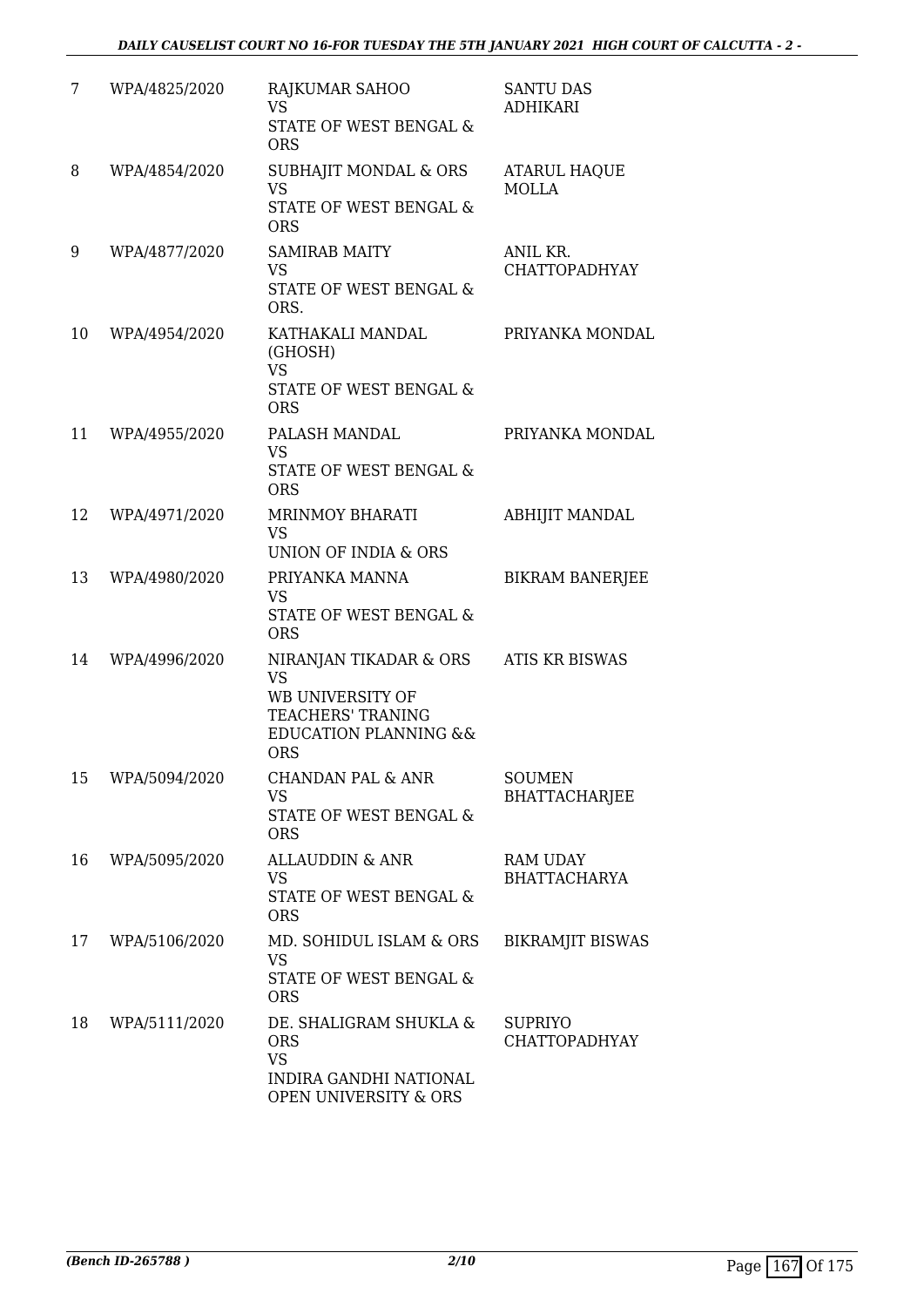| 19 | WPA/5112/2020                           | <b>GOLAM ROSUL</b><br><b>VS</b><br>STATE OF WEST BENGAL &<br><b>ORS</b>                                        | <b>BISWAJIT HAZRA</b>               |
|----|-----------------------------------------|----------------------------------------------------------------------------------------------------------------|-------------------------------------|
| 20 | WPA/5114/2020                           | <b>SUBHAS BISUI</b><br><b>VS</b><br>STATE OF WEST BENGAL &<br><b>ORS</b>                                       | <b>BISWAJIT HAZRA</b>               |
| 21 | WPA/5116/2020                           | <b>BABLU DAS</b><br><b>VS</b><br>STATE OF WEST BENGAL &<br><b>ORS</b>                                          | <b>BISWAJIT HAZRA</b>               |
| 22 | WPA/5118/2020                           | <b>ASADUL KHAN</b><br><b>VS</b><br>STATE OF WEST BENGAL &<br><b>ORS</b>                                        | <b>BISWAJIT HAZRA</b>               |
| 23 | WPA/5119/2020                           | SAINUR SK.<br><b>VS</b><br>STATE OF WEST BENGAL &<br><b>ORS</b>                                                | <b>BISWAJIT HAZRA</b>               |
| 24 | WPA/5131/2020                           | RAJ SHEKHAR SARKAR<br><b>VS</b><br>STATE OF WEST BENGAL &<br><b>ORS</b>                                        | <b>SAMIR KUMAR CHAKI</b>            |
| 25 | WPA/5141/2020                           | <b>SAIMA KHATUN</b><br><b>VS</b><br>STATE OF WEST BENGAL &<br><b>ORS</b>                                       | <b>SUJIT BHUNIA</b>                 |
| 26 | WPA/5145/2020                           | JAYASRI TRIPATHI<br><b>VS</b><br>STATE OF WEST BENGAL &<br><b>ORS</b>                                          | <b>SANTU DAS</b><br><b>ADHIKARI</b> |
| 27 | WPA/5156/2020                           | CHALANTIKA LAHA SALUI<br><b>VS</b><br>THE WEST BENGAL<br><b>COLLEGE SERVICE</b><br><b>COMMISSION &amp; ORS</b> | <b>DAISY BASU</b>                   |
|    | IA NO: CAN/1/2020(Old No:CAN/4694/2020) |                                                                                                                |                                     |
| 28 | WPA/5164/2020                           | BINAY DEY & ORS.<br><b>VS</b><br>STATE OF WEST BENGAL &<br>ORS.                                                | <b>IBRAHIM SARDAR</b>               |
| 29 | WPA/5171/2020                           | ANIMA CHAKRABORTY NEE<br>CHATTERJEE<br><b>VS</b><br>STATE OF WEST BENGAL &<br><b>ORS</b>                       | PALASH MUKHERJEE                    |
| 30 | WPA/5172/2020                           | BHAGAWAN CHANDRA<br><b>BERA</b><br><b>VS</b><br>STATE OF WEST BENGAL &<br><b>ORS</b>                           | ANINDA<br><b>BHATTACHARYA</b>       |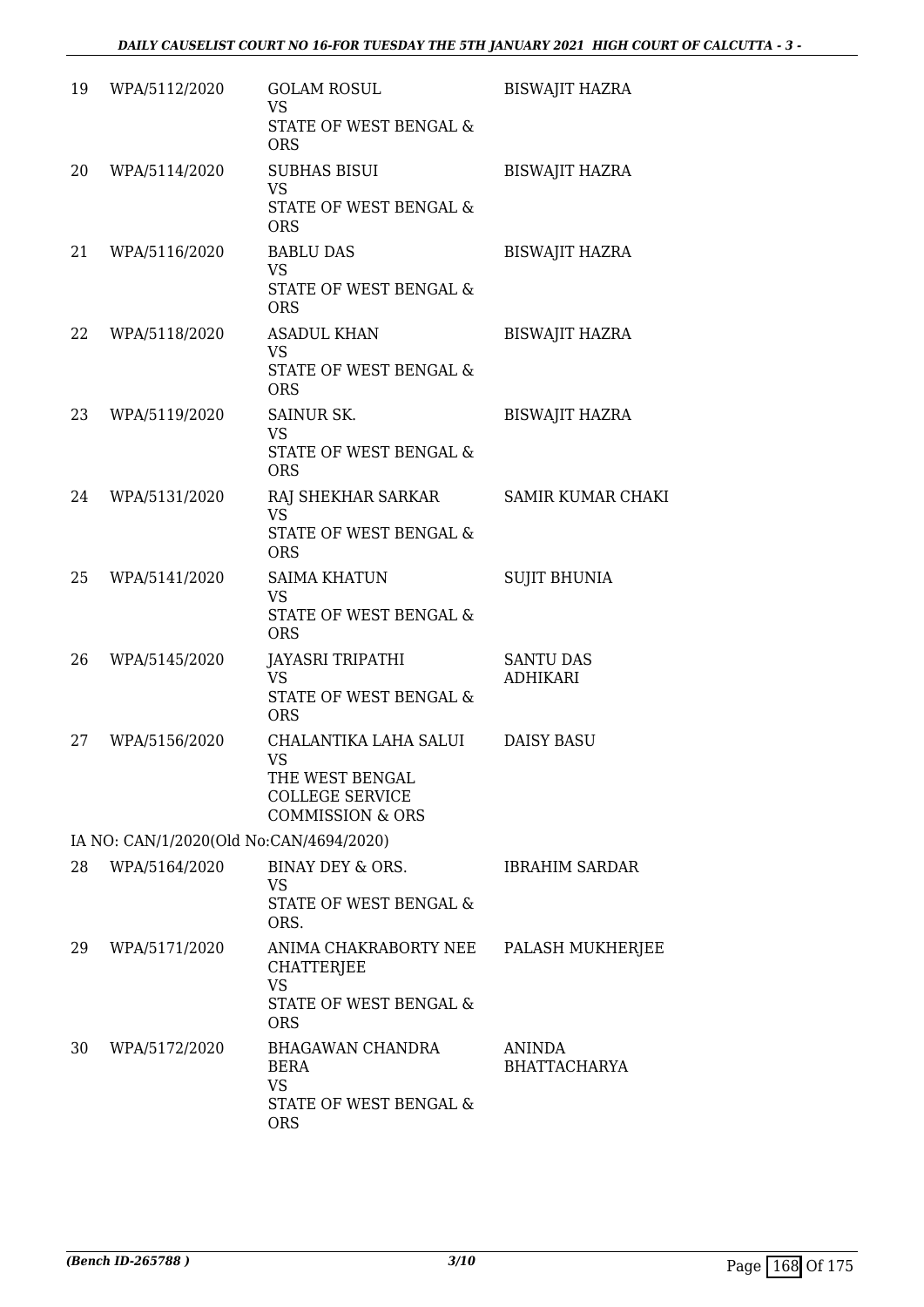| 31                | WPA/5176/2020                           | ARDHENDU MAONDAL<br><b>VS</b><br>STATE OF WEST BENGAL &<br><b>ORS</b>                   | SUPRIYA DUBEY                 |  |  |
|-------------------|-----------------------------------------|-----------------------------------------------------------------------------------------|-------------------------------|--|--|
|                   | IA NO: CAN/1/2020                       |                                                                                         |                               |  |  |
| 32                | WPA/5180/2020                           | RAJESH SAU<br><b>VS</b><br>STATE OF WEST BENGAL &<br><b>ORS</b>                         | DIPTENDU MONDAL               |  |  |
| 33                | WPA/5203/2020                           | <b>SAHIN MONDAL</b><br><b>VS</b><br>STATE OF WEST BENGAL &<br><b>ORS</b>                | <b>SANTANU MAJI</b>           |  |  |
| 34                | WPA/5204/2020                           | REBEKA SULTANA<br><b>VS</b><br>STATE OF WEST BENGAL &<br><b>ORS</b>                     | <b>SANTANU MAJI</b>           |  |  |
| 35                | WPA/5231/2020                           | RADHESHYAM HALDER &<br><b>ORS</b><br><b>VS</b><br>STATE OF WEST BENGAL &<br><b>ORS</b>  | <b>GOPAL DAS</b>              |  |  |
| 36                | WPA/5232/2020                           | JYOTIRMOY DAS & ORS<br><b>VS</b><br>STATE OF WEST BENGAL &<br><b>ORS</b>                | <b>GOPAL DAS</b>              |  |  |
| 37                | WPA/5233/2020                           | TAPAN KUMAR MAHATO &<br><b>ORS</b><br><b>VS</b><br>STATE OF WEST BENGAL &<br><b>ORS</b> | <b>GOPAL DAS</b>              |  |  |
| 38                | WPA/5236/2020                           | <b>SRICHARAN MAL &amp; ORS</b><br><b>VS</b><br>STATE OF WEST BENGAL &<br><b>ORS</b>     | <b>GO[PAL DAS</b>             |  |  |
| 39                | WPA/5250/2020                           | DR. DEBASISH BISWAS<br><b>VS</b><br>STATE OF WEST BENGAL &<br><b>ORS</b>                | <b>MOUSUMI BHOWAL</b>         |  |  |
| IA NO: CAN/1/2020 |                                         |                                                                                         |                               |  |  |
| 40                | WPA/5463/2020                           | CHAITANYA<br><b>BHATTACHARJEE</b><br><b>VS</b><br>STATE OF WEST BENGAL &<br><b>ORS</b>  | KARUNAMOYEE<br><b>SAMANTA</b> |  |  |
| 41                | WPA/6586/2020                           | <b>FURKUNI BIBI</b><br><b>VS</b><br>STATE OF WEST BENGAL &<br><b>ORS</b>                | MD AHSANUZZAMAN               |  |  |
|                   | IA NO. CANII 12020(OL No.CANIE20212020) |                                                                                         |                               |  |  |

IA NO: CAN/1/2020(Old No:CAN/5383/2020)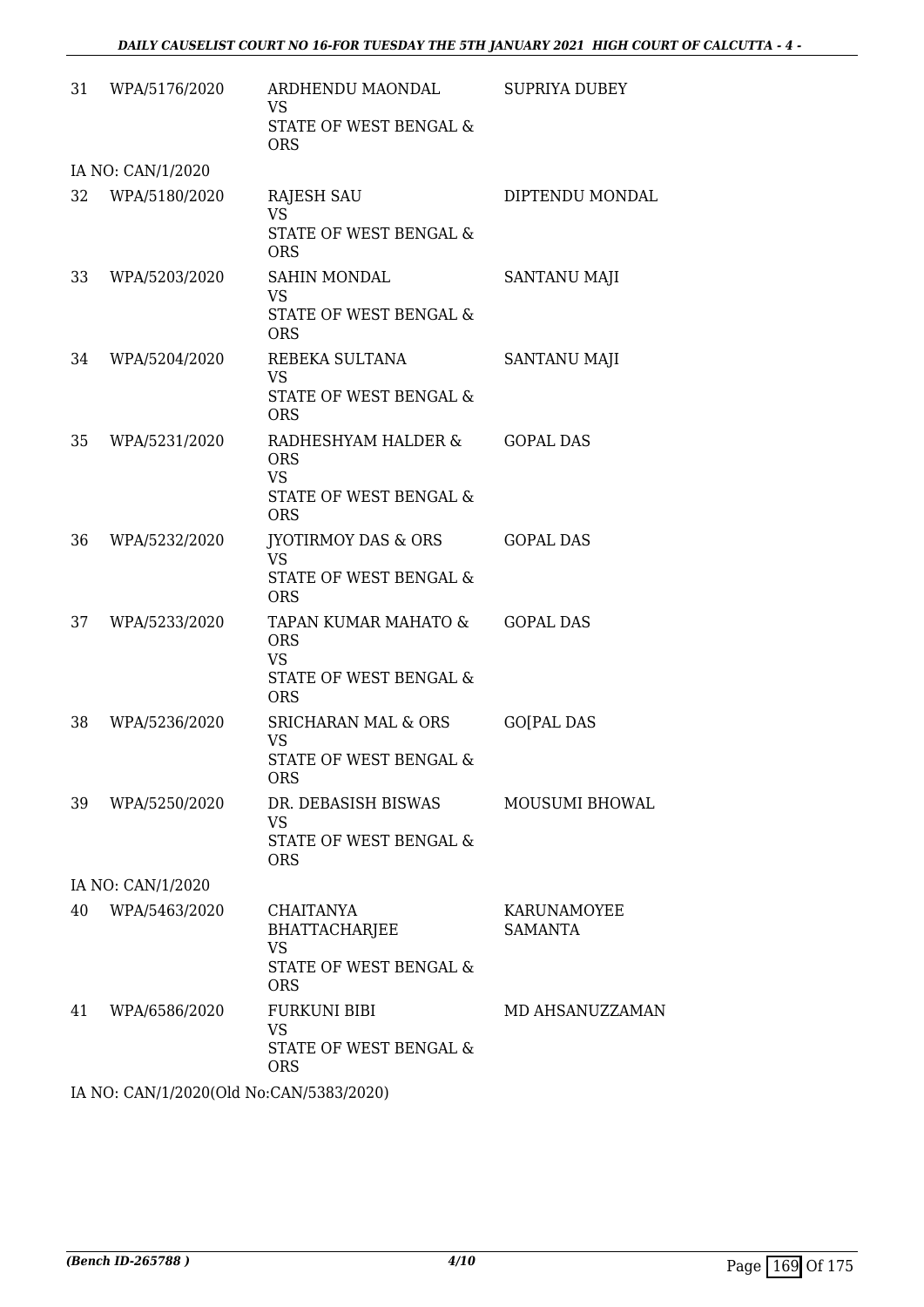| 42 | WPA/7593/2020     | LALITA<br>MASAT(CHAKRAVORTY)<br><b>VS</b><br>State of West Bengal                         | <b>FAZLE RABI</b>             |
|----|-------------------|-------------------------------------------------------------------------------------------|-------------------------------|
|    | IA NO: CAN/1/2020 |                                                                                           |                               |
| 43 | WPA/8029/2020     | RADHARAMAN MANDAL<br><b>VS</b><br>State of West Bengal                                    | <b>IBRAHIM SARDAR</b>         |
| 44 | WPA/8174/2020     | <b>HAMIDUR RAHAMAN</b><br>VS<br>STATE OF WEST BENGAL                                      | md ashraful huq               |
| 45 | WPA/8281/2020     | AND ORS.<br>MOUMITA GHOSH<br><b>VS</b><br>STATE OF WEST BENGAL<br>AND ORS.                | ARGHYA<br><b>CHAKRABARTI</b>  |
| 46 | WPA/8283/2020     | <b>SUJAIT HOSSAIN</b><br><b>VS</b><br>STATE OF WEST BENGAL<br>AND ORS.                    | ARGHYA<br><b>CHAKRABARTI</b>  |
| 47 | WPA/8286/2020     | HASANUZZAMAN BISWAS<br><b>AND OTHERS</b><br><b>VS</b><br>STATE OF WEST BENGAL<br>AND ORS. | PALASH MUKHERJEE              |
| 48 | WPA/8294/2020     | <b>BISWAJIT MOHANTO</b><br><b>VS</b><br>State of West Bengal                              | <b>ALOKESH DALAI</b>          |
| 49 | WPA/8296/2020     | ASHOKEKUMAR HALDAR<br><b>VS</b><br>State of West Bengal                                   | <b>ALOKESH DALAI</b>          |
| 50 | WPA/8418/2020     | <b>AVIJIT BARMAN</b><br><b>VS</b><br>State of West Bengal                                 | <b>DIBYENDU</b><br>CHATTERJEE |
| 51 | WPA/8512/2020     | SWAGATA MUKHERJEE<br><b>VS</b><br>STATE OF WEST BENGAL<br>AND ORS.                        | <b>BISWAJIT HAZRA</b>         |
| 52 | WPA/8519/2020     | supriti mukherjee<br><b>VS</b><br>STATE OF WEST BENGAL<br>AND ORS.                        | <b>BISWAJITHAZRA</b>          |
| 53 | WPA/8523/2020     | SOUMYASRI SARKAR<br><b>VS</b><br>STATE OF WEST BENGAL<br>AND ORS.                         | <b>BISWAJITHAZRA</b>          |
| 54 | WPA/8528/2020     | SK. MAHABOOB AHAMED<br><b>VS</b><br>UNION OF INDIA AND ORS                                | <b>GOPA BISWAS</b>            |
| 55 | WPA/8634/2020     | MD. BADSHAH<br><b>VS</b><br>THE STATE OF WEST<br>BENGAL AND ORS                           | MD. NAUROZ<br><b>RAHBER</b>   |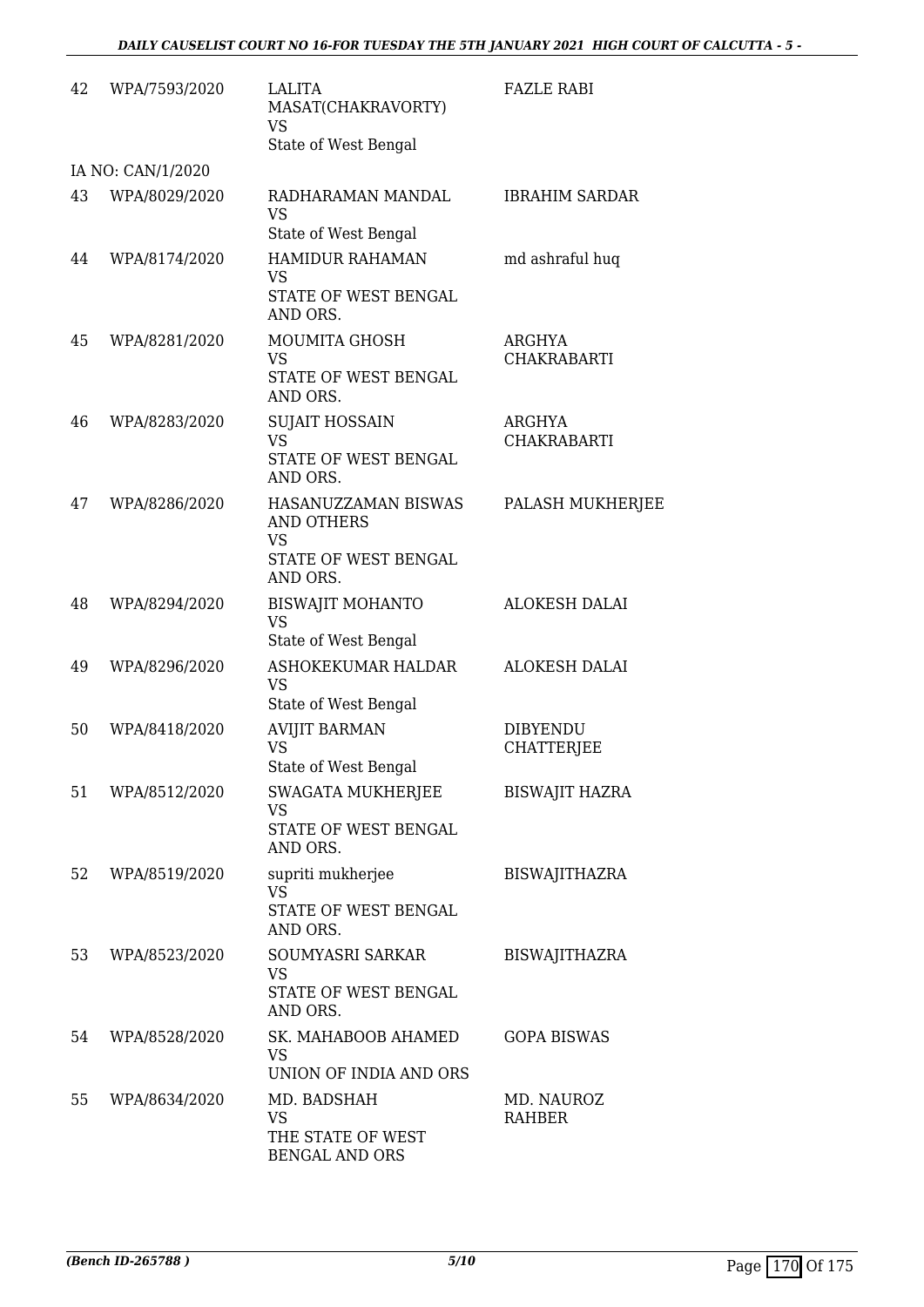| 56 | WPA/8638/2020 | <b>USUF MAMUD</b><br><b>VS</b><br>THE STATE OF WEST<br><b>BENGAL AND ORS</b>                      | ARGHYA<br><b>CHAKRABARTI</b> |
|----|---------------|---------------------------------------------------------------------------------------------------|------------------------------|
| 57 | WPA/8762/2020 | <b>SUSHANTA GIRI</b><br><b>VS</b><br>STATE OF WEST BENGAL<br>AND ORS.                             | <b>BAISALI GHOSAL</b>        |
| 58 | WPA/8773/2020 | NITYANANDA GHOSH AND<br><b>ORS</b><br><b>VS</b><br>STATE OF WEST BENGAL                           | <b>IBRAHIM SARDAR</b>        |
| 59 | WPA/8786/2020 | AND ORS.<br>HABIBUR RAHAMAN SK<br>AND ORS<br><b>VS</b><br><b>STATE OF WEST BENGAL</b><br>AND ORS. | <b>IBRAHIM SARDAR</b>        |
| 60 | WPA/8850/2020 | <b>KRISHNADEB DAS</b><br><b>VS</b><br>STATE OF WEST BENGAL<br>AND ORS.                            | MANOJIT PAL                  |
| 61 | WPA/8942/2020 | MANORANJAN MONDAL<br><b>VS</b><br>STATE OF WEST BENGAL<br>AND ORS.                                | DEBSOUMYA BASAK              |
| 62 | WPA/8947/2020 | RAJA JHA<br><b>VS</b><br>STATE OF WEST BENGAL<br>AND ORS.                                         | DEBSOUMYA BASAK              |
| 63 | WPA/8948/2020 | <b>BASIR SK.</b><br><b>VS</b><br>STATE OF WEST BENGAL<br>AND ORS.                                 | DEBSOUMYA BASAK              |
| 64 | WPA/8963/2020 | MITHU GHOSH<br><b>VS</b><br>State of West Bengal                                                  | SIDDHARTHA ROY               |
| 65 | WPA/9085/2020 | CHINMOY JANA<br><b>VS</b><br>STATE OF WEST BENGAL<br>AND ORS.                                     | <b>BISWAJIT HAZRA</b>        |
| 66 | WPA/9110/2020 | <b>BIPLAB TEWARI</b><br><b>VS</b><br>STATE OF WEST BENGAL<br>AND ORS.                             | <b>BISWAJIT HAZRA</b>        |
| 67 | WPA/9122/2020 | <b>SUBHASRI SAU</b><br><b>VS</b><br>STATE OF WEST BENGAL<br>AND ORS.                              | <b>BAISHALI GHOSHAL</b>      |
| 68 | WPA/9125/2020 | <b>SUJATA KAMILA</b><br><b>VS</b><br>STATE OF WEST BENGAL<br>AND ORS.                             | <b>BISWAJIT HAZRA</b>        |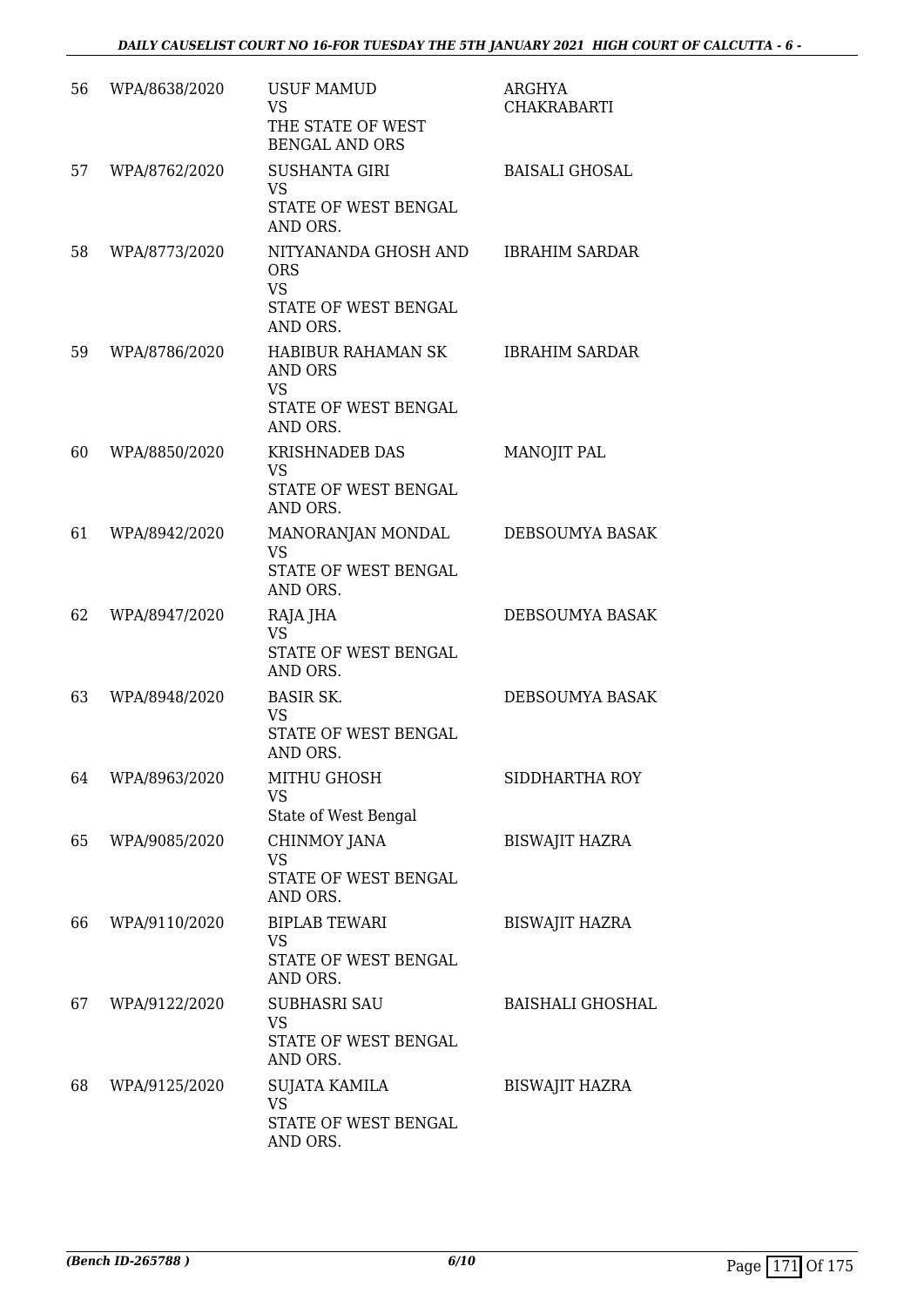| 69 | WPA/9127/2020 | SUBHADIP JANA<br><b>VS</b><br>STATE OF WEST BENGAL<br>AND ORS.                                | <b>BISWAJIT HAZRA</b>         |
|----|---------------|-----------------------------------------------------------------------------------------------|-------------------------------|
| 70 | WPA/9130/2020 | PRIYANKA PUURKAIT<br><b>VS</b><br>State of West Bengal                                        | <b>BISWAJIT HAZRA</b>         |
| 71 | WPA/9336/2020 | TAPAN KUMAR ADHIKARY<br><b>VS</b><br>STATE OF WEST BENGAL<br>AND ORS.                         | PRABIR REJ                    |
| 72 | WPA/9423/2020 | TAPASH CHANDRA BARMAN<br>AND ORS<br><b>VS</b><br>STATE OF WEST BENGAL<br>AND ORS.             | <b>IBRAHIM SARDAR</b>         |
| 73 | WPA/9425/2020 | SWETA BERA(DHARA) AND<br><b>ORS</b><br><b>VS</b><br>STATE OF WEST BENGAL<br>AND ORS.          | <b>IBRAHIM SARDAR</b>         |
| 74 | WPA/9460/2020 | <b>JANNAVI PATRA</b><br>VS<br>STATE OF WEST BENGAL<br>AND ORS.                                | <b>TANUJA BASAK</b>           |
| 75 | WPA/9540/2020 | OISHANI PAL<br><b>VS</b><br>STATE OF WEST BENGAL<br>AND ORS.                                  | <b>ASUMDIPTA SANTRA</b>       |
| 76 | WPA/9567/2020 | TUMPA MALAKAR AND<br><b>OTHERS</b><br><b>VS</b><br>STATE OF WEST BENGAL<br>AND ORS.           | <b>DILIP KUMAR SADHU</b>      |
| 77 | WPA/9569/2020 | <b>ABHAYA RAY ANR ORS</b><br><b>VS</b><br>STATE OF WEST BENGAL<br>AND ORS.                    | <b>DIBYENDU</b><br>CHATTERJEE |
| 78 | WPA/9586/2020 | RANJAN PATRA<br><b>VS</b><br>STATE OF WEST BENGAL<br>AND ORS.                                 | KESHAB CHANDRA<br>DAS         |
| 79 | WPA/9609/2020 | <b>SUSAMA SING AND ORS</b><br><b>VS</b><br>THE STATE OF WEST<br><b>BENGAL AND ORS</b>         | <b>IBRAHIM SARDAR</b>         |
| 80 | WPA/9623/2020 | REZINA CHOWDHURY AND<br><b>ORS</b><br><b>VS</b><br>THE STATE OF WEST<br><b>BENGAL AND ORS</b> | <b>IBRAHIM SARDAR</b>         |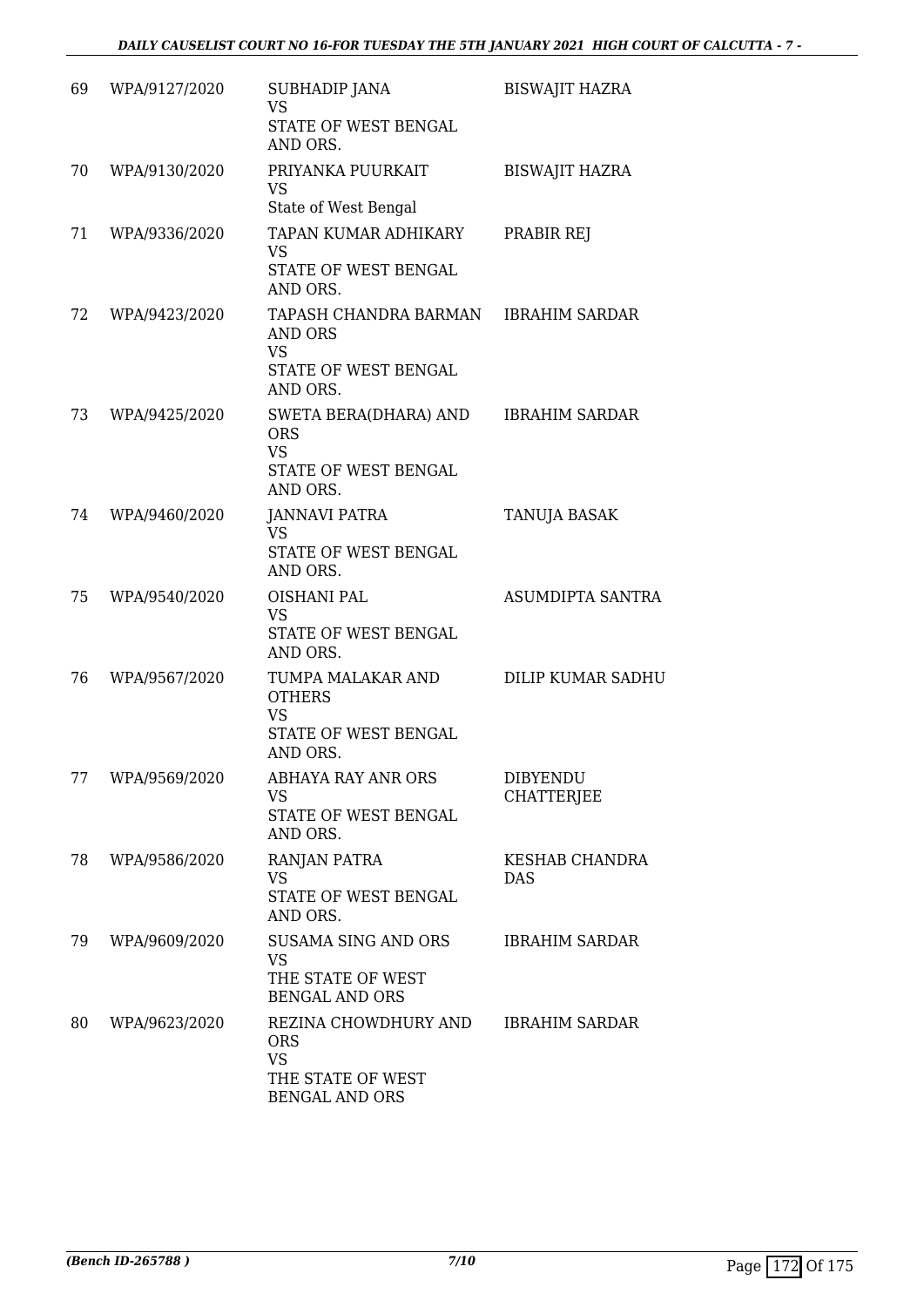| 81 | WPA/9639/2020 | OMPRAKASH JHARIAT<br><b>VS</b><br>THE STATE OF WEST<br><b>BENGAL AND ORS</b>           | <b>MANI SANKAR</b><br><b>CHATTAPADHYAY</b> |
|----|---------------|----------------------------------------------------------------------------------------|--------------------------------------------|
| 82 | WPA/9644/2020 | TARARANI MAHANTA<br><b>VS</b><br>STATE OF WEST BENGAL<br><b>AND ORS</b>                | SAPTARSHI KUMAR<br>MAL                     |
| 83 | WPA/9683/2020 | MISS PAYEL NAG<br><b>VS</b><br>STATE OF WEST BENGAL<br>AND ORS.                        | <b>TRIPTIMOY</b><br><b>TALUKDER</b>        |
| 84 | WPA/9686/2020 | MISS PINKI NAG<br><b>VS</b><br>STATE OF WEST BENGAL<br>AND ORS.                        | <b>TRIPTIMOY</b><br><b>TALUKDER</b>        |
| 85 | WPA/9689/2020 | SONTU JAISWAL<br><b>VS</b><br>STATE OF WEST BENGAL<br>AND ORS.                         | <b>TRIPTIMOY</b><br><b>TALUKDER</b>        |
| 86 | WPA/9702/2020 | NURUZZAMAN LASKAR<br><b>VS</b><br>STATE OF WEST BENGAL<br>AND ORS.                     | <b>LAKSHMI NATH</b><br><b>BHATTACHARYA</b> |
| 87 | WPA/9717/2020 | KRISHNENDU GHARAMI<br><b>AND ORS</b><br><b>VS</b><br>STATE OF WEST BENGAL<br>AND ORS.  | PRADIP KUMAR<br><b>GHOSH</b>               |
| 88 | WPA/9869/2020 | AMIT KUMAR GIRI AND<br><b>OTHERS</b><br><b>VS</b><br>STATE OF WEST BENGAL<br>AND ORS.  | <b>SAKYA MAITY</b>                         |
| 89 | WPA/9876/2020 | ASHIM KUMAR BHANJA<br><b>AND ORS</b><br><b>VS</b><br>STATE OF WEST BENGAL<br>AND ORS.  | <b>IBRAHIM SARDAR</b>                      |
| 90 | WPA/9946/2020 | CHANCHAL DHAMALI AND<br><b>OTHERS</b><br><b>VS</b><br>STATE OF WEST BENGAL<br>AND ORS. | PINTU KARAR                                |
| 91 | WPA/9974/2020 | MAIDUL ISLAM PURKAIT<br><b>VS</b><br>STATE OF WEST BENGAL<br>AND ORS.                  | PRADIP KUMAR<br><b>GHOSH</b>               |
| 92 | WPA/9975/2020 | DIBYENDU CHAUDHURY<br>AND ORS<br><b>VS</b><br>STATE OF WEST BENGAL<br>AND ORS.         | <b>HAIDER ALI SK</b>                       |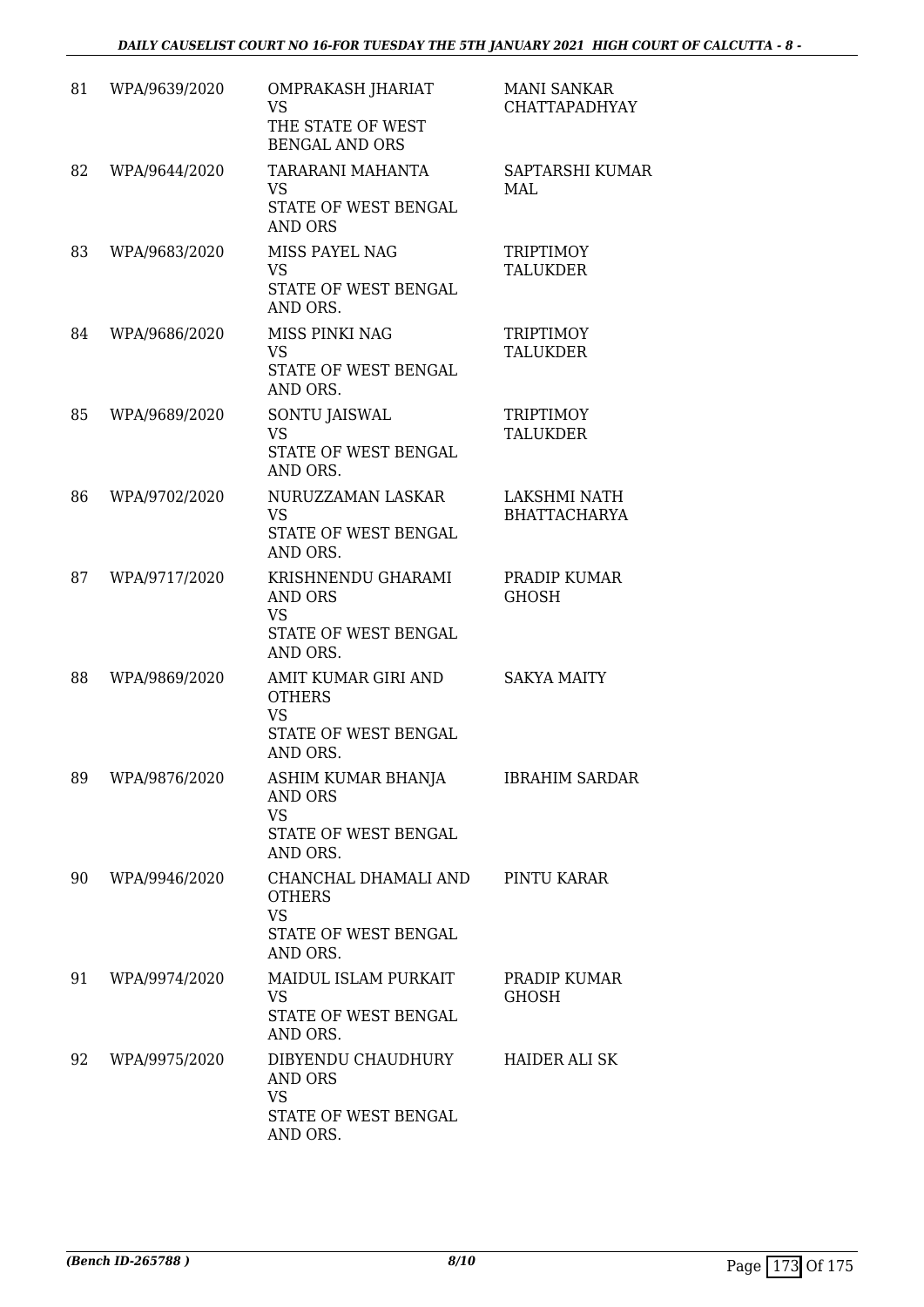| 93  | WPA/9982/2020      | <b>RITA GAYEN</b><br><b>VS</b><br>STATE OF WEST BENGAL<br>AND ORS.                                       | <b>TANUJA BASAK</b>            |
|-----|--------------------|----------------------------------------------------------------------------------------------------------|--------------------------------|
| 94  | WPA/9993/2020      | <b>ATEEN BARDOLUI</b><br><b>VS</b><br>STATE OF WEST BENGAL<br>AND ORS.                                   | SUDIPTA DASGUPTA               |
| 95  | WPA/9995/2020      | DEBYAYAN JANA<br><b>VS</b><br>STATE OF WEST BENGAL<br>AND ORS.                                           | SUDIPTA DASGUPTA               |
| 96  | WPA/9997/2020      | <b>RUBI MANDAL</b><br><b>VS</b><br>STATE OF WEST BENGAL<br>AND ORS.                                      | SUDIPTA DASGUPTA               |
| 97  | WPA/10001/2020     | <b>MOUMITA HALDER</b><br><b>VS</b><br><b>STATE OF WEST BENGAL</b><br>AND ORS.                            | SUDIPTA DASGUPTA               |
| 98  | WPA/10015/2020     | PARTHA SARATHI MITRA<br><b>VS</b><br>STATE OF WEST BENGAL<br>AND ORS.                                    | SALONI<br><b>BHATTACHARJEE</b> |
| 99  | WPA/10025/2020     | <b>SIRIN SULTANA</b><br><b>VS</b><br>STATE OF WEST BENGAL<br>AND ORS.                                    | MD. TUSUF ALI                  |
|     | 100 WPA/10028/2020 | <b>JAHRUL ALAM</b><br><b>VS</b><br>STATE OF WEST BENGAL<br>AND ORS.                                      | MD. YUSUF ALI                  |
| 101 | WPA/10029/2020     | SARIFUL SK.<br><b>VS</b><br>STATE OF WEST BENGAL<br>AND ORS                                              | MD. YUSUF ALI                  |
|     | 102 WPA/10030/2020 | MAJNUBAR DAPTARY<br><b>VS</b><br>STATE OF WEST BENGAL<br>AND ORS.                                        | PANKAJ HALDER                  |
|     | 103 WPA/10039/2020 | SUTAPA PRADHAN (PATRA) K. M. HOSSAIN<br>AND ORS<br><b>VS</b><br>THE STATE OF WEST                        |                                |
|     | 104 WPA/10090/2020 | <b>BENGAL AND ORS</b><br>MAHENDRA PRASAD GUPTA EJAZ KHAN<br>AND ORS<br><b>VS</b><br>STATE OF WEST BENGAL |                                |
|     | 105 WPA/10095/2020 | AND ORS.<br>ASHISH MANDAL<br>VS<br>STATE OF WEST BENGAL<br>AND ORS.                                      | MADHUSUDAN<br>MONDAL           |